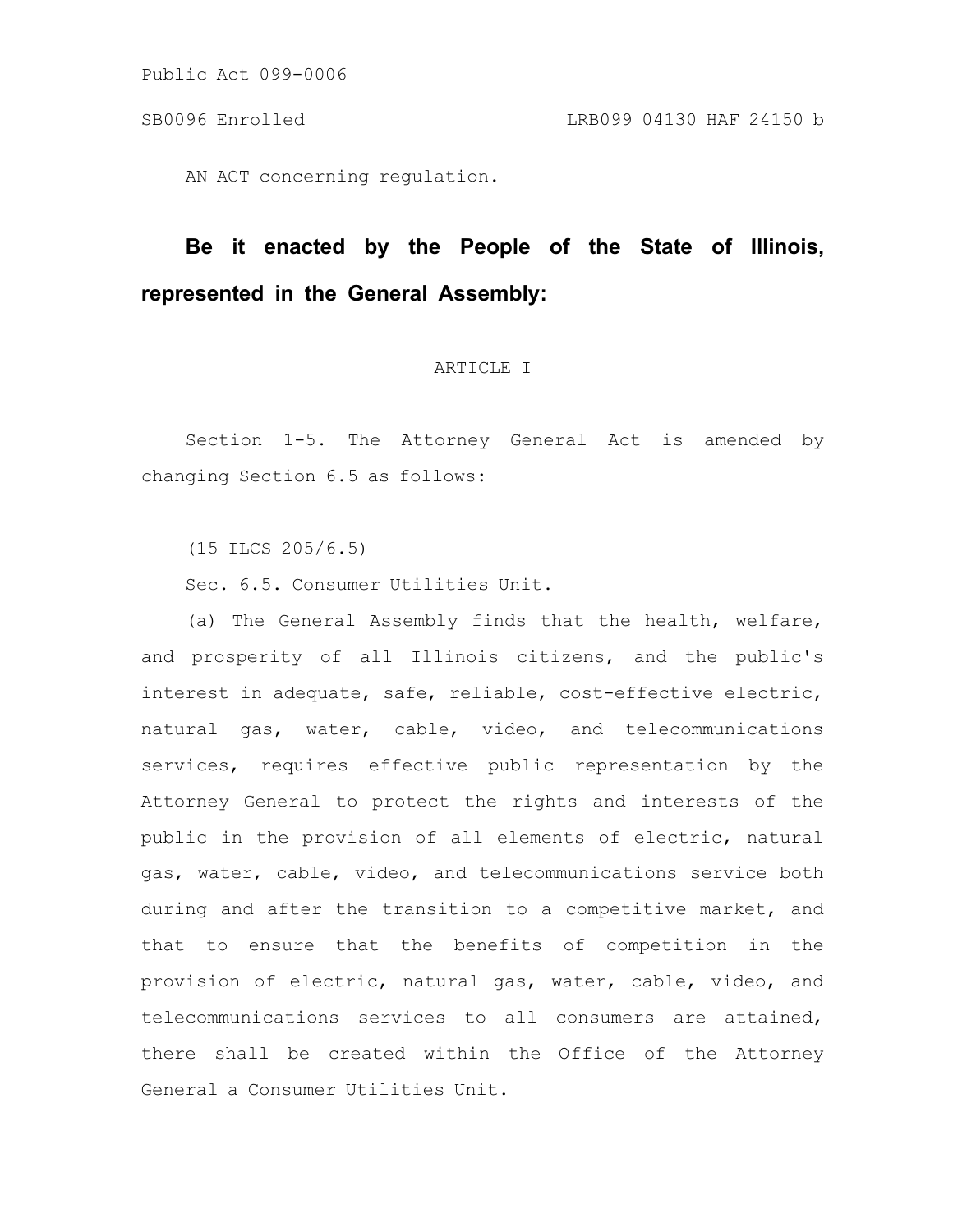### SB0096 Enrolled LRB099 04130 HAF 24150 b

(b) As used in this Section: "Electric services" means services sold by an electric service provider. "Electric service provider" shall mean anyone who sells, contracts to sell, or markets electric power, generation, distribution, transmission, or services (including metering and billing) in connection therewith. Electric service providers shall include any electric utility and any alternative retail electric supplier as defined in Section 16-102 of the Public Utilities Act.

(b-5) As used in this Section: "Telecommunications services" means services sold by a telecommunications carrier, as provided for in Section 13-203 of the Public Utilities Act. "Telecommunications carrier" means anyone who sells, contracts to sell, or markets telecommunications services, whether noncompetitive or competitive, including access services, interconnection services, or any services in connection therewith. Telecommunications carriers include any carrier as defined in Section 13-202 of the Public Utilities Act.

(b-10) As used in this Section, "natural gas services" means natural gas services sold by a "gas utility" or by an "alternative gas supplier", as those terms are defined in Section 19-105 of the Public Utilities Act.

(b-15) As used in this Section, "water services" means services sold by any corporation, company, limited liability company, association, joint stock company or association, firm, partnership, or individual, its lessees, trustees, or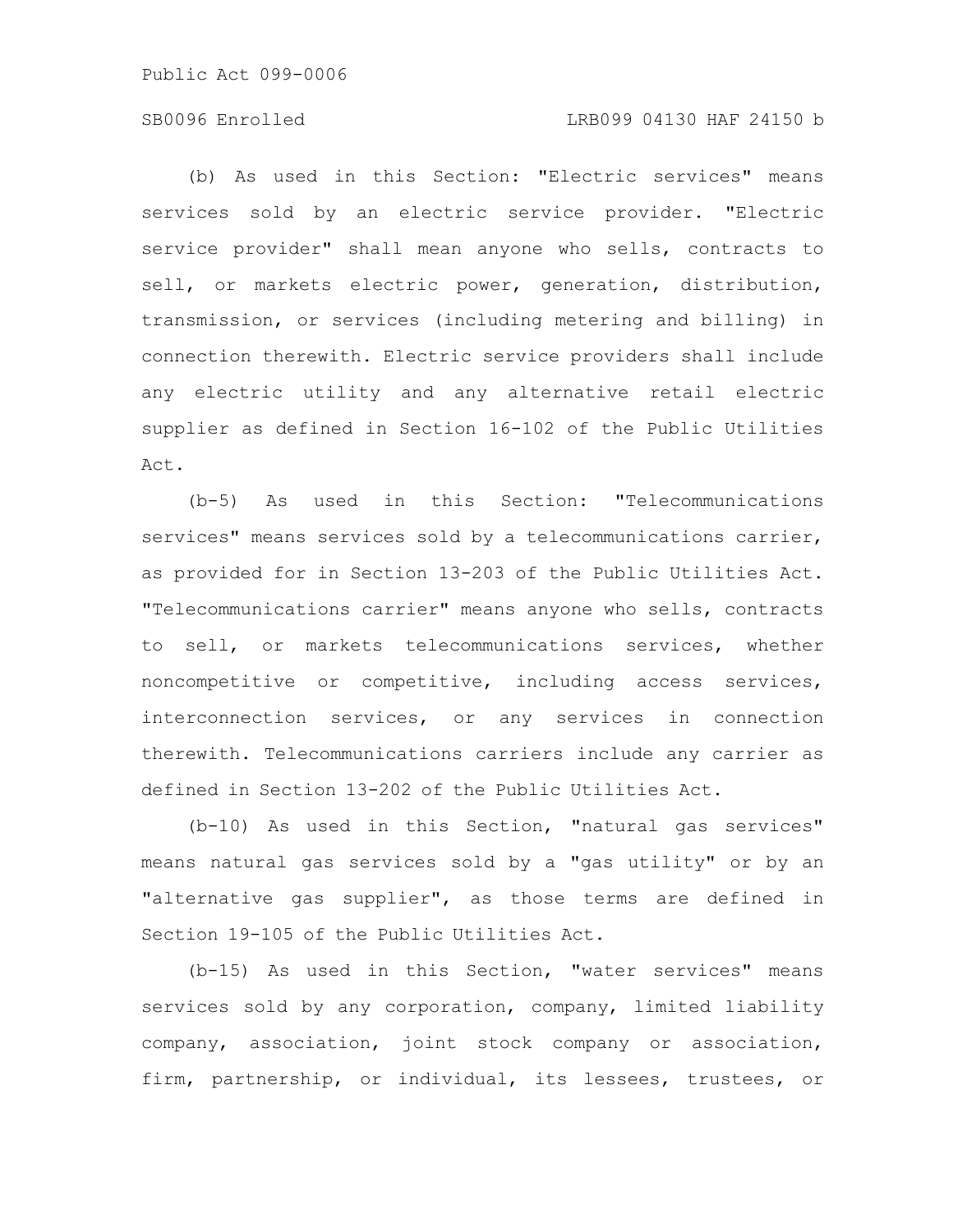### SB0096 Enrolled LRB099 04130 HAF 24150 b

receivers appointed by any court and that owns, controls, operates, or manages within this State, directly or indirectly, for public use, any plant, equipment, or property used or to be used for or in connection with (i) the production, storage, transmission, sale, delivery, or furnishing of water or (ii) the treatment, storage, transmission, disposal, sale of services, delivery, or furnishing of sewage or sewage services.

(b-20) As used in this Section, "cable service and video service" means services sold by anyone who sells, contracts to sell, or markets cable services or video services pursuant to a State-issued authorization under the Cable and Video Competition Law of 2007.

(c) There is created within the Office of the Attorney General a Consumer Utilities Unit, consisting of Assistant Attorneys General appointed by the Attorney General, who, together with such other staff as is deemed necessary by the Attorney General, shall have the power and duty on behalf of the people of the State to intervene in, initiate, enforce, and defend all legal proceedings on matters relating to the provision, marketing, and sale of electric, natural gas, water, cable, video, and telecommunications service whenever the Attorney General determines that such action is necessary to promote or protect the rights and interests of all Illinois citizens, classes of customers, and users of electric, natural gas, water, cable, video, and telecommunications services.

(d) In addition to the investigative and enforcement powers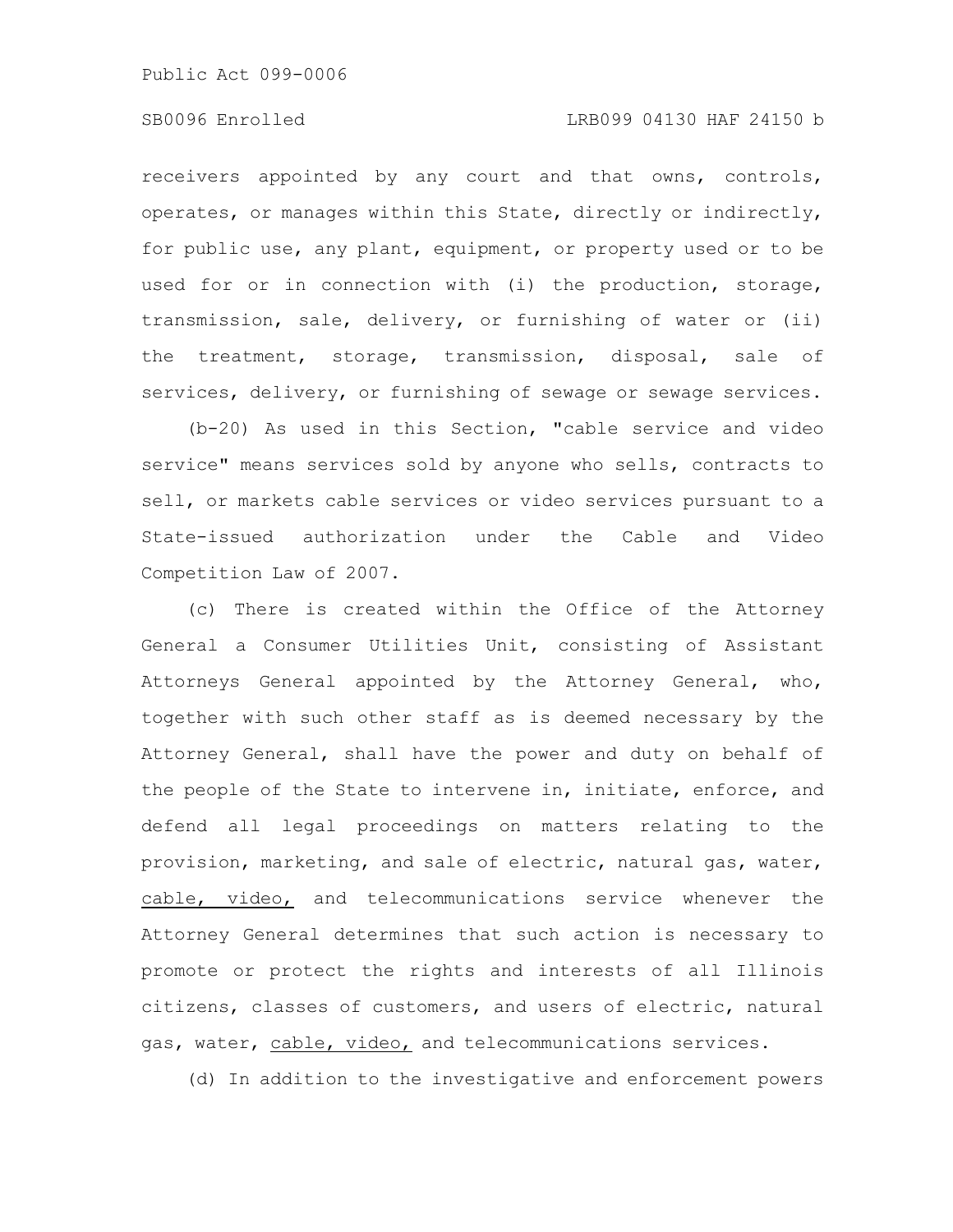available to the Attorney General, including without limitation those under the Consumer Fraud and Deceptive Business Practices Act, the Illinois Antitrust Act, and any other law of this State, the Attorney General shall be a party as a matter of right to all proceedings, investigations, and related matters involving the provision of electric, natural gas, water, cable, video, and telecommunications services before the Illinois Commerce Commission, the courts, and other public bodies. Upon request, the Office of the Attorney General shall have access to and the use of all files, records, data, and documents in the possession or control of the Commission. The Office of the Attorney General may use information obtained under this Section, including information that is designated as and that qualifies for confidential treatment, which information the Attorney General's office shall maintain as confidential, to be used for law enforcement purposes only, which information may be shared with other law enforcement officials. Nothing in this Section is intended to take away or limit any of the powers the Attorney General has pursuant to common law or other statutory law.

(Source: P.A. 94-291, eff. 7-21-05; 95-9, eff. 6-30-07; 95-876, eff. 8-21-08.)

Section 1-10. The Department of State Police Law of the Civil Administrative Code of Illinois is amended by changing Section 2605-25 and by adding Section 2605-52 as follows: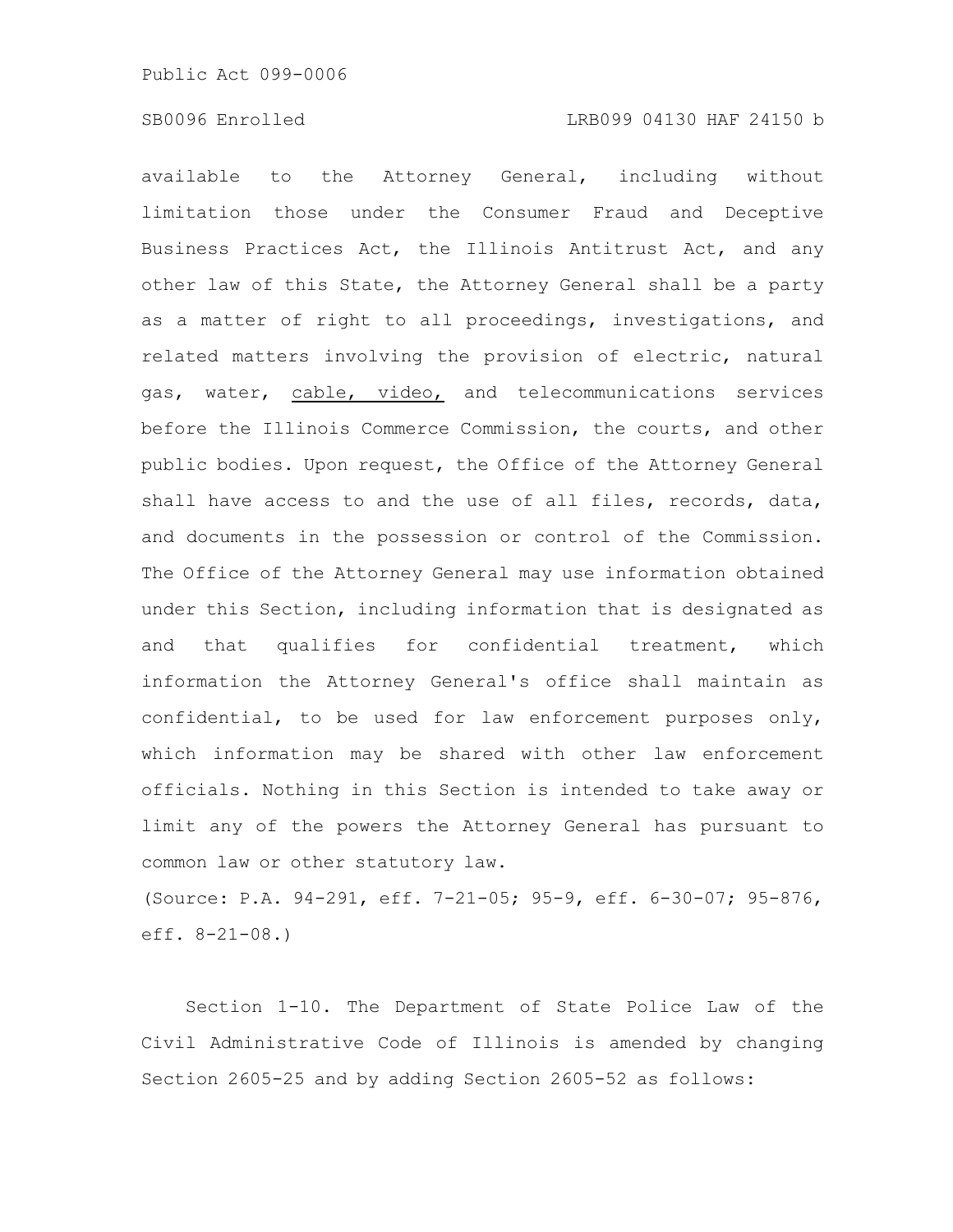(20 ILCS 2605/2605-25) (was 20 ILCS 2605/55a-1)

Sec. 2605-25. Department divisions. The Department is divided into the Illinois State Police Academy, the Office of the Statewide 9-1-1 Administrator, and 4 divisions: the Division of Operations, the Division of Forensic Services, the Division of Administration, and the Division of Internal Investigation. Beginning on July 1, 2015, there shall be the Division of the Statewide 9-1-1 Administrator within the Department of State Police to develop, implement, and oversee a uniform statewide 9-1-1 system for all areas of the State outside of municipalities having a population of more than 500,000.

(Source: P.A. 98-634, eff. 6-6-14.)

(20 ILCS 2605/2605-52 new)

Sec. 2605-52. Office of the Statewide 9-1-1 Administrator. (a) There shall be established an Office of the Statewide 9-1-1 Administrator within the Department. Beginning January 1, 2016, the Office of the Statewide 9-1-1 Administrator shall be responsible for developing, implementing, and overseeing a uniform statewide 9-1-1 system for all areas of the State outside of municipalities having a population over 500,000.

(b) The Governor shall appoint, with the advice and consent of the Senate, a Statewide 9-1-1 Administrator. The Administrator shall serve for a term of 2 years, and until a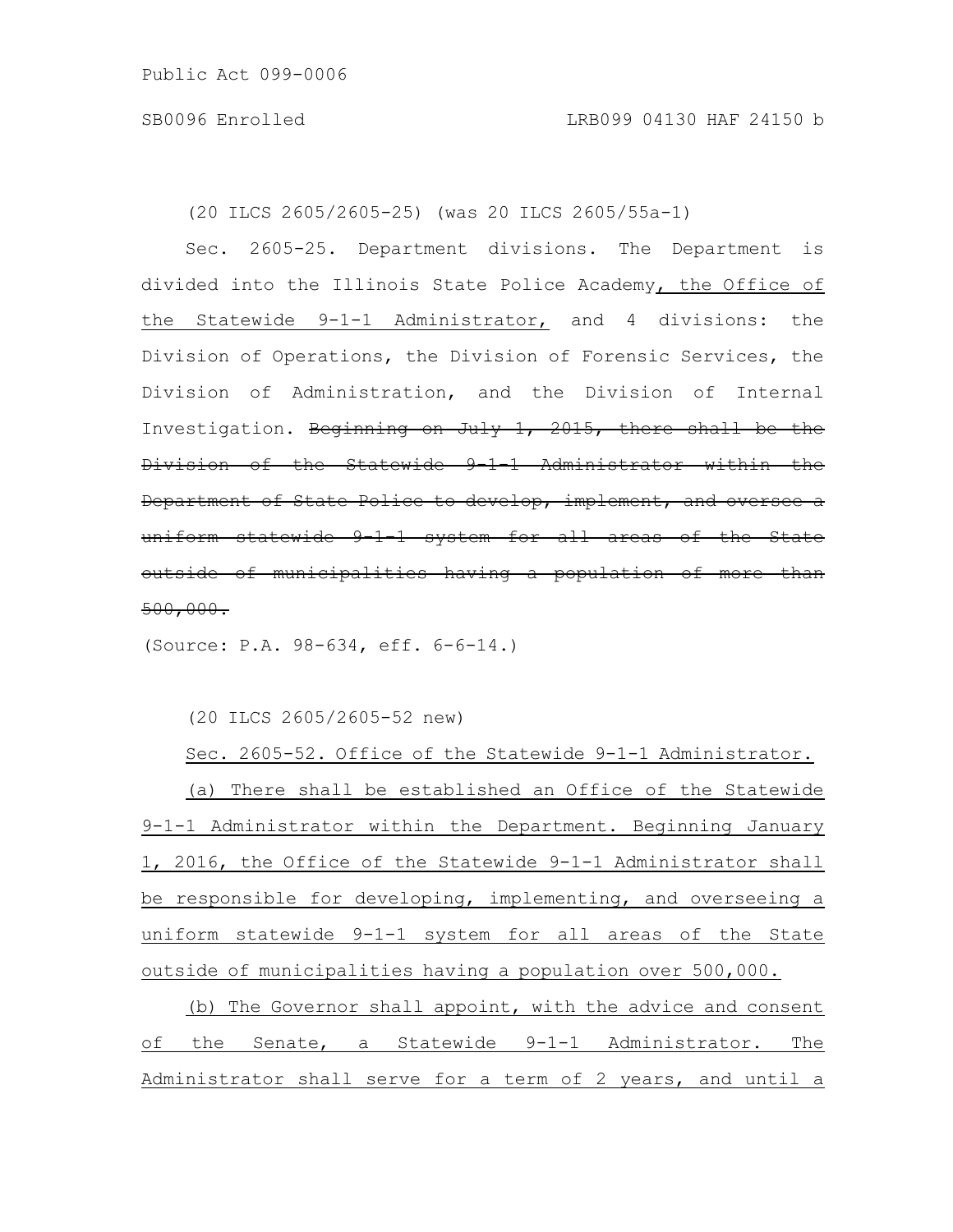successor is appointed and qualified; except that the term of the first 9-1-1 Administrator appointed under this Act shall expire on the third Monday in January, 2017. The Administrator shall not hold any other remunerative public office. The Administrator shall receive an annual salary as set by the Governor.

Section 1-15. The State Finance Act is amended by adding Section 5.866 as follows:

(30 ILCS 105/5.866 new)

Sec. 5.866. The Illinois Telecommunications Access Corporation Fund.

Section 1-20. The Emergency Telephone System Act is amended by changing Section 15.3 and by adding Sections 19, 75, and 99 as follows:

(50 ILCS 750/15.3) (from Ch. 134, par. 45.3)

Sec. 15.3. Local non-wireless surcharge Surcharge.

(a) Except as provided in subsection (l) of this Section, the The corporate authorities of any municipality or any county may, subject to the limitations of subsections (c), (d), and (h), and in addition to any tax levied pursuant to the Simplified Municipal Telecommunications Tax Act, impose a monthly surcharge on billed subscribers of network connection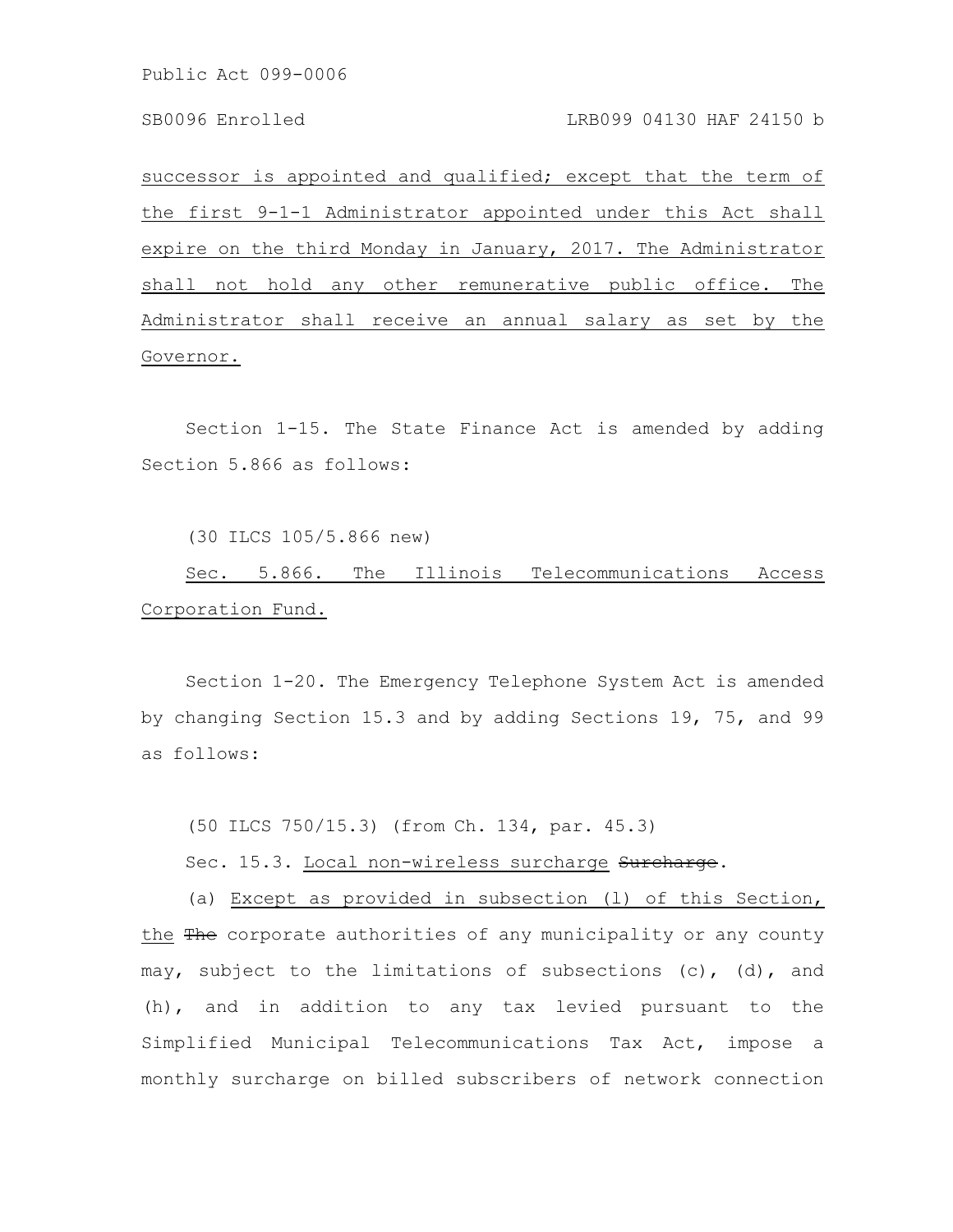## SB0096 Enrolled LRB099 04130 HAF 24150 b

provided by telecommunication carriers engaged in the business of transmitting messages by means of electricity originating within the corporate limits of the municipality or county imposing the surcharge at a rate per network connection determined in accordance with subsection (c), however the monthly surcharge shall not apply to a network connection provided for use with pay telephone services. Provided, however, that where multiple voice grade communications channels are connected between the subscriber's premises and a public switched network through private branch exchange (PBX) or centrex type service, a municipality imposing a surcharge at a rate per network connection, as determined in accordance with this Act, shall impose:

(i) in a municipality with a population of 500,000 or less or in any county, 5 such surcharges per network connection, as determined in accordance with subsections (a) and (d) of Section 2.12 of this Act, for both regular service and advanced service provisioned trunk lines;

(ii) in a municipality with a population, prior to March 1, 2010, of 500,000 or more, 5 surcharges per network connection, as determined in accordance with subsections (a) and (d) of Section 2.12 of this Act, for both regular service and advanced service provisioned trunk lines;

(iii) in a municipality with a population, as of March 1, 2010, of 500,000 or more, 5 surcharges per network connection, as determined in accordance with subsections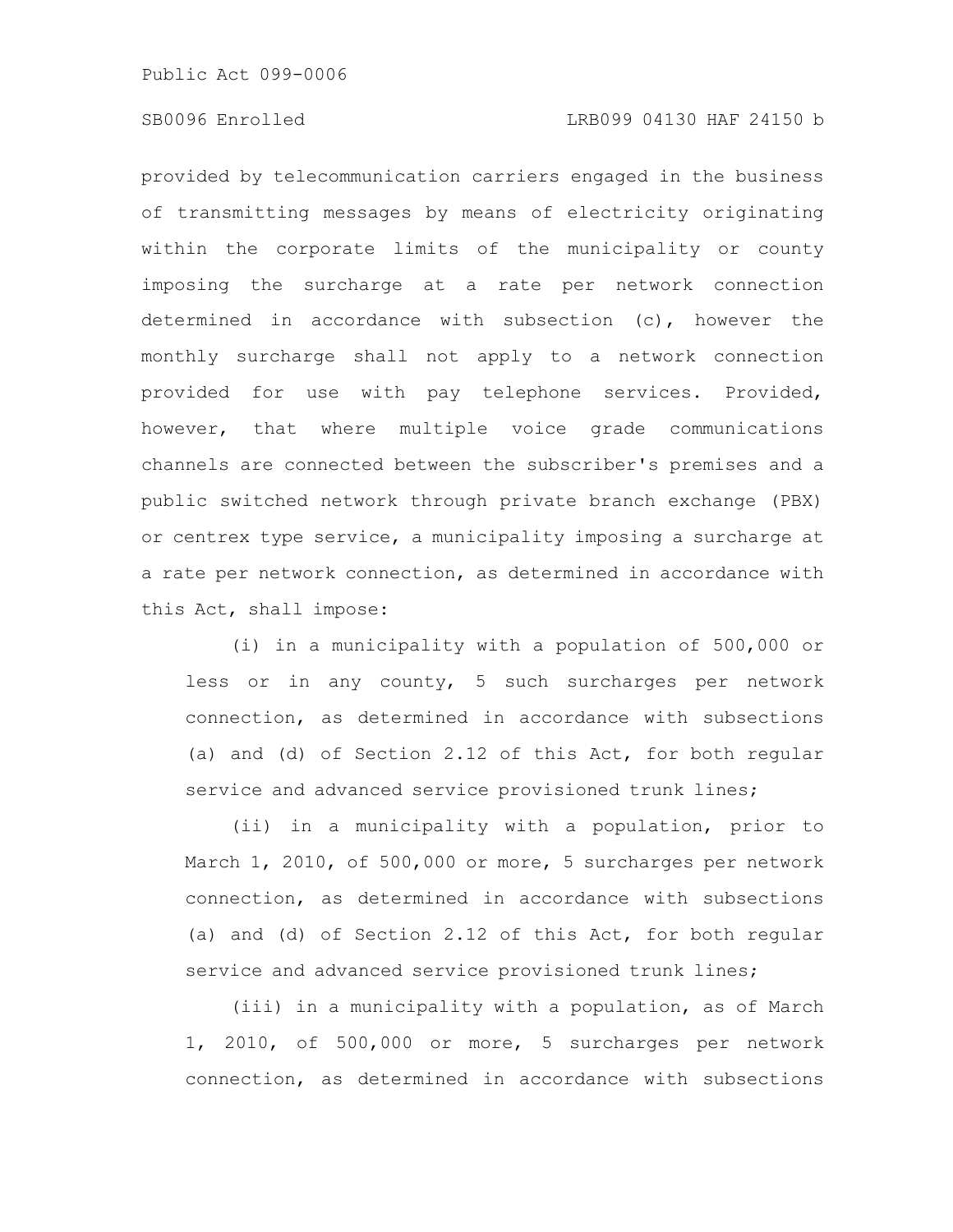### SB0096 Enrolled LRB099 04130 HAF 24150 b

(a) and (d) of Section 2.12 of this Act, for regular service provisioned trunk lines, and 12 surcharges per network connection, as determined in accordance with subsections (a) and (d) of Section 2.12 of this Act, for advanced service provisioned trunk lines, except where an advanced service provisioned trunk line supports at least 2 but fewer than 23 simultaneous voice grade calls ("VGC's"), a telecommunication carrier may elect to impose fewer than 12 surcharges per trunk line as provided in subsection (iv) of this Section; or

(iv) for an advanced service provisioned trunk line connected between the subscriber's premises and the public switched network through a P.B.X., where the advanced service provisioned trunk line is capable of transporting at least 2 but fewer than 23 simultaneous VGC's per trunk line, the telecommunications carrier collecting the surcharge may elect to impose surcharges in accordance with the table provided in this Section, without limiting any telecommunications carrier's obligations to otherwise keep and maintain records. Any telecommunications carrier electing to impose fewer than 12 surcharges per an advanced service provisioned trunk line shall keep and maintain records adequately to demonstrate the VGC capability of each advanced service provisioned trunk line with fewer than 12 surcharges imposed, provided that 12 surcharges shall be imposed on an advanced service provisioned trunk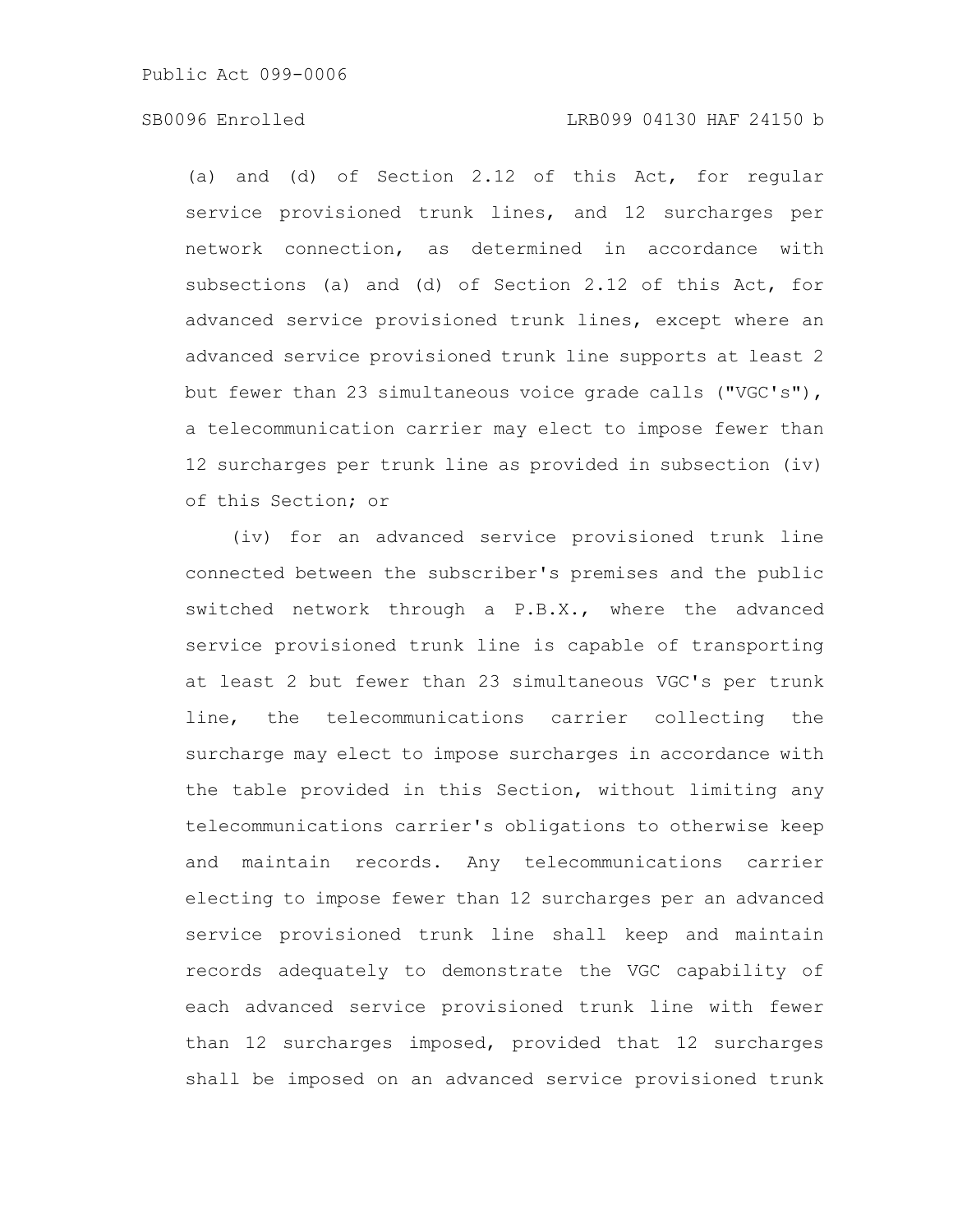### SB0096 Enrolled LRB099 04130 HAF 24150 b

line regardless of the VGC capability where a telecommunications carrier cannot demonstrate the VGC capability of the advanced service provisioned trunk line.

|  | Facility                                      |  | VGC's 911 Surcharges |
|--|-----------------------------------------------|--|----------------------|
|  | Advanced service provisioned trunk line 18-23 |  | 12                   |
|  | Advanced service provisioned trunk line 12-17 |  | 1 O                  |
|  | Advanced service provisioned trunk line 2-11  |  | 8                    |

Subsections  $(i)$ ,  $(ii)$ ,  $(iii)$ , and  $(iv)$  are not intended to make any change in the meaning of this Section, but are intended to remove possible ambiguity, thereby confirming the intent of paragraph (a) as it existed prior to and following the effective date of this amendatory Act of the 97th General Assembly.

For mobile telecommunications services, if a surcharge is imposed it shall be imposed based upon the municipality or county that encompasses the customer's place of primary use as defined in the Mobile Telecommunications Sourcing Conformity Act. A municipality may enter into an intergovernmental agreement with any county in which it is partially located, when the county has adopted an ordinance to impose a surcharge as provided in subsection (c), to include that portion of the municipality lying outside the county in that county's surcharge referendum. If the county's surcharge referendum is approved, the portion of the municipality identified in the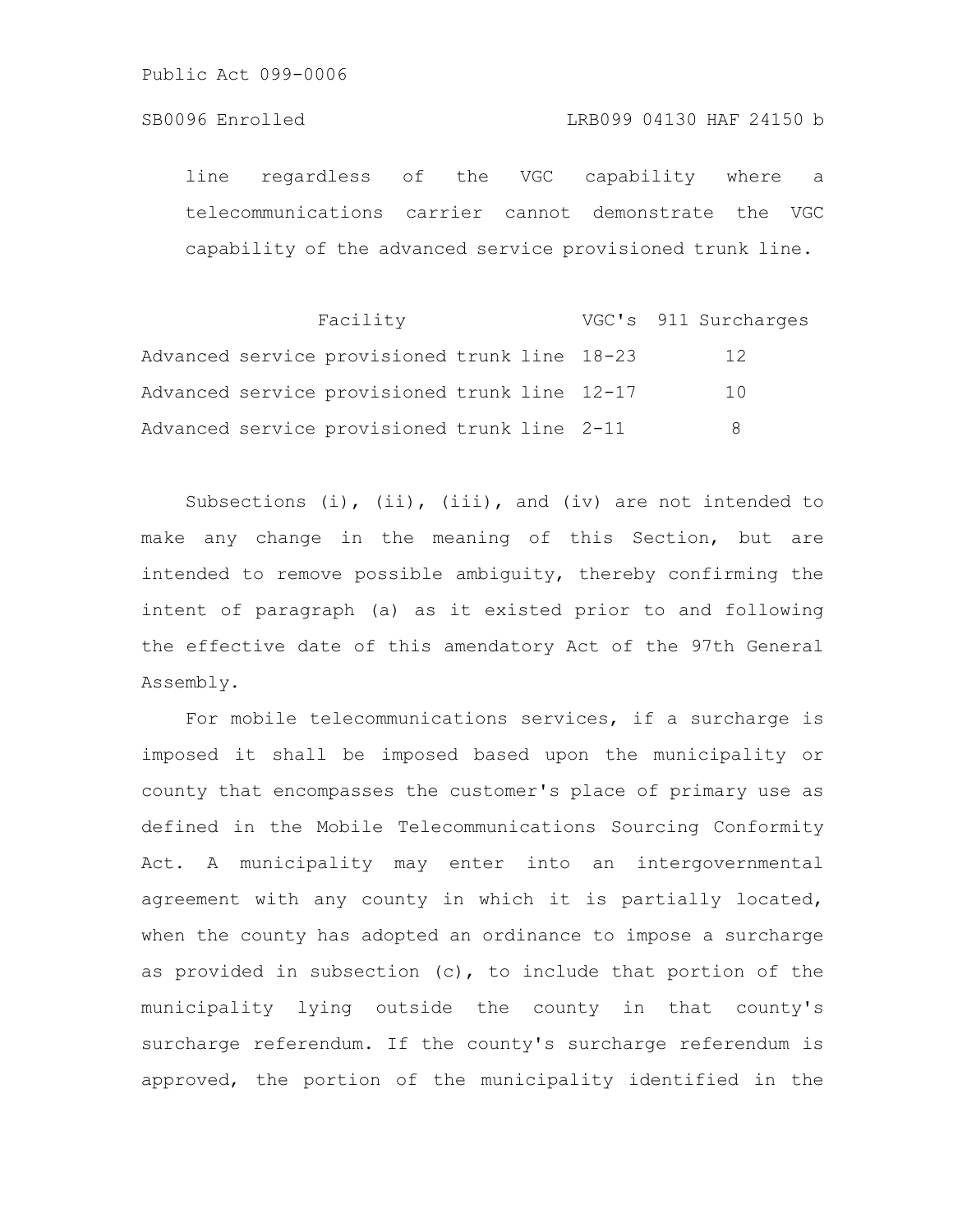intergovernmental agreement shall automatically be disconnected from the county in which it lies and connected to the county which approved the referendum for purposes of a surcharge on telecommunications carriers.

(b) For purposes of computing the surcharge imposed by subsection (a), the network connections to which the surcharge shall apply shall be those in-service network connections, other than those network connections assigned to the municipality or county, where the service address for each such network connection or connections is located within the corporate limits of the municipality or county levying the surcharge. Except for mobile telecommunication services, the "service address" shall mean the location of the primary use of the network connection or connections. For mobile telecommunication services, "service address" means the customer's place of primary use as defined in the Mobile Telecommunications Sourcing Conformity Act.

(c) Upon the passage of an ordinance to impose a surcharge under this Section the clerk of the municipality or county shall certify the question of whether the surcharge may be imposed to the proper election authority who shall submit the public question to the electors of the municipality or county in accordance with the general election law; provided that such question shall not be submitted at a consolidated primary election. The public question shall be in substantially the following form: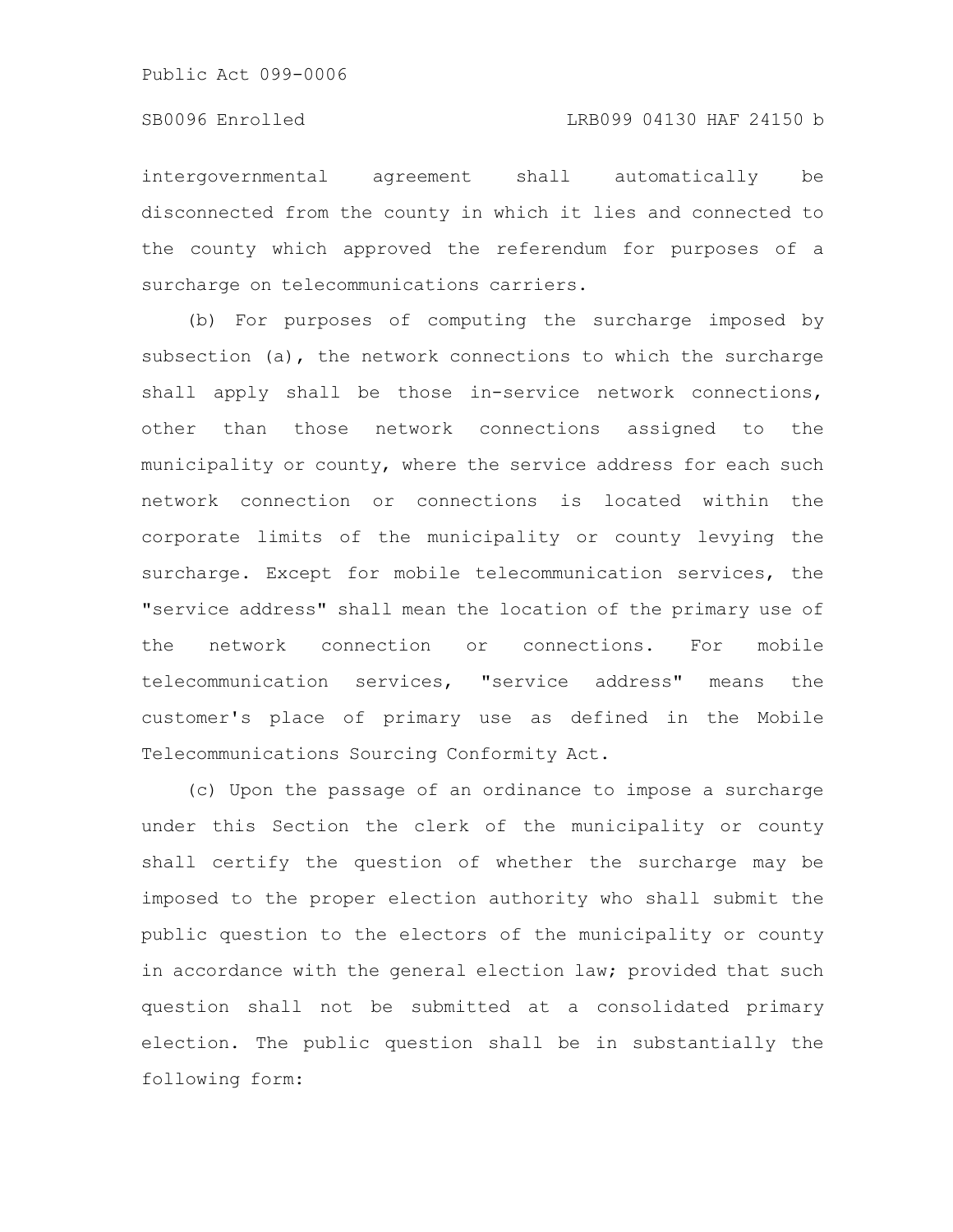------------------------------------------------------------

Shall the county (or city, village or incorporated town) of ..... impose YES a surcharge of up to ...¢ per month per network connection, which surcharge will be added to the monthly bill you receive ----------------for telephone or telecommunications charges, for the purpose of installing (or improving) a 9-1-1 Emergency NO Telephone System?

If a majority of the votes cast upon the public question are in favor thereof, the surcharge shall be imposed.

------------------------------------------------------------

However, if a Joint Emergency Telephone System Board is to be created pursuant to an intergovernmental agreement under Section 15.4, the ordinance to impose the surcharge shall be subject to the approval of a majority of the total number of votes cast upon the public question by the electors of all of the municipalities or counties, or combination thereof, that are parties to the intergovernmental agreement.

The referendum requirement of this subsection (c) shall not apply to any municipality with a population over 500,000 or to any county in which a proposition as to whether a sophisticated 9-1-1 Emergency Telephone System should be installed in the county, at a cost not to exceed a specified monthly amount per network connection, has previously been approved by a majority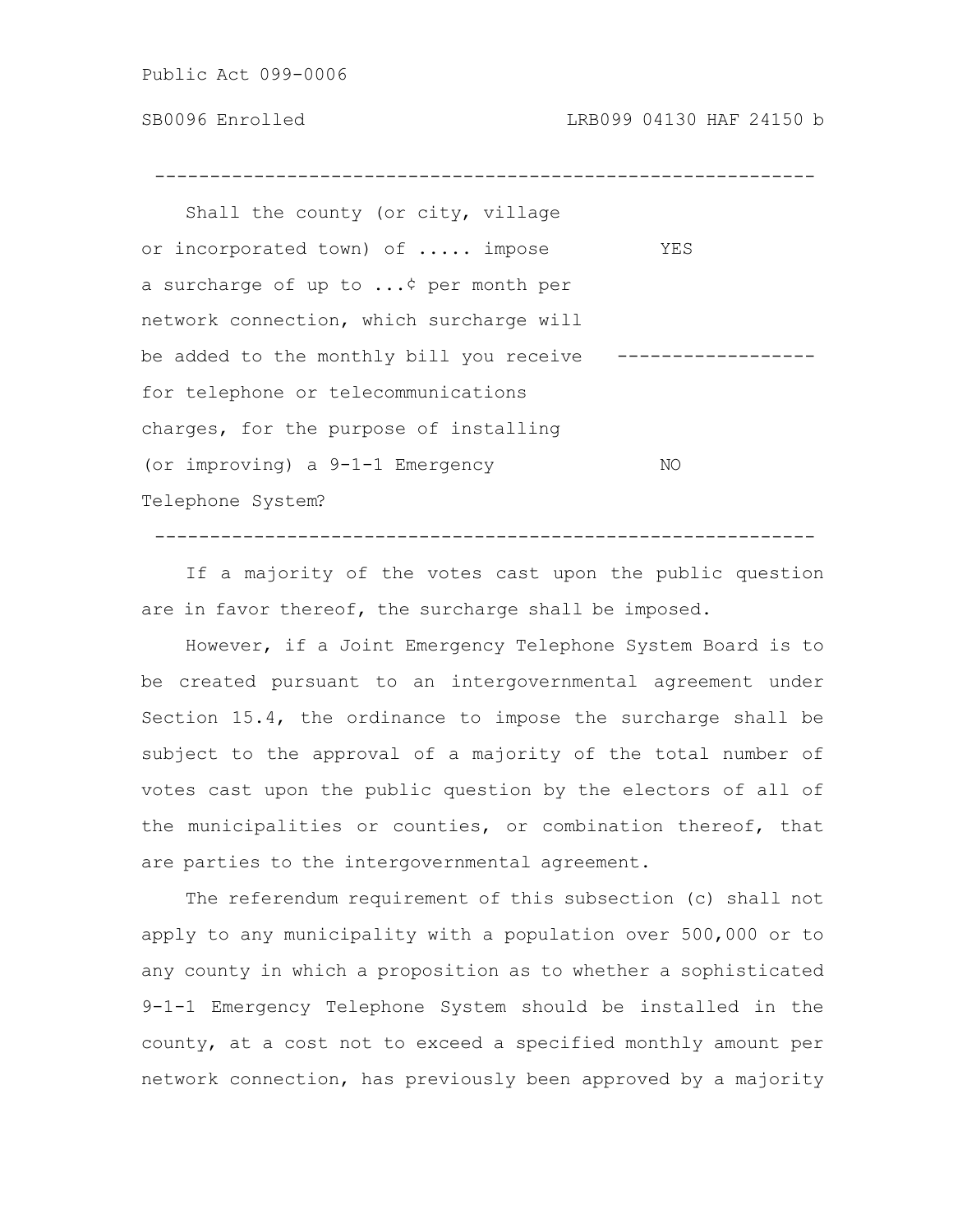of the electors of the county voting on the proposition at an election conducted before the effective date of this amendatory Act of 1987.

(d) A county may not impose a surcharge, unless requested by a municipality, in any incorporated area which has previously approved a surcharge as provided in subsection (c) or in any incorporated area where the corporate authorities of the municipality have previously entered into a binding contract or letter of intent with a telecommunications carrier to provide sophisticated 9-1-1 service through municipal funds.

(e) A municipality or county may at any time by ordinance change the rate of the surcharge imposed under this Section if the new rate does not exceed the rate specified in the referendum held pursuant to subsection (c).

(f) The surcharge authorized by this Section shall be collected from the subscriber by the telecommunications carrier providing the subscriber the network connection as a separately stated item on the subscriber's bill.

(g) The amount of surcharge collected by the telecommunications carrier shall be paid to the particular municipality or county or Joint Emergency Telephone System Board not later than 30 days after the surcharge is collected, net of any network or other 9-1-1 or sophisticated 9-1-1 system charges then due the particular telecommunications carrier, as shown on an itemized bill. The telecommunications carrier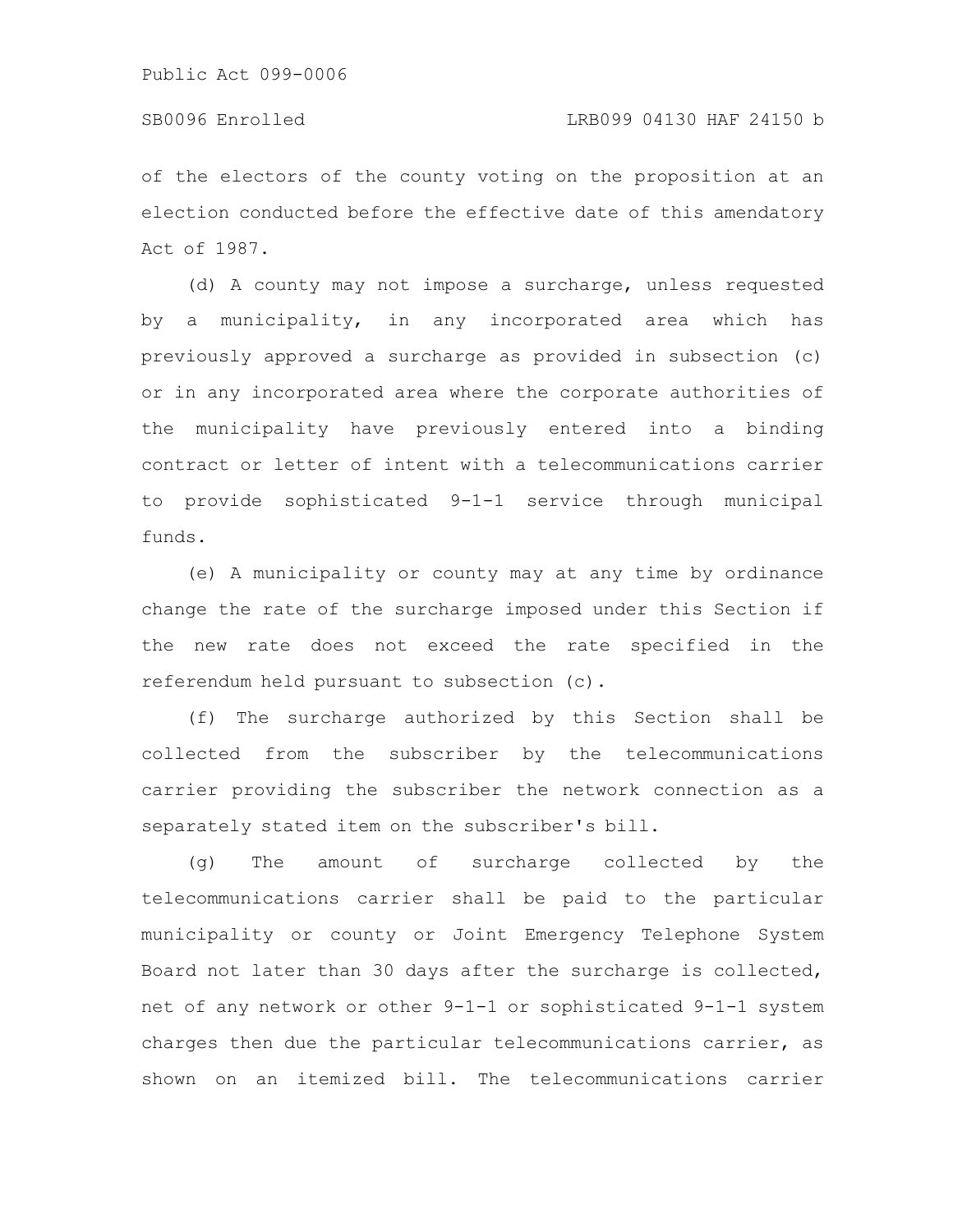collecting the surcharge shall also be entitled to deduct 3% of the gross amount of surcharge collected to reimburse the telecommunications carrier for the expense of accounting and collecting the surcharge.

(h) Except as expressly provided in subsection (a) of this Section, on or after the effective date of this amendatory Act of the 98th General Assembly and until July 1, 2017 2015, a municipality with a population of 500,000 or more shall not impose a monthly surcharge per network connection in excess of the highest monthly surcharge imposed as of January 1, 2014 by any county or municipality under subsection (c) of this Section. On or after July 1, 2017 2015, a municipality with a population over 500,000 may not impose a monthly surcharge in excess of \$2.50 per network connection.

(i) Any municipality or county or joint emergency telephone system board that has imposed a surcharge pursuant to this Section prior to the effective date of this amendatory Act of 1990 shall hereafter impose the surcharge in accordance with subsection (b) of this Section.

(j) The corporate authorities of any municipality or county may issue, in accordance with Illinois law, bonds, notes or other obligations secured in whole or in part by the proceeds of the surcharge described in this Section. Notwithstanding any change in law subsequent to the issuance of any bonds, notes other obligations secured by the surcharge, every municipality or county issuing such bonds, notes or other obligations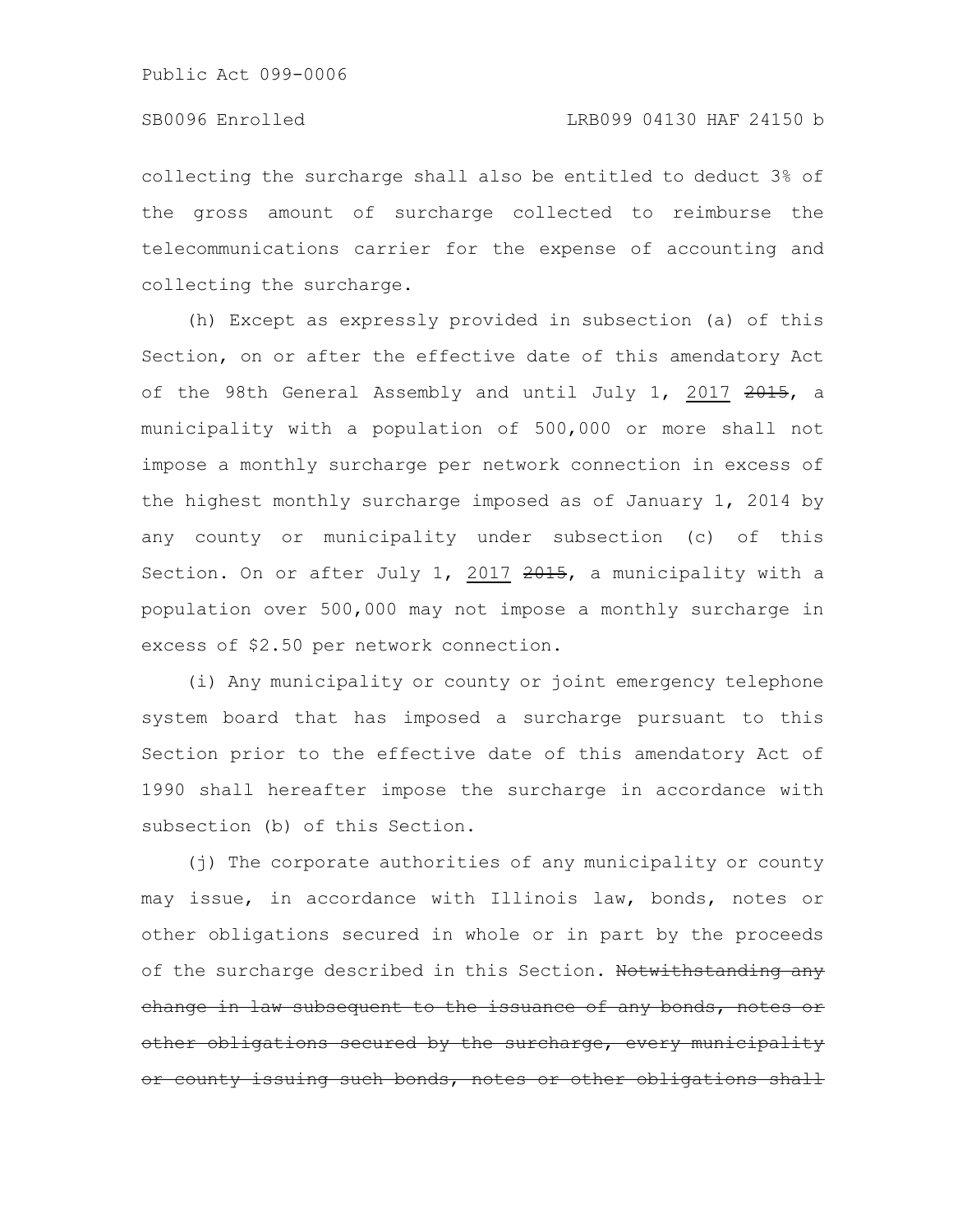be authorized to impose the surcharge as though relating to the imposition of the surcharge in effect at the issuance of the bonds, notes or other obligations were and effect until the bonds, notes obligations are paid in full. The State of Illinois pledges and agrees that it will not limit or alter the rights and powers vested in municipalities and counties by this Section to impose the surcharge so as to impair the terms of or affect the security for bonds, notes or other obligations secured in whole or in part with the proceeds of the surcharge described in this Section. The pledge and agreement set forth in this Section survive the termination of the surcharge under subsection (1) by virtue of the replacement of the surcharge monies guaranteed under Section 20; the State of Illinois pledges and agrees that it will not limit or alter the rights vested in municipalities and counties to the surcharge replacement funds guaranteed under Section 20 so as to impair the terms of or affect the security for bonds, notes or other obligations secured in whole or in part with the proceeds of the surcharge described in this Section.

(k) Any surcharge collected by or imposed on a telecommunications carrier pursuant to this Section shall be held to be a special fund in trust for the municipality, county or Joint Emergency Telephone Board imposing the surcharge. Except for the 3% deduction provided in subsection (g) above, the special fund shall not be subject to the claims of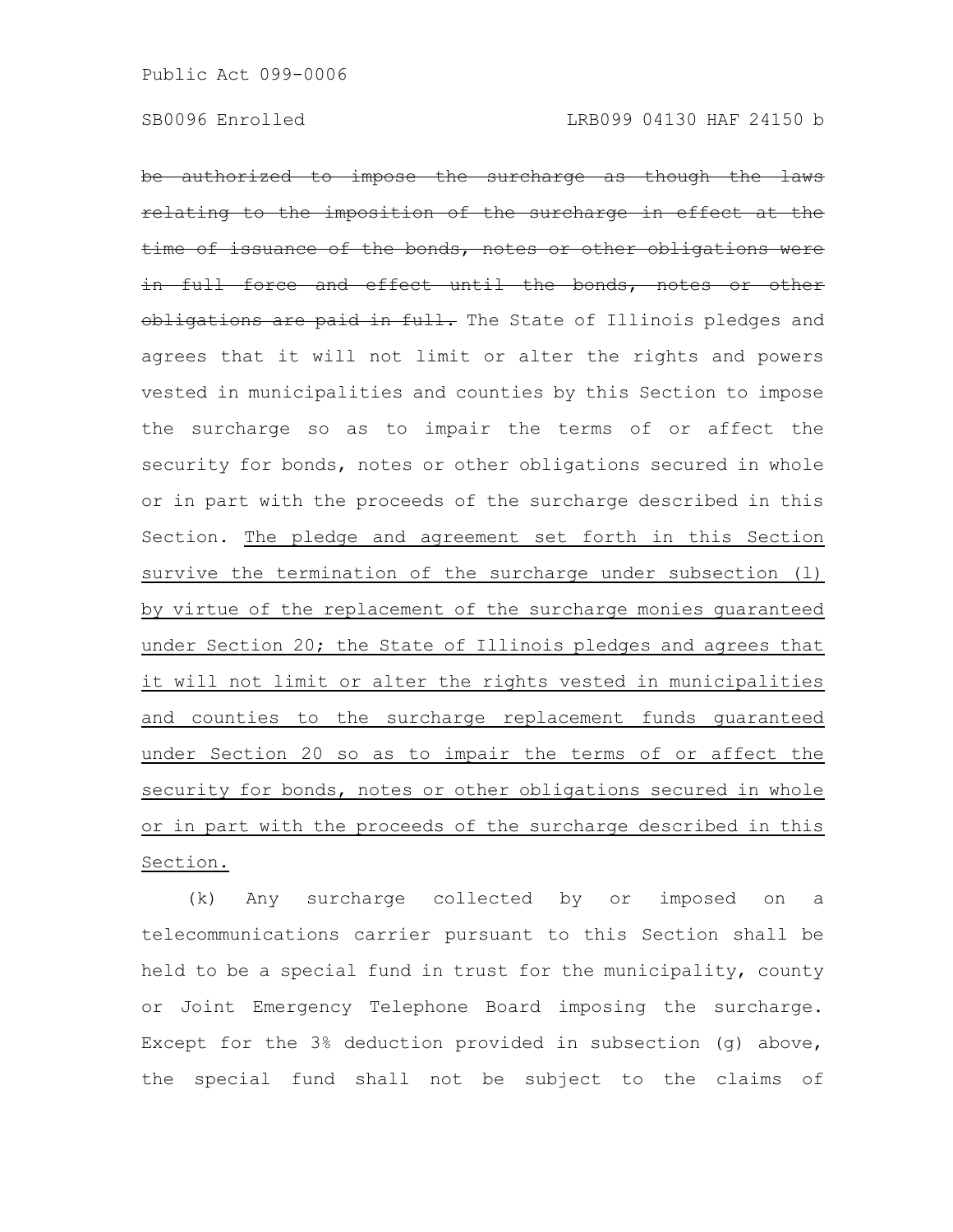creditors of the telecommunication carrier.

(l) On and after the effective date of this amendatory Act of the 99th General Assembly, no county or municipality, other than a municipality with a population over 500,000, may impose a monthly surcharge under this Section in excess of the amount imposed by it on the effective date of this Act. Any surcharge imposed pursuant to this Section by a county or municipality, other than a municipality with a population in excess of 500,000, shall cease to be imposed on January 1, 2016. (Source: P.A. 97-463, eff. 8-19-11; 98-634, eff. 6-6-14.)

(50 ILCS 750/19 new)

Sec. 19. Statewide 9-1-1 Advisory Board.

(a) Beginning July 1, 2015, there is created the Statewide 9-1-1 Advisory Board within the Department of State Police. The Board shall consist of the following 11 voting members:

(1) The Director of the State Police, or his or her designee, who shall serve as chairman.

(2) The Executive Director of the Commission, or his or her designee.

(3) Nine members appointed by the Governor as follows:

(A) one member representing the Illinois chapter of the National Emergency Number Association, or his or her designee;

(B) one member representing the Illinois chapter of the Association of Public-Safety Communications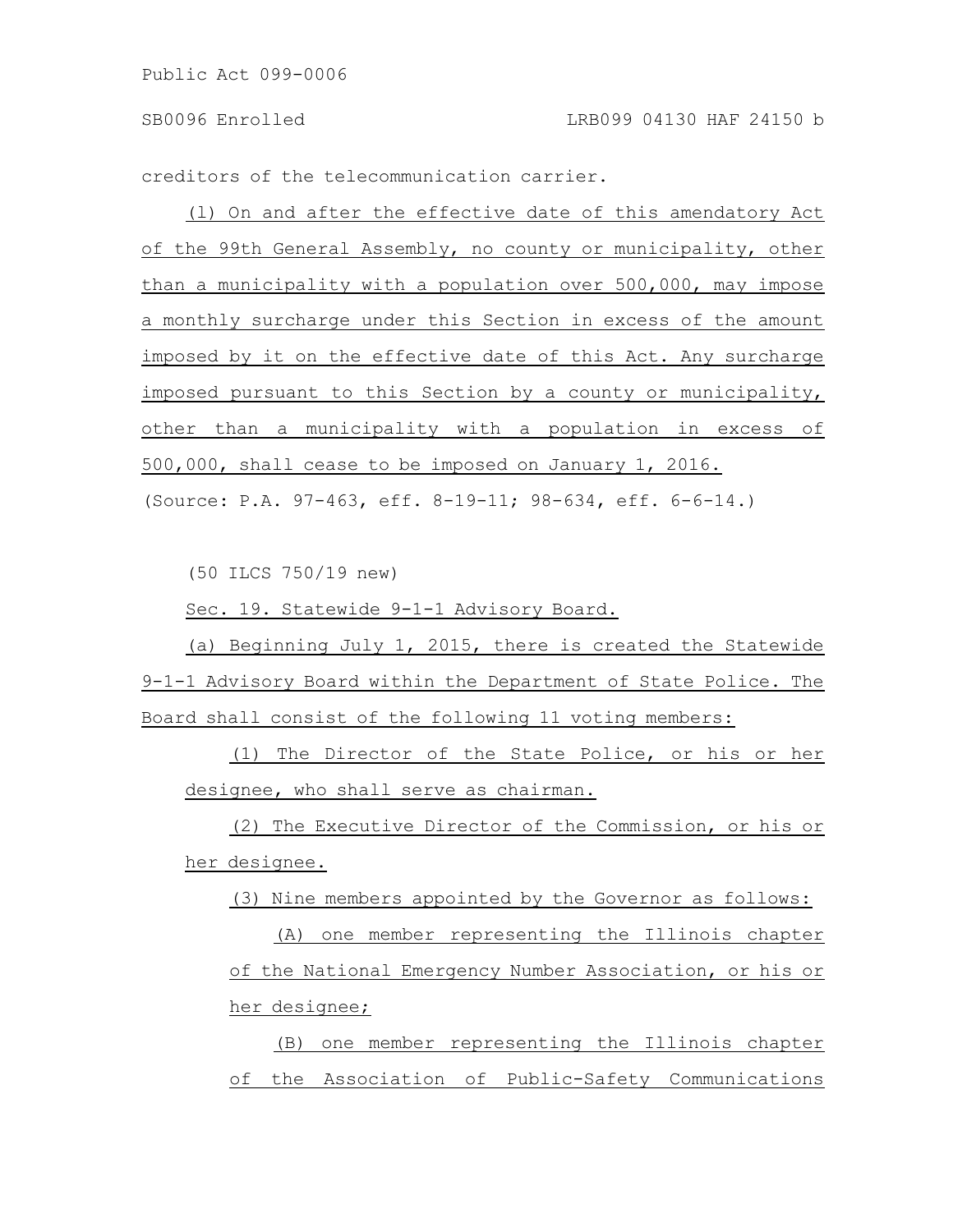Officials, or his or her designee;

(C) one member representing a county 9-1-1 system from a county with a population of less than 50,000;

(D) one member representing a county 9-1-1 system from a county with a population between 50,000 and 250,000;

(E) one member representing a county 9-1-1 system from a county with a population of more than 250,000;

(F) one member representing a municipality with a population of less than 500,000 in a county with a population in excess of 2,000,000;

(G) one member representing the Illinois Association of Chiefs of Police;

(H) one member representing the Illinois Sheriffs' Association; and

(I) one member representing the Illinois Fire Chiefs Association.

The Governor shall appoint the following non-voting members: (i) one member representing an incumbent local exchange 9-1-1 system provider; (ii) one member representing a non-incumbent local exchange 9-1-1 system provider; (iii) one member representing a large wireless carrier; (iv) one member representing a small wireless carrier; and (v) one member representing the Illinois Telecommunications Association.

(b) The Governor shall make initial appointments to the Statewide 9-1-1 Advisory Board by August 31, 2015. Six of the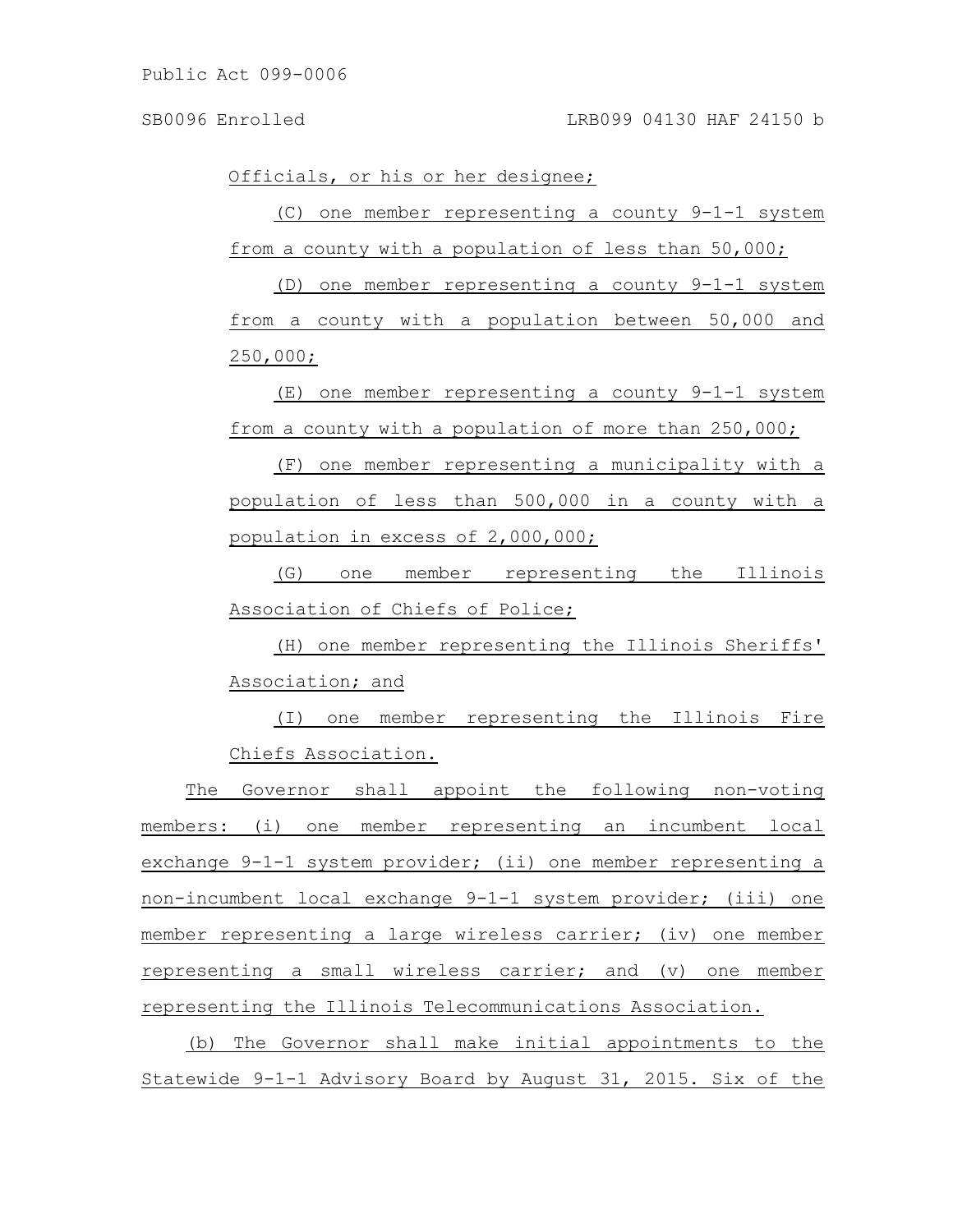voting members appointed by the Governor shall serve an initial term of 2 years, and the remaining voting members appointed by the Governor shall serve an initial term of 3 years. Thereafter, each appointment by the Governor shall be for a term of 3 years. Non-voting members shall serve for a term of 3 years. Vacancies shall be filled in the same manner as the original appointment. Persons appointed to fill a vacancy shall serve for the balance of the unexpired term.

Members of the Statewide 9-1-1 Advisory Board shall serve without compensation.

(c) The 9-1-1 Services Advisory Board, as constituted on June 1, 2015 without the legislative members, shall serve in the role of the Statewide 9-1-1 Advisory Board until all appointments of voting members have been made by the Governor under subsection (a) of this Section.

(d) The Statewide 9-1-1 Advisory Board shall:

(1) advise the Department of State Police and the Statewide 9-1-1 Administrator on the oversight of 9-1-1 systems and the development and implementation of a uniform statewide 9-1-1 system;

(2) make recommendations to the Governor and the General Assembly regarding improvements to 9-1-1 services throughout the State; and

(3) exercise all other powers and duties provided in this Act.

(e) The Statewide 9-1-1 Advisory Board shall submit to the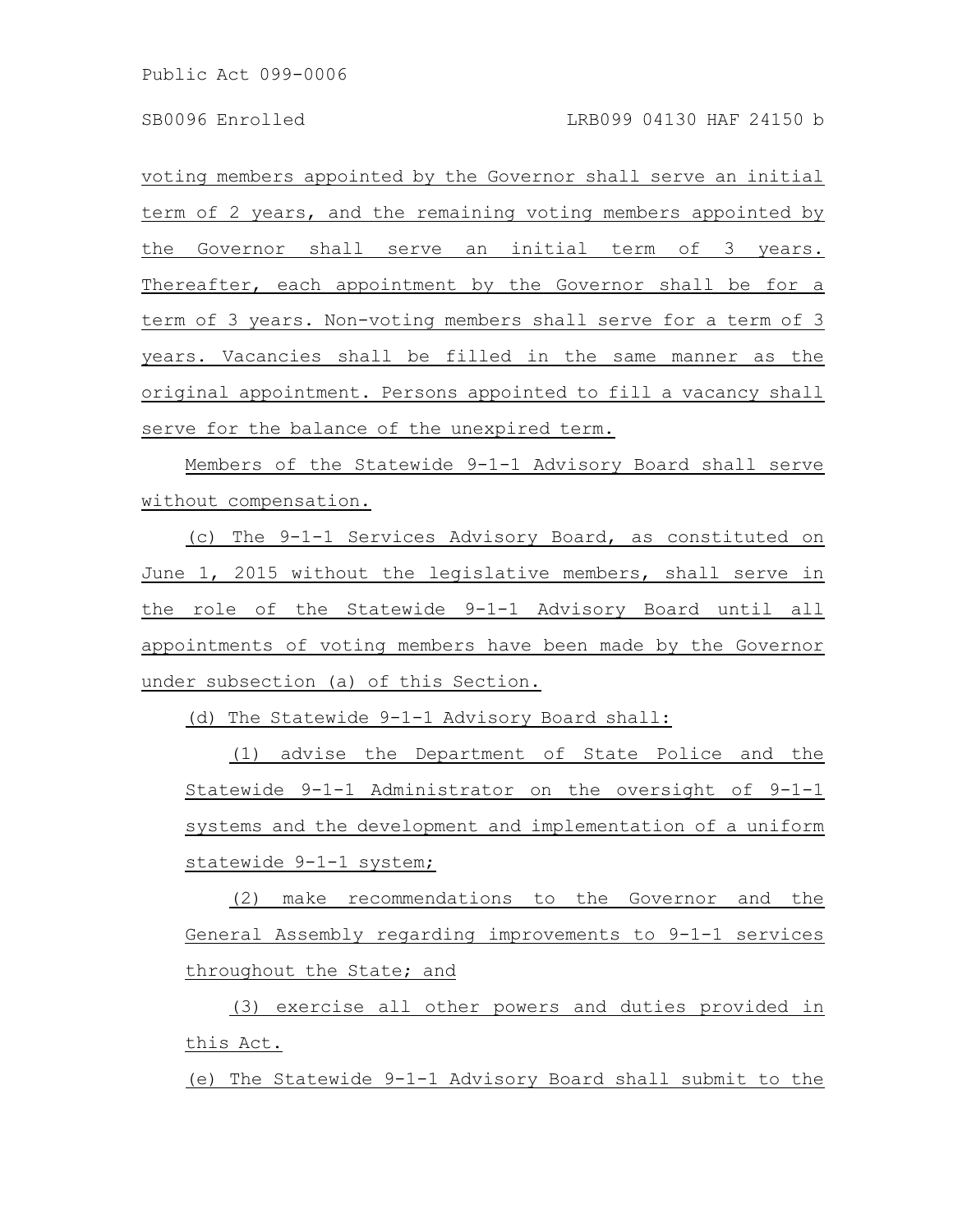General Assembly a report by March 1 of each year providing an update on the transition to a statewide 9-1-1 system and recommending any legislative action.

(f) The Department of State Police shall provide administrative support to the Statewide 9-1-1 Advisory Board.

(50 ILCS 750/75 new)

Sec. 75. Transfer of rights, functions, powers, duties, and property to Department of State Police; rules and standards; savings provisions.

(a) On January 1, 2016, the rights, functions, powers, and duties of the Illinois Commerce Commission as set forth in this Act and the Wireless Emergency Telephone Safety Act existing prior to January 1, 2016, are transferred to and shall be exercised by the Department of State Police. On or before January 1, 2016, the Commission shall transfer and deliver to the Department all books, records, documents, property (real and personal), unexpended appropriations, and pending business pertaining to the rights, powers, duties, and functions transferred to the Department under this amendatory Act of the 99th General Assembly.

(b) The rules and standards of the Commission that are in effect on January 1, 2016 and that pertain to the rights, powers, duties, and functions transferred to the Department under this amendatory Act of the 99th General Assembly shall become the rules and standards of the Department on January 1,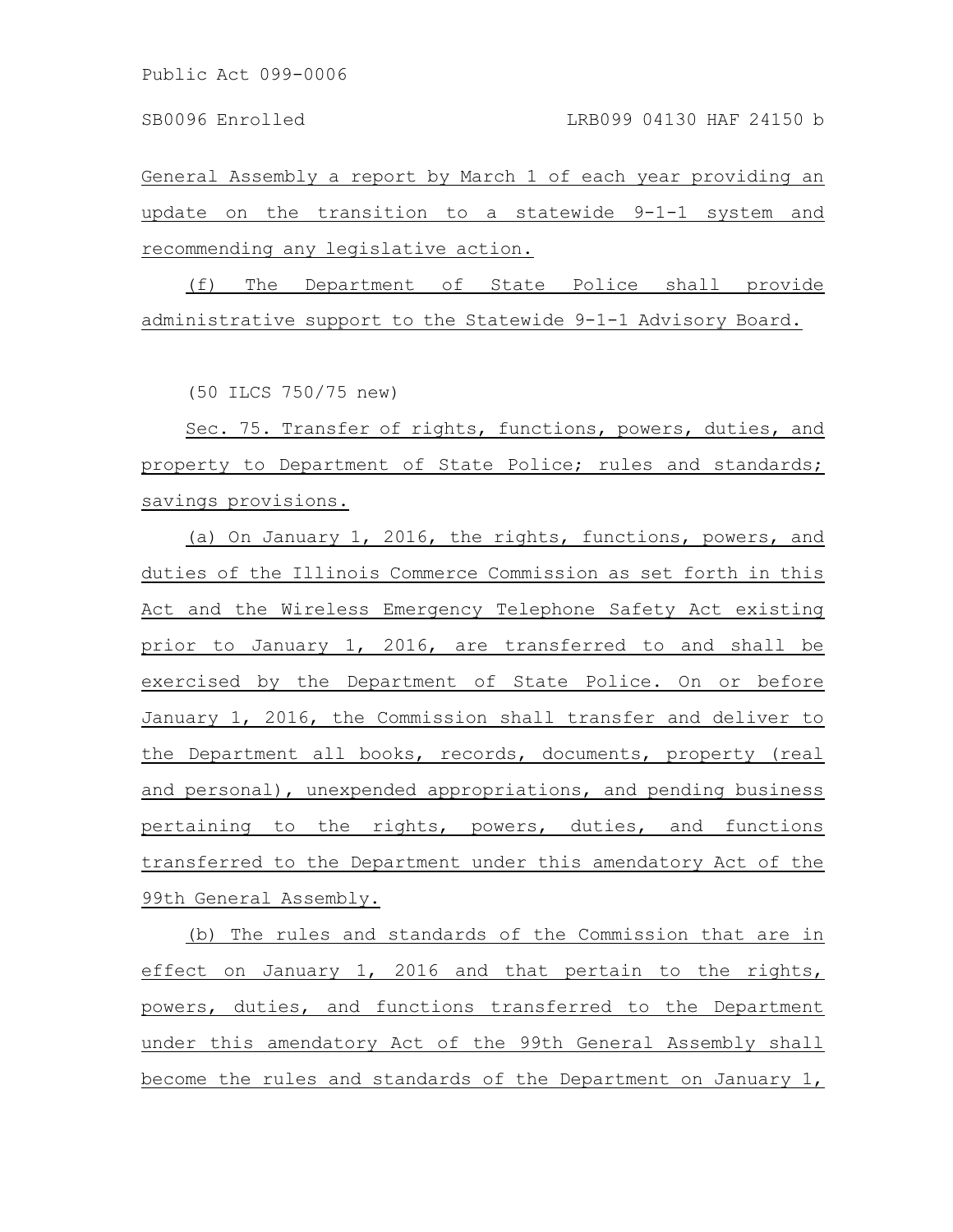2016, and shall continue in effect until amended or repealed by the Department.

Any rules pertaining to the rights, powers, duties, and functions transferred to the Department under this amendatory Act of the 99th General Assembly that have been proposed by the Commission but have not taken effect or been finally adopted by January 1, 2016, shall become proposed rules of the Department on January 1, 2016, and any rulemaking procedures that have already been completed by the Commission for those proposed rules need not be repealed.

As soon as it is practical after January 1, 2016, the Department shall revise and clarify the rules transferred to it under this amendatory Act of the 99th General Assembly to reflect the transfer of rights, powers, duties, and functions effected by this amendatory Act of the 99th General Assembly using the procedures for recodification of rules available under the Illinois Administrative Procedure Act, except that existing title, part, and section numbering for the affected rules may be retained. The Department may propose and adopt under the Illinois Administrative Procedure Act any other rules necessary to consolidate and clarify those rules.

(c) The rights, powers, duties, and functions transferred to the Department by this amendatory Act of the 99th General Assembly shall be vested in and exercised by the Department subject to the provisions of this Act and the Wireless Emergency Telephone Safety Act. An act done by the Department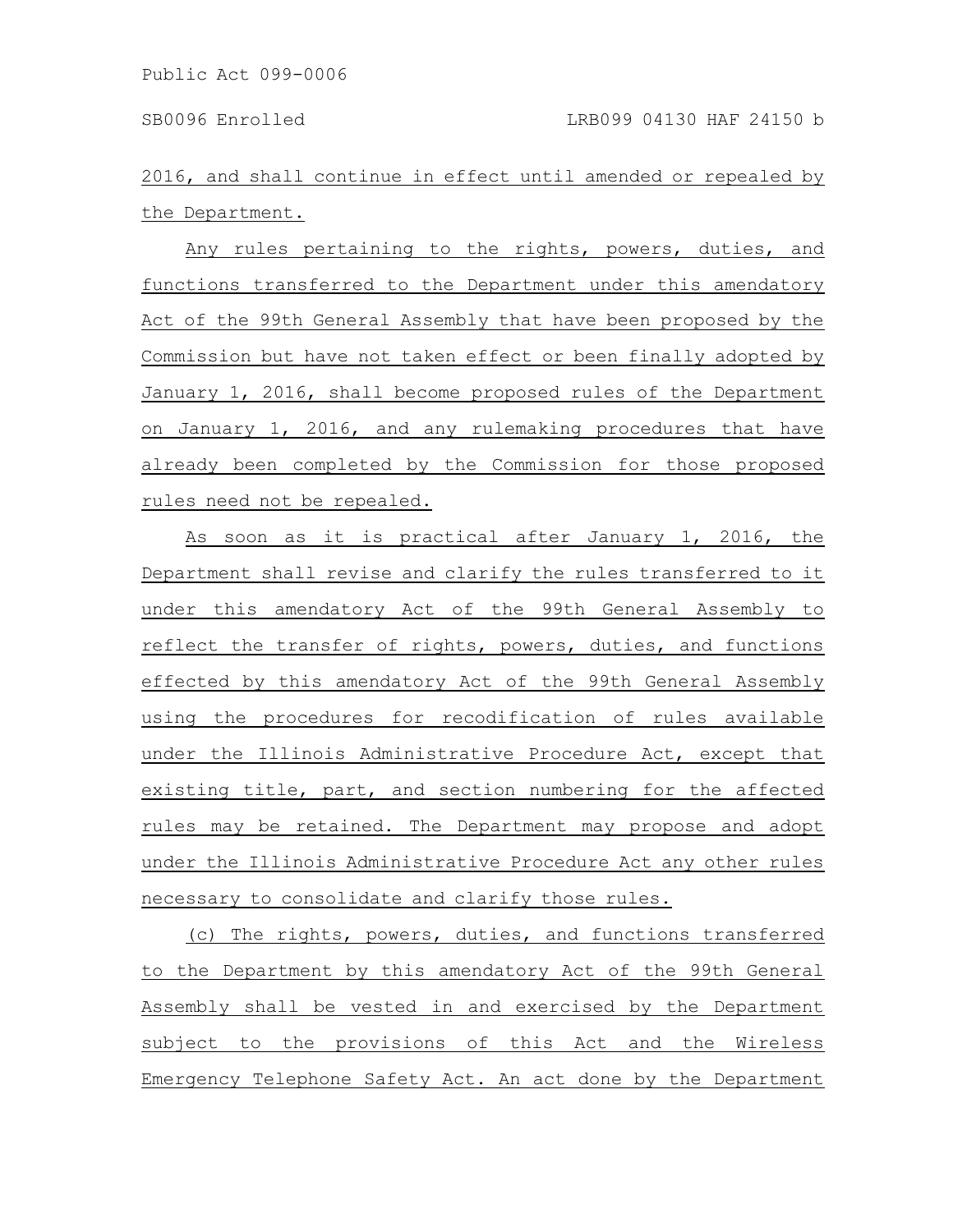or an officer, employee, or agent of the Department in the exercise of the transferred rights, powers, duties, and functions shall have the same legal effect as if done by the Commission or an officer, employee, or agent of the Commission.

The transfer of rights, powers, duties, and functions to the Department under this amendatory Act of the 99th General Assembly does not invalidate any previous action taken by or in respect to the Commission, its officers, employees, or agents. References to the Commission or its officers, employees, or agents in any document, contract, agreement, or law shall, in appropriate contexts, be deemed to refer to the Department or its officers, employees, or agents.

The transfer of rights, powers, duties, and functions to the Department under this amendatory Act of the 99th General Assembly does not affect any person's rights, obligations, or duties, including any civil or criminal penalties applicable thereto, arising out of those transferred rights, powers, duties, and functions.

This amendatory Act of the 99th General Assembly does not affect any act done, ratified, or cancelled, any right occurring or established, or any action or proceeding commenced in an administrative, civil, or criminal case before January 1, 2016. Any such action or proceeding that pertains to a right, power, duty, or function transferred to the Department under this amendatory Act of the 99th General Assembly that is pending on that date may be prosecuted, defended, or continued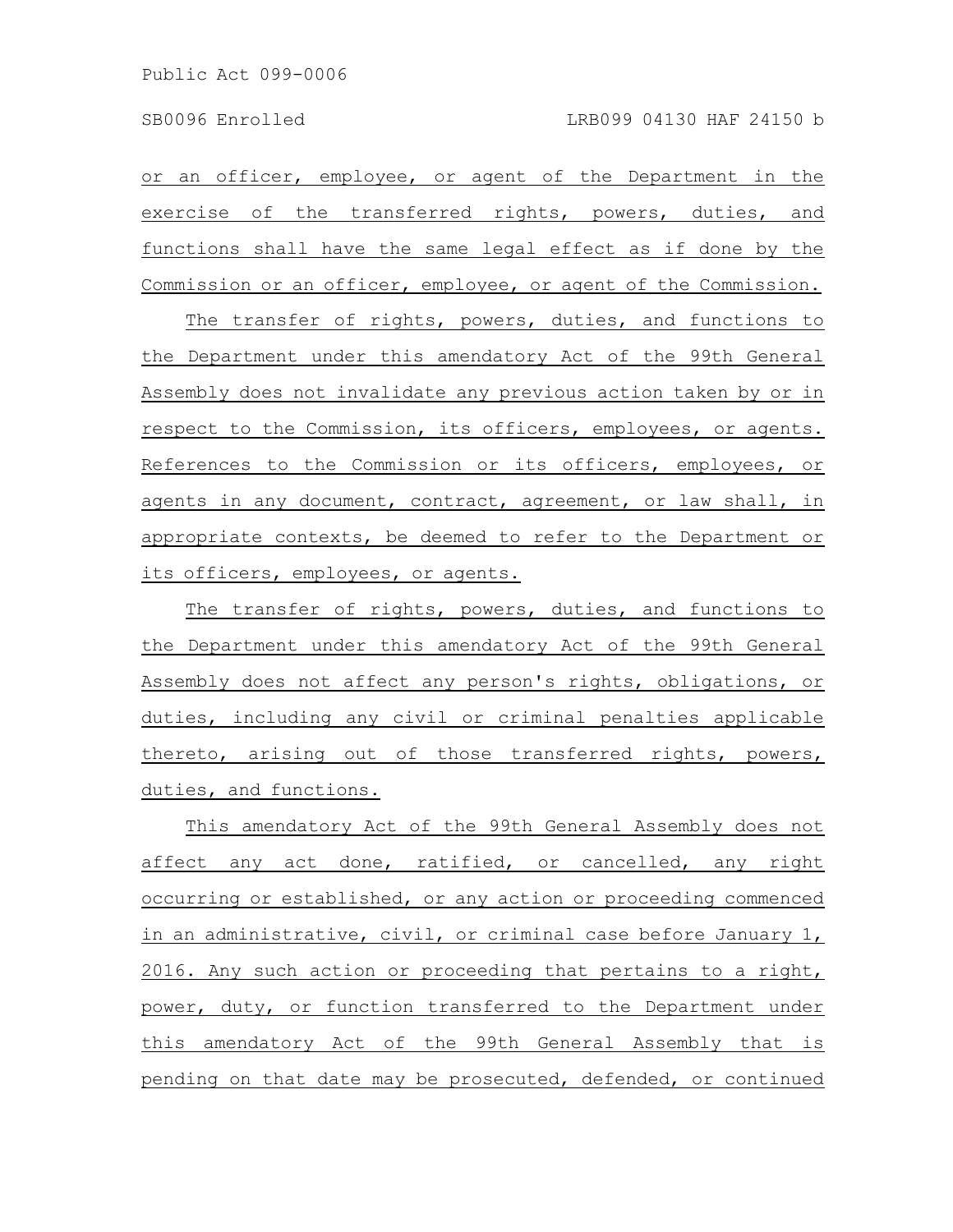by the Commission.

For the purposes of Section 9b of the State Finance Act, the Department is the successor to the Commission with respect to the rights, duties, powers, and functions transferred by this amendatory Act of the 99th General Assembly.

(c) The Department is authorized to enter into an intergovernmental agreement with the Commission for the purpose of having the Commission assist the Department and the Statewide 9-1-1 Administrator in carrying out their duties and functions under this Act. The agreement may provide for funding for the Commission for its assistance to the Department and the Statewide 9-1-1 Administrator.

(50 ILCS 750/99 new)

Sec. 99. Repealer. This Act is repealed on July 1, 2017.

Section 1-25. The Wireless Emergency Telephone Safety Act is amended by changing Sections 27, 45, and 70 as follows:

(50 ILCS 751/27) (Section scheduled to be repealed on July 1, 2015) Sec. 27. Financial reports.

(a) The Illinois Commerce Commission shall create uniform accounting procedures, with such modification as may be required to give effect to statutory provisions applicable only to municipalities with a population in excess of 500,000, that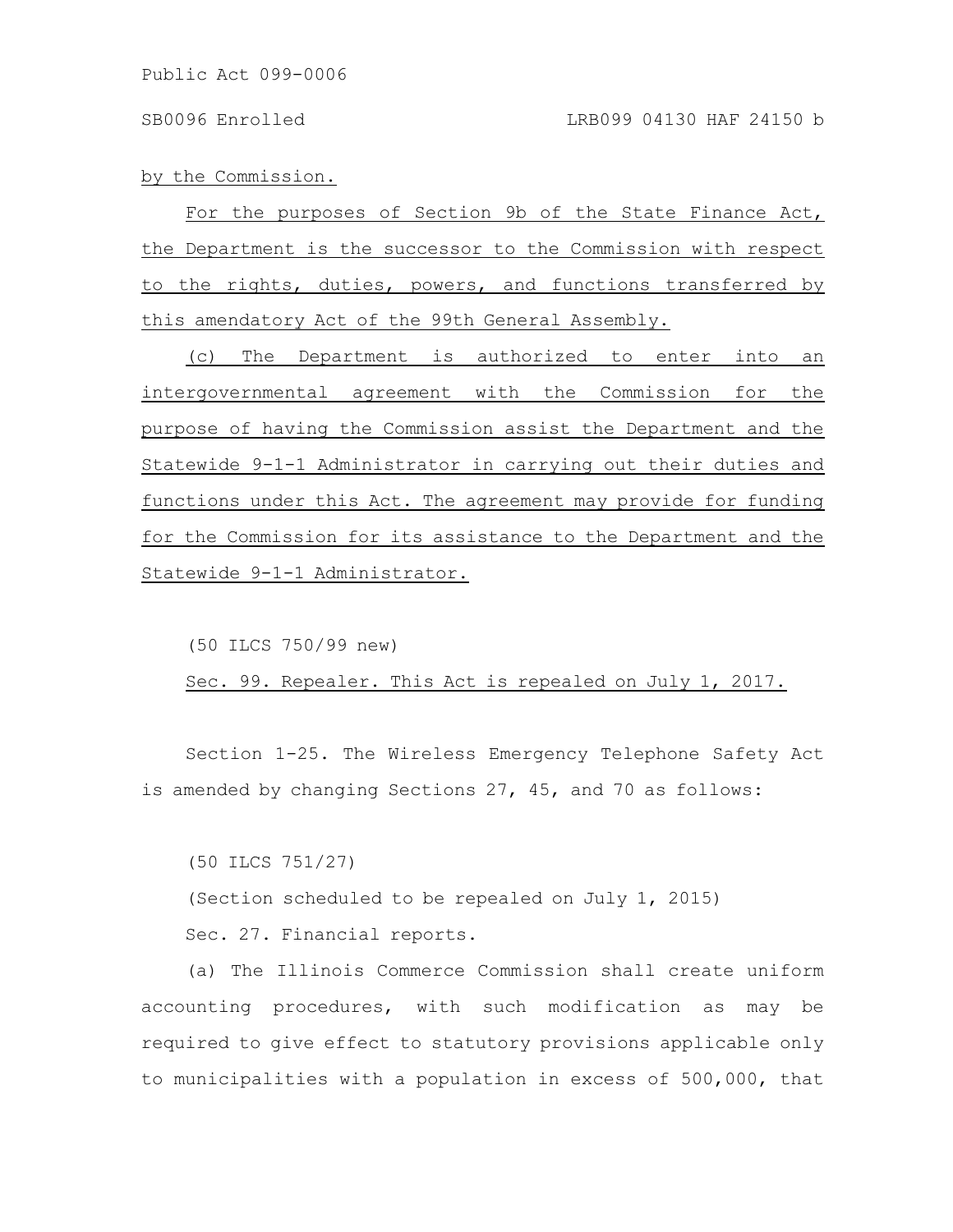## SB0096 Enrolled LRB099 04130 HAF 24150 b

any emergency telephone system board, qualified governmental entity, or unit of local government described in Section 15 of this Act and Section 15.4 of the Emergency Telephone System Act or any entity imposing a wireless surcharge pursuant to Section 45 of this Act must follow.

(b) By October 1, 2014, each emergency telephone system board, qualified governmental entity, or unit of local government described in Section 15 of this Act and Section 15.4 of the Emergency Telephone System Act or any entity imposing a wireless surcharge pursuant to Section 45 of this Act shall report to the Illinois Commerce Commission audited financial statements showing total revenue and expenditures for each of the last two of its fiscal years in a form and manner as prescribed by the Illinois Commerce Commission's Manager of Accounting. Such financial information shall include:

(1) a detailed summary of revenue from all sources including, but not limited to, local, State, federal, and private revenues, and any other funds received;

(2) operating expenses, capital expenditures, and cash balances; and

(3) such other financial information that is relevant to the provision of 9-1-1 services as determined by the Illinois Commerce Commission's Manager of Accounting.

The emergency telephone system board, qualified governmental entity, or unit of local government is responsible for any costs associated with auditing such financial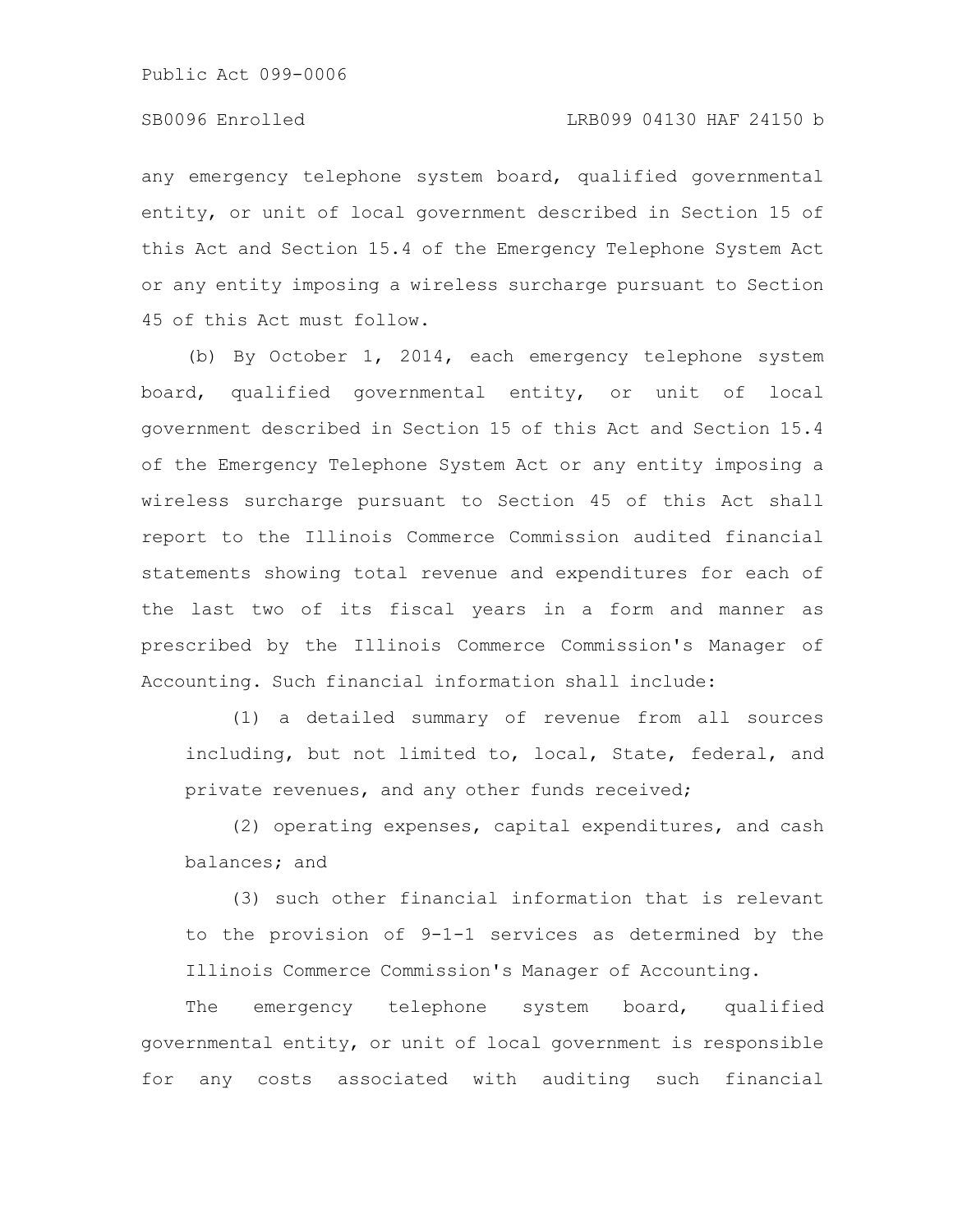statements. The Illinois Commerce Commission shall post the audited financial statements on the Commission's website.

(c) By October 1, 2015  $\frac{1}{2}$  January 31, 2016 and each year thereafter, each emergency telephone system board, qualified governmental entity, or unit of local government described in Section 15 of this Act and Section 15.4 of the Emergency Telephone System Act or any entity imposing a wireless surcharge pursuant to Section 45 of this Act shall report to the Illinois Commerce Commission audited annual financial statements showing total revenue and expenditures in a form and manner as prescribed by the Illinois Commerce Commission's Manager of Accounting.

The emergency telephone system board, qualified governmental entity, or unit of local government is responsible for any costs associated with auditing such financial statements.

The Illinois Commerce Commission shall post each entity's individual audited annual financial statements on the Commission's website.

(d) If an emergency telephone system board or qualified governmental entity that receives funds from the Wireless Service Emergency Fund fails to file the 9-1-1 system financial reports as required under this Section, the Illinois Commerce Commission shall suspend and withhold monthly grants otherwise due to the emergency telephone system board or qualified governmental entity under Section 25 of this Act until the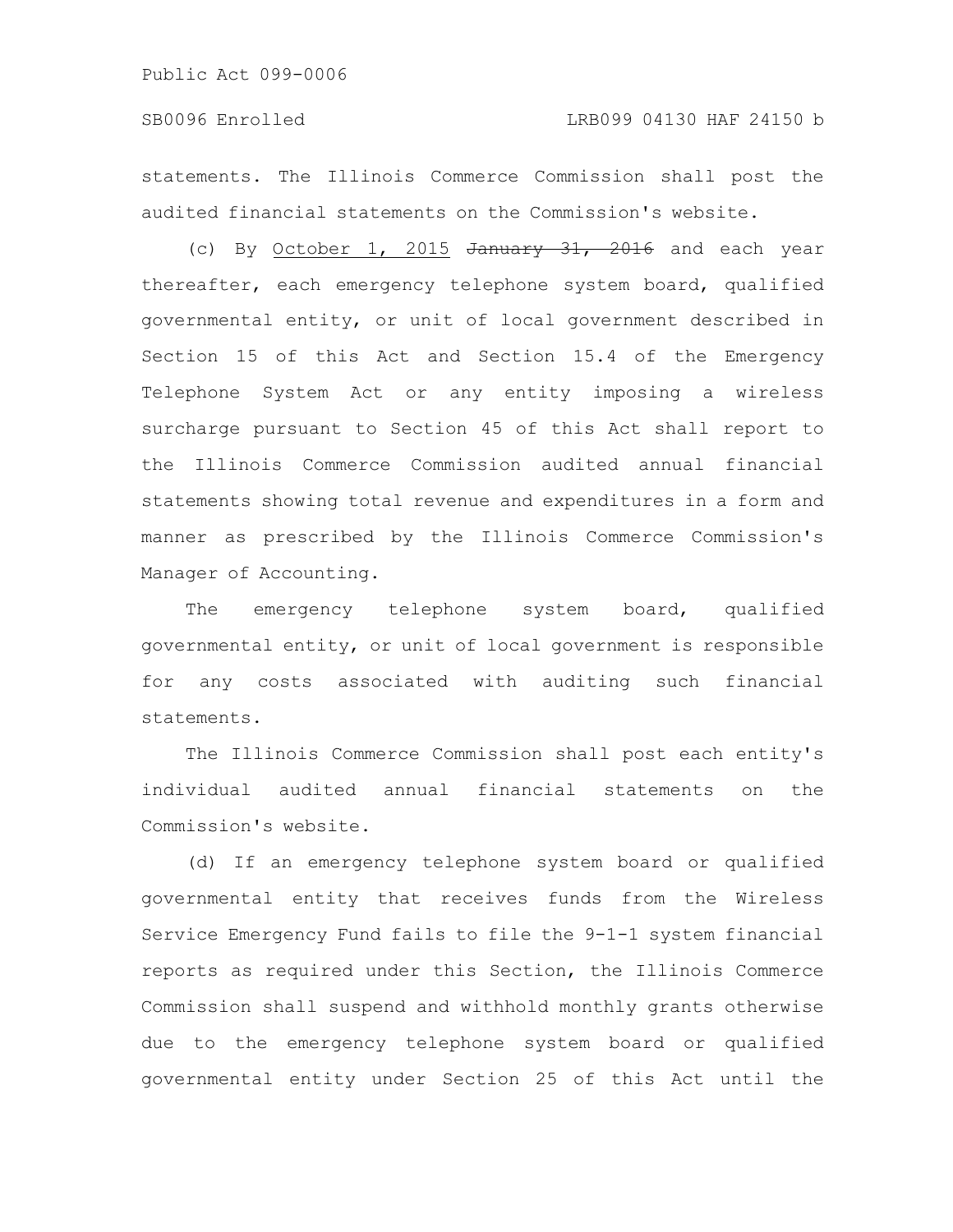report is filed.

Any monthly grants that have been withheld for 12 months or more shall be forfeited by the emergency telephone system board or qualified governmental entity and shall be distributed proportionally by the Illinois Commerce Commission to compliant emergency telephone system boards and qualified governmental entities that receive funds from the Wireless Service Emergency Fund.

(e) The Illinois Commerce Commission may adopt emergency rules necessary to carry out the provisions of this Section. (Source: P.A. 98-634, eff. 6-6-14.)

(50 ILCS 751/45)

(Section scheduled to be repealed on July 1, 2015) Sec. 45. Continuation of current practices.

(a) Notwithstanding any other provision of this Act, a unit of local government or emergency telephone system board providing wireless 9-1-1 service and imposing and collecting a wireless carrier surcharge prior to July 1, 1998 may continue its practices of imposing and collecting its wireless carrier surcharge, but, except as provided in subsection (b) of this Section, in no event shall that monthly surcharge exceed \$2.50 per commercial mobile radio service (CMRS) connection or in-service telephone number billed on a monthly basis. For mobile telecommunications services provided on and after August 1, 2002, any surcharge imposed shall be imposed based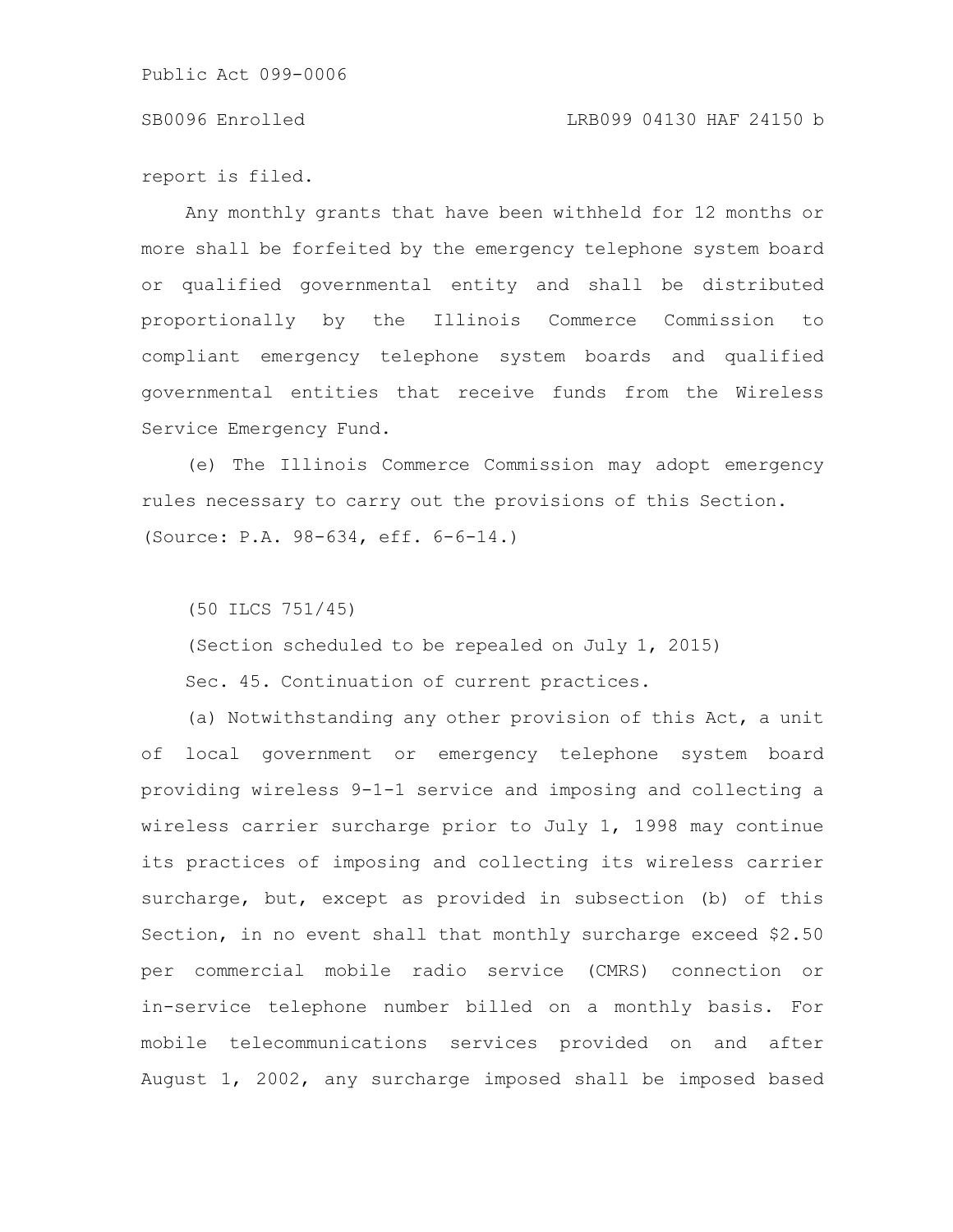upon the municipality or county that encompasses the customer's place of primary use as defined in the Mobile Telecommunications Sourcing Conformity Act.

(b) On or after the effective date of this amendatory Act of the 98th General Assembly and until July 1, 2017 2015, the corporate authorities of a municipality with a population in excess of 500,000 on the effective date of this amendatory Act may by ordinance impose and collect a monthly surcharge per commercial mobile radio service (CMRS) connection or in-service telephone number billed on a monthly basis that does not exceed the highest monthly surcharge imposed as of January 1, 2014 by any county or municipality under subsection (c) of Section 15.3 of the Emergency Telephone System Act. On or after July 1, 2017 2015, the municipality may continue imposing and collecting its wireless carrier surcharge as provided in and subject to the limitations of subsection (a) of this Section.

(c) In addition to any other lawful purpose, a municipality with a population over 500,000 may use the moneys collected under this Section for any anti-terrorism or emergency preparedness measures, including, but not limited to, preparedness planning, providing local matching funds for federal or State grants, personnel training, and specialized equipment, including surveillance cameras as needed to deal with natural and terrorist-inspired emergency situations or events.

(Source: P.A. 98-634, eff. 6-6-14.)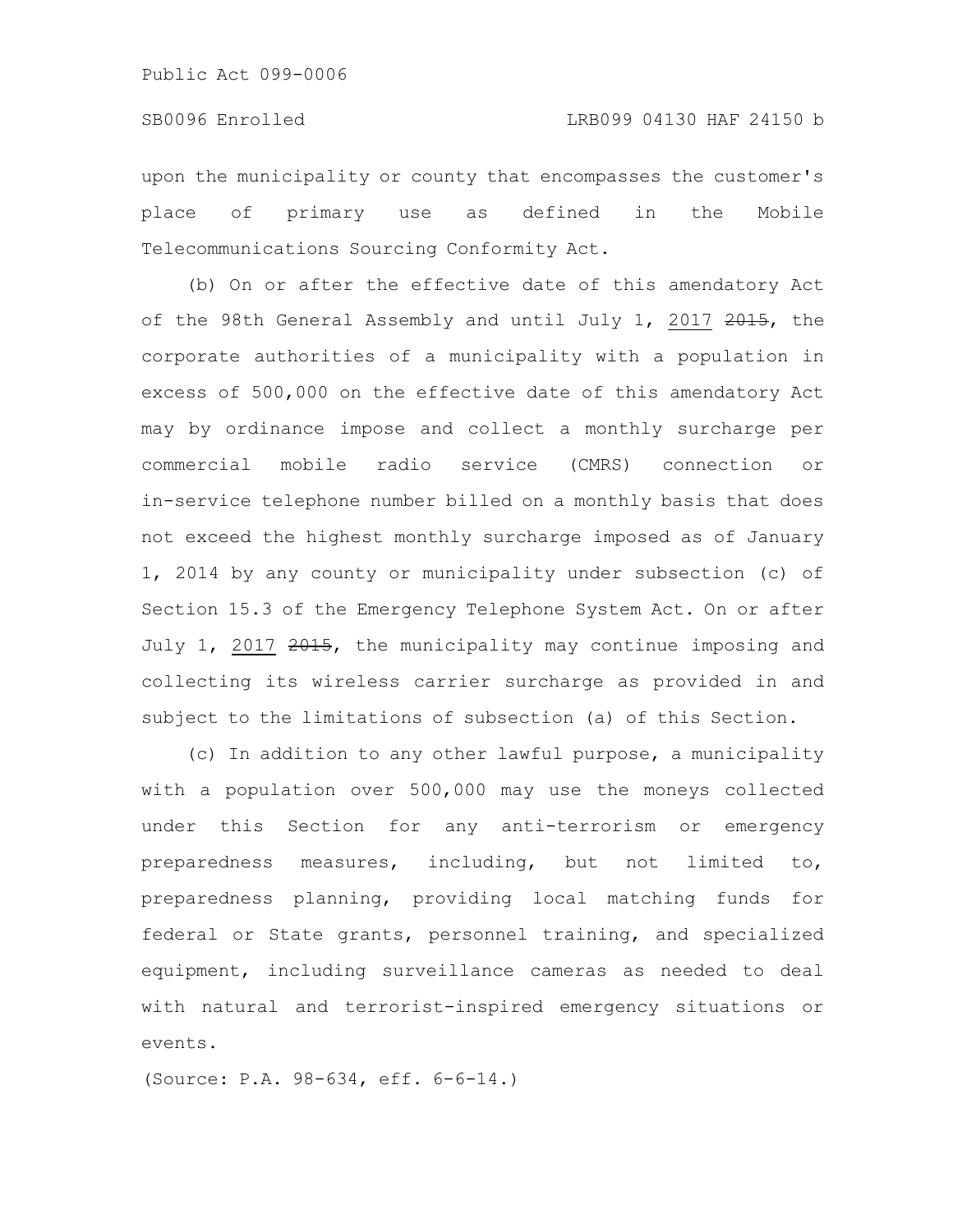(50 ILCS 751/70) (Section scheduled to be repealed on July 1, 2015) Sec. 70. Repealer. This Act is repealed on December 31 July  $\pm$ , 2015. (Source: P.A. 97-1163, eff. 2-4-13; 98-45, eff. 6-28-13; 98-634, eff. 6-6-14.)

Section 1-30. The Prepaid Wireless 9-1-1 Surcharge Act is amended by changing Section 15 as follows:

(50 ILCS 753/15)

Sec. 15. Prepaid wireless 9-1-1 surcharge.

(a) Until September 30, 2015, there There is hereby imposed on consumers a prepaid wireless 9-1-1 surcharge of 1.5% per retail transaction. Beginning October 1, 2015, the prepaid wireless 9-1-1 surcharge shall be 3% per retail transaction. The surcharge authorized by this subsection (a) does not apply in a home rule municipality having a population in excess of 500,000. The amount of the surcharge may be reduced or increased pursuant to subsection (e).

(a-5) On or after the effective date of this amendatory Act of the 98th General Assembly and until July 1, 2017 2015, a home rule municipality having a population in excess of 500,000 on the effective date of this amendatory Act may impose a prepaid wireless 9-1-1 surcharge not to exceed 9% per retail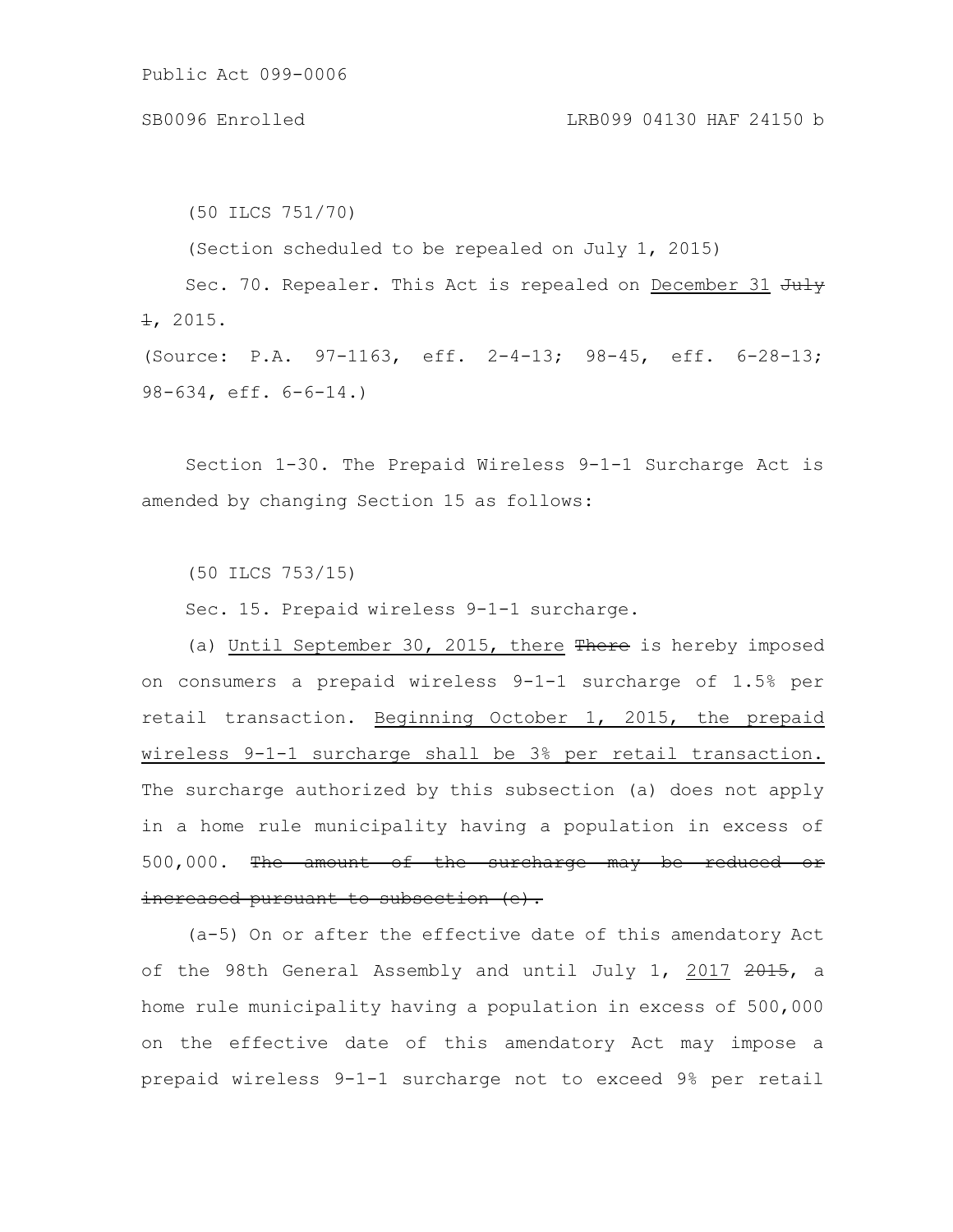## SB0096 Enrolled LRB099 04130 HAF 24150 b

transaction sourced to that jurisdiction and collected and remitted in accordance with the provisions of subsection (b-5) of this Section. On or after July 1, 2017 2015, a home rule municipality having a population in excess of 500,000 on the effective date of this Act may only impose a prepaid wireless 9-1-1 surcharge not to exceed 7% per retail transaction sourced to that jurisdiction and collected and remitted in accordance with the provisions of subsection (b-5).

(b) The prepaid wireless 9-1-1 surcharge shall be collected by the seller from the consumer with respect to each retail transaction occurring in this State and shall be remitted to the Department by the seller as provided in this Act. The amount of the prepaid wireless 9-1-1 surcharge shall be separately stated as a distinct item apart from the charge for the prepaid wireless telecommunications service on an invoice, receipt, or other similar document that is provided to the consumer by the seller or shall be otherwise disclosed to the consumer. If the seller does not separately state the surcharge as a distinct item to the consumer as provided in this Section, then the seller shall maintain books and records as required by this Act which clearly identify the amount of the 9-1-1 surcharge for retail transactions.

For purposes of this subsection  $(b)$ , a retail transaction occurs in this State if (i) the retail transaction is made in person by a consumer at the seller's business location and the business is located within the State; (ii) the seller is a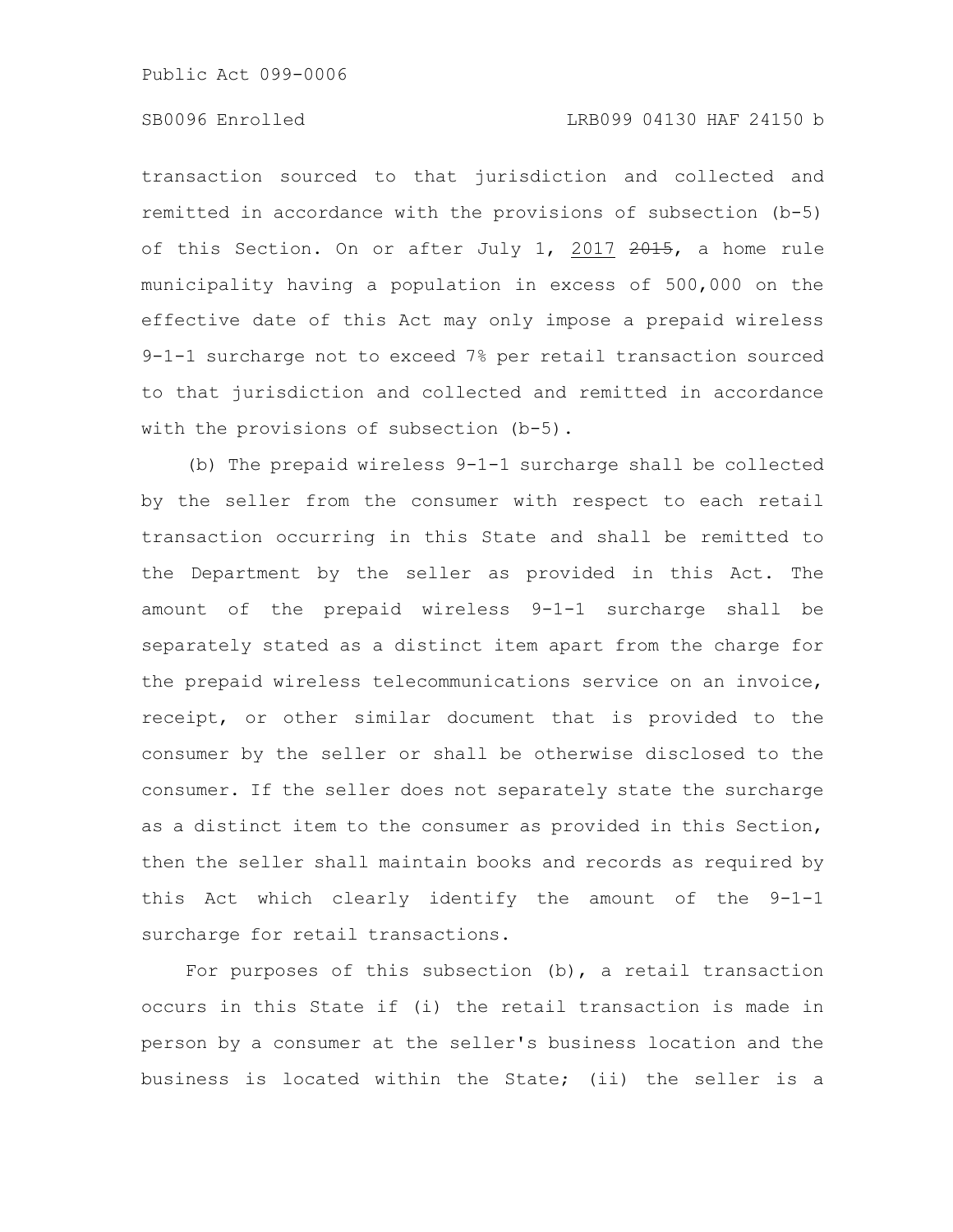provider and sells prepaid wireless telecommunications service to a consumer located in Illinois; (iii) the retail transaction is treated as occurring in this State for purposes of the Retailers' Occupation Tax Act; or (iv) a seller that is included within the definition of a "retailer maintaining a place of business in this State" under Section 2 of the Use Tax Act makes a sale of prepaid wireless telecommunications service to a consumer located in Illinois. In the case of a retail transaction which does not occur in person at a seller's business location, if a consumer uses a credit card to purchase prepaid wireless telecommunications service on-line or over the telephone, and no product is shipped to the consumer, the transaction occurs in this State if the billing address for the consumer's credit card is in this State.

(b-5) The prepaid wireless 9-1-1 surcharge imposed under subsection (a-5) of this Section shall be collected by the seller from the consumer with respect to each retail transaction occurring in the municipality imposing the surcharge. The amount of the prepaid wireless 9-1-1 surcharge shall be separately stated on an invoice, receipt, or other similar document that is provided to the consumer by the seller or shall be otherwise disclosed to the consumer. If the seller does not separately state the surcharge as a distinct item to the consumer as provided in this Section, then the seller shall maintain books and records as required by this Act which clearly identify the amount of the 9-1-1 surcharge for retail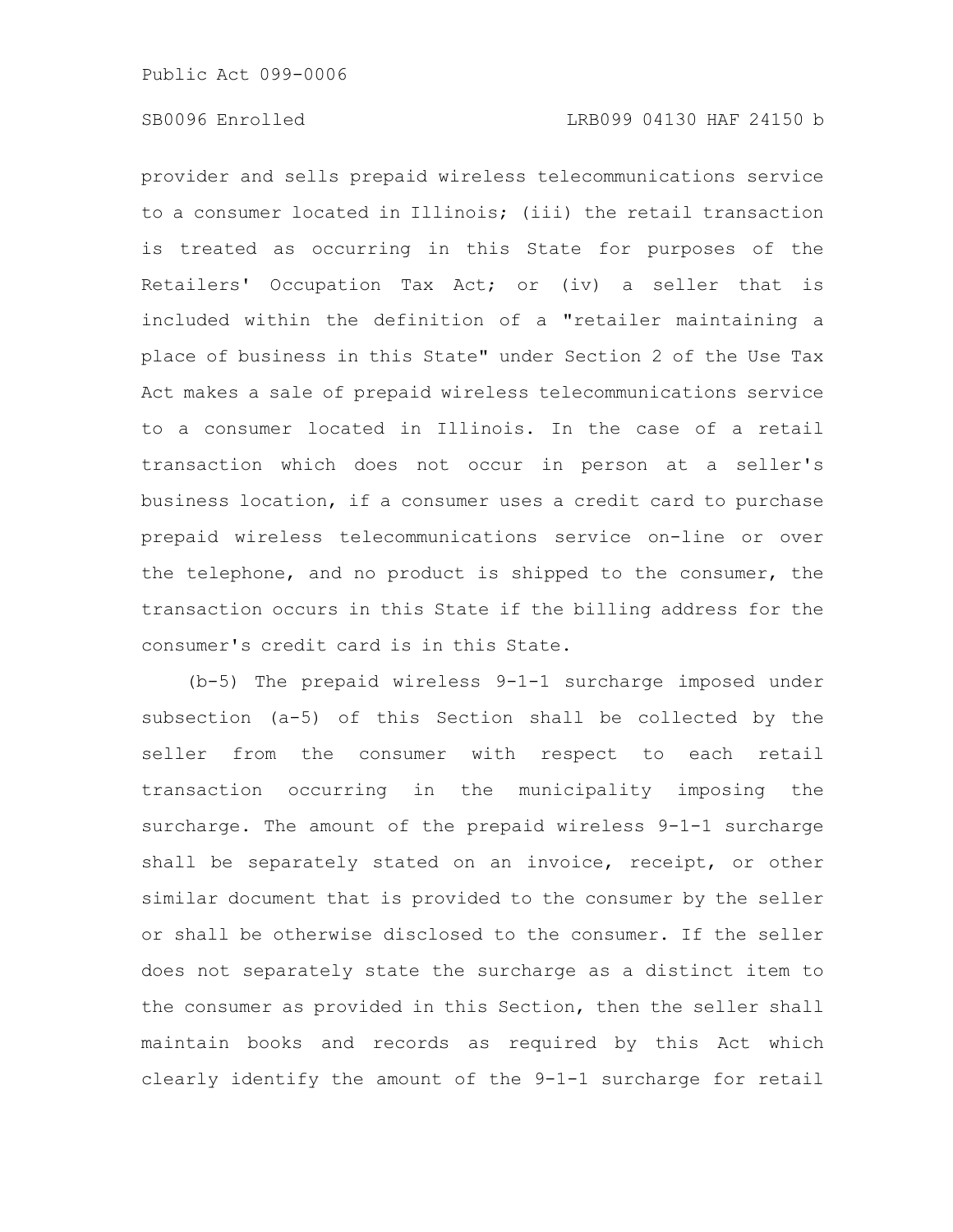transactions.

For purposes of this subsection (b-5), a retail transaction occurs in the municipality if (i) the retail transaction is made in person by a consumer at the seller's business location and the business is located within the municipality; (ii) the seller is a provider and sells prepaid wireless telecommunications service to a consumer located in the municipality; (iii) the retail transaction is treated as occurring in the municipality for purposes of the Retailers' Occupation Tax Act; or (iv) a seller that is included within the definition of a "retailer maintaining a place of business in this State" under Section 2 of the Use Tax Act makes a sale of prepaid wireless telecommunications service to a consumer located in the municipality. In the case of a retail transaction which does not occur in person at a seller's business location, if a consumer uses a credit card to purchase prepaid wireless telecommunications service on-line or over the telephone, and no product is shipped to the consumer, the transaction occurs in the municipality if the billing address for the consumer's credit card is in the municipality.

(c) The prepaid wireless 9-1-1 surcharge is imposed on the consumer and not on any provider. The seller shall be liable to remit all prepaid wireless 9-1-1 surcharges that the seller collects from consumers as provided in Section 20, including all such surcharges that the seller is deemed to collect where the amount of the surcharge has not been separately stated on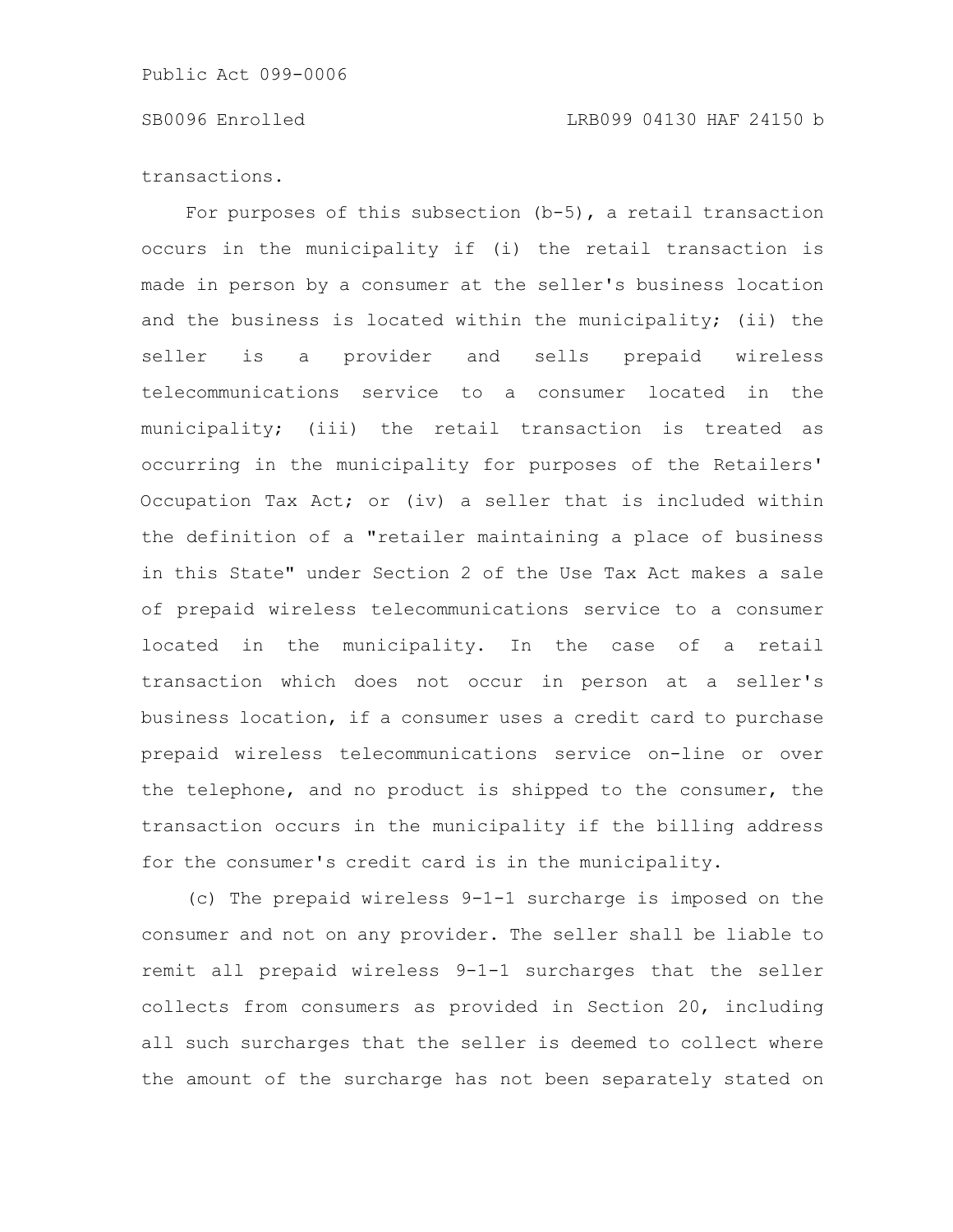## SB0096 Enrolled LRB099 04130 HAF 24150 b

an invoice, receipt, or other similar document provided to the consumer by the seller. The surcharge collected or deemed collected by a seller shall constitute a debt owed by the seller to this State, and any such surcharge actually collected shall be held in trust for the benefit of the Department.

For purposes of this subsection  $(c)$ , the surcharge shall not be imposed or collected from entities that have an active tax exemption identification number issued by the Department under Section 1g of the Retailers' Occupation Tax Act.

(d) The amount of the prepaid wireless 9-1-1 surcharge that is collected by a seller from a consumer, if such amount is separately stated on an invoice, receipt, or other similar document provided to the consumer by the seller, shall not be included in the base for measuring any tax, fee, surcharge, or other charge that is imposed by this State, any political subdivision of this State, or any intergovernmental agency.

(e) (Blank). The prepaid wireless  $9\ 1\ 1$  charge imposed under subsection (a) of this Section shall be proportionately increased or reduced, as applicable, upon any change to the surcharge imposed under Section 17 of the Wireless Emergency Telephone Safety Act. The adjusted rate shall be determined by dividing the amount of the surcharge imposed under Section 17 the Wireless Emergency Telephone Safety Act by \$50. Such reduction shall be effective on the first calendar month to occur at least 60 days after enactment of the change to the surcharge imposed under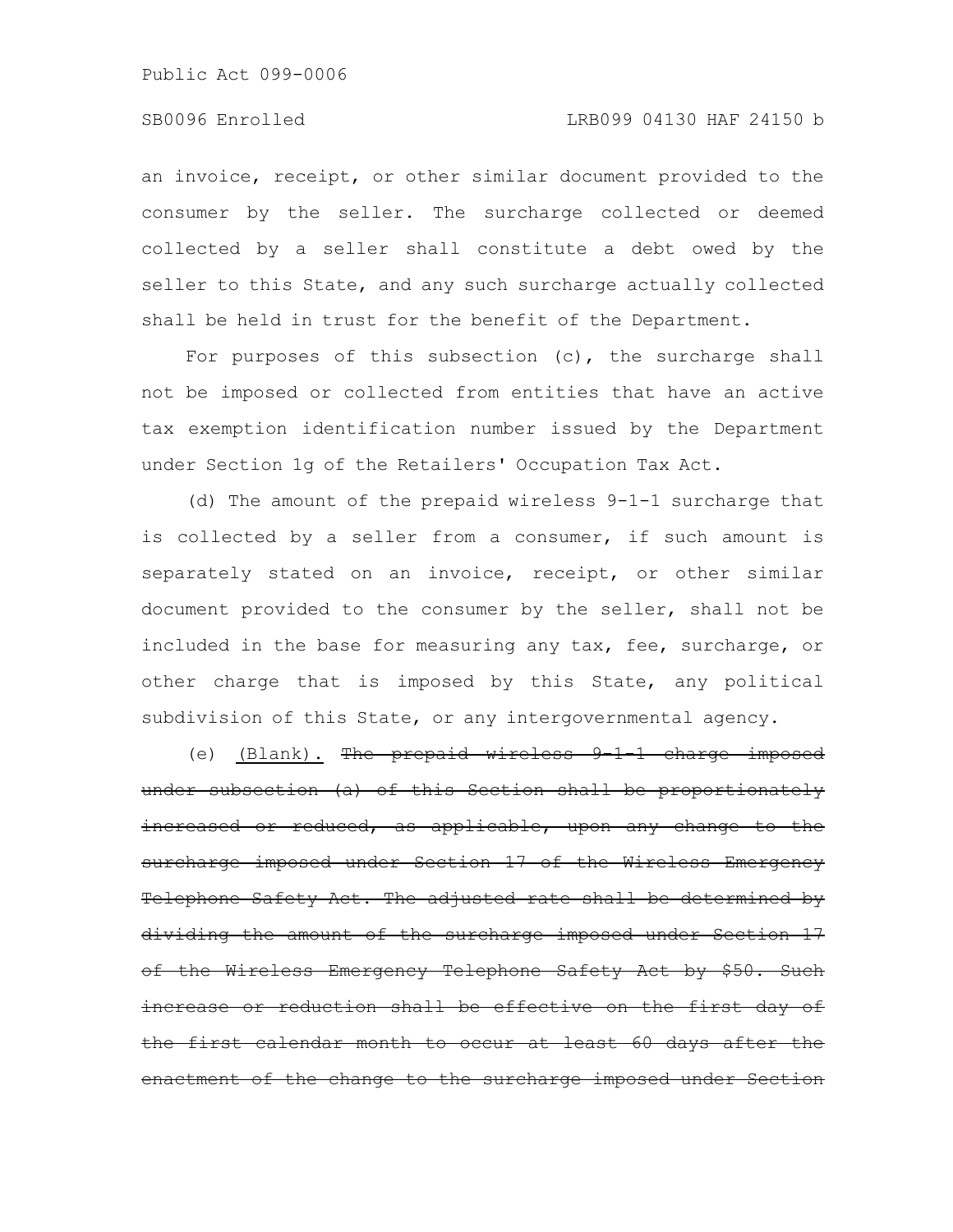17 of the Wireless Emergency Telephone Safety Act. The Department shall provide not less than 30 days' or reduction in the amount of the Department's website.

(e-5) Any changes in the rate of the surcharge imposed by a municipality under the authority granted in subsection (a-5) of this Section shall be effective on the first day of the first calendar month to occur at least 60 days after the enactment of the change. The Department shall provide not less than 30 days' notice of the increase or reduction in the rate of such surcharge on the Department's website.

(f) When prepaid wireless telecommunications service is sold with one or more other products or services for a single, non-itemized price, then the percentage specified in subsection (a) or (a-5) of this Section 15 shall be applied to the entire non-itemized price unless the seller elects to apply the percentage to (i) the dollar amount of the prepaid wireless telecommunications service if that dollar amount is disclosed to the consumer or (ii) the portion of the price that is attributable to the prepaid wireless telecommunications service if the retailer can identify that portion by reasonable and verifiable standards from its books and records that are kept in the regular course of business for other purposes, including, but not limited to, books and records that are kept for non-tax purposes. However, if a minimal amount of prepaid wireless telecommunications service is sold with a prepaid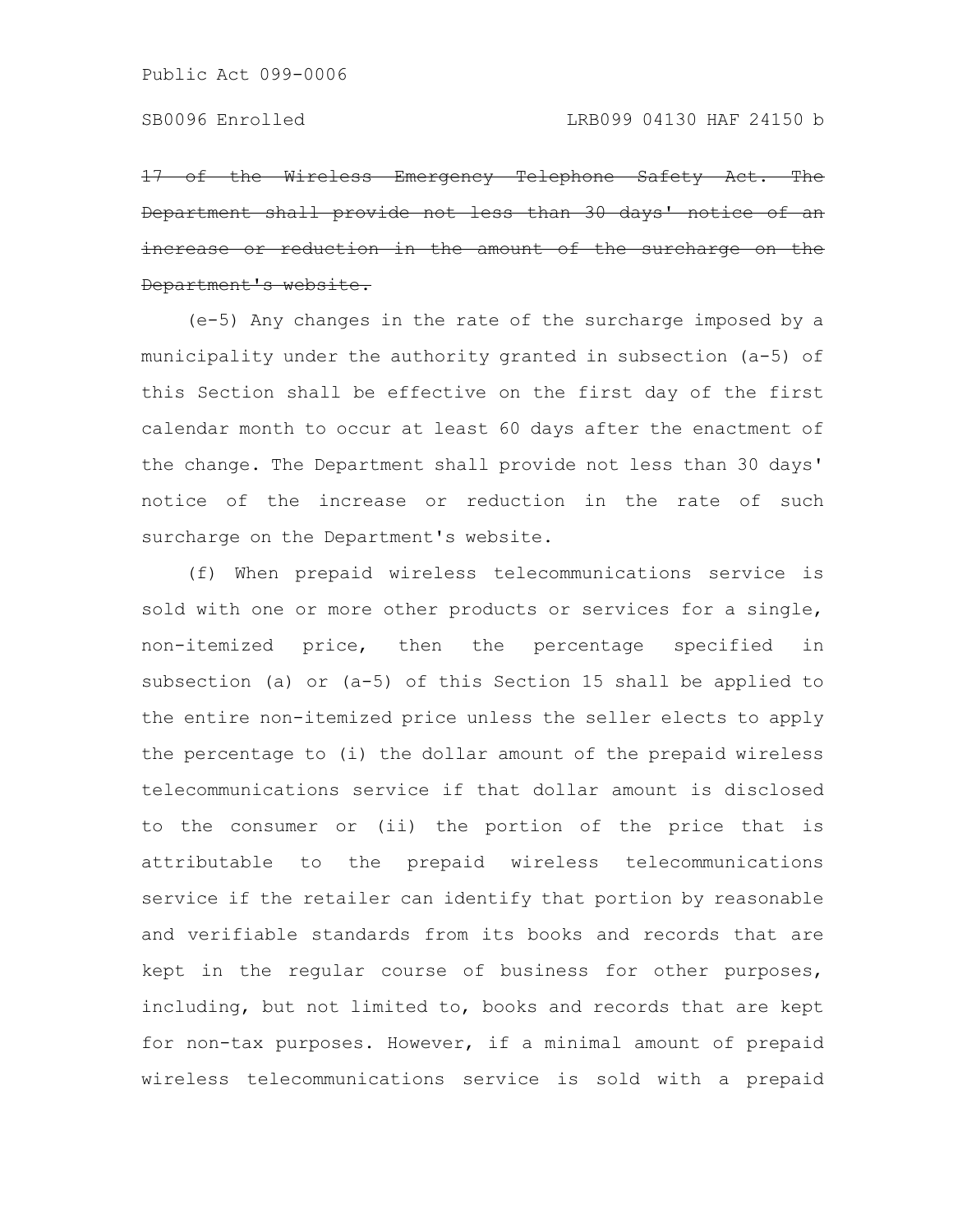## SB0096 Enrolled LRB099 04130 HAF 24150 b

wireless device for a single, non-itemized price, then the seller may elect not to apply the percentage specified in subsection (a) or (a-5) of this Section 15 to such transaction. For purposes of this subsection, an amount of service denominated as 10 minutes or less or \$5 or less is considered minimal.

(g) The prepaid wireless 9-1-1 surcharge imposed under subsections (a) and (a-5) of this Section is not imposed on the provider or the consumer for wireless Lifeline service where the consumer does not pay the provider for the service. Where the consumer purchases from the provider optional minutes, texts, or other services in addition to the federally funded Lifeline benefit, a consumer must pay the prepaid wireless 9-1-1 surcharge, and it must be collected by the seller according to subsection (b-5).

(Source: P.A. 97-463, eff. 1-1-12; 97-748, eff. 7-6-12; 98-634, eff. 6-6-14.)

Section 1-31. The Counties Code is amended by changing Section 5-1095.1 as follows:

(55 ILCS 5/5-1095.1)

Sec. 5-1095.1. County franchise fee or service provider fee review; requests for information.

(a) If pursuant to its franchise agreement with a community antenna television system (CATV) operator, a county imposes a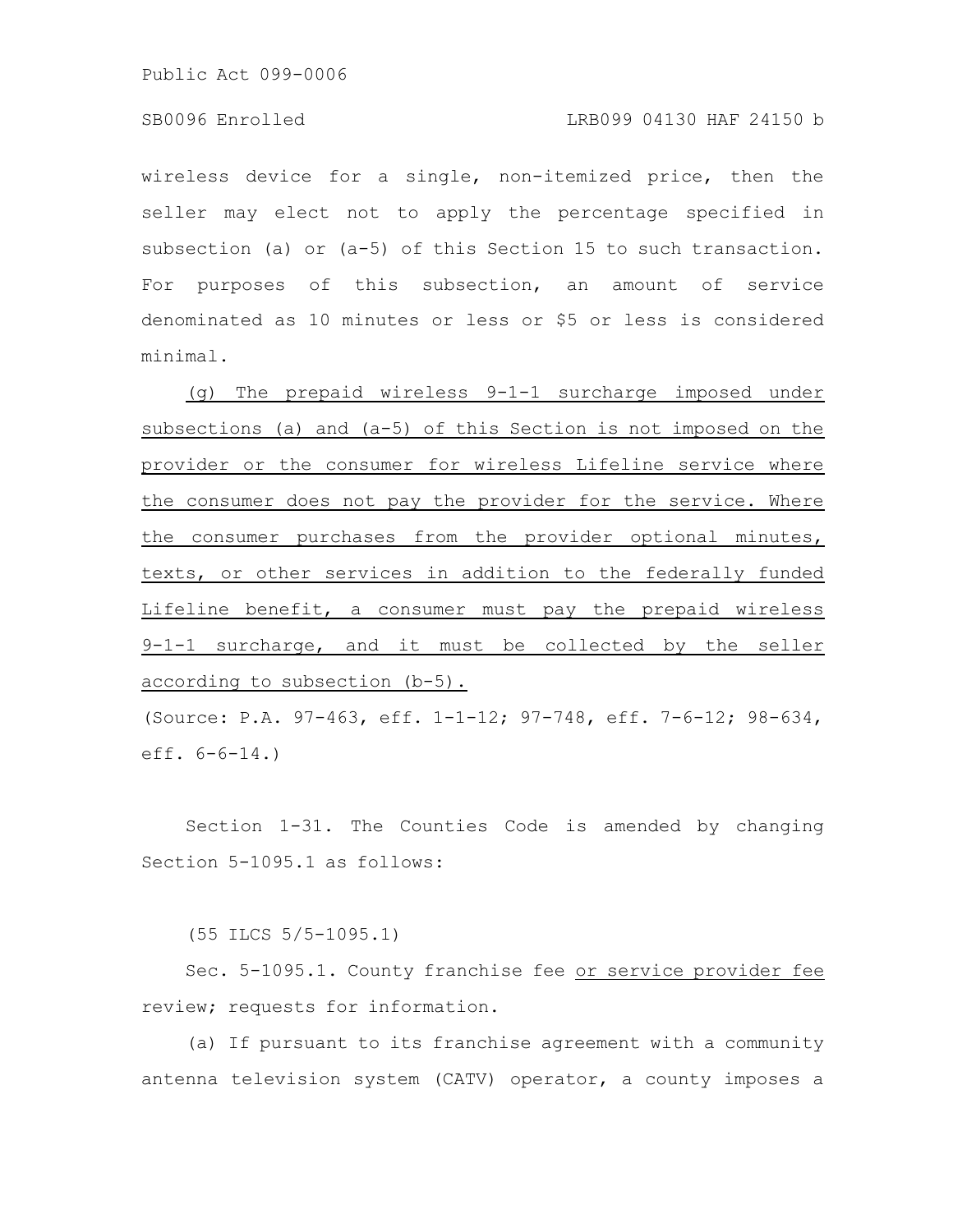franchise fee authorized by 47 U.S.C. 542 or if a community antenna television system (CATV) operator providing cable or video service in that county is required to pay the service provider fees imposed by the Cable and Video Competition Law of 2007, then the county may conduct an audit of that CATV operator's franchise fees or service provider fees derived from the provision of cable and video services to subscribers within the franchise area to determine whether the amount of franchise fees or service provider fees paid by that CATV operator to the county was accurate. Any audit conducted under this subsection (a) shall determine, for a period of not more than 4 years after the date the franchise fees or service provider fees were due, any overpayment or underpayment to the county by the CATV operator, and the amount due to the county or CATV operator is limited to the net difference.

(b) Not more than once every 2 years, a county or its agent that is authorized to perform an audit as set forth in subsection (a) that has imposed a franchise fee authorized by 47 U.S.C. 542 may, subject to the limitations and protections stated in the Local Government Taxpayers' Bill of Rights Act, request information from the CATV operator in the format maintained by the CATV operator in the ordinary course of its business that the county reasonably requires in order to perform an audit under subsection (a). The information that may be requested by the county includes without limitation the following: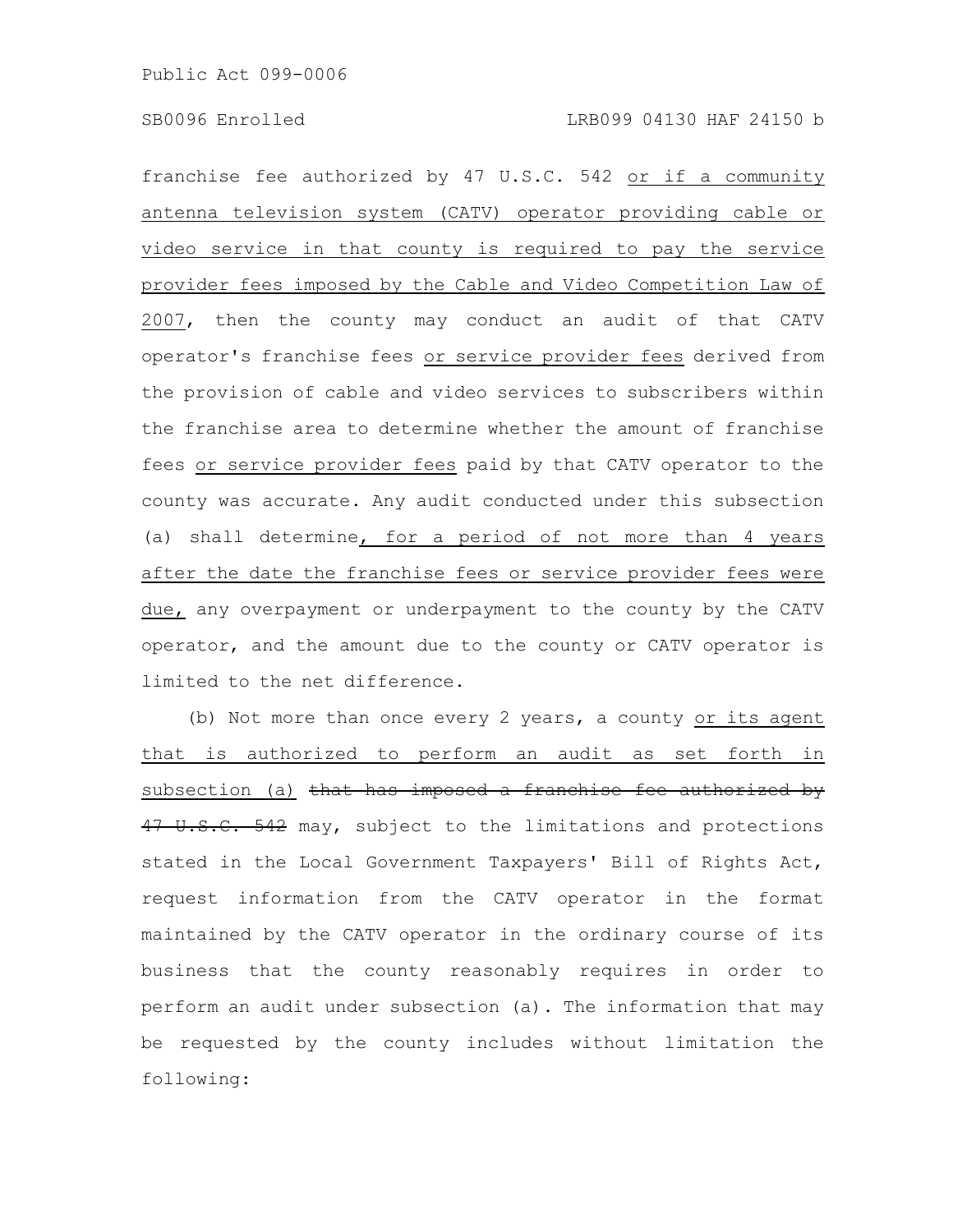(1) in an electronic format used by the CATV operator in the ordinary course of its business, the database used by the CATV operator to determine the amount of the franchise fee or service provider fee due to the county; and

(2) in a format used by the CATV operator in the ordinary course of its business, summary data, as needed by the county, to determine the CATV operator's franchise fees or service provider fees derived from the provision of cable and video services to subscribers within the CATV operator's franchise area.

(c) The CATV operator must provide the information requested under subsection (b) within:

(1) 60 days after the receipt of the request if the population of the requesting county is 500,000 or less; or

(2) 90 days after the receipt of the request if the population of the requesting county exceeds 500,000.

The time in which a CATV operator must provide the information requested under subsection (b) may be extended by written an agreement between the county or its agent and the CATV operator.

(c-5) The county or its agent must provide an initial report of its audit findings to the CATV operator no later than 90 days after the information set forth in subsection (b) of this Section has been provided by the CATV operator. This 90-day timeline may be extended one time by written agreement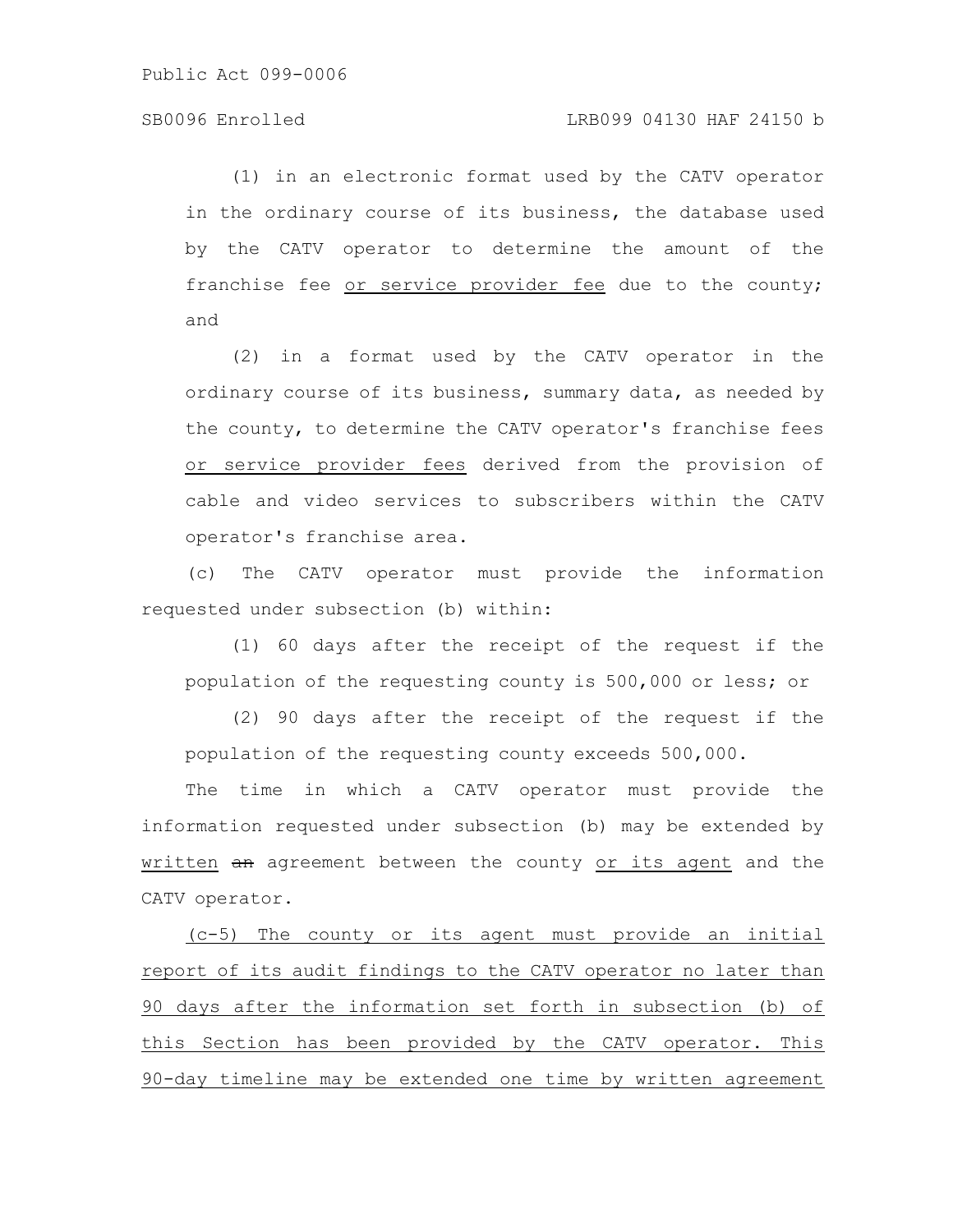between the county or its agent and the CATV operator. However, in no event shall an extension of time exceed 90 days. This initial report of audit findings shall detail the basis of its findings and provide, but not be limited to, the following information: (i) any overpayments of franchise fees or service provider fees, (ii) any underpayments of franchise fees or service provider fees, (iii) all county addresses that should be included in the CATV operator's database and attributable to that county for determination of franchise fees or service provider fees, and (iv) addresses that should not be included in the CATV operator's database and addresses that are not attributable to that county for determination of franchise fees or service provider fees. Generally accepted auditing standards shall be utilized by the county and its agents in its review of information provided by the CATV operator.

(c-10) In the event that the county or its agent does not provide the initial report of the audit findings to the CATV operator with the timeframes set forth in subsection (c-5) of this Section, then the audit shall be deemed completed and to have conclusively found that there was no overpayment or underpayment by the CATV operator during the 24 months prior to the county or its agents requesting the information set forth in subsection (b) of this Section.

(d) If an audit by the county or its agents finds an error by the CATV operator in the amount of the franchise fees or service provider fees paid by the CATV operator to the county,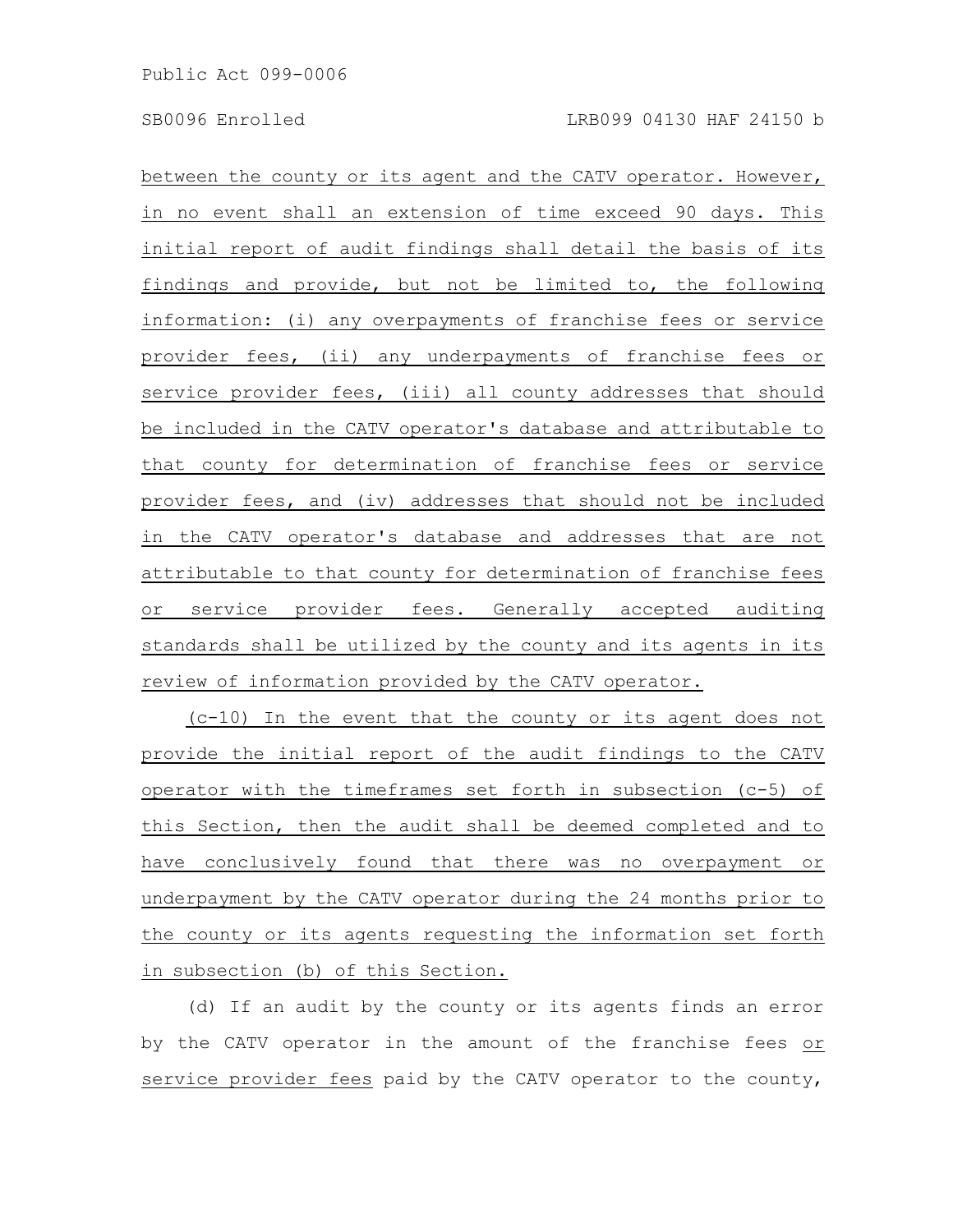then the county shall may notify the CATV operator of the error. Any such notice must be given to the CATV operator by the county or its agent within 90 days after the county or its agent discovers the error, and no later than 4 years after the date the franchise fee or service provider fee was due. Upon such a notice, the CATV operator must submit a written response within 60 days after receipt of the notice stating that the CATV operator has corrected the error on a prospective basis or stating the reason that the error is inapplicable or inaccurate. The county or its agent then has 60 days after the receipt of the CATV operator's response to review and contest the conclusion of the CATV operator. No legal proceeding to collect a deficiency or overpayment based upon an alleged error shall be commenced unless within 180 days after the county's notification of the error to the CATV operator the parties are unable to agree on the disposition of the audit findings.

Any legal proceeding to collect a deficiency as set forth in this subsection (d) shall be filed in the appropriate circuit court.

(e) No CATV operator is liable for any error in past franchise fee or service provider fee payments that was unknown by the CATV operator prior to the audit process unless (i) the error was due to negligence on the part of the CATV operator in the collection or processing of required data and (ii) the county had not failed to respond in writing in a timely manner to any written request of the CATV operator to review and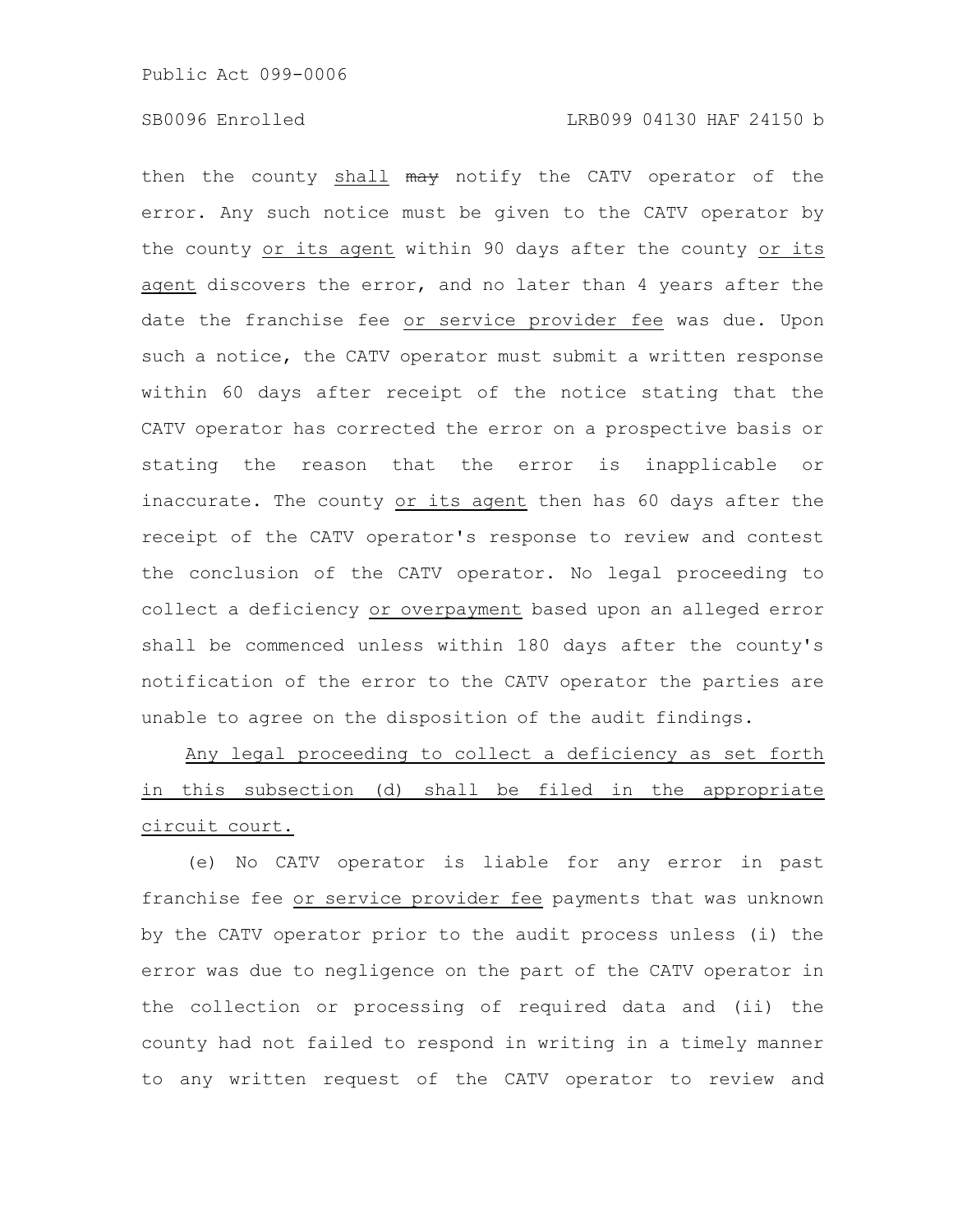correct information used by the CATV operator to calculate the appropriate franchise fees or service provider fees if a diligent review of such information by the county reasonably could have been expected to discover such error.

(f) All account specific information provided by a CATV operator under this Section may be used only for the purpose of an audit conducted under this Section and the enforcement of any franchise fee or service provider fee delinquent claim. All such information must be held in strict confidence by the county and its agents and may not be disclosed to the public under the Freedom of Information Act or under any other similar statutes allowing for or requiring public disclosure.

(f-5) All contracts by and between a county and a third party for the purposes of conducting an audit as contemplated in this Code shall be disclosed to the public under the Freedom of Information Act or under similar statutes allowing for or requiring public disclosure.

(g) For the purposes of this Section, "CATV operator" means a person or entity that provides cable and video services under a franchise agreement with a county pursuant to Section 5-1095 of the Counties Code and a holder authorized under Section 21-401 of the Cable and Video Competition Law of 2007 as consistent with Section 21-901 of that Law.

(h) This Section does not apply to any action that was commenced, to any complaint that was filed, or to any audit that was commenced before the effective date of this amendatory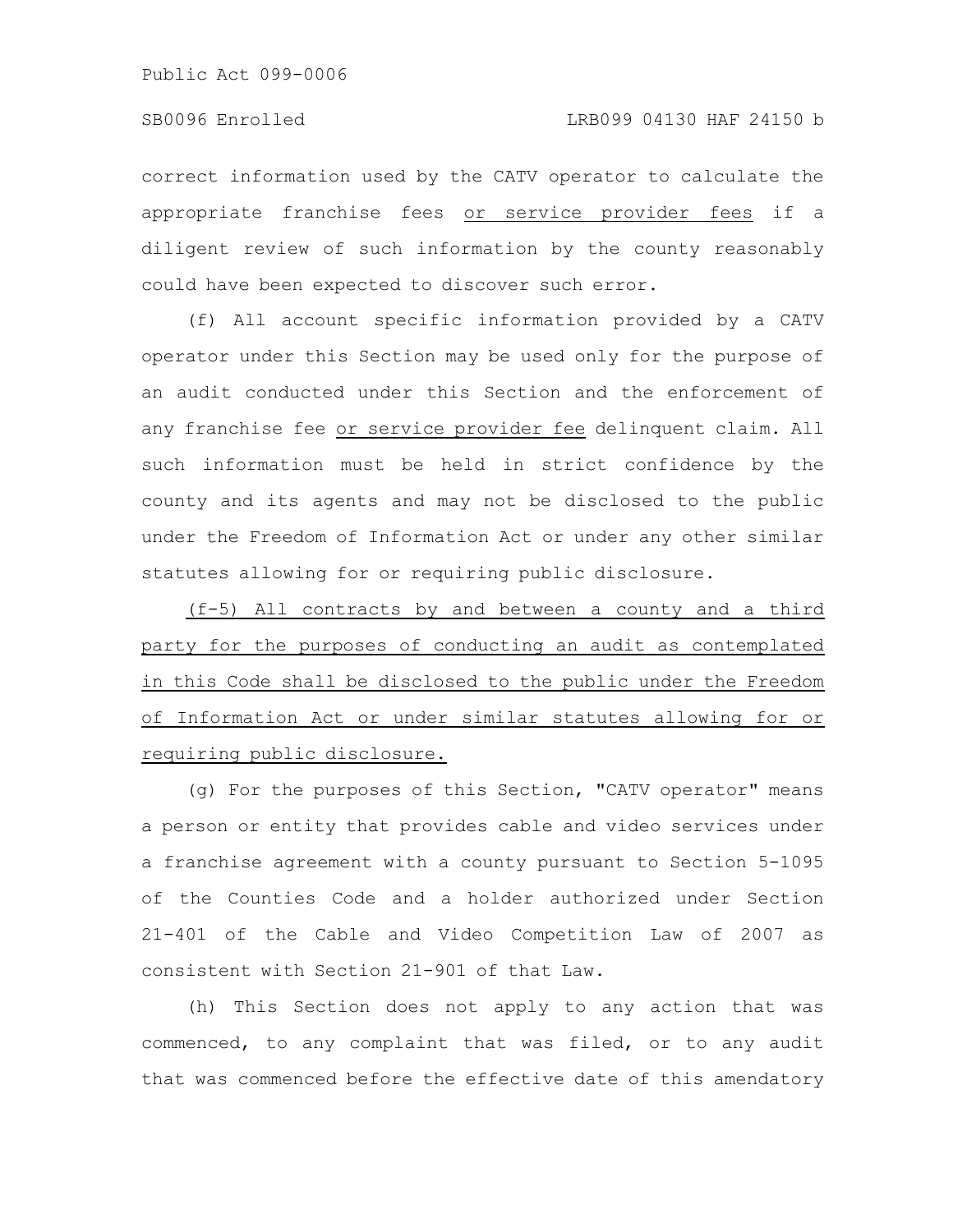Act of the 96th General Assembly. This Section also does not apply to any franchise agreement that was entered into before the effective date of this amendatory Act of the 96th General Assembly unless the franchise agreement contains audit provisions but no specifics regarding audit procedures.

(i) The provisions of this Section shall not be construed as diminishing or replacing any civil remedy available to a county, taxpayer, or tax collector.

(j) If a contingent fee is paid to an auditor, then the payment must be based upon the net difference of the complete audit.

(k) Within 90 days after the effective date of this amendatory Act of the 96th General Assembly, a county shall provide to any CATV operator a complete list of addresses within the corporate limits of the county and shall annually update the list.

(l) This Section is a denial and limitation of home rule powers and functions under subsection (h) of Section 6 of Article VII of the Illinois Constitution.

(Source: P.A. 96-1422, eff. 8-3-10.)

Section 1-33. The Illinois Municipal Code is amended by changing Section 11-42-11.05 as follows:

(65 ILCS 5/11-42-11.05) Sec. 11-42-11.05. Municipal franchise fee or service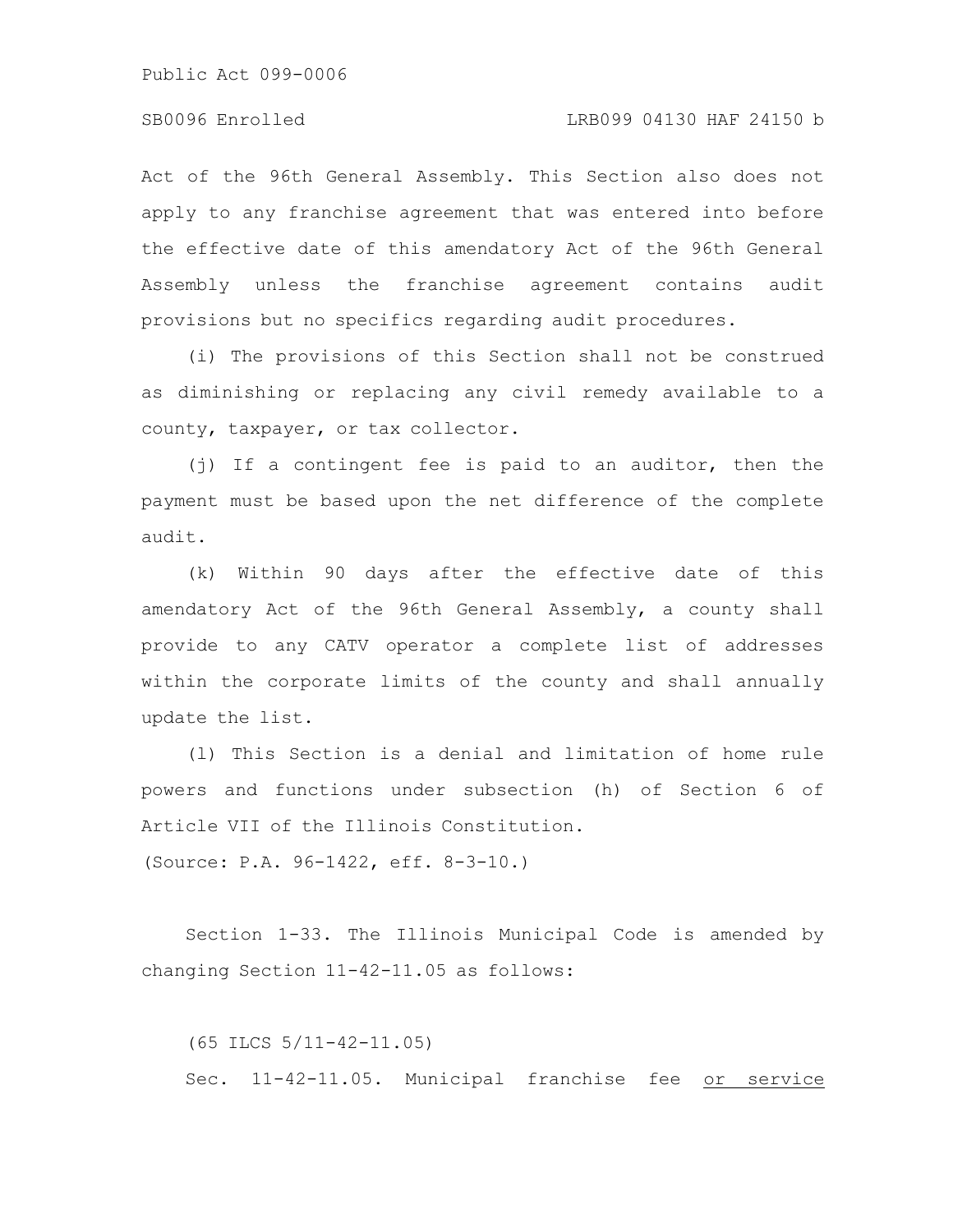provider fee review; requests for information.

(a) If pursuant to its franchise agreement with a community antenna television system (CATV) operator, a municipality imposes a franchise fee authorized by 47 U.S.C. 542 or if a community antenna television system (CATV) operator providing cable or video service in that municipality is required to pay the service provider fees imposed by the Cable and Video Competition Law of 2007, then the municipality may conduct an audit of that CATV operator's franchise fees or service provider fees derived from the provision of cable and video services to subscribers within the franchise area to determine whether the amount of franchise fees or service provider fees paid by that CATV operator to the municipality was accurate. Any audit conducted under this subsection (a) shall determine, for a period of not more than 4 years after the date the franchise fees or service provider fees were due, any overpayment or underpayment to the municipality by the CATV operator, and the amount due to the municipality or CATV operator is limited to the net difference.

(b) Not more than once every 2 years, a municipality or its agent that is authorized to perform an audit as set forth in subsection (a) of this Section that has imposed a franchise fee authorized by 47 U.S.C. 542 may, subject to the limitations and protections stated in the Local Government Taxpayers' Bill of Rights Act, request information from the CATV operator in the format maintained by the CATV operator in the ordinary course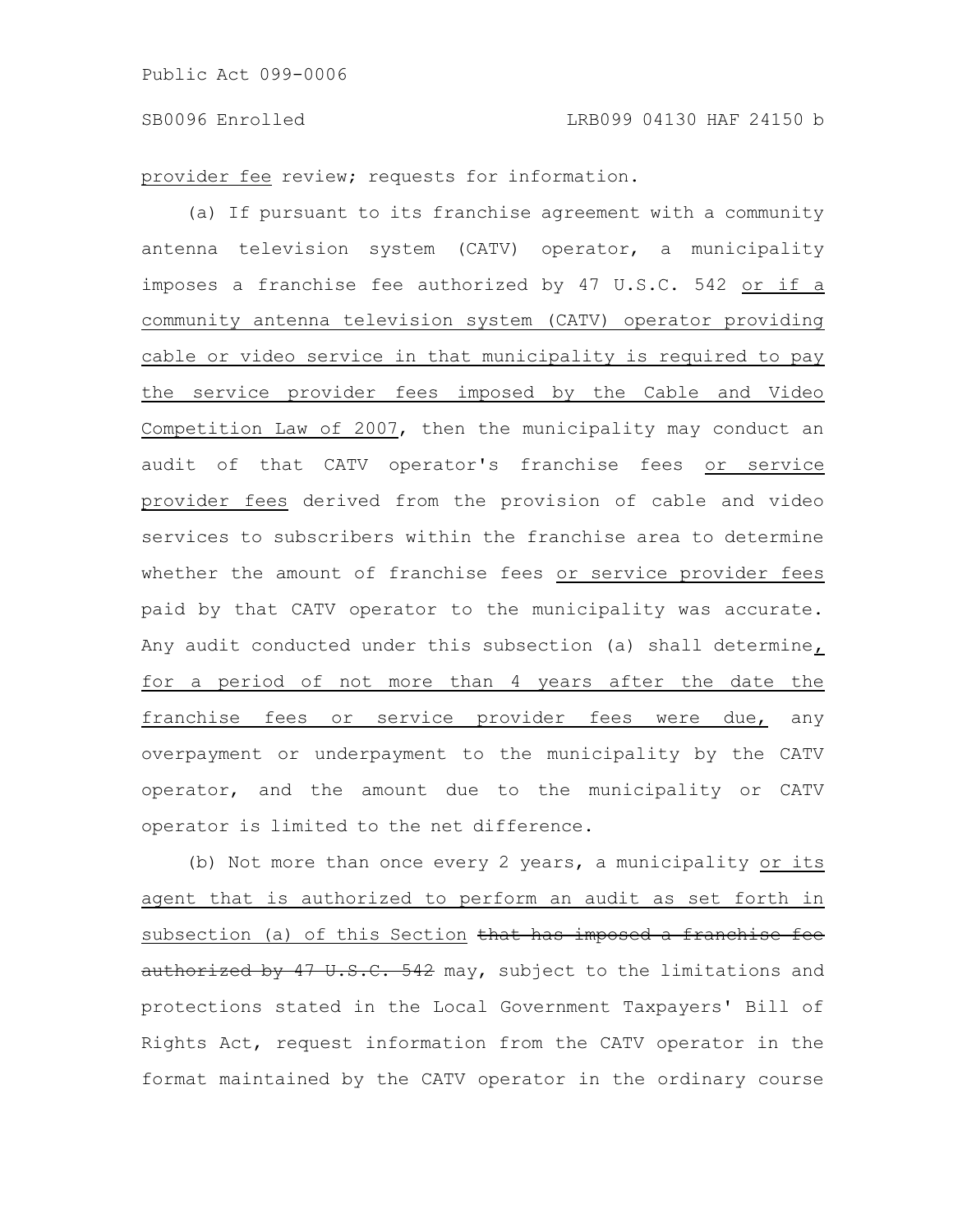of its business that the municipality reasonably requires in order to perform an audit under subsection (a). The information that may be requested by the municipality includes without limitation the following:

(1) in an electronic format used by the CATV operator in the ordinary course of its business, the database used by the CATV operator to determine the amount of the franchise fee or service provider fee due to the municipality; and

(2) in a format used by the CATV operator in the ordinary course of its business, summary data, as needed by the municipality, to determine the CATV operator's franchise fees or service provider fees derived from the provision of cable and video services to subscribers within the CATV operator's franchise area.

(c) The CATV operator must provide the information requested under subsection (b) within:

(1) 60 days after the receipt of the request if the population of the requesting municipality is 500,000 or less; or

(2) 90 days after the receipt of the request if the population of the requesting municipality exceeds 500,000.

The time in which a CATV operator must provide the information requested under subsection (b) may be extended by written an agreement between the municipality or its agent and the CATV operator.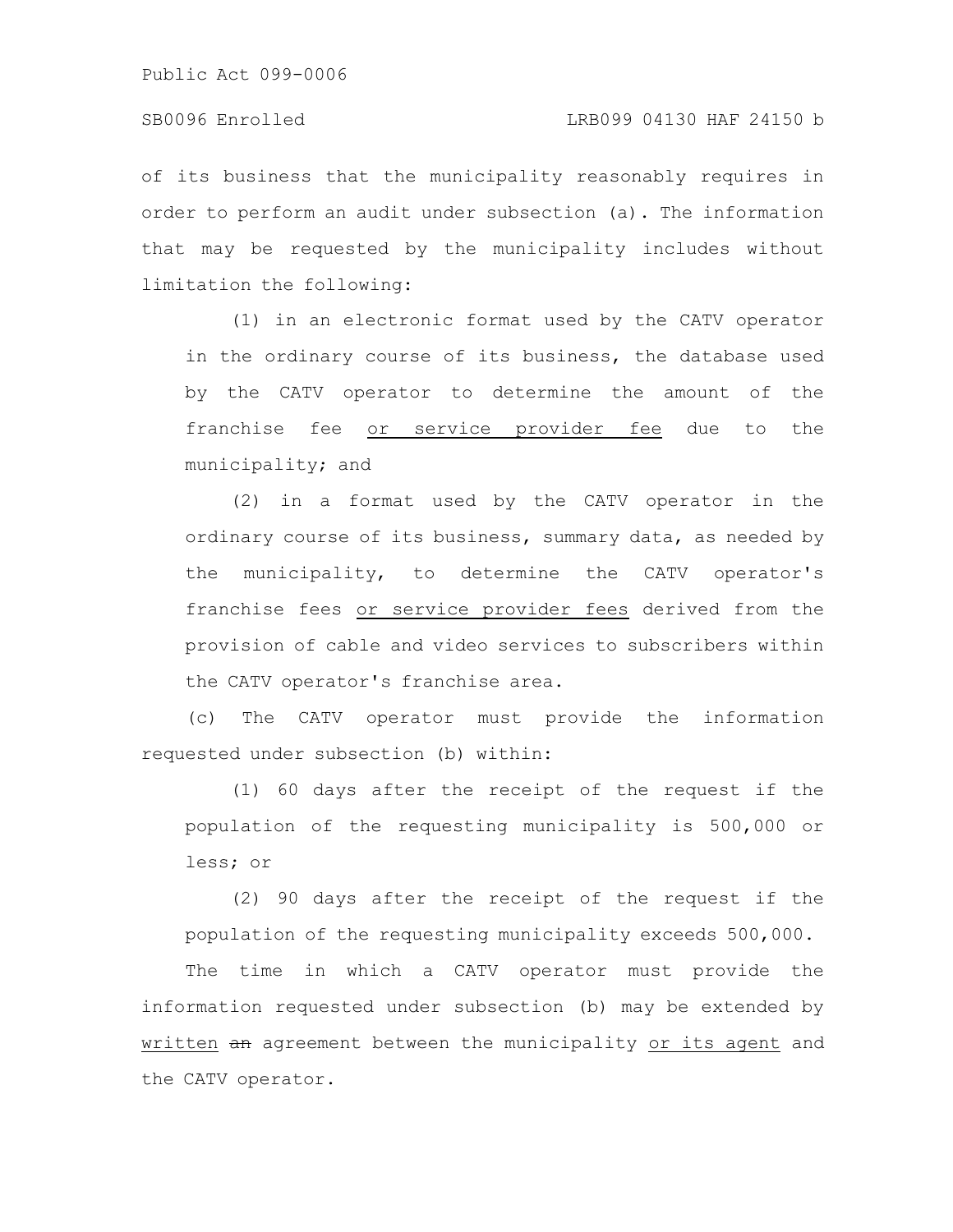(c-5) The municipality or its agent must provide an initial report of its audit findings to the CATV operator no later than 90 days after the information set forth in subsection (b) of this Section has been provided by the CATV operator. This 90-day timeline may be extended one time by written agreement between the municipality or its agents and the CATV operator. However, in no event shall an extension of time exceed 90 days. This initial report of audit findings shall detail the basis of its findings and provide, but not be limited to, the following information: (i) any overpayments of franchise fees or service provider fees, (ii) any underpayments of franchise fees or service provider fees, (iii) all municipal addresses that should be included in the CATV operator's database and attributable to that municipality for determination of franchise fees or service provider fees, and (iv) addresses that should not be included in the CATV operator's database and addresses that are not attributable to that municipality for determination of franchise fees or service provider fees. Generally accepted auditing standards shall be utilized by the municipality and its agents in its review of information provided by the CATV operator.

(c-10) In the event that the municipality or its agent does not provide the initial report of the audit findings to the CATV operator with the timeframes set forth in subsection (c-5) of this Section, then the audit shall be deemed completed and to have conclusively found that there was no overpayment or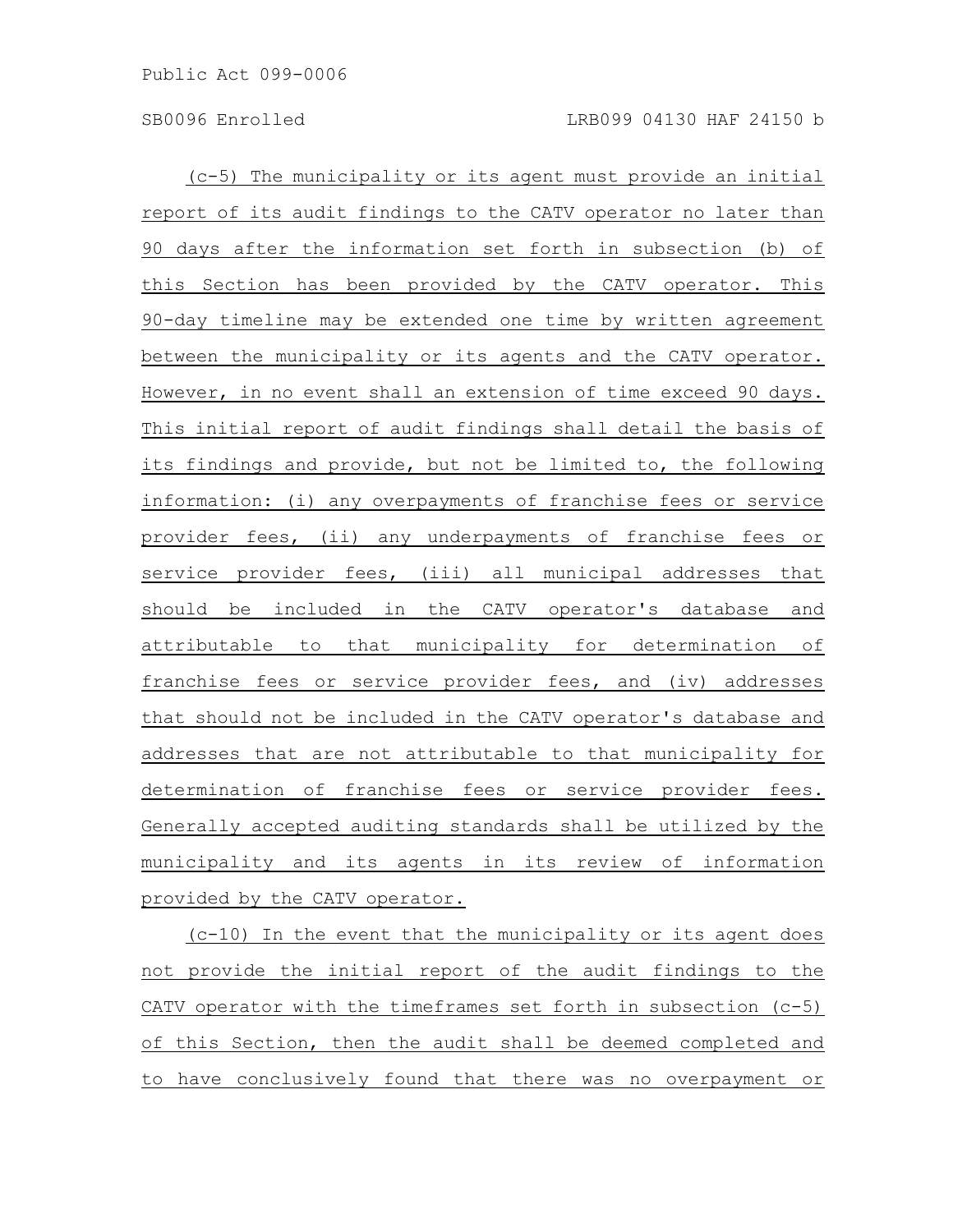underpayment by the CATV operator during the 24 months prior to the municipality or its agents requesting the information set forth in subsection (b) of this Section.

(d) If an audit by the municipality or its agents finds an error by the CATV operator in the amount of the franchise fees or service provider fees paid by the CATV operator to the municipality, then the municipality shall may notify the CATV operator of the error. Any such notice must be given to the CATV operator by the municipality or its agent within 90 days after the municipality or its agent discovers the error, and no later than 4 years after the date the franchise fee or service provider fee was due. Upon such a notice, the CATV operator must submit a written response within 60 days after receipt of the notice stating that the CATV operator has corrected the error on a prospective basis or stating the reason that the error is inapplicable or inaccurate. The municipality or its agent then has 60 days after the receipt of the CATV operator's response to review and contest the conclusion of the CATV operator. No legal proceeding to collect a deficiency or overpayment based upon an alleged error shall be commenced unless within 180 days after the municipality's notification of the error to the CATV operator the parties are unable to agree on the disposition of the audit findings.

Any legal proceeding to collect a deficiency as set forth in this subsection (d) shall be filed in the appropriate circuit court.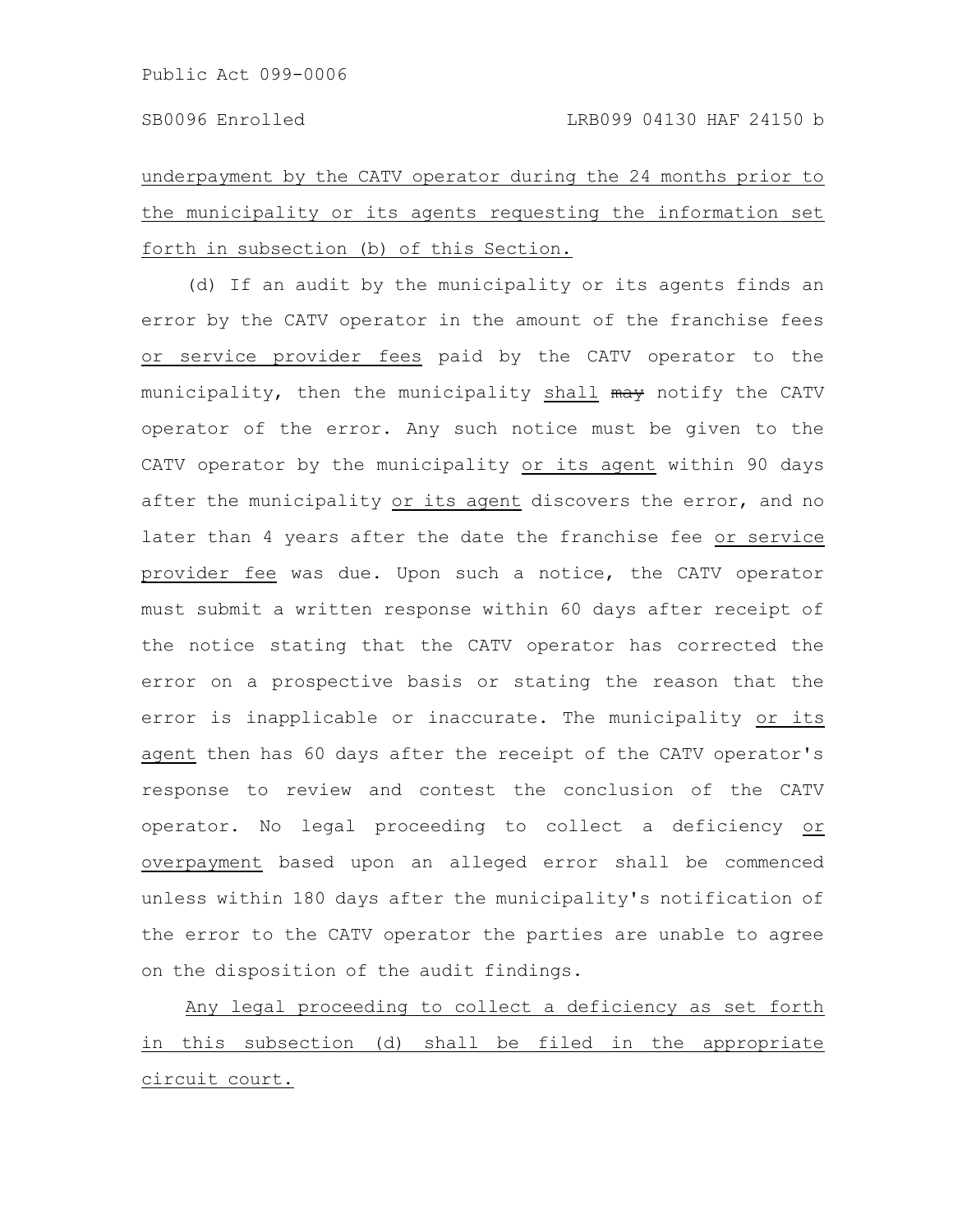# SB0096 Enrolled LRB099 04130 HAF 24150 b

(e) No CATV operator is liable for any error in past franchise fee or service provider fee payments that was unknown by the CATV operator prior to the audit process unless (i) the error was due to negligence on the part of the CATV operator in the collection or processing of required data and (ii) the municipality had not failed to respond in writing in a timely manner to any written request of the CATV operator to review and correct information used by the CATV operator to calculate the appropriate franchise fees or service provider fees if a diligent review of such information by the municipality reasonably could have been expected to discover such error.

(f) All account specific information provided by a CATV operator under this Section may be used only for the purpose of an audit conducted under this Section and the enforcement of any franchise fee or service provider fee delinquent claim. All such information must be held in strict confidence by the municipality and its agents and may not be disclosed to the public under the Freedom of Information Act or under any other similar statutes allowing for or requiring public disclosure.

(f-5) All contracts by and between a municipality and a third party for the purposes of conducting an audit as contemplated in this Article shall be disclosed to the public under the Freedom of Information Act or under similar statutes allowing for or requiring public disclosure.

(g) For the purposes of this Section, "CATV operator" means a person or entity that provides cable and video services under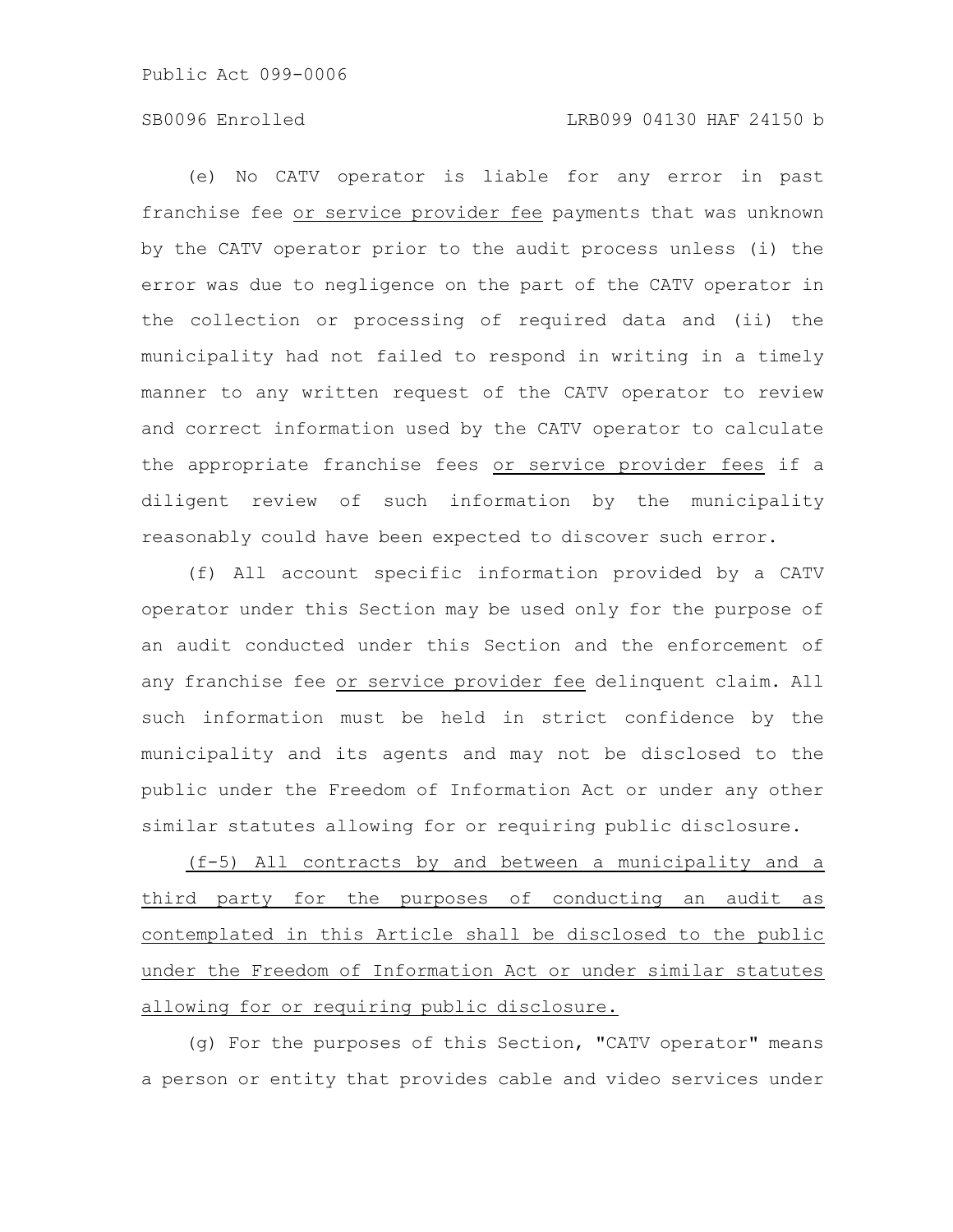a franchise agreement with a municipality pursuant to Section 11-42-11 of the Municipal Code and a holder authorized under Section 21-401 of the Cable and Video Competition Law of 2007 as consistent with Section 21-901 of that Law.

(h) This Section does not apply to any action that was commenced, to any complaint that was filed, or to any audit that was commenced before the effective date of this amendatory Act of the 96th General Assembly. This Section also does not apply to any franchise agreement that was entered into before the effective date of this amendatory Act of the 96th General Assembly unless the franchise agreement contains audit provisions but no specifics regarding audit procedures.

(i) The provisions of this Section shall not be construed as diminishing or replacing any civil remedy available to a municipality, taxpayer, or tax collector.

(j) If a contingent fee is paid to an auditor, then the payment must be based upon the net difference of the complete audit.

(k) Within 90 days after the effective date of this amendatory Act of the 96th General Assembly, a municipality shall provide to any CATV operator a complete list of addresses within the corporate limits of the municipality and shall annually update the list.

(l) This Section is a denial and limitation of home rule powers and functions under subsection (h) of Section 6 of Article VII of the Illinois Constitution.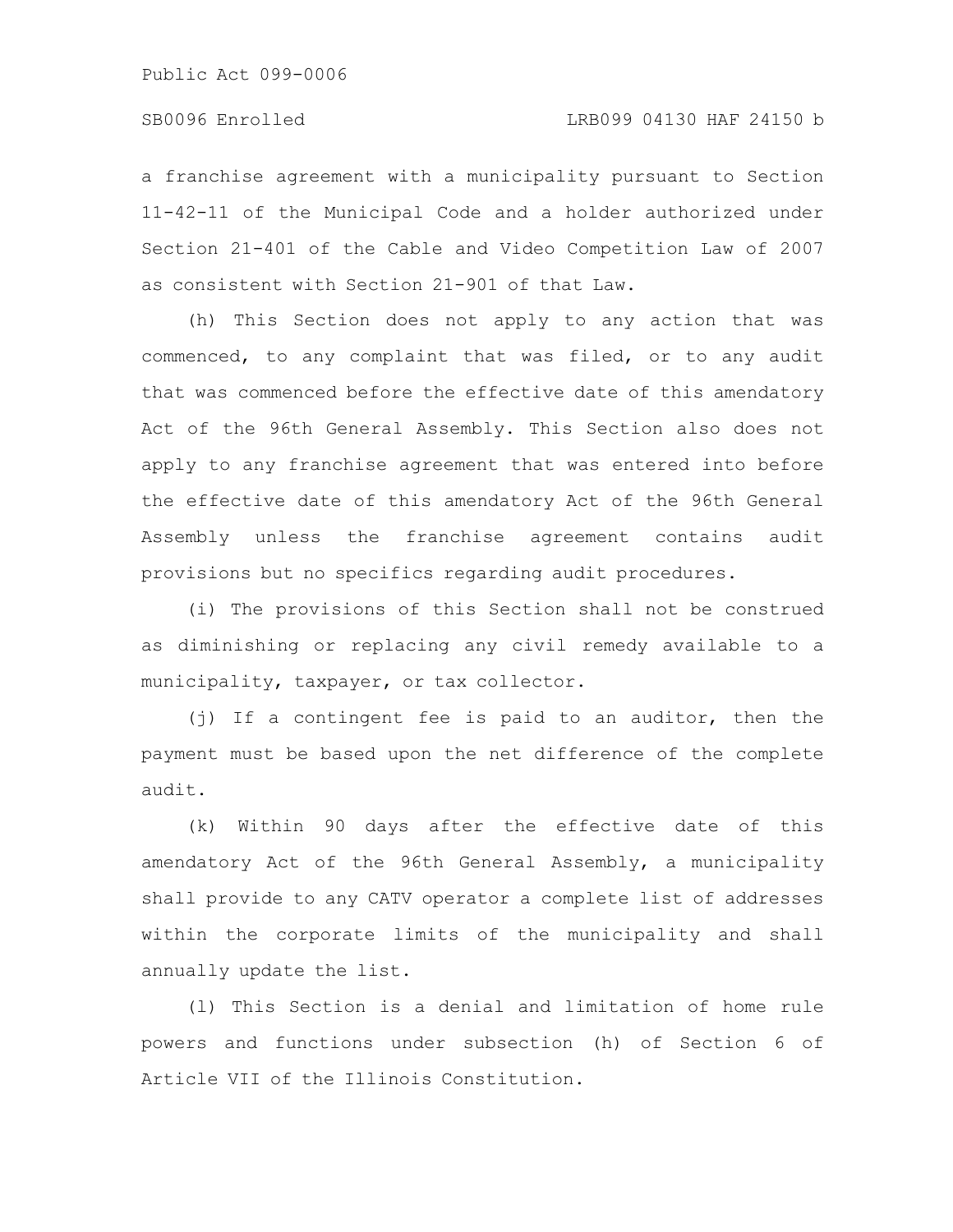## SB0096 Enrolled LRB099 04130 HAF 24150 b

(m) This Section does not apply to any municipality having a population of more than 1,000,000. (Source: P.A. 96-1422, eff. 8-3-10.)

Section 1-35. The Public Utilities Act is amended by changing Sections 13-506.2, 13-703, 13-1200, 21-401, 21-801, 21-901, 21-1001, and 21-1601 as follows:

(220 ILCS 5/13-506.2)

(Section scheduled to be repealed on July 1, 2015)

Sec. 13-506.2. Market regulation for competitive retail services.

(a) Definitions. As used in this Section:

(1) "Electing Provider" means a telecommunications carrier that is subject to either rate regulation pursuant to Section 13-504 or Section 13-505 or alternative regulation pursuant to Section 13-506.1 and that elects to have the rates, terms, and conditions of its competitive retail telecommunications services solely determined and regulated pursuant to the terms of this Article.

(2) "Basic local exchange service" means either a stand-alone residence network access line and per-call usage or, for any geographic area in which such stand-alone service is not offered, a stand-alone flat rate residence network access line for which local calls are not charged for frequency or duration. Extended Area Service shall be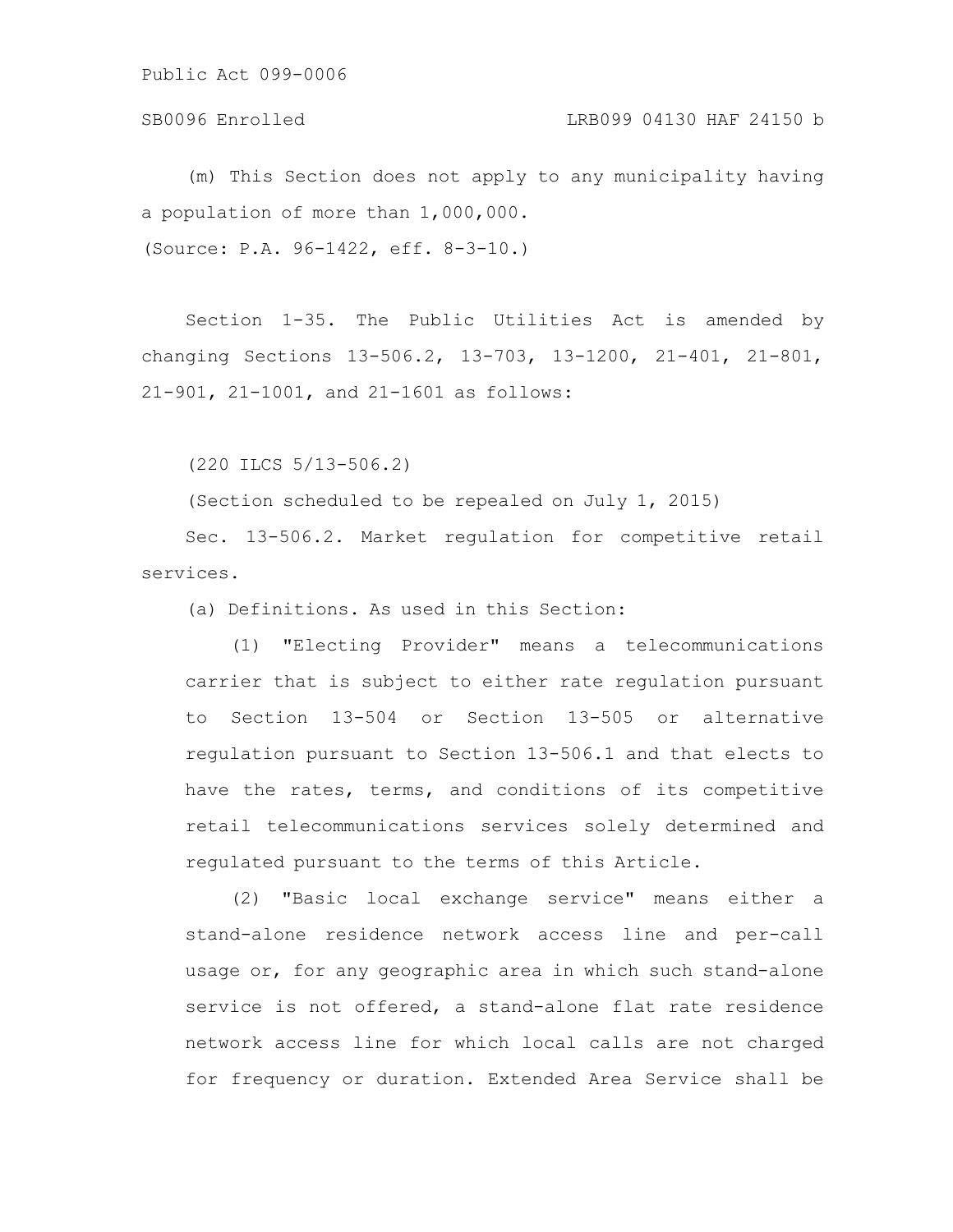included in basic local exchange service.

(3) "Existing customer" means a residential customer who was subscribing to one of the optional packages described in subsection (d) of this Section as of the effective date of this amendatory Act of the 99th General Assembly. A customer who was subscribing to one of the optional packages on that date but stops subscribing thereafter shall not be considered an "existing customer" as of the date the customer stopped subscribing to the optional package, unless the stoppage is temporary and caused by the customer changing service address locations, or unless the customer resumes subscribing and is eligible to receive discounts on monthly telephone service under the federal Lifeline program, 47 C.F.R. Part 54, Subpart E.

(4) "New customer" means a residential customer who was not subscribing to one of the optional packages described in subsection (d) of this Section as of the effective date of this amendatory Act of the 99th General Assembly and who is eligible to receive discounts on monthly telephone service under the federal Lifeline program, 47 C.F.R. Part 54, Subpart E.

(b) Election for market regulation. Notwithstanding any other provision of this Act, an Electing Provider may elect to have the rates, terms, and conditions of its competitive retail telecommunications services solely determined and regulated pursuant to the terms of this Section by filing written notice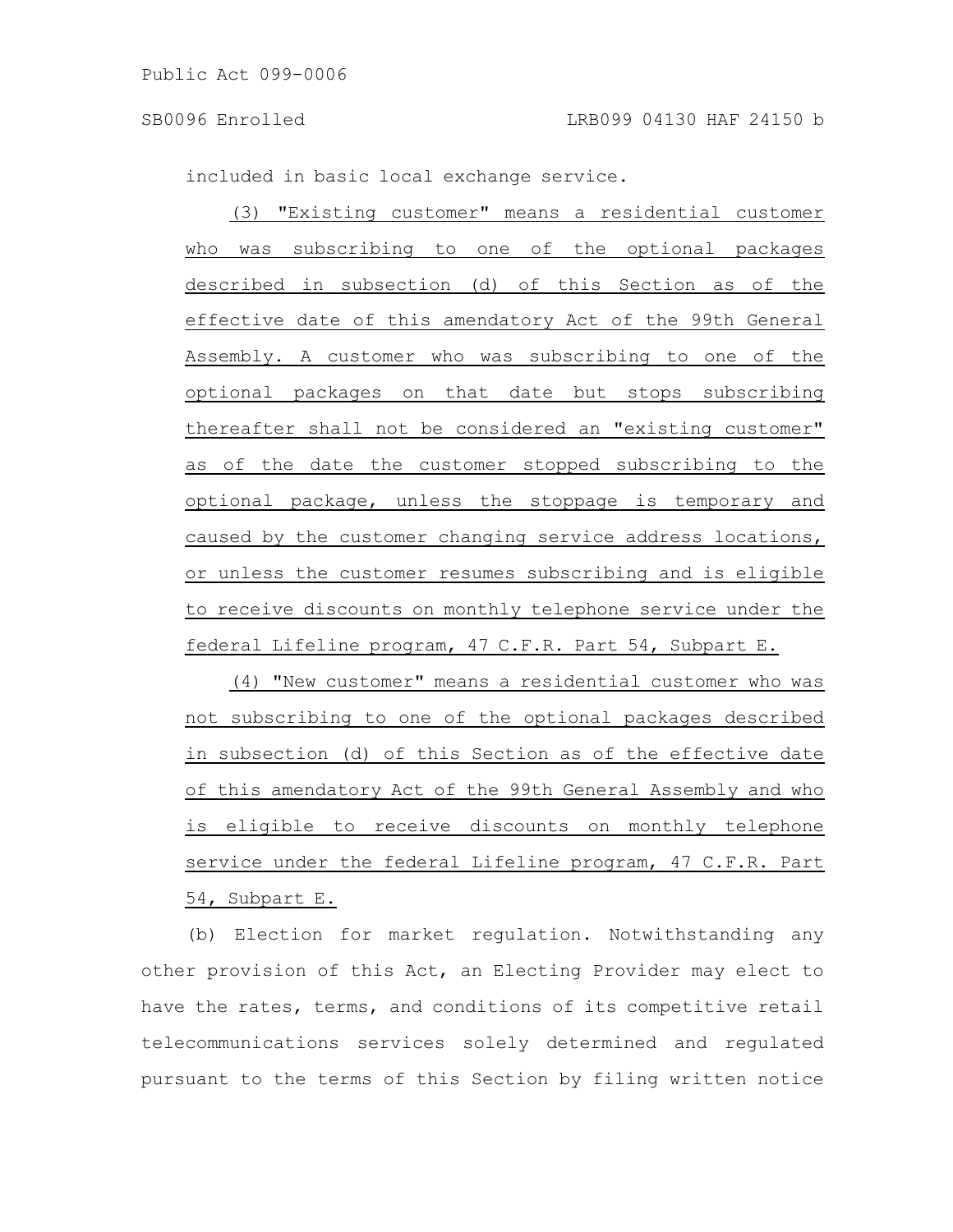of its election for market regulation with the Commission. The notice of election shall designate the geographic area of the Electing Provider's service territory where the market regulation shall apply, either on a state-wide basis or in one or more specified Market Service Areas ("MSA") or Exchange areas. An Electing Provider shall not make an election for market regulation under this Section unless it commits in its written notice of election for market regulation to fulfill the conditions and requirements in this Section in each geographic area in which market regulation is elected. Immediately upon filing the notice of election for market regulation, the Electing Provider shall be subject to the jurisdiction of the Commission to the extent expressly provided in this Section.

(c) Competitive classification. Market regulation shall be available for competitive retail telecommunications services as provided in this subsection.

(1) For geographic areas in which telecommunications services provided by the Electing Provider were classified as competitive either through legislative action or a tariff filing pursuant to Section 13-502 prior to January 1, 2010, and that are included in the Electing Provider's notice of election pursuant to subsection (b) of this Section, such services, and all recurring and nonrecurring charges associated with, related to or used in connection with such services, shall be classified as competitive without further Commission review. For services classified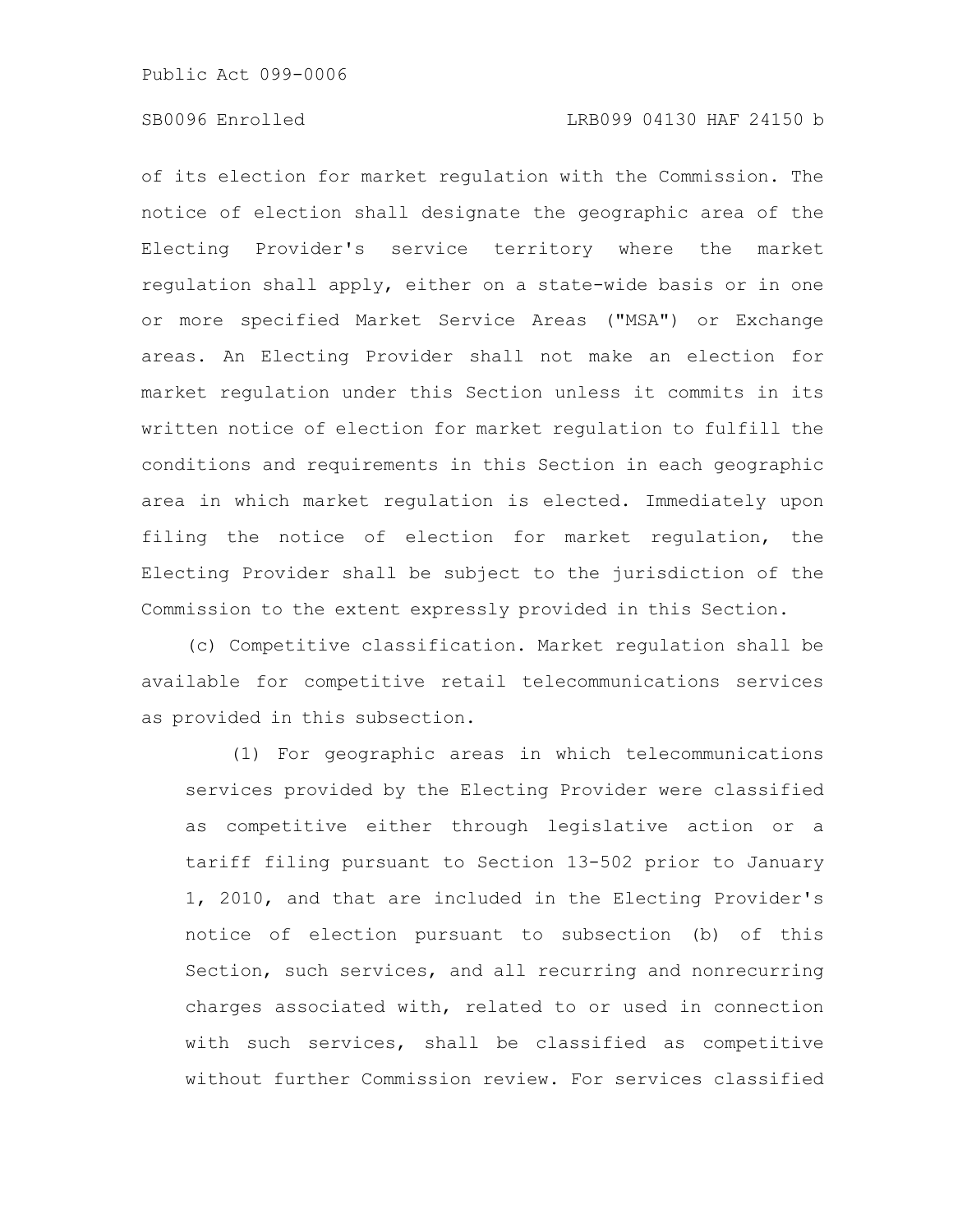# SB0096 Enrolled LRB099 04130 HAF 24150 b

as competitive pursuant to this subsection, the requirements or conditions in any order or decision rendered by the Commission pursuant to Section 13-502 prior to the effective date of this amendatory Act of the 96th General Assembly, except for the commitments made by the Electing Provider in such order or decision concerning the optional packages required in subsection (d) of this Section and basic local exchange service as defined in this Section, shall no longer be in effect and no Commission investigation, review, or proceeding under Section 13-502 shall be continued, conducted, or maintained with respect to such services, charges, requirements, or conditions. If an Electing Provider has ceased providing optional packages to customers pursuant to subdivision (d)(8) of this Section, the commitments made by the Electing Provider in such order or decision concerning the optional packages under subsection (d) of this Section shall no longer be in effect and no Commission investigation, review, or proceeding under Section 13-502 shall be continued, conducted, or maintained with respect to such packages.

(2) For those geographic areas in which residential local exchange telecommunications services have not been classified as competitive as of the effective date of this amendatory Act of the 96th General Assembly, all telecommunications services provided to residential and business end users by an Electing Provider in the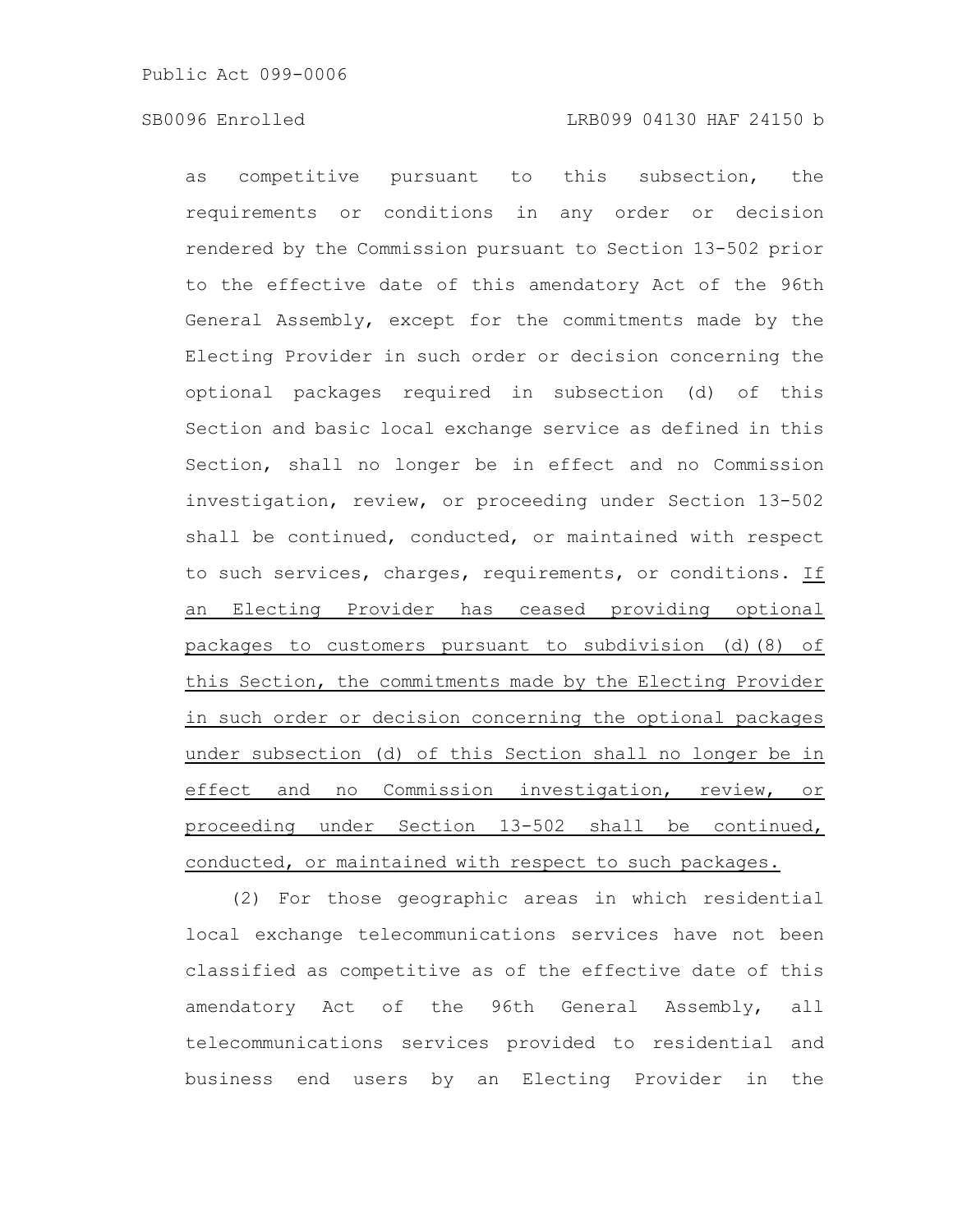geographic area that is included in its notice of election pursuant to subsection (b) shall be classified as competitive for purposes of this Article without further Commission review.

(3) If an Electing Provider was previously subject to alternative regulation pursuant to Section 13-506.1 of this Article, the alternative regulation plan shall terminate in whole for all services subject to that plan and be of no force or effect, without further Commission review or action, when the Electing Provider's residential local exchange telecommunications service in each MSA in its telecommunications service area in the State has been classified as competitive pursuant to either subdivision  $(c)$  (1) or  $(c)$  (2) of this Section.

(4) The service packages described in Section 13-518 shall be classified as competitive for purposes of this Section if offered by an Electing Provider in a geographic area in which local exchange telecommunications service has been classified as competitive pursuant to either subdivision (c)(1) or (c)(2) of this Section.

(5) Where a service, or its functional equivalent, or a substitute service offered by a carrier that is not an Electing Provider or the incumbent local exchange carrier for that area is also being offered by an Electing Provider for some identifiable class or group of customers in an exchange, group of exchanges, or some other clearly defined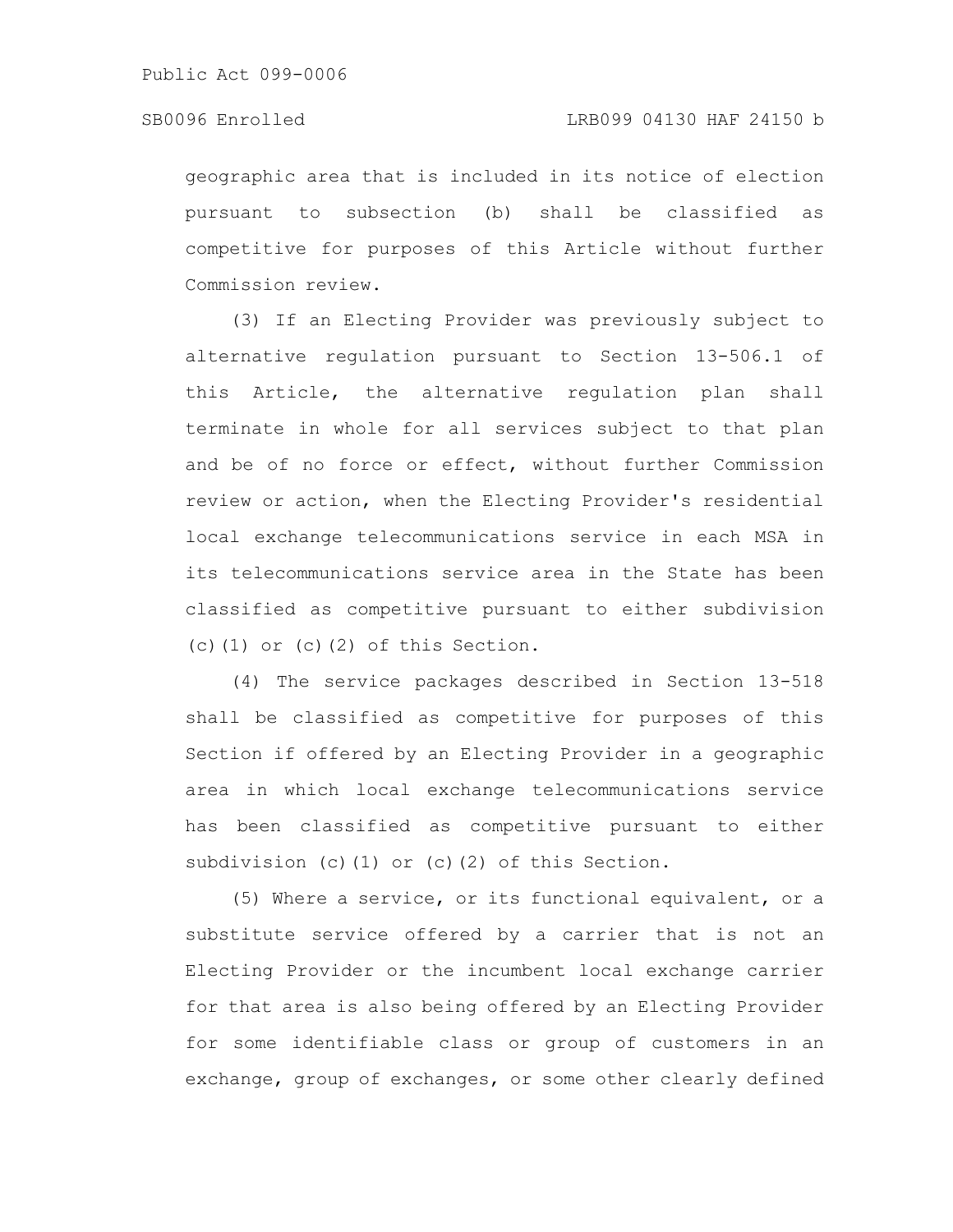geographical area, the service offered by a carrier that is not an Electing Provider or the incumbent local exchange carrier for that area shall be classified as competitive without further Commission review.

(6) Notwithstanding any other provision of this Act, retail telecommunications services classified as competitive pursuant to Section 13-502 or subdivision (c)(5) of this Section shall have their rates, terms, and conditions solely determined and regulated pursuant to the terms of this Section in the same manner and to the same extent as the competitive retail telecommunications services of an Electing Provider, except that subsections (d), (g), and (j) of this Section shall not apply to a carrier that is not an Electing Provider or to the competitive telecommunications services of a carrier that is not an Electing Provider. The access services of a carrier that is not an Electing Provider shall remain subject to Section 13-900.2. The requirements in subdivision (e)(3) of this Section shall not apply to retail telecommunications services classified as competitive pursuant to Section 13-502 or subdivision (c)(5) of this Section, except that, upon request from the Commission, the telecommunications carrier providing competitive retail telecommunications services shall provide a report showing the number of credits and exemptions for the requested time period.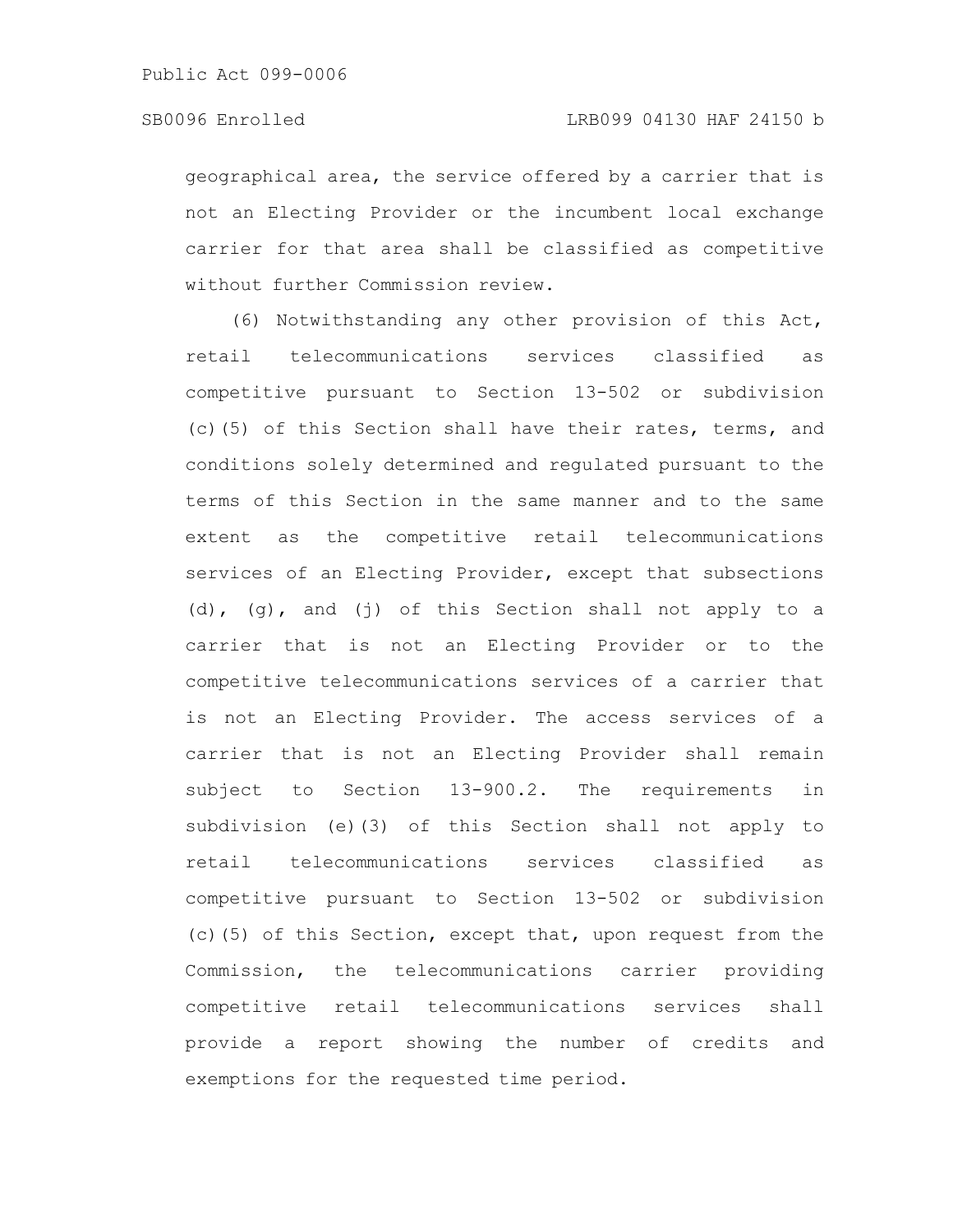(d) Consumer choice safe harbor options.

(1) Subject to subdivision (d)(8) of this Section, an An Electing Provider in each of the MSA or Exchange areas classified as competitive pursuant to subdivision (c)(1) or (c)(2) of this Section shall offer to all residential customers who choose to subscribe the following optional packages of services priced at the same rate levels in effect on January 1, 2010:

(A) A basic package, which shall consist of a stand-alone residential network access line and 30 local calls. If the Electing Provider offers a stand-alone residential access line and local usage on a per call basis, the price for the basic package shall be the Electing Provider's applicable price in effect on January 1, 2010 for the sum of a residential access line and 30 local calls, additional calls over 30 calls shall be provided at the current per call rate. However, this basic package is not required if stand-alone residential network access lines or per-call local usage are not offered by the Electing Provider in the geographic area on January 1, 2010 or if the Electing Provider has not increased its stand-alone network access line and local usage rates, including Extended Area Service rates, since January 1, 2010.

(B) An extra package, which shall consist of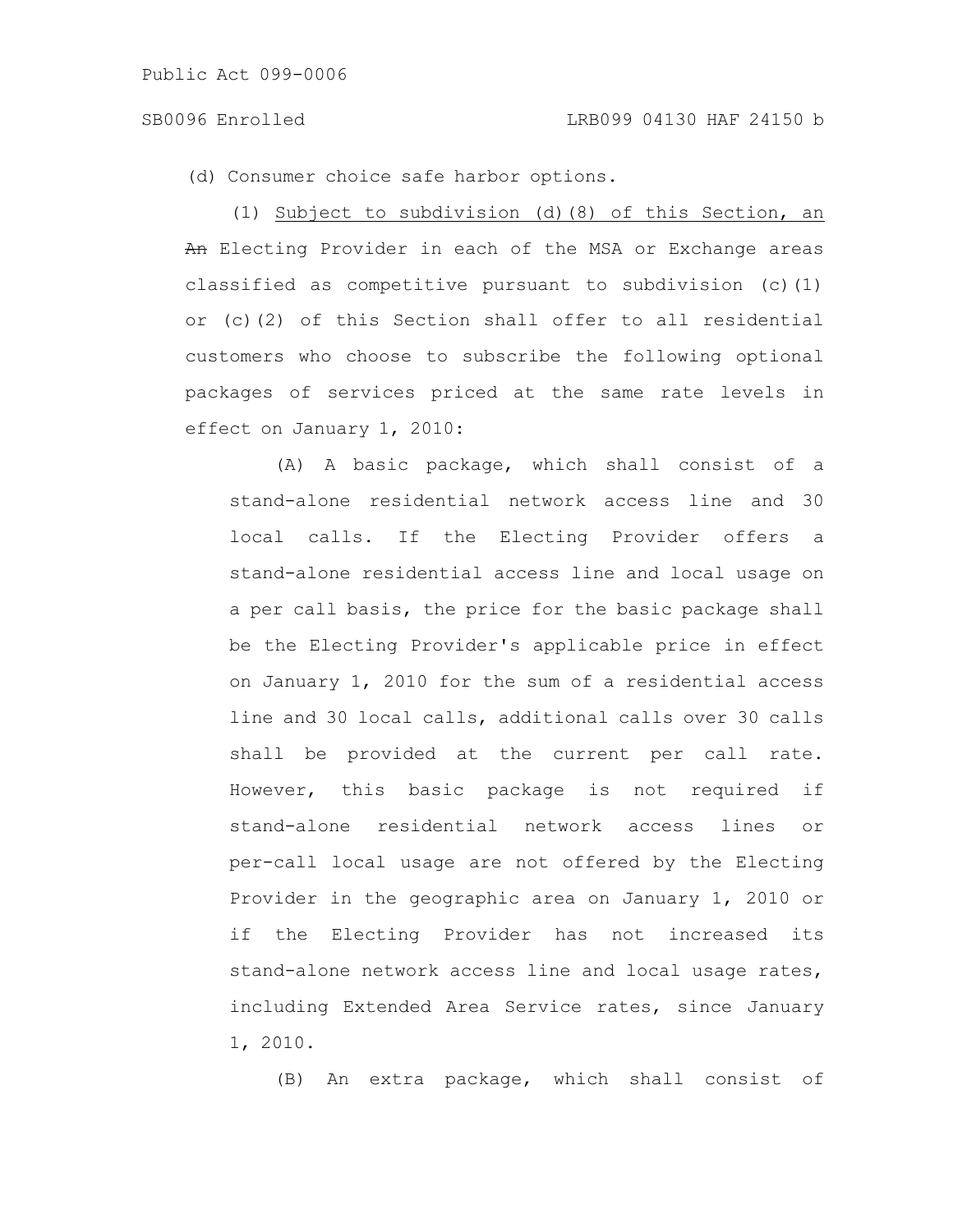residential basic local exchange network access line and unlimited local calls. The price for the extra package shall be the Electing Provider's applicable price in effect on January 1, 2010 for a residential access line with unlimited local calls.

(C) A plus package, which shall consist of residential basic local exchange network access line, unlimited local calls, and the customer's choice of 2 vertical services offered by the Electing Provider. The term "vertical services" as used in this subsection, includes, but is not limited to, call waiting, call forwarding, 3-way calling, caller ID, call tracing, automatic callback, repeat dialing, and voicemail. The price for the plus package shall be the Electing Provider's applicable price in effect on January 1, 2010 for the sum of a residential access line with unlimited local calls and 2 times the average price for the vertical features included in the package.

(2) Subject to subdivision (d)(8) of this Section, for For those geographic areas in which local exchange telecommunications services were classified as competitive on the effective date of this amendatory Act of the 96th General Assembly, an Electing Provider in each such MSA or Exchange area shall be subject to the same terms and conditions as provided in commitments made by the Electing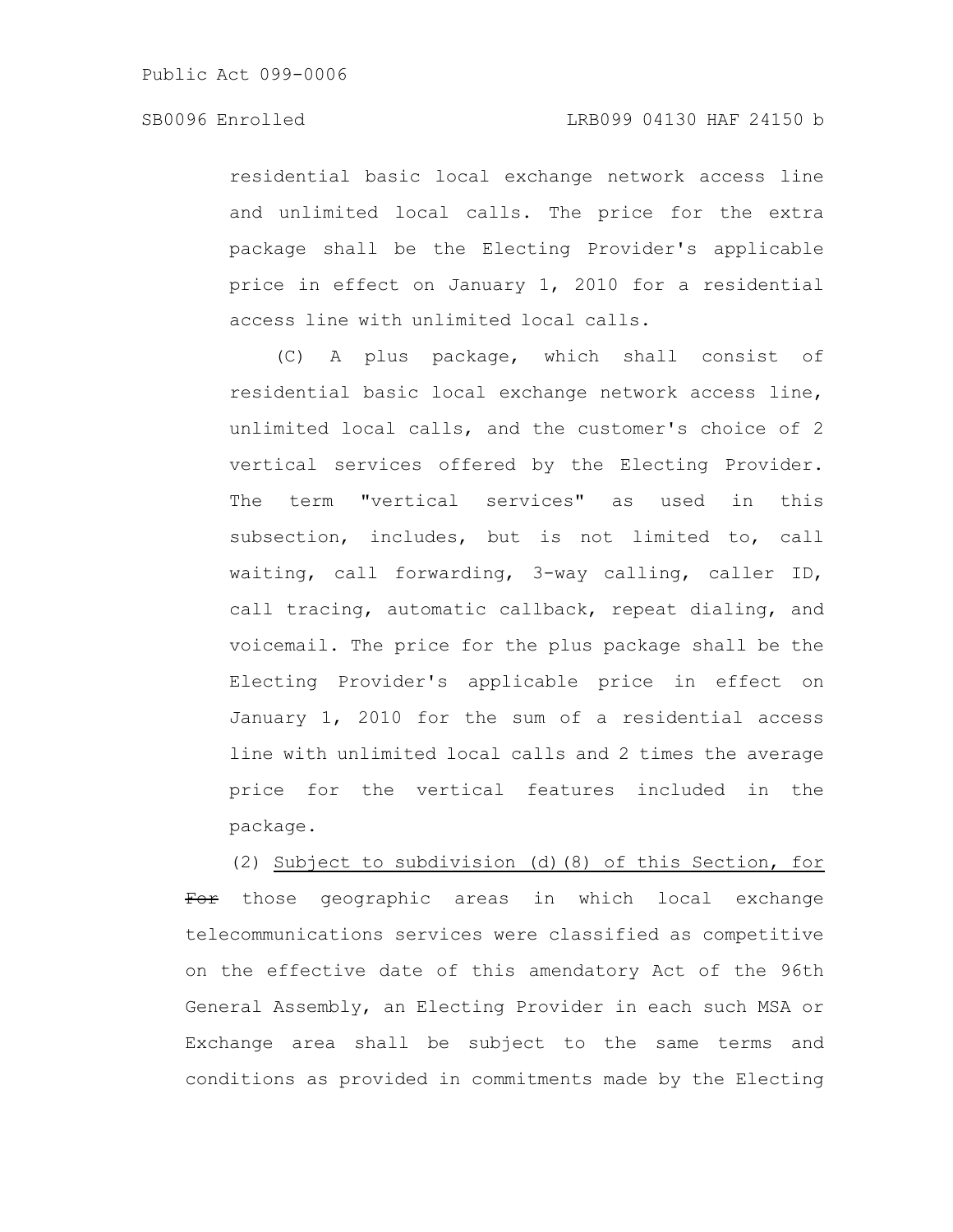Provider in connection with such previous competitive classifications, which shall apply with equal force under this Section, except as follows: (i) the limits on price increases on the optional packages required by this Section shall be extended consistent with subsection (d)(1) of this Section and (ii) the price for the extra package required by subsection (d)(1)(B) shall be reduced by one dollar from the price in effect on January 1, 2010. In addition, if an Electing Provider obtains a competitive classification pursuant to subsection (c)(1) and (c)(2), the price for the optional packages shall be determined in such area in compliance with subsection (d)(1), except the price for the plus package required by subsection (d)(1) (C) shall be the lower of the price for such area or the price of the plus package in effect on January 1, 2010 for areas classified as competitive pursuant to subsection (c)(1).

(3) To the extent that the requirements in Section 13-518 applied to a telecommunications carrier prior to the effective date of this Section and that telecommunications carrier becomes an Electing Provider in accordance with the provisions of this Section, the requirements in Section 13-518 shall cease to apply to that Electing Provider in those geographic areas included in the Electing Provider's notice of election pursuant to subsection (b) of this Section.

(4) Subject to subdivision (d)(8) of this Section, an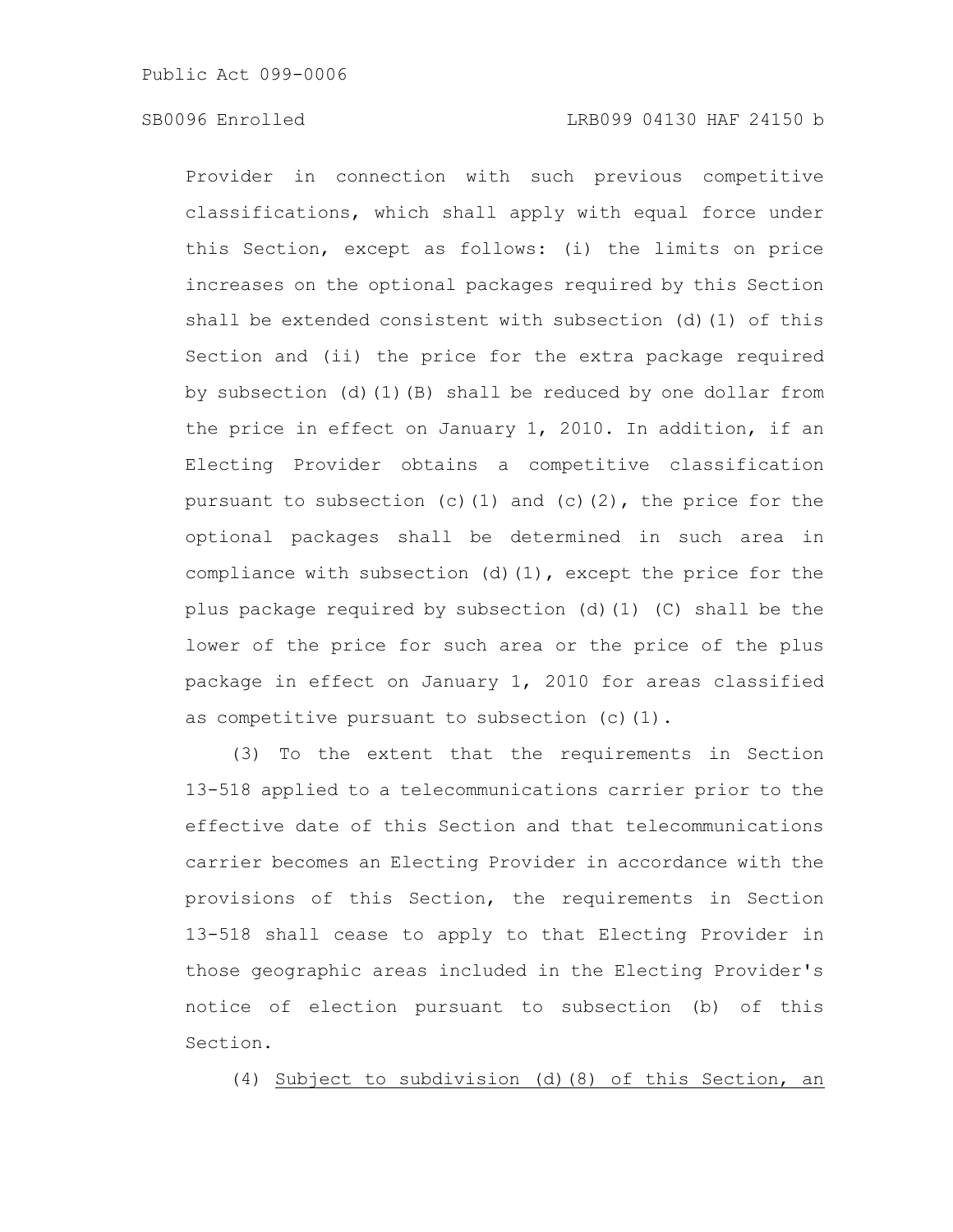An Electing Provider shall make the optional packages required by this subsection and stand-alone residential network access lines and local usage, where offered, readily available to the public by providing information, in a clear manner, to residential customers. Information shall be made available on a website, and an Electing Provider shall provide notification to its customers every 6 months, provided that notification may consist of a bill page message that provides an objective description of the safe harbor options that includes a telephone number and website address where the customer may obtain additional information about the packages from the Electing Provider. The optional packages shall be offered on a monthly basis with no term of service requirement. An Electing Provider shall allow online electronic ordering of the optional packages and stand-alone residential network access lines and local usage, where offered, on its website in a manner similar to the online electronic ordering of its other residential services.

(5) Subject to subdivision (d)(8) of this Section, an An Electing Provider shall comply with the Commission's existing rules, regulations, and notices in Title 83, Part 735 of the Illinois Administrative Code when offering or providing the optional packages required by this subsection (d) and stand-alone residential network access lines.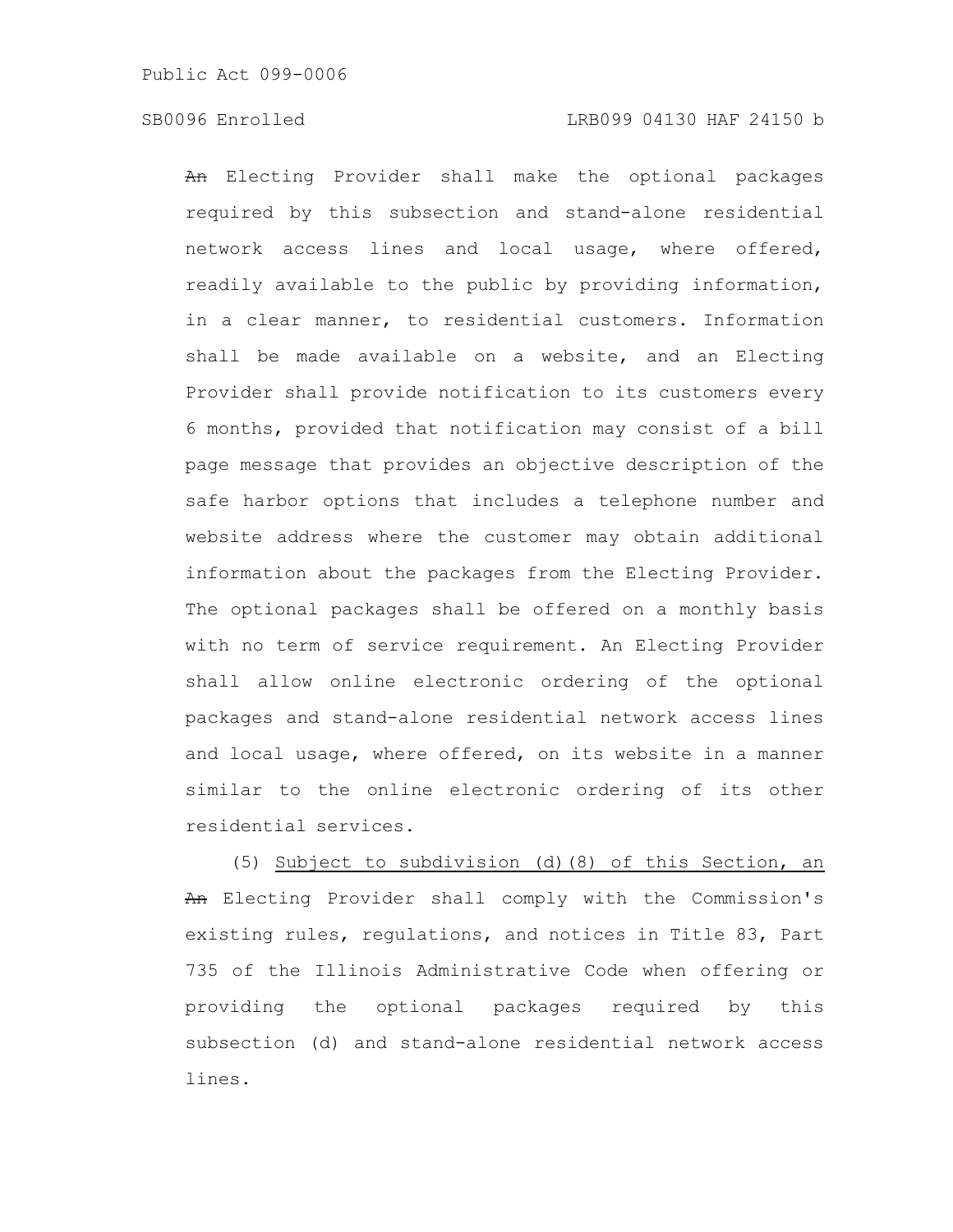(6) Subject to subdivision (d)(8) of this Section, an An Electing Provider shall provide to the Commission semi-annual subscribership reports as of June 30 and December 31 that contain the number of its customers subscribing to each of the consumer choice safe harbor packages required by subsection (d)(1) of this Section and the number of its customers subscribing to retail residential basic local exchange service as defined in subsection (a)(2) of this Section. The first semi-annual reports shall be made on April 1, 2011 for December 31, 2010, and on September 1, 2011 for June 30, 2011, and semi-annually on April 1 and September 1 thereafter. Such subscribership information shall be accorded confidential and proprietary treatment upon request by the Electing Provider.

(7) The Commission shall have the power, after notice and hearing as provided in this Article, upon complaint or upon its own motion, to take corrective action if the requirements of this Section are not complied with by an Electing Provider.

(8) On and after the effective date of this amendatory Act of the 99th General Assembly, an Electing Provider shall continue to offer and provide the optional packages described in this subsection (d) to existing customers and new customers. On and after July 1, 2017, an Electing Provider may immediately stop offering the optional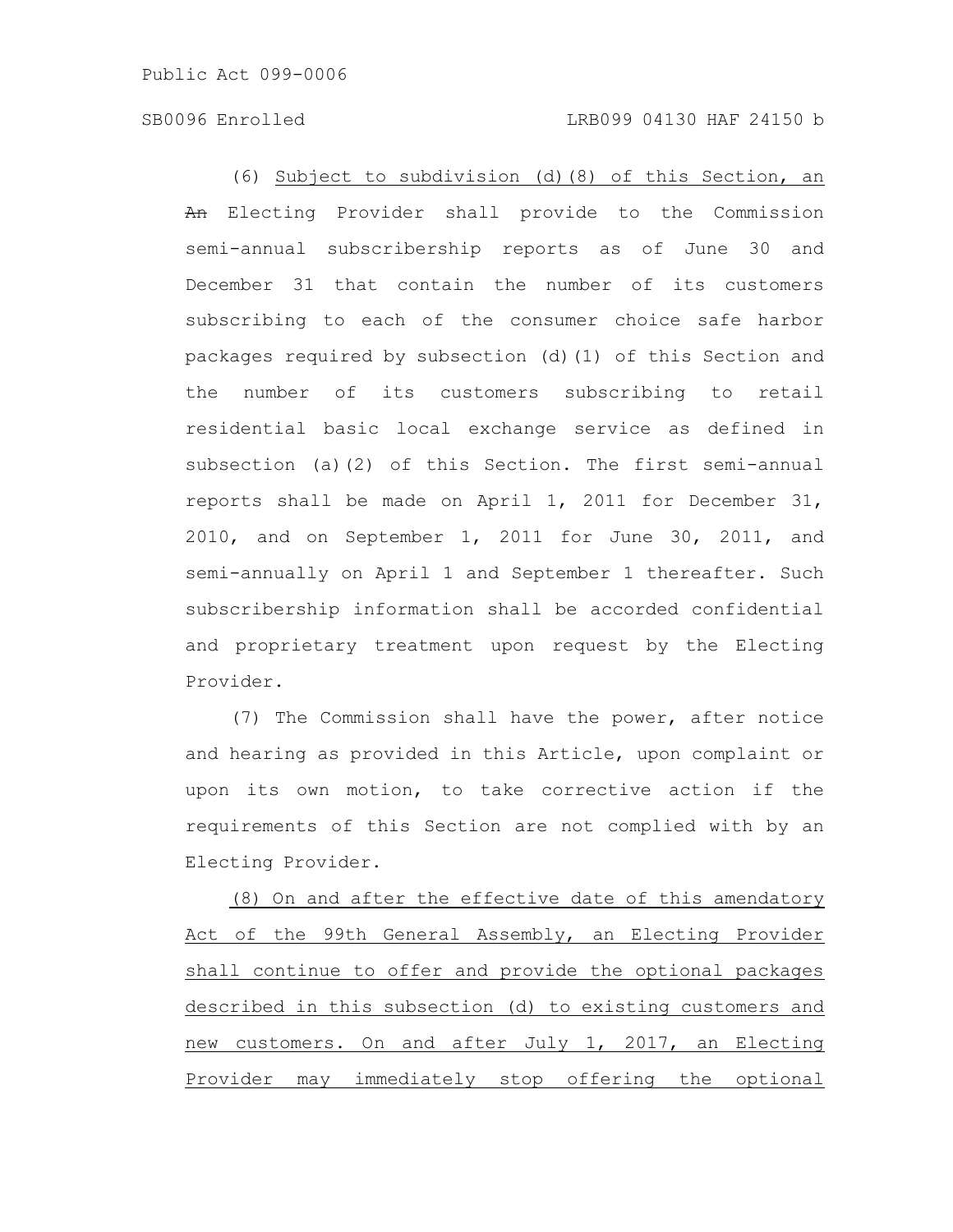packages described in this subsection (d) and, upon providing two notices to affected customers and to the Commission, may stop providing the optional packages described in this subsection (d) to all customers who subscribe to one of the optional packages. The first notice shall be provided at least 90 days before the date upon which the Electing Provider intends to stop providing the optional packages, and the second notice must be provided at least 30 days before that date. The first notice shall not be provided prior to July 1, 2017. Each notice must identify the date on which the Electing Provider intends to stop providing the optional packages, at least one alternative service available to the customer, and a telephone number by which the customer may contact a service representative of the Electing Provider. After July 1, 2017 with respect to new customers, and upon the expiration of the second notice period with respect to customers who were subscribing to one of the optional packages, subdivisions (d)(1), (d)(2), (d)(4), (d)(5), (d)(6), and (d)(7) of this Section shall not apply to the Electing Provider. Notwithstanding any other provision of this Article, an Electing Provider that has ceased providing the optional packages under this subdivision (d)(8) is not subject to Section  $13-301(1)$  (c) of this Act. Notwithstanding any other provision of this Act, and subject to subdivision (d)(7) of this Section, the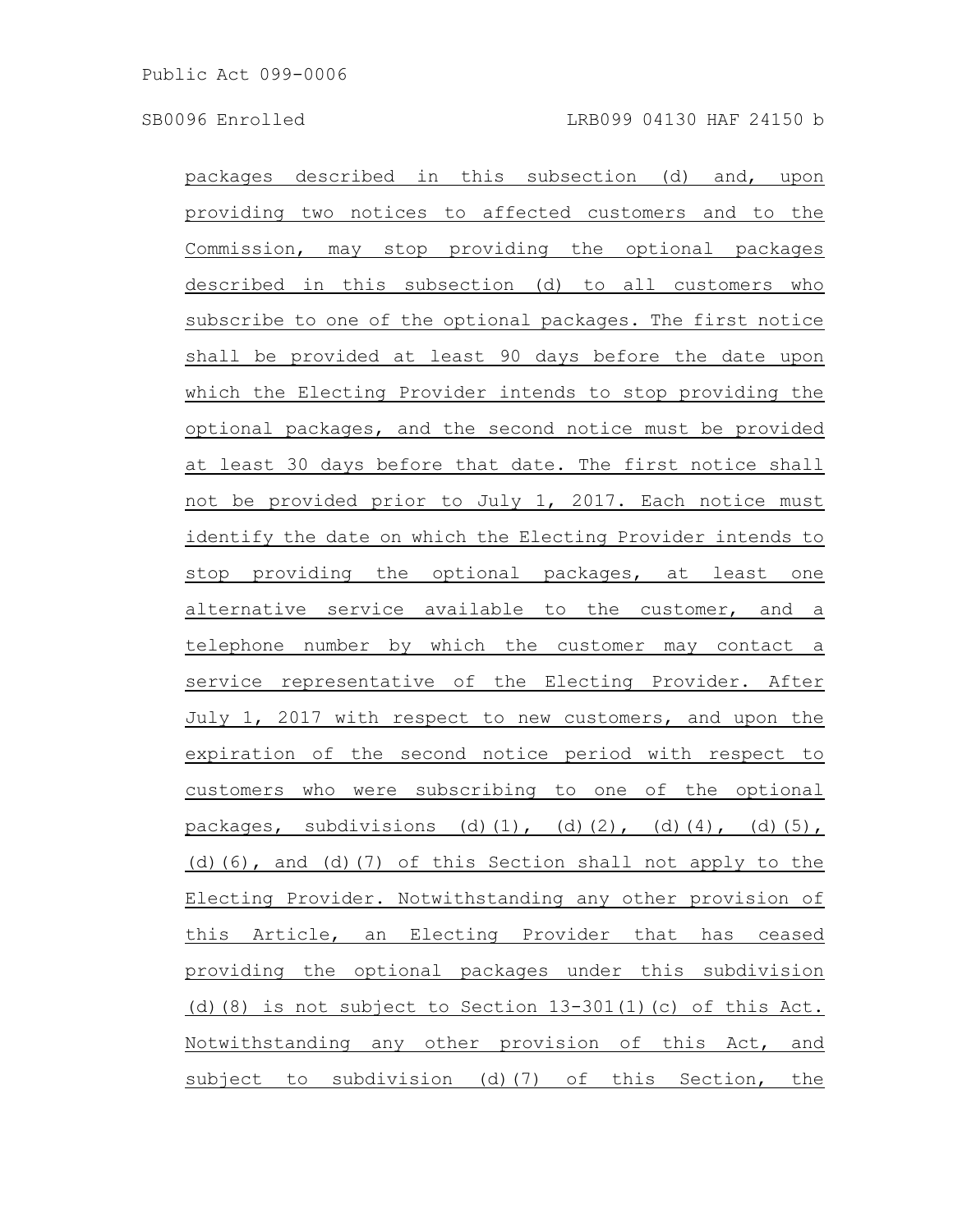Commission's authority over the discontinuance of the optional packages described in this subsection (d) by an Electing Provider shall be governed solely by this subsection (d)(8).

(e) Service quality and customer credits for basic local exchange service.

(1) An Electing Provider shall meet the following service quality standards in providing basic local exchange service, which for purposes of this subsection (e), includes both basic local exchange service and any  $the$ consumer choice safe harbor options that may be required by subsection (d) of this Section.

(A) Install basic local exchange service within 5 business days after receipt of an order from the customer unless the customer requests an installation date that is beyond 5 business days after placing the order for basic service and to inform the customer of the Electing Provider's duty to install service within this timeframe. If installation of service is requested on or by a date more than 5 business days in the future, the Electing Provider shall install service by the date requested.

(B) Restore basic local exchange service for the customer within 30 hours after receiving notice that the customer is out of service.

(C) Keep all repair and installation appointments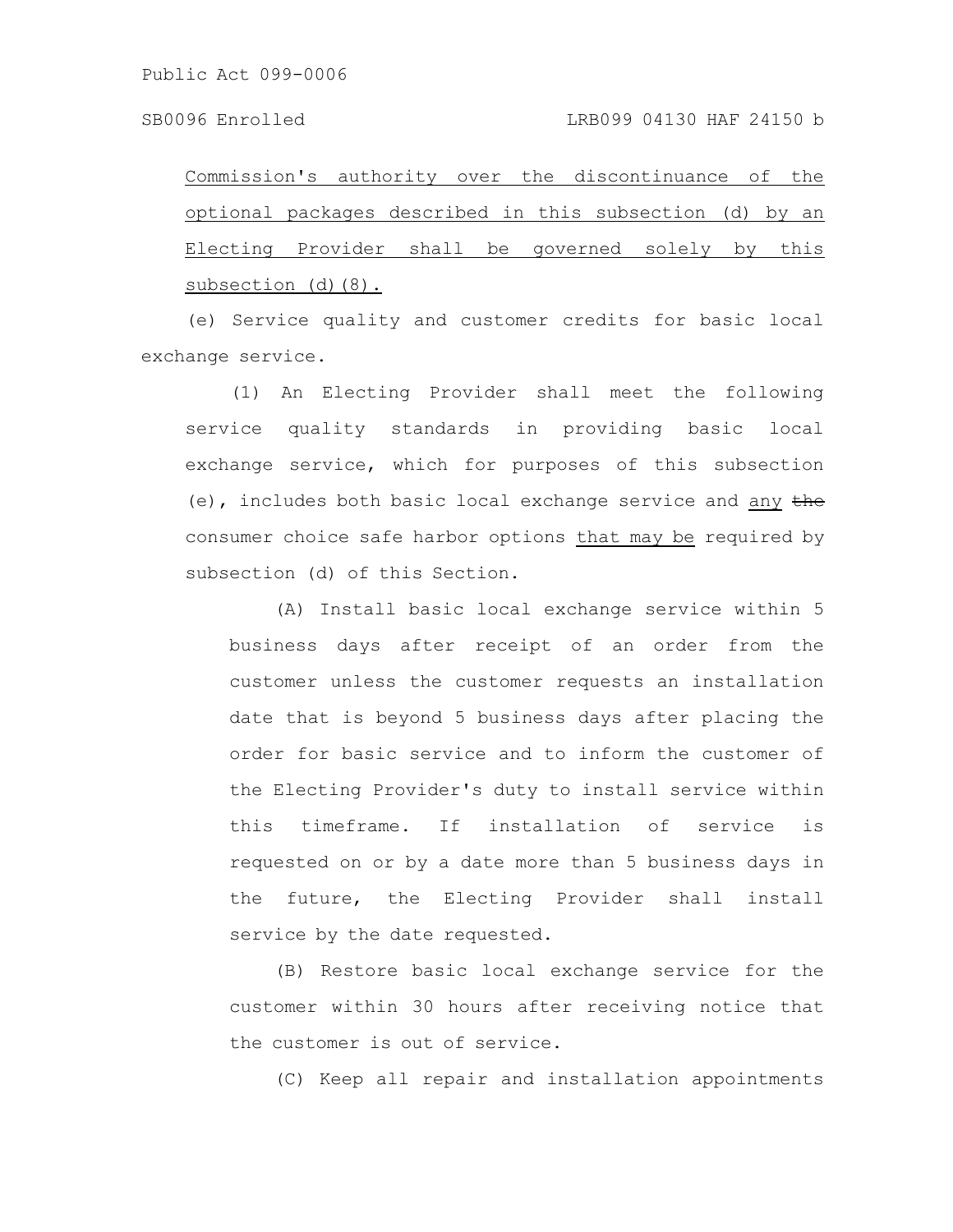for basic local exchange service if a customer premises visit requires a customer to be present. The appointment window shall be either a specific time or, at a maximum, a 4-hour time block during evening, weekend, and normal business hours.

(D) Inform a customer when a repair or installation appointment requires the customer to be present.

(2) Customers shall be credited by the Electing Provider for violations of basic local exchange service quality standards described in subdivision (e)(1) of this Section. The credits shall be applied automatically on the statement issued to the customer for the next monthly billing cycle following the violation or following the discovery of the violation. The next monthly billing cycle following the violation or the discovery of the violation means the billing cycle immediately following the billing cycle in process at the time of the violation or discovery of the violation, provided the total time between the violation or discovery of the violation and the issuance of the credit shall not exceed 60 calendar days. The Electing Provider is responsible for providing the credits and the customer is under no obligation to request such credits. The following credits shall apply:

(A) If an Electing Provider fails to repair an out-of-service condition for basic local exchange service within 30 hours, the Electing Provider shall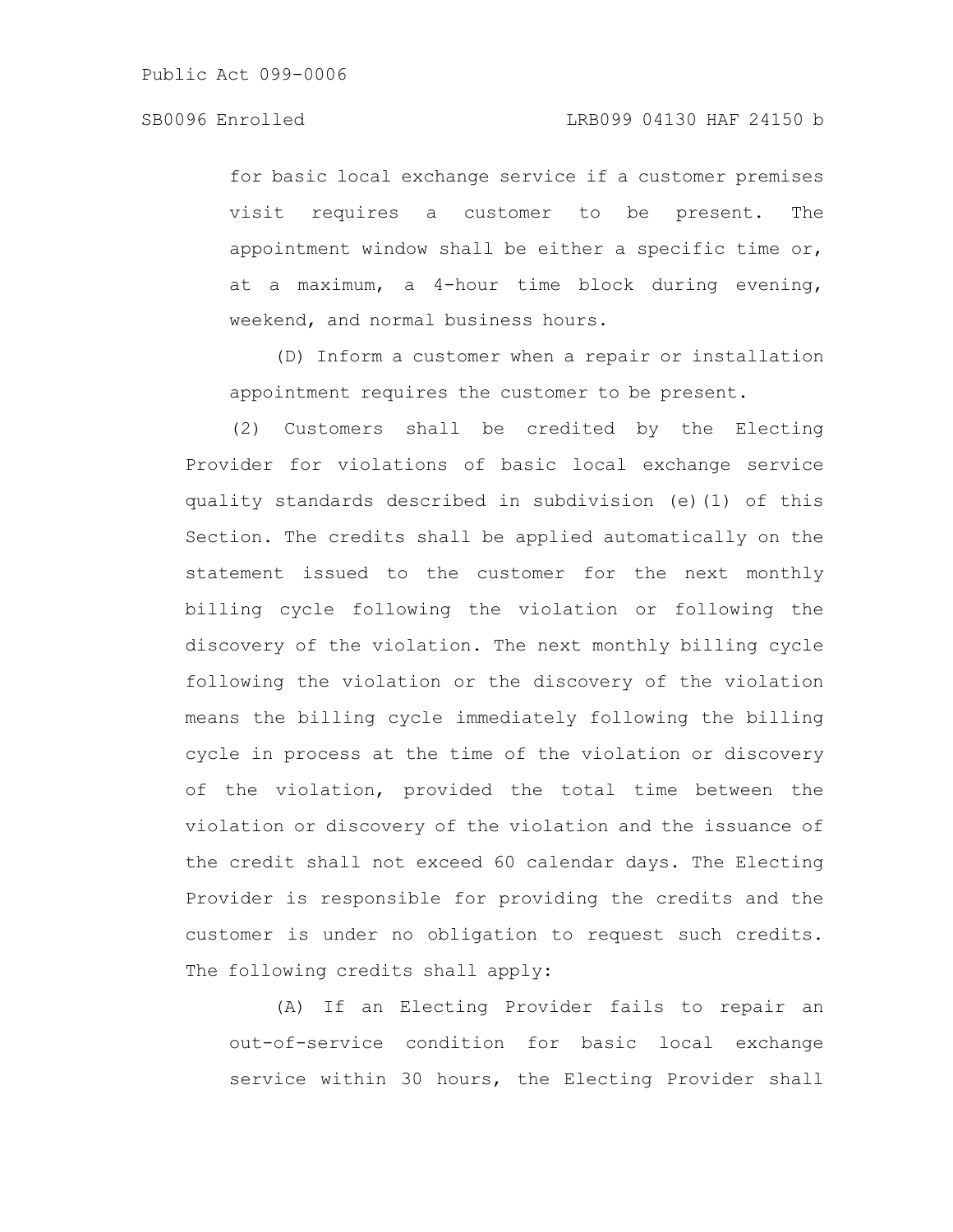provide a credit to the customer. If the service disruption is for more than 30 hours, but not more than 48 hours, the credit must be equal to a pro-rata portion of the monthly recurring charges for all basic local exchange services disrupted. If the service disruption is for more than 48 hours, but not more than 72 hours, the credit must be equal to at least 33% of one month's recurring charges for all local services disrupted. If the service disruption is for more than 72 hours, but not more than 96 hours, the credit must be equal to at least 67% of one month's recurring charges for all basic local exchange services disrupted. If the service disruption is for more than 96 hours, but not more than 120 hours, the credit must be equal to one month's recurring charges for all basic local exchange services disrupted. For each day or portion thereof that the service disruption continues beyond the initial 120-hour period, the Electing Provider shall also provide an additional credit of \$20 per calendar day.

(B) If an Electing Provider fails to install basic local exchange service as required under subdivision (e)(1) of this Section, the Electing Provider shall waive 50% of any installation charges, or in the absence of an installation charge or where installation is pursuant to the Link Up program, the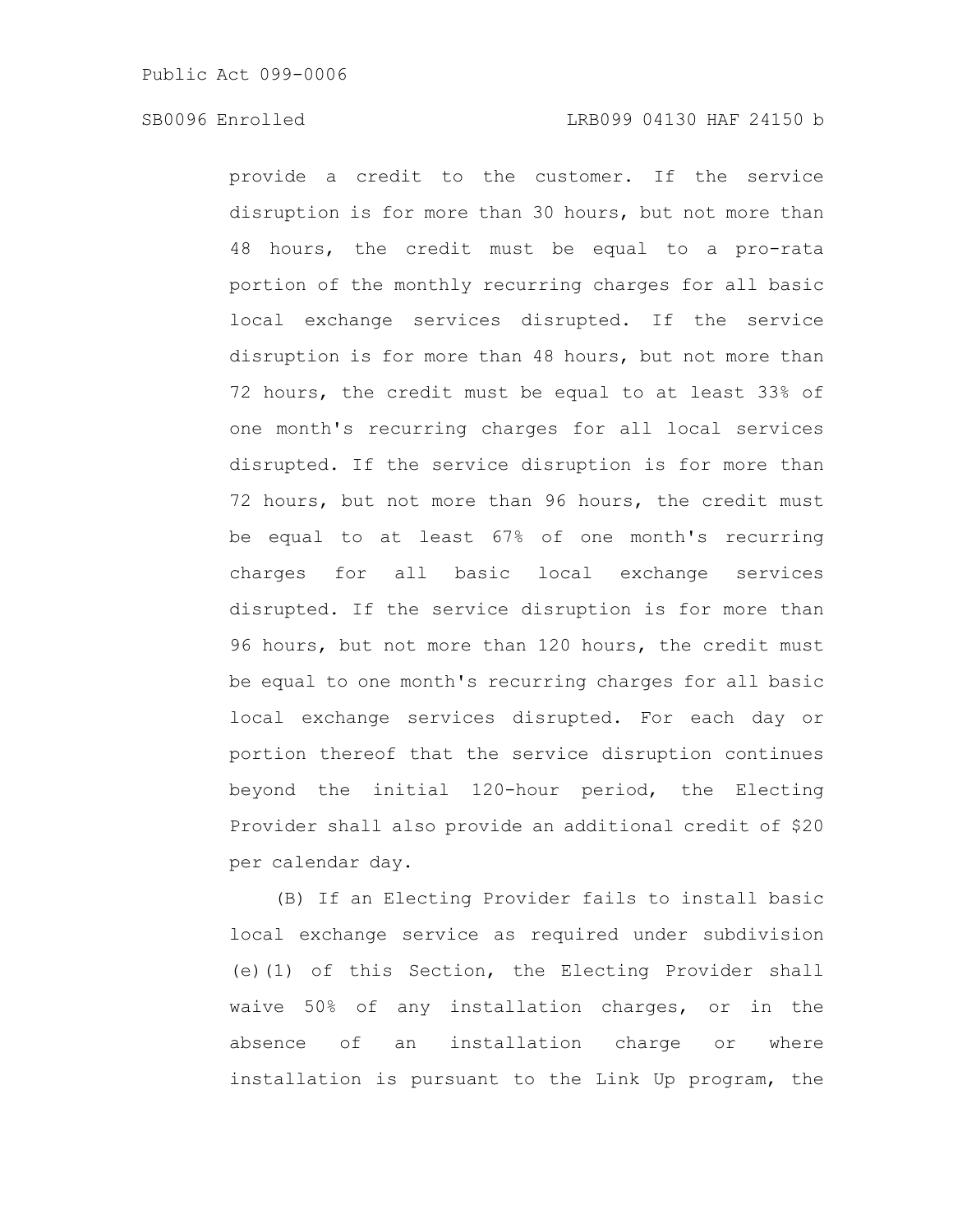Electing Provider shall provide a credit of \$25. If an Electing Provider fails to install service within 10 business days after the service application is placed, or fails to install service within 5 business days after the customer's requested installation date, if the requested date was more than 5 business days after the date of the order, the Electing Provider shall waive 100% of the installation charge, or in the absence of an installation charge or where installation is provided pursuant to the Link Up program, the Electing Provider shall provide a credit of \$50. For each day that the failure to install service continues beyond the initial 10 business days, or beyond 5 business days after the customer's requested installation date, if the requested date was more than 5 business days after the date of the order, the Electing Provider shall also provide an additional credit of \$20 per calendar day until the basic local exchange service is installed.

(C) If an Electing Provider fails to keep a scheduled repair or installation appointment when a customer premises visit requires a customer to be present as required under subdivision (e)(1) of this Section, the Electing Provider shall credit the customer \$25 per missed appointment. A credit required by this subdivision does not apply when the Electing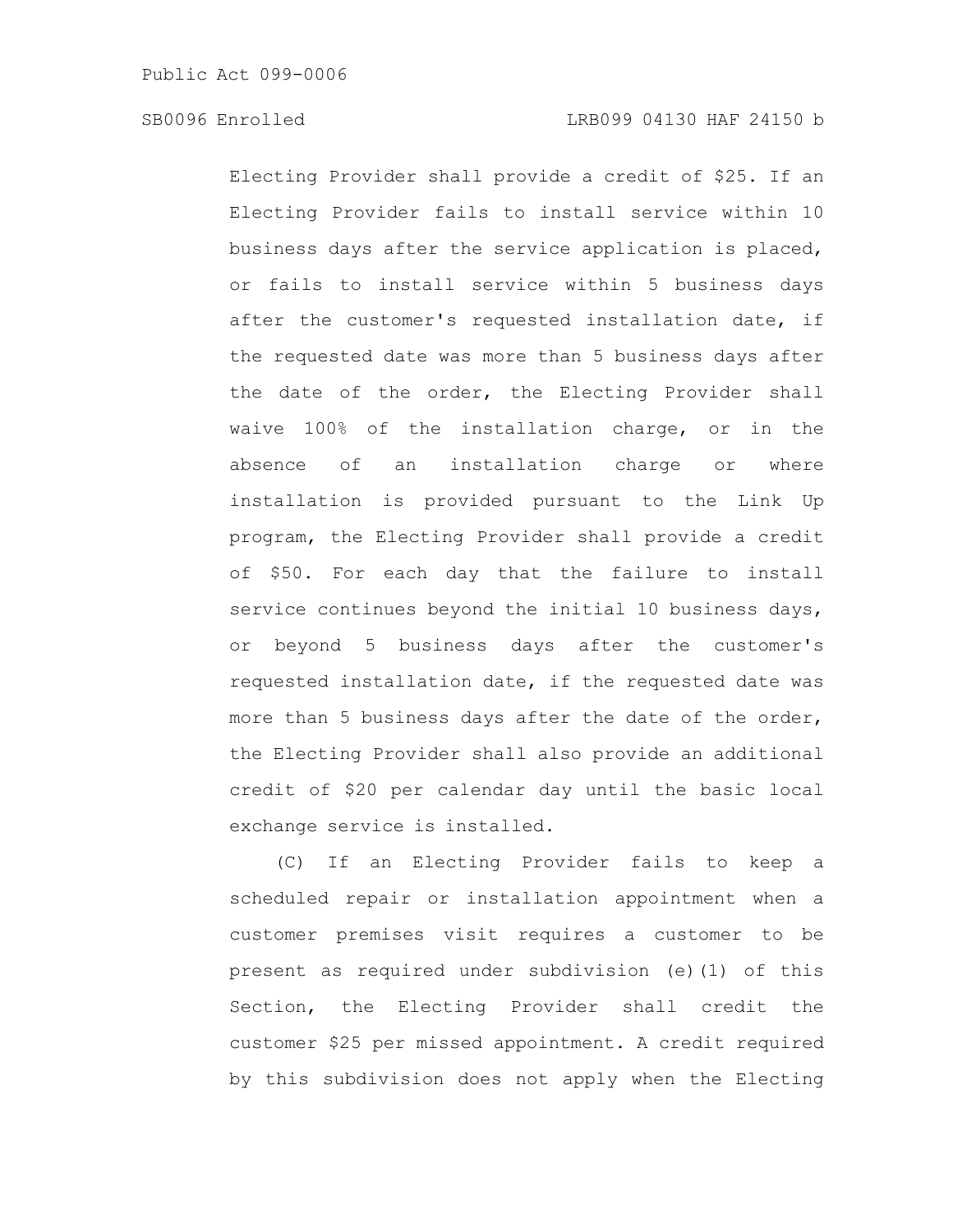# SB0096 Enrolled LRB099 04130 HAF 24150 b

Provider provides the customer notice of its inability to keep the appointment no later than 8:00 pm of the day prior to the scheduled date of the appointment.

(D) Credits required by this subsection do not apply if the violation of a service quality standard:

(i) occurs as a result of a negligent or willful act on the part of the customer;

(ii) occurs as a result of a malfunction of customer-owned telephone equipment or inside wiring;

(iii) occurs as a result of, or is extended by, an emergency situation as defined in 83 Ill. Adm. Code 732.10;

(iv) is extended by the Electing Provider's inability to gain access to the customer's premises due to the customer missing an appointment, provided that the violation is not further extended by the Electing Provider;

(v) occurs as a result of a customer request to change the scheduled appointment, provided that the violation is not further extended by the Electing Provider;

(vi) occurs as a result of an Electing Provider's right to refuse service to a customer as provided in Commission rules; or

(vii) occurs as a result of a lack of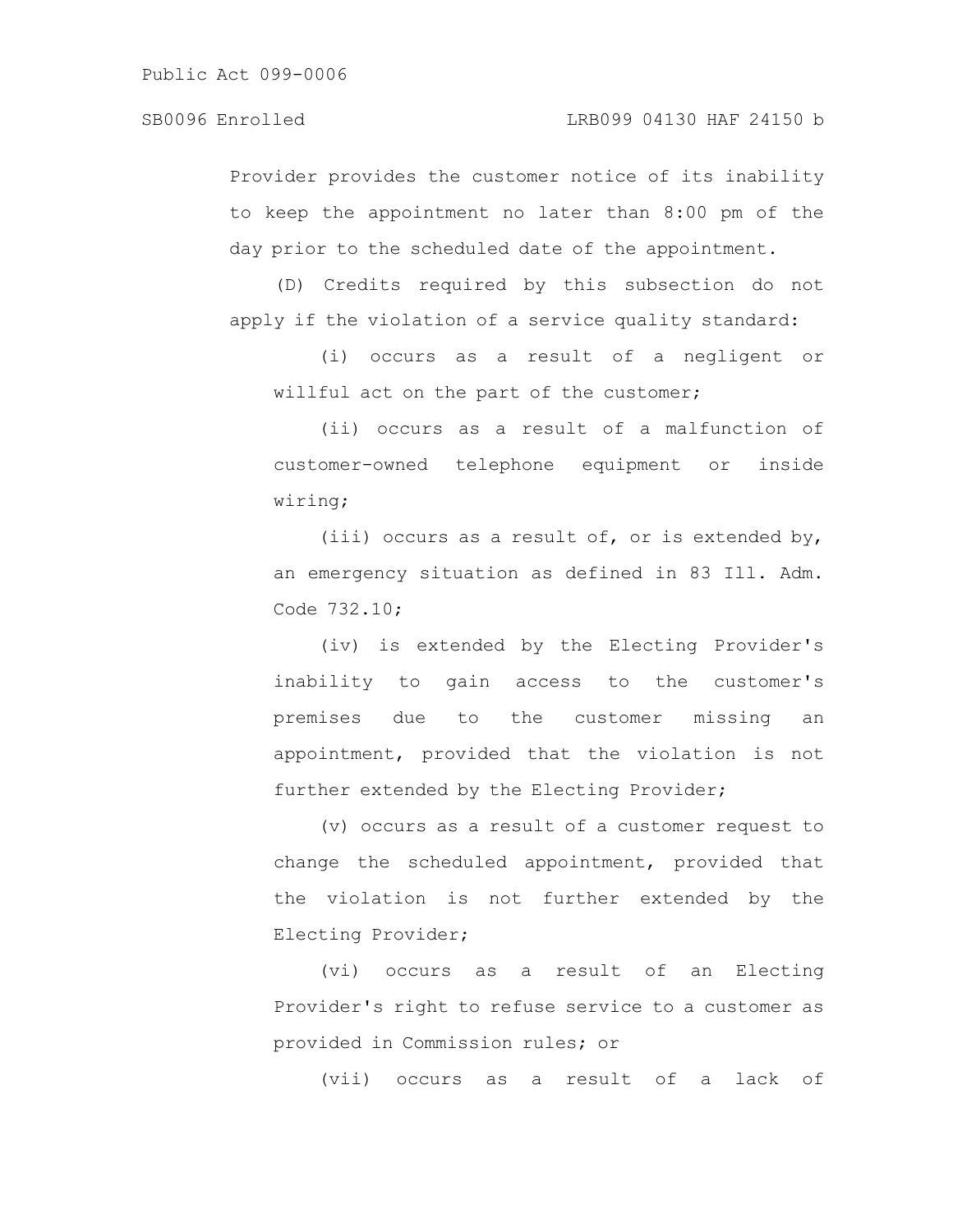# SB0096 Enrolled LRB099 04130 HAF 24150 b

facilities where a customer requests service at a geographically remote location, where a customer requests service in a geographic area where the Electing Provider is not currently offering service, or where there are insufficient facilities to meet the customer's request for service, subject to an Electing Provider's obligation for reasonable facilities planning.

(3) Each Electing Provider shall provide to the Commission on a quarterly basis and in a form suitable for posting on the Commission's website in conformance with the rules adopted by the Commission and in effect on April 1, 2010, a public report that includes the following data for basic local exchange service quality of service:

(A) With regard to credits due in accordance with subdivision (e)(2)(A) as a result of out-of-service conditions lasting more than 30 hours:

(i) the total dollar amount of any customer credits paid;

(ii) the number of credits issued for repairs between 30 and 48 hours;

(iii) the number of credits issued for repairs between 49 and 72 hours;

(iv) the number of credits issued for repairs between 73 and 96 hours;

(v) the number of credits used for repairs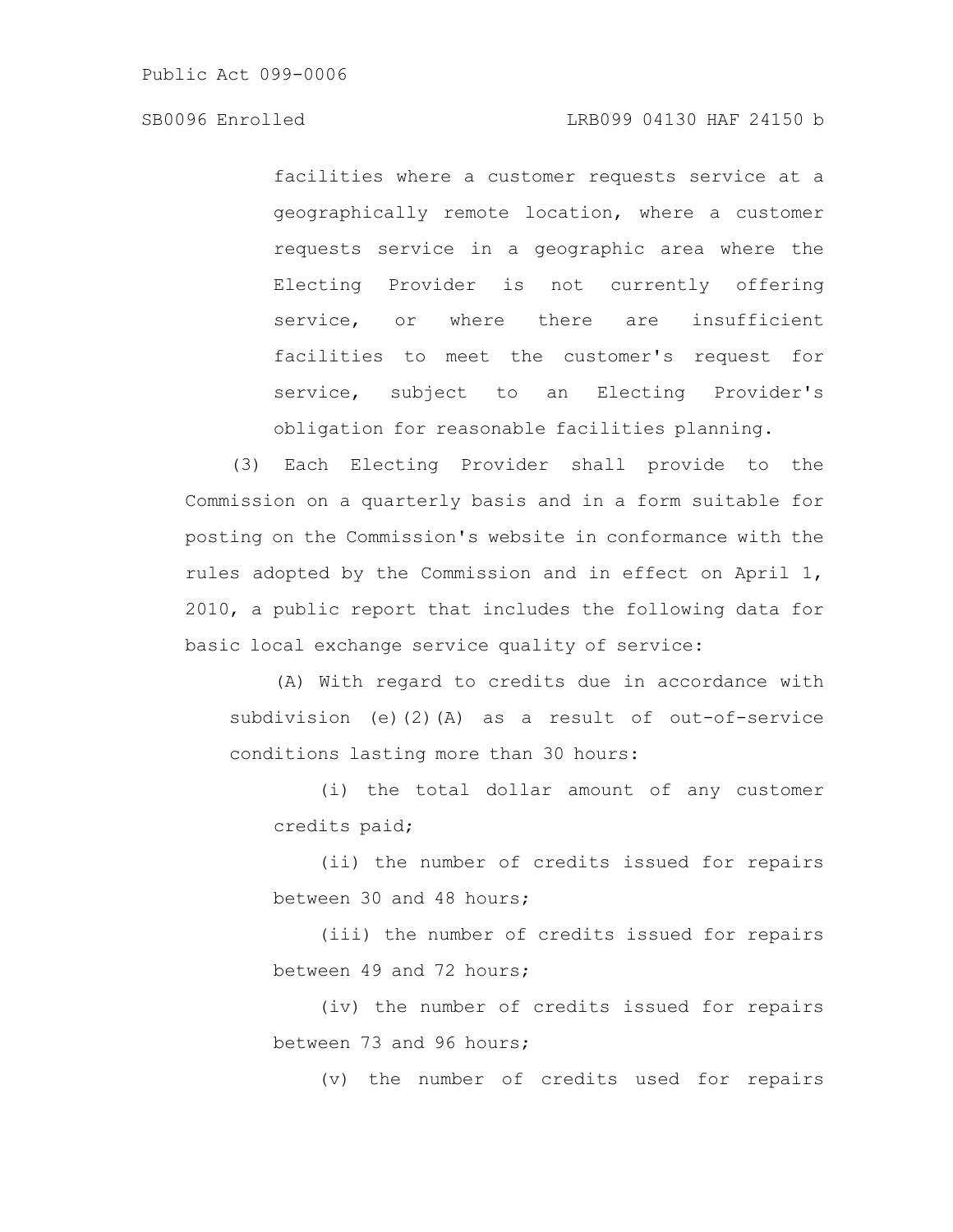between 97 and 120 hours;

(vi) the number of credits issued for repairs greater than 120 hours; and

(vii) the number of exemptions claimed for each of the categories identified in subdivision  $(e)$  $(2)$  $(D)$ .

(B) With regard to credits due in accordance with subdivision (e)(2)(B) as a result of failure to install basic local exchange service:

(i) the total dollar amount of any customer credits paid;

(ii) the number of installations after 5 business days;

(iii) the number of installations after 10 business days;

(iv) the number of installations after 11 business days; and

(v) the number of exemptions claimed for each of the categories identified in subdivision (e) $(2)(D)$ .

(C) With regard to credits due in accordance with subdivision (e)(2)(C) as a result of missed appointments:

(i) the total dollar amount of any customer credits paid;

(ii) the number of any customers receiving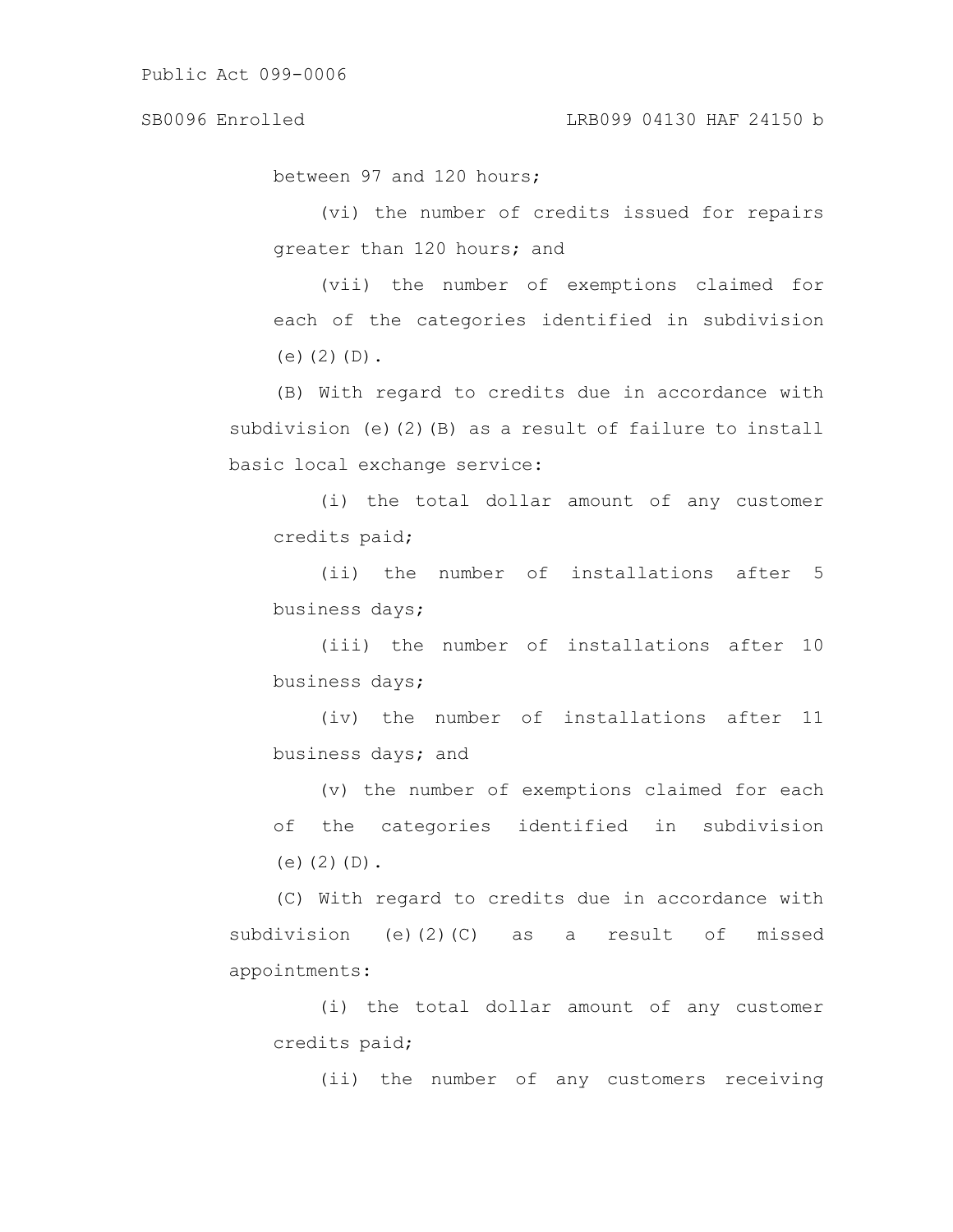credits; and

(iii) the number of exemptions claimed for each of the categories identified in subdivision (e) $(2)(D)$ .

(D) The Electing Provider's annual report required by this subsection shall also include, for informational reporting, the performance data described in subdivisions (e)(2)(A), (e)(2)(B), and (e) $(2)(C)$ , and trouble reports per 100 access lines calculated using the Commission's existing applicable rules and regulations for such measures, including the requirements for service standards established in this Section.

(4) It is the intent of the General Assembly that the service quality rules and customer credits in this subsection (e) of this Section and other enforcement mechanisms, including fines and penalties authorized by Section 13-305, shall apply on a nondiscriminatory basis to all Electing Providers. Accordingly, notwithstanding any provision of any service quality rules promulgated by the Commission, any alternative regulation plan adopted by the Commission, or any other order of the Commission, any Electing Provider that is subject to any other order of the Commission and that violates or fails to comply with the service quality standards promulgated pursuant to this subsection (e) or any other order of the Commission shall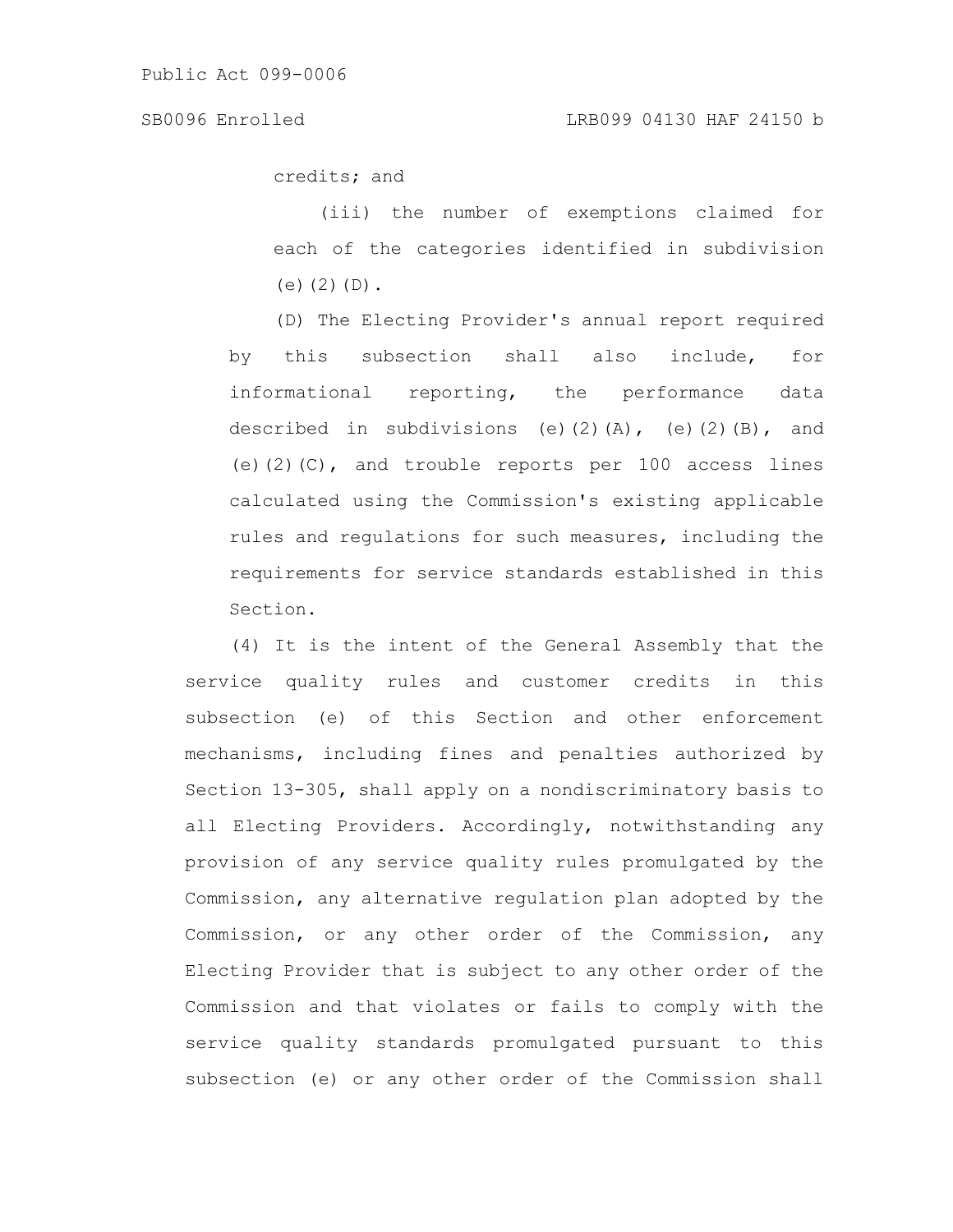not be subject to any fines, penalties, customer credits, or enforcement mechanisms other than such fines or penalties or customer credits as may be imposed by the Commission in accordance with the provisions of this subsection (e) and Section 13-305, which are to be generally applicable to all Electing Providers. The amount of any fines or penalties imposed by the Commission for failure to comply with the requirements of this subsection (e) shall be an appropriate amount, taking into account, at a minimum, the Electing Provider's gross annual intrastate revenue; the frequency, duration, and recurrence of the violation; and the relative harm caused to the affected customers or other users of the network. In imposing fines and penalties, the Commission shall take into account compensation or credits paid by the Electing Provider to its customers pursuant to this subsection (e) in compensation for any violation found pursuant to this subsection (e), and in any event the fine or penalty shall not exceed an amount equal to the maximum amount of a civil penalty that may be imposed under Section 13-305.

(5) An Electing Provider in each of the MSA or Exchange areas classified as competitive pursuant to subsection (c) of this Section shall fulfill the requirements in subdivision (e)(3) of this Section for 3 years after its notice of election becomes effective. After such 3 years, the requirements in subdivision (e)(3) of this Section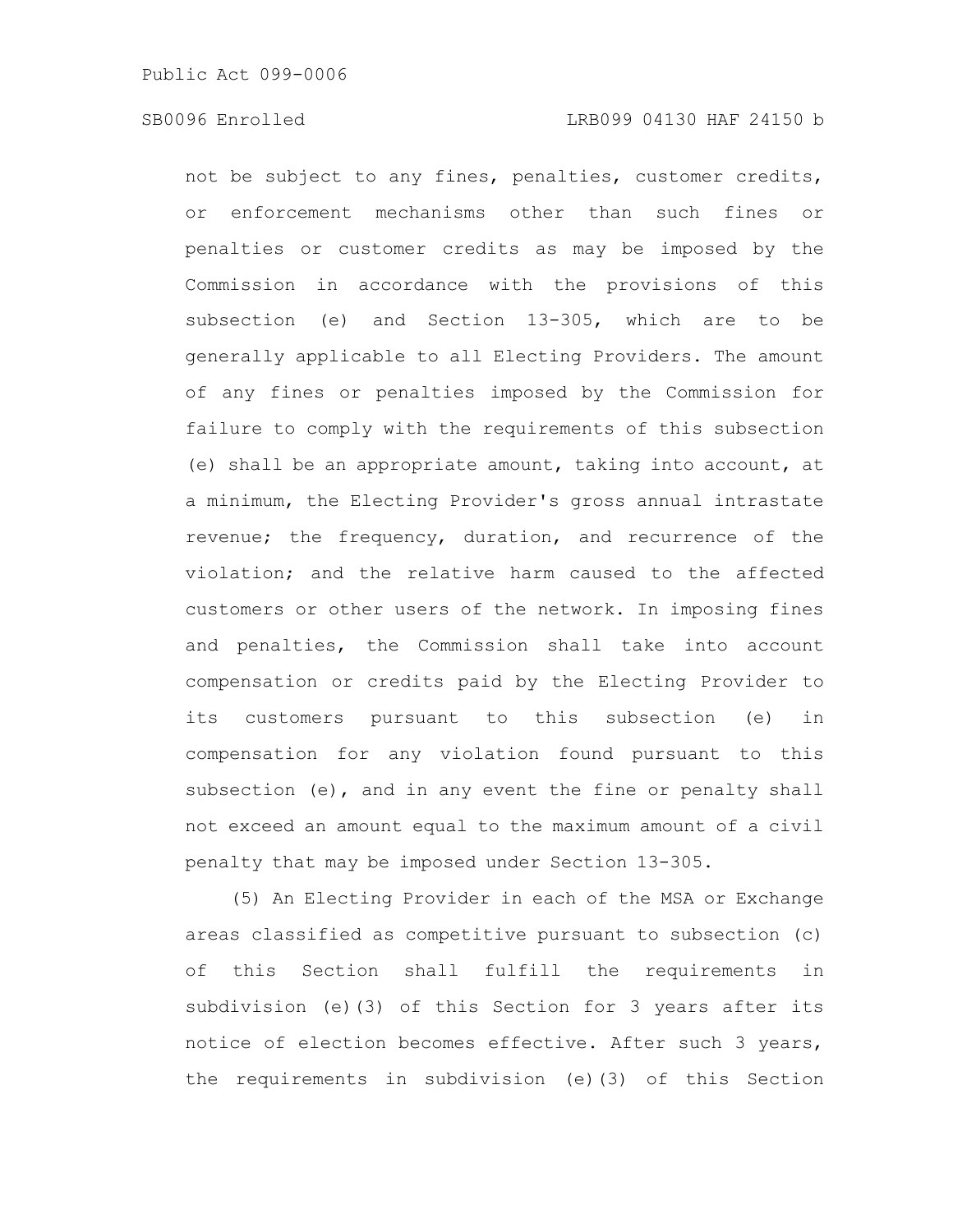shall not apply to such Electing Provider, except that, upon request from the Commission, the Electing Provider shall provide a report showing the number of credits and exemptions for the requested time period.

(f) Commission jurisdiction over competitive retail telecommunications services. Except as otherwise expressly stated in this Section, the Commission shall thereafter have no jurisdiction or authority over any aspect of competitive retail telecommunications service of an Electing Provider in those geographic areas included in the Electing Provider's notice of election pursuant to subsection (b) of this Section or of a retail telecommunications service classified as competitive pursuant to Section 13-502 or subdivision (c)(5) of this Section, heretofore subject to the jurisdiction of the Commission, including but not limited to, any requirements of this Article related to the terms, conditions, rates, quality of service, availability, classification or any other aspect of any competitive retail telecommunications services. No telecommunications carrier shall commit any unfair or deceptive act or practice in connection with any aspect of the offering or provision of any competitive retail telecommunications service. Nothing in this Article shall limit or affect any provisions in the Consumer Fraud and Deceptive Business Practices Act with respect to any unfair or deceptive act or practice by a telecommunications carrier.

(g) Commission authority over access services upon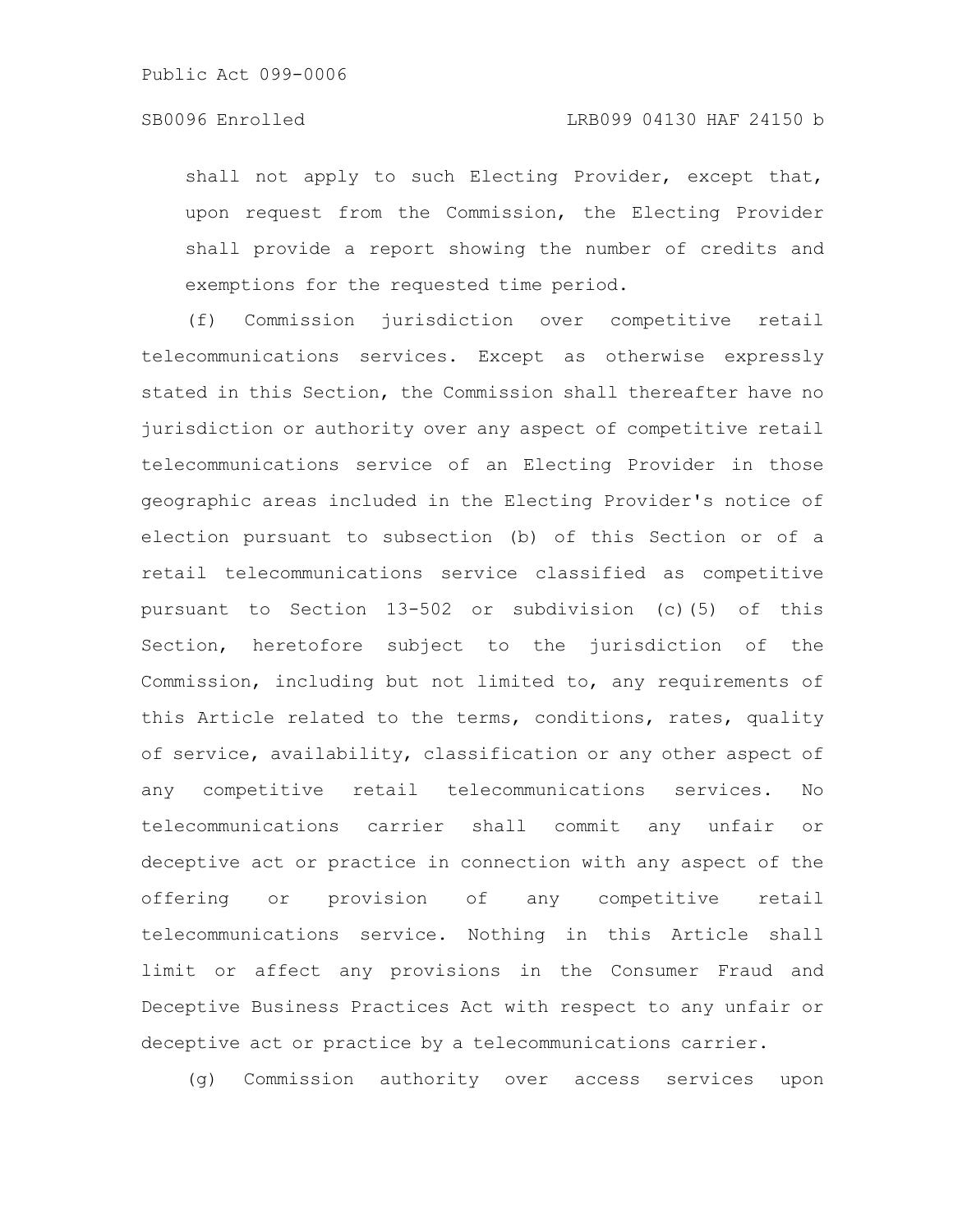election for market regulation.

(1) As part of its Notice of Election for Market Regulation, the Electing Provider shall reduce its intrastate switched access rates to rates no higher than its interstate switched access rates in 4 installments. The first reduction must be made 30 days after submission of its complete application for Notice of Election for Market Regulation, and the Electing Provider must reduce its intrastate switched access rates by an amount equal to 33% of the difference between its current intrastate switched access rates and its current interstate switched access rates. The second reduction must be made no later than one year after the first reduction, and the Electing Provider must reduce its then current intrastate switched access rates by an amount equal to 41% of the difference between its then current intrastate switched access rates and its then current interstate switched access rates. The third reduction must be made no later than one year after the second reduction, and the Electing Provider must reduce its then current intrastate switched access rates by an amount equal to 50% of the difference between its then current intrastate switched access rate and its then current interstate switched access rates. The fourth reduction must be made on or before June 30, 2013, and the Electing Provider must reduce its intrastate switched access rate to mirror its then current interstate switched access rates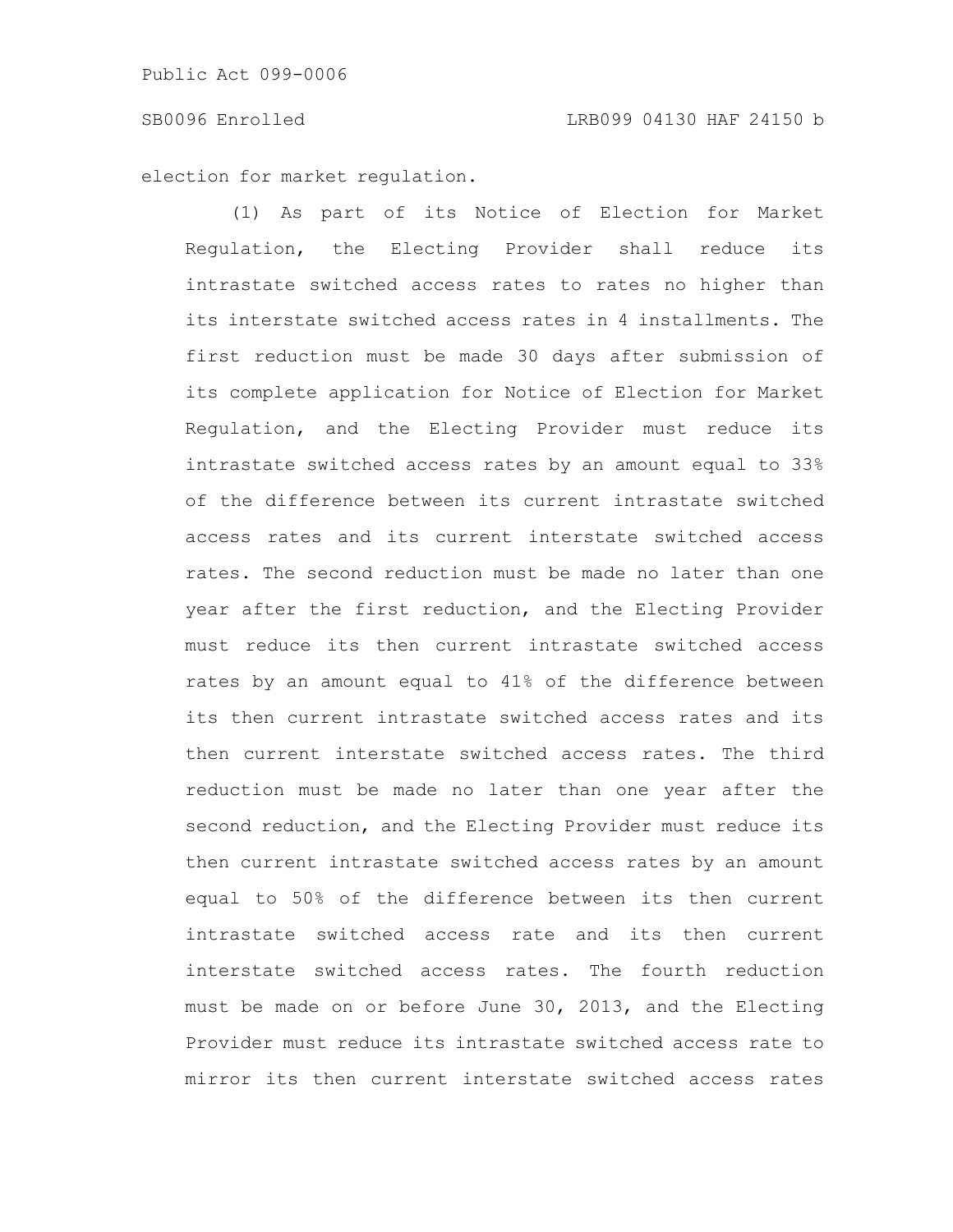# SB0096 Enrolled LRB099 04130 HAF 24150 b

and rate structure. Following the fourth reduction, each Electing Provider must continue to set its intrastate switched access rates to mirror its interstate switched access rates and rate structure. For purposes of this subsection, the rate for intrastate switched access service means the composite, per-minute rate for that service, including all applicable fixed and traffic-sensitive charges, including, but not limited to, carrier common line charges.

(2) Nothing in paragraph (1) of this subsection (g) prohibits an Electing Provider from electing to offer intrastate switched access service at rates lower than its interstate switched access rates.

(3) The Commission shall have no authority to order an Electing Provider to set its rates for intrastate switched access at a level lower than its interstate switched access rates.

(4) The Commission's authority under this subsection (g) shall only apply to Electing Providers under Market Regulation. The Commission's authority over switched access services for all other carriers is retained under Section 13-900.2 of this Act.

(h) Safety of service equipment and facilities.

(1) An Electing Provider shall furnish, provide, and maintain such service instrumentalities, equipment, and facilities as shall promote the safety, health, comfort,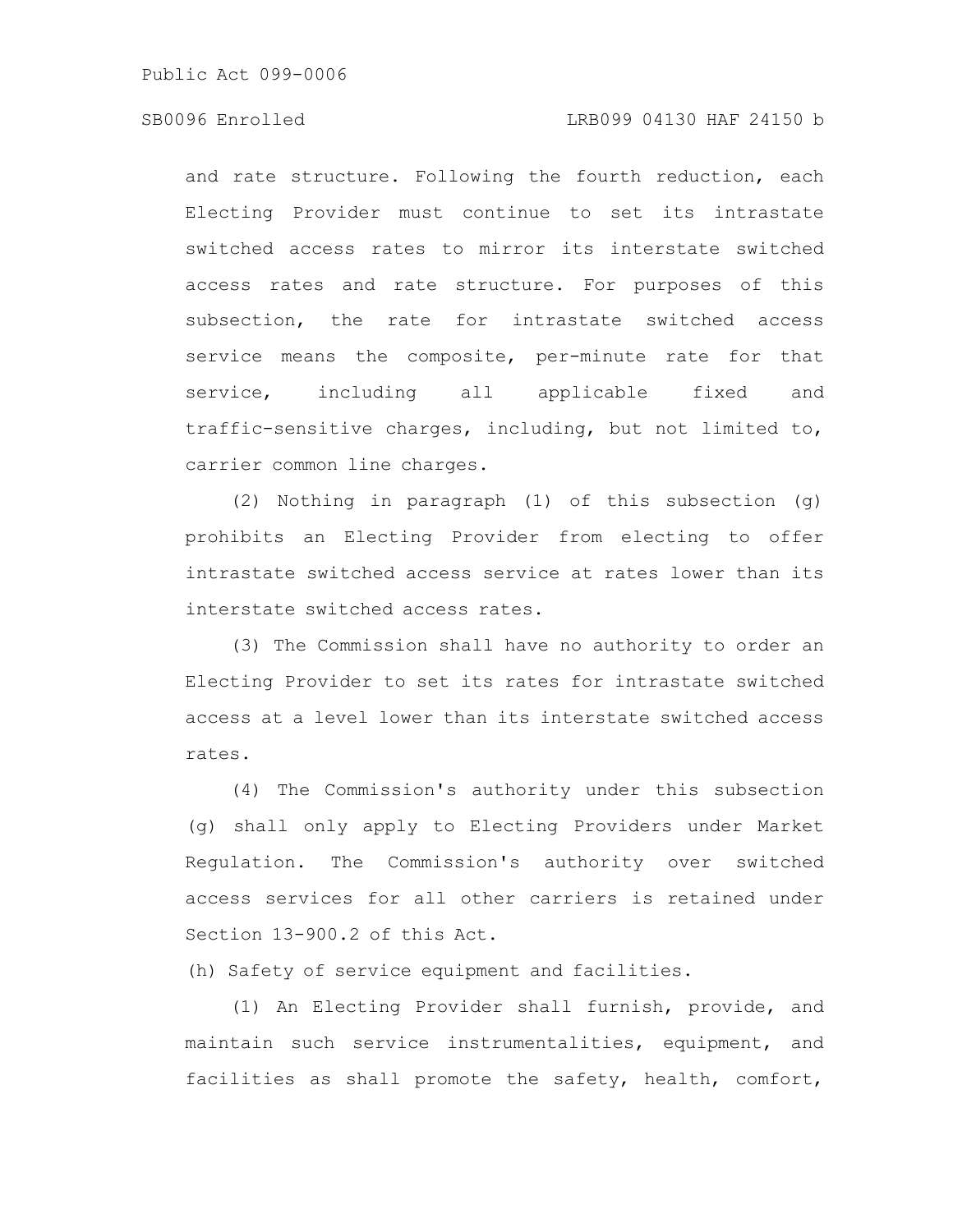and convenience of its patrons, employees, and public and as shall be in all respects adequate, reliable, and efficient without discrimination or delay. Every Electing Provider shall provide service and facilities that are in all respects environmentally safe.

(2) The Commission is authorized to conduct an investigation of any Electing Provider or part thereof. The investigation may examine the reasonableness, prudence, or efficiency of any aspect of the Electing Provider's operations or functions that may affect the adequacy, safety, efficiency, or reliability of telecommunications service. The Commission may conduct or order an investigation only when it has reasonable grounds to believe that the investigation is necessary to assure that the Electing Provider is providing adequate, efficient, reliable, and safe service. The Commission shall, before initiating any such investigation, issue an order describing the grounds for the investigation and the appropriate scope and nature of the investigation, which shall be reasonably related to the grounds relied upon by the Commission in its order.

(i) (Blank).

(j) Application of Article VII. The provisions of Sections 7-101, 7-102, 7-104, 7-204, 7-205, and 7-206 of this Act are applicable to an Electing Provider offering or providing retail telecommunications service, and the Commission's regulation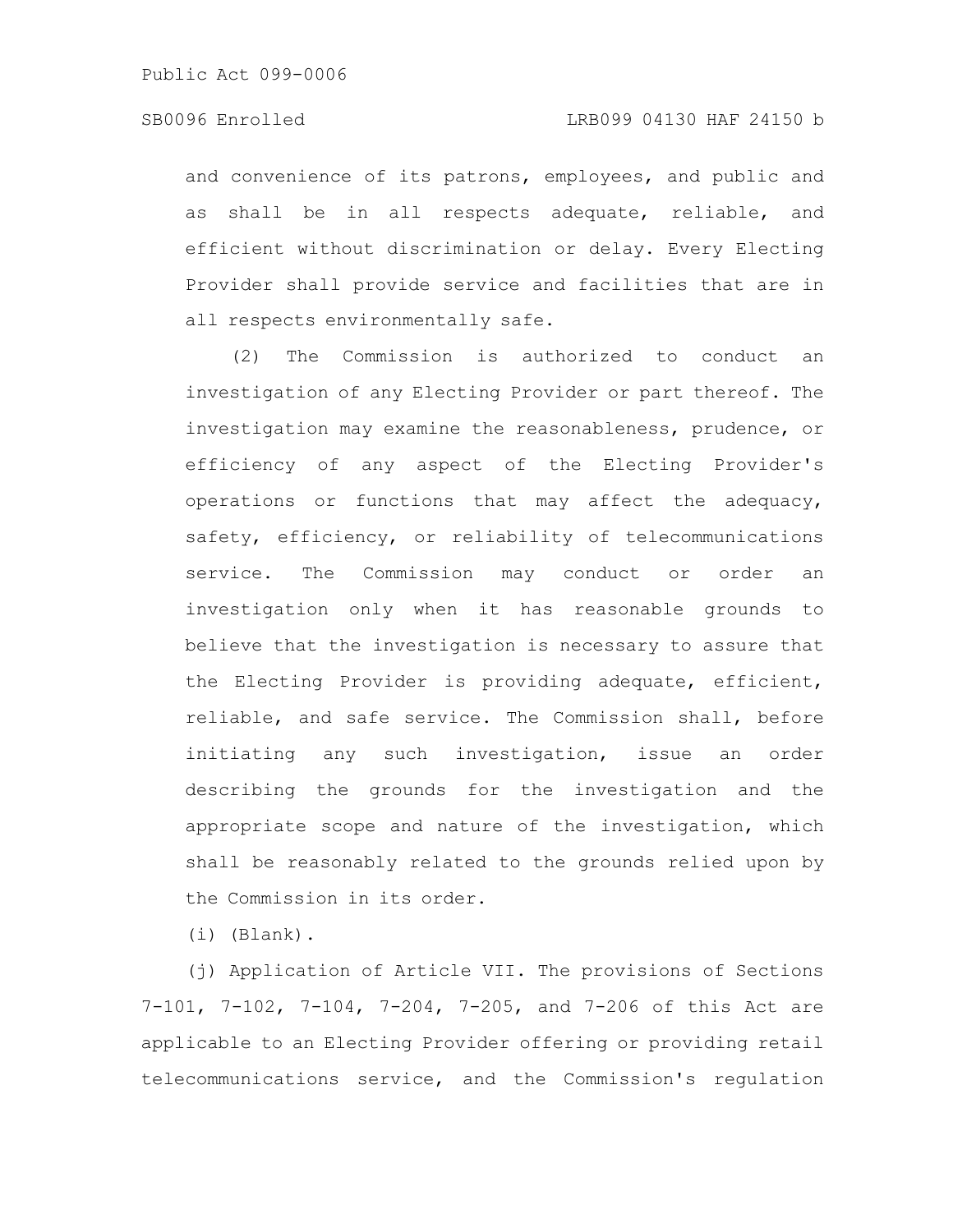# SB0096 Enrolled LRB099 04130 HAF 24150 b

thereof, except that (1) the approval of contracts and arrangements with affiliated interests required by paragraph (3) of Section 7-101 shall not apply to such telecommunications carriers provided that, except as provided in item (2), those contracts and arrangements shall be filed with the Commission; (2) affiliated interest contracts or arrangements entered into by such telecommunications carriers where the increased obligation thereunder does not exceed the lesser of \$5,000,000 or 5% of such carrier's prior annual revenue from noncompetitive services are not required to be filed with the Commission; and (3) any consent and approval of the Commission required by Section 7-102 is not required for the sale, lease, assignment, or transfer by any Electing Provider of any property that is not necessary or useful in the performance of its duties to the public.

(k) Notwithstanding other provisions of this Section, the Commission retains its existing authority to enforce the provisions, conditions, and requirements of the following Sections of this Article: 13-101, 13-103, 13-201, 13-301, 13-301.1, 13-301.2, 13-301.3, 13-303, 13-303.5, 13-304, 13-305, 13-401, 13-401.1, 13-402, 13-403, 13-404, 13-404.1, 13-404.2, 13-405, 13-406, 13-407, 13-501, 13-501.5, 13-503, 13-505, 13-509, 13-510, 13-512, 13-513, 13-514, 13-515, 13-516, 13-519, 13-702, 13-703, 13-704, 13-705, 13-706, 13-707, 13-709, 13-713, 13-801, 13-802.1, 13-804, 13-900, 13-900.1, 13-900.2, 13-901, 13-902, and 13-903, which are fully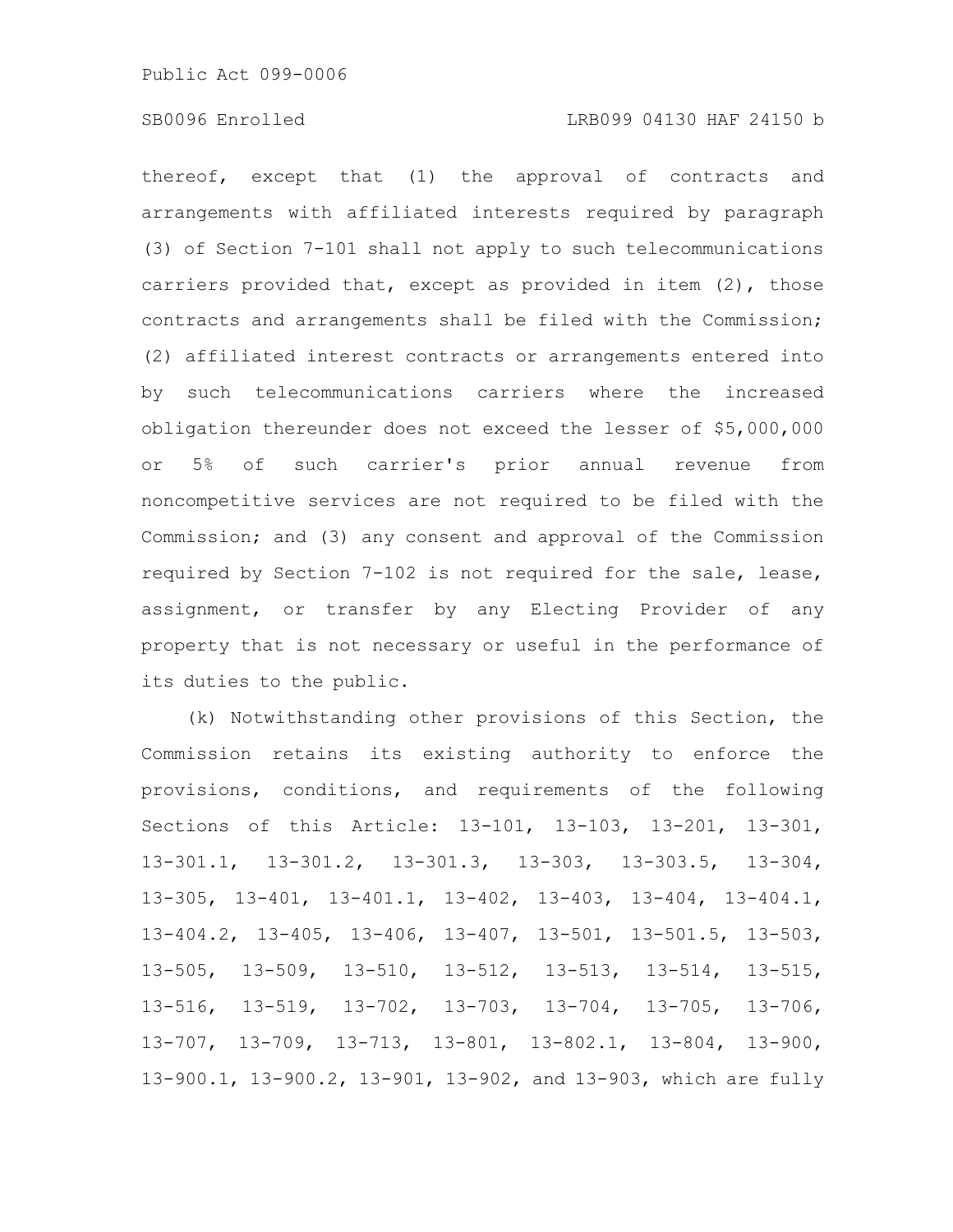### SB0096 Enrolled LRB099 04130 HAF 24150 b

and equally applicable to Electing Providers and to telecommunications carriers providing retail telecommunications service classified as competitive pursuant to Section 13-502 or subdivision (c)(5) of this Section subject to the provisions of this Section. On the effective date of this amendatory Act of the 98th General Assembly, the following Sections of this Article shall cease to apply to Electing Providers and to telecommunications carriers providing retail telecommunications service classified as competitive pursuant to Section 13-502 or subdivision (c)(5) of this Section: 13-302, 13-405.1, 13-502, 13-502.5, 13-504, 13-505.2, 13-505.3, 13-505.4, 13-505.5, 13-505.6, 13-506.1, 13-507, 13-507.1, 13-508, 13-508.1, 13-517, 13-518, 13-601, 13-701, and 13-712.

(Source: P.A. 98-45, eff. 6-28-13.)

(220 ILCS 5/13-703) (from Ch. 111 2/3, par. 13-703)

(Section scheduled to be repealed on July 1, 2015)

Sec. 13-703. (a) The Commission shall design and implement a program whereby each telecommunications carrier providing local exchange service shall provide a telecommunications device capable of servicing the needs of those persons with a hearing or speech disability together with a single party line, at no charge additional to the basic exchange rate, to any subscriber who is certified as having a hearing or speech disability by a licensed physician, speech-language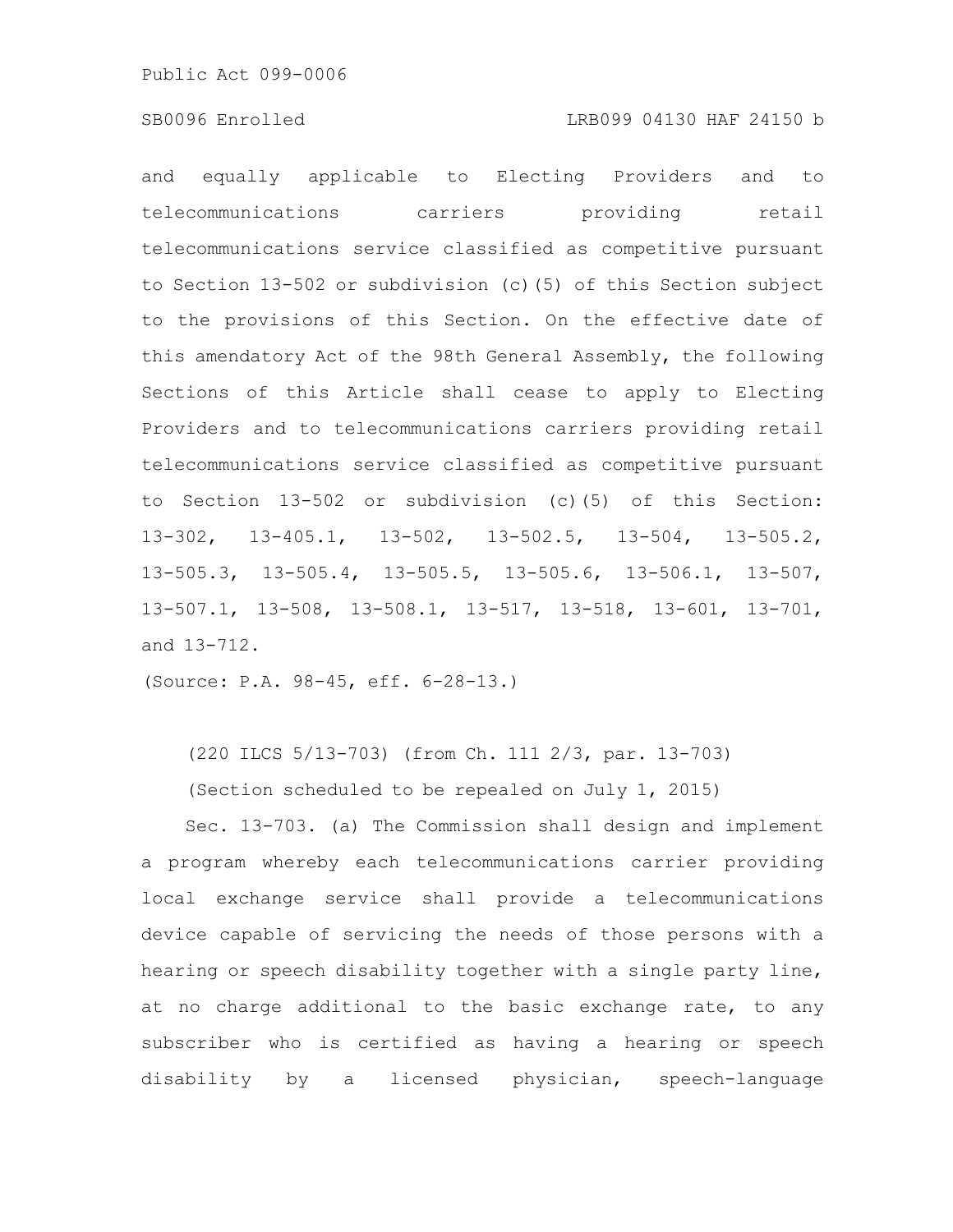pathologist, audiologist or a qualified State agency and to any subscriber which is an organization serving the needs of those persons with a hearing or speech disability as determined and specified by the Commission pursuant to subsection (d).

(b) The Commission shall design and implement a program, whereby each telecommunications carrier providing local exchange service shall provide a telecommunications relay system, using third party intervention to connect those persons having a hearing or speech disability with persons of normal hearing by way of intercommunications devices and the telephone system, making available reasonable access to all phases of public telephone service to persons who have a hearing or speech disability. In order to design a telecommunications relay system which will meet the requirements of those persons with a hearing or speech disability available at a reasonable cost, the Commission shall initiate an investigation and conduct public hearings to determine the most cost-effective method of providing telecommunications relay service to those persons who have a hearing or speech disability when using telecommunications devices and therein solicit the advice, counsel, and physical assistance of Statewide nonprofit consumer organizations that serve persons with hearing or speech disabilities in such hearings and during the development and implementation of the system. The Commission shall phase in this program, on a geographical basis, as soon as is practicable, but no later than June 30, 1990.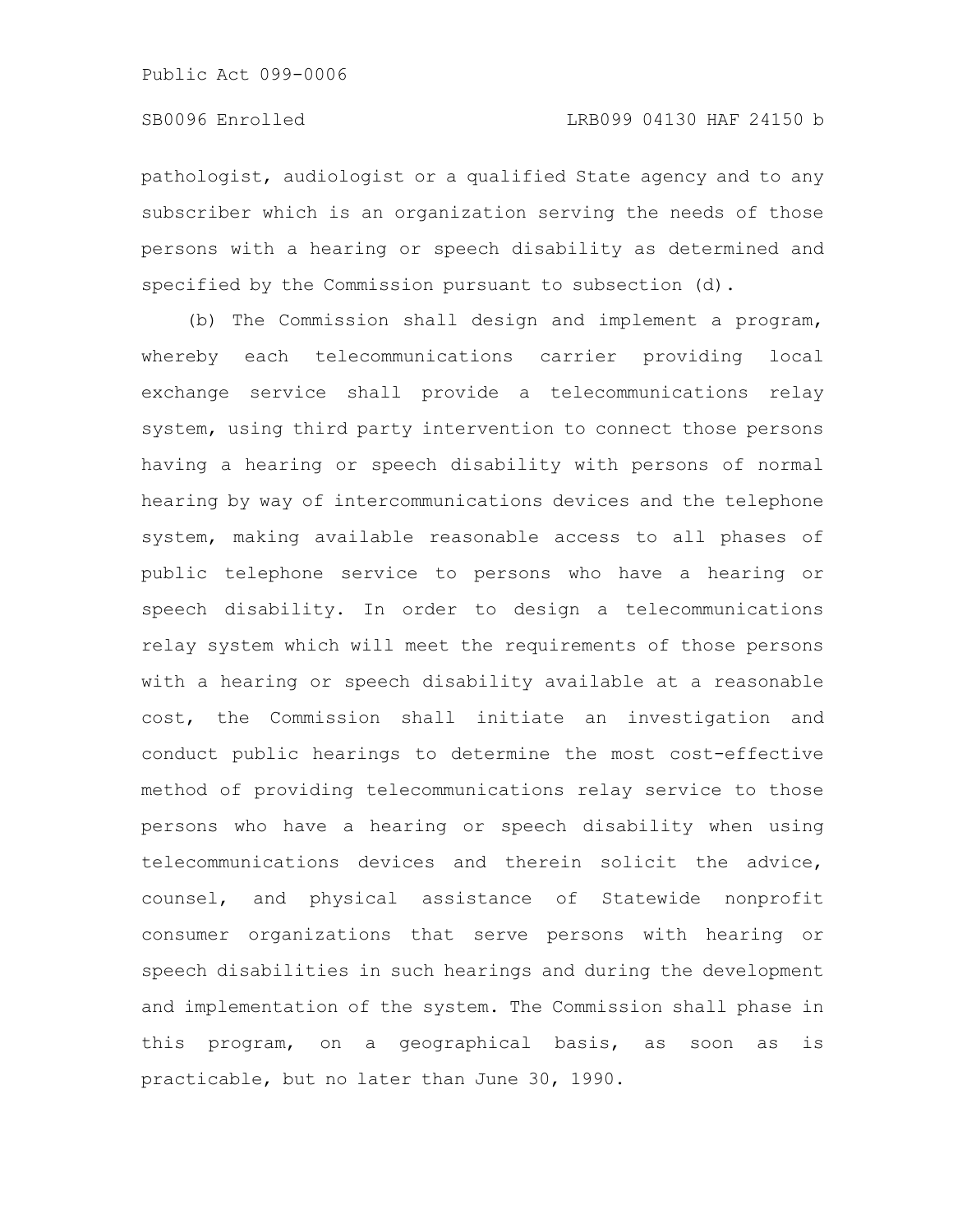(c) The Commission shall establish a competitively neutral rate recovery mechanism that establishes  $\tau$  authorizing charges in an amount to be determined by the Commission for each line of a subscriber to allow telecommunications carriers providing local exchange service to recover costs as they are incurred under this Section. Beginning no later than April 1, 2016, and on a yearly basis thereafter, the Commission shall initiate a proceeding to establish the competitively neutral amount to be charged or assessed to subscribers of telecommunications carriers and wireless carriers, Interconnected VoIP service providers and consumers of prepaid wireless telecommunications service in a manner consistent with this subsection (c) and subsection (f) of this Section. The Commission shall issue its order establishing the competitively neutral amount to be charged or assessed to subscribers of telecommunications carriers and wireless carriers, Interconnected VoIP service providers and purchasers of prepaid wireless telecommunications service on or prior to June 1 of each year, and such amount shall take effect June 1 of each year.

Telecommunications carriers, wireless carriers, Interconnected VoIP service providers, and sellers of prepaid wireless telecommunications service shall have 60 days from the date the Commission files its order to implement the new rate established by the order.

(d) The Commission shall determine and specify those organizations serving the needs of those persons having a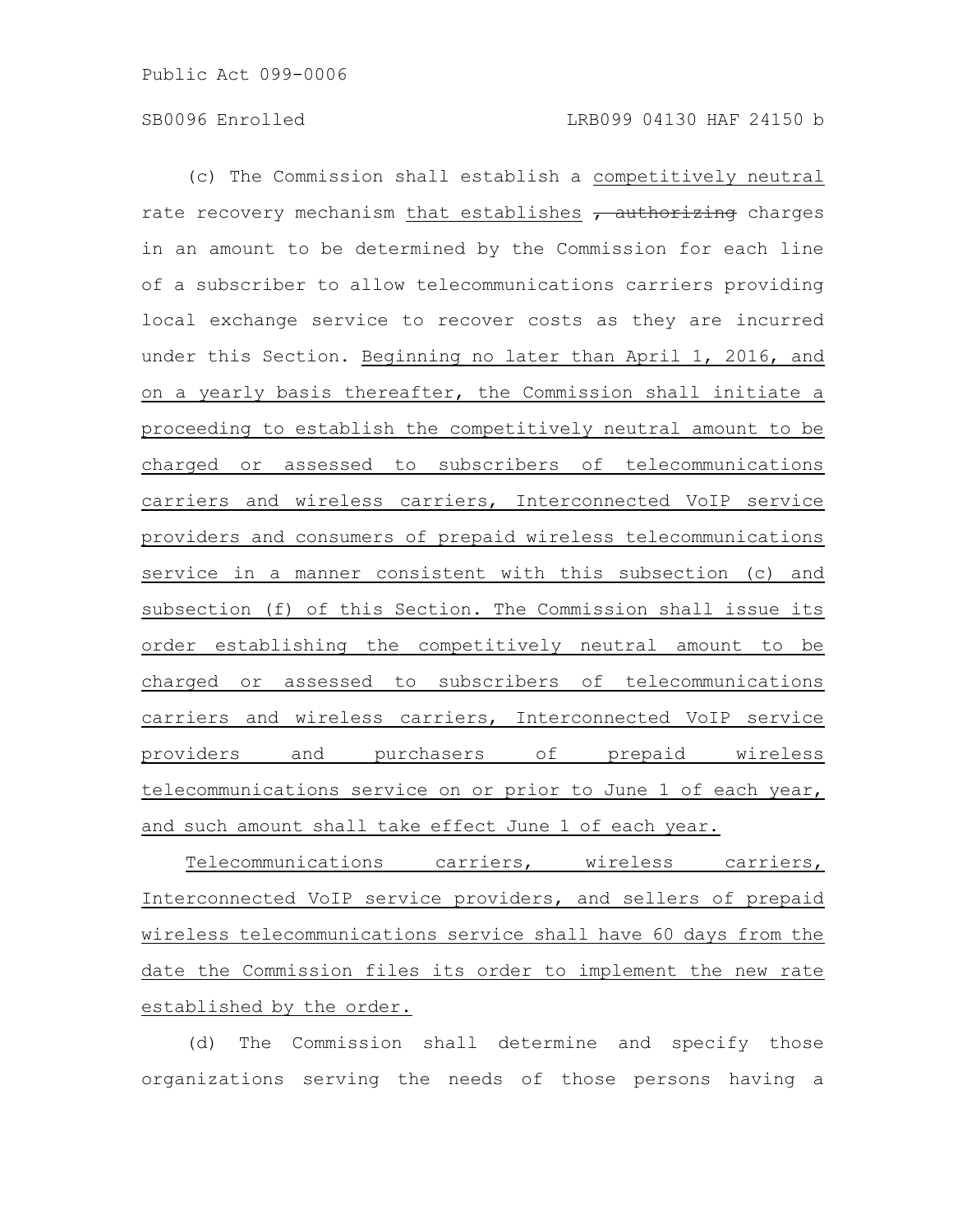#### SB0096 Enrolled LRB099 04130 HAF 24150 b

hearing or speech disability that shall receive a telecommunications device and in which offices the equipment shall be installed in the case of an organization having more than one office. For the purposes of this Section, "organizations serving the needs of those persons with hearing or speech disabilities" means centers for independent living as described in Section 12a of the Disabled Persons Rehabilitation Act and not-for-profit organizations whose primary purpose is serving the needs of those persons with hearing or speech disabilities. The Commission shall direct the telecommunications carriers subject to its jurisdiction and this Section to comply with its determinations and specifications in this regard.

(e) As used in this Section:

"Prepaid wireless telecommunications service" has the meaning given to that term under Section 10 of the Prepaid Wireless 9-1-1 Surcharge Act.

"Retail transaction" has the meaning given to that term under Section 10 of the Prepaid Wireless 9-1-1 Surcharge Act.

"Seller" has the meaning given to that term under Section 10 of the Prepaid Wireless 9-1-1 Surcharge Act.

"Telecommunications , the phrase "telecommunications carrier providing local exchange service" includes, without otherwise limiting the meaning of the term, telecommunications carriers which are purely mutual concerns, having no rates or charges for services, but paying the operating expenses by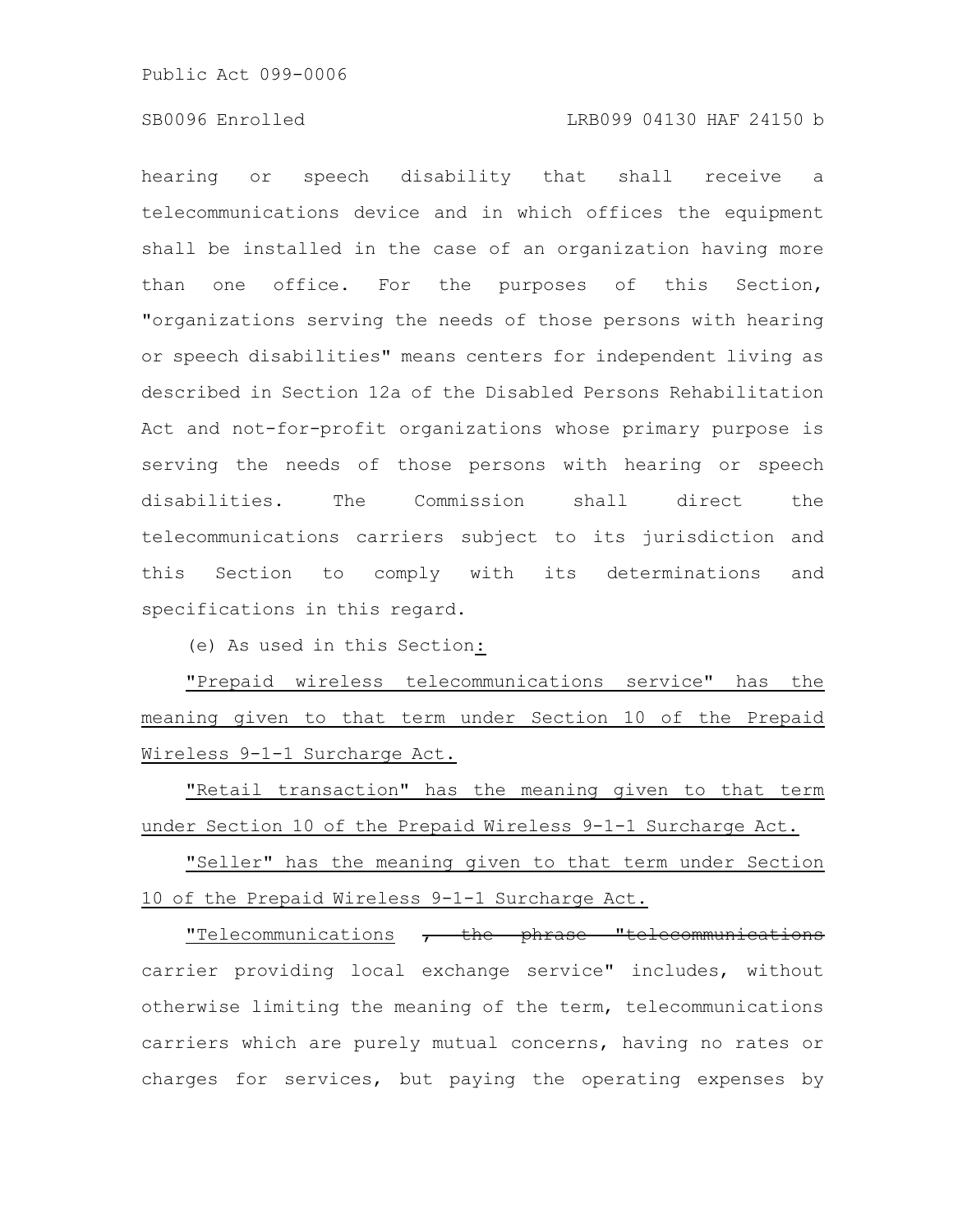assessment upon the members of such a company and no other person.

# "Wireless carrier" has the meaning given to that term under Section 10 of the Wireless Emergency Telephone Safety Act.

(f) Interconnected VoIP service providers, sellers of prepaid wireless telecommunications service, and wireless carriers in Illinois shall collect and remit assessments determined in accordance with this Section in a competitively neutral manner in the same manner as a telecommunications carrier providing local exchange service. However, the assessment imposed on consumers of prepaid wireless telecommunications service shall be collected by the seller from the consumer and imposed per retail transaction as a percentage of that retail transaction on all retail transactions occurring in this State. The assessment on subscribers of wireless carriers and consumers of prepaid wireless telecommunications service shall not be imposed or collected prior to June 1, 2016.

Sellers of prepaid wireless telecommunications service shall remit the assessments to the Department of Revenue on the same form and in the same manner which they remit the fee collected under the Prepaid Wireless 9-1-1 Surcharge Act. For the purposes of display on the consumers' receipts, the rates of the fee collected under the Prepaid Wireless 9-1-1 Surcharge Act and the assessment under this Section may be combined. In administration and enforcement of this Section, the provisions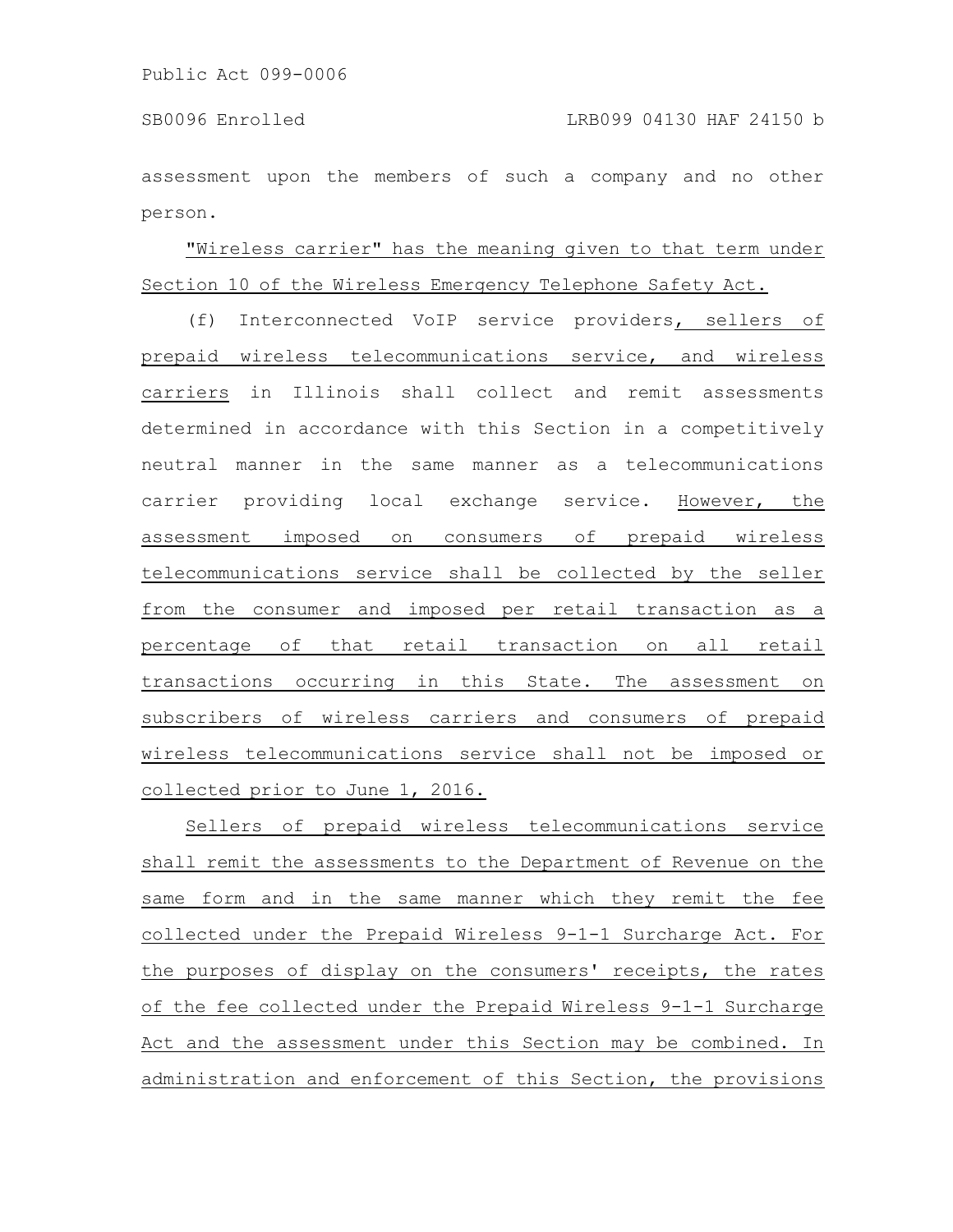of Sections 15 and 20 of the Prepaid Wireless 9-1-1 Surcharge Act (except subsections (a),  $(a-5)$ ,  $(b-5)$ , (e), and (e-5) of Section 15 and subsections (c) and (e) of Section 20 of the Prepaid Wireless 9-1-1 Surcharge Act and, from the effective date of this amendatory Act of the 99th General Assembly, the seller shall be permitted to deduct and retain 3% of the assessments that are collected by the seller from consumers and that are remitted and timely filed with the Department) that are not inconsistent with this Section, shall apply, as far as practicable, to the subject matter of this Section to the same extent as if those provisions were included in this Section. The Department shall deposit all assessments and penalties collected under this Section into the Illinois Telecommunications Access Corporation Fund, a special fund created in the State treasury. On or before the 25th day of each calendar month, the Department shall prepare and certify to the Comptroller the amount available to the Commission for distribution out of the Illinois Telecommunications Access Corporation Fund. The amount certified shall be the amount (not including credit memoranda) collected during the second preceding calendar month by the Department, plus an amount the Department determines is necessary to offset any amounts which were erroneously paid to a different taxing body or fund. The amount paid to the Illinois Telecommunications Access Corporation Fund shall not include any amount equal to the amount of refunds made during the second preceding calendar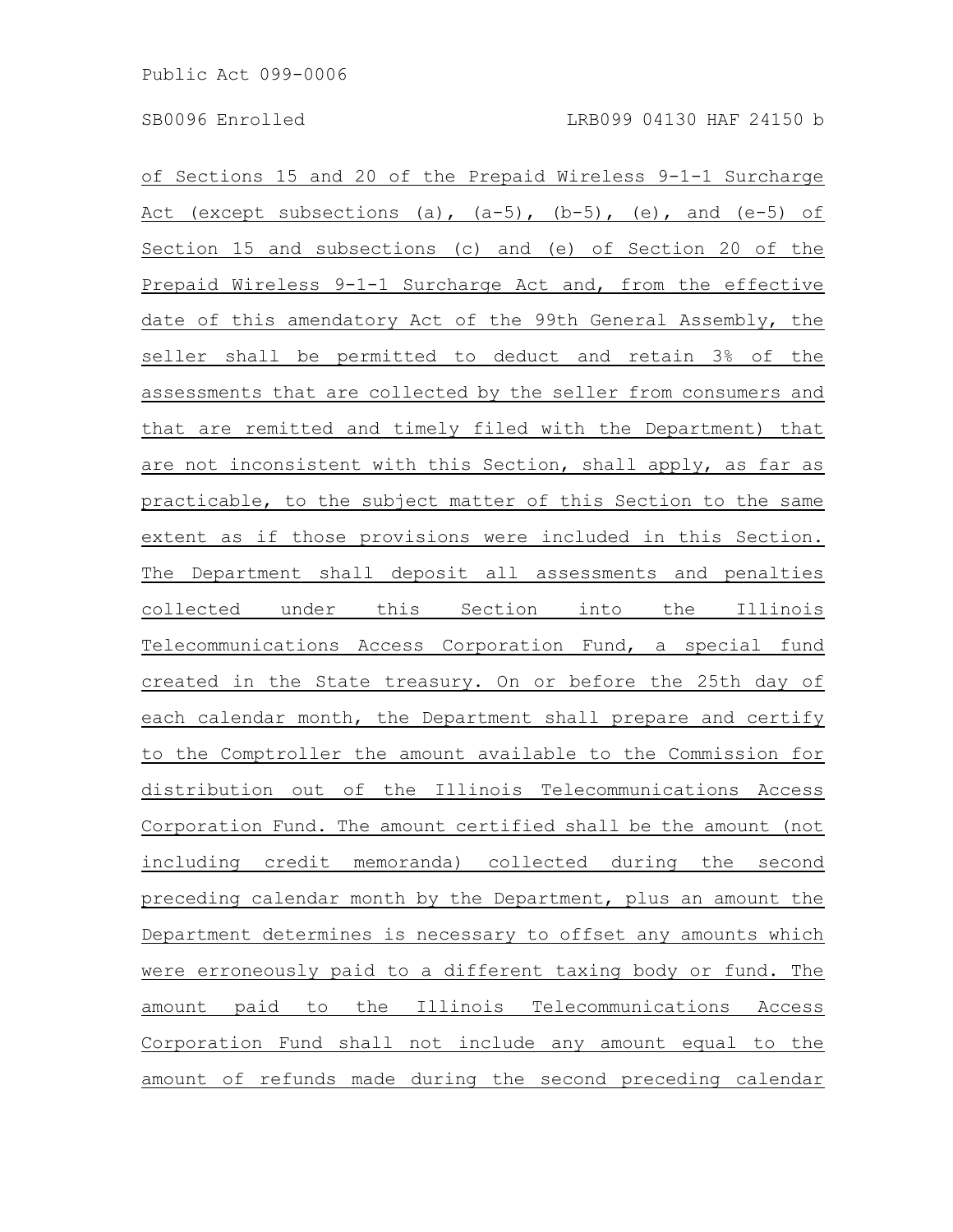month by the Department to retailers under this Section or any amount that the Department determines is necessary to offset any amounts which were payable to a different taxing body or fund but were erroneously paid to the Illinois Telecommunications Access Corporation Fund. The Commission shall distribute all the funds to the Illinois Telecommunications Access Corporation and the funds may only be used in accordance with the provisions of this Section. The Department shall deduct 2% of all amounts deposited in the Illinois Telecommunications Access Corporation Fund during every year of remitted assessments. Of the 2% deducted by the Department, one-half shall be transferred into the Tax Compliance and Administration Fund to reimburse the Department for its direct costs of administering the collection and remittance of the assessment. The remaining one-half shall be transferred into the Public Utilities Fund to reimburse the Commission for its costs of distributing to the Illinois Telecommunications Access Corporation the amount certified by the Department for distribution. The amount to be charged or assessed under subsections (c) and (f) is not imposed on a provider or the consumer for wireless Lifeline service where the consumer does not pay the provider for the service. Where the consumer purchases from the provider optional minutes, texts, or other services in addition to the federally funded Lifeline benefit, a consumer must pay the charge or assessment, and it must be collected by the seller according to subsection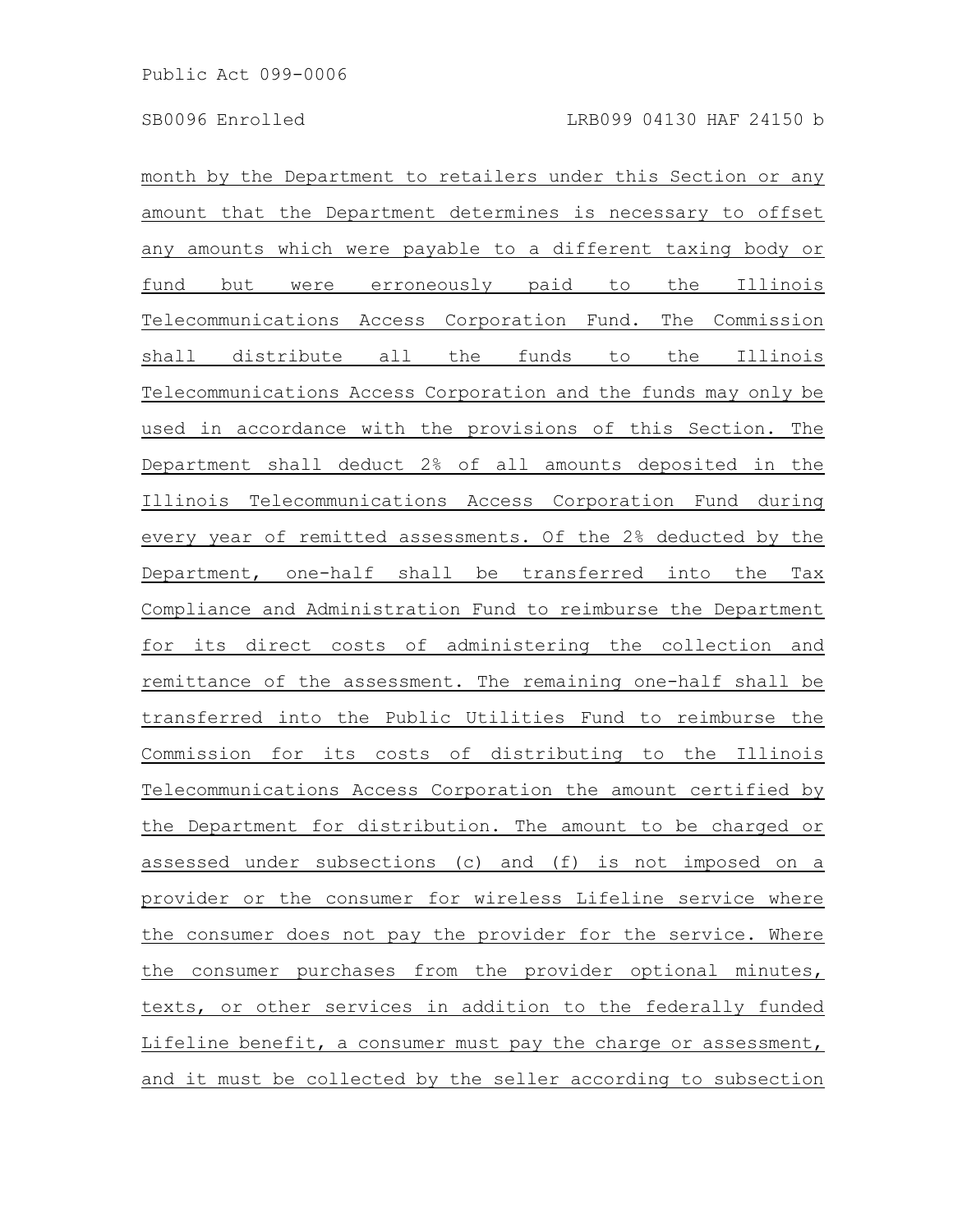$(f)$ .

Interconnected VoIP services shall not be considered an intrastate telecommunications service for the purposes of this Section in a manner inconsistent with federal law or Federal Communications Commission regulation.

(g) The provisions of this Section are severable under Section 1.31 of the Statute on Statutes.

(h) The Commission may adopt rules necessary to implement this Section.

(Source: P.A. 96-927, eff. 6-15-10.)

(220 ILCS 5/13-1200)

(Section scheduled to be repealed on July 1, 2015)

Sec. 13-1200. Repealer. This Article is repealed July 1, 2017 2015.

(Source: P.A. 98-45, eff. 6-28-13.)

(220 ILCS 5/21-401) (Section scheduled to be repealed on July 1, 2015) Sec. 21-401. Applications.

(a)(1) A person or entity seeking to provide cable service or video service pursuant to this Article shall not use the public rights-of-way for the installation or construction of facilities for the provision of cable service or video service or offer cable service or video service until it has obtained a State-issued authorization to offer or provide cable or video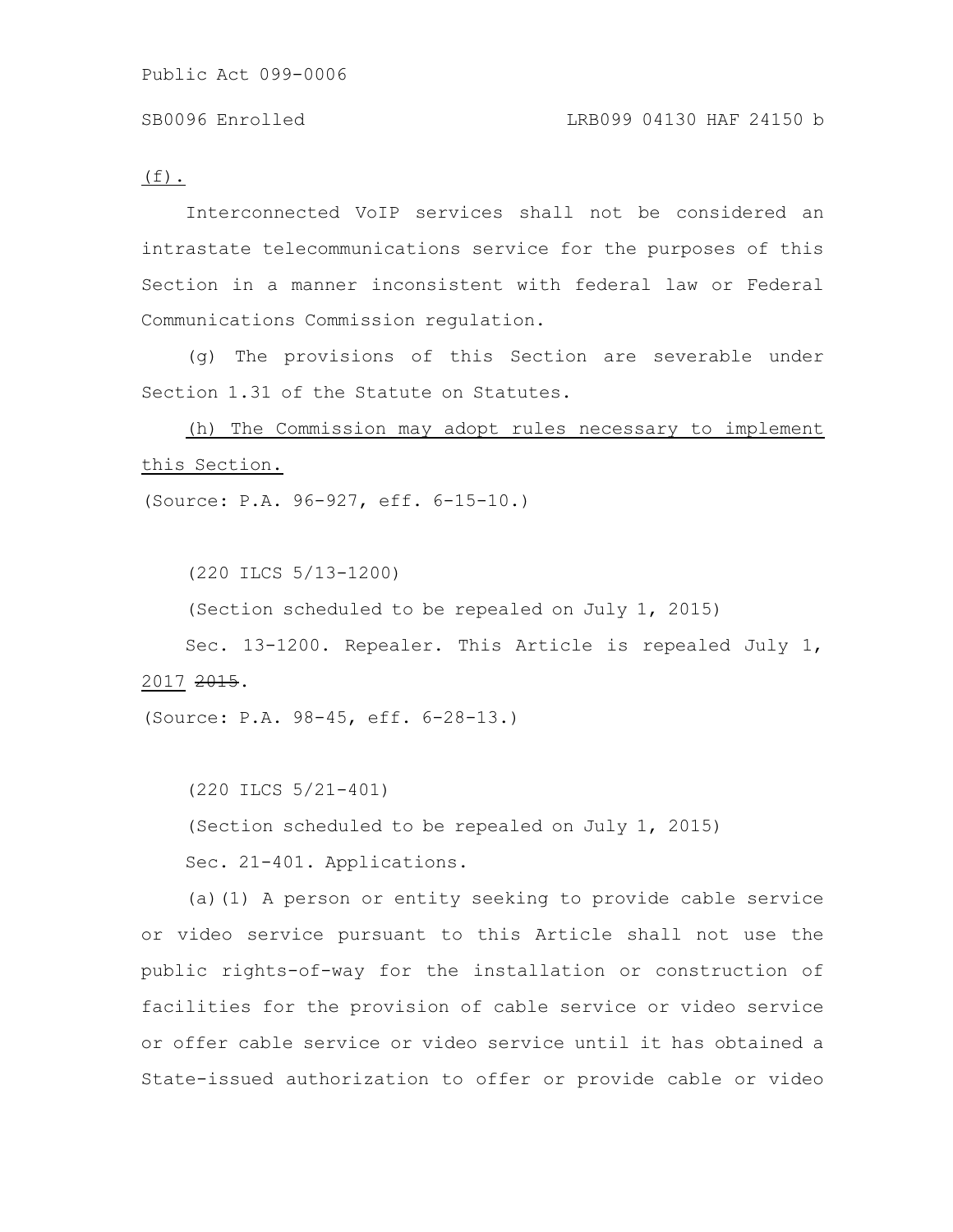### SB0096 Enrolled LRB099 04130 HAF 24150 b

service under this Section, except as provided for in item (2) of this subsection (a). All cable or video providers offering or providing service in this State shall have authorization pursuant to either (i) the Cable and Video Competition Law of 2007 (220 ILCS 5/21-100 et seq.); (ii) Section 11-42-11 of the Illinois Municipal Code (65 ILCS 5/11-42-11); or (iii) Section 5-1095 of the Counties Code (55 ILCS 5/5-1095).

(2) Nothing in this Section shall prohibit a local unit of government from granting a permit to a person or entity for the use of the public rights-of-way to install or construct facilities to provide cable service or video service, at its sole discretion. No unit of local government shall be liable for denial or delay of a permit prior to the issuance of a State-issued authorization.

(b) The application to the Commission for State-issued authorization shall contain a completed affidavit submitted by the applicant and signed by an officer or general partner of the applicant affirming all of the following:

(1) That the applicant has filed or will timely file with the Federal Communications Commission all forms required by that agency in advance of offering cable service or video service in this State.

(2) That the applicant agrees to comply with all applicable federal and State statutes and regulations.

(3) That the applicant agrees to comply with all applicable local unit of government regulations.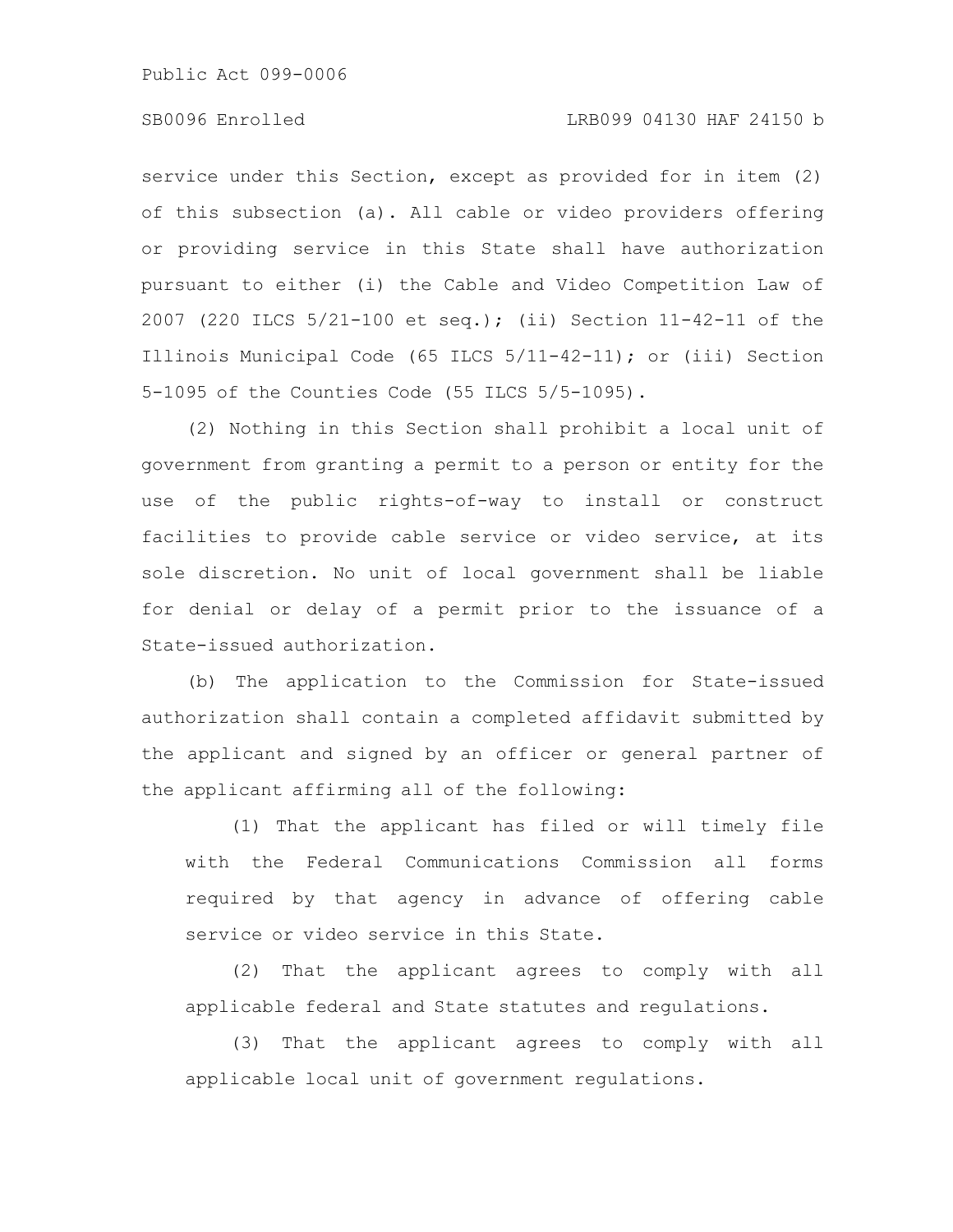### SB0096 Enrolled LRB099 04130 HAF 24150 b

(4) An exact description of the cable service or video service area where the cable service or video service will be offered during the term of the State-issued authorization. The service area shall be identified in terms of either (i) exchanges, as that term is defined in Section 13-206 of this Act; (ii) a collection of United States Census Bureau Block numbers (13 digit); (iii) if the area is smaller than the areas identified in either (i) or (ii), by geographic information system digital boundaries meeting or exceeding national map accuracy standards; or (iv) local unit of government. The description shall include the number of low-income households within the service area or footprint. If an applicant is an incumbent cable operator, the incumbent cable operator and any successor-in-interest shall be obligated to provide access to cable services or video services within any local units of government at the same levels required by the local franchising authorities for the local unit of government on June 30, 2007 (the effective date of Public Act 95-9), and its application shall provide a description of an area no smaller than the service areas contained in its franchise or franchises within the jurisdiction of the local unit of government in which it seeks to offer cable or video service.

(5) The location and telephone number of the applicant's principal place of business within this State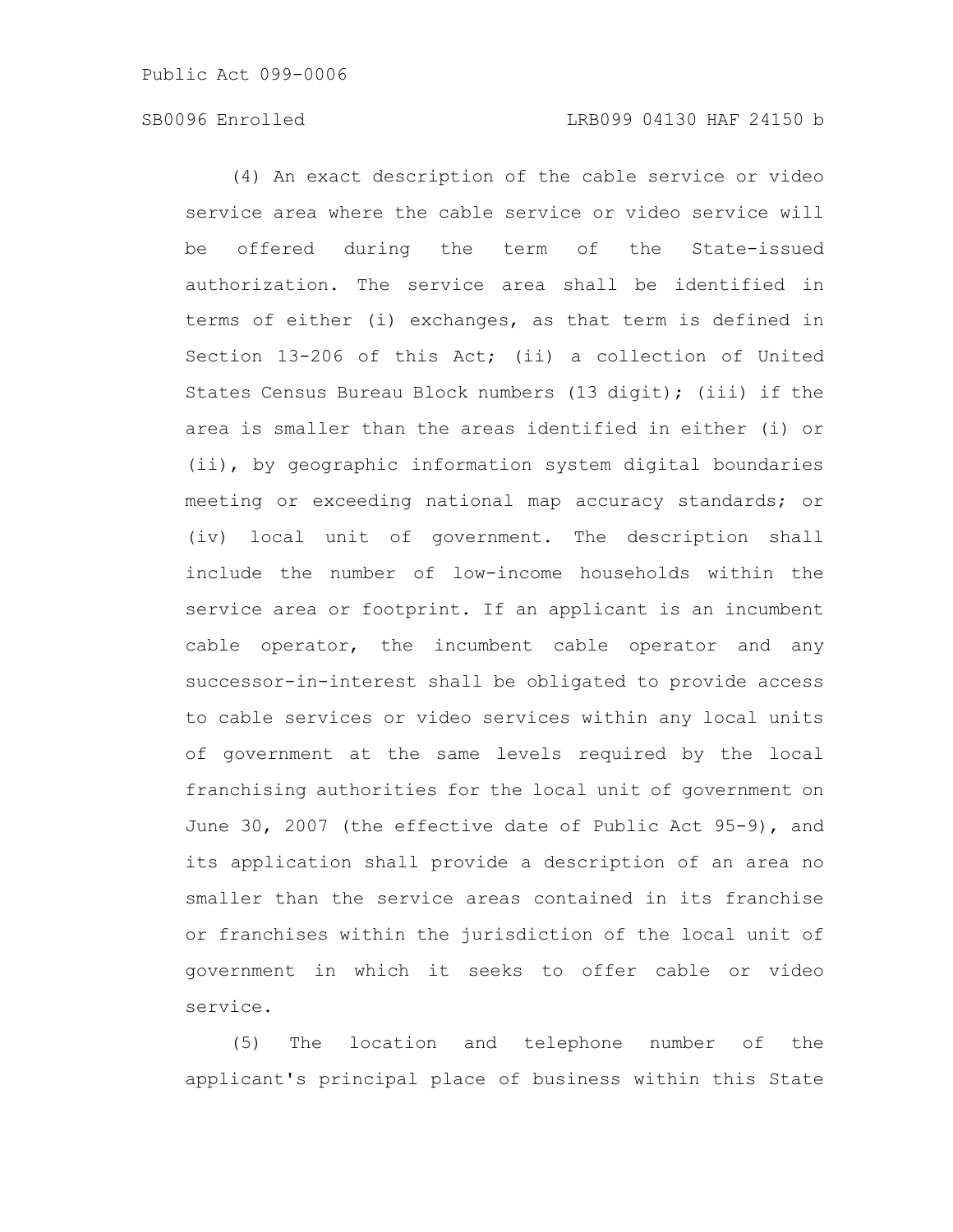and the names of the applicant's principal executive officers who are responsible for communications concerning the application and the services to be offered pursuant to the application, the applicant's legal name, and any name or names under which the applicant does or will provide cable services or video services in this State.

(6) A certification that the applicant has concurrently delivered a copy of the application to all local units of government that include all or any part of the service area identified in item (4) of this subsection (b) within such local unit of government's jurisdictional boundaries.

(7) The expected date that cable service or video service will be initially offered in the area identified in item (4) of this subsection (b). In the event that a holder does not offer cable services or video services within 3 months after the expected date, it shall amend its application and update the expected date service will be offered and explain the delay in offering cable services or video services.

(8) For any entity that received State-issued authorization prior to this amendatory Act of the 98th General Assembly as a cable operator and that intends to proceed as a cable operator under this Article, the entity shall file a written affidavit with the Commission and shall serve a copy of the affidavit with any local units of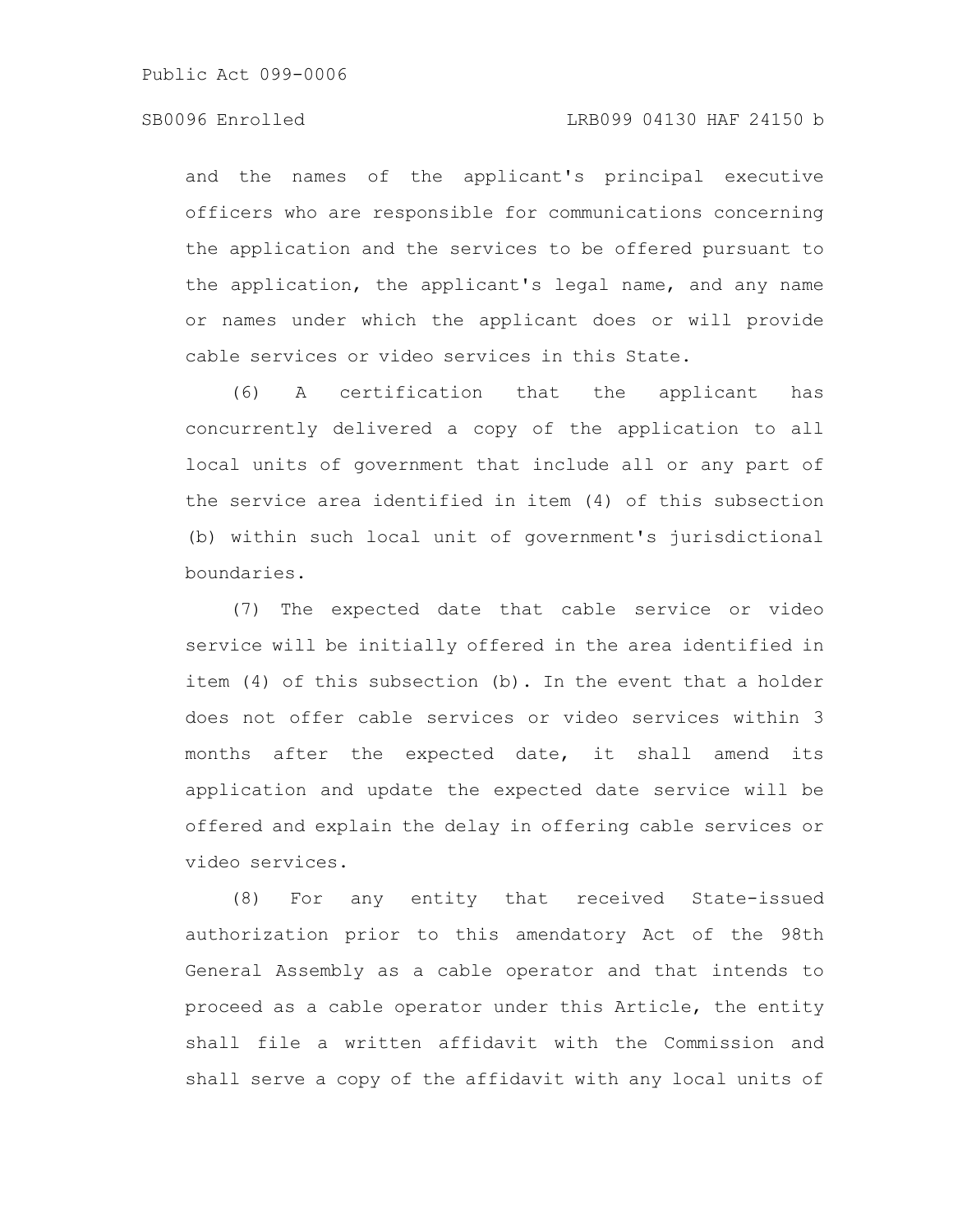government affected by the authorization within 30 days after the effective date of this amendatory Act of the 98th General Assembly stating that the holder will be providing cable service under the State-issued authorization.

The application shall include adequate assurance that the applicant possesses the financial, managerial, legal, and technical qualifications necessary to construct and operate the proposed system, to promptly repair any damage to the public right-of-way caused by the applicant, and to pay the cost of removal of its facilities. To accomplish these requirements, the applicant may, at the time the applicant seeks to use the public rights-of-way in that jurisdiction, be required by the State of Illinois or later be required by the local unit of government, or both, to post a bond, produce a certificate of insurance, or otherwise demonstrate its financial responsibility.

The application shall include the applicant's general standards related to customer service required by Section 22-501 of this Act, which shall include, but not be limited to, installation, disconnection, service and repair obligations; appointment hours; employee ID requirements; customer service telephone numbers and hours; procedures for billing, charges, deposits, refunds, and credits; procedures for termination of service; notice of deletion of programming service and changes related to transmission of programming or changes or increases in rates; use and availability of parental control or lock-out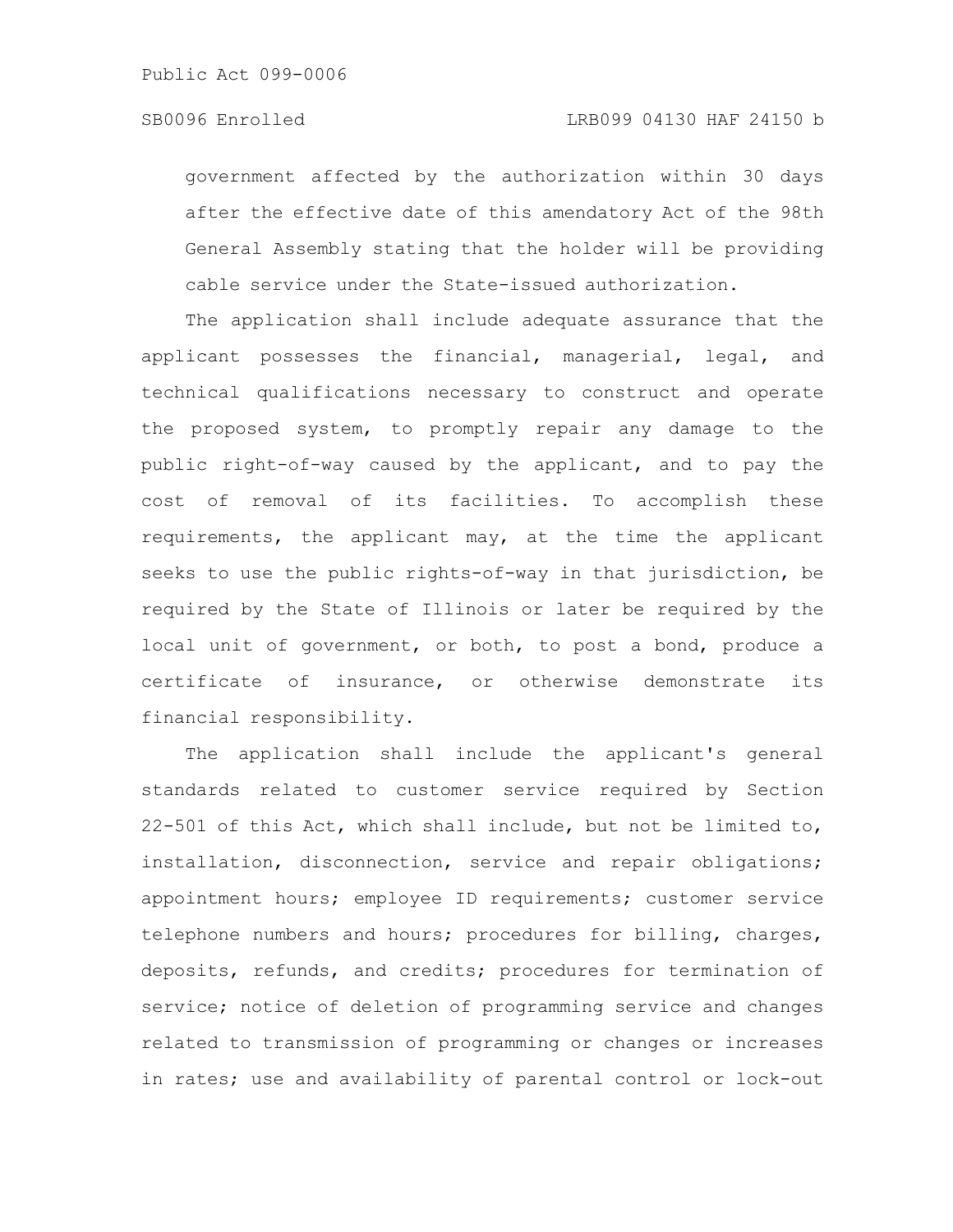### SB0096 Enrolled LRB099 04130 HAF 24150 b

devices; complaint procedures and procedures for bill dispute resolution and a description of the rights and remedies available to consumers if the holder does not materially meet their customer service standards; and special services for customers with visual, hearing, or mobility disabilities.

(c)(1) The applicant may designate information that it submits in its application or subsequent reports as confidential or proprietary, provided that the applicant states the reasons the confidential designation is necessary. The Commission shall provide adequate protection for such information pursuant to Section 4-404 of this Act. If the Commission, a local unit of government, or any other party seeks public disclosure of information designated as confidential, the Commission shall consider the confidential designation in a proceeding under the Illinois Administrative Procedure Act, and the burden of proof to demonstrate that the designated information is confidential shall be upon the applicant. Designated information shall remain confidential pending the Commission's determination of whether the information is entitled to confidential treatment. Information designated as confidential shall be provided to local units of government for purposes of assessing compliance with this Article as permitted under a Protective Order issued by the Commission pursuant to the Commission's rules and to the Attorney General pursuant to Section 6.5 of the Attorney General Act (15 ILCS 205/6.5). Information designated as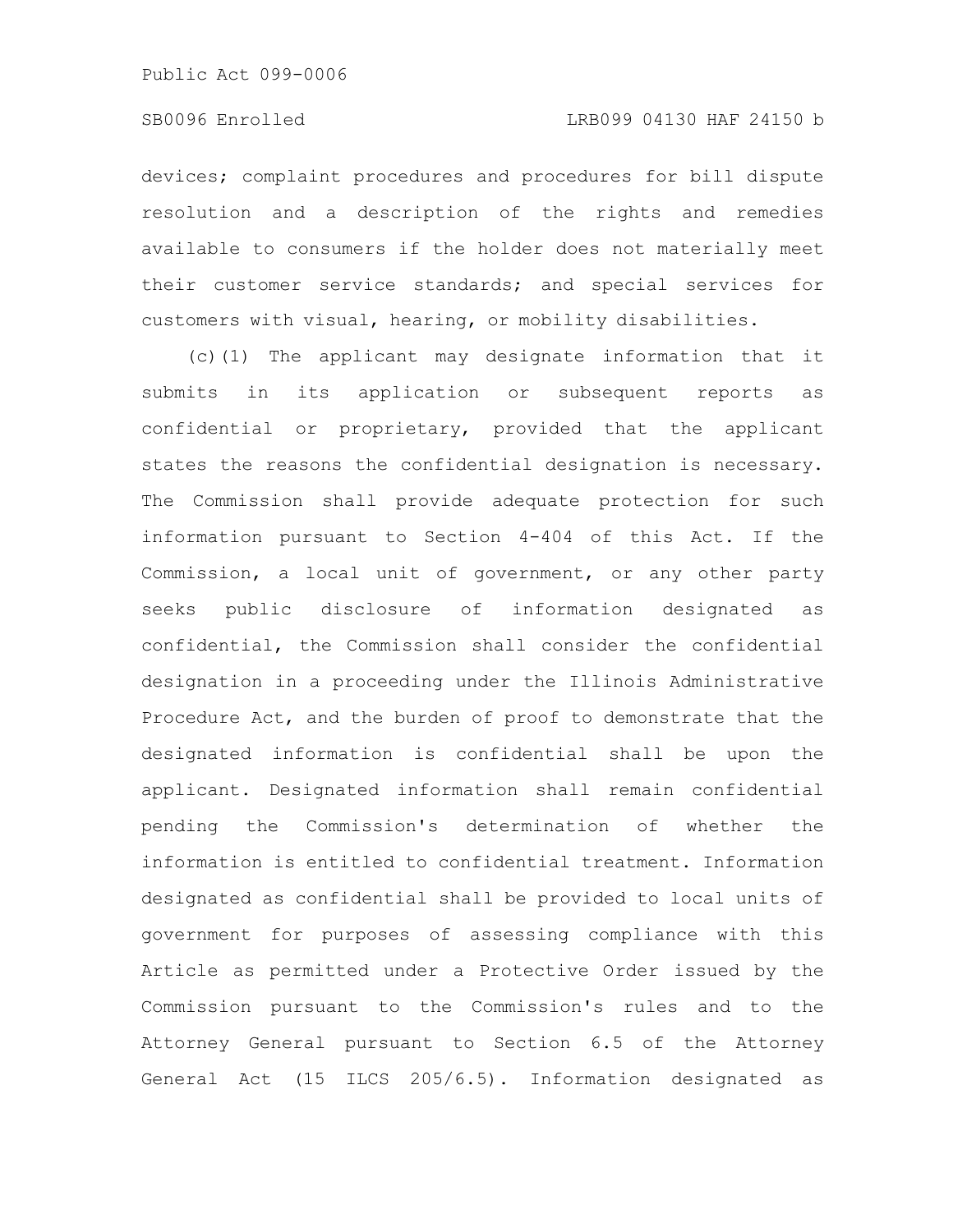#### SB0096 Enrolled LRB099 04130 HAF 24150 b

confidential under this Section or determined to be confidential upon Commission review shall only be disclosed pursuant to a valid and enforceable subpoena or court order or as required by the Freedom of Information Act. Nothing herein shall delay the application approval timeframes set forth in this Article.

(2) Information regarding the location of video services that have been or are being offered to the public and aggregate information included in the reports required by this Article shall not be designated or treated as confidential.

(d)(1) The Commission shall post all applications it receives under this Article on its web site within 5 business days.

(2) The Commission shall notify an applicant for a cable service or video service authorization whether the applicant's application and affidavit are complete on or before the 15th business day after the applicant submits the application. If the application and affidavit are not complete, the Commission shall state in its notice all of the reasons the application or affidavit are incomplete, and the applicant shall resubmit a complete application. The Commission shall have 30 days after submission by the applicant of a complete application and affidavit to issue the service authorization. If the Commission does not notify the applicant regarding the completeness of the application and affidavit or issue the service authorization within the time periods required under this subsection, the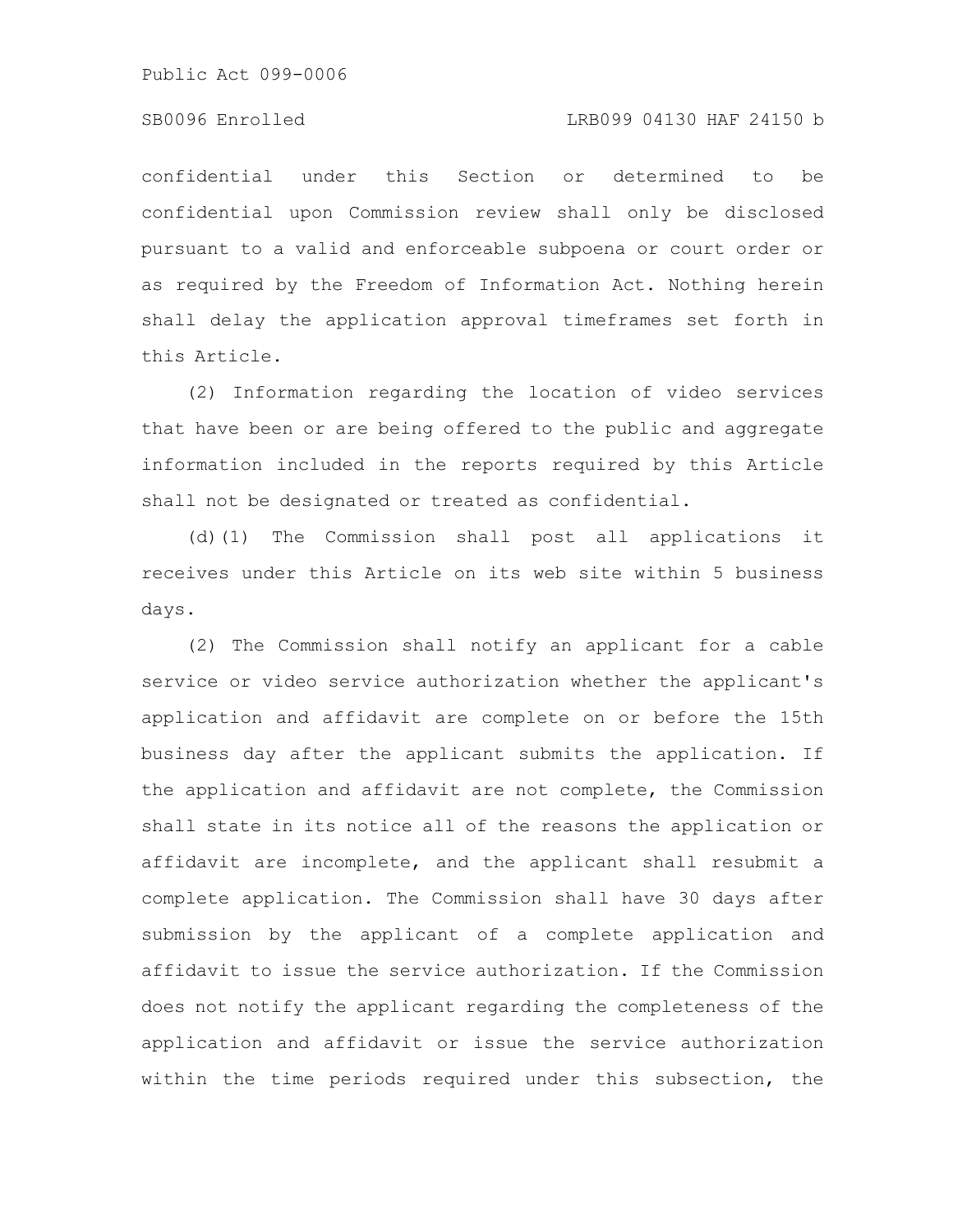### SB0096 Enrolled LRB099 04130 HAF 24150 b

application and affidavit shall be considered complete and the service authorization issued upon the expiration of the 30th day.

(e) Any authorization issued by the Commission will expire on December 31, 2020  $2015$  and shall contain or include all of the following:

(1) A grant of authority, including an authorization issued prior to this amendatory Act of the 98th General Assembly, to provide cable service or video service in the service area footprint as requested in the application, subject to the provisions of this Article in existence on the date the grant of authority was issued, and any modifications to this Article enacted at any time prior to the date in Section 21-1601 of this Act, and to the laws of the State and the ordinances, rules, and regulations of the local units of government.

(2) A grant of authority to use, occupy, and construct facilities in the public rights-of-way for the delivery of cable service or video service in the service area footprint, subject to the laws, ordinances, rules, or regulations of this State and local units of governments.

(3) A statement that the grant of authority is subject to lawful operation of the cable service or video service by the applicant, its affiliated entities, or its successors-in-interest.

 $(e-5)$   $(4)$  The Commission shall notify a local unit of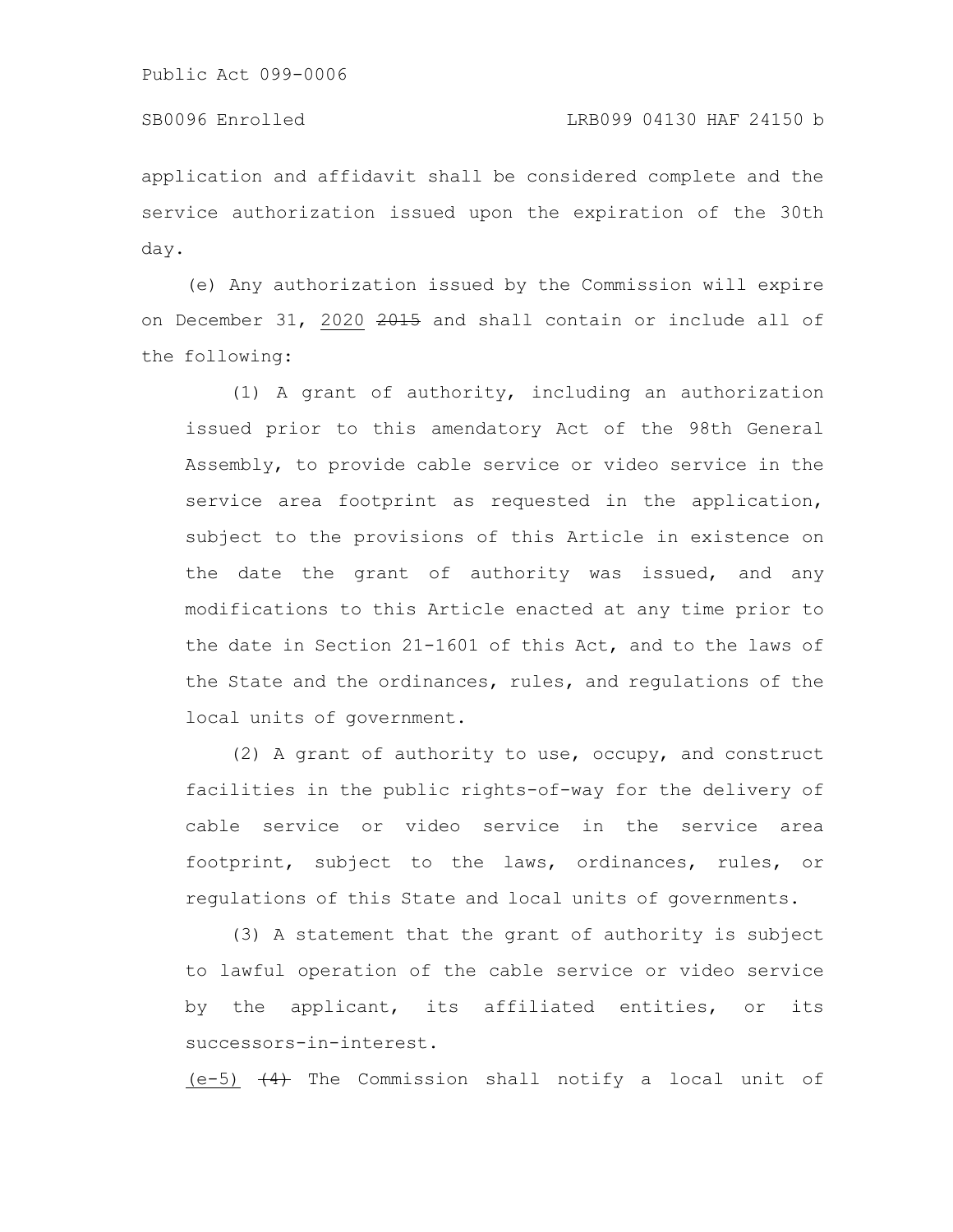### SB0096 Enrolled LRB099 04130 HAF 24150 b

government within 3 business days of the grant of any authorization within a service area footprint if that authorization includes any part of the local unit of government's jurisdictional boundaries and state whether the holder will be providing video service or cable service under the authorization.

(f) The authorization issued pursuant to this Section by the Commission may be transferred to any successor-in-interest to the applicant to which it is initially granted without further Commission action if the successor-in-interest (i) submits an application and the information required by subsection (b) of this Section for the successor-in-interest and (ii) is not in violation of this Article or of any federal, State, or local law, ordinance, rule, or regulation. A successor-in-interest shall file its application and notice of transfer with the Commission and the relevant local units of government no less than 15 business days prior to the completion of the transfer. The Commission is not required or authorized to act upon the notice of transfer; however, the transfer is not effective until the Commission approves the successor-in-interest's application. A local unit of government or the Attorney General may seek to bar a transfer of ownership by filing suit in a court of competent jurisdiction predicated on the existence of a material and continuing breach of this Article by the holder, a pattern of noncompliance with customer service standards by the potential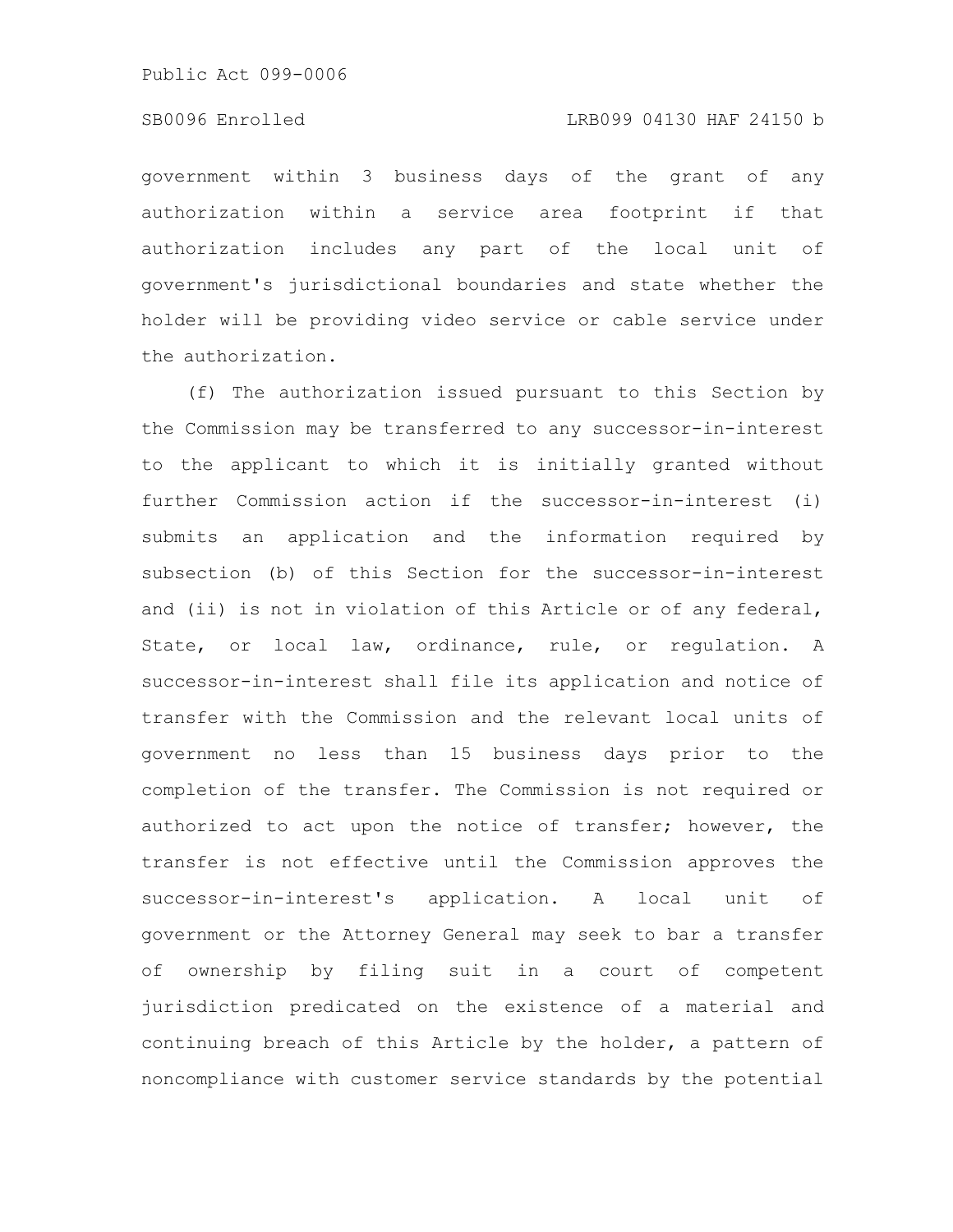#### SB0096 Enrolled LRB099 04130 HAF 24150 b

successor-in-interest, or the insolvency of the potential successor-in-interest. If a transfer is made when there are violations of this Article or of any federal, State, or local law, ordinance, rule, or regulation, the successor-in-interest shall be subject to 3 times the penalties provided for in this Article.

(g) The authorization issued pursuant to this Section 21 401 of this Article by the Commission may be terminated, or its cable service or video service area footprint may be modified, by the cable service provider or video service provider by submitting notice to the Commission and to the relevant local unit of government containing a description of the change on the same terms as the initial description pursuant to item (4) of subsection (b) of this Section. The Commission is not required or authorized to act upon that notice. It shall be a violation of this Article for a holder to discriminate against potential residential subscribers because of the race or income of the residents in the local area in which the group resides by terminating or modifying its cable service or video service area footprint. It shall be a violation of this Article for a holder to terminate or modify its cable service or video service area footprint if it leaves an area with no cable service or video service from any provider.

(h) The Commission's authority to administer this Article is limited to the powers and duties explicitly provided under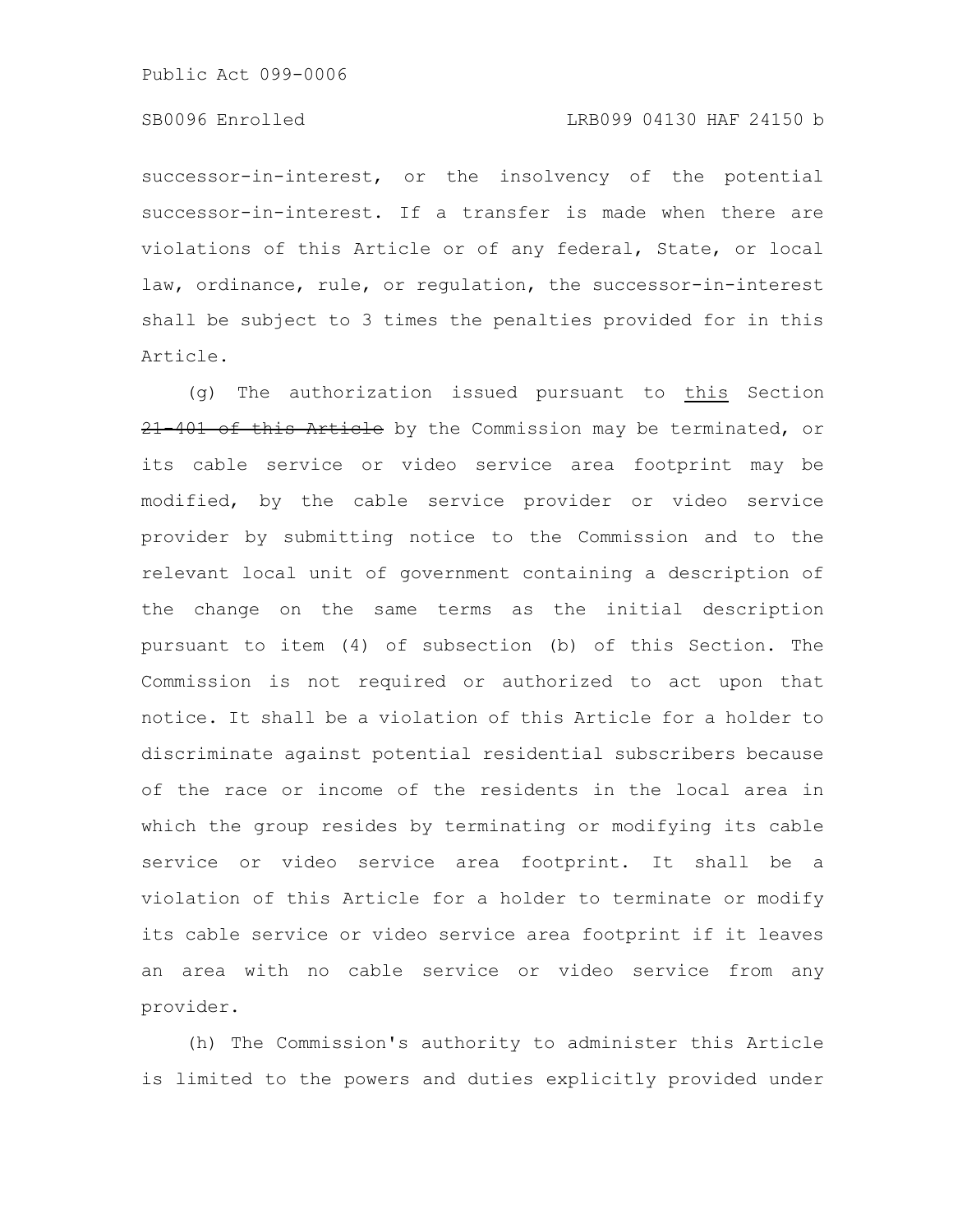### SB0096 Enrolled LRB099 04130 HAF 24150 b

this Article. Its authority under this Article does not include or limit the powers and duties that the Commission has under the other Articles of this Act, the Illinois Administrative Procedure Act, or any other law or regulation to conduct proceedings, other than as provided in subsection (c), or has to promulgate rules or regulations. The Commission shall not have the authority to limit or expand the obligations and requirements provided in this Section or to regulate or control a person or entity to the extent that person or entity is providing cable service or video service, except as provided in this Article.

(Source: P.A. 98-45, eff. 6-28-13; 98-756, eff. 7-16-14.)

(220 ILCS 5/21-801)

(Section scheduled to be repealed on July 1, 2015)

Sec. 21-801. Applicable fees payable to the local unit of government.

(a) Prior to offering cable service or video service in a local unit of government's jurisdiction, a holder shall notify the local unit of government. The notice shall be given to the local unit of government at least 10 days before the holder begins to offer cable service or video service within the boundaries of that local unit of government.

(b) In any local unit of government in which a holder offers cable service or video service on a commercial basis, the holder shall be liable for and pay the service provider fee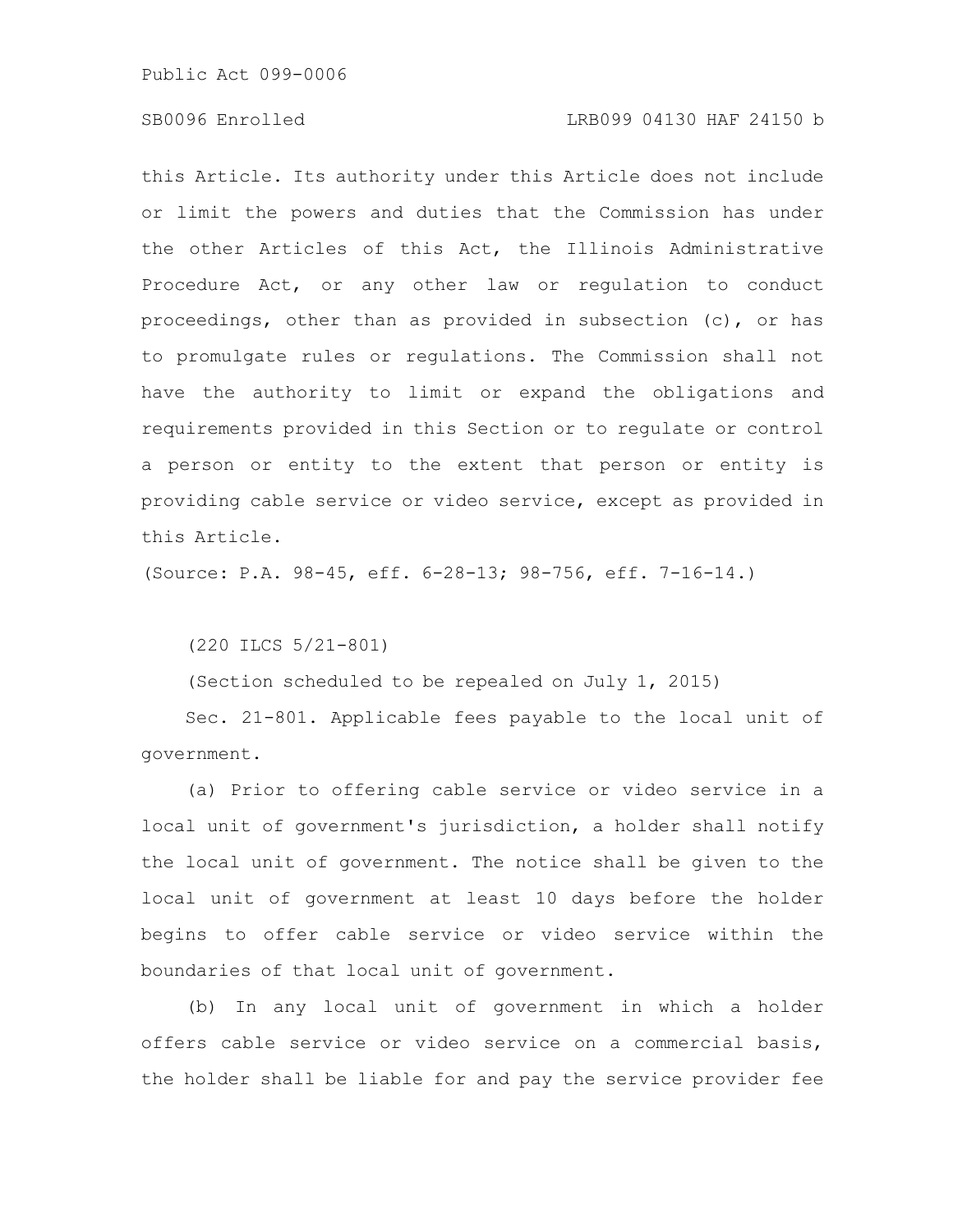to the local unit of government. The local unit of government shall adopt an ordinance imposing such a fee. The holder's liability for the fee shall commence on the first day of the calendar month that is at least 30 days after the holder receives such ordinance. For any such ordinance adopted on or after the effective date of this amendatory Act of the 99th General Assembly, the holder's liability shall commence on the first day of the calendar month that is at least 30 days after the adoption of such ordinance. The ordinance shall be sent by mail, postage prepaid, to the address listed on the holder's application provided to the local unit of government pursuant to item (6) of subsection (b) of Section 21-401 of this Act. The fee authorized by this Section shall be 5% of gross revenues or the same as the fee paid to the local unit of government by any incumbent cable operator providing cable service. The payment of the service provider fee shall be due on a quarterly basis, 45 days after the close of the calendar quarter. If mailed, the fee is considered paid on the date it is postmarked. Except as provided in this Article, the local unit of government may not demand any additional fees or charges from the holder and may not demand the use of any other calculation method other than allowed under this Article.

(c) For purposes of this Article, "gross revenues" means all consideration of any kind or nature, including, without limitation, cash, credits, property, and in-kind contributions received by the holder for the operation of a cable or video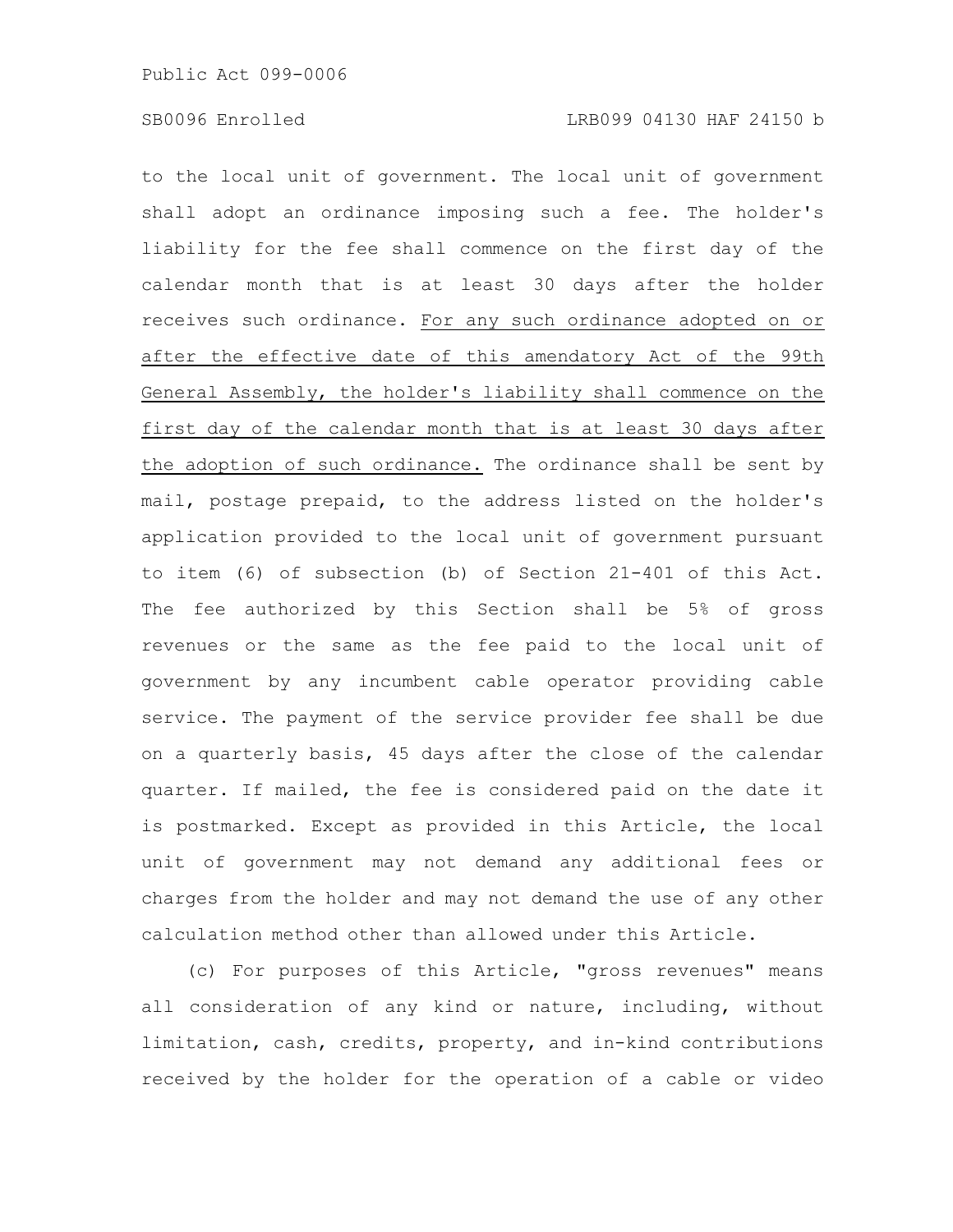system to provide cable service or video service within the holder's cable service or video service area within the local unit of government's jurisdiction.

(1) Gross revenues shall include the following:

(i) Recurring charges for cable service or video service.

(ii) Event-based charges for cable service or video service, including, but not limited to, pay-per-view and video-on-demand charges.

(iii) Rental of set-top boxes and other cable service or video service equipment.

(iv) Service charges related to the provision of cable service or video service, including, but not limited to, activation, installation, and repair charges.

(v) Administrative charges related to the provision of cable service or video service, including but not limited to service order and service termination charges.

(vi) Late payment fees or charges, insufficient funds check charges, and other charges assessed to recover the costs of collecting delinquent payments.

(vii) A pro rata portion of all revenue derived by the holder or its affiliates pursuant to compensation arrangements for advertising or for promotion or exhibition of any products or services derived from the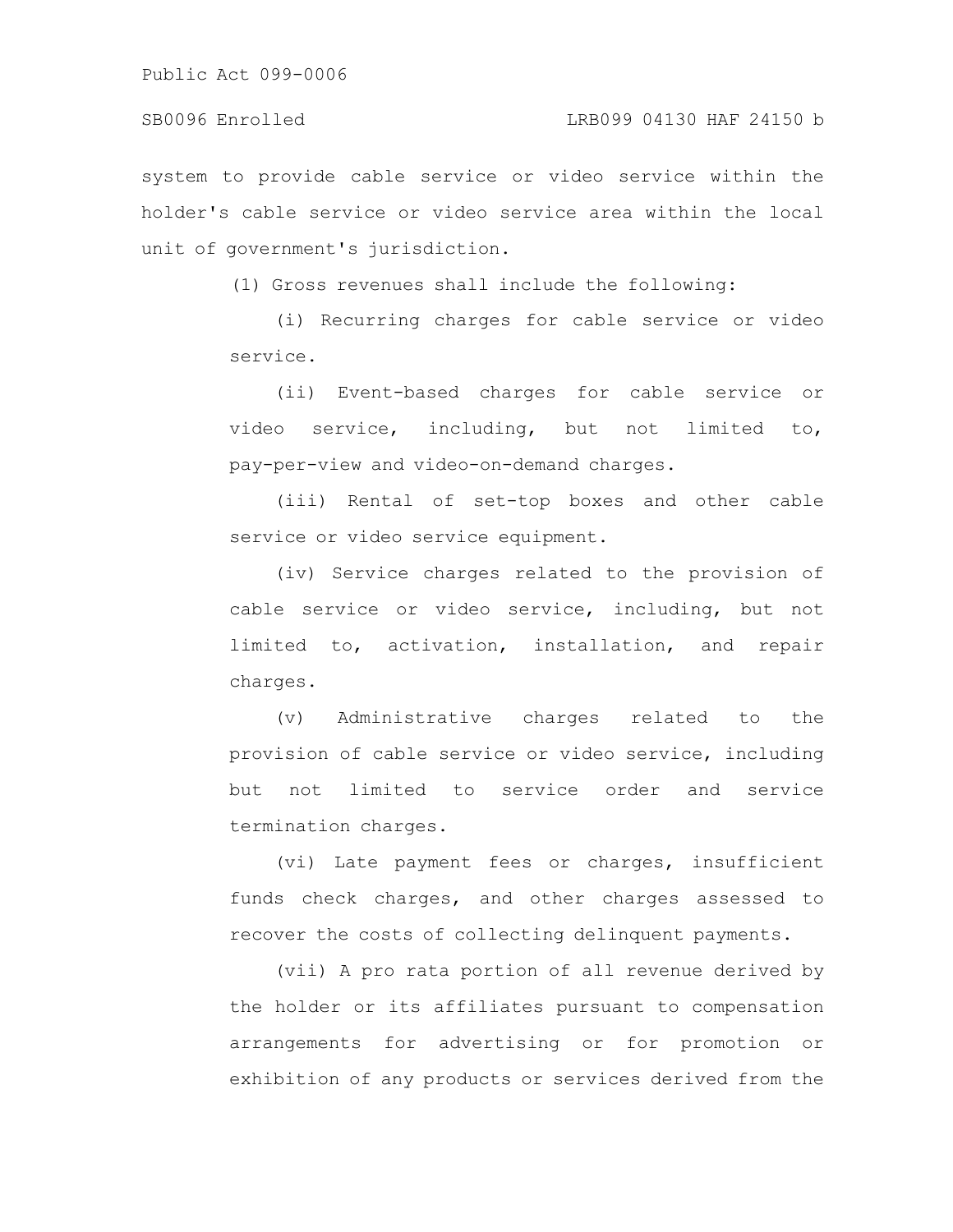### SB0096 Enrolled LRB099 04130 HAF 24150 b

operation of the holder's network to provide cable service or video service within the local unit of government's jurisdiction. The allocation shall be based on the number of subscribers in the local unit of government divided by the total number of subscribers in relation to the relevant regional or national compensation arrangement.

(viii) Compensation received by the holder that is derived from the operation of the holder's network to provide cable service or video service with respect to commissions that are received by the holder as compensation for promotion or exhibition of any products or services on the holder's network, such as a "home shopping" or similar channel, subject to item (ix) of this paragraph (1).

(ix) In the case of a cable service or video service that is bundled or integrated functionally with other services, capabilities, or applications, the portion of the holder's revenue attributable to the other services, capabilities, or applications shall be included in gross revenue unless the holder can reasonably identify the division or exclusion of the revenue from its books and records that are kept in the regular course of business.

(x) The service provider fee permitted by subsection (b) of this Section.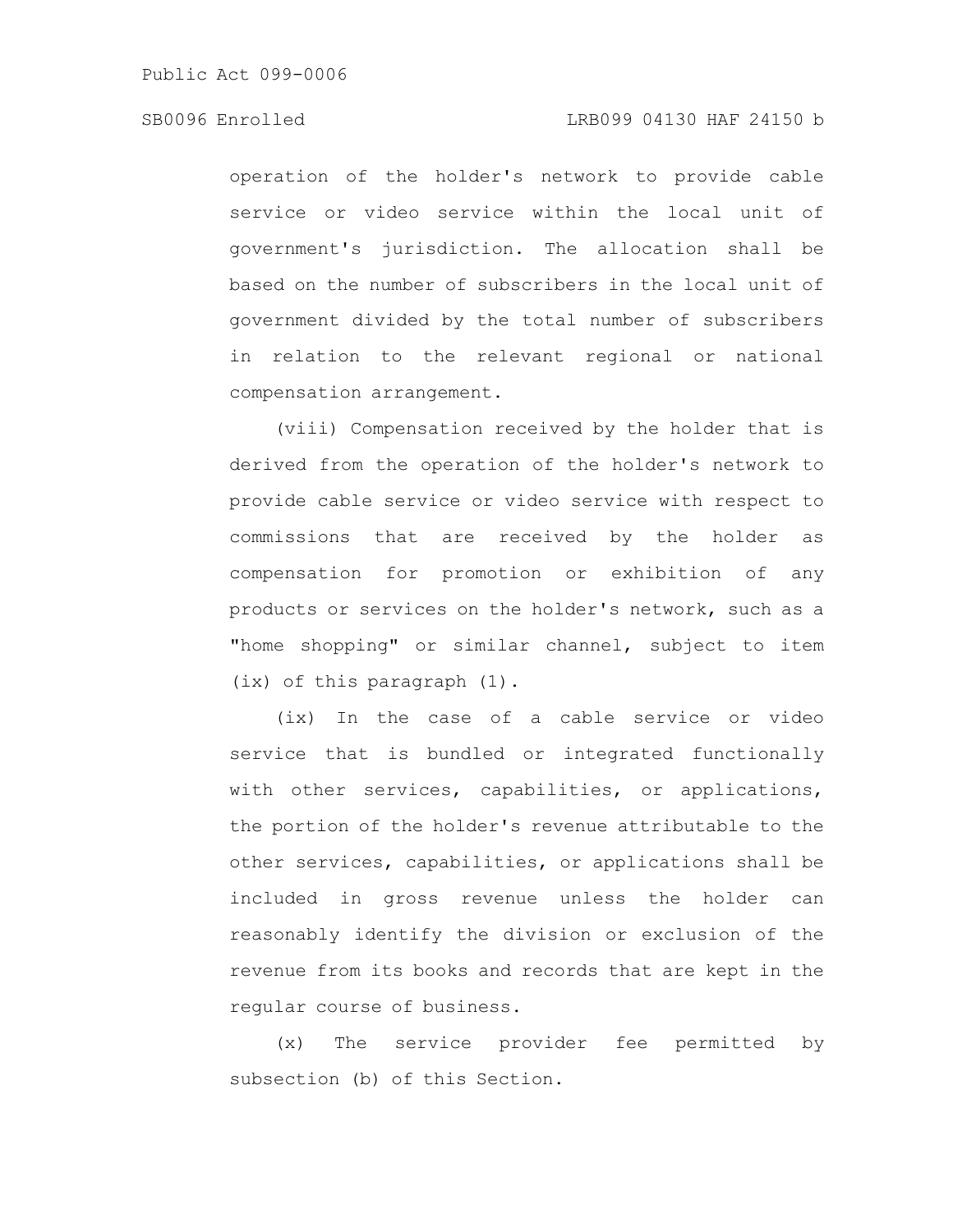(2) Gross revenues do not include any of the following:

(i) Revenues not actually received, even if billed, such as bad debt, subject to item (vi) of paragraph (1) of this subsection (c).

(ii) Refunds, discounts, or other price adjustments that reduce the amount of gross revenues received by the holder of the State-issued authorization to the extent the refund, rebate, credit, or discount is attributable to cable service or video service.

(iii) Regardless of whether the services are bundled, packaged, or functionally integrated with cable service or video service, any revenues received from services not classified as cable service or video service, including, without limitation, revenue received from telecommunications services, information services, or the provision of directory or Internet advertising, including yellow pages, white pages, banner advertisement, and electronic publishing, or any other revenues attributed by the holder to noncable service or nonvideo service in accordance with the holder's books and records and records kept in the regular course of business and any applicable laws, rules, regulations, standards, or orders.

(iv) The sale of cable services or video services for resale in which the purchaser is required to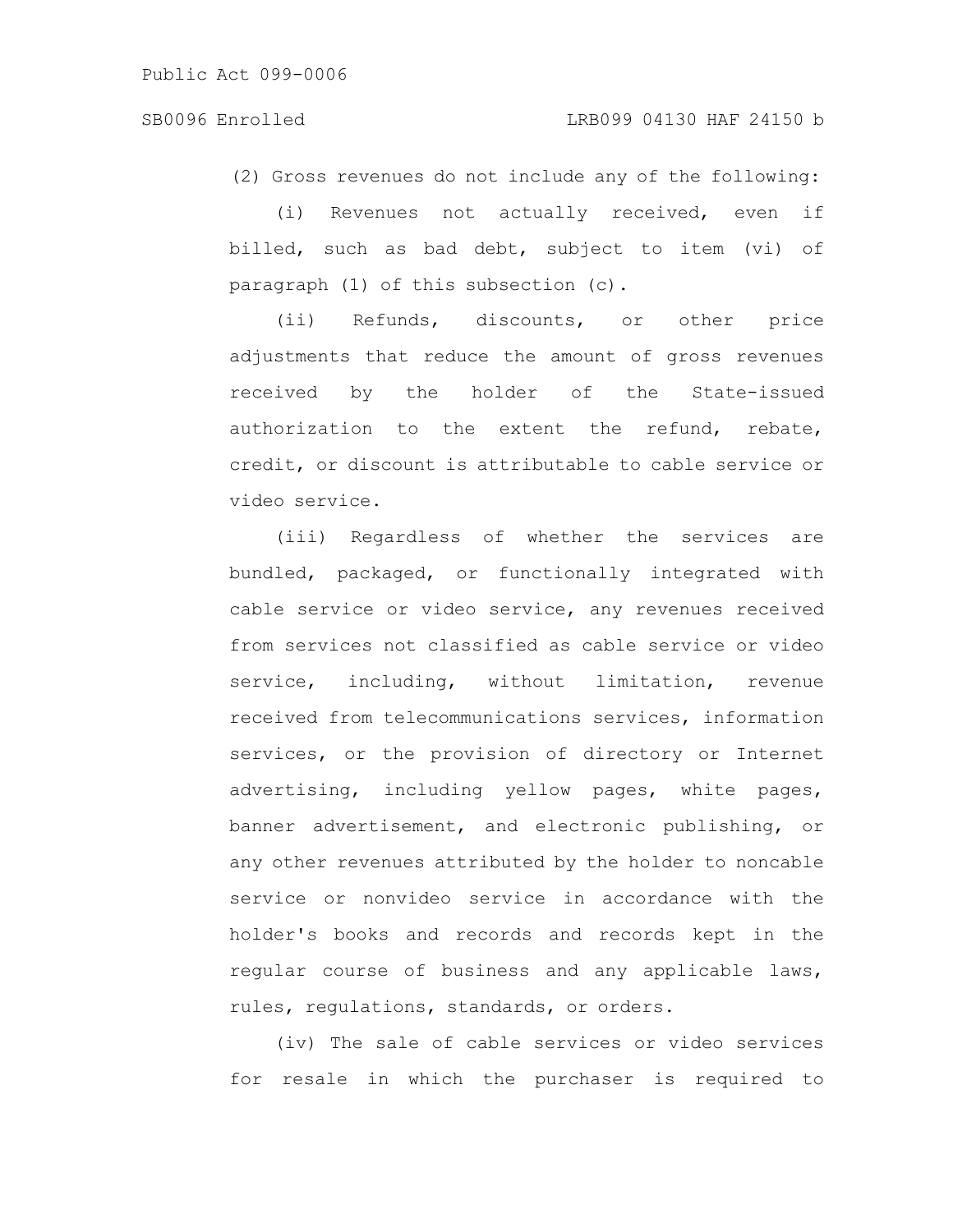collect the service provider fee from the purchaser's subscribers to the extent the purchaser certifies in writing that it will resell the service within the local unit of government's jurisdiction and pay the fee permitted by subsection (b) of this Section with respect to the service.

(v) Any tax or fee of general applicability imposed upon the subscribers or the transaction by a city, State, federal, or any other governmental entity and collected by the holder of the State-issued authorization and required to be remitted to the taxing entity, including sales and use taxes.

(vi) Security deposits collected from subscribers.

(vii) Amounts paid by subscribers to "home shopping" or similar vendors for merchandise sold through any home shopping channel offered as part of the cable service or video service.

(3) Revenue of an affiliate of a holder shall be included in the calculation of gross revenues to the extent the treatment of the revenue as revenue of the affiliate rather than the holder has the effect of evading the payment of the fee permitted by subsection (b) of this Section which would otherwise be paid by the cable service or video service.

(d)(1) Except for a holder providing cable service that is subject to the fee in subsection (i) of this Section, the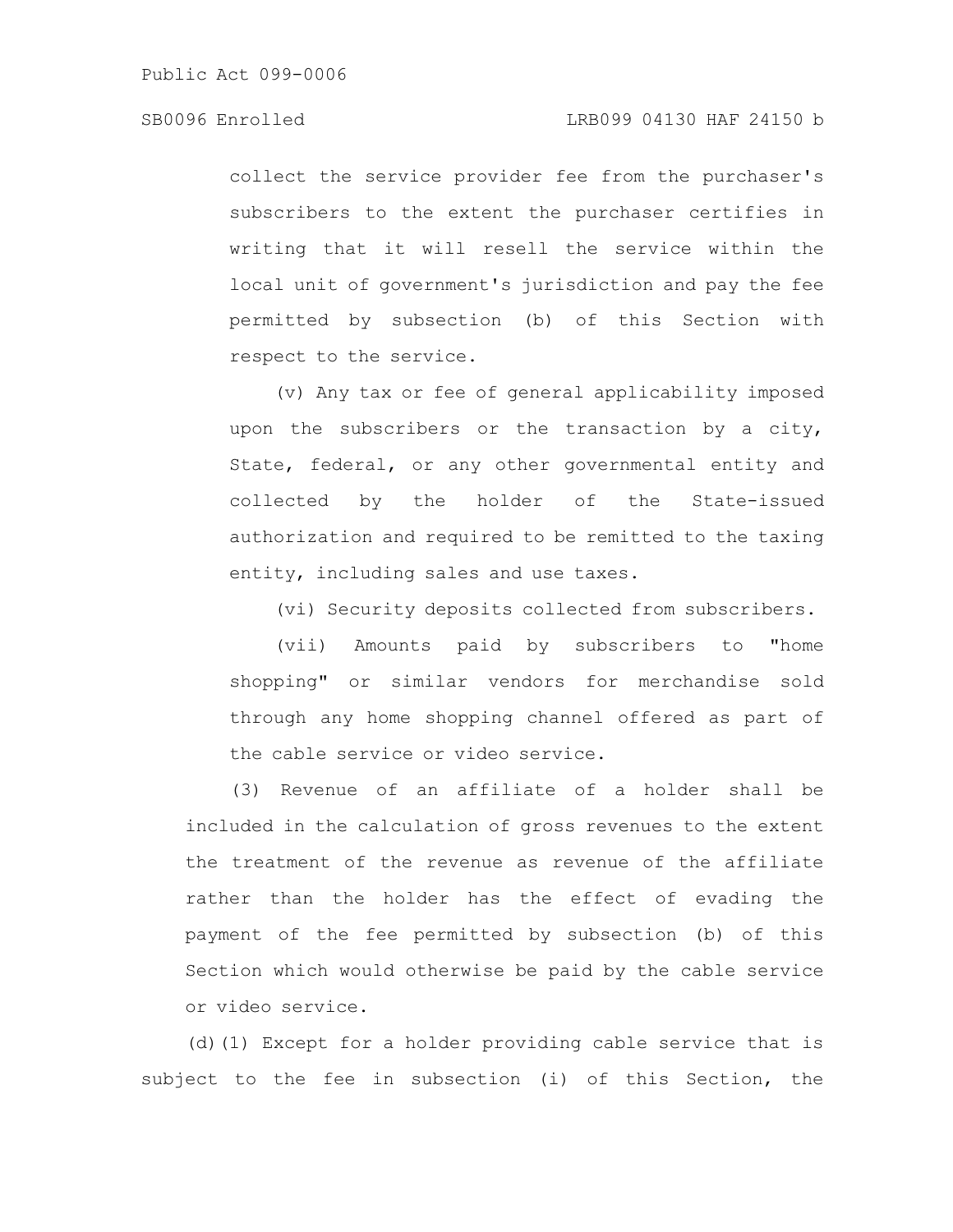holder shall pay to the local unit of government or the entity designated by that local unit of government to manage public, education, and government access, upon request as support for public, education, and government access, a fee equal to no less than (i) 1% of gross revenues or (ii) if greater, the percentage of gross revenues that incumbent cable operators pay to the local unit of government or its designee for public, education, and government access support in the local unit of government's jurisdiction. For purposes of item (ii) of paragraph (1) of this subsection  $(d)$ , the percentage of gross revenues that all incumbent cable operators pay shall be equal to the annual sum of the payments that incumbent cable operators in the service area are obligated to pay by franchises and agreements or by contracts with the local government designee for public, education and government access in effect on January 1, 2007, including the total of any lump sum payments required to be made over the term of each franchise or agreement divided by the number of years of the applicable term, divided by the annual sum of such incumbent cable operator's or operators' gross revenues during the immediately prior calendar year. The sum of payments includes any payments that an incumbent cable operator is required to pay pursuant to item (3) of subsection (c) of Section 21-301.

(2) A local unit of government may require all holders of a State-issued authorization and all cable operators franchised by that local unit of government on June 30, 2007 (the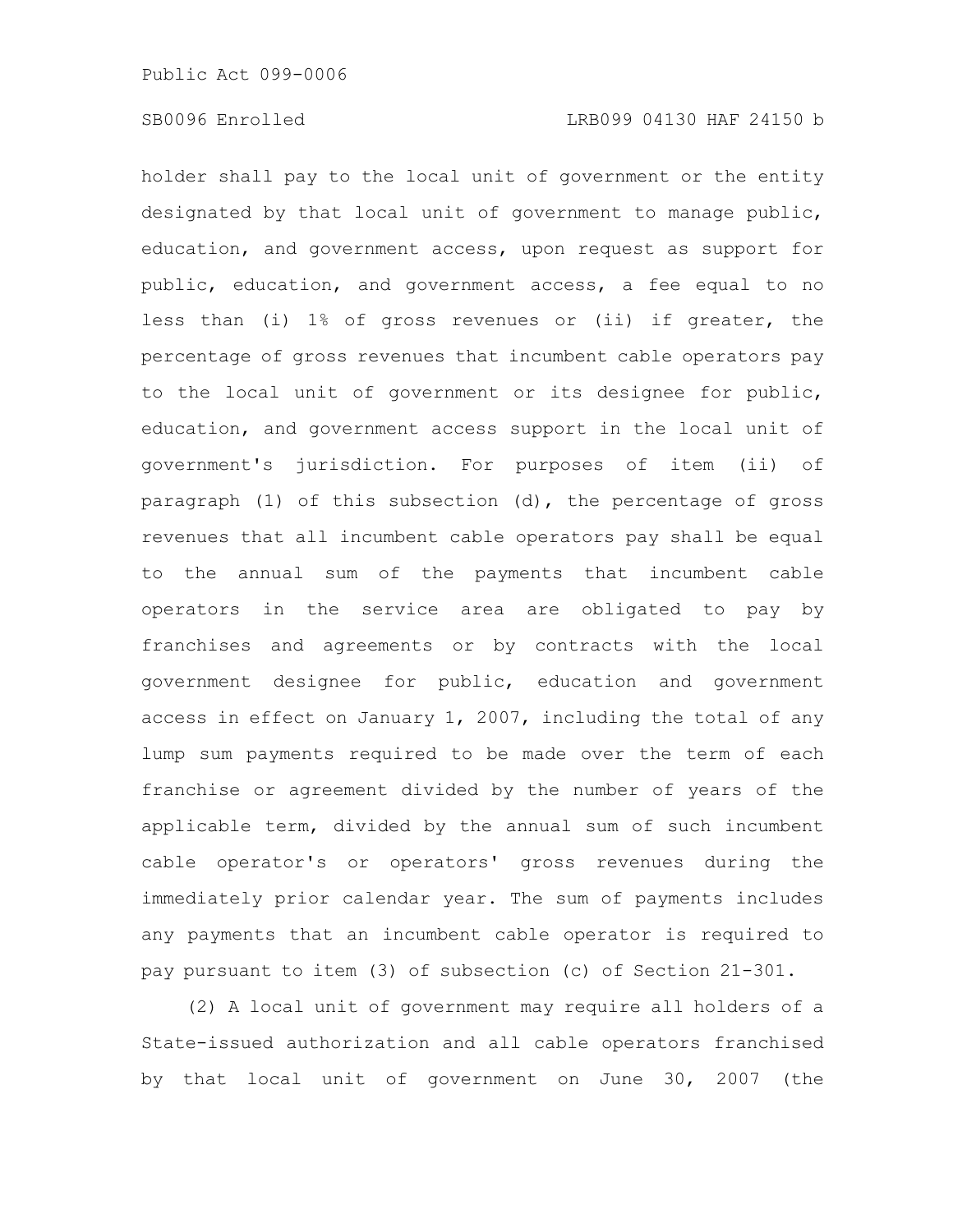#### SB0096 Enrolled LRB099 04130 HAF 24150 b

effective date of this Section) in the franchise area to provide to the local unit of government, or to the entity designated by that local unit of government to manage public, education, and government access, information sufficient to calculate the public, education, and government access equivalent fee and any credits under paragraph (1) of this subsection (d).

(3) The fee shall be due on a quarterly basis and paid 45 days after the close of the calendar quarter. Each payment shall include a statement explaining the basis for the calculation of the fee. If mailed, the fee is considered paid on the date it is postmarked. The liability of the holder for payment of the fee under this subsection shall commence on the same date as the payment of the service provider fee pursuant to subsection (b) of this Section.

(e) The holder may identify and collect the amount of the service provider fee as a separate line item on the regular bill of each subscriber.

(f) The holder may identify and collect the amount of the public, education, and government programming support fee as a separate line item on the regular bill of each subscriber.

(g) All determinations and computations under this Section shall be made pursuant to the definition of gross revenues set forth in this Section and shall be made pursuant to generally accepted accounting principles.

(h) Nothing contained in this Article shall be construed to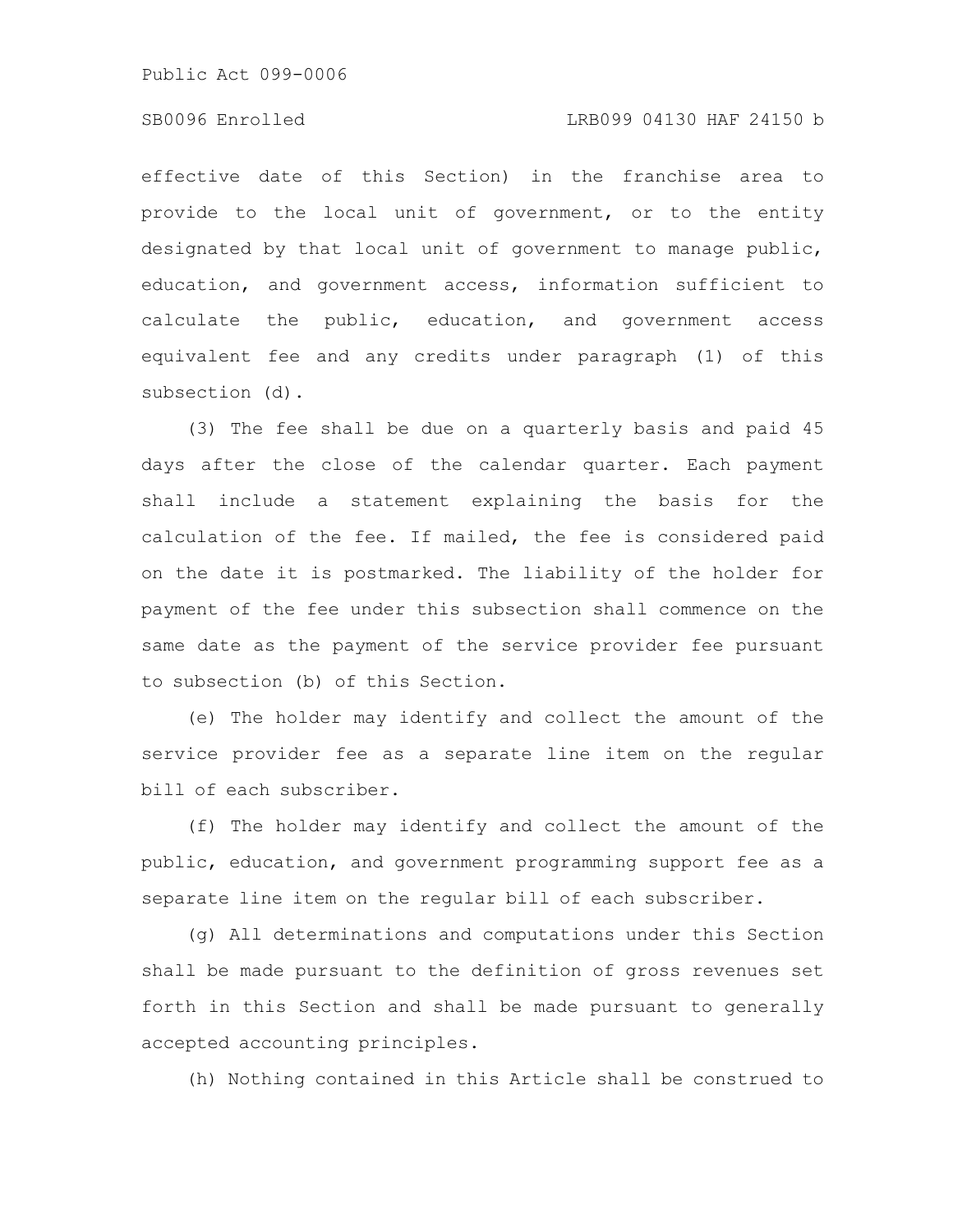### SB0096 Enrolled LRB099 04130 HAF 24150 b

exempt a holder from any tax that is or may later be imposed by the local unit of government, including any tax that is or may later be required to be paid by or through the holder with respect to cable service or video service. A State-issued authorization shall not affect any requirement of the holder with respect to payment of the local unit of government's simplified municipal telecommunications tax or any other tax as it applies to any telephone service provided by the holder. A State-issued authorization shall not affect any requirement of the holder with respect to payment of the local unit of government's 911 or E911 fees, taxes, or charges.

(i) Except for a municipality having a population of 2,000,000 or more, the fee imposed under paragraph (1) of subsection (d) by a local unit of government against a holder who is a cable operator shall be as follows:

(1) the fee shall be collected and paid only for capital costs that are considered lawful under Subchapter VI of the federal Communications Act of 1934, as amended, and as implemented by the Federal Communications Commission;

(2) the local unit of government shall impose any fee by ordinance; and

(3) the fee may not exceed 1% of gross revenue; if, however, on the date that an incumbent cable operator files an application under Section 21-401, the incumbent cable operator is operating under a franchise agreement that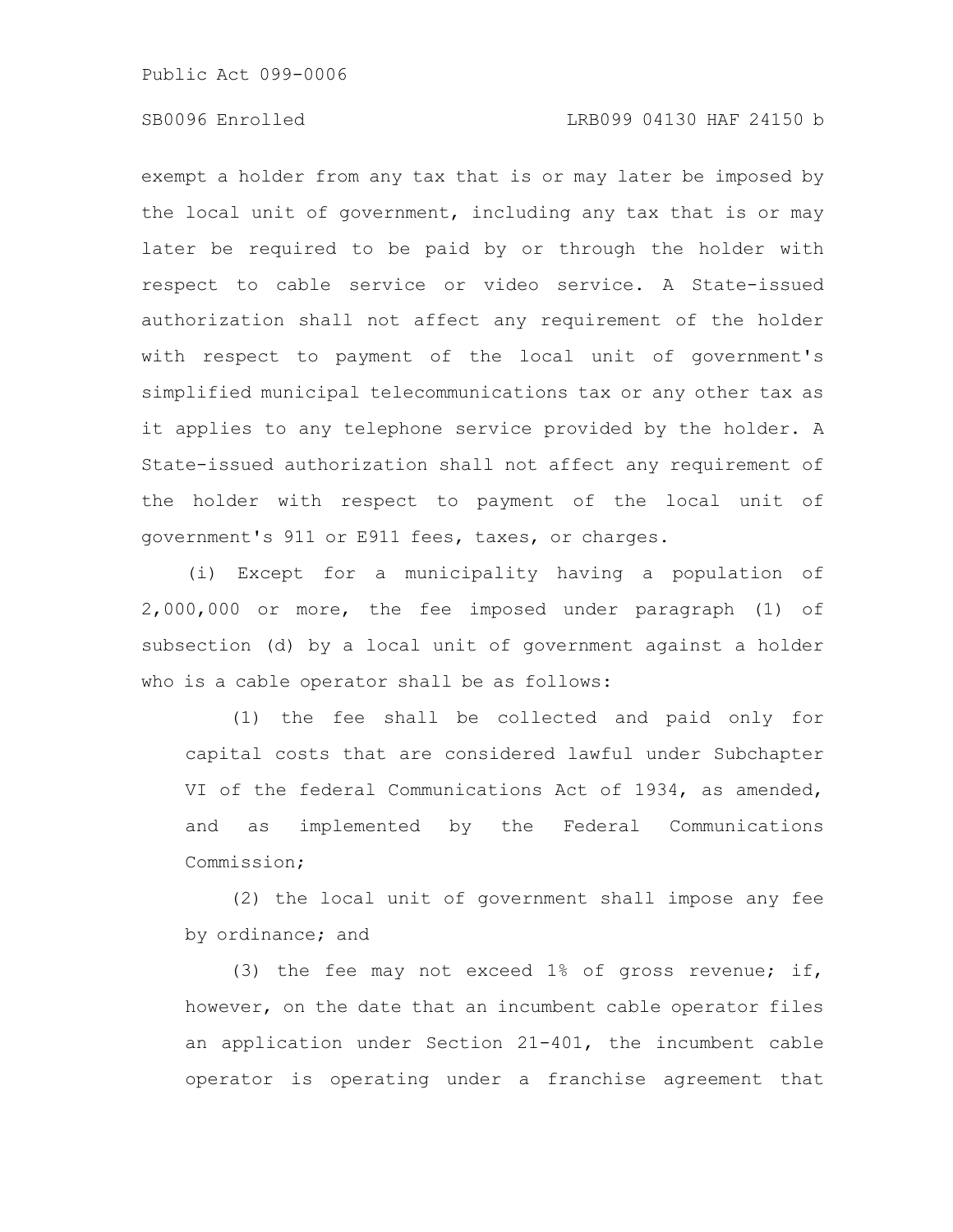#### SB0096 Enrolled LRB099 04130 HAF 24150 b

imposes a fee for support for capital costs for public, education, and government access facilities obligations in excess of 1% of gross revenue, then the cable operator shall continue to provide support for capital costs for public, education, and government access facilities obligations at the rate stated in such agreement.

(Source: P.A. 98-45, eff. 6-28-13.)

(220 ILCS 5/21-901)

(Section scheduled to be repealed on July 1, 2015)

Sec. 21-901. Audits.

(a) A holder that has received State-issued authorization under this Article is subject to an audit of its service provider fees derived from the provision of cable or video services to subscribers within any part of the local unit of government which is located in the holder's service territory. Any such audit shall be conducted by the local unit of government or its agent for the sole purpose of determining any overpayment or underpayment of the holder's service provider fee to the local unit of government. Upon receiving notice under item (4) of subsection (e) of Section 21-401 of this Act that a holder has received State-issued authorization under this Article, a local unit of government shall notify holder of the requirements it imposes on other cable servi video service providers in its jurisdiction to submit to an udit of its books and records. The holder shall comply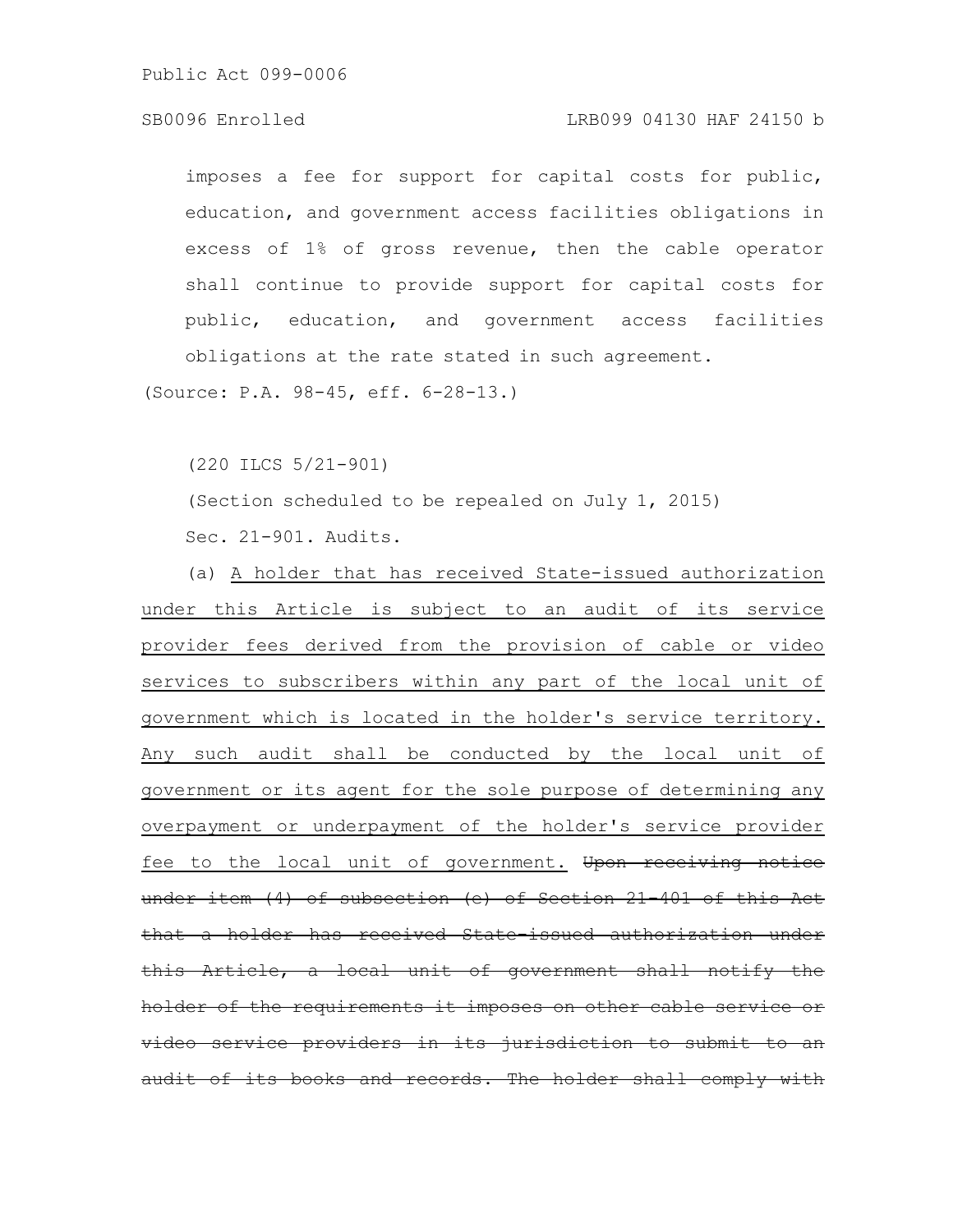the same requirements the local unit of government imposes on other cable service or video service providers in jurisdiction to audit the holder's books and records and to recompute any amounts determined to be payable requirements of the local unit of government. If all local franchises between the local unit of government and a cable operator terminate, the audit requirements shall be those adopted by the local government pursuant to the Local Government Taxpayers' Bill of Rights Act. No acceptance of amounts remitted should be construed as an accord that the amounts are correct.

(b) Beginning on or after the effective date of this amendatory Act of the 99th General Assembly, any audit conducted pursuant to this Section by a local government shall be governed by Section 11-42-11.05 of the Illinois Municipal Code or Section 5-1095.1 of the Counties Code. Any additional amount due after an audit shall be paid within 30 days after the local unit of government's submission of an invoice for sum.

(Source: P.A. 95-9, eff. 6-30-07; 95-876, eff. 8-21-08.)

(220 ILCS 5/21-1001)

(Section scheduled to be repealed on July 1, 2015) Sec. 21-1001. Local unit of government authority.

(a) The holder of a State-issued authorization shall comply with all the applicable construction and technical standards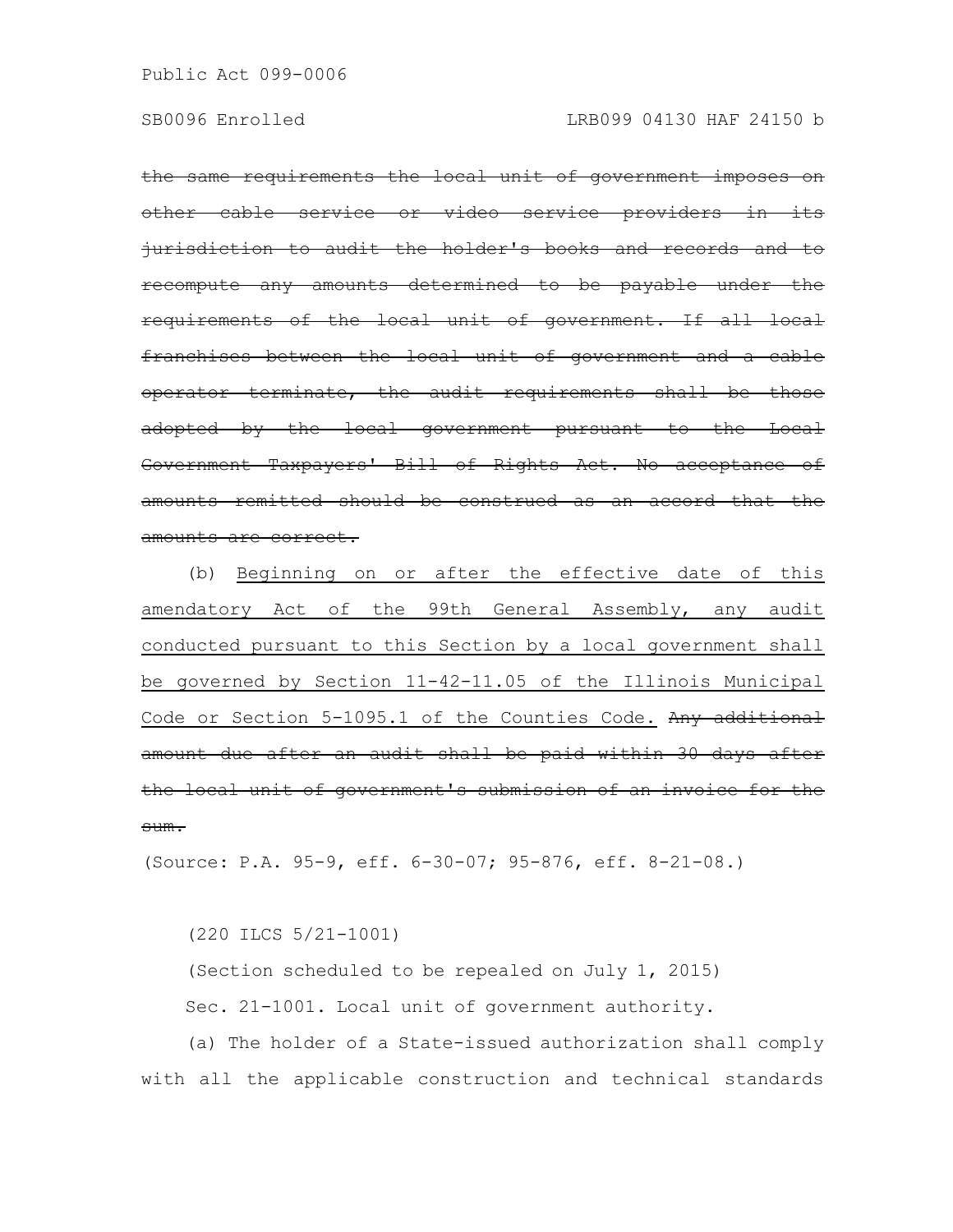### SB0096 Enrolled LRB099 04130 HAF 24150 b

and right-of-way occupancy standards set forth in a local unit of government's code of ordinances relating to the use of public rights-of-way, pole attachments, permit obligations, indemnification, performance bonds, penalties, or liquidated damages. The applicable requirements for a holder that is using its existing telecommunications network or constructing a telecommunications network shall be the same requirements that the local unit of government imposes on telecommunications providers in its jurisdiction. The applicable requirements for a holder that is using or constructing a cable system shall be the same requirements the local unit of government imposes on other cable operators in its jurisdiction.

(b) A local unit of government shall allow the holder to install, construct, operate, maintain, and remove a cable service, video service, or telecommunications network within a public right-of-way and shall provide the holder with open, comparable, nondiscriminatory, and competitively neutral access to the public right-of-way on the same terms applicable to other cable service or video service providers or cable operators in its jurisdiction. Notwithstanding any other provisions of law, if a local unit of government is permitted by law to require the holder of a State authorization to seek a permit to install, construct, operate, maintain, or remove its cable service, video service, or telecommunications network within a public right-of-way, those permits shall be deemed granted within 45 days after being submitted, if not otherwise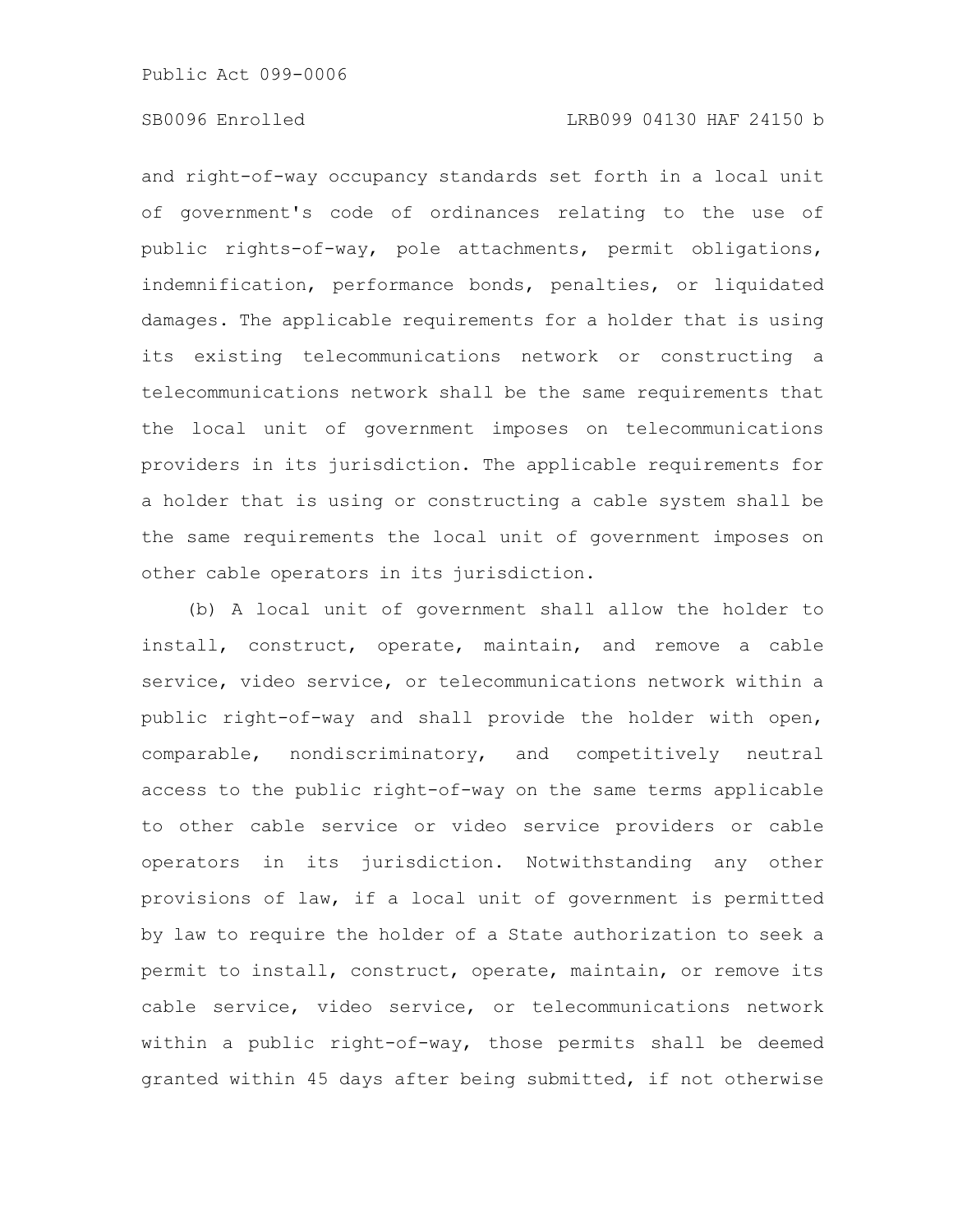#### SB0096 Enrolled LRB099 04130 HAF 24150 b

acted upon by the local unit of government, provided the holder complies with the requirements applicable to the holder in its jurisdiction.

(c) A local unit of government may impose reasonable terms, but it may not discriminate against the holder with respect to any of the following:

(1) The authorization or placement of a cable service, video service, or telecommunications network or equipment in public rights-of-way.

(2) Access to a building.

(3) A local unit of government utility pole attachment.

(d) If a local unit of government imposes a permit fee on incumbent cable operators, it may impose a permit fee on the holder only to the extent it imposes such a fee on incumbent cable operators. In all other cases, these fees may not exceed the actual, direct costs incurred by the local unit of government for issuing the relevant permit. In no event may a fee under this Section be levied if the holder already has paid a permit fee of any kind in connection with the same activity that would otherwise be covered by the permit fee under this Section provided no additional equipment, work, function, or other burden is added to the existing activity for which the permit was issued.

(e) Nothing in this Article shall affect the rights that any holder has under Section 4 of the Telephone Line Right of Way Act (220 ILCS 65/4).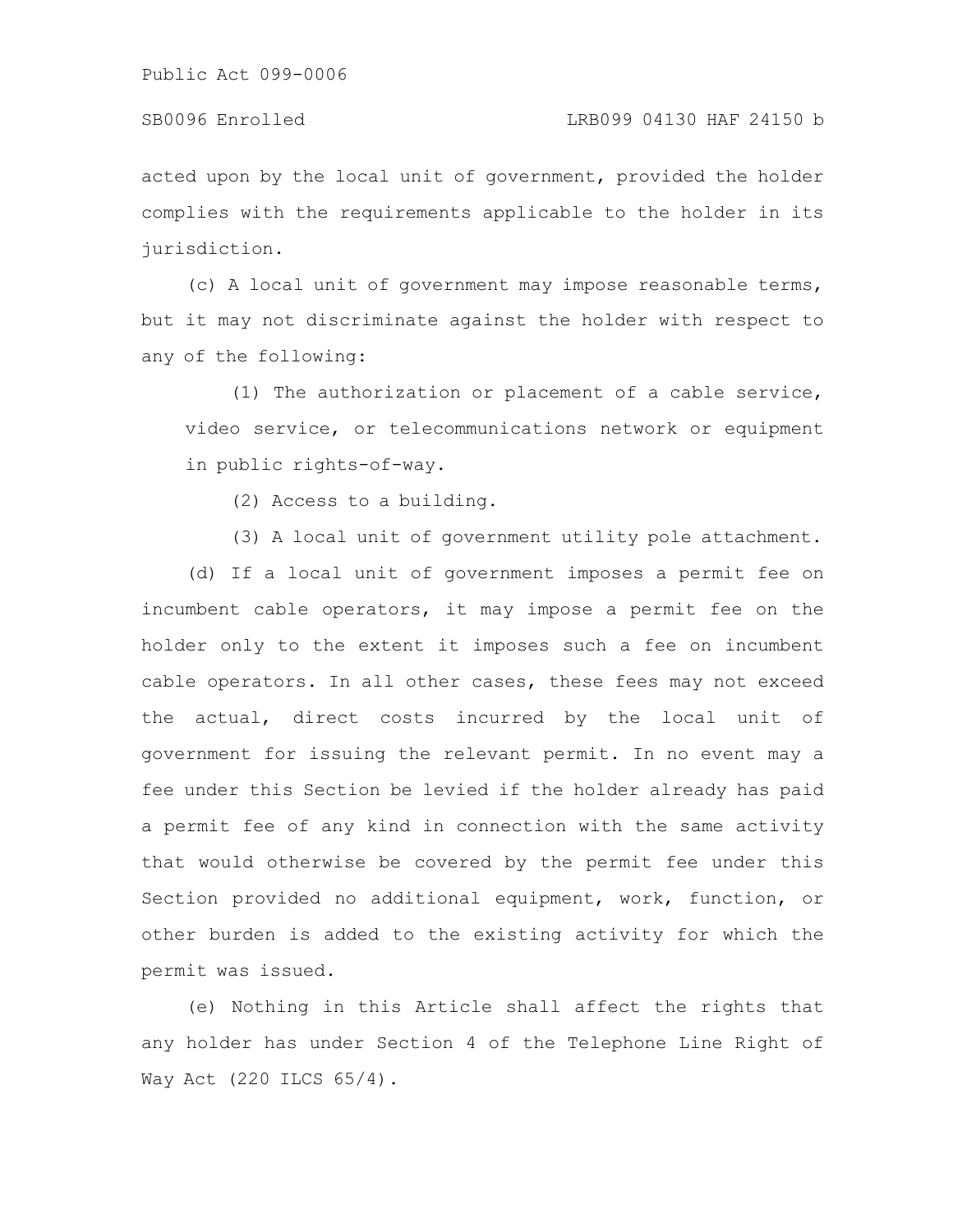(f) In addition to the other requirements in this Section, if the holder installs, upgrades, constructs, operates, maintains, and removes facilities or equipment within a public right-of-way to provide cable service or video service, it shall comply with the following:

(1) The holder must locate its equipment in the right-of-way as to cause only minimum interference with the use of streets, alleys, and other public ways and places, and to cause only minimum impact upon and interference with the rights and reasonable convenience of property owners who adjoin any of the said streets, alleys, or other public ways. No fixtures shall be placed in any public ways in such a manner to interfere with the usual travel on such public ways, nor shall such fixtures or equipment limit the visibility of vehicular or pedestrian traffic, or both.

(2) The holder shall comply with a local unit of government's reasonable requests to place equipment on public property where possible and promptly comply with local unit of government direction with respect to the location and screening of equipment and facilities. In constructing or upgrading its cable or video network in the right-of-way, the holder shall use the smallest suitable equipment enclosures and power pedestals and cabinets then in use by the holder for the application.

(3) The holder's construction practices shall be in accordance with all applicable Sections of the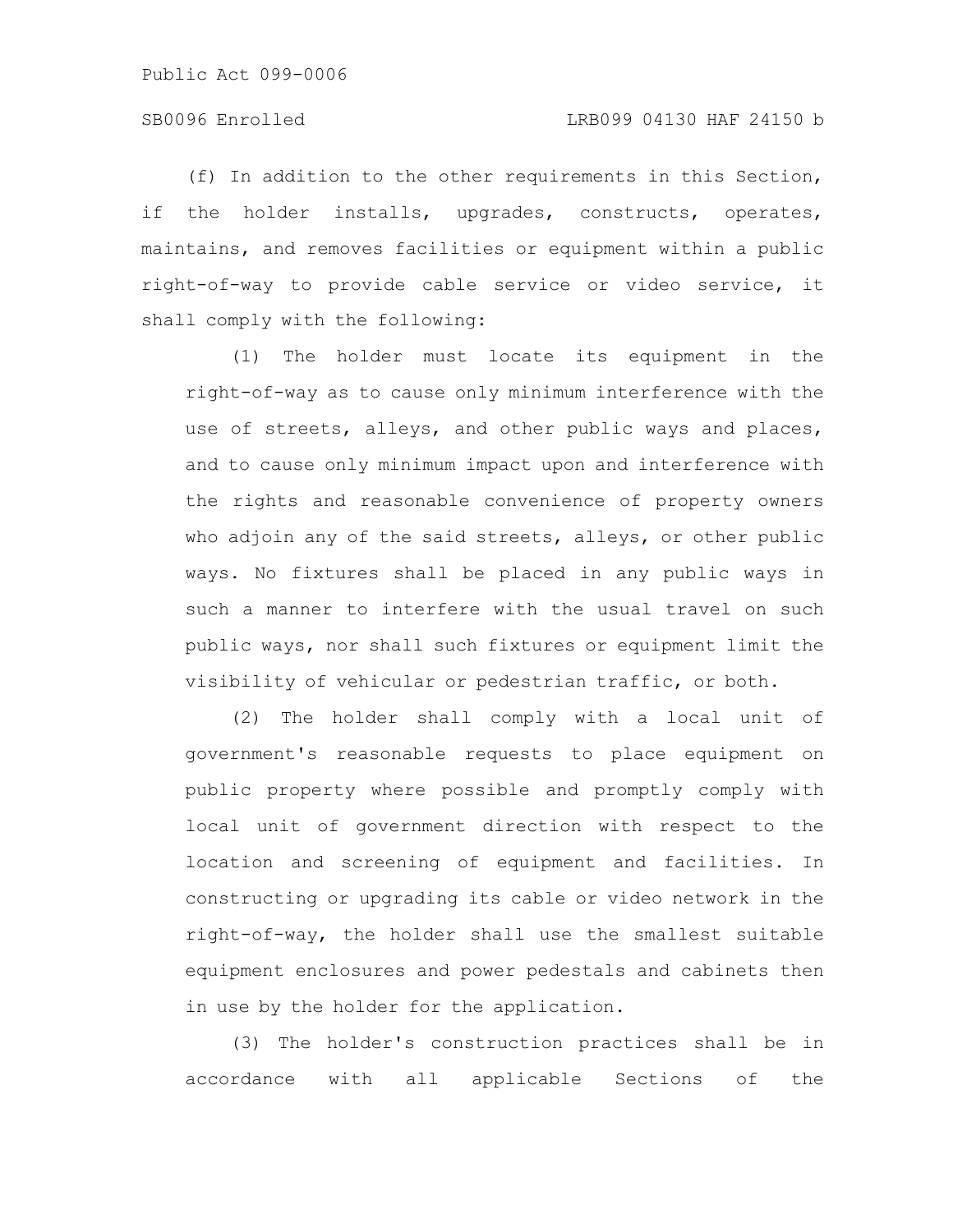### SB0096 Enrolled LRB099 04130 HAF 24150 b

Occupational Safety and Health Act of 1970, as amended, as well as all applicable State laws, including the Civil Administrative Code of Illinois, and local codes, where applicable, as adopted by the local unit of government. All installation of electronic equipment shall be of a permanent nature, durable, and, where applicable, installed in accordance with the provisions of the National Electrical Safety Code of the National Bureau of Standards and National Electrical Code of the National Board of Fire Underwriters.

(4) The holder shall not interfere with the local unit of government's performance of public works. Nothing in the State-issued authorization shall be in preference or hindrance to the right of the local unit of government to perform or carry on any public works or public improvements of any kind. The holder expressly agrees that it shall, at its own expense, protect, support, temporarily disconnect, relocate in the same street or other public place, or remove from such street or other public place any of the network, system, facilities, or equipment when required to do so by the local unit of government because of necessary public health, safety, and welfare improvements. In the event a holder and other users of a public right-of-way, including incumbent cable operators or utilities, are required to relocate and compensation is paid to the users of such public right-of-way, such parties shall be treated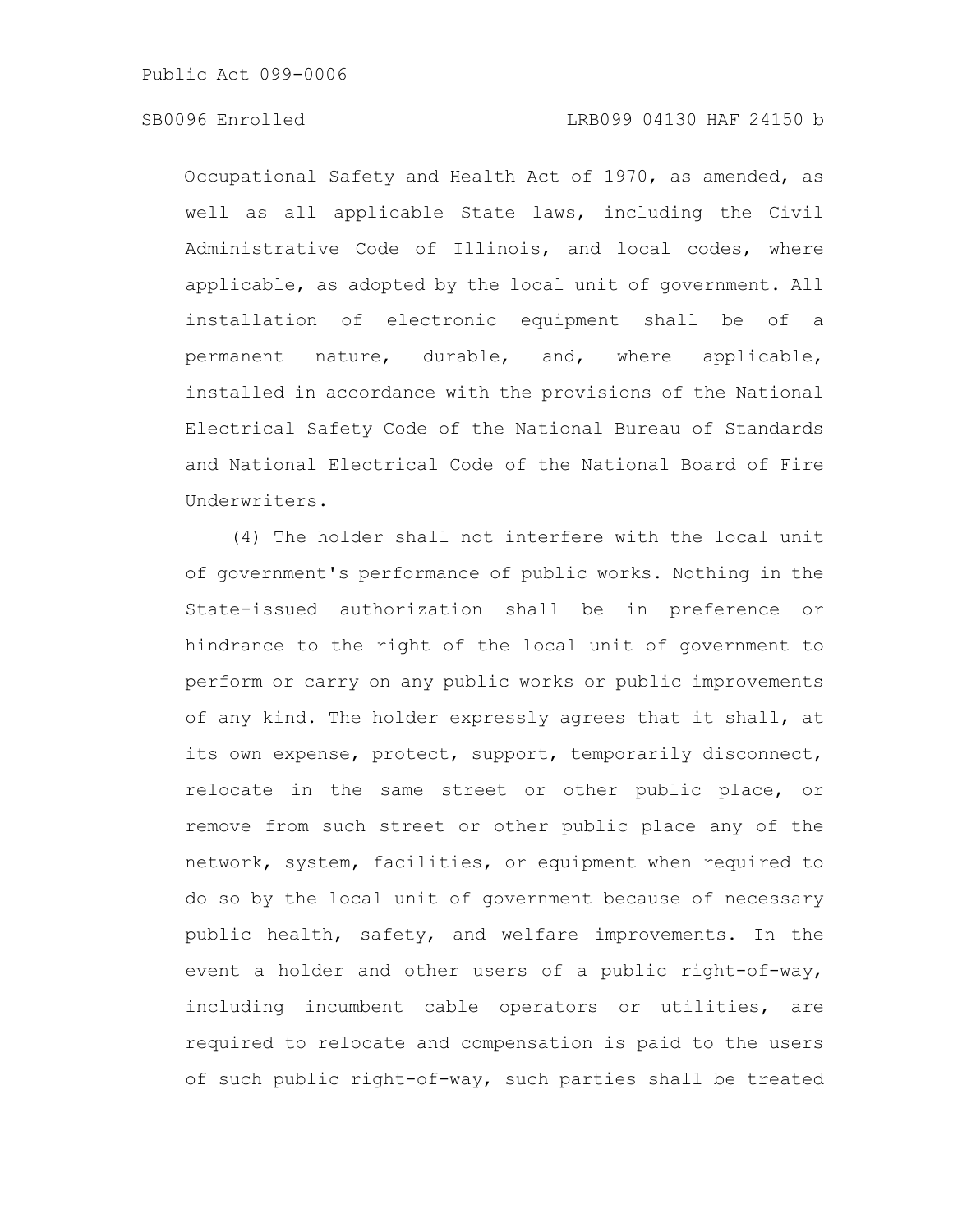#### SB0096 Enrolled LRB099 04130 HAF 24150 b

equally with respect to such compensation.

(5) The holder shall comply with all local units of government inspection requirements. The making of post-construction, subsequent or periodic inspections, or both, or the failure to do so shall not operate to relieve the holder of any responsibility, obligation, or liability.

(6) The holder shall maintain insurance or provide evidence of self insurance as required by an applicable ordinance of the local unit of government.

(7) The holder shall reimburse all reasonable make-ready expenses, including aerial and underground installation expenses requested by the holder to the local unit of government within 30 days of billing to the holder, provided that such charges shall be at the same rates as charges to others for the same or similar services.

(8) The holder shall indemnify and hold harmless the local unit of government and all boards, officers, employees, and representatives thereof from all claims, demands, causes of action, liability, judgments, costs and expenses, or losses for injury or death to persons or damage to property owned by, and Worker's Compensation claims against any parties indemnified herein, arising out of, caused by, or as a result of the holder's construction, lines, cable, erection, maintenance, use or presence of, or removal of any poles, wires, conduit, appurtenances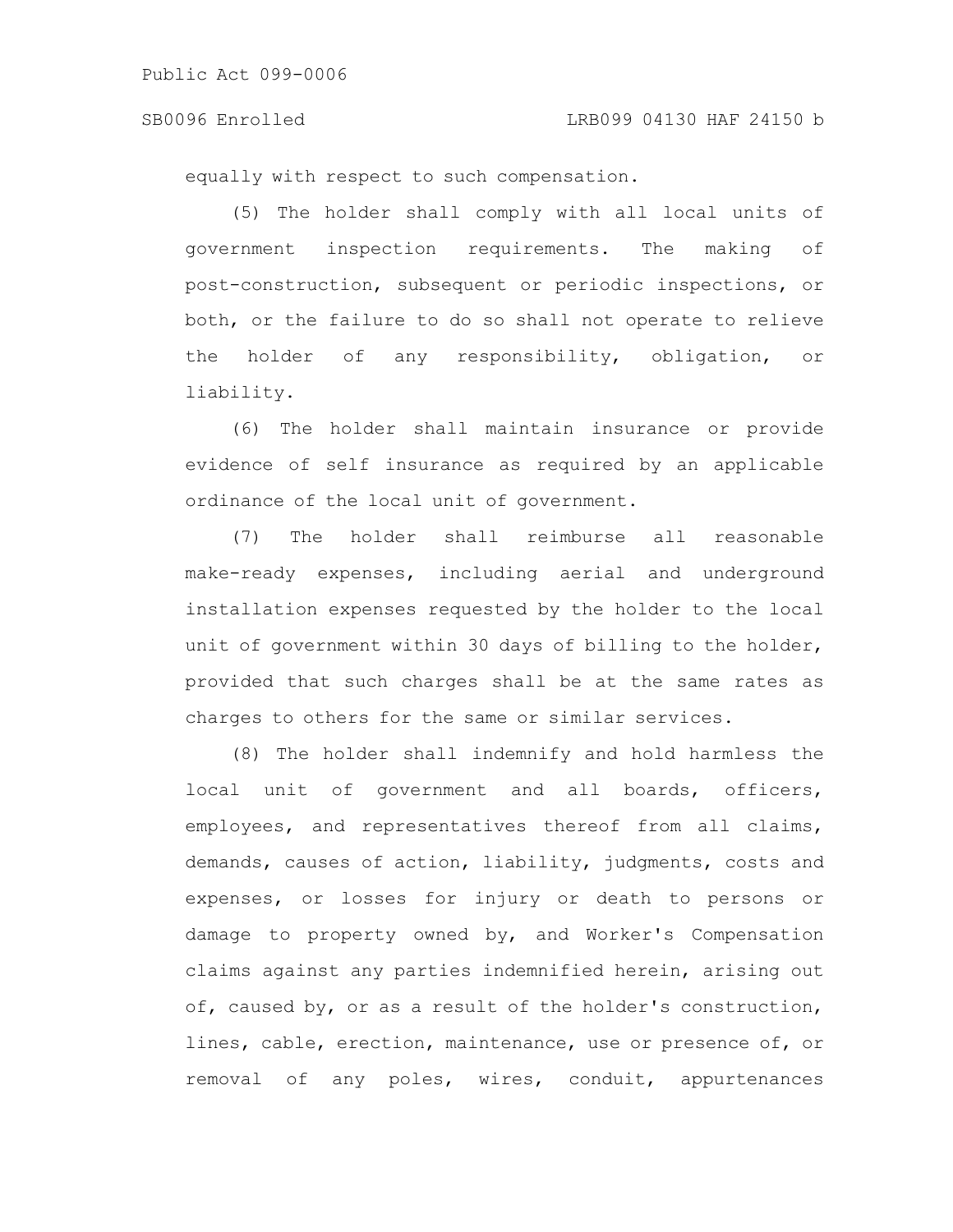### SB0096 Enrolled LRB099 04130 HAF 24150 b

thereto, or equipment or attachments thereto. The holder, however, shall not indemnify the local unit of government for any liabilities, damages, cost, and expense resulting from the willful misconduct, or negligence of the local unit of government, its officers, employees, and agents. The obligations imposed pursuant to this Section by a local unit of government shall be competitively neutral.

(9) The holder, upon request, shall provide the local unit of government with information describing the location of the cable service or video service facilities and equipment located in the unit of local government's rights-of-way pursuant to its State-issued authorization. If designated by the holder as confidential, such information provided pursuant to this subsection shall be exempt from inspection and copying under the **Illinois** Freedom of Information Act pursuant to the exemption provided for under provision (mm) of item (1) of Section 7 of the Freedom of Information Act and any other present or future exemptions applicable to such information and shall not be disclosed by the unit of local government to any third party without the written consent of the holder.

(Source: P.A. 95-9, eff. 6-30-07; 95-876, eff. 8-21-08.)

(220 ILCS 5/21-1601)

Sec. 21-1601. Repealer. Sections 21-101 through 21-1501 of this Article are repealed July 1, 2017 2015.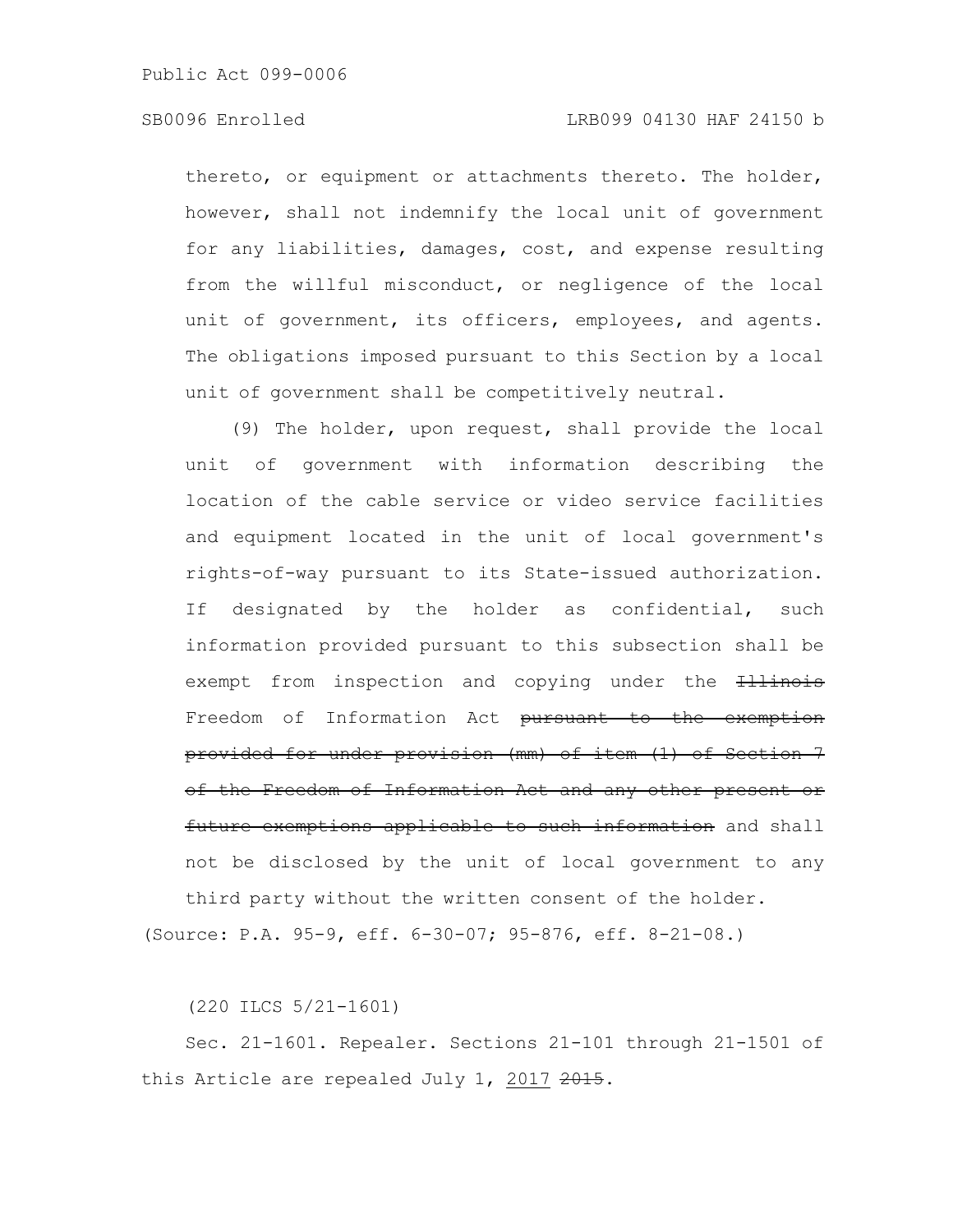(Source: P.A. 98-45, eff. 6-28-13.)

## ARTICLE II

Section 2-1. The Department of Central Management Services Law of the Civil Administrative Code of Illinois is amended by changing Section 405-270 as follows:

(20 ILCS 405/405-270) (was 20 ILCS 405/67.18)

Sec. 405-270. Communications services. To provide for and co-ordinate communications services for State agencies and, when requested and when in the best interests of the State, for units of federal or local governments and public and not-for-profit institutions of primary, secondary, and higher education. The Department may make use of its satellite uplink available to interested parties not associated with State government provided that State government usage shall have first priority. For this purpose the Department shall have the power and duty to do all of the following:

(1) Provide for and control the procurement, retention, installation, and maintenance of communications equipment or services used by State agencies in the interest of efficiency and economy.

(2) Establish standards by January 1, 1989 for communications services for State agencies which shall include a minimum of one telecommunication device for the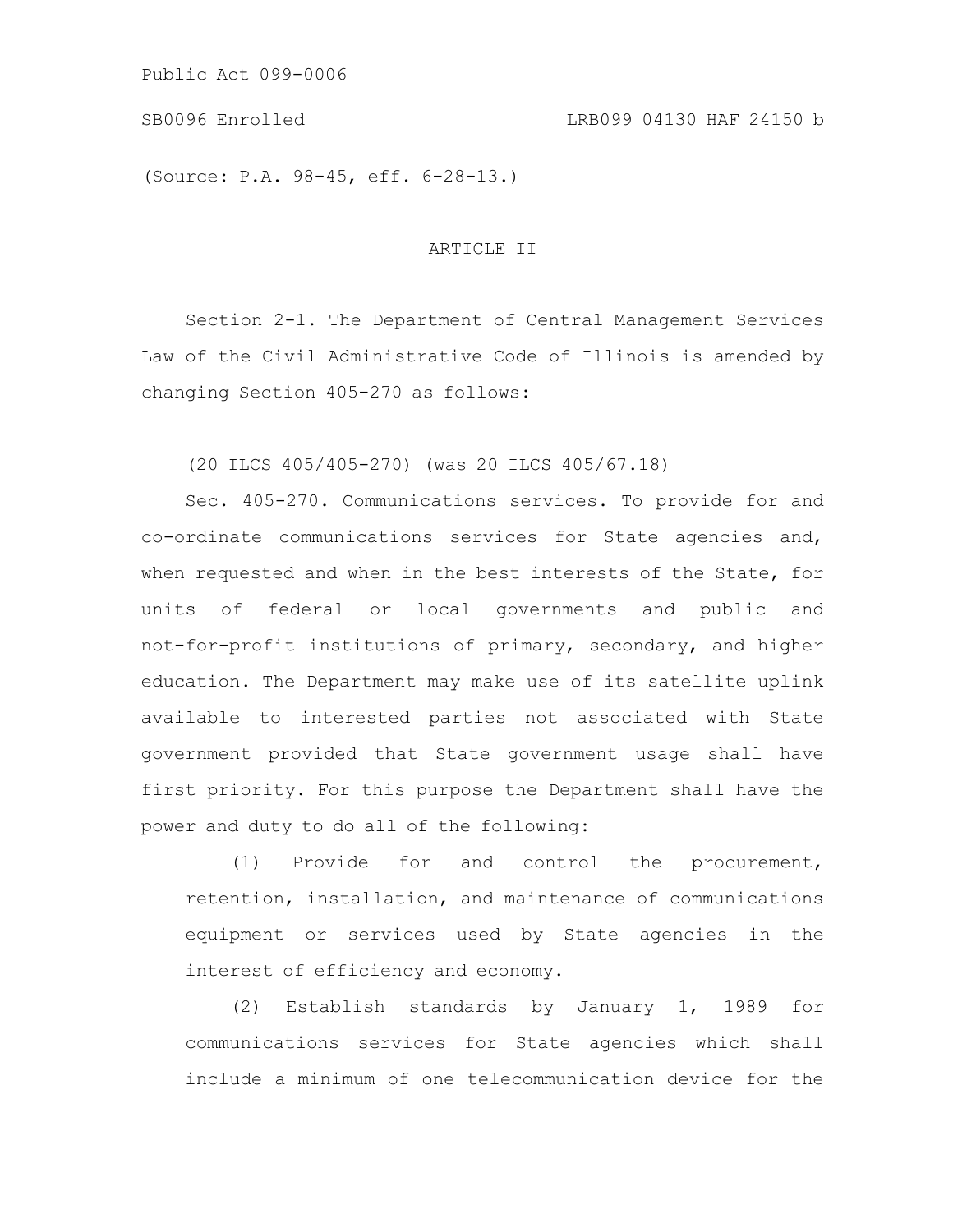deaf installed and operational within each State agency, to provide public access to agency information for those persons who are hearing or speech impaired. The Department shall consult the Department of Human Services to develop standards and implementation for this equipment.

(3) Establish charges (i) for communication services for State agencies and, when requested, for units of federal or local government and public and not-for-profit institutions of primary, secondary, or higher education and (ii) for use of the Department's satellite uplink by parties not associated with State government. Entities charged for these services shall reimburse the Department.

(4) Instruct all State agencies to report their usage of communication services regularly to the Department in the manner the Director may prescribe.

(5) Analyze the present and future aims and needs of all State agencies in the area of communications services and plan to serve those aims and needs in the most effective and efficient manner.

(6) Provide services, including, but not limited to, telecommunications, video recording, satellite uplink, public information, and other communications services.

(7) Establish the administrative organization within the Department that is required to accomplish the purpose of this Section.

The Department is authorized to conduct a study for the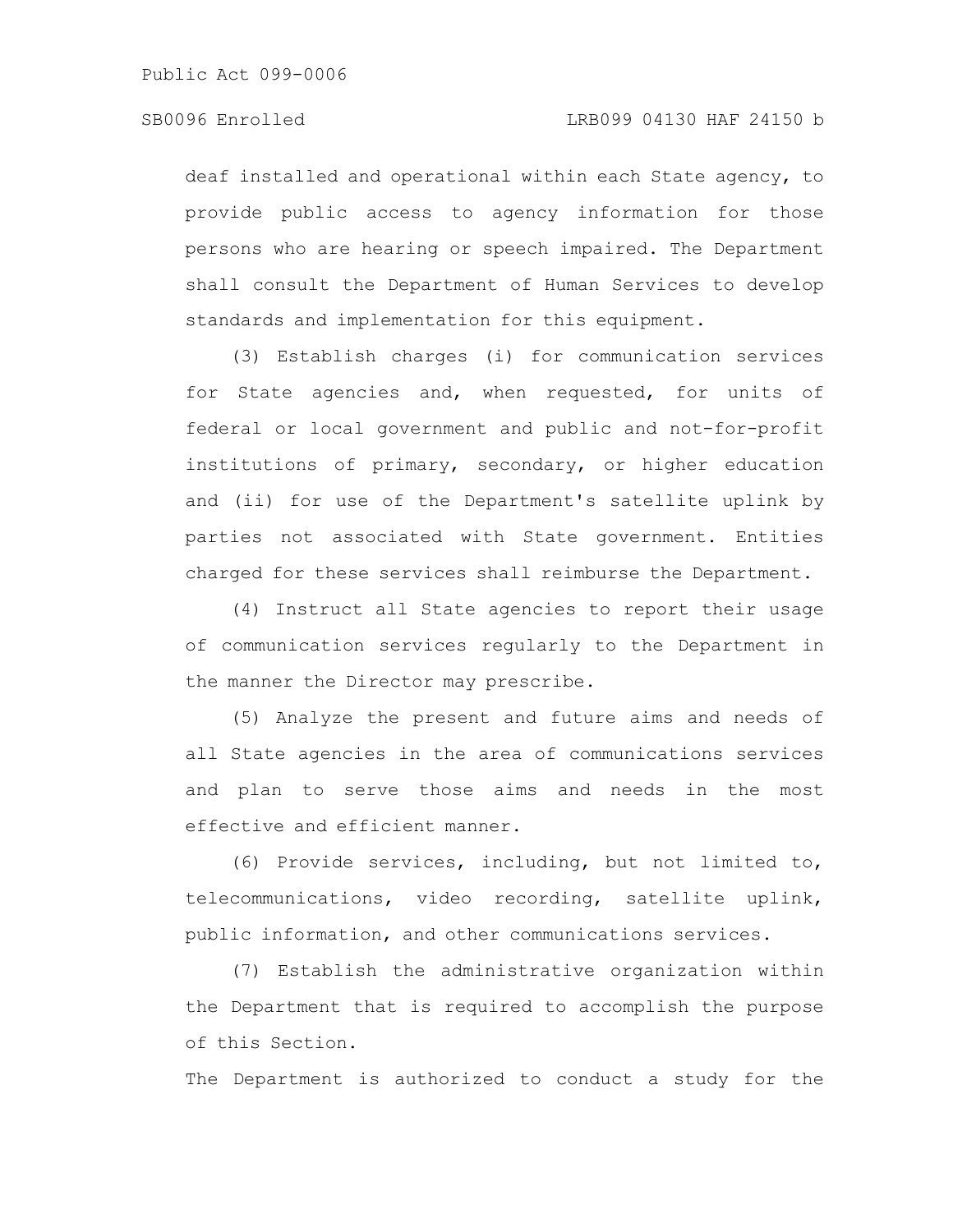#### SB0096 Enrolled LRB099 04130 HAF 24150 b

purpose of determining technical, engineering, and management specifications for the networking, compatible connection, or shared use of existing and future public and private owned television broadcast and reception facilities, including but not limited to terrestrial microwave, fiber optic, and satellite, for broadcast and reception of educational, governmental, and business programs, and to implement those specifications.

However, the Department may not control or interfere with the input of content into the telecommunications systems by the several State agencies or units of federal or local government, or public or not-for-profit institutions of primary, secondary, and higher education, or users of the Department's satellite uplink.

As used in this Section, the term "State agencies" means all departments, officers, commissions, boards, institutions, and bodies politic and corporate of the State except (i) the judicial branch, including, without limitation, the several courts of the State, the offices of the clerk of the supreme court and the clerks of the appellate court, and the Administrative Office of the Illinois Courts and (ii) the General Assembly, legislative service agencies, and all officers of the General Assembly.

This Section does not apply to the procurement of Next Generation 9-1-1 service as governed by Section 15.6b of the Emergency Telephone System Act.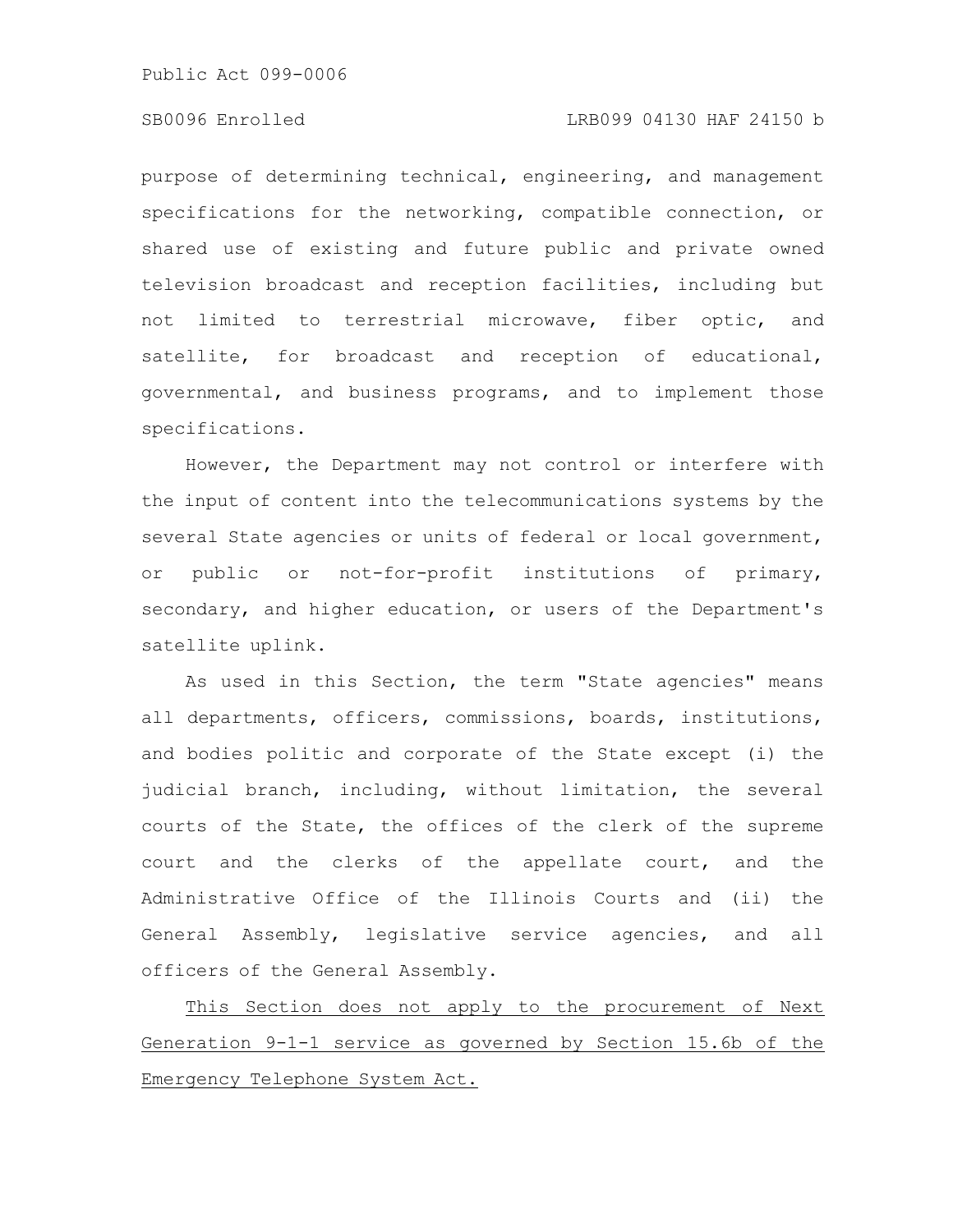SB0096 Enrolled LRB099 04130 HAF 24150 b

(Source: P.A. 94-91, eff. 7-1-05; 94-295, eff. 7-21-05; 95-331, eff. 8-21-07.)

Section 2-3. The Illinois Administrative Procedure Act is amended by changing Section 5-45 as follows:

(5 ILCS 100/5-45) (from Ch. 127, par. 1005-45)

Sec. 5-45. Emergency rulemaking.

(a) "Emergency" means the existence of any situation that any agency finds reasonably constitutes a threat to the public interest, safety, or welfare.

(b) If any agency finds that an emergency exists that requires adoption of a rule upon fewer days than is required by Section 5-40 and states in writing its reasons for that finding, the agency may adopt an emergency rule without prior notice or hearing upon filing a notice of emergency rulemaking with the Secretary of State under Section 5-70. The notice shall include the text of the emergency rule and shall be published in the Illinois Register. Consent orders or other court orders adopting settlements negotiated by an agency may be adopted under this Section. Subject to applicable constitutional or statutory provisions, an emergency rule becomes effective immediately upon filing under Section 5-65 or at a stated date less than 10 days thereafter. The agency's finding and a statement of the specific reasons for the finding shall be filed with the rule. The agency shall take reasonable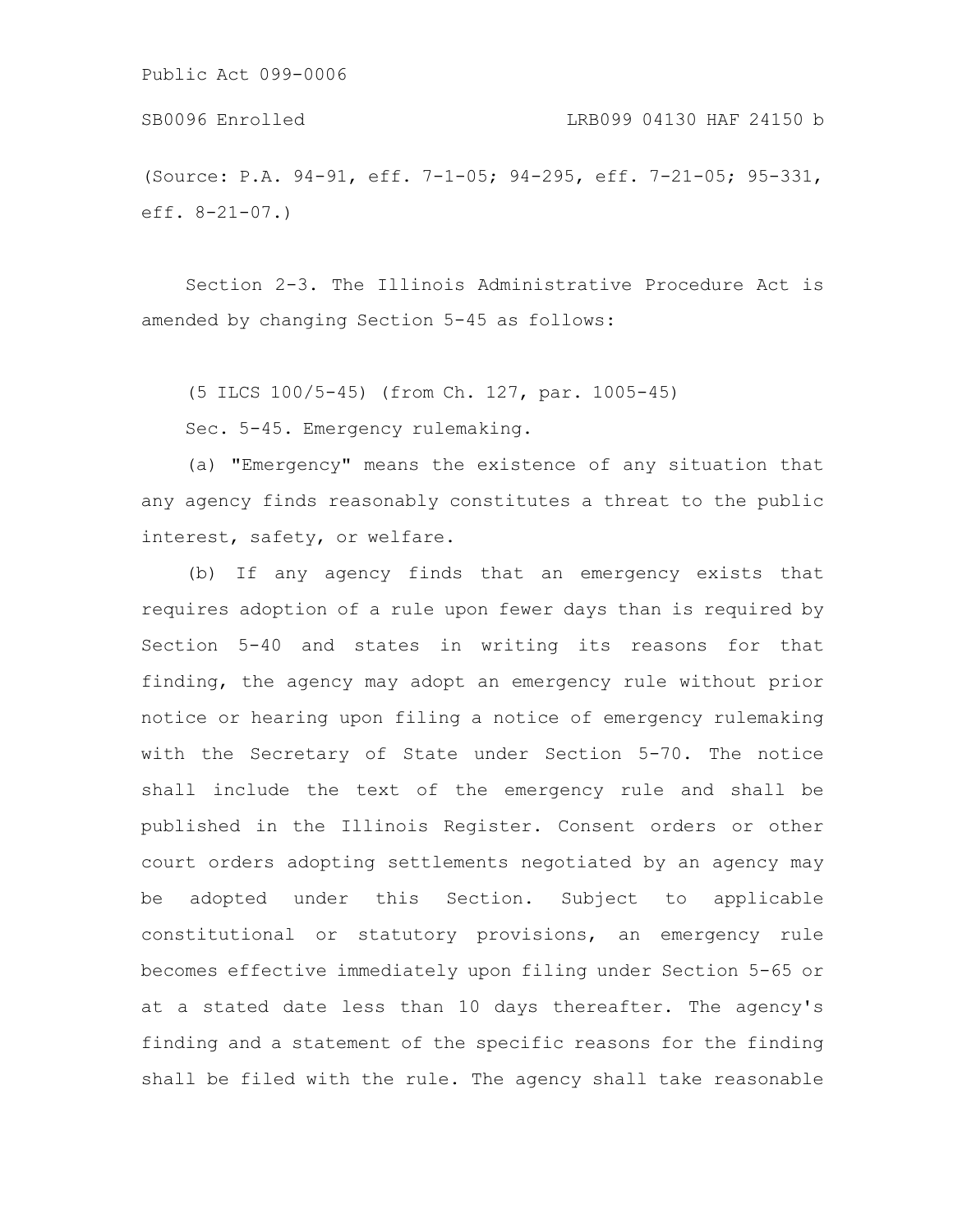### SB0096 Enrolled LRB099 04130 HAF 24150 b

and appropriate measures to make emergency rules known to the persons who may be affected by them.

(c) An emergency rule may be effective for a period of not longer than 150 days, but the agency's authority to adopt an identical rule under Section 5-40 is not precluded. No emergency rule may be adopted more than once in any 24 month period, except that this limitation on the number of emergency rules that may be adopted in a 24 month period does not apply to (i) emergency rules that make additions to and deletions from the Drug Manual under Section 5-5.16 of the Illinois Public Aid Code or the generic drug formulary under Section 3.14 of the Illinois Food, Drug and Cosmetic Act, (ii) emergency rules adopted by the Pollution Control Board before July 1, 1997 to implement portions of the Livestock Management Facilities Act, (iii) emergency rules adopted by the Illinois Department of Public Health under subsections (a) through (i) of Section 2 of the Department of Public Health Act when necessary to protect the public's health, (iv) emergency rules adopted pursuant to subsection (n) of this Section, (v) emergency rules adopted pursuant to subsection (o) of this Section, or (vi) emergency rules adopted pursuant to subsection (c-5) of this Section. Two or more emergency rules having substantially the same purpose and effect shall be deemed to be a single rule for purposes of this Section.

(c-5) To facilitate the maintenance of the program of group health benefits provided to annuitants, survivors, and retired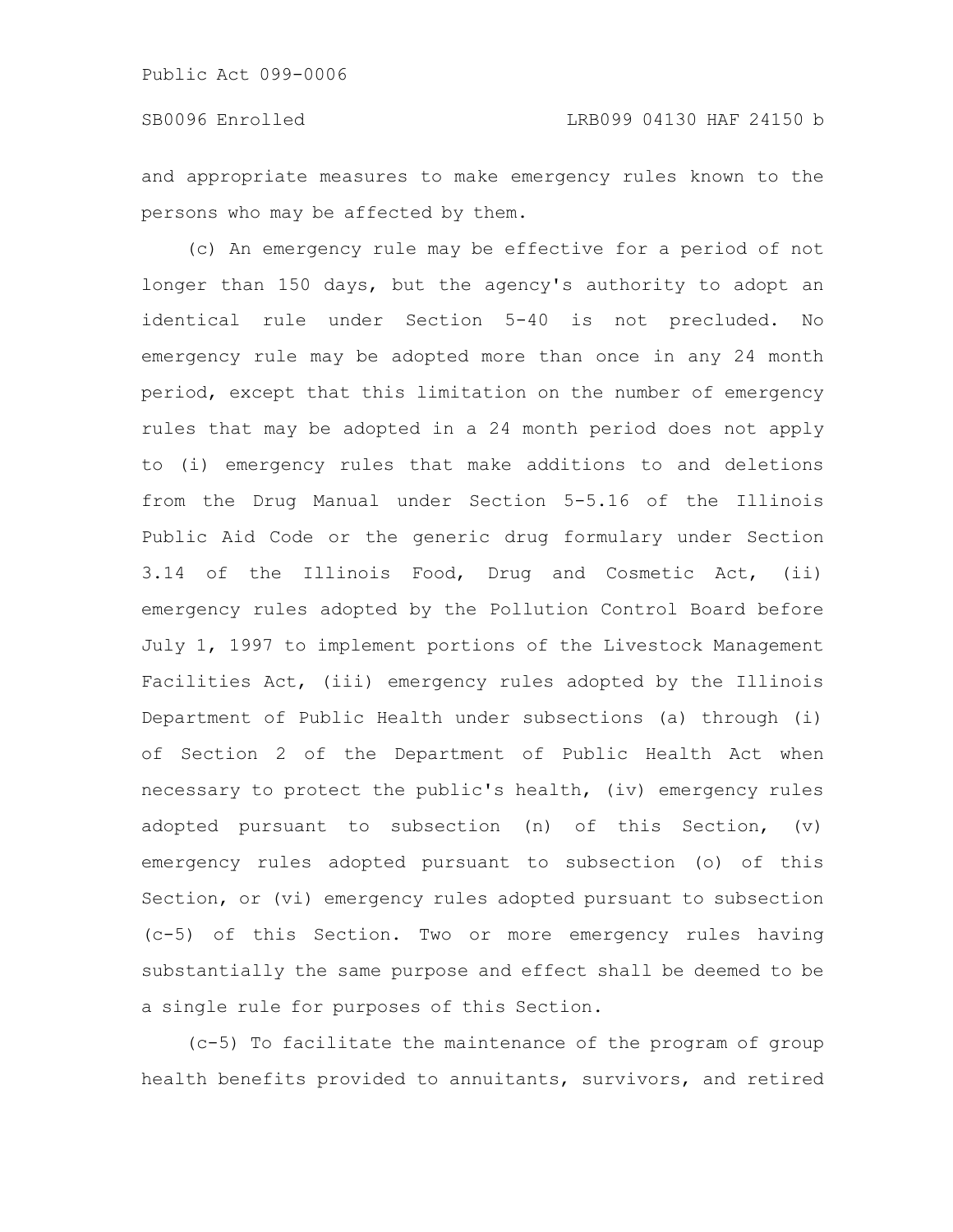## SB0096 Enrolled LRB099 04130 HAF 24150 b

employees under the State Employees Group Insurance Act of 1971, rules to alter the contributions to be paid by the State, annuitants, survivors, retired employees, or any combination of those entities, for that program of group health benefits, shall be adopted as emergency rules. The adoption of those rules shall be considered an emergency and necessary for the public interest, safety, and welfare.

(d) In order to provide for the expeditious and timely implementation of the State's fiscal year 1999 budget, emergency rules to implement any provision of Public Act 90-587 or 90-588 or any other budget initiative for fiscal year 1999 may be adopted in accordance with this Section by the agency charged with administering that provision or initiative, except that the 24-month limitation on the adoption of emergency rules and the provisions of Sections 5-115 and 5-125 do not apply to rules adopted under this subsection (d). The adoption of emergency rules authorized by this subsection (d) shall be deemed to be necessary for the public interest, safety, and welfare.

(e) In order to provide for the expeditious and timely implementation of the State's fiscal year 2000 budget, emergency rules to implement any provision of this amendatory Act of the 91st General Assembly or any other budget initiative for fiscal year 2000 may be adopted in accordance with this Section by the agency charged with administering that provision or initiative, except that the 24-month limitation on the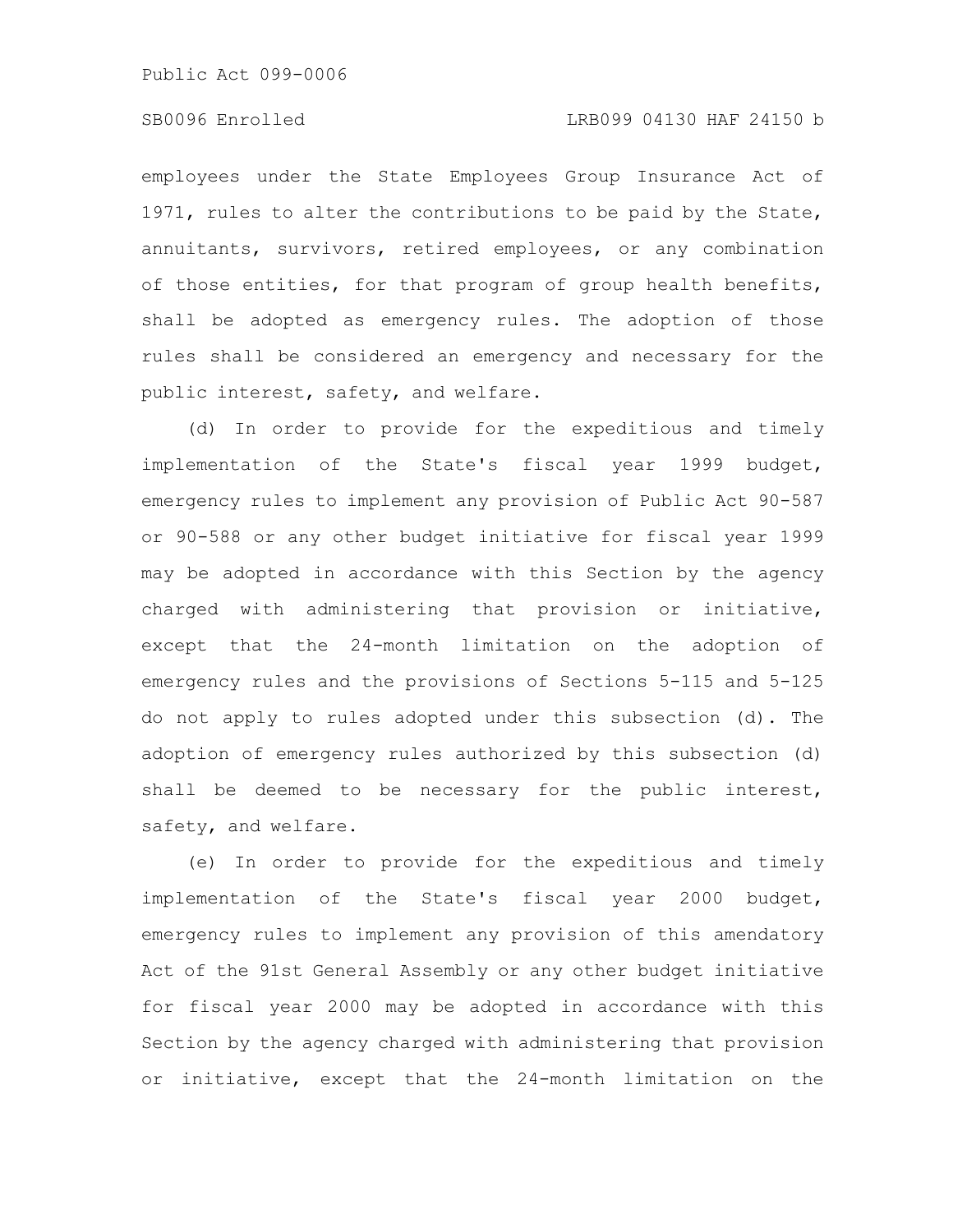### SB0096 Enrolled LRB099 04130 HAF 24150 b

adoption of emergency rules and the provisions of Sections 5-115 and 5-125 do not apply to rules adopted under this subsection (e). The adoption of emergency rules authorized by this subsection (e) shall be deemed to be necessary for the public interest, safety, and welfare.

(f) In order to provide for the expeditious and timely implementation of the State's fiscal year 2001 budget, emergency rules to implement any provision of this amendatory Act of the 91st General Assembly or any other budget initiative for fiscal year 2001 may be adopted in accordance with this Section by the agency charged with administering that provision or initiative, except that the 24-month limitation on the adoption of emergency rules and the provisions of Sections 5-115 and 5-125 do not apply to rules adopted under this subsection (f). The adoption of emergency rules authorized by this subsection (f) shall be deemed to be necessary for the public interest, safety, and welfare.

(g) In order to provide for the expeditious and timely implementation of the State's fiscal year 2002 budget, emergency rules to implement any provision of this amendatory Act of the 92nd General Assembly or any other budget initiative for fiscal year 2002 may be adopted in accordance with this Section by the agency charged with administering that provision or initiative, except that the 24-month limitation on the adoption of emergency rules and the provisions of Sections 5-115 and 5-125 do not apply to rules adopted under this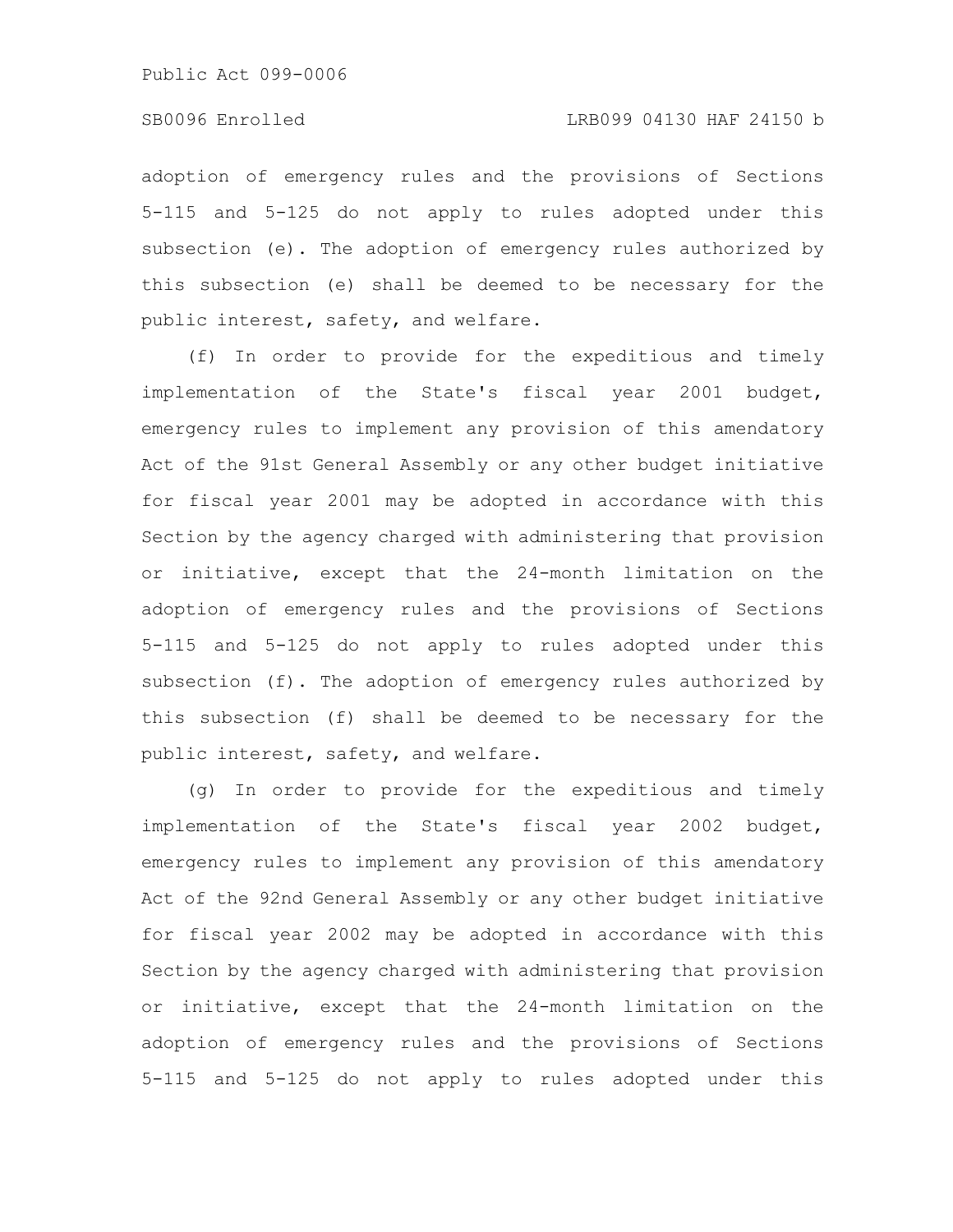subsection (g). The adoption of emergency rules authorized by this subsection (g) shall be deemed to be necessary for the public interest, safety, and welfare.

(h) In order to provide for the expeditious and timely implementation of the State's fiscal year 2003 budget, emergency rules to implement any provision of this amendatory Act of the 92nd General Assembly or any other budget initiative for fiscal year 2003 may be adopted in accordance with this Section by the agency charged with administering that provision or initiative, except that the 24-month limitation on the adoption of emergency rules and the provisions of Sections 5-115 and 5-125 do not apply to rules adopted under this subsection (h). The adoption of emergency rules authorized by this subsection (h) shall be deemed to be necessary for the public interest, safety, and welfare.

(i) In order to provide for the expeditious and timely implementation of the State's fiscal year 2004 budget, emergency rules to implement any provision of this amendatory Act of the 93rd General Assembly or any other budget initiative for fiscal year 2004 may be adopted in accordance with this Section by the agency charged with administering that provision or initiative, except that the 24-month limitation on the adoption of emergency rules and the provisions of Sections 5-115 and 5-125 do not apply to rules adopted under this subsection (i). The adoption of emergency rules authorized by this subsection (i) shall be deemed to be necessary for the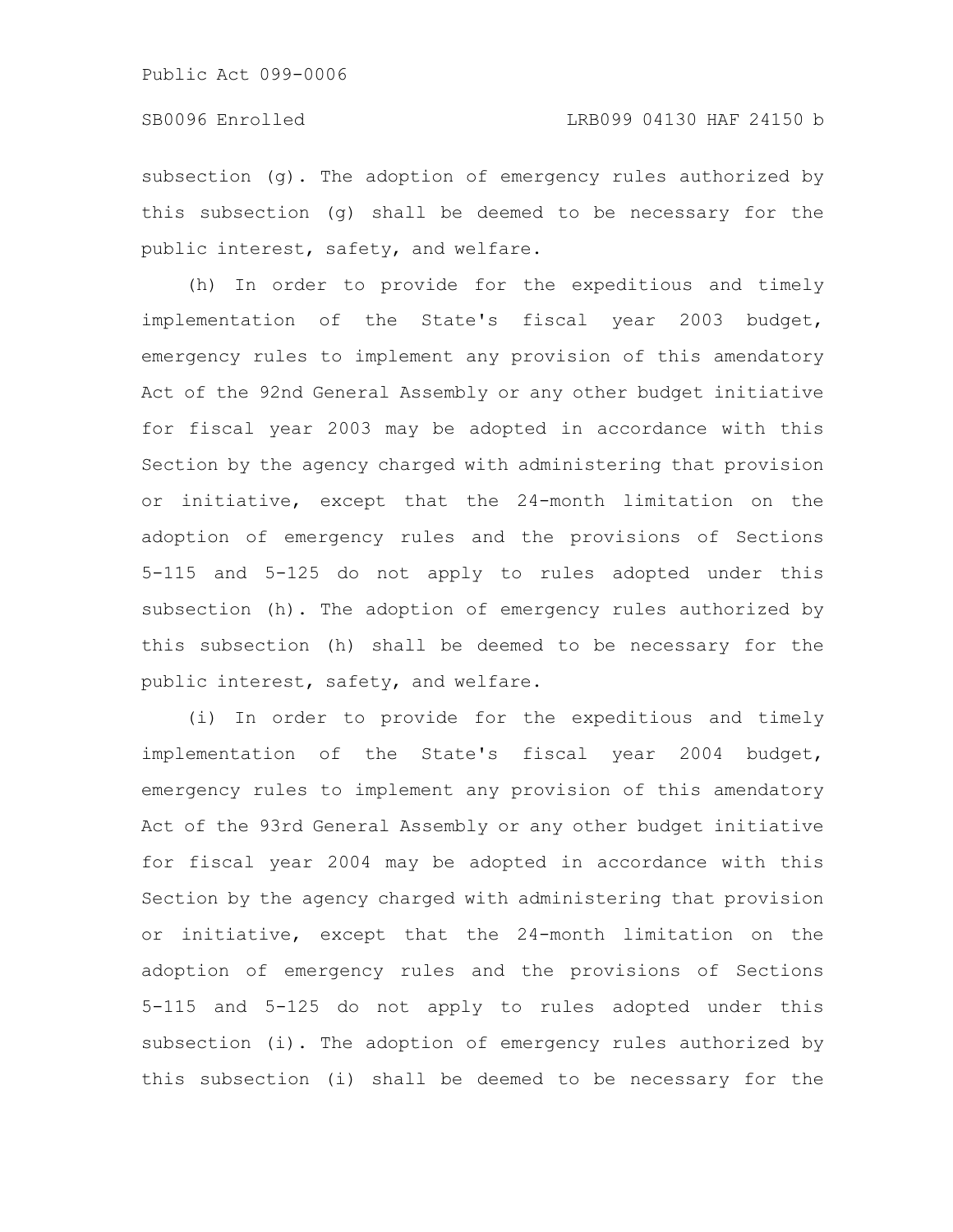#### SB0096 Enrolled LRB099 04130 HAF 24150 b

public interest, safety, and welfare.

(j) In order to provide for the expeditious and timely implementation of the provisions of the State's fiscal year 2005 budget as provided under the Fiscal Year 2005 Budget Implementation (Human Services) Act, emergency rules to implement any provision of the Fiscal Year 2005 Budget Implementation (Human Services) Act may be adopted in accordance with this Section by the agency charged with administering that provision, except that the 24-month limitation on the adoption of emergency rules and the provisions of Sections 5-115 and 5-125 do not apply to rules adopted under this subsection (j). The Department of Public Aid may also adopt rules under this subsection (j) necessary to administer the Illinois Public Aid Code and the Children's Health Insurance Program Act. The adoption of emergency rules authorized by this subsection (j) shall be deemed to be necessary for the public interest, safety, and welfare.

(k) In order to provide for the expeditious and timely implementation of the provisions of the State's fiscal year 2006 budget, emergency rules to implement any provision of this amendatory Act of the 94th General Assembly or any other budget initiative for fiscal year 2006 may be adopted in accordance with this Section by the agency charged with administering that provision or initiative, except that the 24-month limitation on the adoption of emergency rules and the provisions of Sections 5-115 and 5-125 do not apply to rules adopted under this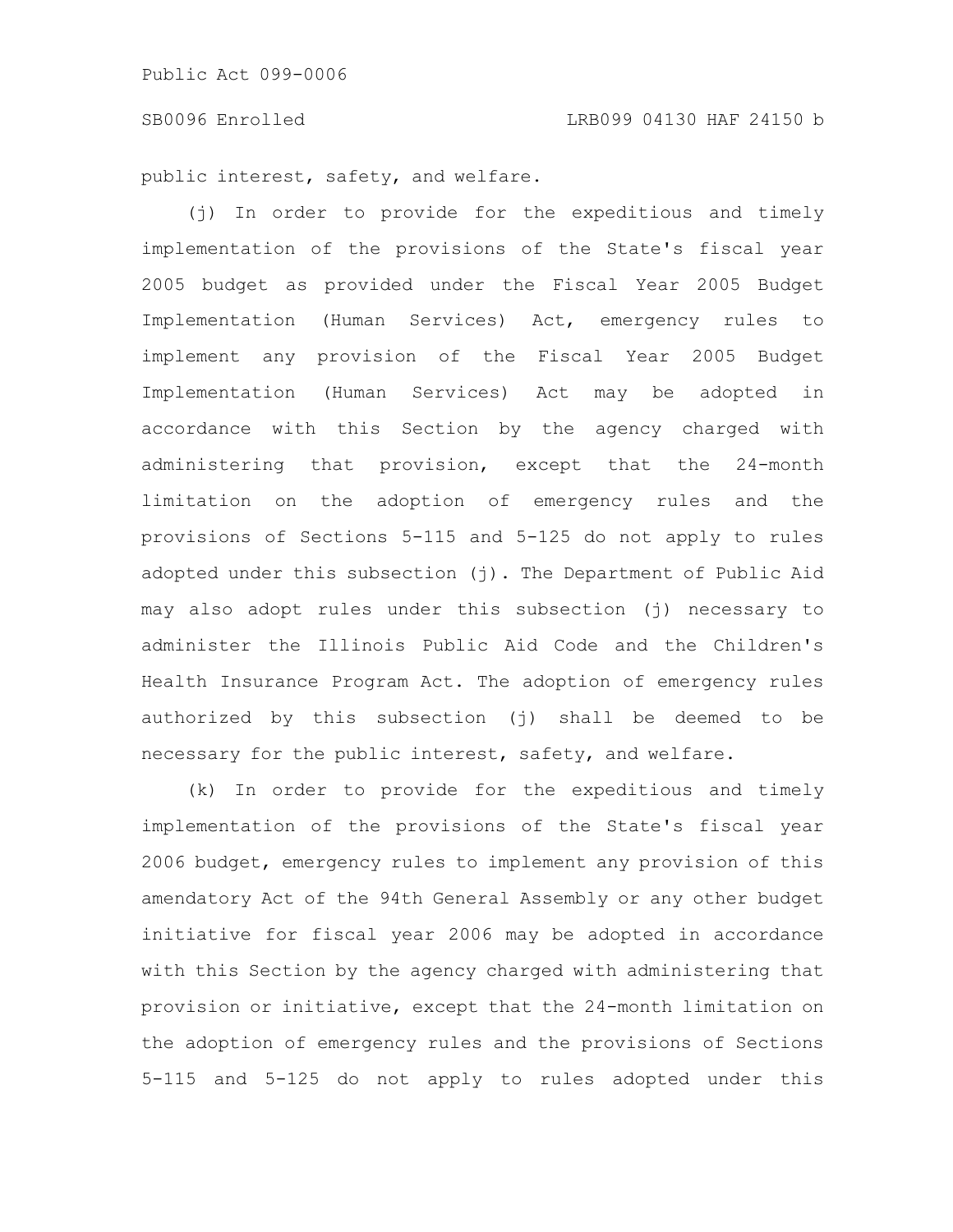#### SB0096 Enrolled LRB099 04130 HAF 24150 b

subsection (k). The Department of Healthcare and Family Services may also adopt rules under this subsection (k) necessary to administer the Illinois Public Aid Code, the Senior Citizens and Disabled Persons Property Tax Relief Act, the Senior Citizens and Disabled Persons Prescription Drug Discount Program Act (now the Illinois Prescription Drug Discount Program Act), and the Children's Health Insurance Program Act. The adoption of emergency rules authorized by this subsection (k) shall be deemed to be necessary for the public interest, safety, and welfare.

(l) In order to provide for the expeditious and timely implementation of the provisions of the State's fiscal year 2007 budget, the Department of Healthcare and Family Services may adopt emergency rules during fiscal year 2007, including rules effective July 1, 2007, in accordance with this subsection to the extent necessary to administer the Department's responsibilities with respect to amendments to the State plans and Illinois waivers approved by the federal Centers for Medicare and Medicaid Services necessitated by the requirements of Title XIX and Title XXI of the federal Social Security Act. The adoption of emergency rules authorized by this subsection (l) shall be deemed to be necessary for the public interest, safety, and welfare.

(m) In order to provide for the expeditious and timely implementation of the provisions of the State's fiscal year 2008 budget, the Department of Healthcare and Family Services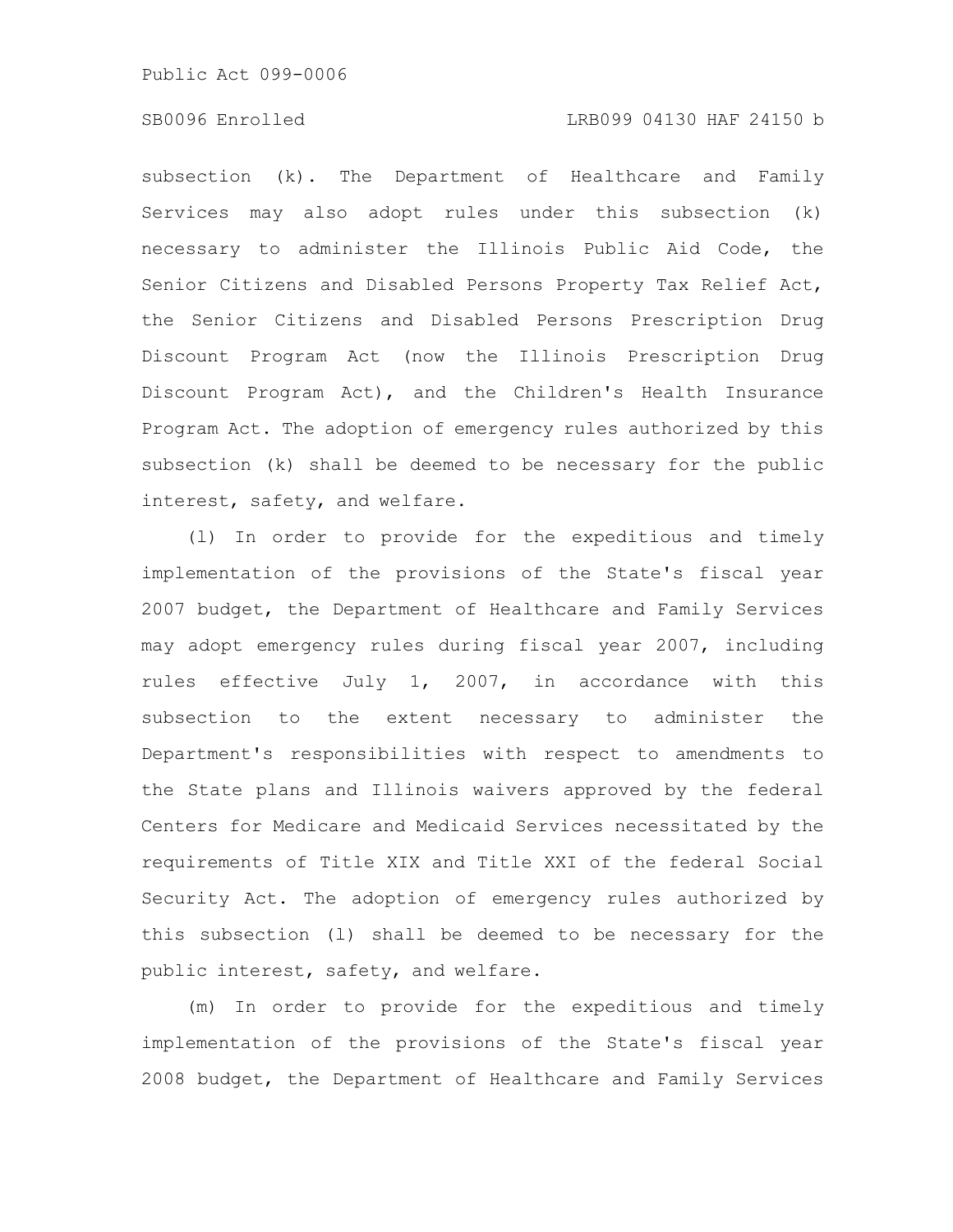## SB0096 Enrolled LRB099 04130 HAF 24150 b

may adopt emergency rules during fiscal year 2008, including rules effective July 1, 2008, in accordance with this subsection to the extent necessary to administer the Department's responsibilities with respect to amendments to the State plans and Illinois waivers approved by the federal Centers for Medicare and Medicaid Services necessitated by the requirements of Title XIX and Title XXI of the federal Social Security Act. The adoption of emergency rules authorized by this subsection (m) shall be deemed to be necessary for the public interest, safety, and welfare.

(n) In order to provide for the expeditious and timely implementation of the provisions of the State's fiscal year 2010 budget, emergency rules to implement any provision of this amendatory Act of the 96th General Assembly or any other budget initiative authorized by the 96th General Assembly for fiscal year 2010 may be adopted in accordance with this Section by the agency charged with administering that provision or initiative. The adoption of emergency rules authorized by this subsection (n) shall be deemed to be necessary for the public interest, safety, and welfare. The rulemaking authority granted in this subsection (n) shall apply only to rules promulgated during Fiscal Year 2010.

(o) In order to provide for the expeditious and timely implementation of the provisions of the State's fiscal year 2011 budget, emergency rules to implement any provision of this amendatory Act of the 96th General Assembly or any other budget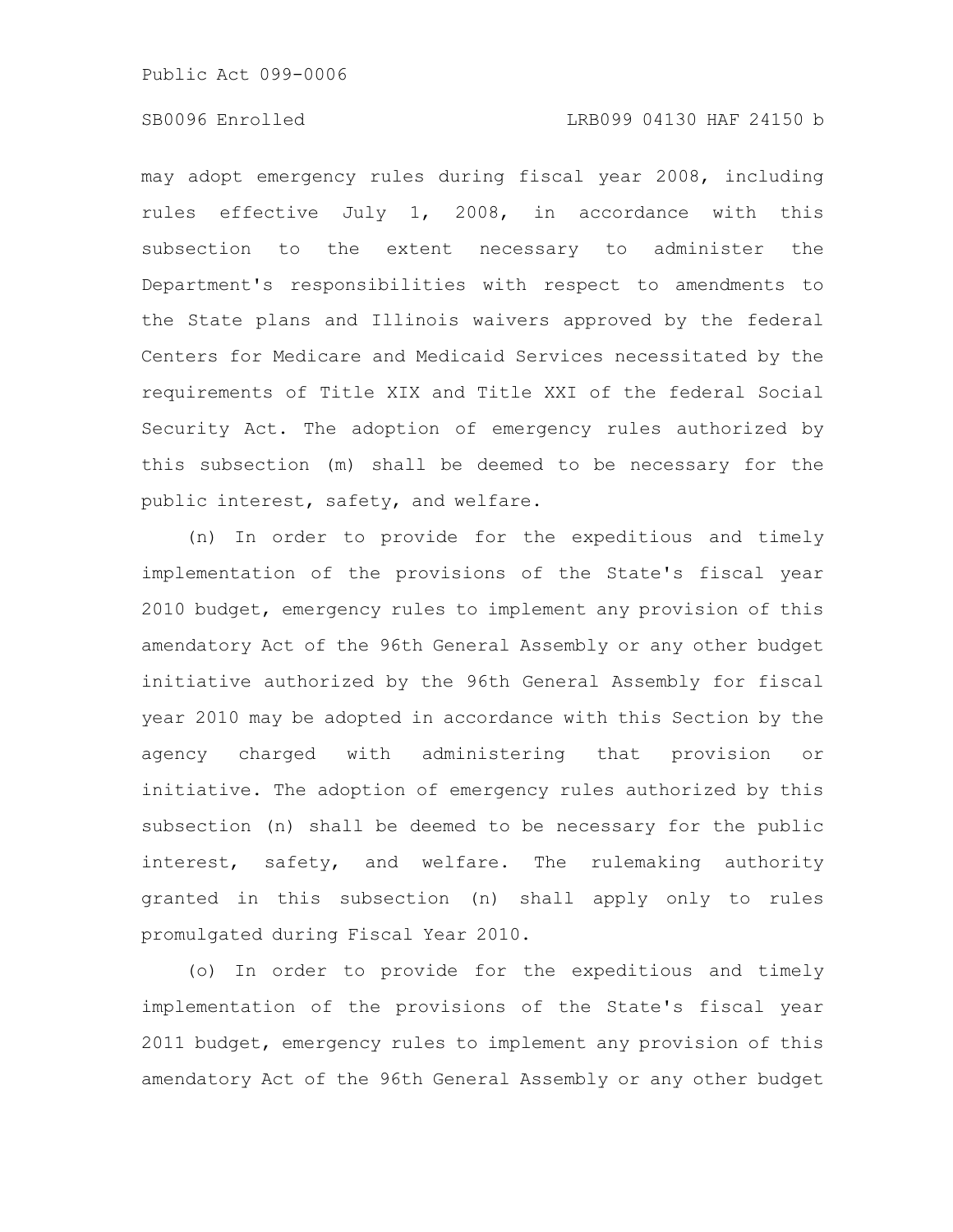# SB0096 Enrolled LRB099 04130 HAF 24150 b

initiative authorized by the 96th General Assembly for fiscal year 2011 may be adopted in accordance with this Section by the agency charged with administering that provision or initiative. The adoption of emergency rules authorized by this subsection (o) is deemed to be necessary for the public interest, safety, and welfare. The rulemaking authority granted in this subsection (o) applies only to rules promulgated on or after the effective date of this amendatory Act of the 96th General Assembly through June 30, 2011.

(p) In order to provide for the expeditious and timely implementation of the provisions of Public Act 97-689, emergency rules to implement any provision of Public Act 97-689 may be adopted in accordance with this subsection (p) by the agency charged with administering that provision or initiative. The 150-day limitation of the effective period of emergency rules does not apply to rules adopted under this subsection (p), and the effective period may continue through June 30, 2013. The 24-month limitation on the adoption of emergency rules does not apply to rules adopted under this subsection (p). The adoption of emergency rules authorized by this subsection (p) is deemed to be necessary for the public interest, safety, and welfare.

(q) In order to provide for the expeditious and timely implementation of the provisions of Articles 7, 8, 9, 11, and 12 of this amendatory Act of the 98th General Assembly, emergency rules to implement any provision of Articles 7, 8, 9,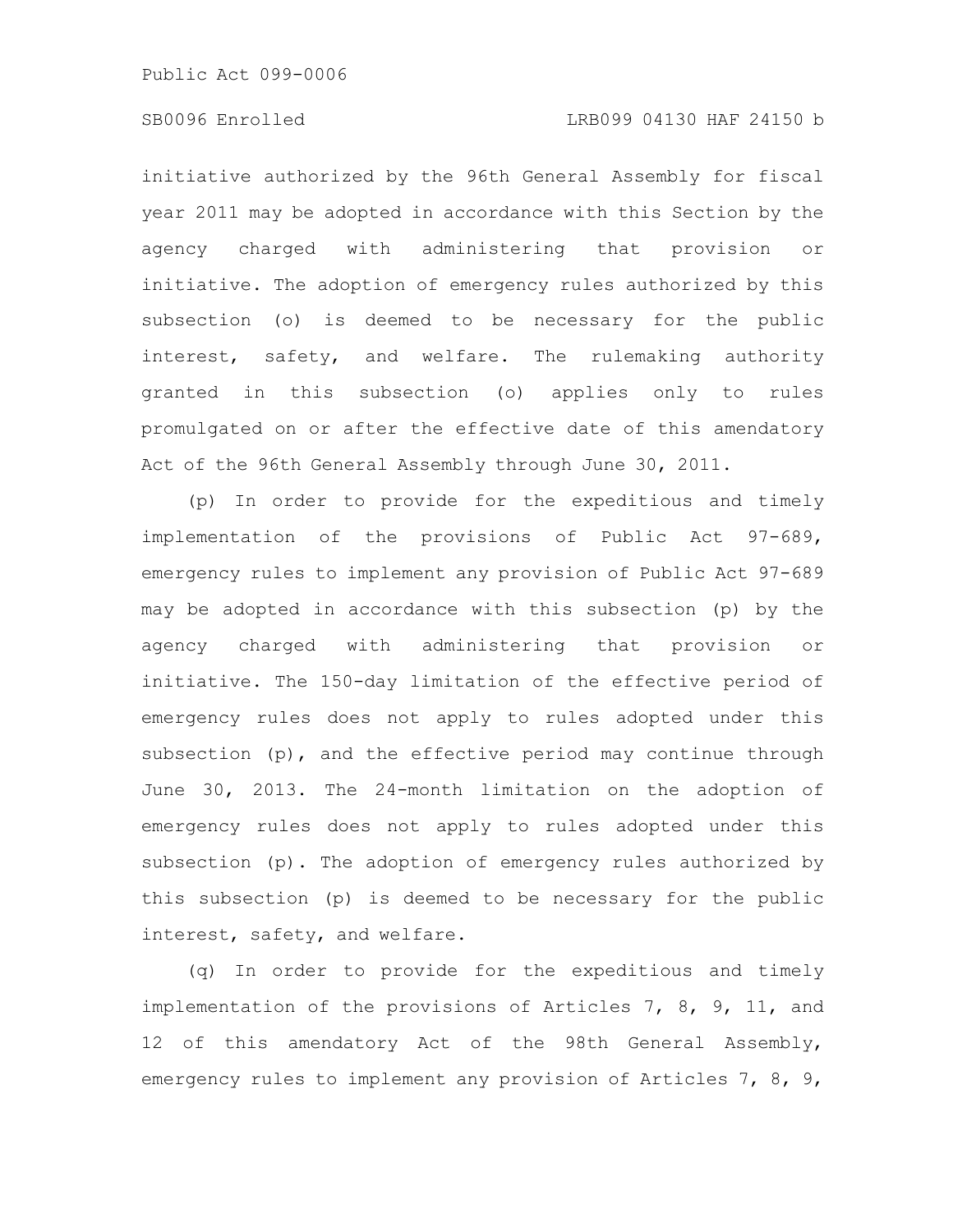### SB0096 Enrolled LRB099 04130 HAF 24150 b

11, and 12 of this amendatory Act of the 98th General Assembly may be adopted in accordance with this subsection (q) by the agency charged with administering that provision or initiative. The 24-month limitation on the adoption of emergency rules does not apply to rules adopted under this subsection (q). The adoption of emergency rules authorized by this subsection (q) is deemed to be necessary for the public interest, safety, and welfare.

(r) In order to provide for the expeditious and timely implementation of the provisions of this amendatory Act of the 98th General Assembly, emergency rules to implement this amendatory Act of the 98th General Assembly may be adopted in accordance with this subsection (r) by the Department of Healthcare and Family Services. The 24-month limitation on the adoption of emergency rules does not apply to rules adopted under this subsection (r). The adoption of emergency rules authorized by this subsection (r) is deemed to be necessary for the public interest, safety, and welfare.

(s) In order to provide for the expeditious and timely implementation of the provisions of Sections 5-5b.1 and 5A-2 of the Illinois Public Aid Code, emergency rules to implement any provision of Section 5-5b.1 or Section 5A-2 of the Illinois Public Aid Code may be adopted in accordance with this subsection (s) by the Department of Healthcare and Family Services. The rulemaking authority granted in this subsection (s) shall apply only to those rules adopted prior to July 1,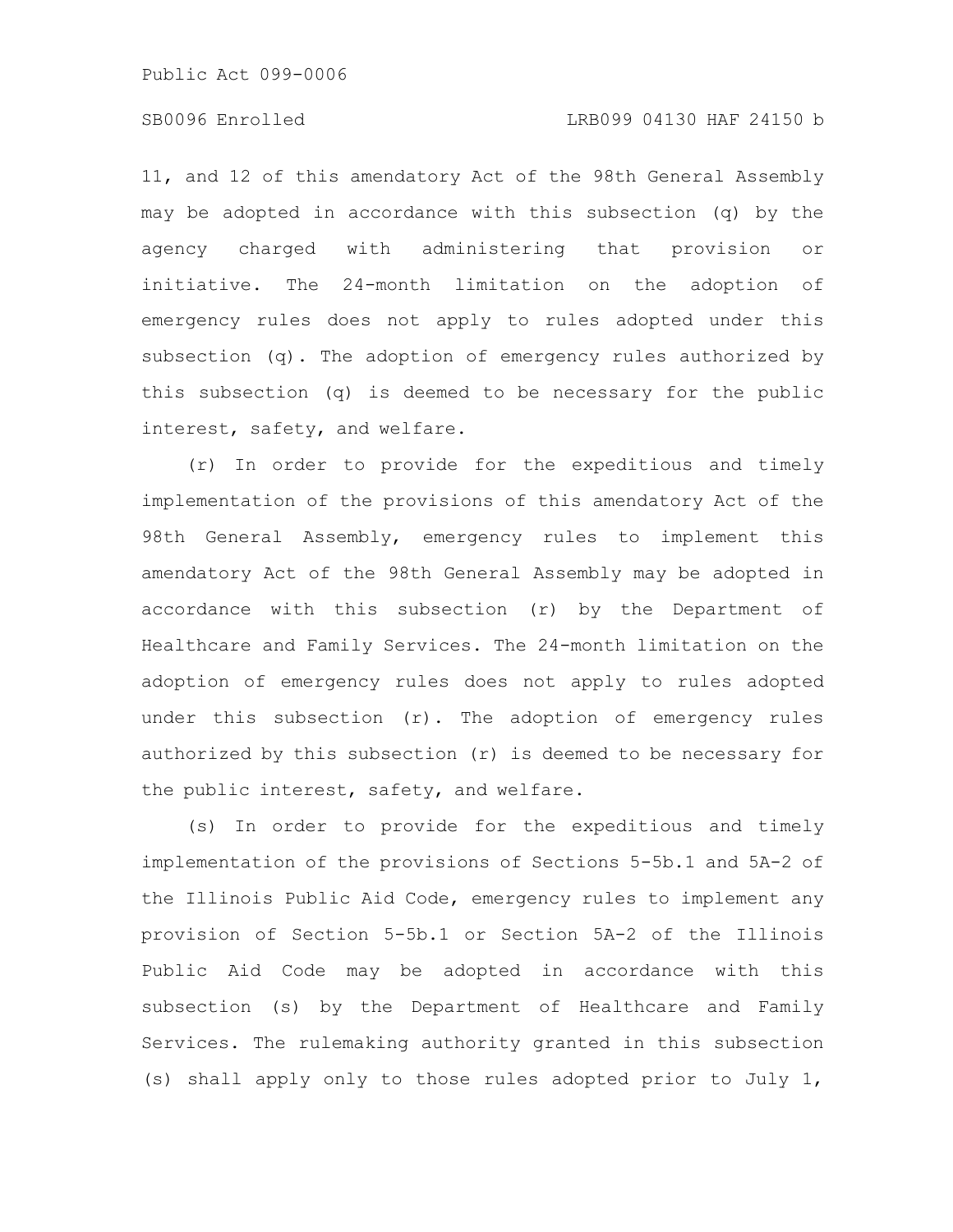2015. Notwithstanding any other provision of this Section, any emergency rule adopted under this subsection (s) shall only apply to payments made for State fiscal year 2015. The adoption of emergency rules authorized by this subsection (s) is deemed to be necessary for the public interest, safety, and welfare.

(t) In order to provide for the expeditious and timely implementation of the provisions of Article II of this amendatory Act of the 99th General Assembly, emergency rules to implement the changes made by Article II of this amendatory Act of the 99th General Assembly to the Emergency Telephone System Act may be adopted in accordance with this subsection (t) by the Department of State Police. The rulemaking authority granted in this subsection (t) shall apply only to those rules adopted prior to July 1, 2016. The 24-month limitation on the adoption of emergency rules does not apply to rules adopted under this subsection (t). The adoption of emergency rules authorized by this subsection (t) is deemed to be necessary for the public interest, safety, and welfare.

(Source: P.A. 98-104, eff. 7-22-13; 98-463, eff. 8-16-13; 98-651, eff. 6-16-14; 99-2, eff. 3-26-15.)

Section 2-5. The State Finance Act is amended by changing Section 5.529 as follows:

(30 ILCS 105/5.529) Sec. 5.529. The Statewide 9-1-1 Wireless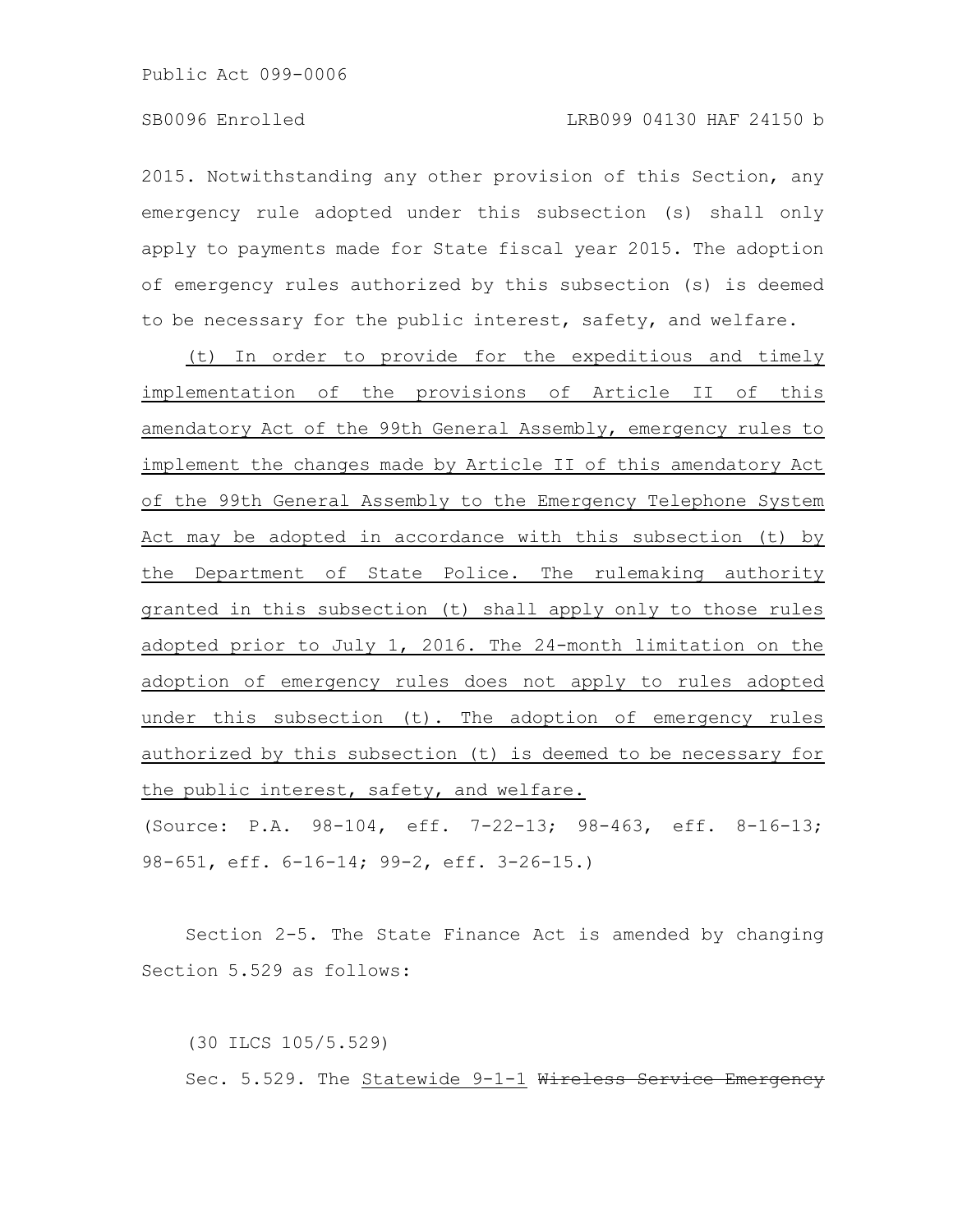Fund. (Source: P.A. 91-660, eff. 12-22-99; 92-16, eff. 6-28-01.) SB0096 Enrolled LRB099 04130 HAF 24150 b

Section 2-10. The Emergency Telephone System Act is amended by changing Sections 2, 3, 4, 6, 6.1, 7, 8, 10, 10.2, 11, 12, 15, 15.1, 15.4, 15.5, 15.6, 15.7, and 15.8 and by adding Sections 15.2c, 15.3a, 15.4a, 15.4b, 15.6a, 15.6b, 20, 30, 35, 40, 45, 50, 55, and 60 as follows:

(50 ILCS 750/2) (from Ch. 134, par. 32)

Sec. 2. Definitions. As used in this Act, unless the context otherwise requires:

"9-1-1 system" means the geographic area that has been granted an order of authority by the Commission or the Statewide 9-1-1 Administrator to use "9-1-1" as the primary emergency telephone number.

"9-1-1 Authority" includes an Emergency Telephone System Board, Joint Emergency Telephone System Board, and a qualified governmental entity. "9-1-1 Authority" includes the Department of State Police only to the extent it provides 9-1-1 services under this Act.

"Administrator" means the Statewide 9-1-1 Administrator.

"Advanced service" means any telecommunications service with dynamic bandwidth allocation, including, but not limited to, ISDN Primary Rate Interface (PRI), that, through the use of a DS-1, T-1, or similar un-channelized or multi-channel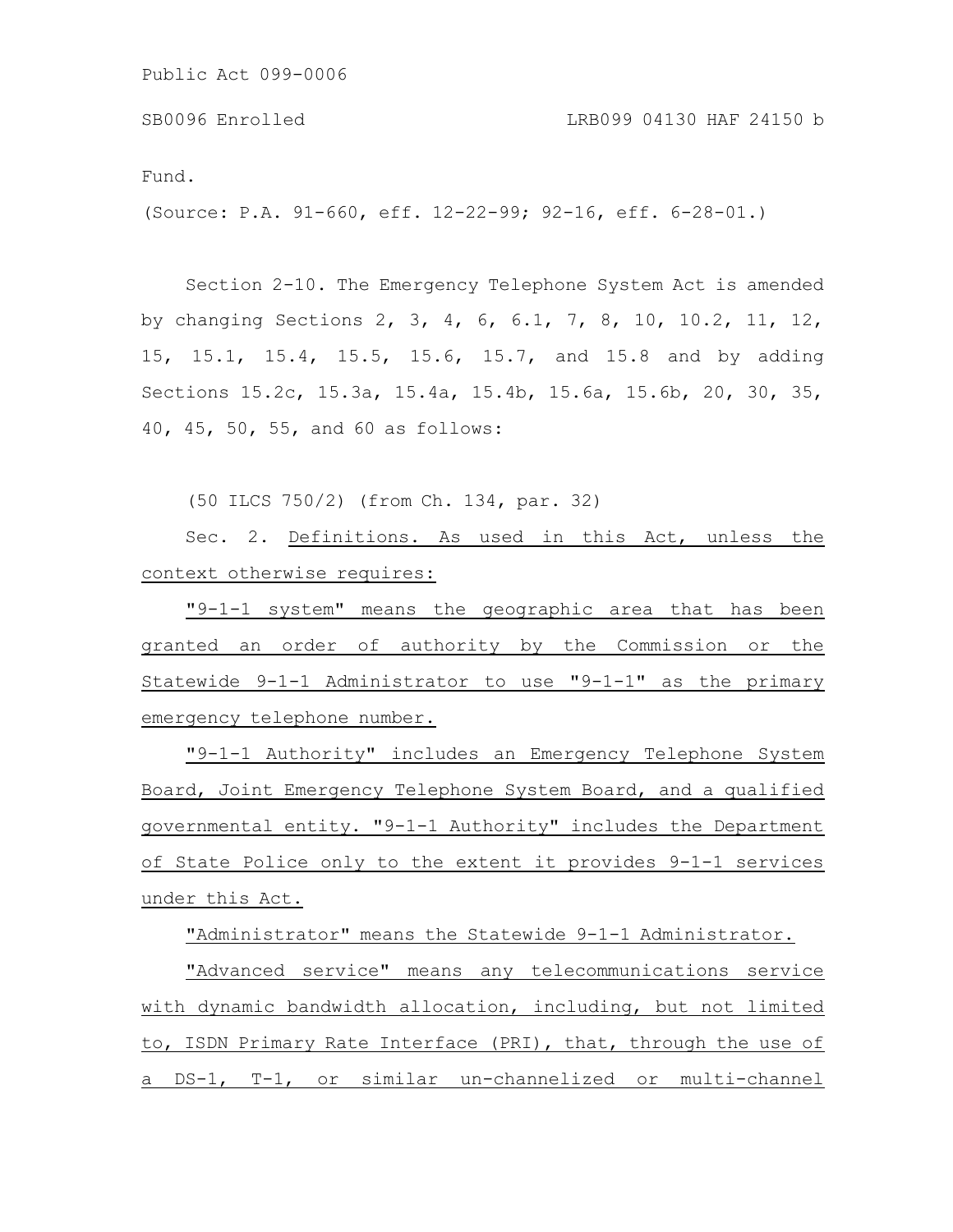transmission facility, is capable of transporting either the subscriber's inter-premises voice telecommunications services to the public switched network or the subscriber's 9-1-1 calls to the public agency.

"ALI" or "automatic location identification" means, in an E9-1-1 system, the automatic display at the public safety answering point of the caller's telephone number, the address or location of the telephone, and supplementary emergency services information.

"ANI" or "automatic number identification" means the automatic display of the 9-1-1 calling party's number on the PSAP monitor.

"Automatic alarm" and "automatic alerting device" mean any device that will access the 9-1-1 system for emergency services upon activation.

"Board" means an Emergency Telephone System Board or a Joint Emergency Telephone System Board created pursuant to Section 15.4.

"Carrier" includes a telecommunications carrier and a wireless carrier.

"Commission" means the Illinois Commerce Commission.

"Computer aided dispatch" or "CAD" means a database maintained by the public safety agency or public safety answering point used in conjunction with 9-1-1 caller data.

"Direct dispatch method" means a 9-1-1 service that provides for the direct dispatch by a PSAP telecommunicator of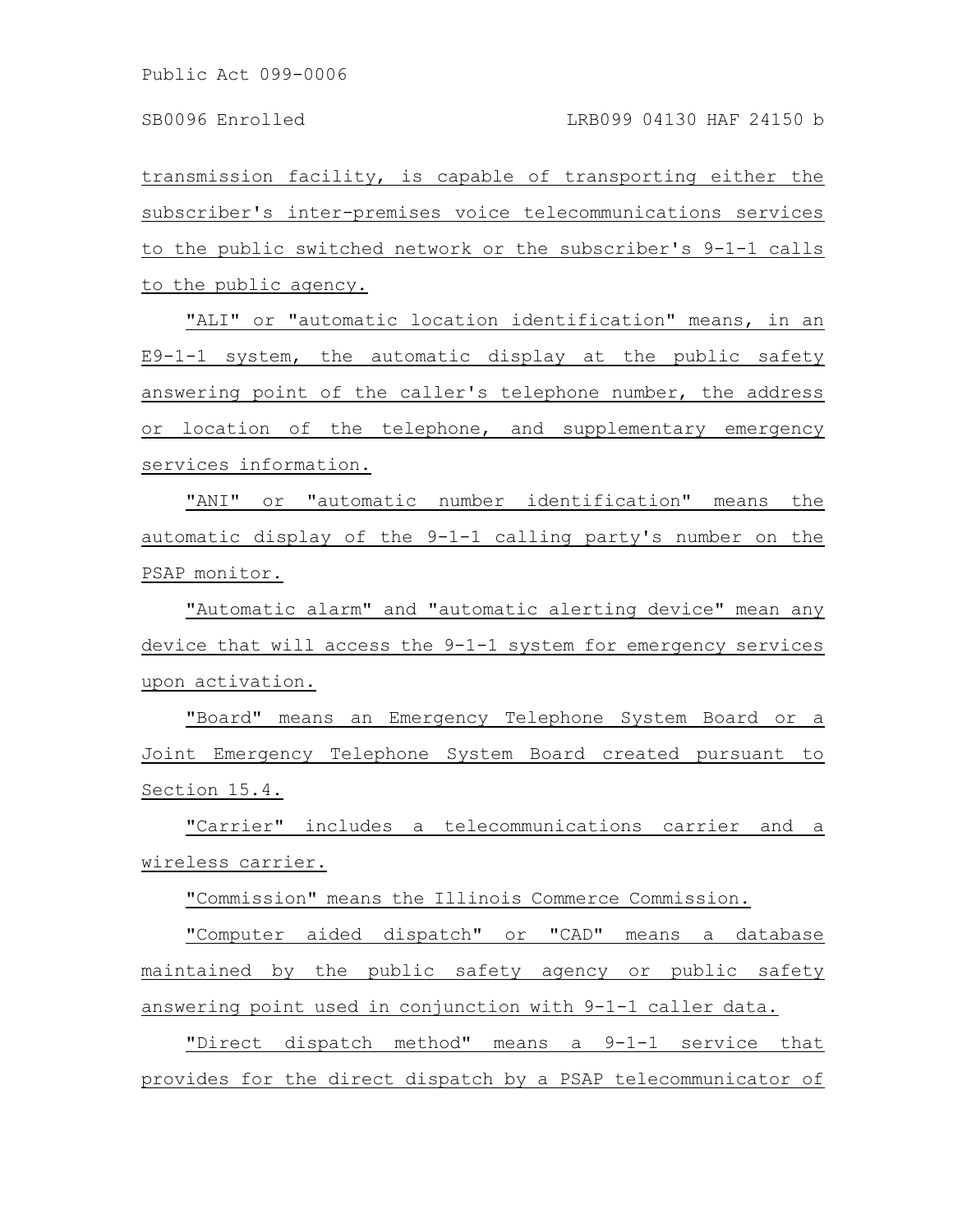the appropriate unit upon receipt of an emergency call and the decision as to the proper action to be taken.

"Department" means the Department of State Police.

"DS-1, T-1, or similar un-channelized or multi-channel transmission facility" means a facility that can transmit and receive a bit rate of at least 1.544 megabits per second (Mbps).

"Dynamic bandwidth allocation" means the ability of the facility or customer to drop and add channels, or adjust bandwidth, when needed in real time for voice or data purposes.

"Enhanced 9-1-1" or "E9-1-1" means an emergency telephone system that includes dedicated network, selective routing, database, ALI, ANI, selective transfer, fixed transfer, and a call back number.

"ETSB" means an emergency telephone system board appointed by the corporate authorities of any county or municipality that provides for the management and operation of a 9-1-1 system.

"Hearing-impaired individual" means a person with a permanent hearing loss who can regularly and routinely communicate by telephone only through the aid of devices which can send and receive written messages over the telephone network.

"Hosted supplemental 9-1-1 service" means a database service that:

(1) electronically provides information to 9-1-1 call takers when a call is placed to 9-1-1;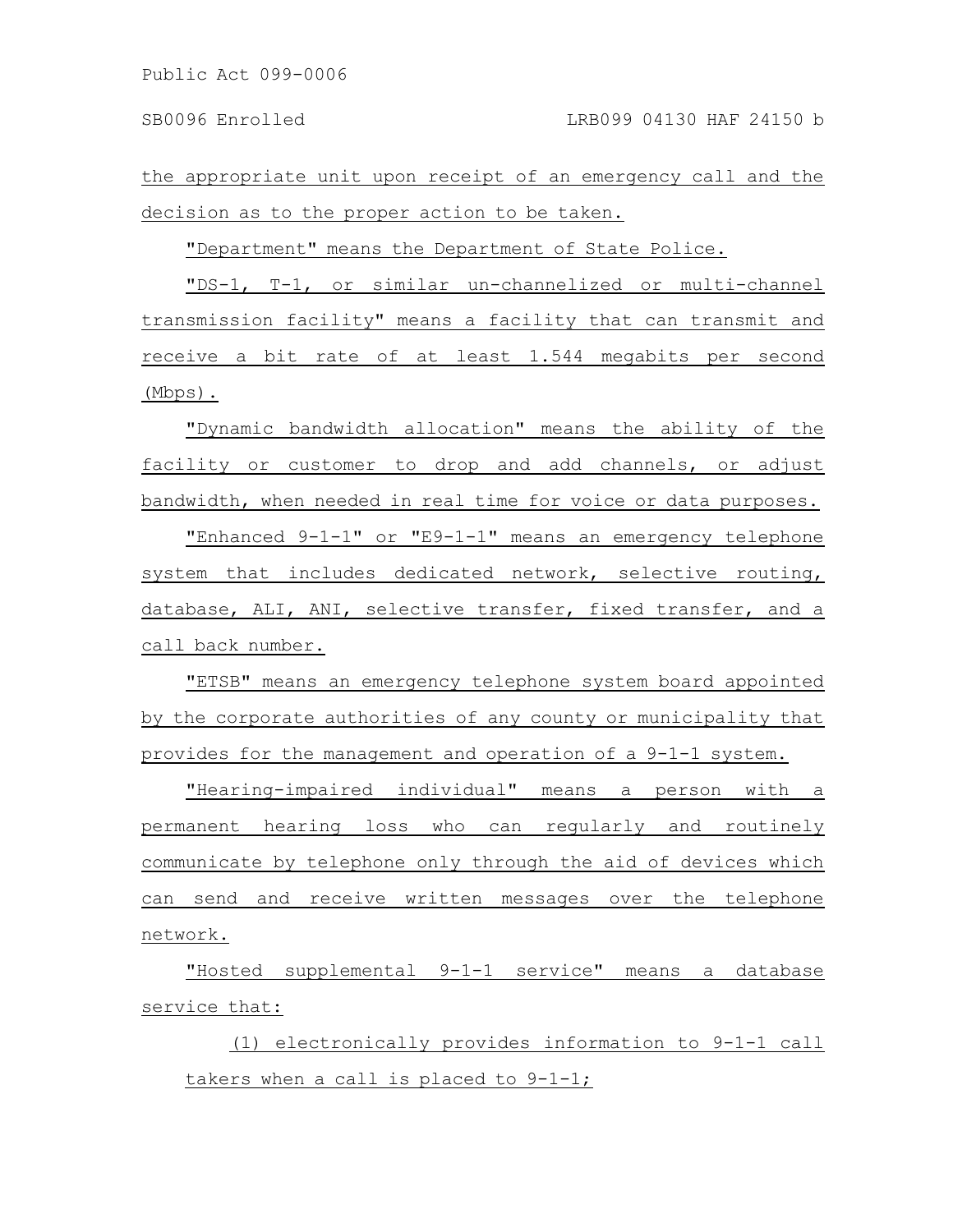(2) allows telephone subscribers to provide information to 9-1-1 to be used in emergency scenarios;

(3) collects a variety of formatted data relevant to 9-1-1 and first responder needs, which may include, but is not limited to, photographs of the telephone subscribers, physical descriptions, medical information, household data, and emergency contacts;

(4) allows for information to be entered by telephone subscribers through a secure website where they can elect to provide as little or as much information as they choose;

(5) automatically displays data provided by telephone subscribers to 9-1-1 call takers for all types of telephones when a call is placed to 9-1-1 from a registered and confirmed phone number;

(6) supports the delivery of telephone subscriber information through a secure internet connection to all emergency telephone system boards;

(7) works across all 9-1-1 call taking equipment and allows for the easy transfer of information into a computer aided dispatch system; and

(8) may be used to collect information pursuant to an Illinois Premise Alert Program as defined in the Illinois Premise Alert Program (PAP) Act.

"Interconnected voice over Internet protocol provider" or "Interconnected VoIP provider" has the meaning given to that term under Section 13-235 of the Public Utilities Act.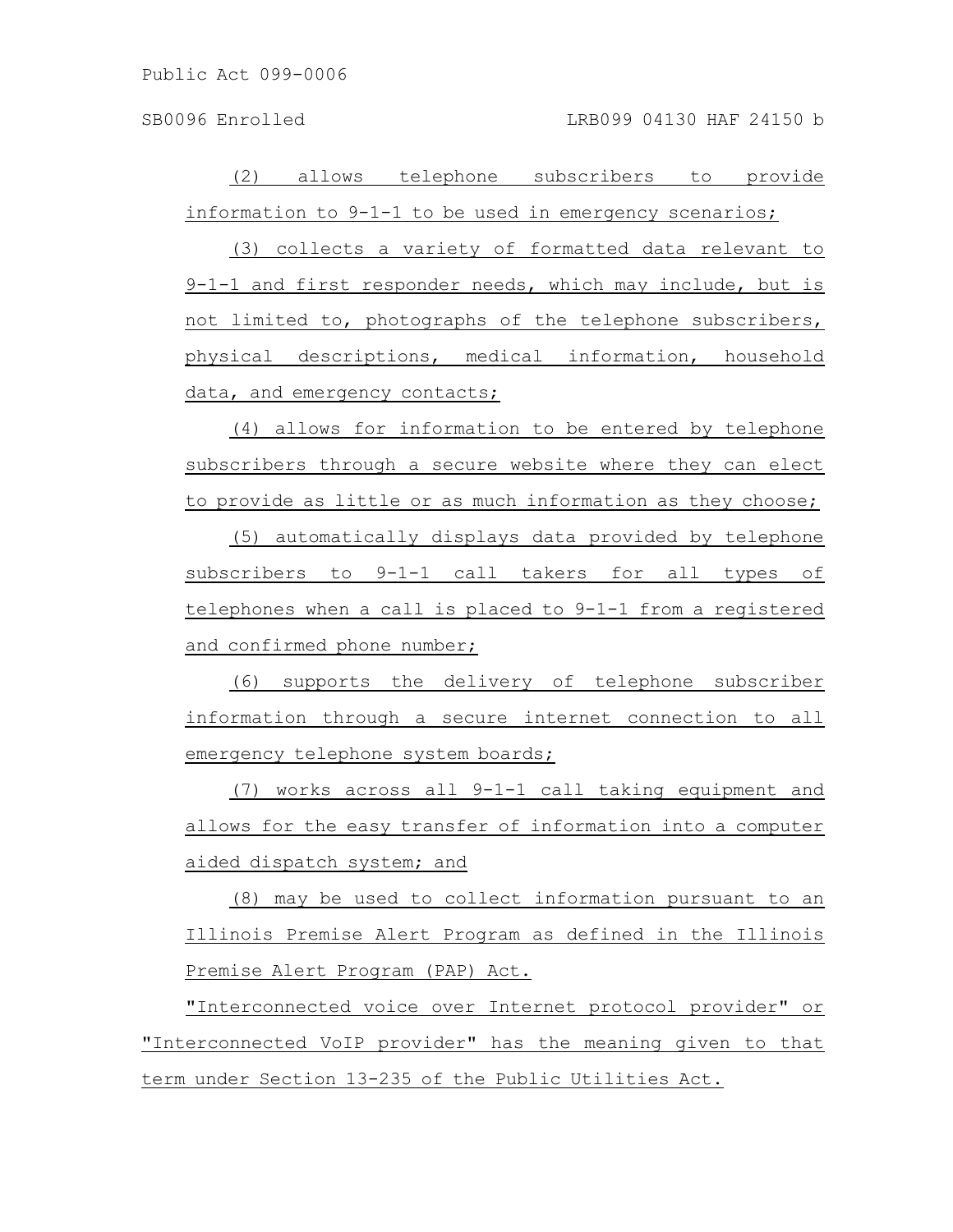"Joint ETSB" means a Joint Emergency Telephone System Board established by intergovernmental agreement of two or more municipalities or counties, or a combination thereof, to provide for the management and operation of a 9-1-1 system.

"Local public agency" means any unit of local government or special purpose district located in whole or in part within this State that provides or has authority to provide firefighting, police, ambulance, medical, or other emergency services.

"Mechanical dialer" means any device that either manually or remotely triggers a dialing device to access the 9-1-1 system.

"Master Street Address Guide" means the computerized geographical database that consists of all street and address data within a 9-1-1 system.

"Mobile telephone number" or "MTN" means the telephone number assigned to a wireless telephone at the time of initial activation.

"Network connections" means the number of voice grade communications channels directly between a subscriber and a telecommunications carrier's public switched network, without the intervention of any other telecommunications carrier's switched network, which would be required to carry the subscriber's inter-premises traffic and which connection either (1) is capable of providing access through the public switched network to a 9-1-1 Emergency Telephone System, if one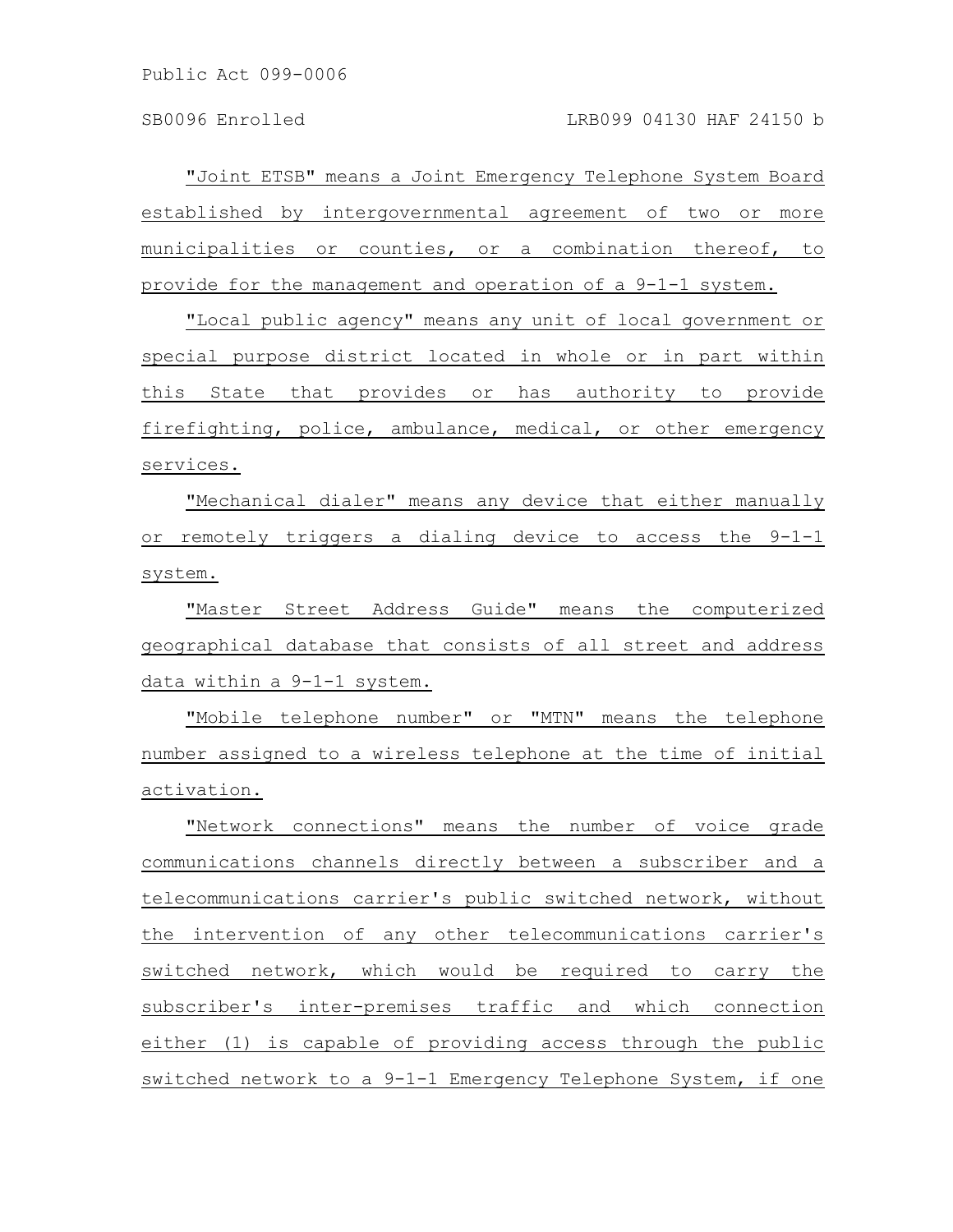exists, or (2) if no system exists at the time a surcharge is imposed under Section 15.3, that would be capable of providing access through the public switched network to the local 9-1-1 Emergency Telephone System if one existed. Where multiple voice grade communications channels are connected to a telecommunications carrier's public switched network through a private branch exchange (PBX) service, there shall be determined to be one network connection for each trunk line capable of transporting either the subscriber's inter-premises traffic to the public switched network or the subscriber's 9-1-1 calls to the public agency. Where multiple voice grade communications channels are connected to a telecommunications carrier's public switched network through centrex type service, the number of network connections shall be equal to the number of PBX trunk equivalents for the subscriber's service, as determined by reference to any generally applicable exchange access service tariff filed by the subscriber's telecommunications carrier with the Commission.

"Network costs" means those recurring costs that directly relate to the operation of the 9-1-1 network as determined by the Statewide 9-1-1 Advisory Board, including, but not limited to, costs for interoffice trunks, selective routing charges, transfer lines and toll charges for 9-1-1 services, Automatic Location Information (ALI) database charges, call box trunk circuit (including central office only and not including extensions to fire stations), independent local exchange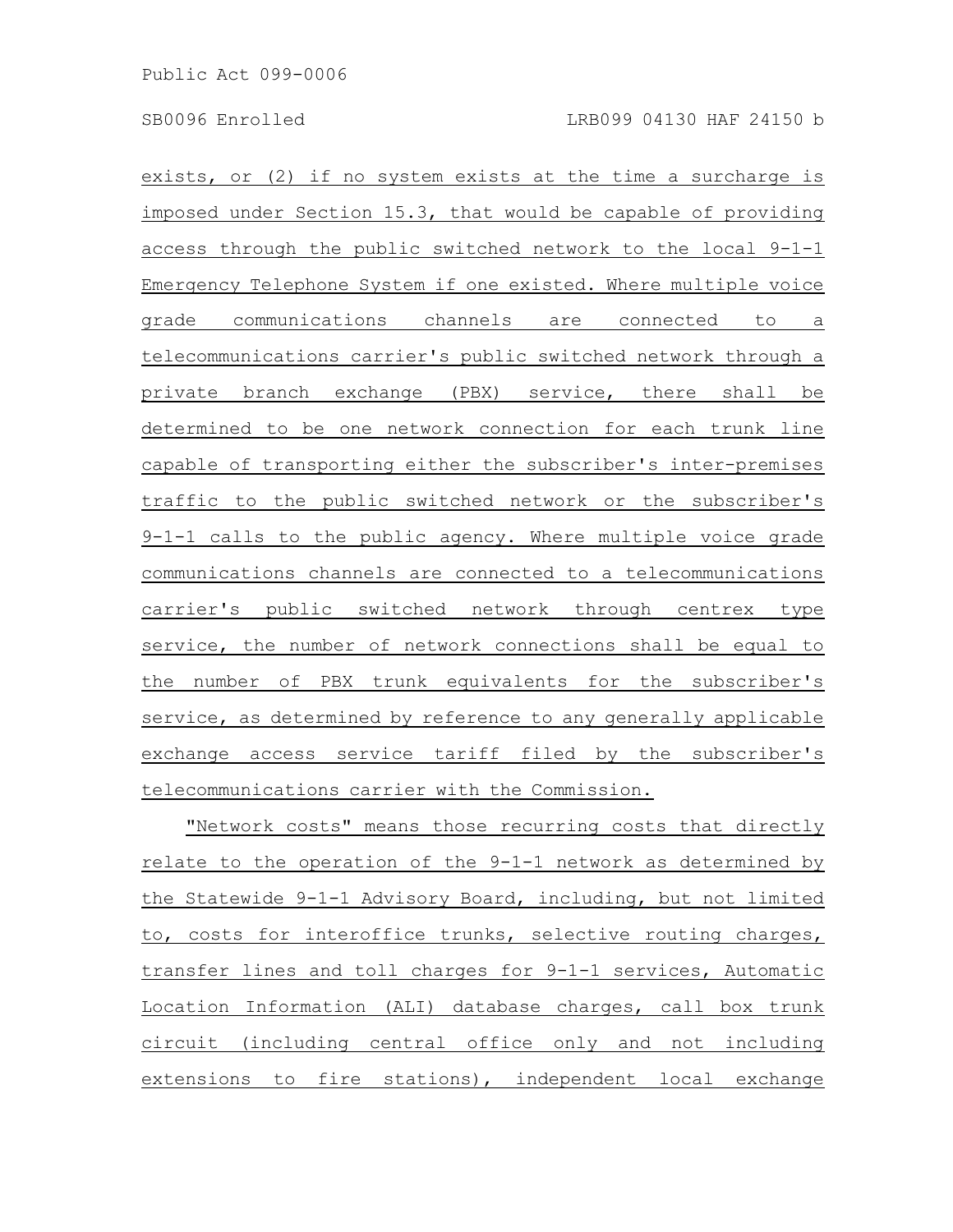carrier charges and non-system provider charges, carrier charges for third party database for on-site customer premises equipment, back-up PSAP trunks for non-system providers, periodic database updates as provided by carrier (also known as "ALI data dump"), regional ALI storage charges, circuits for call delivery (fiber or circuit connection), NG9-1-1 costs, and all associated fees, taxes, and surcharges on each invoice. "Network costs" shall not include radio circuits or toll charges that are other than for 9-1-1 services.

"Next generation 9-1-1" or "NG9-1-1" means an Internet Protocol-based (IP-based) system comprised of managed ESInets, functional elements and applications, and databases that replicate traditional E9-1-1 features and functions and provide additional capabilities. "NG9-1-1" systems are designed to provide access to emergency services from all connected communications sources, and provide multimedia data capabilities for PSAPs and other emergency services organizations.

"NG9-1-1 costs" means those recurring costs that directly relate to the Next Generation 9-1-1 service as determined by the Statewide 9-1-1 Advisory Board, including, but not limited to, costs for Emergency System Routing Proxy (ESRP), Emergency Call Routing Function/Location Validation Function (ECRF/LVF), Spatial Information Function (SIF), the Border Control Function (BCF), and the Emergency Services Internet Protocol networks (ESInets), legacy network gateways, and all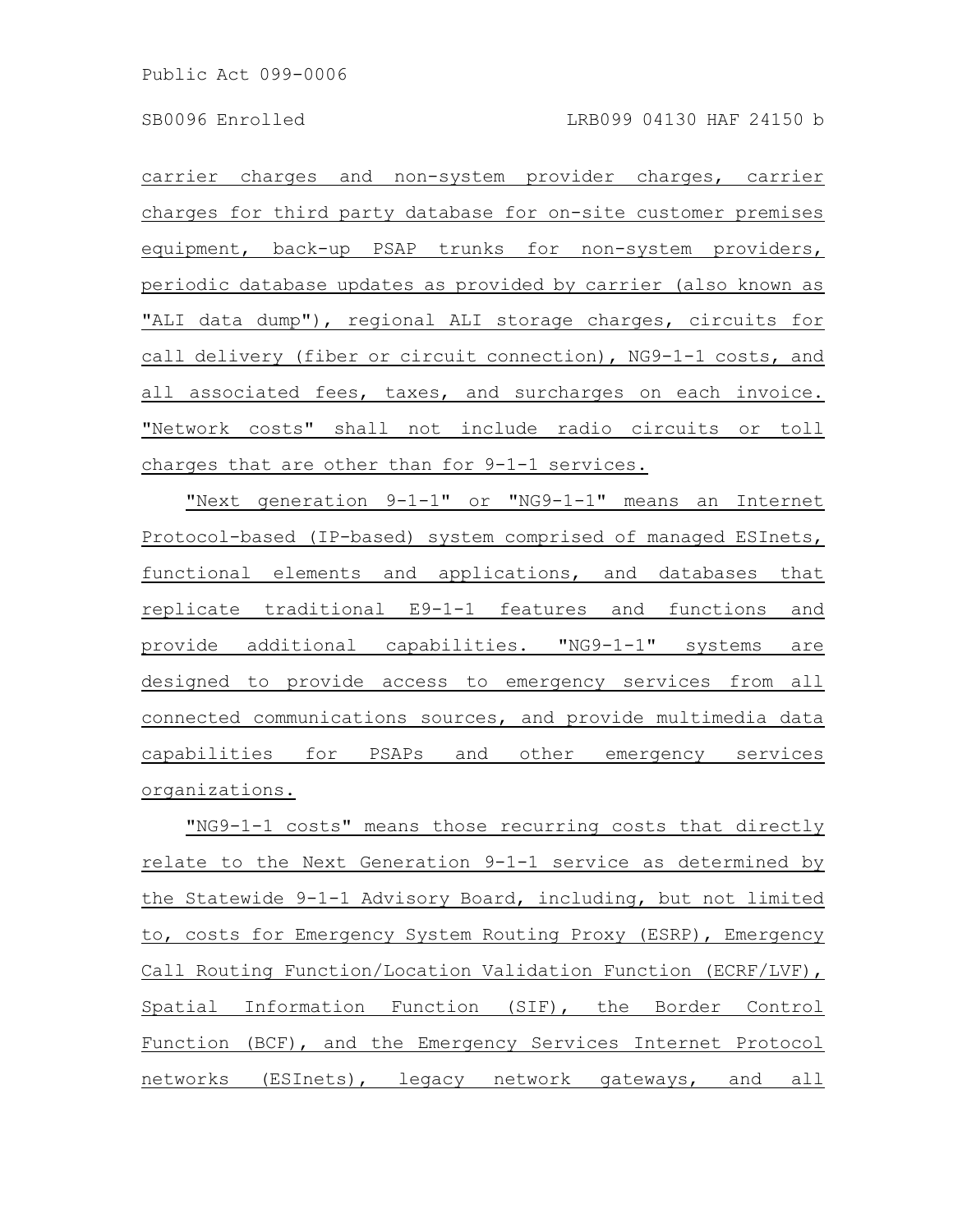associated fees, taxes, and surcharges on each invoice.

"Private branch exchange" or "PBX" means a private telephone system and associated equipment located on the user's property that provides communications between internal stations and external networks.

"Private business switch service" means a telecommunications service including centrex type service and PBX service, even though key telephone systems or equivalent telephone systems registered with the Federal Communications Commission under 47 C.F.R. Part 68 are directly connected to centrex type and PBX systems providing 9-1-1 services equipped for switched local network connections or 9-1-1 system access to business end users through a private telephone switch.

"Private business switch service" does not include key telephone systems or equivalent telephone systems registered with the Federal Communications Commission under 47 C.F.R. Part 68 when not used in conjunction with centrex type and PBX systems. "Private business switch service" typically includes, but is not limited to, private businesses, corporations, and industries where the telecommunications service is primarily for conducting business.

"Private residential switch service" means a telecommunications service including centrex type service and PBX service, even though key telephone systems or equivalent telephone systems registered with the Federal Communications Commission under 47 C.F.R. Part 68 are directly connected to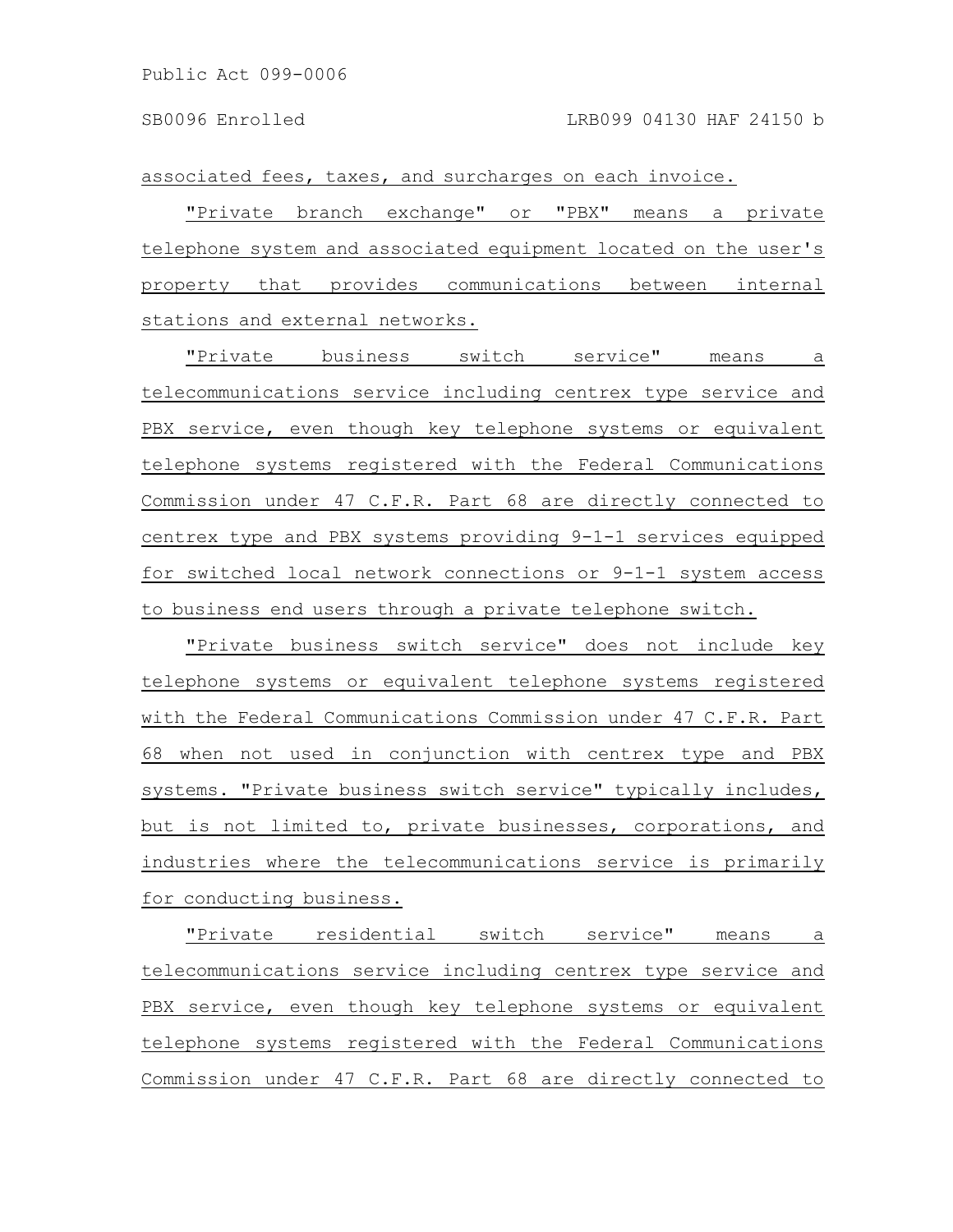centrex type and PBX systems providing 9-1-1 services equipped for switched local network connections or 9-1-1 system access to residential end users through a private telephone switch. "Private residential switch service" does not include key telephone systems or equivalent telephone systems registered with the Federal Communications Commission under 47 C.F.R. Part 68 when not used in conjunction with centrex type and PBX systems. "Private residential switch service" typically includes, but is not limited to, apartment complexes, condominiums, and campus or university environments where shared tenant service is provided and where the usage of the telecommunications service is primarily residential.

"Public agency" means the State, and any unit of local government or special purpose district located in whole or in part within this State, that provides or has authority to provide firefighting, police, ambulance, medical, or other emergency services.

"Public safety agency" means a functional division of a public agency that provides firefighting, police, medical, or other emergency services. For the purpose of providing wireless service to users of 9-1-1 emergency services, as expressly provided for in this Act, the Department of State Police may be considered a public safety agency.

"Public safety answering point" or "PSAP" means the initial answering location of an emergency call.

"Qualified governmental entity" means a unit of local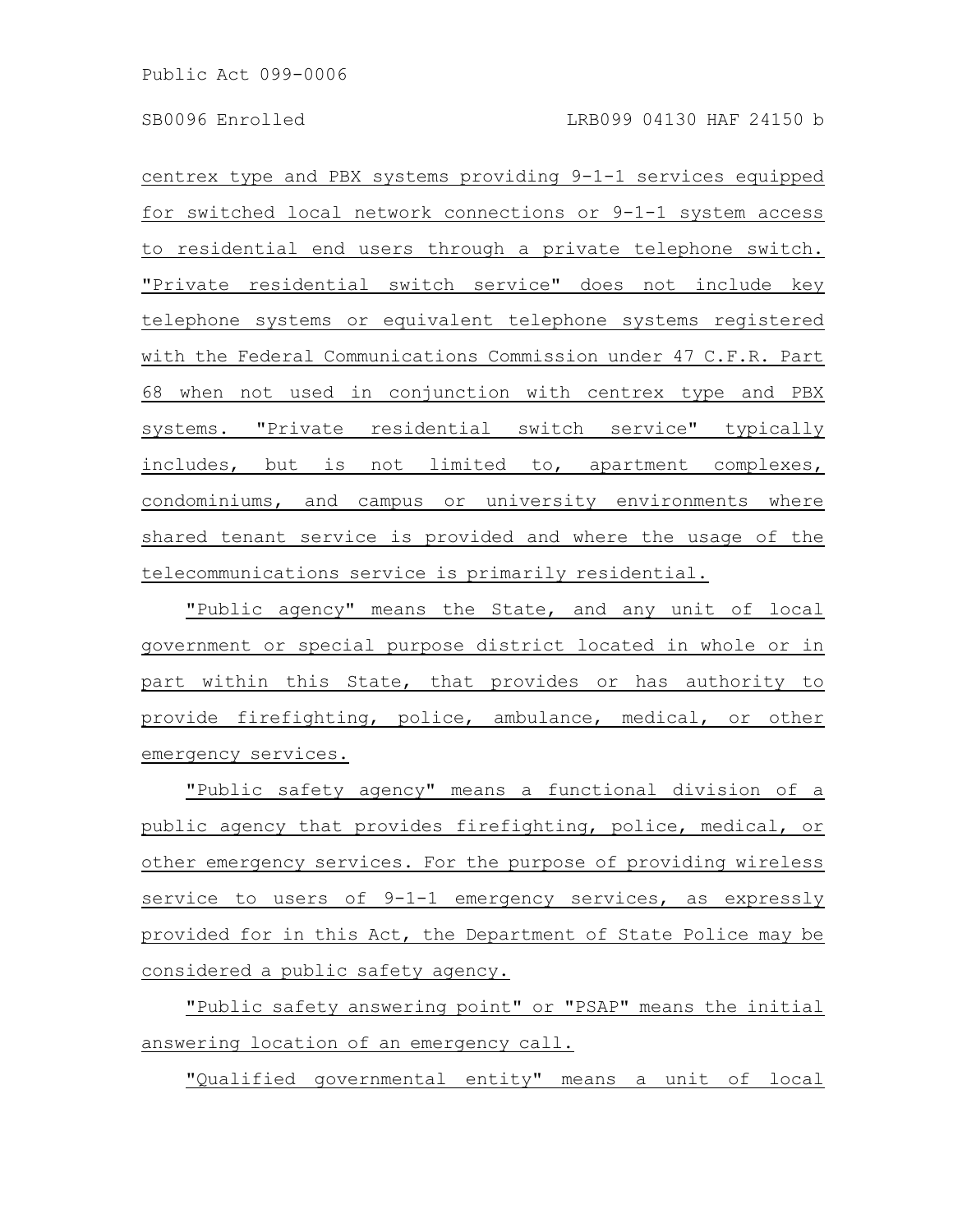government authorized to provide 9-1-1 services pursuant to this Act where no emergency telephone system board exists.

"Referral method" means a 9-1-1 service in which the PSAP telecommunicator provides the calling party with the telephone number of the appropriate public safety agency or other provider of emergency services.

"Regular service" means any telecommunications service, other than advanced service, that is capable of transporting either the subscriber's inter-premises voice telecommunications services to the public switched network or the subscriber's 9-1-1 calls to the public agency.

"Relay method" means a 9-1-1 service in which the PSAP telecommunicator takes the pertinent information from a caller and relays that information to the appropriate public safety agency or other provider of emergency services.

"Remit period" means the billing period, one month in duration, for which a wireless carrier remits a surcharge and provides subscriber information by zip code to the Department, in accordance with Section 20 of this Act.

"Statewide wireless emergency 9-1-1 system" means all areas of the State where an emergency telephone system board or, in the absence of an emergency telephone system board, a qualified governmental entity, has not declared its intention for one or more of its public safety answering points to serve as a primary wireless 9-1-1 public safety answering point for its jurisdiction. The operator of the statewide wireless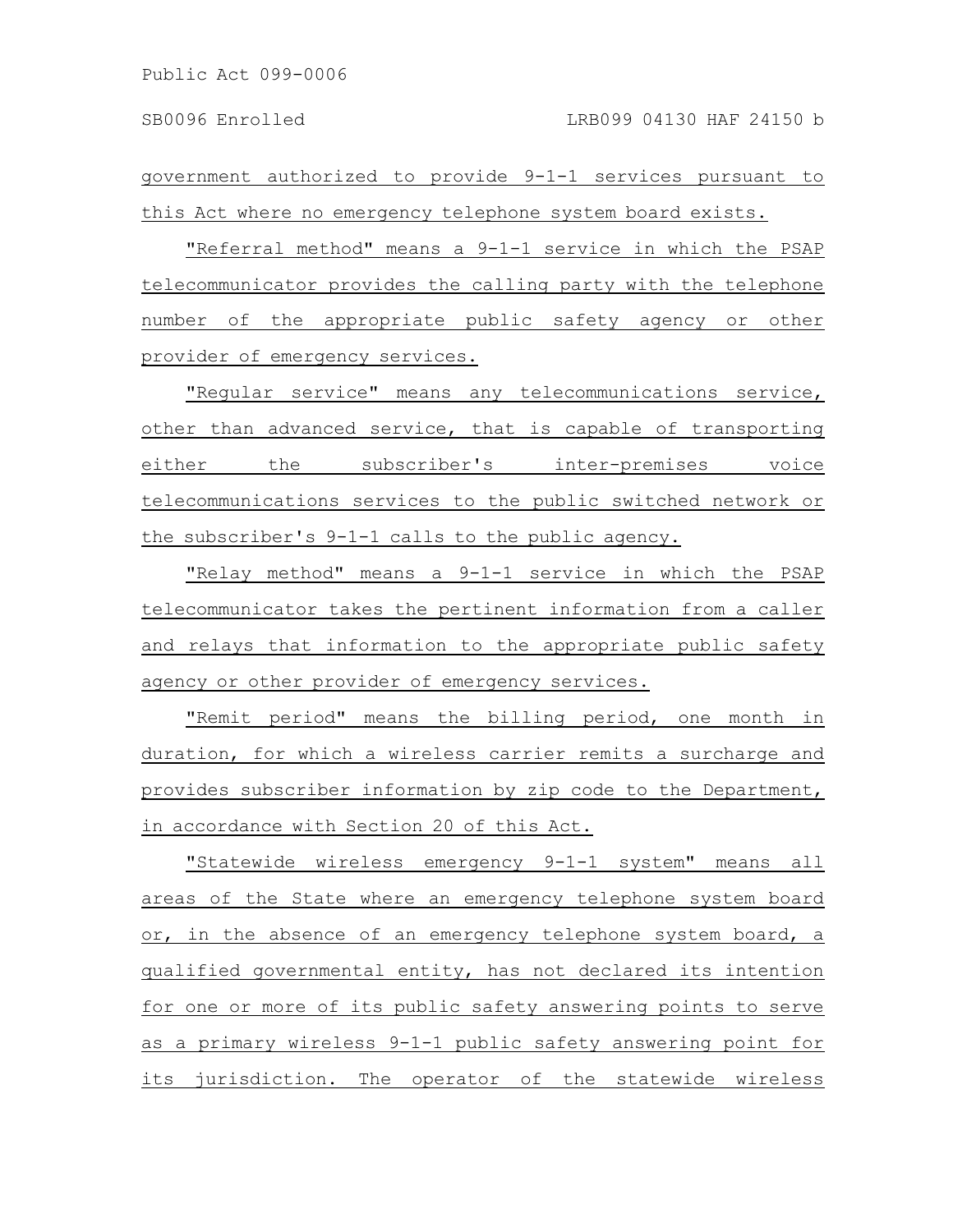emergency 9-1-1 system shall be the Department of State Police.

"System" means the communications equipment and related software applications required to produce a response by the appropriate emergency public safety agency or other provider of emergency services as a result of an emergency call being placed to 9-1-1.

"System provider" means the contracted entity providing 9-1-1 network and database services.

"Telecommunications carrier" means those entities included within the definition specified in Section 13-202 of the Public Utilities Act, and includes those carriers acting as resellers of telecommunications services. "Telecommunications carrier" includes telephone systems operating as mutual concerns. "Telecommunications carrier" does not include a wireless carrier.

"Telecommunications technology" means equipment that can send and receive written messages over the telephone network.

"Transfer method" means a 9-1-1 service in which the PSAP telecommunicator receiving a call transfers that call to the appropriate public safety agency or other provider of emergency services.

"Transmitting messages" shall have the meaning given to that term under Section 8-11-2 of the Illinois Municipal Code.

"Trunk line" means a transmission path, or group of transmission paths, connecting a subscriber's PBX to a telecommunications carrier's public switched network. In the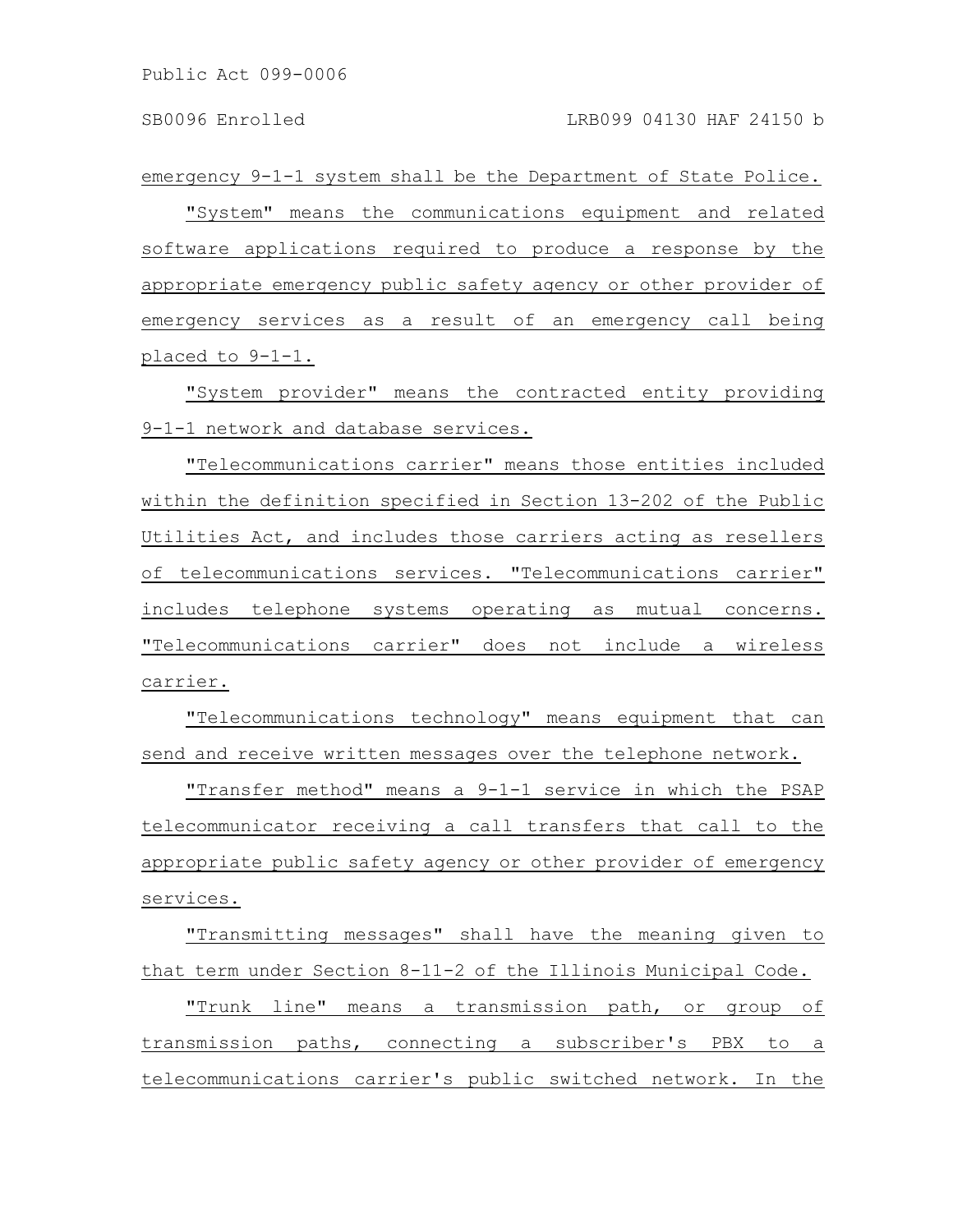case of regular service, each voice grade communications channel or equivalent amount of bandwidth capable of transporting either the subscriber's inter-premises voice telecommunications services to the public switched network or the subscriber's 9-1-1 calls to the public agency shall be considered a trunk line, even if it is bundled with other channels or additional bandwidth. In the case of advanced service, each DS-1, T-1, or similar un-channelized or multi-channel transmission facility that is capable of transporting either the subscriber's inter-premises voice telecommunications services to the public switched network or the subscriber's 9-1-1 calls to the public agency shall be considered a single trunk line, even if it contains multiple voice grade communications channels or otherwise supports 2 or more voice grade calls at a time; provided, however, that each additional 1.544 Mbps of transmission capacity that is capable of transporting either the subscriber's inter-premises voice telecommunications services to the public switched network or the subscriber's 9-1-1 calls to the public agency shall be considered an additional trunk line.

"Voice-impaired individual" means a person with a permanent speech disability which precludes oral communication, who can regularly and routinely communicate by telephone only through the aid of devices which can send and receive written messages over the telephone network.

"Wireless carrier" means a provider of two-way cellular,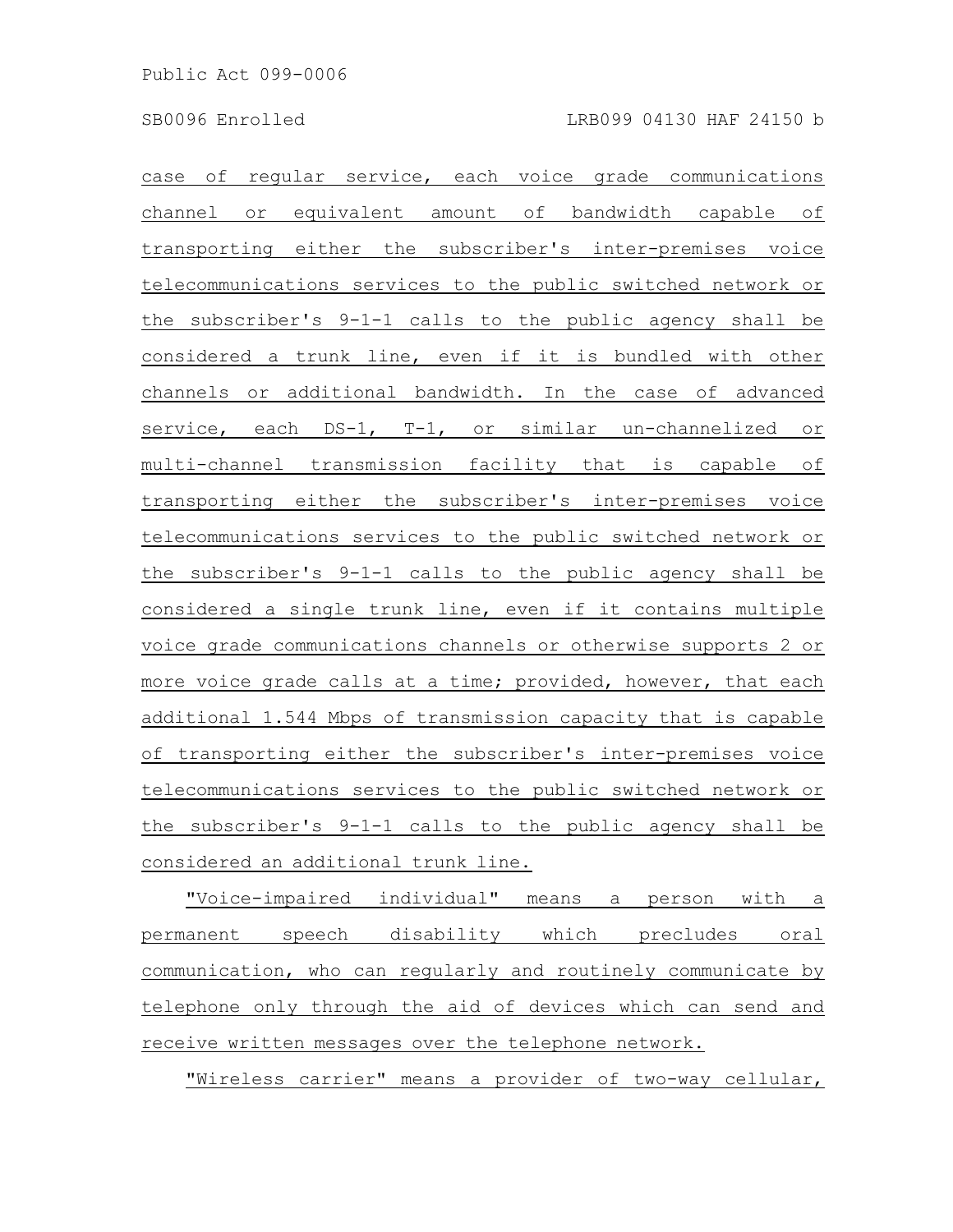broadband PCS, geographic area 800 MHZ and 900 MHZ Commercial Mobile Radio Service (CMRS), Wireless Communications Service (WCS), or other Commercial Mobile Radio Service (CMRS), as defined by the Federal Communications Commission, offering radio communications that may provide fixed, mobile, radio location, or satellite communication services to individuals or businesses within its assigned spectrum block and geographical area or that offers real-time, two-way voice service that is interconnected with the public switched network, including a reseller of such service.

"Wireless enhanced 9-1-1" means the ability to relay the telephone number of the originator of a 9-1-1 call and location information from any mobile handset or text telephone device accessing the wireless system to the designated wireless public safety answering point as set forth in the order of the Federal Communications Commission, FCC Docket No. 94-102, adopted June 12, 1996, with an effective date of October 1, 1996, and any subsequent amendment thereto.

"Wireless public safety answering point" means the functional division of a 9-1-1 authority accepting wireless 9-1-1 calls.

"Wireless subscriber" means an individual or entity to whom a wireless service account or number has been assigned by a wireless carrier, other than an account or number associated with prepaid wireless telecommunication service.

As used in this Act, the terms defined in Sections following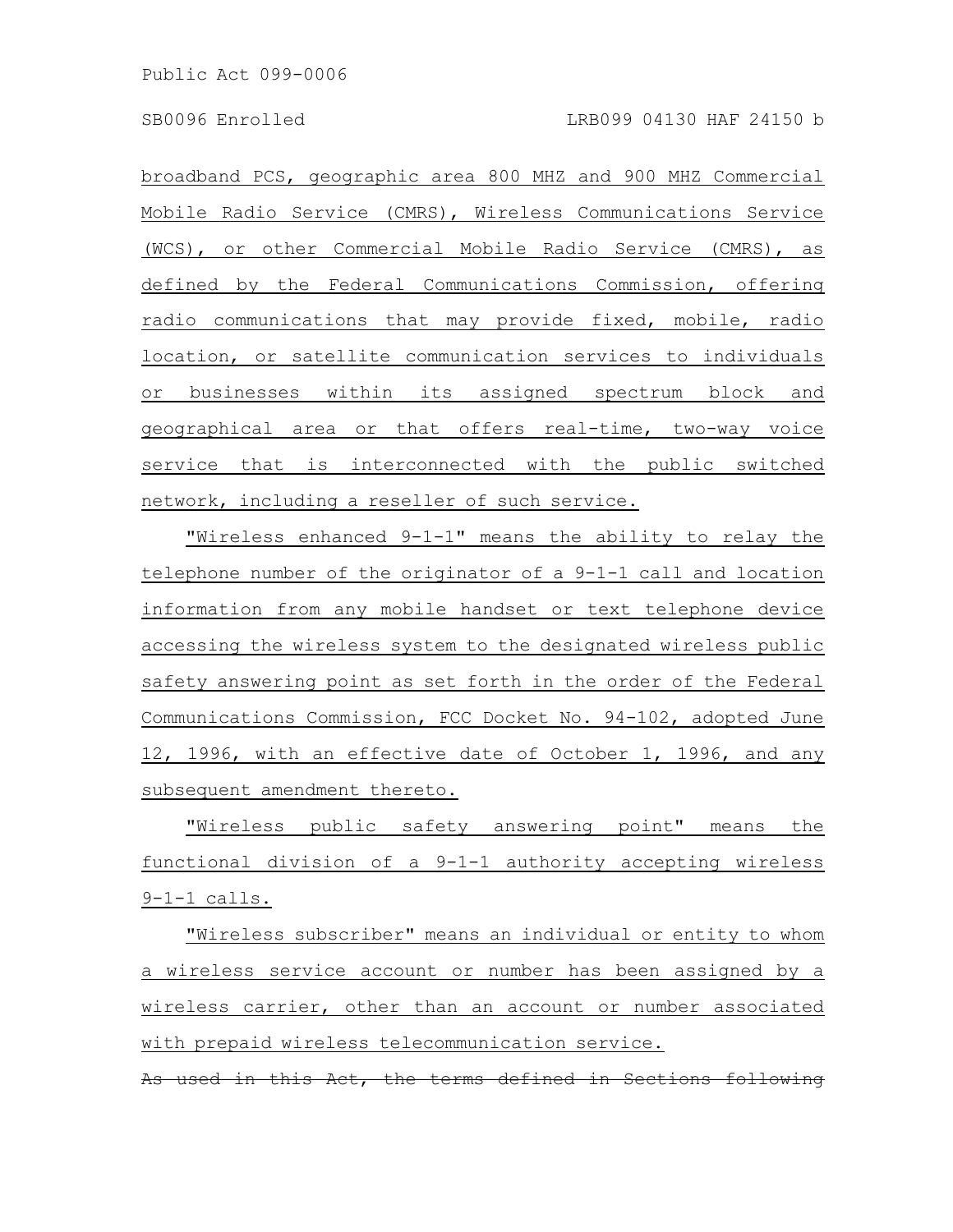this Section and preceding Section 3 have the meani them in those Sections.

(Source: P.A. 88-497.)

(50 ILCS 750/3) (from Ch. 134, par. 33)

Sec. 3. (a) By July 1, 2017, every local public agency shall be within the jurisdiction of a 9-1-1 system. Every local public agency in a county having 100,000 or more inhabitants, within its respective jurisdiction, shall establish and have in operation within 3 years after the implementation date or by December 31, 1985, whichever is later, a basic or sophisticated system as specified in this Act. Other public agencie establish such a system, and shall be entitled to parti in any program of grants or other State funding of such systems.

(b) By July 1, 2020, every 9-1-1 system in Illinois shall provide Next Generation 9-1-1 service. The establishment of such systems shall be centralized to the extent feasible.

(c) Nothing in this Act shall be construed to prohibit or discourage in any way the formation of multijurisdictional or regional systems, and any system established pursuant to this Act may include the territory of more than one public agency or may include a segment of the territory of a public agency. (Source: P.A. 81-1509.)

(50 ILCS 750/4) (from Ch. 134, par. 34)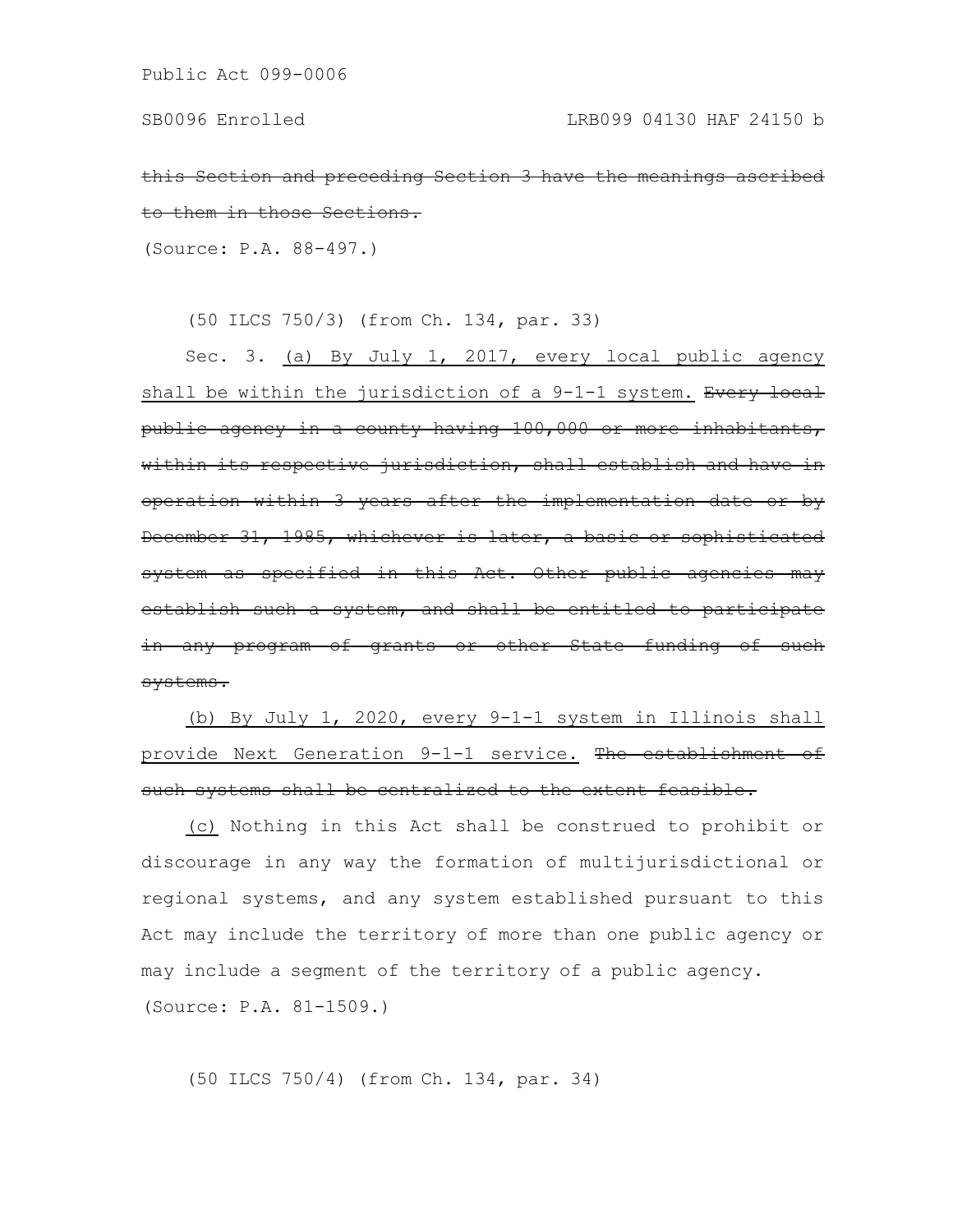Sec. 4. Every system shall include police, firefighting, and emergency medical and ambulance services, and may include other emergency services, in the discretion of the affected local public agency, such as poison control services, suicide prevention services, and civil defense services. The system may incorporate private ambulance service. In those areas in which a public safety agency of the state provides such emergency services, the system shall include such public safety agencies. (Source: P.A. 79-1092.)

(50 ILCS 750/6) (from Ch. 134, par. 36)

Sec. 6. Capabilities of system; pay telephones. All systems shall be designed to meet the specific requirements of each community and public agency served by the system. Every system $\tau$ whether basic or sophisticated, shall be designed to have the capability of utilizing the direct dispatch method, relay method, transfer method, or referral method at least 1 of the methods specified in Sections 2.03 through 2.06, in response to emergency calls. The General Assembly finds and declares that the most critical aspect of the design of any system is the procedure established for handling a telephone request for emergency services.

In addition, to maximize efficiency and utilization of the system, all pay telephones within each system shall<del>, within 3</del> years after the implementation date or by December 31, 1985, whichever is later, enable a caller to dial "9-1-1" for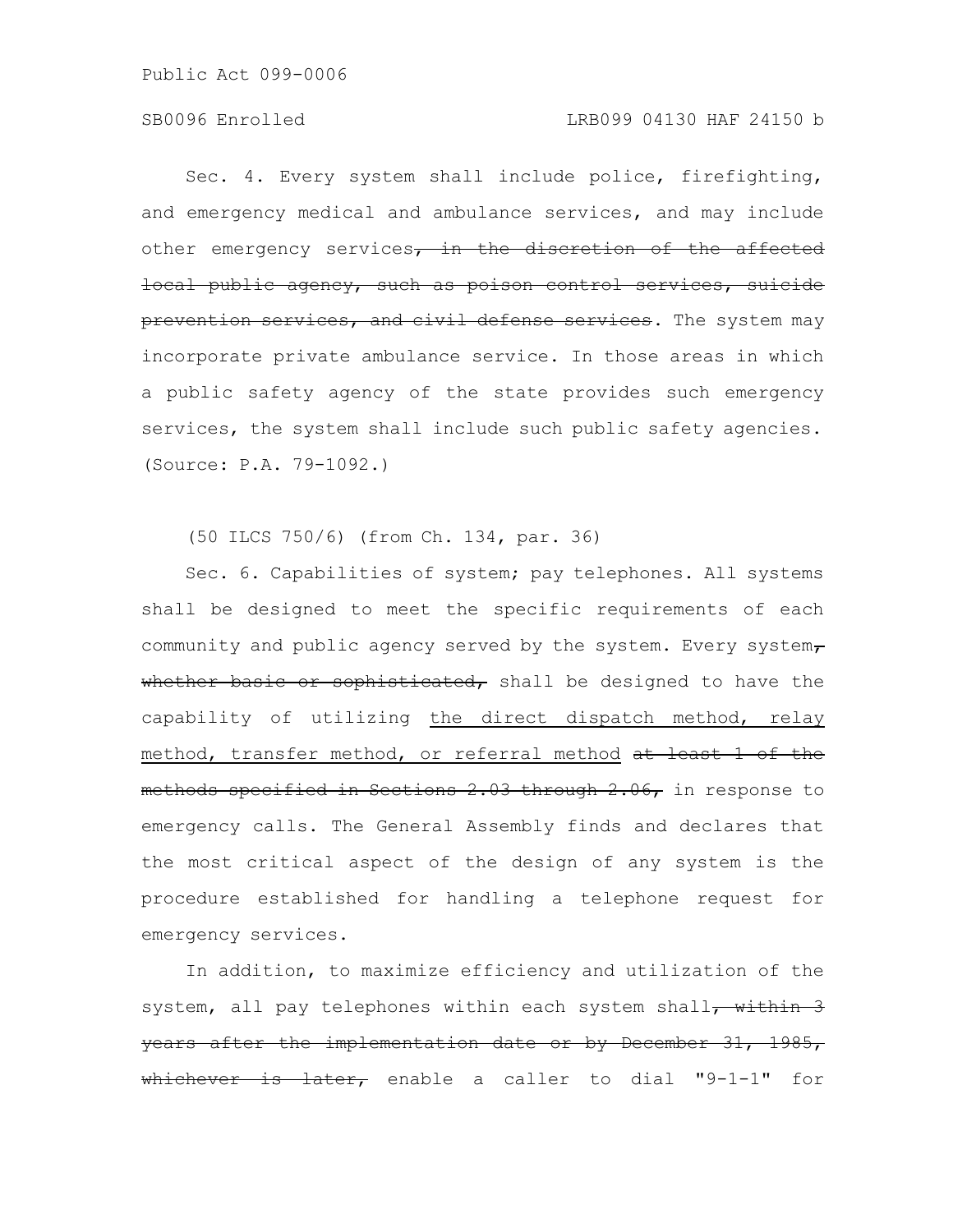## SB0096 Enrolled LRB099 04130 HAF 24150 b

emergency services without the necessity of inserting a coin. This paragraph does not apply to pay telephones located in penal institutions, as defined in Section 2-14 of the Criminal Code of 2012, that have been designated for the exclusive use of committed persons.

(Source: P.A. 97-1150, eff. 1-25-13.)

(50 ILCS 750/6.1) (from Ch. 134, par. 36.1)

Sec. 6.1. Every The Commission shall require that every 9-1-1 system shall be readily accessible to hearing-impaired and voice-impaired individuals through the use of telecommunications technology for hearing-impaired and speech-impaired individuals.

As used in this Section:

"Hearing-impaired individual" means a person permanent hearing loss who can regularly and communicate by telephone only through the aid which can send and receive written telephone network.

"Voice-impaired individual" means a person permanent speech disability which precludes communication, who can regularly and routinely communicate by telephone only through the aid of devices which can send and receive written messages over the telephone network.

"Telecommunications technology" means equipment can send and receive written messages over the telephone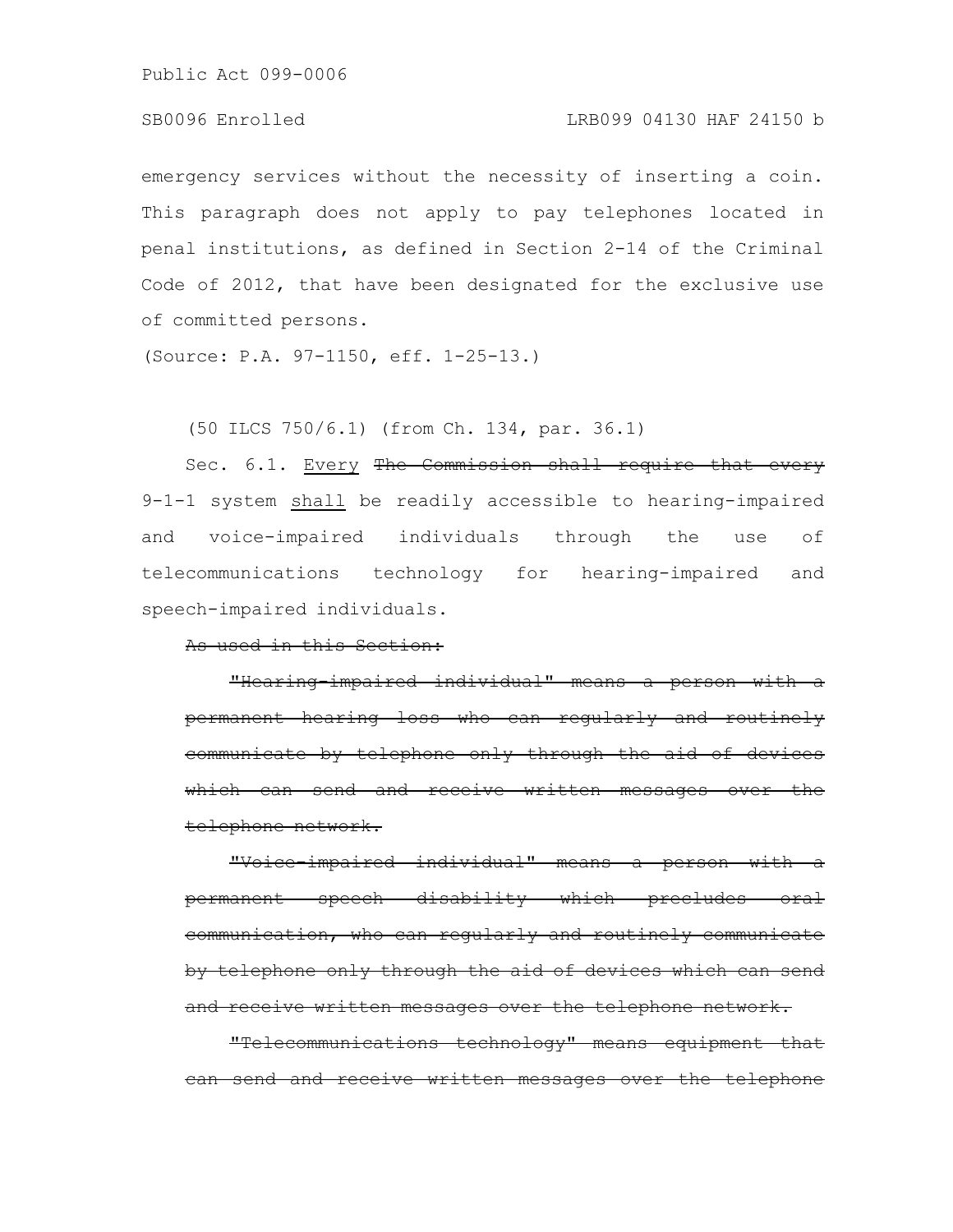SB0096 Enrolled LRB099 04130 HAF 24150 b

#### network.

(Source: P.A. 87-146.)

(50 ILCS 750/7) (from Ch. 134, par. 37)

Sec. 7. The General Assembly finds that, because of overlapping jurisdiction of public agencies, public safety agencies and telephone service areas, the Administrator, with the advice and recommendation of the Statewide 9-1-1 Advisory Board, Commission shall establish a general overview or plan to effectuate the purposes of this Act within the time frame provided in this Act. In order to insure that proper preparation and implementation of emergency telephone systems are accomplished by all public agencies as required under this Act in a county having 100,000 or more inhabitants within 3 years after the implementation date or by December 31, 1985, whichever is later, the Department Commission, with the advice and assistance of the Attorney General, shall secure compliance by public agencies as provided in this Act. (Source: P.A. 81-1122.)

(50 ILCS 750/8) (from Ch. 134, par. 38)

Sec. 8. The Administrator Commission, with the advice and recommendation assistance of the Statewide 9-1-1 Advisory Board Attorney General, shall coordinate the implementation of systems established under this Act. The Commission, with the advice and assistance of the Attorney General, shall assist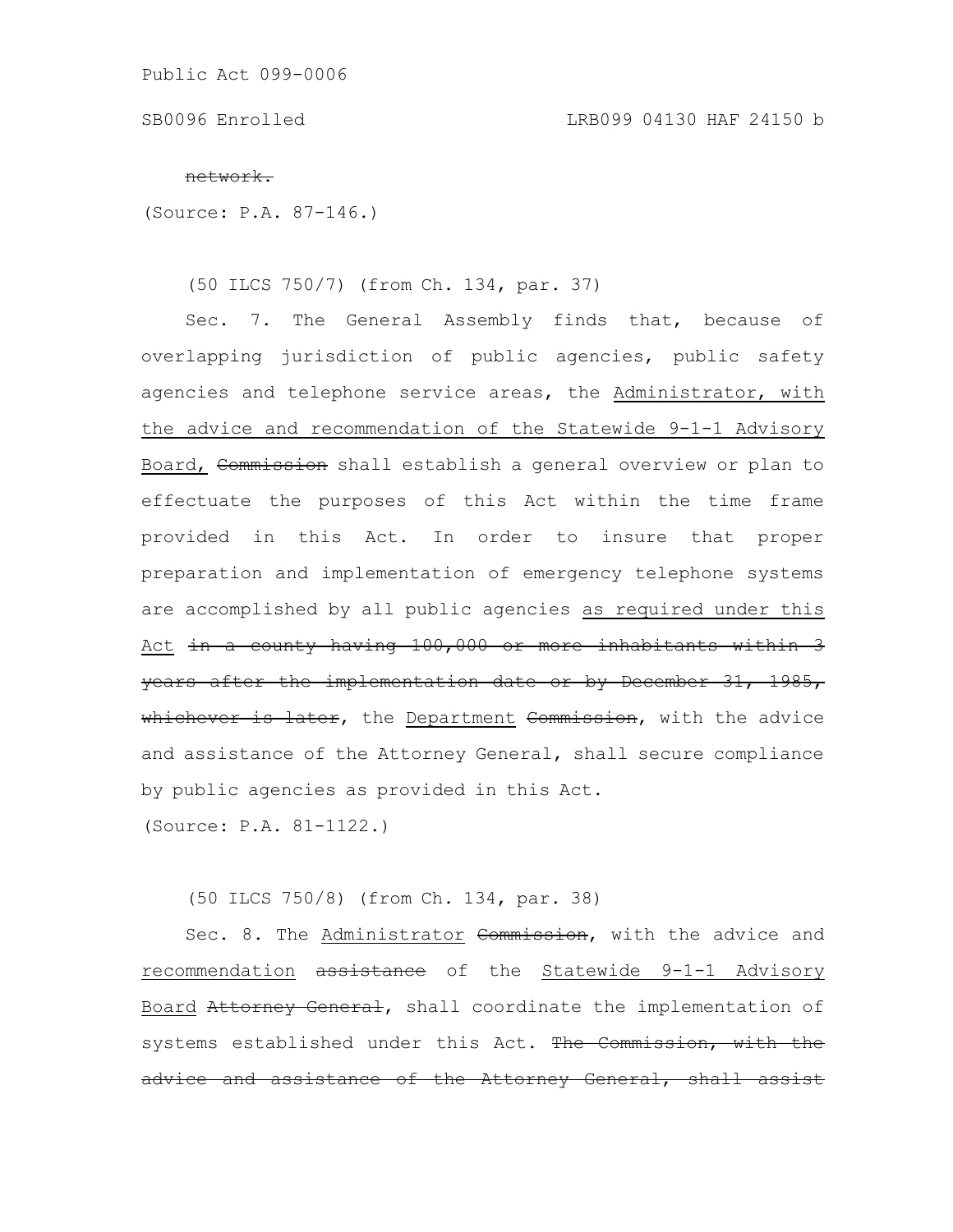local public agencies and local public safety agencies obtaining financial help to establish emergency telephone service, and shall aid such agencies in the formulation  $\alpha$  ) oncepts, methods, and procedures which will improve operation of systems required by this Act and which increase cooperation between public safety agencies. (Source: P.A. 79-1092.)

(50 ILCS 750/10) (from Ch. 134, par. 40)

Sec. 10. The Administrator, with the advice and recommendation of the Statewide 9-1-1 Advisory Board, shall establish uniform technical and operational standards for all 9-1-1 systems in Illinois. All findings, orders, decisions, rules, and regulations issued or promulgated by the Commission under this Act or any other Act establishing or conferring power on the Commission with respect to emergency telecommunications services, shall continue in force. Notwithstanding the provisions of this Section, where applicable, the Administrator shall, with the advice and recommendation of the Statewide 9-1-1 Advisory Board, amend the Commission's findings, orders, decisions, rules, and regulations to conform to the specific provisions of this Act as soon as practicable after the effective date of this amendatory Act of the 99th General Assembly. The Department may adopt emergency rules necessary to implement the provisions of this amendatory Act of the 99th General Assembly under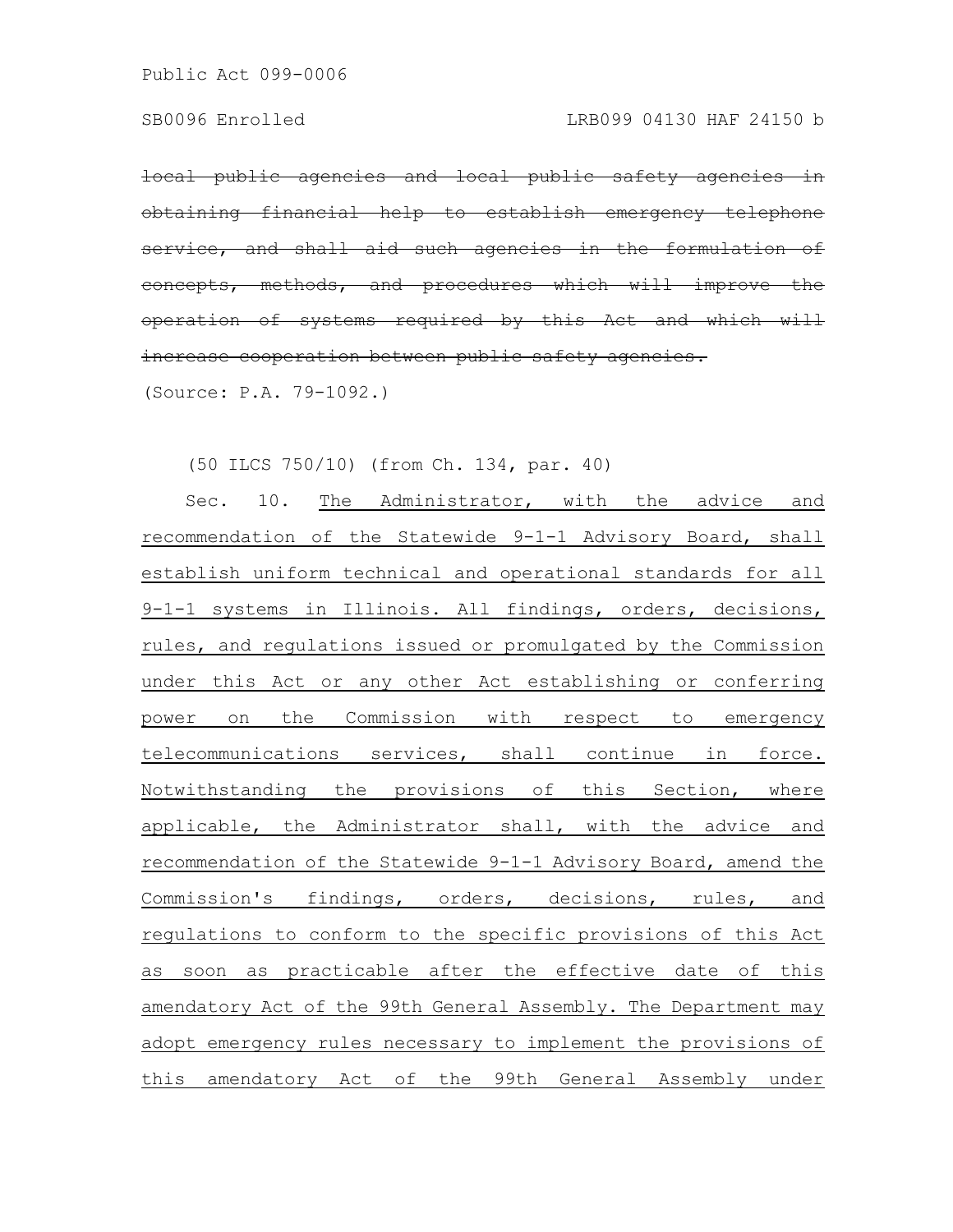subsection (t) of Section 5-45 of the Illinois Administrative Procedure Act. <del>Technical and operational standards for the</del> development of the local agency systems shall be established and reviewed by the Commission on or before December 31, 1979, after consultation with all agencies specified in Section 9.

For the limited purpose of permitting a board, a qualified governmental entity, a group of boards, or a group of governmental entities to participate in a Regional Pilot Project to implement next generation 9 1 1, as defined in this Act, the Commission may forbear from applying any rule adopted under the Emergency Telephone Systems Act as it applies to conducting of the Regional Pilot Project to implement next generation 9-1-1, if the Commission determines, after notice and hearing, that:

(1) enforcement of the rule is not necessary to ensure the development and improvement of emergency communication procedures and facilities in such a manner as to be able to quickly respond to any person requesting 9-1-1 service from police, fire, medical, rescue, and other emergency services;

 $(2)$  enforcement of the rule or provision necessary for the protection of consumers; and

(3) forbearance from applying the provisions or rules is consistent with the public interest.

The Commission may exercise such forbearance with respect o one, and only one, Regional Pilot Project to implement next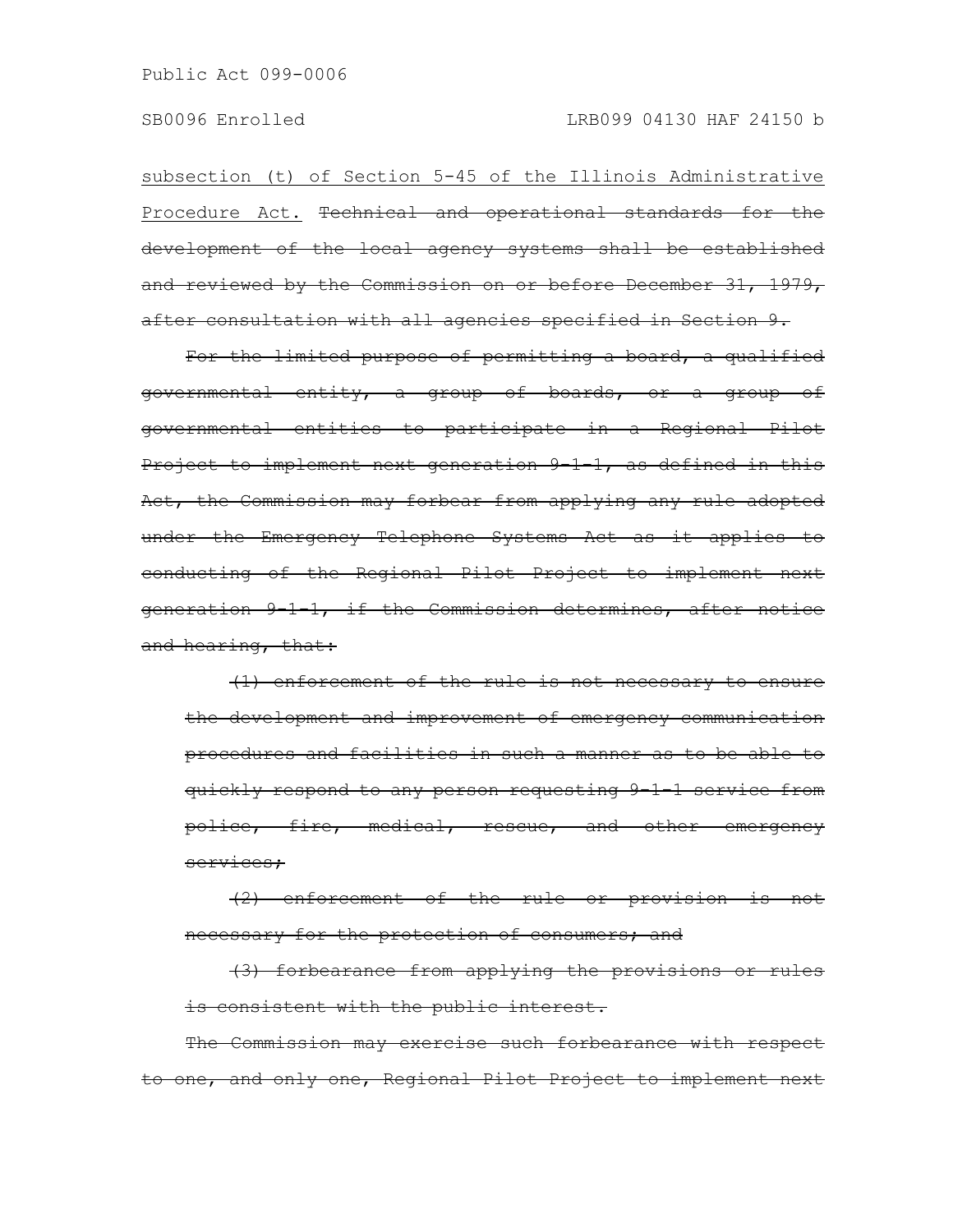generation 9-1-1.

If the Commission authorizes a Regional Pilot Project, then telecommunications carriers shall not be liable for any civil damages as a result of any act or omission, except willful wanton misconduct, in connection with developing, adopting, operating, implementing, or delivering or receiving calls connection with any plan or system authorized by this Section and Section 11 of this Act.

(Source: P.A. 96-1443, eff. 8-20-10.)

(50 ILCS 750/10.2) (from Ch. 134, par. 40.2)

Sec. 10.2. The Emergency Telephone System Board in any eounty passing a referendum under Section 15.3, and the Chairman of the County Board in any county implementing a 9-1-1 system shall ensure that all areas of the county are included in the system.

(Source: P.A. 87-146.)

(50 ILCS 750/11) (from Ch. 134, par. 41)

Sec. 11. Within one year after the implementation date or by January 31, 1980, whichever is later, all public agencies a county having 100,000 or more inhabitants shall submit tentative plans of the establishment of a system required by this Act to the public utility or utilities providing public telephone service within the respective jurisdiction of each public agency. A copy of each such plan shall be filed with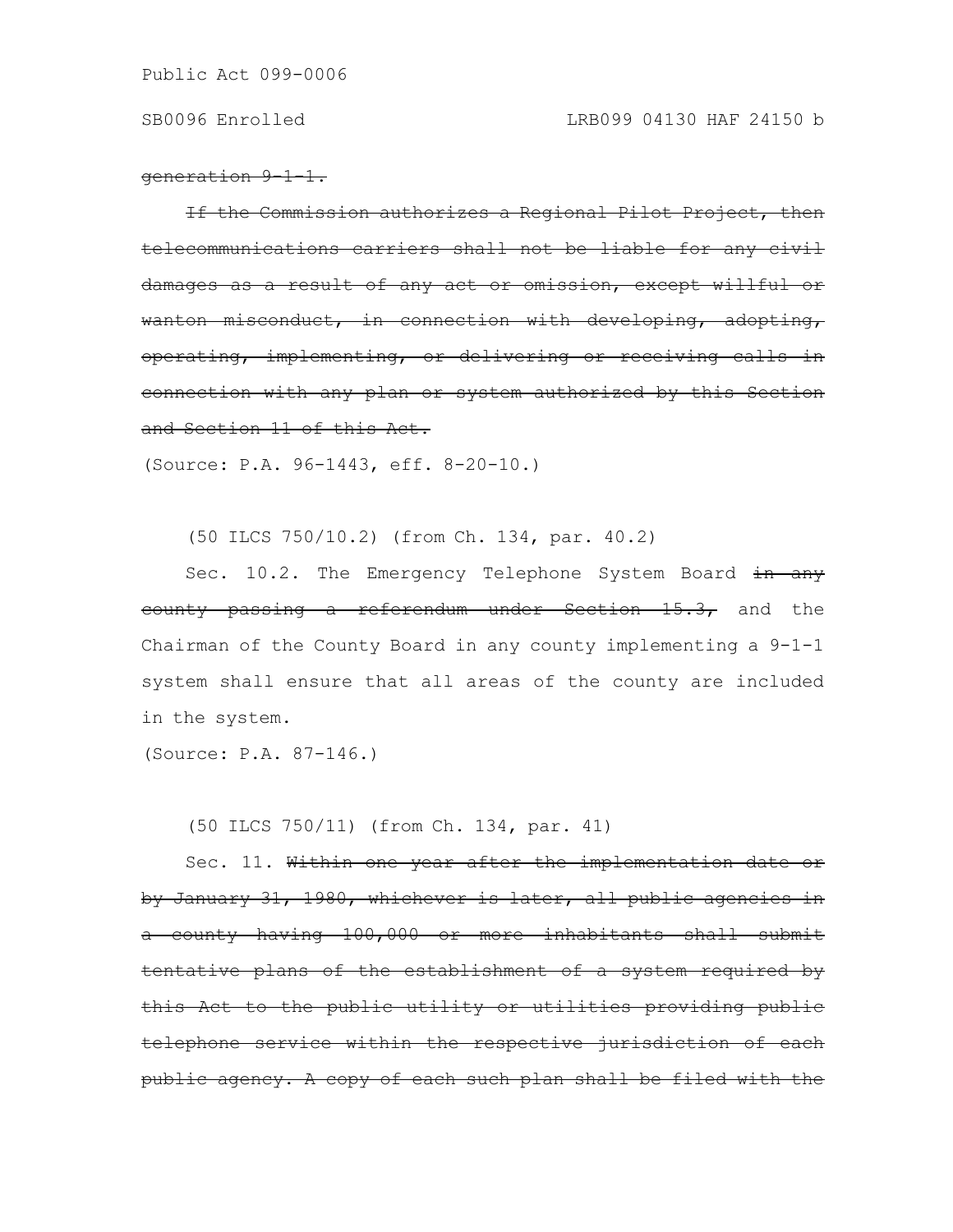Commission.

Within 2 years after the implementation date or by January 31, 1982, whichever is later, all public agencies in a county having 100,000 or more inhabitants shall submit final plans for the establishment of the system to such utilities, and shall make arrangements with such utilities for the implementation of the planned emergency telephone system no later than 3 years after the implementation date or by December 31, 1985, whichever is later. A copy of the plan required by this subdivision shall be filed with the Commission. In order to secure compliance with the standards promulgated under Section 10, the Commission shall have the power to approve or disapprove such plan, unless such plan was announced before the effective date of this Act.

If any public agency has implemented or is a part of a system required by this Act on a deadline specified in this Section, such public agency shall submit in lieu of the tentative or final plan a report describing the system and stating its operational date.

A board, a qualified governmental entity, a group of boards, or a group of qualified governmental entities involved in a Regional Pilot Project to implement next generation 9-1-1, as defined in this Act, shall submit a plan to the Commission describing in detail the Regional Pilot Project no fewer than 180 days prior to the implementation of the plan. The Commission may approve the plan after notice and hearing to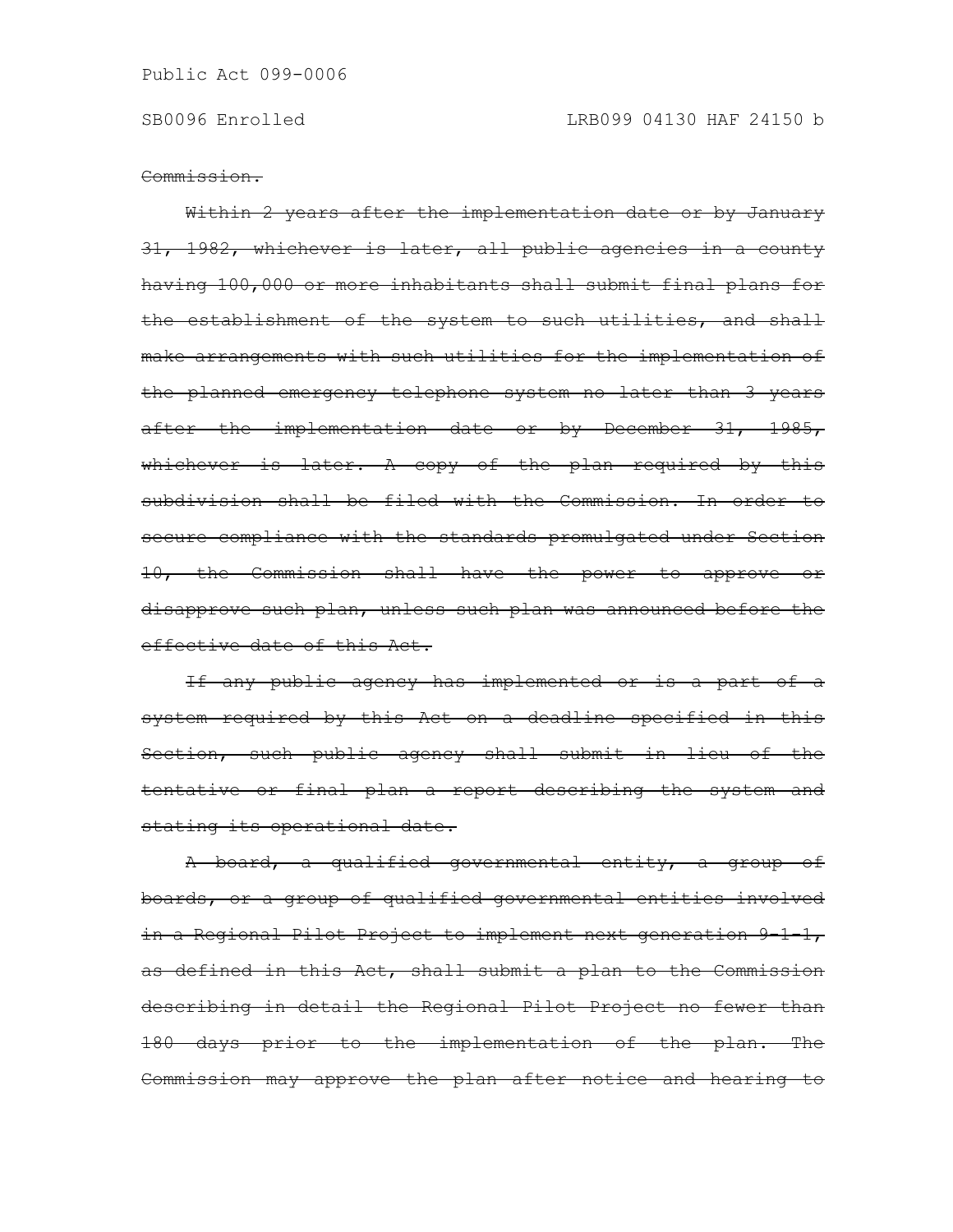authorize such Regional Pilot Project. Such shall not exceed <u>-year duration or other time period approved by the</u> Commission. No entity may proceed with the Regional Pilot Project until it receives Commission approval. In approving plan for a Regional Pilot Project under this Section, the Commission may impose such terms, conditions, or requirements as, in its judgment, are necessary to protect the public.

The Commission shall have authority to approve one, and only one, Regional Pilot Project to implement next  $9 - 1 - 1$ .

All local public agencies operating a 9-1-1 system shall operate under a plan that has been filed with and approved by the Commission prior to January 1, 2016, or the Administrator. Plans filed under this Section shall conform to minimum standards established pursuant to Section 10. (Source: P.A. 96-1443, eff. 8-20-10.)

(50 ILCS 750/12) (from Ch. 134, par. 42)

Sec. 12. The Attorney General may, in behalf of the Department Commission or on his own initiative, commence judicial proceedings to enforce compliance by any public agency or public utility providing telephone service with this Act. (Source: P.A. 79-1092.)

(50 ILCS 750/15) (from Ch. 134, par. 45)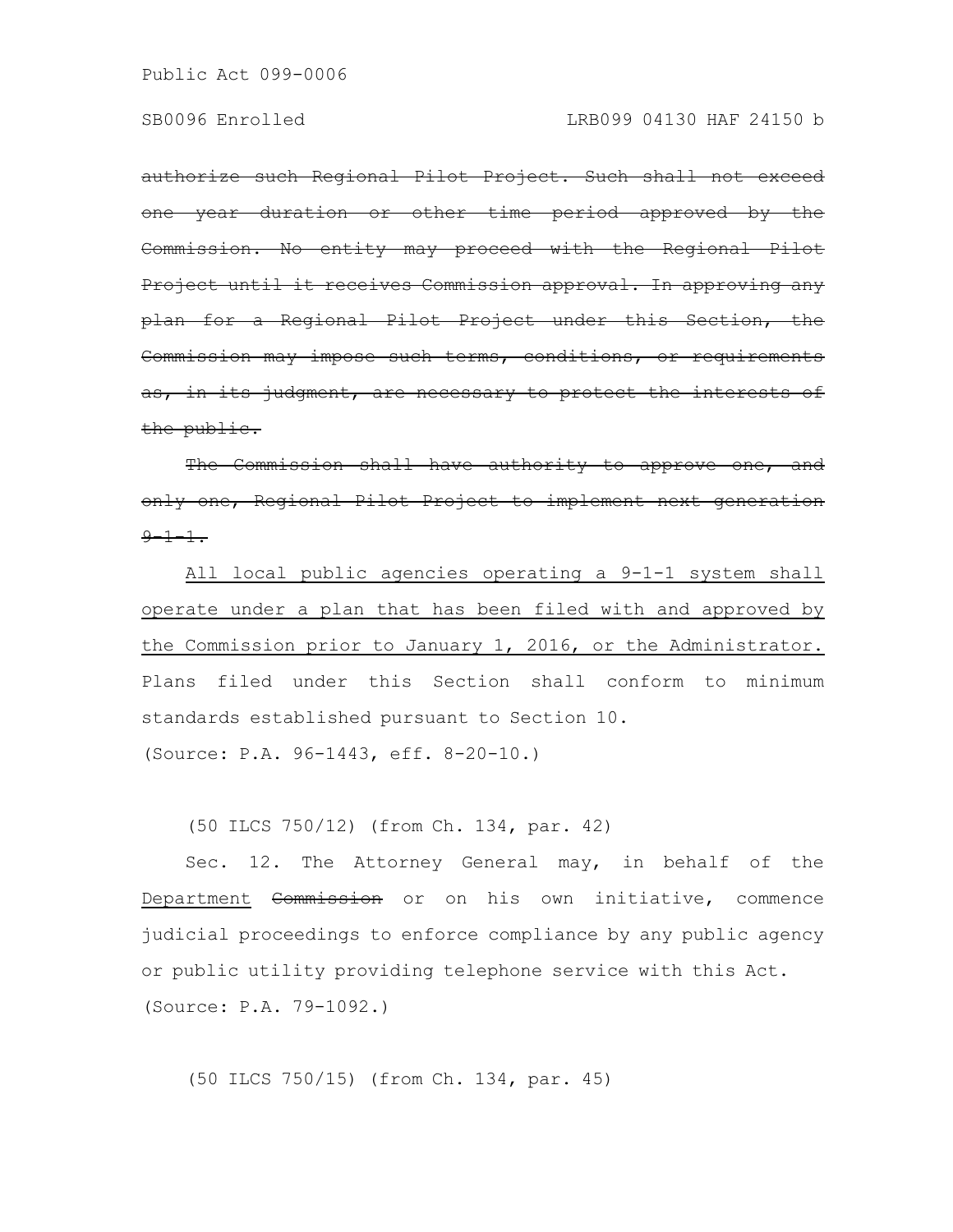## SB0096 Enrolled LRB099 04130 HAF 24150 b

Sec. 15. Copies of the annual certified notification of continuing agreement required by Section 14 shall be filed with the Attorney General and the Administrator Commission. All Commencing with the year 1987, all such agreements shall be so filed prior to the 31st day of January. The Attorney General shall commence judicial proceedings to enforce compliance with this Section and Section 14, where a public agency or public safety agency has failed to timely enter into such agreement or file copies thereof.

(Source: P.A. 86-101.)

(50 ILCS 750/15.1) (from Ch. 134, par. 45.1)

Sec. 15.1. Public body; exemption from civil liability for developing or operating emergency telephone system.

(a) In no event shall a No public agency, the Commission, the Statewide 9-1-1 Advisory Board, the Administrator, the Department of State Police, public safety agency, public safety answering point, emergency telephone system board, or unit of local government assuming the duties of an emergency telephone system board, or carrier, or its officers, employees, assigns, or agents nor any officer, agent or employee of any public agency, public safety agency, emergency telephone system board, or unit of local government assuming the duties emergency telephone system board, shall be liable for any civil damages or criminal liability that directly or indirectly results from, or is caused by, any act or omission in the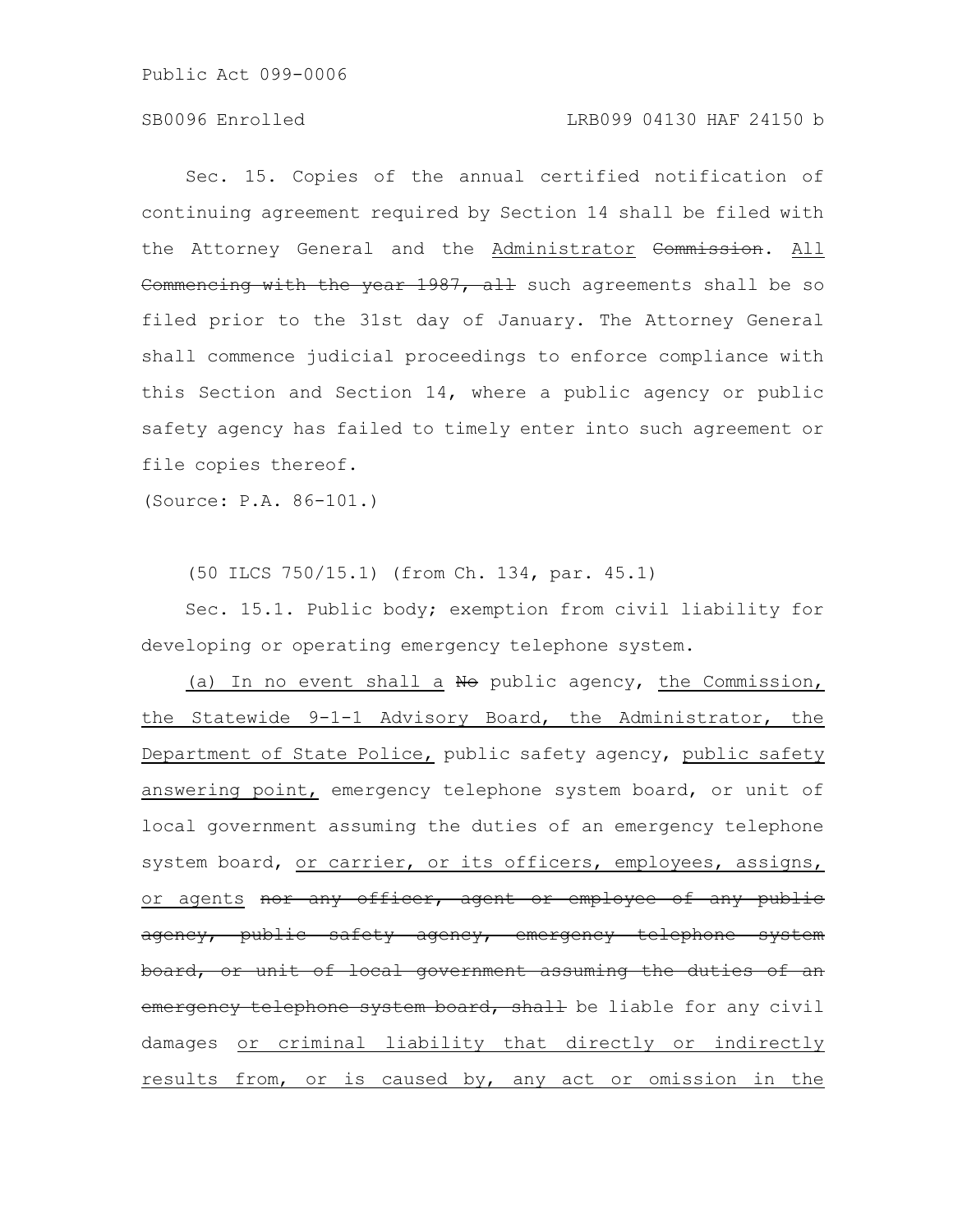development, design, installation, operation, maintenance, performance, or provision of 9-1-1 service required by this Act, unless the act or omission constitutes gross negligence, recklessness, or intentional misconduct as a result of any act or omission, except willful or wanton misconduct, in connection with developing, adopting, operating or implementing any plan or system required by this Act.

A unit of local government, the Commission, the Statewide 9-1-1 Advisory Board, the Administrator, the Department of State Police, public safety agency, public safety answering point, emergency telephone system board, or carrier, or its officers, employees, assigns, or agents, shall not be liable for any form of civil damages or criminal liability that directly or indirectly results from, or is caused by, the release of subscriber information to any governmental entity as required under the provisions of this Act, unless the release constitutes gross negligence, recklessness, or intentional misconduct.

(b) Exemption from civil liability for emergency instructions is as provided in the Good Samaritan Act.

(c) This Section may not be offered as a defense in any judicial proceeding brought by the Attorney General under Section 12 to compel compliance with this Act. (Source: P.A. 89-403, eff. 1-1-96; 89-607, eff. 1-1-97.)

(50 ILCS 750/15.2c new)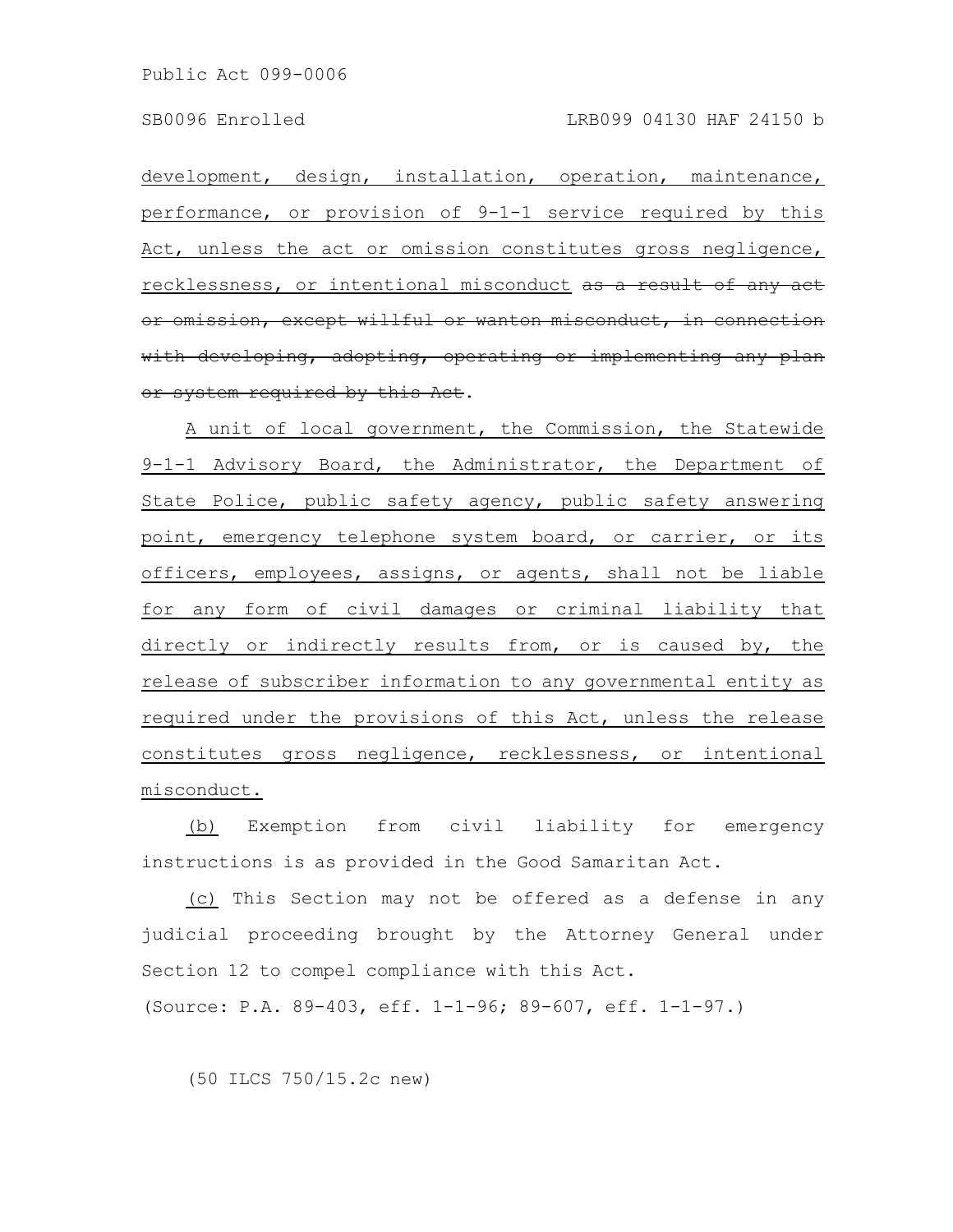Sec. 15.2c. Call boxes. No carrier shall be required to provide a call box. For purposes of this Section, the term "call box" means a device that is normally mounted to an outside wall of the serving telecommunications carrier central office and designed to provide emergency on-site answering by authorized personnel at the central office location in the event a central office is isolated from the 9-1-1 network.

(50 ILCS 750/15.3a new)

Sec. 15.3a. Local wireless surcharge.

(a) Notwithstanding any other provision of this Act, a unit of local government or emergency telephone system board providing wireless 9-1-1 service and imposing and collecting a wireless carrier surcharge prior to July 1, 1998 may continue its practices of imposing and collecting its wireless carrier surcharge, but, except as provided in subsection (b) of this Section, in no event shall that monthly surcharge exceed \$2.50 per commercial mobile radio service (CMRS) connection or in-service telephone number billed on a monthly basis. For mobile telecommunications services provided on and after August 1, 2002, any surcharge imposed shall be imposed based upon the municipality or county that encompasses the customer's place of primary use as defined in the Mobile Telecommunications Sourcing Conformity Act.

(b) Until July 1, 2017, the corporate authorities of a municipality with a population in excess of 500,000 on the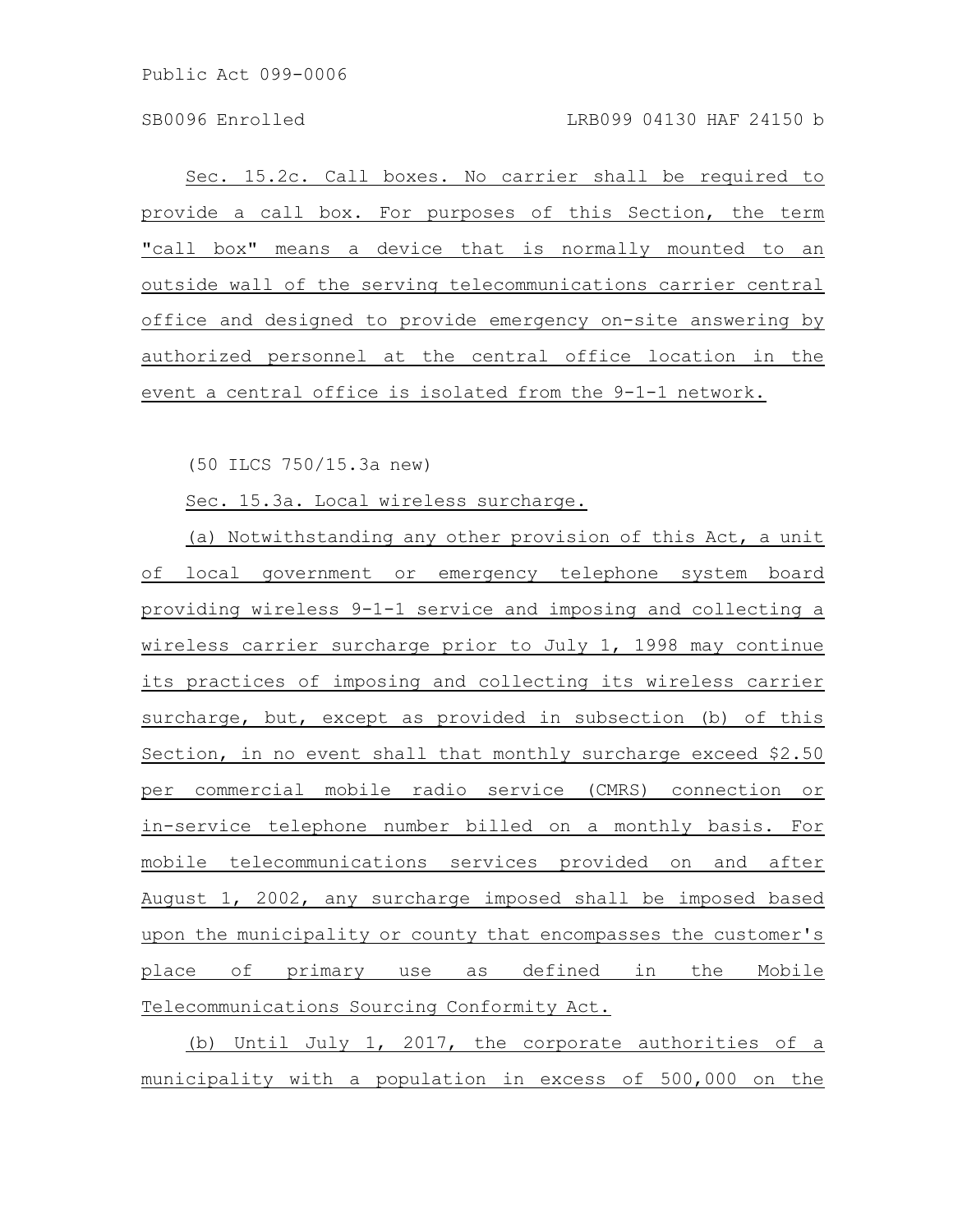effective date of this amendatory Act of the 99th General Assembly may by ordinance continue to impose and collect a monthly surcharge per commercial mobile radio service (CMRS) connection or in-service telephone number billed on a monthly basis that does not exceed the highest monthly surcharge imposed as of January 1, 2014 by any county or municipality under subsection (c) of Section 15.3 of this Act. On or after July 1, 2017, the municipality may continue imposing and collecting its wireless carrier surcharge as provided in and subject to the limitations of subsection (a) of this Section.

(c) In addition to any other lawful purpose, a municipality with a population over 500,000 may use the moneys collected under this Section for any anti-terrorism or emergency preparedness measures, including, but not limited to, preparedness planning, providing local matching funds for federal or State grants, personnel training, and specialized equipment, including surveillance cameras, as needed to deal with natural and terrorist-inspired emergency situations or events.

(50 ILCS 750/15.4) (from Ch. 134, par. 45.4)

Sec. 15.4. Emergency Telephone System Board; powers.

(a) Except as provided in subsection (e) of this Section, the The corporate authorities of any county or municipality may that imposes a surcharge under Section 15.3 shall establish an Emergency Telephone System Board. The corporate authorities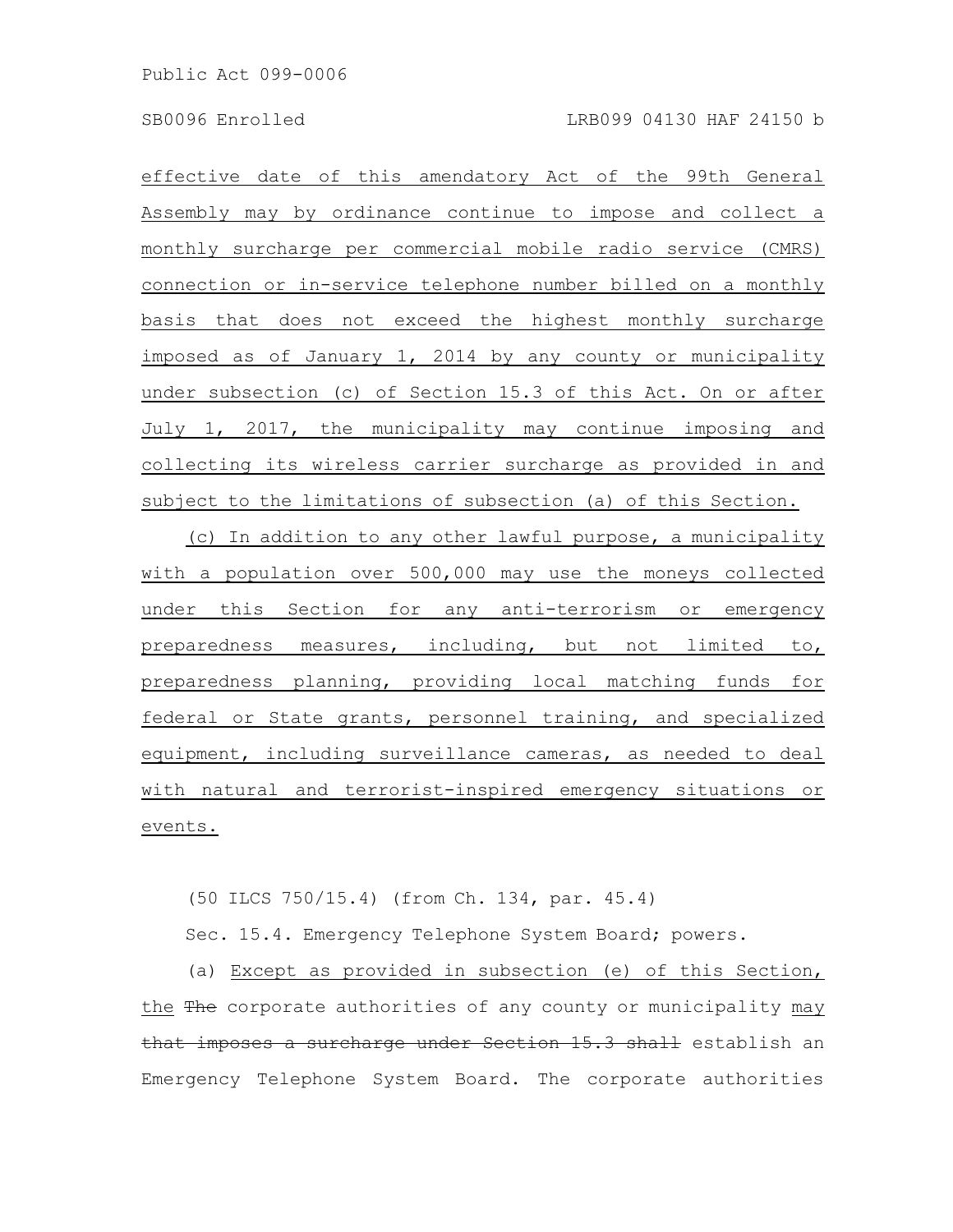shall provide for the manner of appointment and the number of members of the Board, provided that the board shall consist of not fewer than 5 members, one of whom must be a public member who is a resident of the local exchange service territory included in the 9-1-1 coverage area, one of whom (in counties with a population less than  $100,000$ ) may  $must$  be a member of the county board, and at least 3 of whom shall be representative of the 9-1-1 public safety agencies, including but not limited to police departments, fire departments, emergency medical services providers, and emergency services and disaster agencies, and appointed on the basis of their ability or experience. In counties with a population of more than 100,000 but less than 2,000,000, a member of the county board may serve on the Emergency Telephone System Board. Elected officials, including members of a county board, are also eligible to serve on the board. Members of the board shall serve without compensation but shall be reimbursed for their actual and necessary expenses. Any 2 or more municipalities, counties, or combination thereof, that impose a surcharge under Section 15.3 may, instead of establishing individual boards, establish by intergovernmental agreement a Joint Emergency Telephone System Board pursuant to this Section. The manner of appointment of such a joint board shall be prescribed in the agreement.

Upon the effective date of this amendatory Act of the 98th General Assembly, appointed members of the Emergency Telephone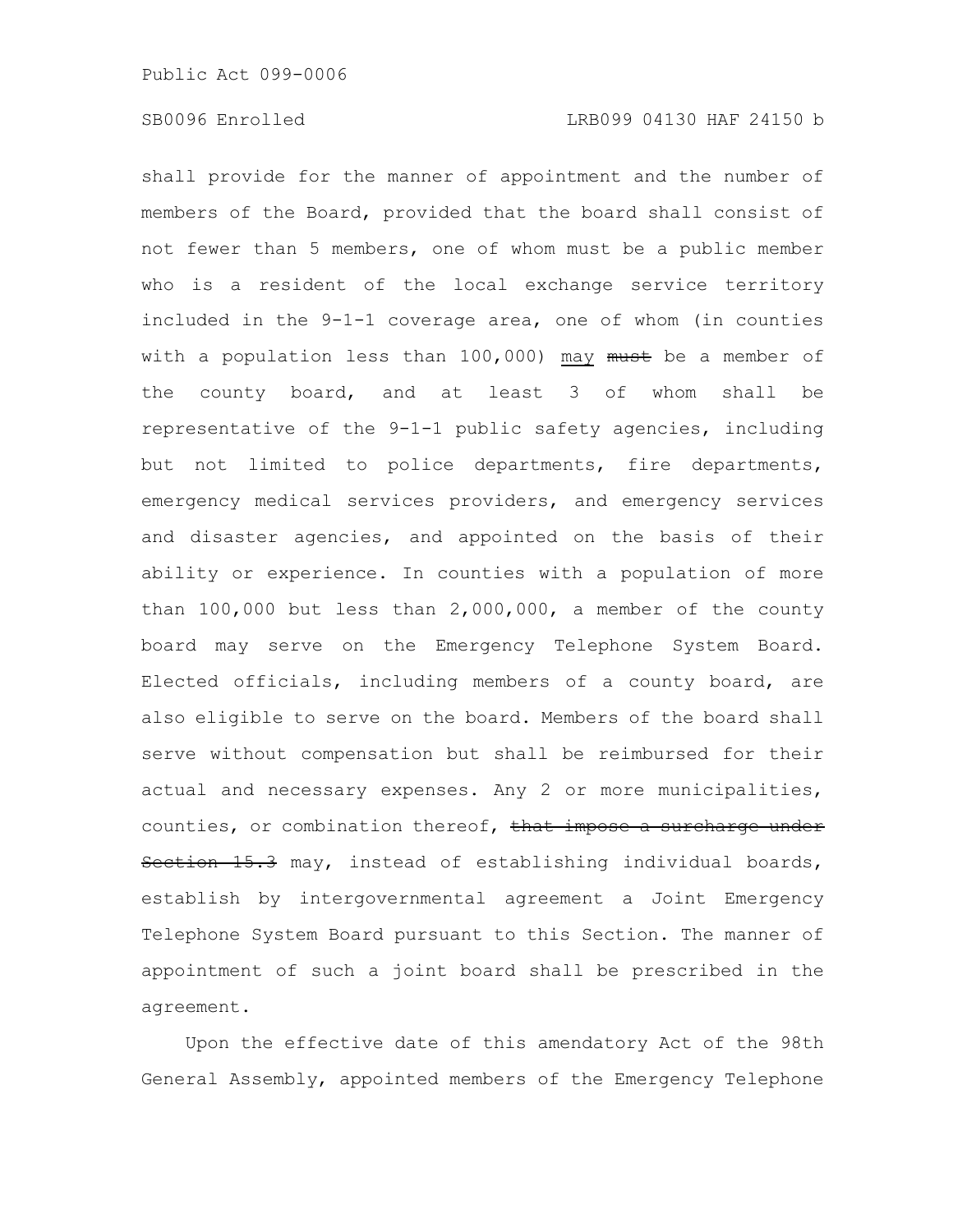System Board shall serve staggered 3-year terms if: (1) the Board serves a county with a population of 100,000 or less; and (2) appointments, on the effective date of this amendatory Act of the 98th General Assembly, are not for a stated term. The corporate authorities of the county or municipality shall assign terms to the board members serving on the effective date of this amendatory Act of the 98th General Assembly in the following manner: (1) one-third of board members' terms shall expire on January 1, 2015; (2) one-third of board members' terms shall expire on January 1, 2016; and (3) remaining board members' terms shall expire on January 1, 2017. Board members may be re-appointed upon the expiration of their terms by the corporate authorities of the county or municipality.

The corporate authorities of a county or municipality may, by a vote of the majority of the members elected, remove an Emergency Telephone System Board member for misconduct, official misconduct, or neglect of office.

(b) The powers and duties of the board shall be defined by ordinance of the municipality or county, or by intergovernmental agreement in the case of a joint board. The powers and duties shall include, but need not be limited to the following:

(1) Planning a 9-1-1 system.

(2) Coordinating and supervising the implementation, upgrading, or maintenance of the system, including the establishment of equipment specifications and coding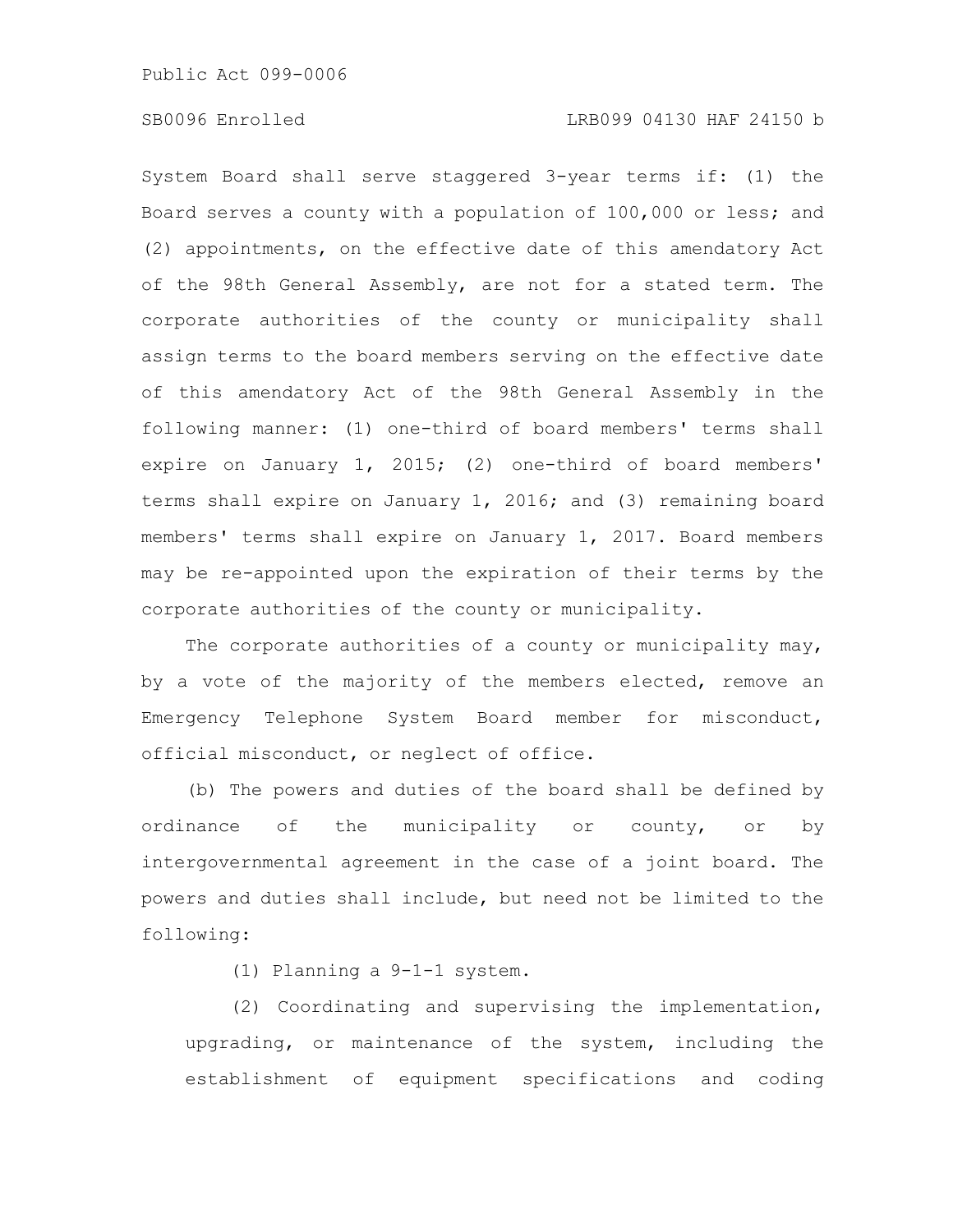systems.

(3) Receiving moneys from the surcharge imposed under Section 15.3, or disbursed to it under Section 30, and from any other source, for deposit into the Emergency Telephone System Fund.

(4) Authorizing all disbursements from the fund.

(5) Hiring any staff necessary for the implementation or upgrade of the system.

(6) (Blank). Participating in a Regional Pilot to implement next generation  $9\ 1\ 1$ , as defined in this subject to the conditions set forth in this Act.

(c) All moneys received by a board pursuant to a surcharge imposed under Section 15.3, or disbursed to it under Section 30, shall be deposited into a separate interest-bearing Emergency Telephone System Fund account. The treasurer of the municipality or county that has established the board or, in the case of a joint board, any municipal or county treasurer designated in the intergovernmental agreement, shall be custodian of the fund. All interest accruing on the fund shall remain in the fund. No expenditures may be made from such fund except upon the direction of the board by resolution passed by a majority of all members of the board. Expenditures may be made only to pay for the costs associated with the following:

(1) The design of the Emergency Telephone System.

(2) The coding of an initial Master Street Address ide data base, and update and maintenance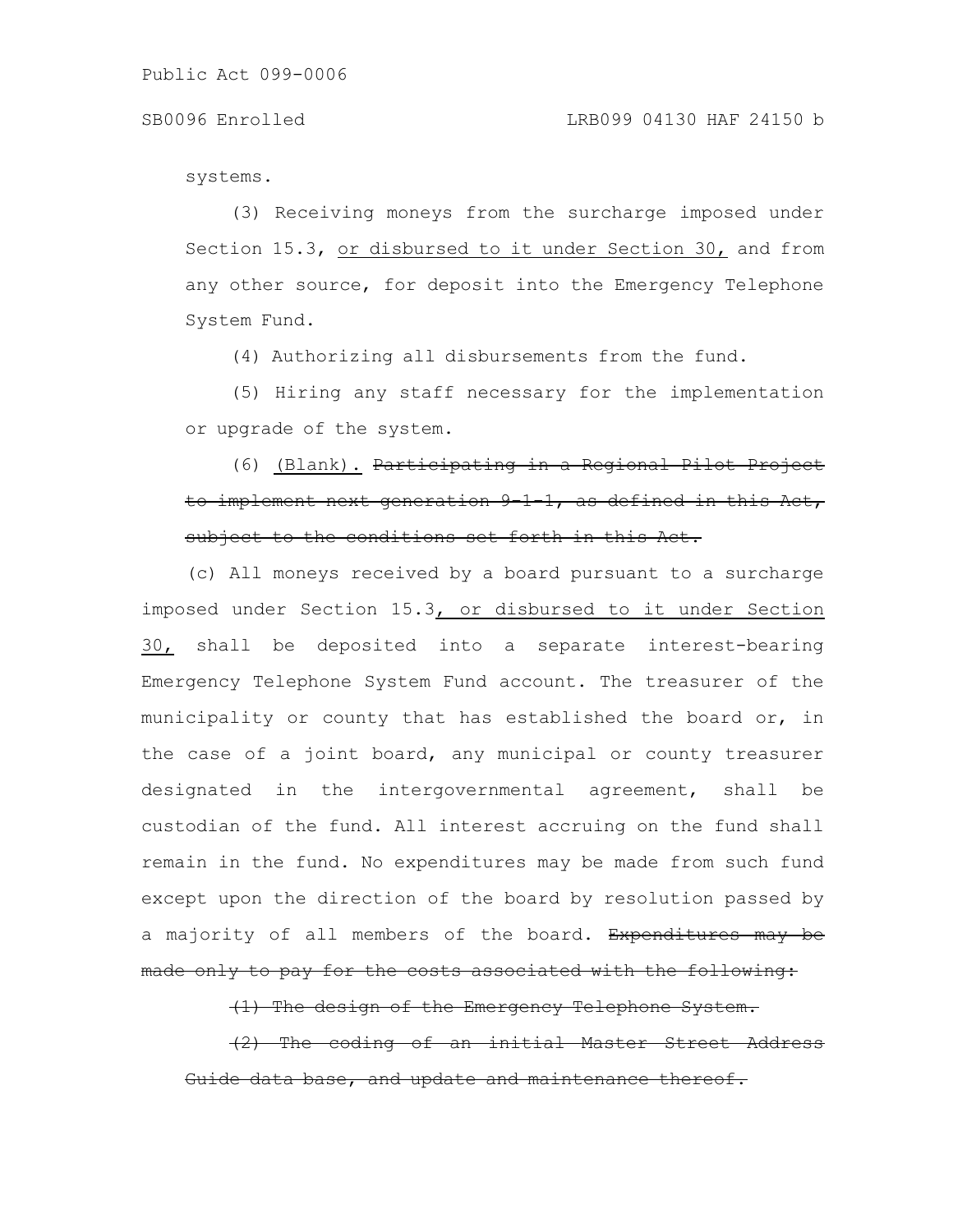(3) The repayment of any moneys advanced for the implementation of the system.

(4) The charges for Automatic Number Identification and Automatic Location Identification equipment, a computer aided dispatch system that records, maintains, and integrates information, mobile data transmitters equipped with automatic vehicle locators, and maintenance, replacement and update thereof to increase operational efficiency and improve the provision of emergency services.

(5) The non-recurring charges related to installation of the Emergency Telephone System and the ongoing network charges.

(6) The acquisition and installation, or the reimbursement of costs therefor to other governmental bodies that have incurred those costs, of road or street signs that are essential to the implementation of the emergency telephone system and that are not duplicative of signs that are the responsibility of the jurisdiction charged with maintaining road and street signs.

(7) Other products and services necessary for the implementation, upgrade, and maintenance of the system and any other purpose related to the operation of the system, including costs attributable directly to the construction, leasing, or maintenance of any buildings or facilities or costs of personnel attributable directly to the operation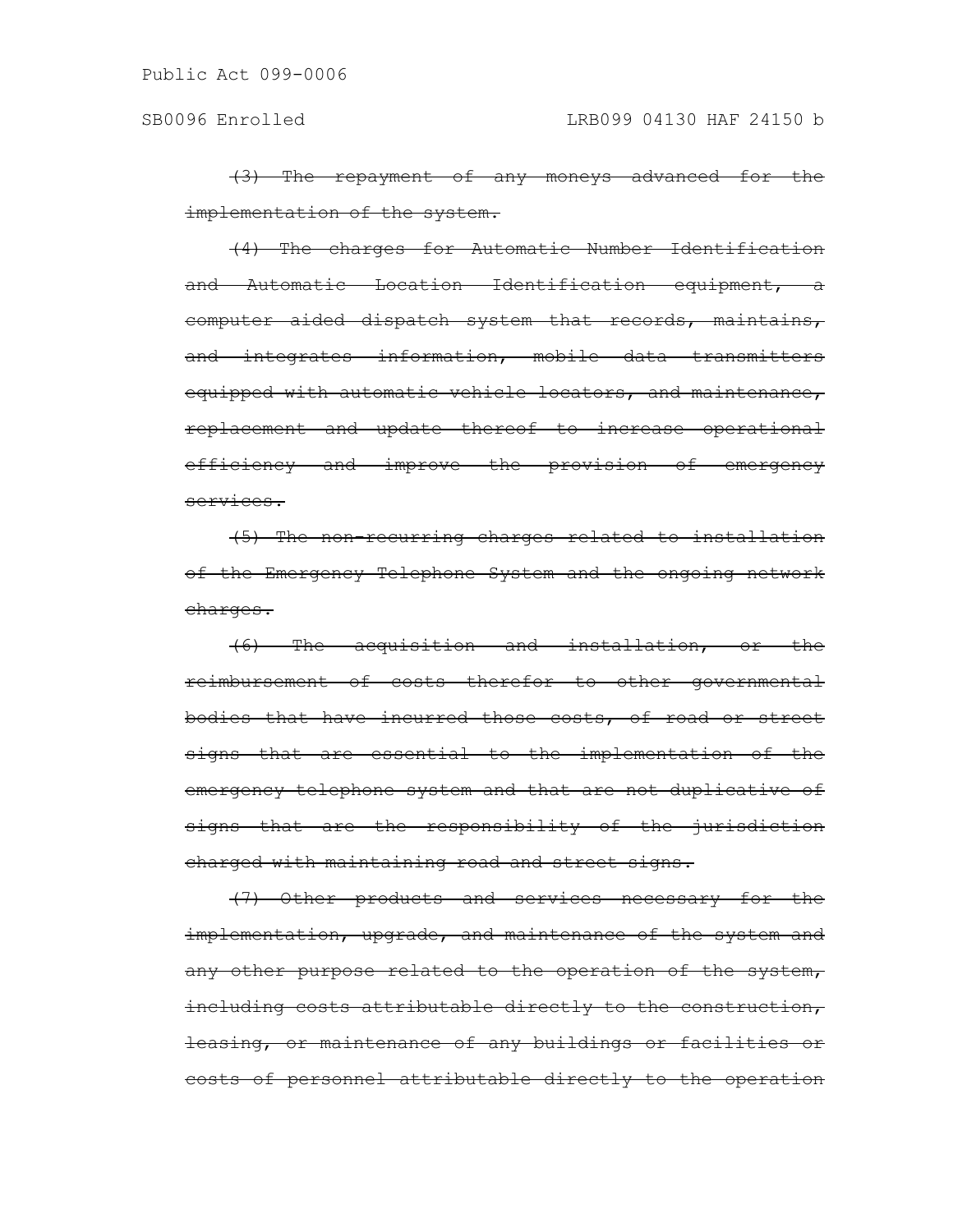of the system. Costs attributable directly to the operation of an emergency telephone system do not include the costs of public safety agency personnel who are and equipment that is dispatched in response to an emergency call.

(7.5) The purchase of real property if the purchase is made before March 16, 2006.

(8) In the case of a municipality that imposes a surcharge under subsection (h) of Section 15.3, moneys may also be used for any anti-terrorism or emergency preparedness measures, including, but not limited to, preparedness planning, providing local matching funds for federal or State grants, personnel training, and specialized equipment, including surveillance cameras as needed to deal with natural and terrorist-inspired emergency situations or events.

(9) The defraying of expenses incurred in participation in a Regional Pilot Project to implement next generation 9-1-1, subject to the conditions set forth in this Act.

(10) The implementation of a computer aided dispatch system or hosted supplemental 9-1-1 services.

Moneys in the fund may also be transferred to a participating fire protection district to reimburse volunteer firefighters who man remote telephone switching facilities when dedicated 9-1-1 lines are down.

(d) The board shall complete a Master Street Address Guide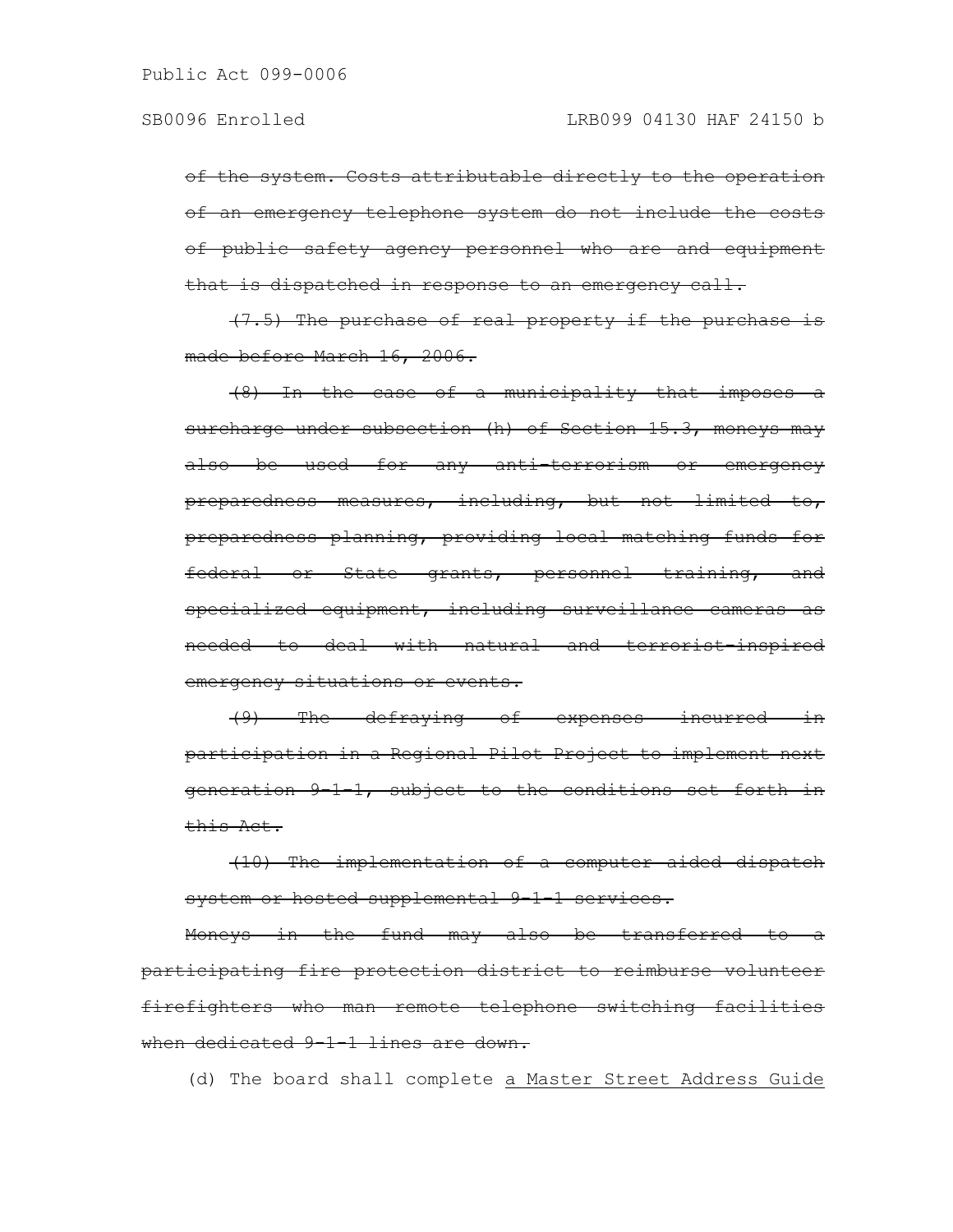database the data base before implementation of the 9-1-1 system. The error ratio of the database data base shall not at any time exceed 1% of the total database data base.

(e) On and after January 1, 2016, no municipality or county may create an Emergency Telephone System Board unless the board is a Joint Emergency Telephone System Board. The corporate authorities of any county or municipality entering into an intergovernmental agreement to create or join a Joint Emergency Telephone System Board shall rescind the ordinance or ordinances creating the original Emergency Telephone System Board and shall eliminate the Emergency Telephone System Board, effective upon the creation, with regulatory approval by the Administrator, or joining of the Joint Emergency Telephone System Board.

(Source: P.A. 97-517, eff. 8-23-11; 97-1018, eff. 8-17-12; 98-481, eff. 8-16-13.)

(50 ILCS 750/15.4a new)

Sec. 15.4a. Consolidation.

(a) By July 1, 2017, and except as otherwise provided in this Section, Emergency Telephone System Boards, Joint Emergency Telephone System Boards, qualified governmental entities, and PSAPs shall be consolidated as follows, subject to subsections (b) and (c) of this Section:

(1) In any county with a population of at least 250,000 that has a single Emergency Telephone System Board, or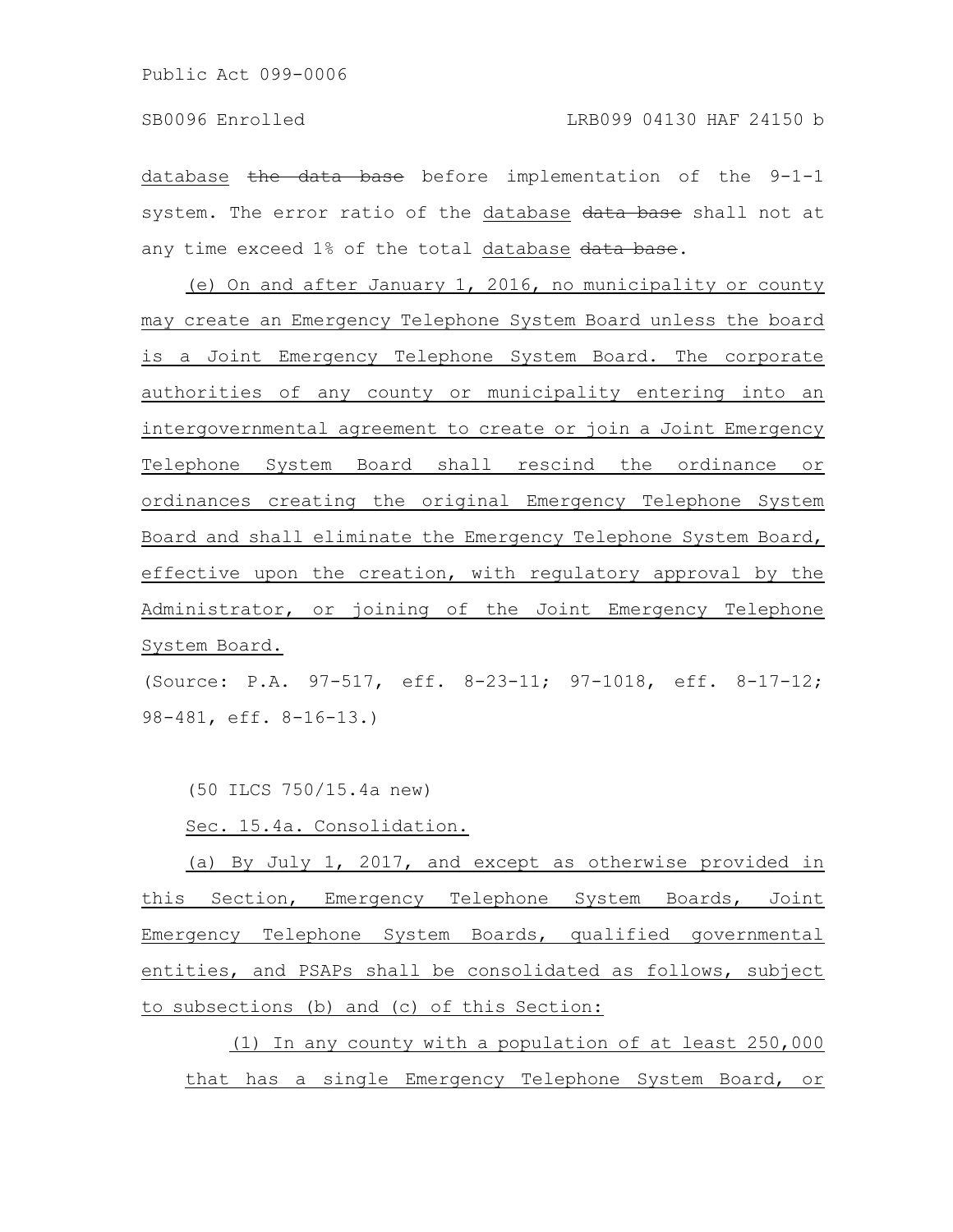qualified governmental entity and more than 2 PSAPs, shall reduce the number of PSAPs by at least 50% or to 2 PSAPs, whichever is greater. Nothing in this paragraph shall preclude consolidation resulting in one PSAP in the county.

(2) In any county with a population of at least 250,000 that has more than one Emergency Telephone System Board, Joint Emergency Telephone System Board, or qualified governmental entity, any 9-1-1 Authority serving a population of less than 25,000 shall be consolidated such that no 9-1-1 Authority in the county serves a population of less than 25,000.

(3) In any county with a population of at least 250,000 but less than 1,000,000 that has more than one Emergency Telephone System Board, Joint Emergency Telephone System Board, or qualified governmental entity, each 9-1-1 Authority shall reduce the number of PSAPs by at least 50% or to 2 PSAPs, whichever is greater. Nothing in this paragraph shall preclude consolidation of a 9-1-1 Authority into a Joint Emergency Telephone System Board, and nothing in this paragraph shall preclude consolidation resulting in one PSAP in the county.

(4) In any county with a population of less than 250,000 that has a single Emergency Telephone System Board or qualified governmental entity and more than 2 PSAPs, the 9-1-1 Authority shall reduce the number of PSAPs by at least 50% or to 2 PSAPs, whichever is greater. Nothing in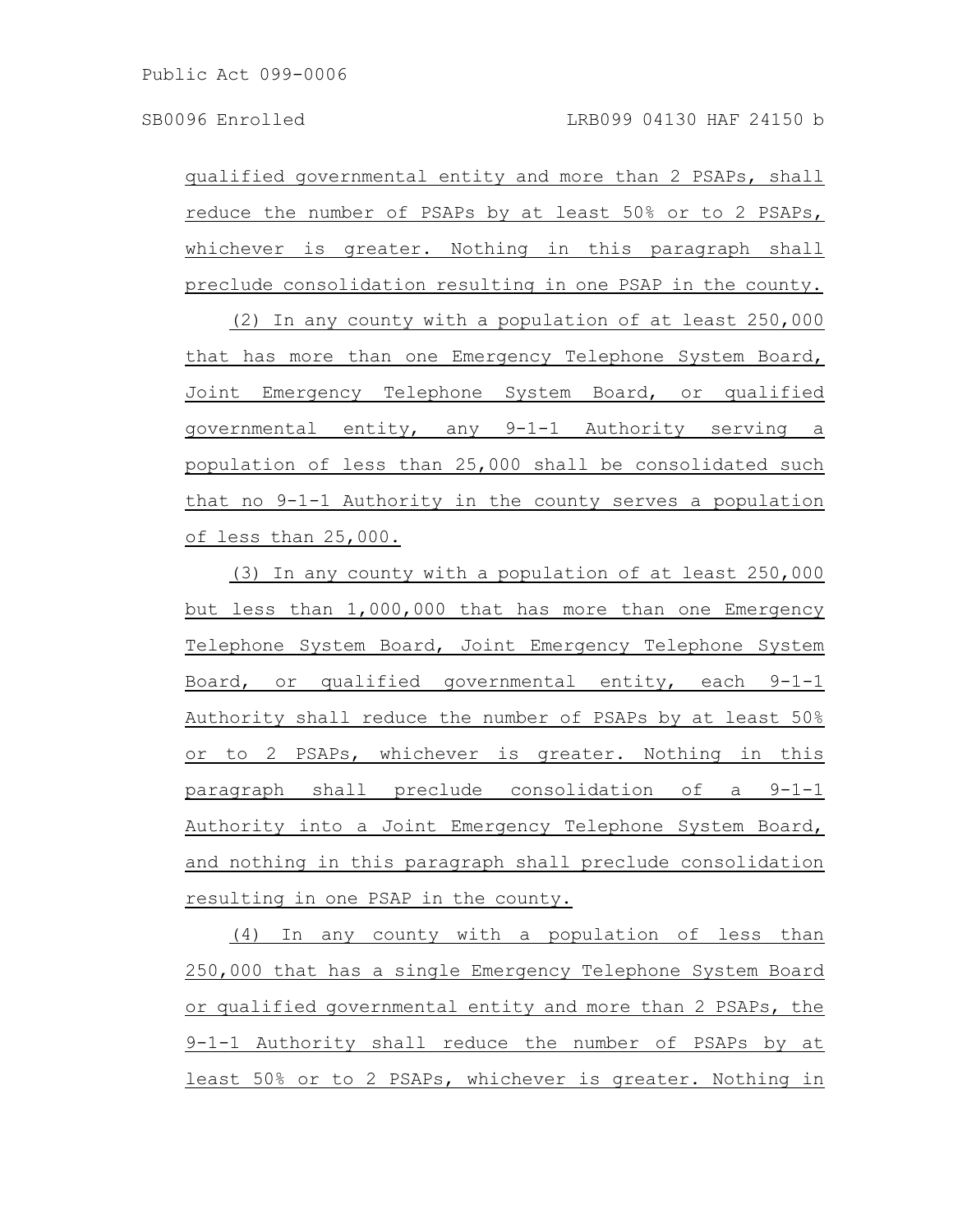this paragraph shall preclude consolidation resulting in one PSAP in the county.

(5) In any county with a population of less than 250,000 that has more than one Emergency Telephone System Board, Joint Emergency Telephone System Board, or qualified governmental entity and more than 2 PSAPS, the 9-1-1 Authorities shall be consolidated into a single joint board, and the number of PSAPs shall be reduced by at least 50% or to 2 PSAPs, whichever is greater. Nothing in this paragraph shall preclude consolidation resulting in one PSAP in the county.

(6) Any 9-1-1 Authority that does not have a PSAP within its jurisdiction shall be consolidated through an intergovernmental agreement with an existing 9-1-1 Authority that has a PSAP to create a Joint Emergency Telephone Board.

(7) The corporate authorities of each county that has no 9-1-1 service as of January 1, 2016 shall provide enhanced 9-1-1 wireline and wireless enhanced 9-1-1 service for that county by either (i) entering into an intergovernmental agreement with an existing Emergency Telephone System Board to create a new Joint Emergency Telephone System Board, or (ii) entering into an intergovernmental agreement with the corporate authorities that have created an existing Joint Emergency Telephone System Board.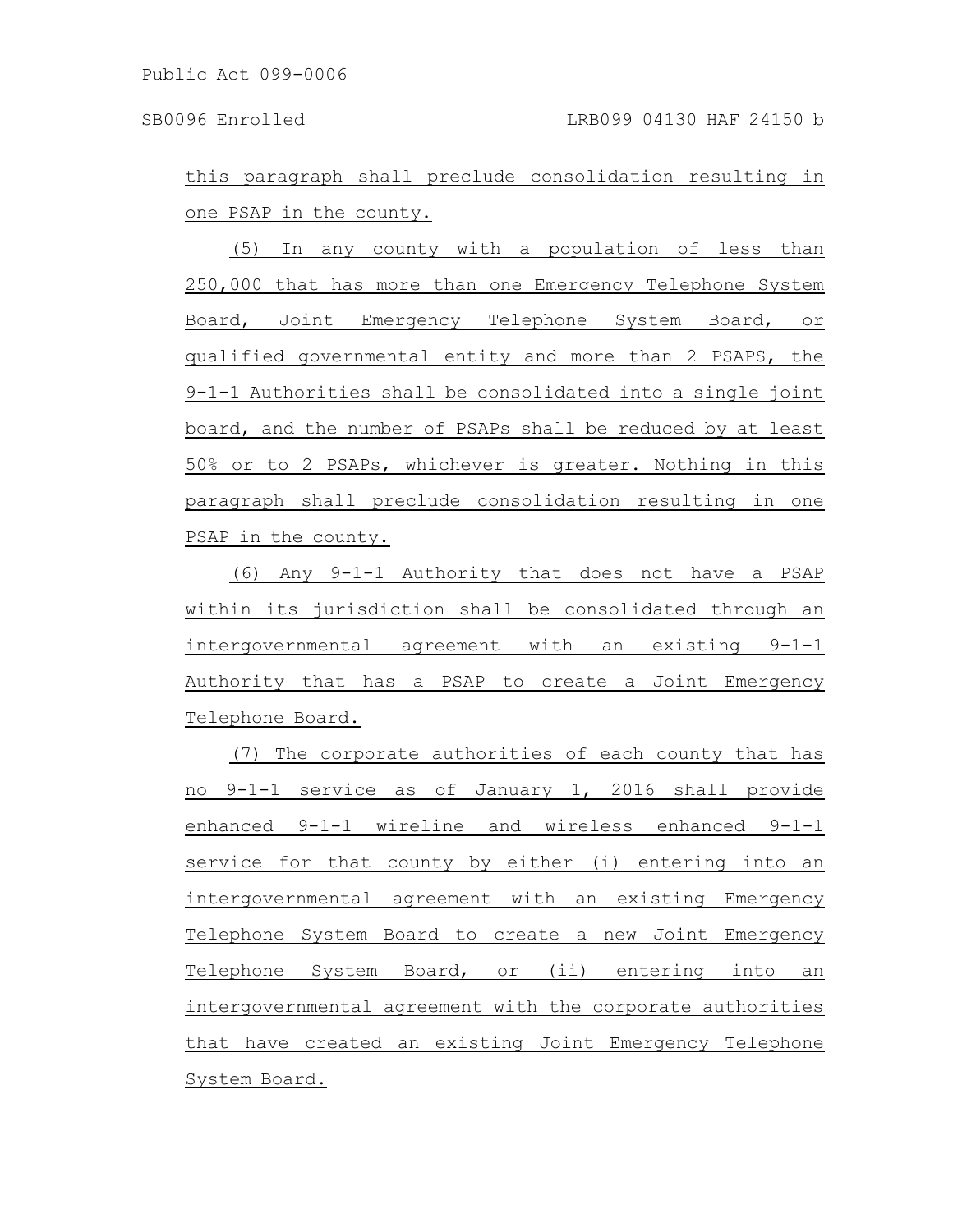(b) By July 1, 2016, each county required to consolidate pursuant to paragraph (7) of subsection (a) of this Section and each 9-1-1 Authority required to consolidate pursuant to paragraphs (1) through (6) of subsection (a) of this Section shall file a plan for consolidation or a request for a waiver pursuant to subsection (c) of this Section with the Division of 9-1-1. Within 60 calendar days of receiving a consolidation plan, the Statewide 9-1-1 Advisory Board shall hold at least one public hearing on the plan and provide a recommendation to the Administrator. Notice of the hearing shall be provided to the respective entity to which the plan applies. Within 90 calendar days of receiving a consolidation plan, the Administrator shall approve the plan, approve the plan as modified, or grant a waiver pursuant to subsection (c) of this Section. In making his or her decision, the Administrator shall consider any recommendation from the Statewide 9-1-1 Advisory Board regarding the plan. If the Administrator does not follow the recommendation of the Board, the Administrator shall provide a written explanation for the deviation in his or her decision. The deadlines provided in this subsection may be extended upon agreement between the Administrator and entity which submitted the plan.

(c) A waiver from a consolidation required under subsection (a) of this Section may be granted if the Administrator finds that the consolidation will result in a substantial threat to public safety, is economically unreasonable, or is technically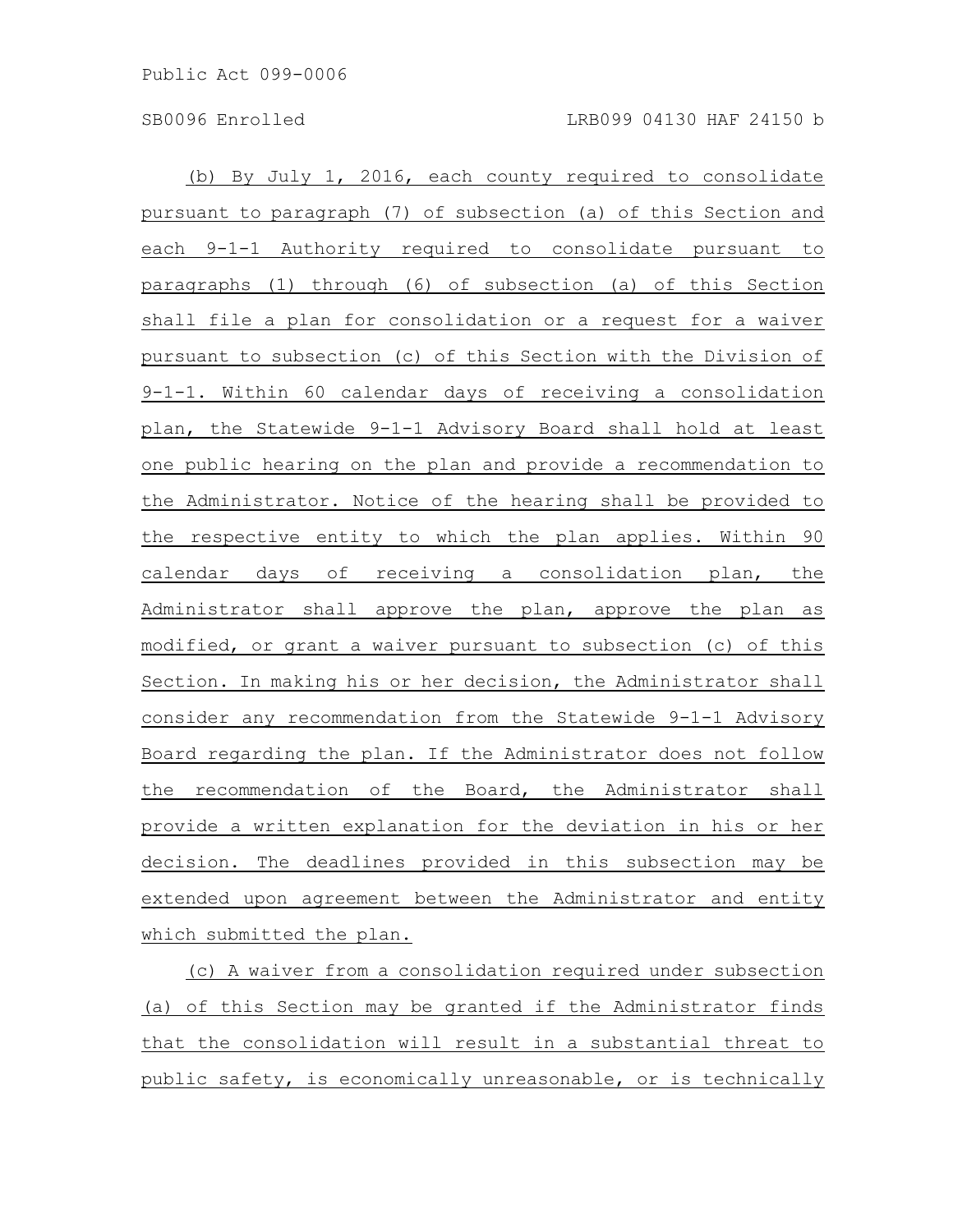infeasible.

(d) Any decision of the Administrator under this Section shall be deemed a final administrative decision and shall be subject to judicial review under the Administrative Review Law.

(50 ILCS 750/15.4b new)

Sec. 15.4b. Consolidation grants.

(a) The Administrator, with the advice and recommendation of the Statewide 9-1-1 Advisory Board, shall administer a 9-1-1 System Consolidation Grant Program to defray costs associated with 9-1-1 system consolidation of systems outside of a municipality with a population in excess of 500,000. The awarded grants will be used to offset non-recurring costs associated with the consolidation of 9-1-1 systems and shall not be used for ongoing operating costs associated with the consolidated system. The Department, in consultation with the Administrator and the Statewide 9-1-1 Advisory Board, shall adopt rules defining the grant process and criteria for issuing the grants. The grants should be awarded based on criteria that include, but are not limited to:

(1) reducing the number of transfers of a 9-1-1 call;

(2) reducing the infrastructure required to adequately provide 9-1-1 network services;

(3) promoting cost savings from resource sharing among 9-1-1 systems;

(4) facilitating interoperability and resiliency for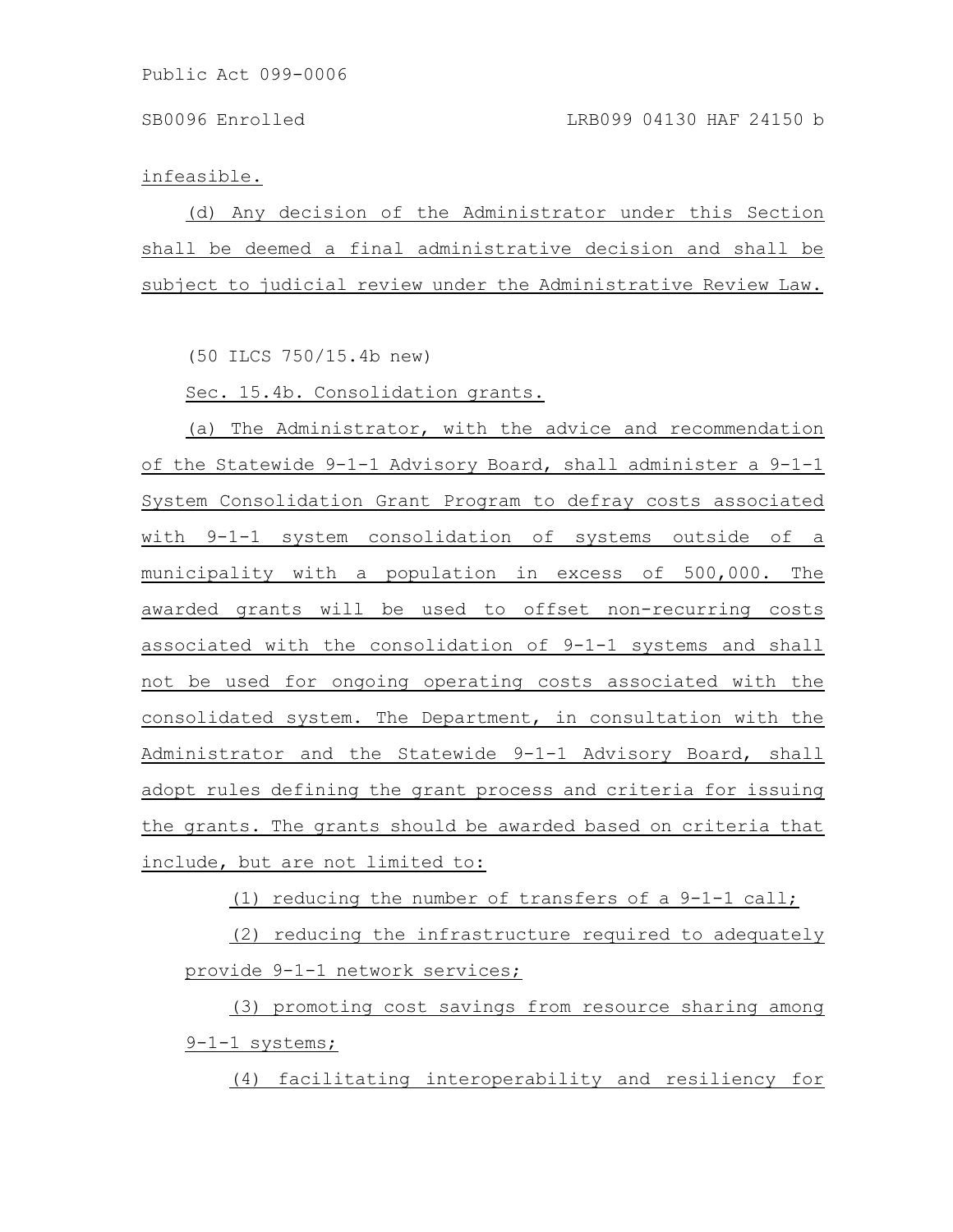the receipt of 9-1-1 calls;

(5) reducing the number of 9-1-1 systems or reducing the number of PSAPs within a 9-1-1 system;

(6) cost saving resulting from 9-1-1 system consolidation; and

(7) expanding E9-1-1 service coverage as a result of 9-1-1 system consolidation including to areas without E9-1-1 service.

Priority shall be given first to counties not providing 9-1-1 service as of January 1, 2016, and next to other entities consolidating as required under Section 15.4a of this Act.

(b) The 9-1-1 System Consolidation Grant application, as defined by Department rules, shall be submitted electronically to the Administrator starting January 2, 2016, and every January 2 thereafter. The application shall include a modified 9-1-1 system plan as required by this Act in support of the consolidation plan. The Administrator shall have until June 30, 2016 and every June 30 thereafter to approve 9-1-1 System Consolidation grants and modified 9-1-1 system plans. Payment under the approved 9-1-1 System Consolidation grants shall be contingent upon the final approval of a modified 9-1-1 system plan.

(c) Existing and previously completed consolidation projects shall be eligible to apply for reimbursement of costs related to the consolidation incurred between 2010 and the State fiscal year of the application.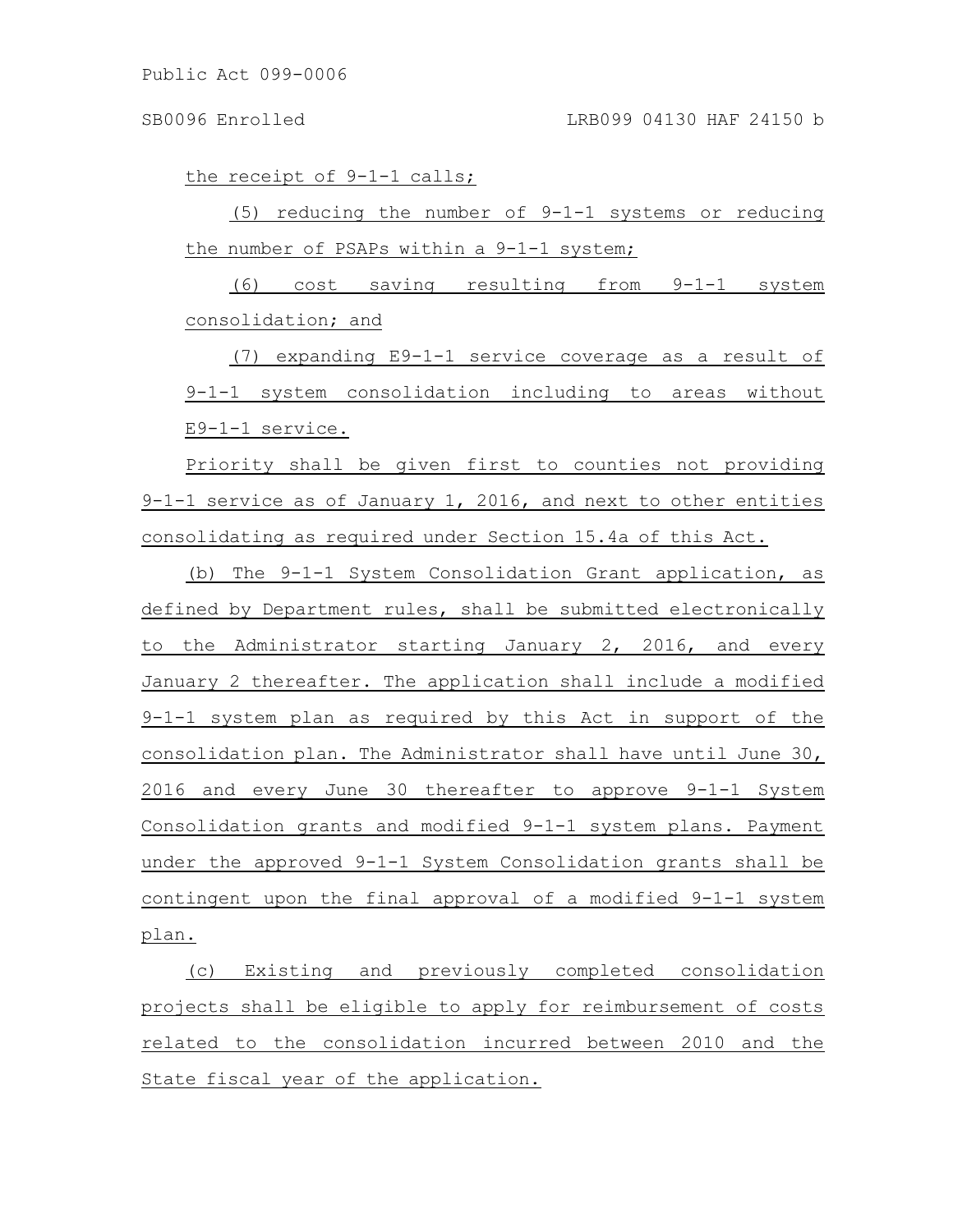Public Act 099-0006

(d) The 9-1-1 systems that receive grants under this Section shall provide a report detailing grant fund usage to the Administrator pursuant to Section 40 of this Act.

(50 ILCS 750/15.5)

Sec. 15.5. Private residential switch service 9-1-1 service.

(a) After June 30, 1995, an entity that provides or operates private residential switch service and provides telecommunications facilities or services to residents shall provide to those residential end users the same level of 9-1-1 service as the public agency and the telecommunications carrier are providing to other residential end users of the local 9-1-1 system. This service shall include, but not be limited to, the capability to identify the telephone number, extension number, and the physical location that is the source of the call to the number designated as the emergency telephone number.

(b) The private residential switch operator is responsible for forwarding end user automatic location identification record information to the 9-1-1 system provider according to the format, frequency, and procedures established by that system provider.

(c) This Act does not apply to any PBX telephone extension that uses radio transmissions to convey electrical signals directly between the telephone extension and the serving PBX.

(d) An entity that violates this Section is guilty of a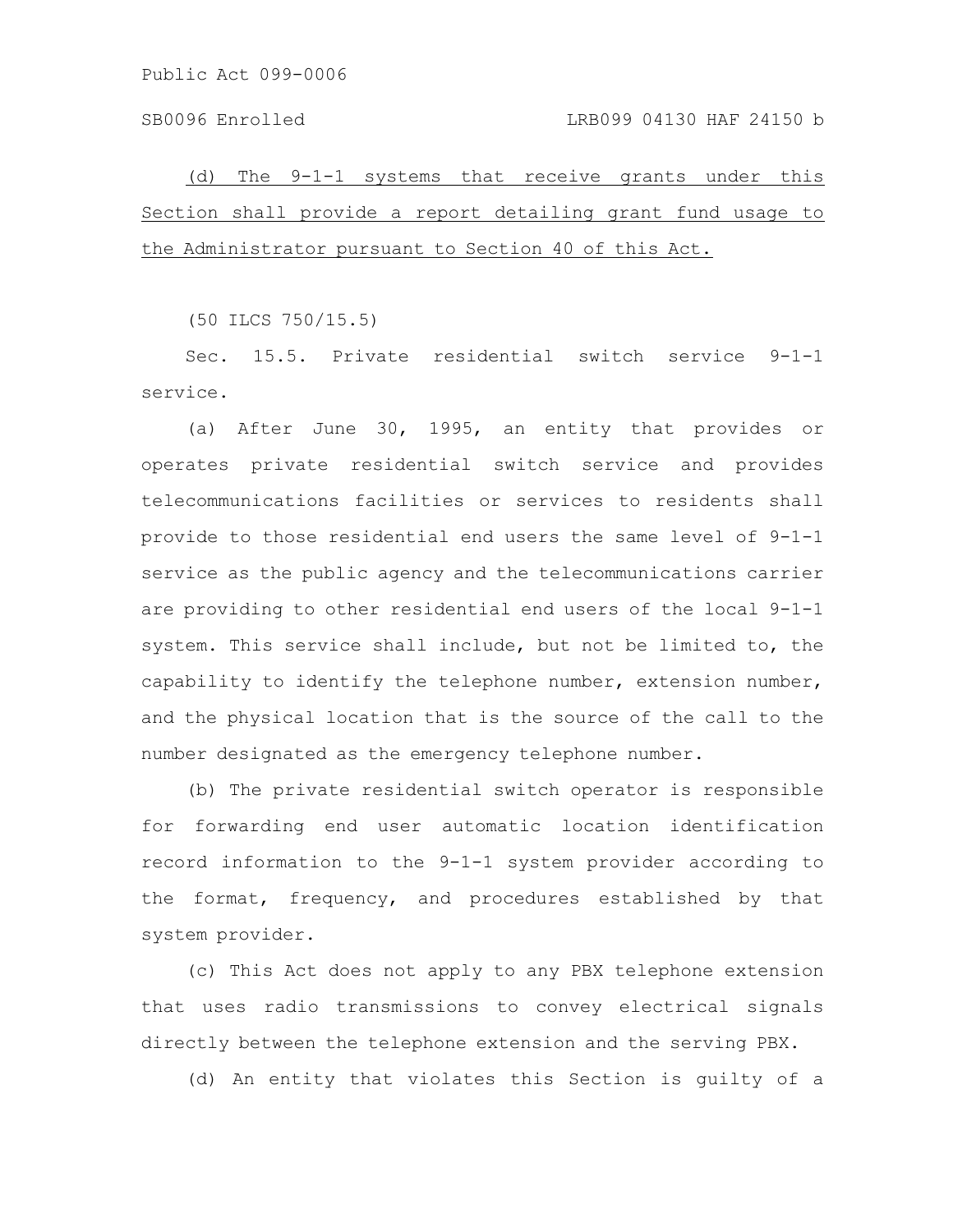Public Act 099-0006

business offense and shall be fined not less than \$1,000 and not more than \$5,000.

(e) Nothing in this Section shall be construed to preclude the Attorney General on behalf of the Department Commission or on his or her own initiative, or any other interested person, from seeking judicial relief, by mandamus, injunction, or otherwise, to compel compliance with this Section. (Source: P.A. 88-604, eff. 9-1-94; 89-222, eff. 1-1-96; 89-497, eff. 6-27-96.)

(50 ILCS 750/15.6)

Sec. 15.6. Enhanced 9-1-1 service; business service.

(a) After June 30, 2000, or within 18 months after enhanced 9-1-1 service becomes available, any entity that installs or operates a private business switch service and provides telecommunications facilities or services to businesses shall assure that the system is connected to the public switched network in a manner that calls to 9-1-1 result in automatic number and location identification. For buildings having their own street address and containing workspace of 40,000 square feet or less, location identification shall include the building's street address. For buildings having their own street address and containing workspace of more than 40,000 square feet, location identification shall include the building's street address and one distinct location identification per 40,000 square feet of workspace. Separate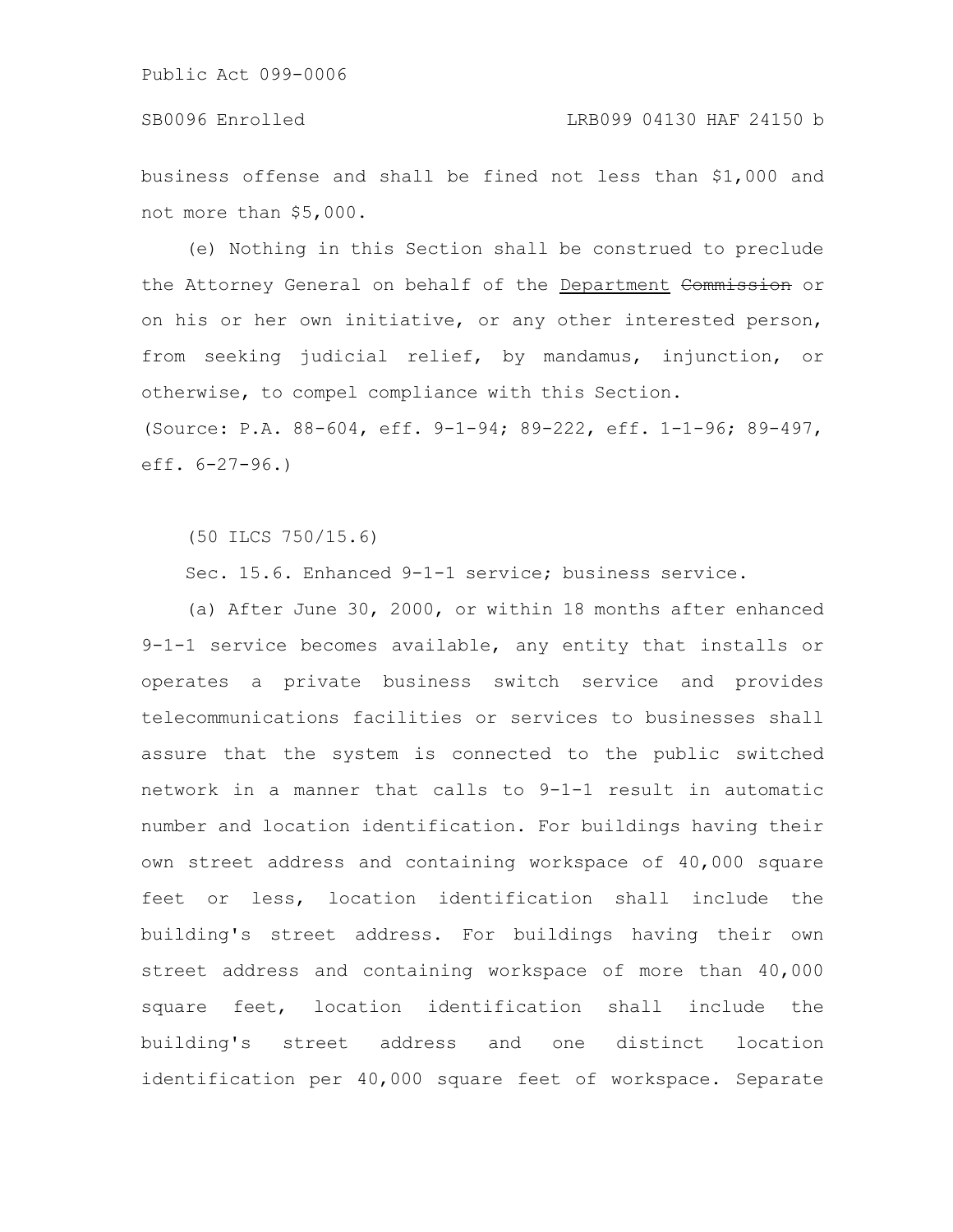# SB0096 Enrolled LRB099 04130 HAF 24150 b

buildings containing workspace of 40,000 square feet or less having a common public street address shall have a distinct location identification for each building in addition to the street address.

(b) Exemptions. Buildings containing workspace of more than 40,000 square feet are exempt from the multiple location identification requirements of subsection (a) if the building maintains, at all times, alternative and adequate means of signaling and responding to emergencies. Those means shall include, but not be limited to, a telephone system that provides the physical location of 9-1-1 calls coming from within the building. Health care facilities are presumed to meet the requirements of this paragraph if the facilities are staffed with medical or nursing personnel 24 hours per day and if an alternative means of providing information about the source of an emergency call exists. Buildings under this exemption must provide 9-1-1 service that provides the building's street address.

Buildings containing workspace of more than 40,000 square feet are exempt from subsection (a) if the building maintains, at all times, alternative and adequate means of signaling and responding to emergencies, including a telephone system that provides the location of a 9-1-1 call coming from within the building, and the building is serviced by its own medical, fire and security personnel. Buildings under this exemption are subject to emergency phone system certification by the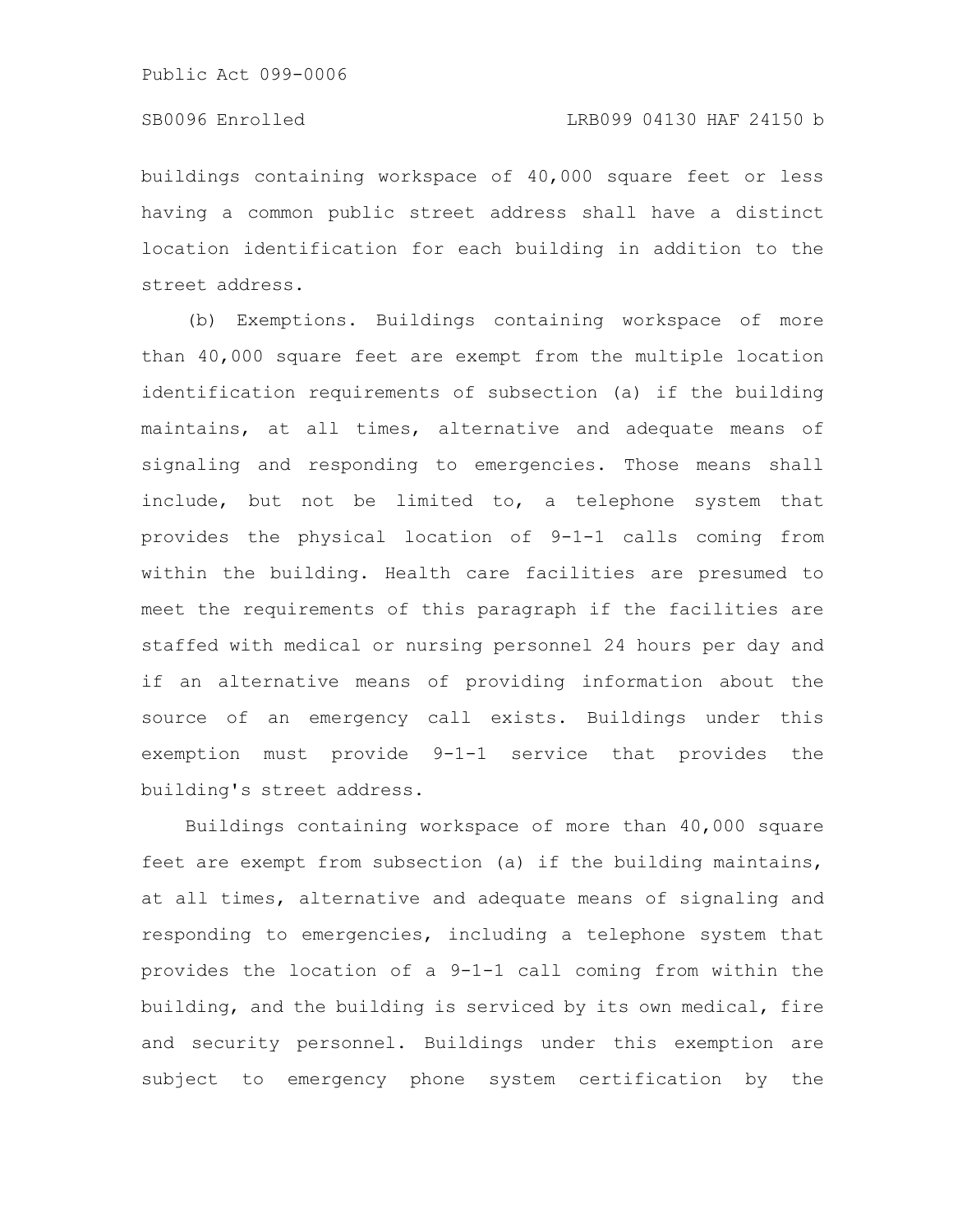### SB0096 Enrolled LRB099 04130 HAF 24150 b

### Administrator Illinois Commerce Commission.

Buildings in communities not serviced by enhanced 9-1-1 service are exempt from subsection (a).

Correctional institutions and facilities, as defined in subsection (d) of Section 3-1-2 of the Unified Code of Corrections, are exempt from subsection (a).

(c) This Act does not apply to any PBX telephone extension that uses radio transmissions to convey electrical signals directly between the telephone extension and the serving PBX.

(d) An entity that violates this Section is guilty of a business offense and shall be fined not less than \$1,000 and not more than \$5,000.

(e) Nothing in this Section shall be construed to preclude the Attorney General on behalf of the Department Commission or on his or her own initiative, or any other interested person, from seeking judicial relief, by mandamus, injunction, or otherwise, to compel compliance with this Section.

(f) The Department may Commission shall promulgate rules for the administration of this Section no later than January 1, 2000.

(Source: P.A. 91-518, eff. 8-13-99; 92-16, eff. 6-28-01; 92-188, eff. 8-1-01.)

(50 ILCS 750/15.6a new) Sec. 15.6a. Wireless emergency 9-1-1 service. (a) The digits "9-1-1" shall be the designated emergency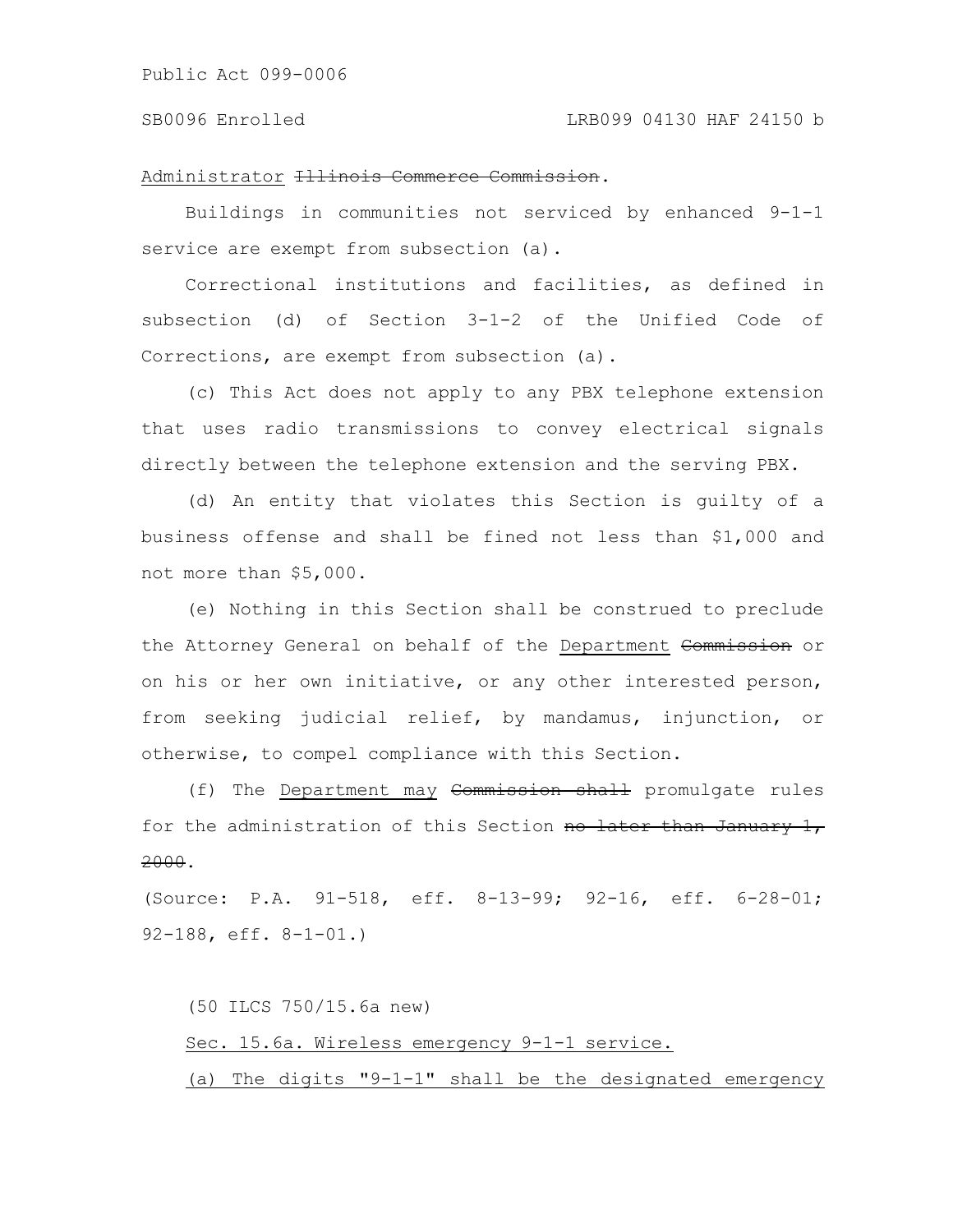telephone number within the wireless system.

(b) The Department may set non-discriminatory and uniform technical and operational standards consistent with the rules of the Federal Communications Commission for directing calls to authorized public safety answering points. These standards shall not in any way prescribe the technology or manner a wireless carrier shall use to deliver wireless 9-1-1 or wireless E9-1-1 calls, and these standards shall not exceed the requirements set by the Federal Communications Commission; however, standards for directing calls to the authorized public safety answering point shall be included. The authority given to the Department in this Section is limited to setting standards as set forth herein and does not constitute authority to regulate wireless carriers.

(c) For the purpose of providing wireless 9-1-1 emergency services, an emergency telephone system board or, in the absence of an emergency telephone system board, a qualified governmental entity, may declare its intention for one or more of its public safety answering points to serve as a primary wireless 9-1-1 public safety answering point for its jurisdiction by notifying the Administrator in writing within 6 months after receiving its authority to operate a 9-1-1 system under this Act. In addition, 2 or more emergency telephone system boards or qualified governmental entities may, by virtue of an intergovernmental agreement, provide wireless 9-1-1 service. The Department of State Police shall be the primary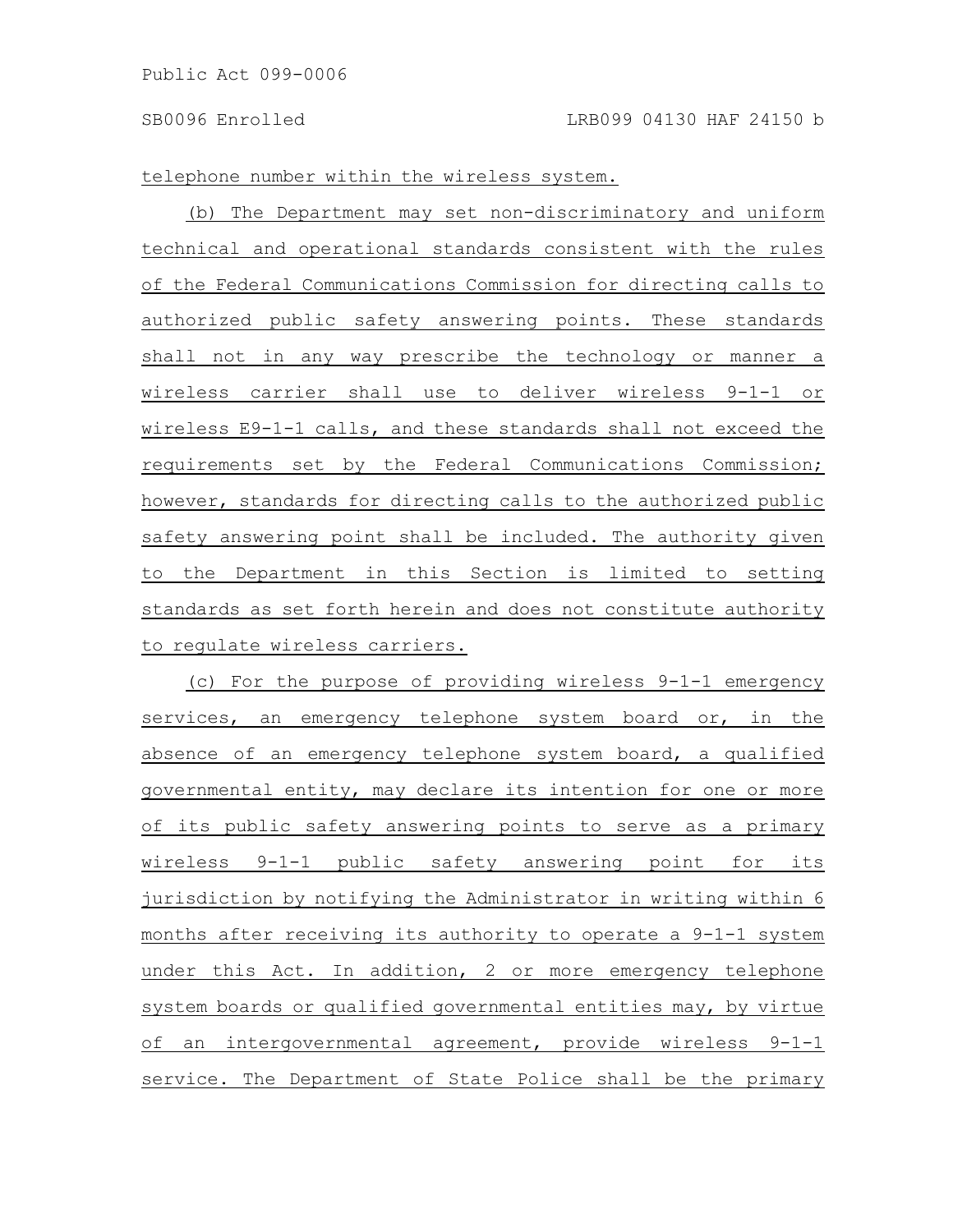wireless 9-1-1 public safety answering point for any jurisdiction that did not provide notice to the Illinois Commerce Commission and the Department prior to January 1, 2016.

(d) The Administrator, upon a request from a qualified governmental entity or an emergency telephone system board and with the advice and recommendation of the Statewide 9-1-1 Advisory Board, may grant authority to the emergency telephone system board or a qualified governmental entity to provide wireless 9-1-1 service in areas for which the Department has accepted wireless 9-1-1 responsibility. The Administrator shall maintain a current list of all 9-1-1 systems and qualified governmental entities providing wireless 9-1-1 service under this Act.

(50 ILCS 750/15.6b new)

Sec. 15.6b. Next Generation 9-1-1 service.

(a) The Administrator, with the advice and recommendation of the Statewide 9-1-1 Advisory Board, shall develop and implement a plan for a statewide Next Generation 9-1-1 network. The Next Generation 9-1-1 network must be an Internet protocol-based platform that at a minimum provides:

(1) improved 9-1-1 call delivery;

(2) enhanced interoperability;

(3) increased ease of communication between 9-1-1 service providers, allowing immediate transfer of 9-1-1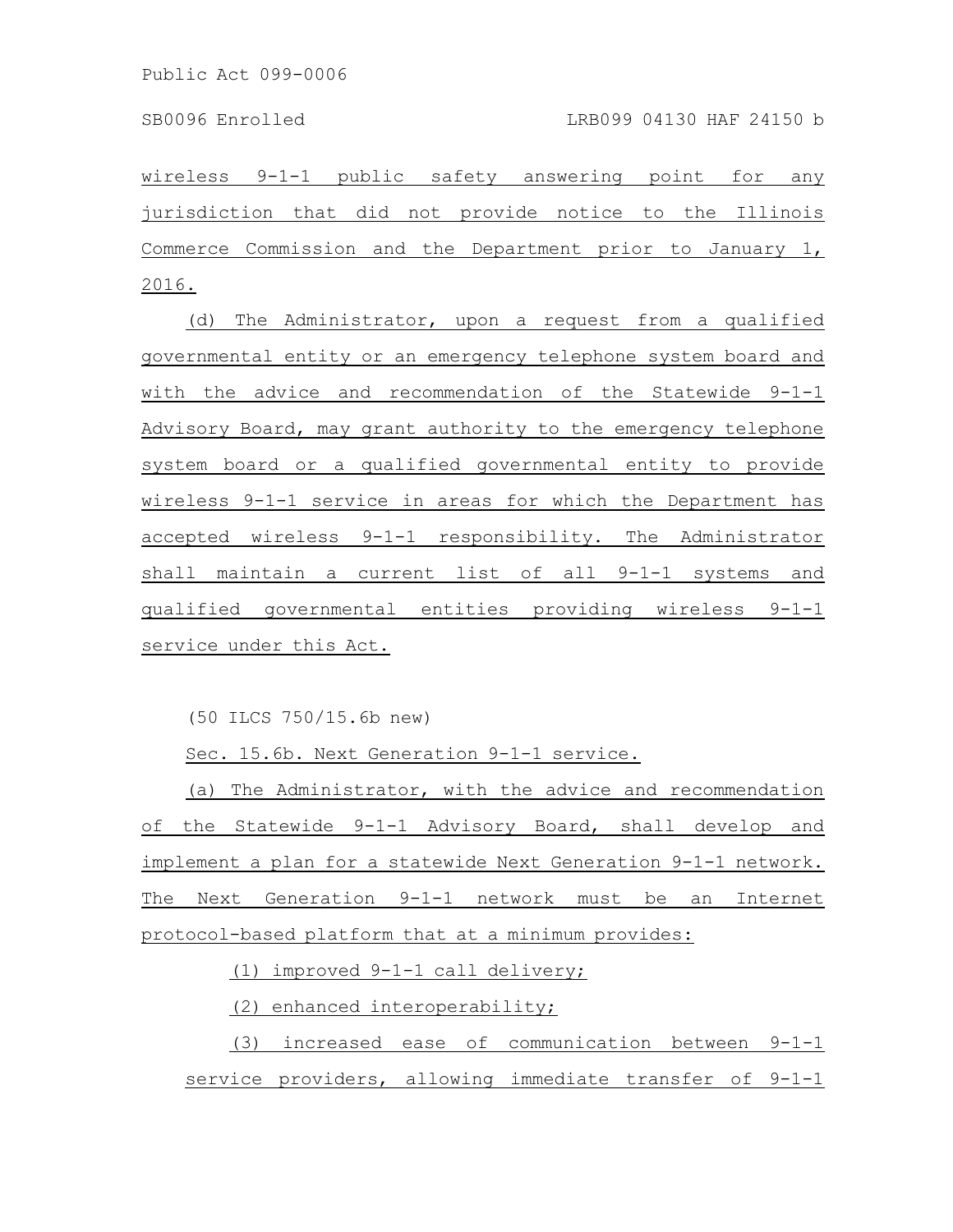calls, caller information, photos, and other data statewide;

(4) a hosted solution with redundancy built in; and

(5) compliance with NENA Standards i3 Solution 08-003.

(b) By July 1, 2016, the Administrator, with the advice and recommendation of the Statewide 9-1-1 Advisory Board, shall design and issue a competitive request for a proposal to secure the services of a consultant to complete a feasibility study on the implementation of a statewide Next Generation 9-1-1 network in Illinois. By July 1, 2017, the consultant shall complete the feasibility study and make recommendations as to the appropriate procurement approach for developing a statewide Next Generation 9-1-1 network.

(c) Within 12 months of the final report from the consultant under subsection (b) of this Section, the Department shall procure and finalize a contract with a vendor certified under Section 13-900 of the Public Utilities Act to establish a statewide Next Generation 9-1-1 network. By July 1, 2020, the vendor shall implement a Next Generation 9-1-1 network that allows 9-1-1 systems providing 9-1-1 service to Illinois residents to access the system utilizing their current infrastructure if it meets the standards adopted by the Department.

(50 ILCS 750/15.7) Sec. 15.7. Compliance with certification of 9-1-1 system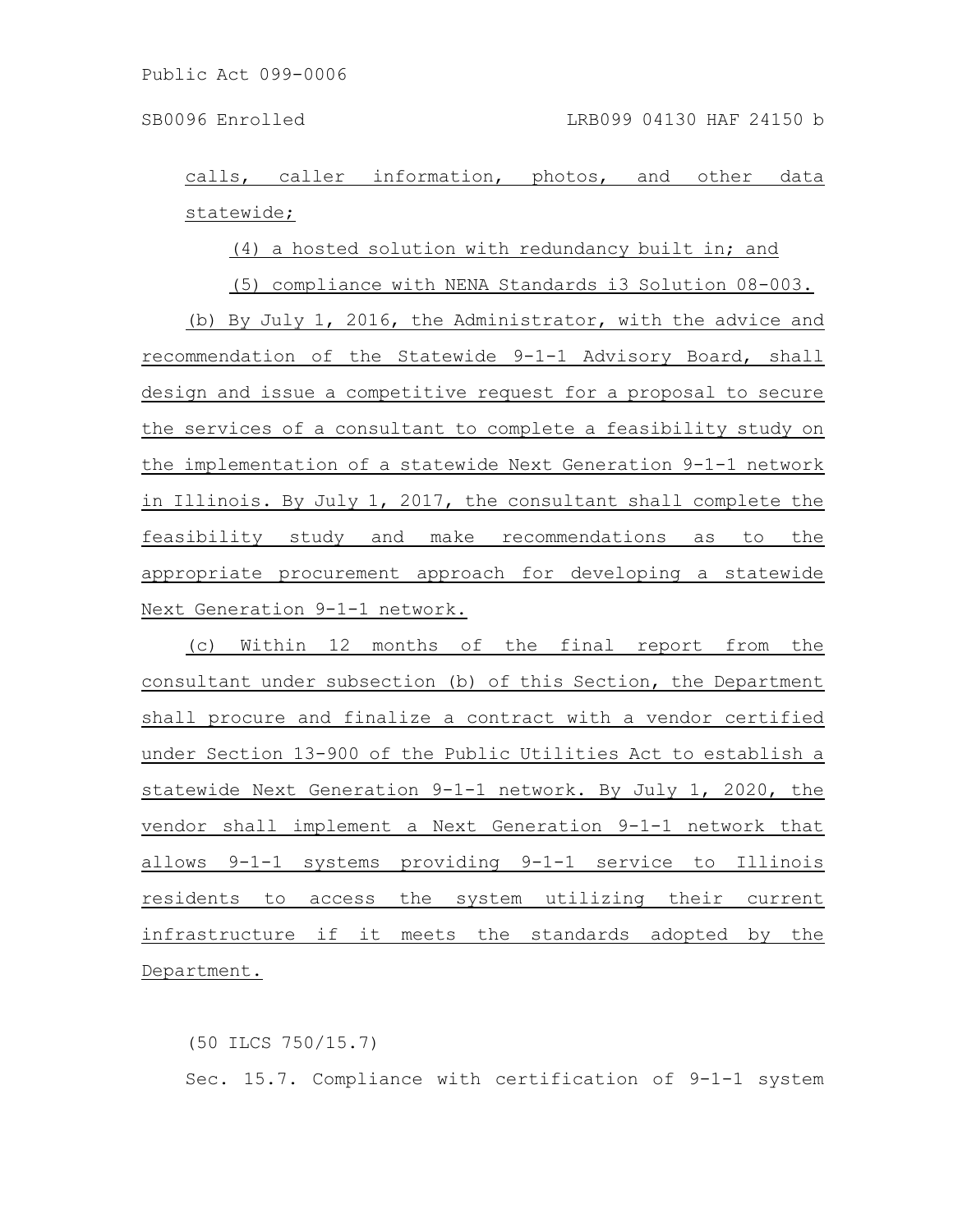Public Act 099-0006

## SB0096 Enrolled LRB099 04130 HAF 24150 b

providers by the Illinois Commerce Commission. In addition to the requirements of this Act Seetion, all 9-1-1 system providers must comply with the requirements of Section 13-900 of the Public Utilities Act.

(Source: P.A. 96-25, eff. 6-30-09.)

(50 ILCS 750/15.8)

Sec. 15.8. 9-1-1 dialing from a business.

(a) Any entity that installs or operates a private business switch service and provides telecommunications facilities or services to businesses shall ensure that all systems installed on or after July 1, 2015 (the effective date of Public Act 98-875) the effective date of this amendatory Act of the 98th General Assembly are connected to the public switched network in a manner such that when a user dials  $"9-1-1",$  the emergency call connects to the 9-1-1 system without first dialing any number or set of numbers.

(b) The requirements of this Section do not apply to:

(1) any entity certified by the Illinois Commerce Commission to operate a Private Emergency Answering Point as defined in 83 Ill. Adm. Code 726.105; or

(2) correctional institutions and facilities as defined in subsection (d) of Section 3-1-2 of the Unified Code of Corrections.

(c) An entity that violates this Section is guilty of a business offense and shall be fined not less than \$1,000 and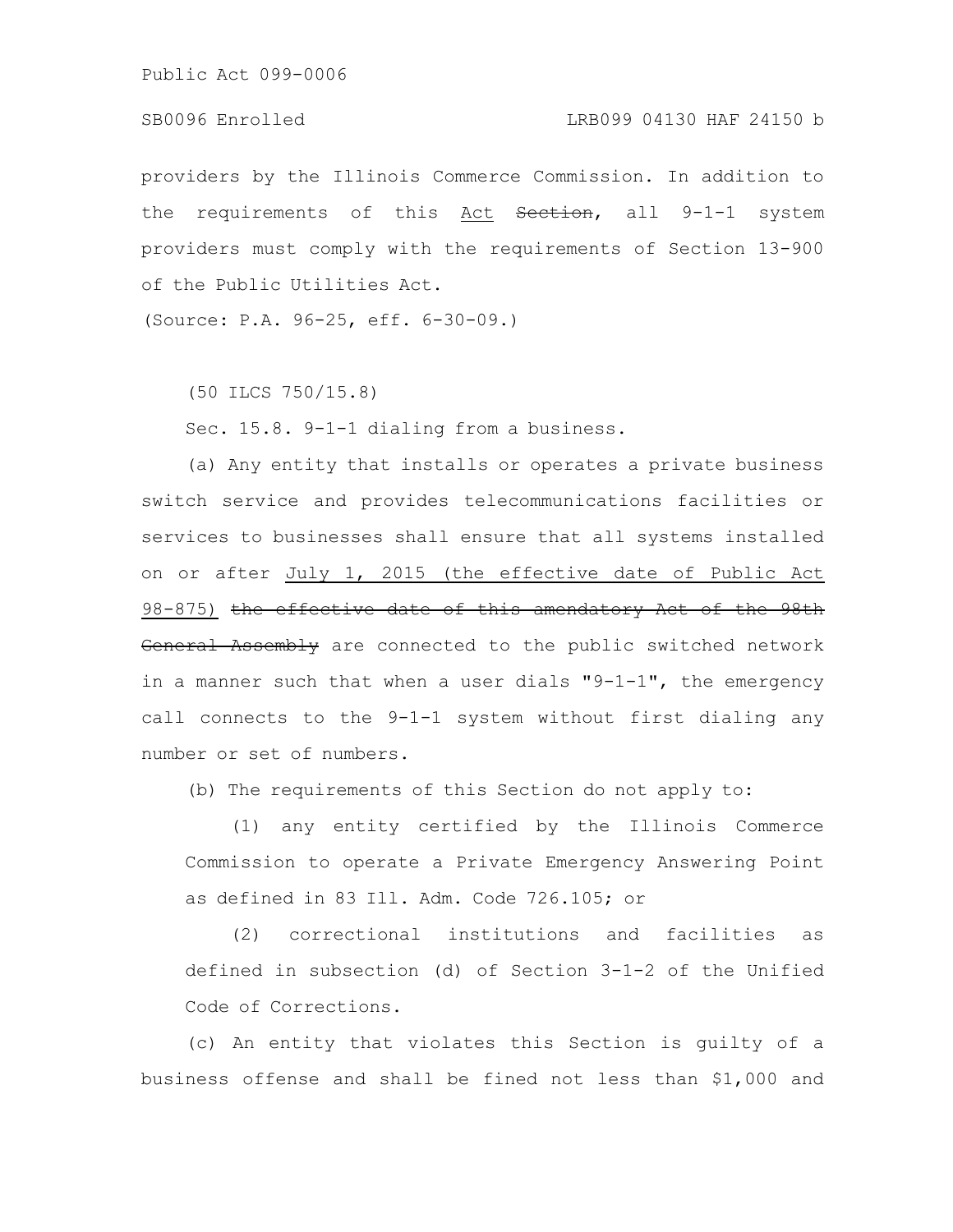Public Act 099-0006

not more than \$5,000.

(Source: P.A. 98-875, eff. 7-1-15.)

(50 ILCS 750/20 new)

Sec. 20. Statewide surcharge.

(a) On and after January 1, 2016, and except with respect to those customers who are subject to surcharges as provided in Sections 15.3 and 15.3a of this Act, a monthly surcharge shall be imposed on all customers of telecommunications carriers and wireless carriers as follows:

(1) Each telecommunications carrier shall impose a monthly surcharge of \$0.87 per network connection; provided, however, the monthly surcharge shall not apply to a network connection provided for use with pay telephone services. Where multiple voice grade communications channels are connected between the subscriber's premises and a public switched network through private branch exchange (PBX) or centrex type service there shall be imposed 5 such surcharges per network connection for both regular service and advanced service provisioned trunk lines.

(2) Each wireless carrier shall impose and collect a monthly surcharge of \$0.87 per CMRS connection that either has a telephone number within an area code assigned to Illinois by the North American Numbering Plan Administrator or has a billing address in this State.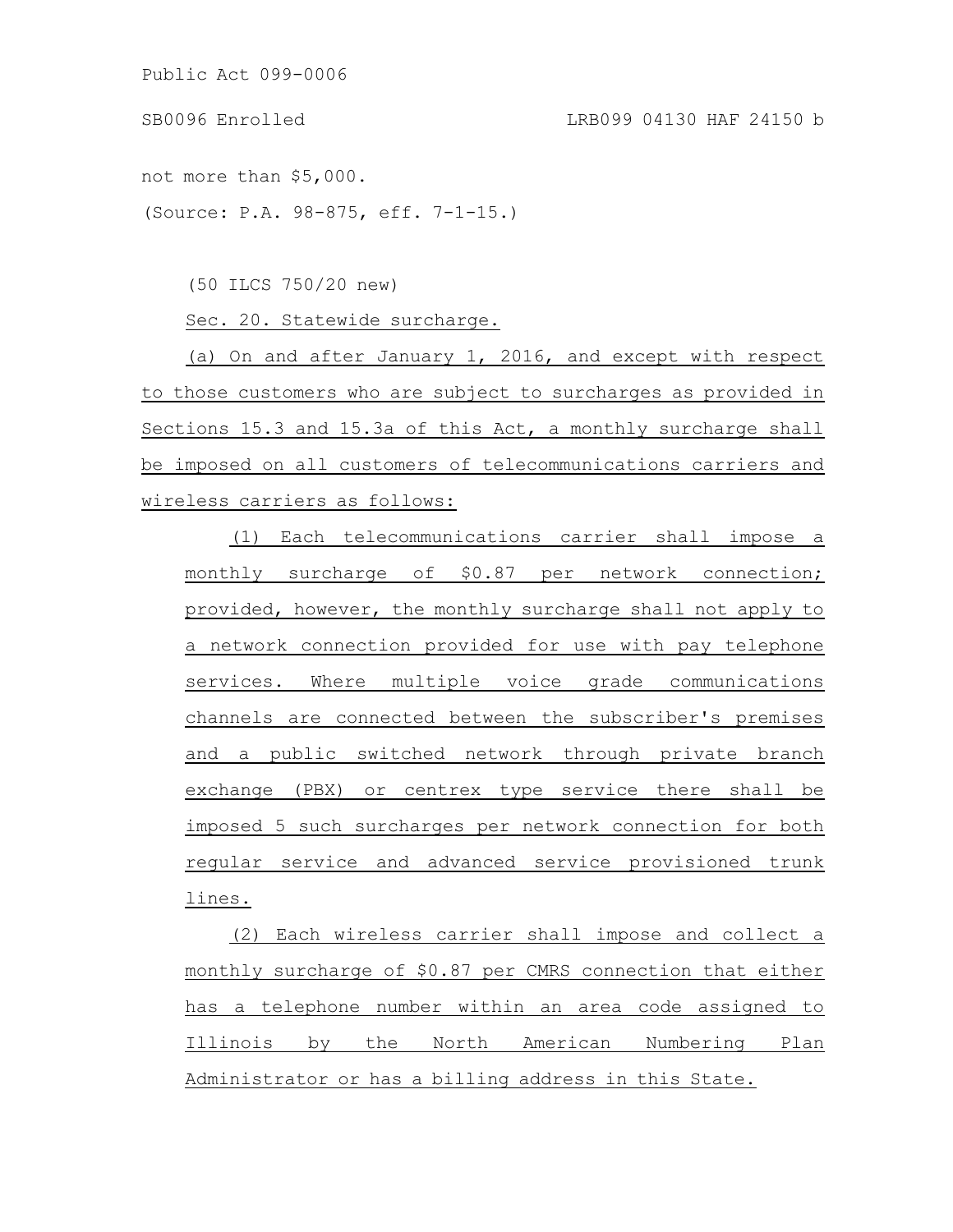(b) State and local taxes shall not apply to the surcharges imposed under this Section.

(c) The surcharges imposed by this Section shall be stated as a separately stated item on subscriber bills.

(d) The telecommunications carrier collecting the surcharge shall also be entitled to deduct 3% of the gross amount of surcharge collected to reimburse the telecommunications carrier for the expense of accounting and collecting the surcharge. On and after July 1, 2022, the wireless carrier collecting a surcharge under this Section shall be entitled to deduct up to 3% of the gross amount of the surcharge collected to reimburse the wireless carrier for the expense of accounting and collecting the surcharge.

(e) Surcharges imposed under this Section shall be collected by the carriers and, within 30 days of collection, remitted, either by check or electronic funds transfer, to the Department for deposit into the Statewide 9-1-1 Fund. Carriers are not required to remit surcharge moneys that are billed to subscribers but not yet collected.

The first remittance by wireless carriers shall include the number of subscribers by zip code, and the 9-digit zip code if currently being used or later implemented by the carrier, that shall be the means by which the Department shall determine distributions from the Statewide 9-1-1 Fund. This information shall be updated at least once each year. Any carrier that fails to provide the zip code information required under this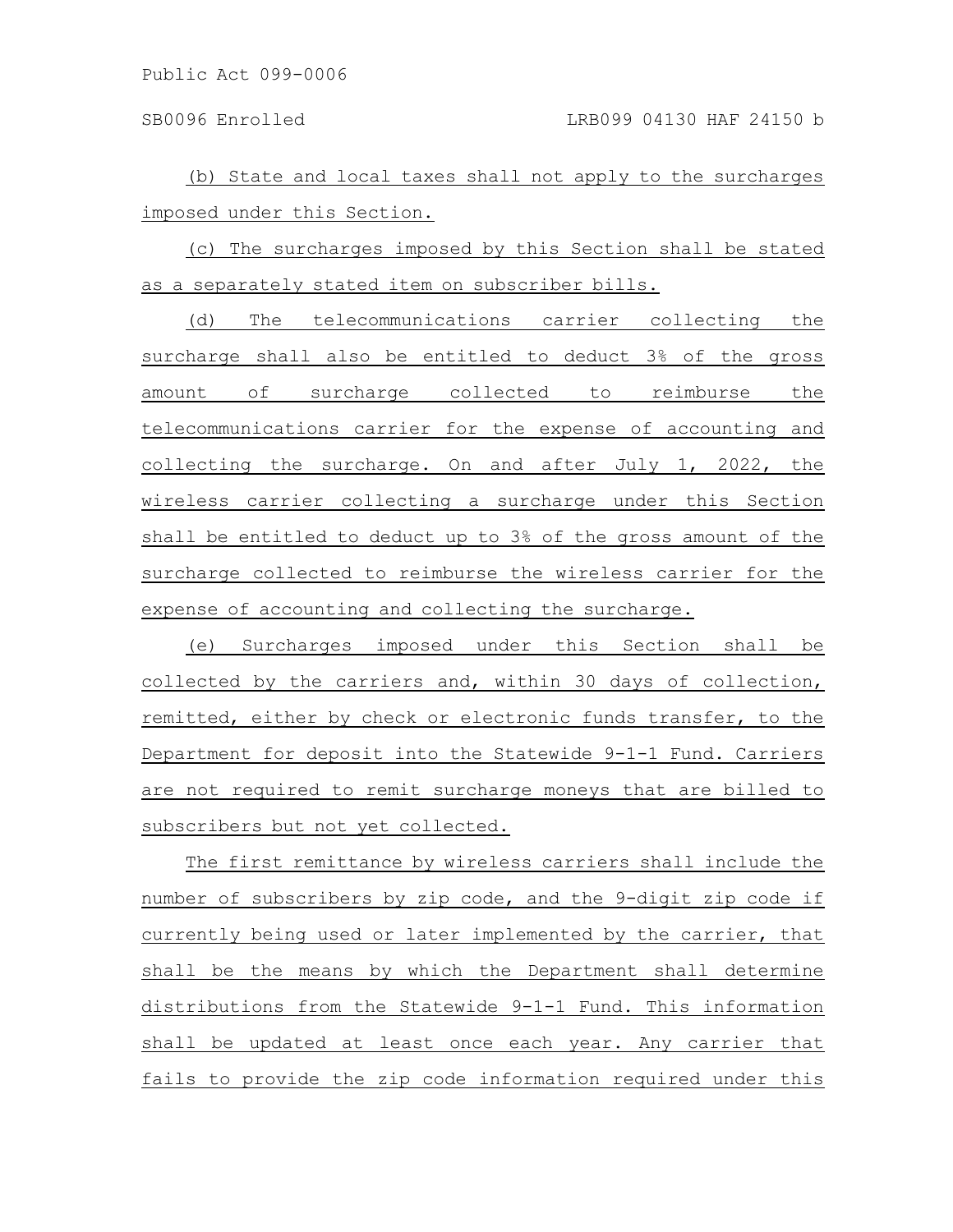subsection (e) shall be subject to the penalty set forth in subsection (g) of this Section.

(f) If, within 5 business days it is due under subsection (e) of this Section, a carrier does not remit the surcharge or any portion thereof required under this Section, then the surcharge or portion thereof shall be deemed delinquent until paid in full, and the Department may impose a penalty against the carrier in an amount equal to the greater of:

(1) \$25 for each month or portion of a month from the time an amount becomes delinquent until the amount is paid in full; or

(2) an amount equal to the product of 1% and the sum of all delinquent amounts for each month or portion of a month that the delinquent amounts remain unpaid.

A penalty imposed in accordance with this subsection (f) for a portion of a month during which the carrier pays the delinquent amount in full shall be prorated for each day of that month that the delinquent amount was paid in full. Any penalty imposed under this subsection (f) is in addition to the amount of the delinquency and is in addition to any other penalty imposed under this Section.

(g) If, within 5 business days after it is due, a wireless carrier does not provide the number of subscribers by zip code as required under subsection (e) of this Section, then the report is deemed delinquent and the Department may impose a penalty against the carrier in an amount equal to the greater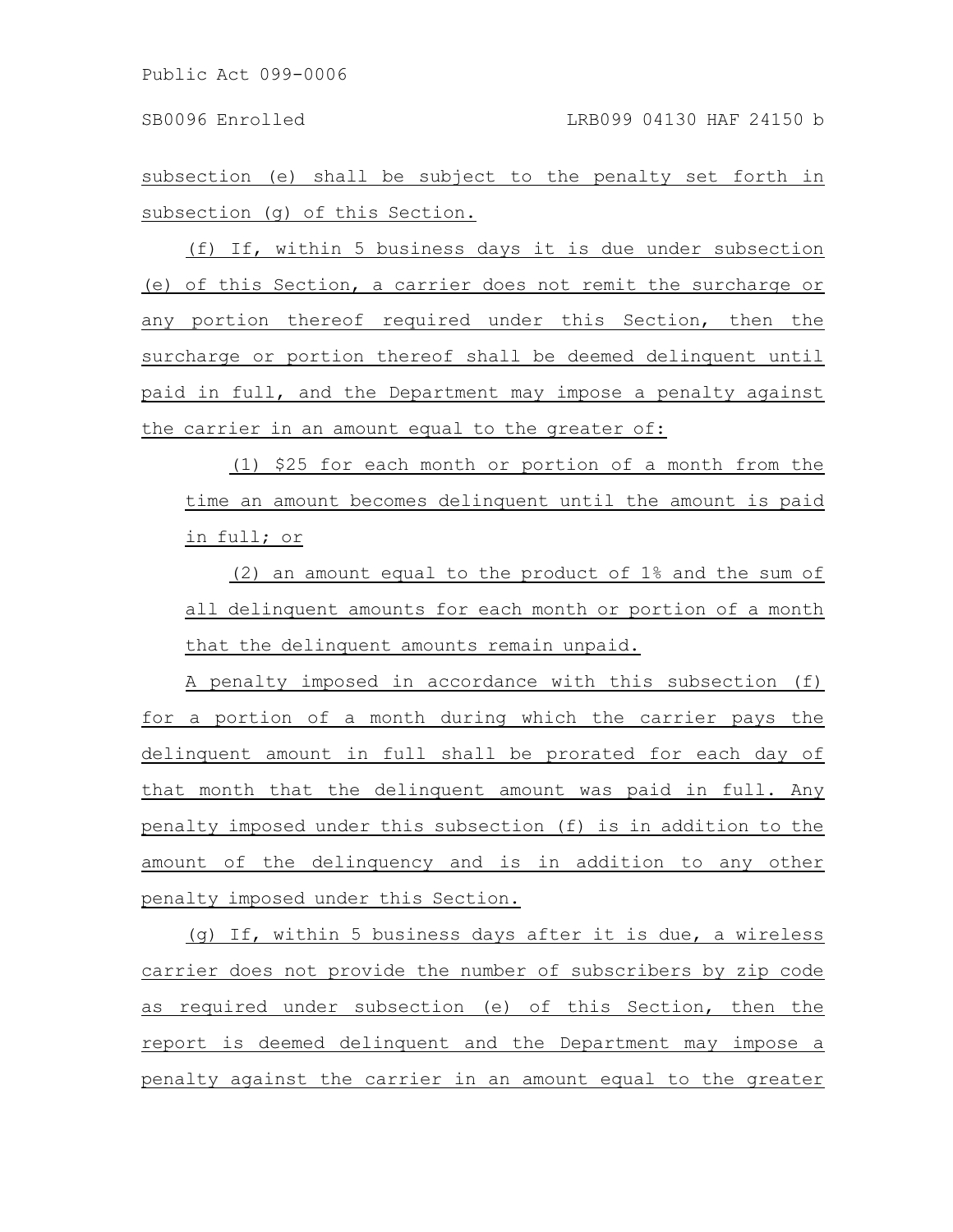of:

(1) \$25 for each month or portion of a month that the report is delinquent; or

(2) an amount equal to the product of \$0.01 and the number of subscribers served by the carrier.

A penalty imposed in accordance with this subsection (g) for a portion of a month during which the carrier provides the number of subscribers by zip code as required under subsection (e) of this Section shall be prorated for each day of that month during which the carrier had not provided the number of subscribers by zip code as required under subsection (e) of this Section. Any penalty imposed under this subsection (g) is in addition to any other penalty imposed under this Section.

(h) A penalty imposed and collected in accordance with subsection (f) or (g) of this Section shall be deposited into the Statewide 9-1-1 Fund for distribution according to Section 30 of this Act.

(i) The Department may enforce the collection of any delinquent amount and any penalty due and unpaid under this Section by legal action or in any other manner by which the collection of debts due the State of Illinois may be enforced under the laws of this State. The Department may excuse the payment of any penalty imposed under this Section if the Administrator determines that the enforcement of this penalty is unjust.

(j) Notwithstanding any provision of law to the contrary,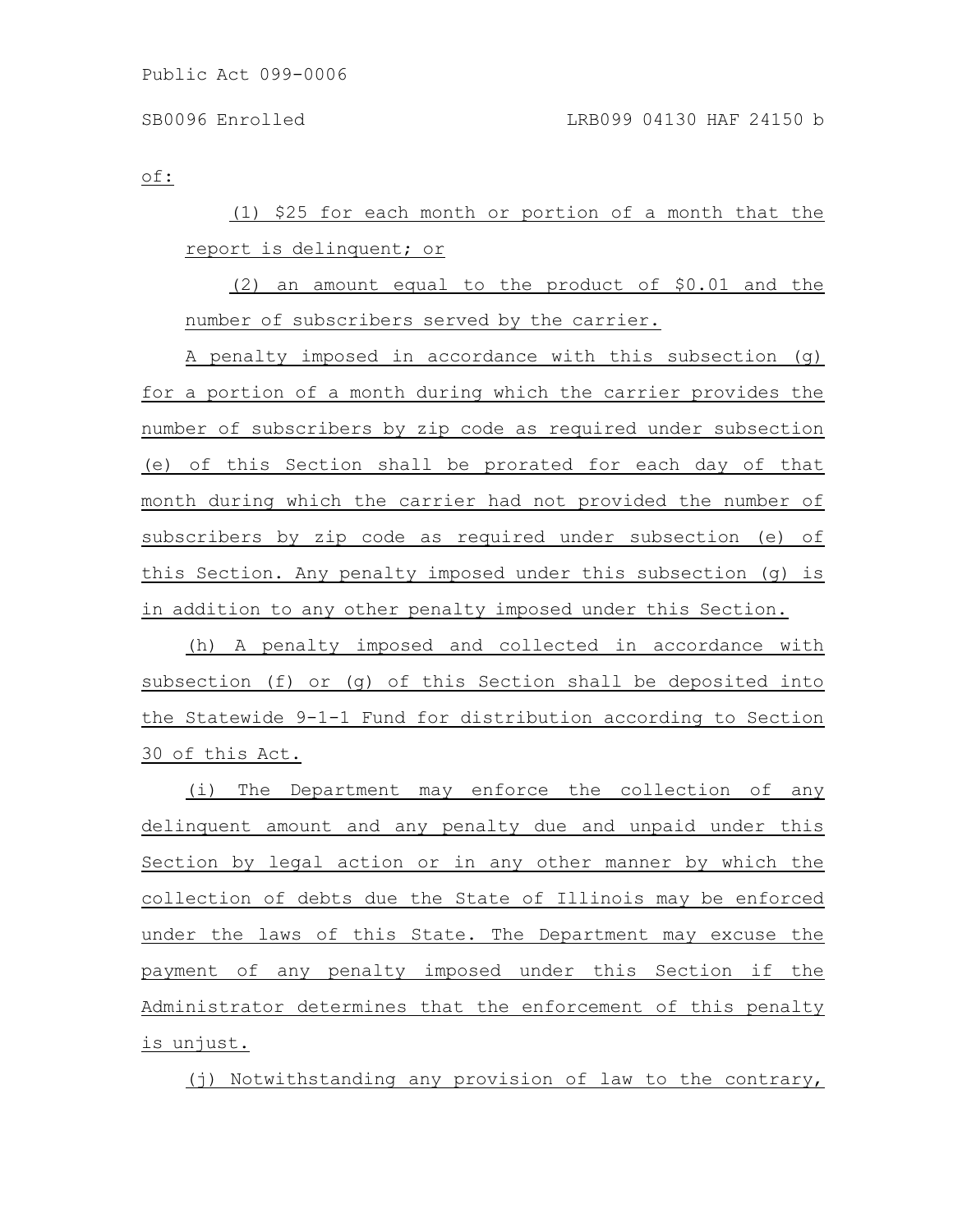Public Act 099-0006

nothing shall impair the right of wireless carriers to recover compliance costs for all emergency communications services that are not reimbursed out of the Wireless Carrier Reimbursement Fund directly from their wireless subscribers by line-item charges on the wireless subscriber's bill. Those compliance costs include all costs incurred by wireless carriers in complying with local, State, and federal regulatory or legislative mandates that require the transmission and receipt of emergency communications to and from the general public, including, but not limited to, E9-1-1.

(50 ILCS 750/30 new)

Sec. 30. Statewide 9-1-1 Fund; surcharge disbursement.

(a) A special fund in the State treasury known as the Wireless Service Emergency Fund shall be renamed the Statewide 9-1-1 Fund. Any appropriations made from the Wireless Service Emergency Fund shall be payable from the Statewide 9-1-1 Fund. The Fund shall consist of the following:

(1) 9-1-1 wireless surcharges assessed under the Wireless Emergency Telephone Safety Act.

(2) 9-1-1 surcharges assessed under Section 20 of this Act.

(3) Prepaid wireless 9-1-1 surcharges assessed under Section 15 of the Prepaid Wireless 9-1-1 Surcharge Act.

(4) Any appropriations, grants, or gifts made to the Fund.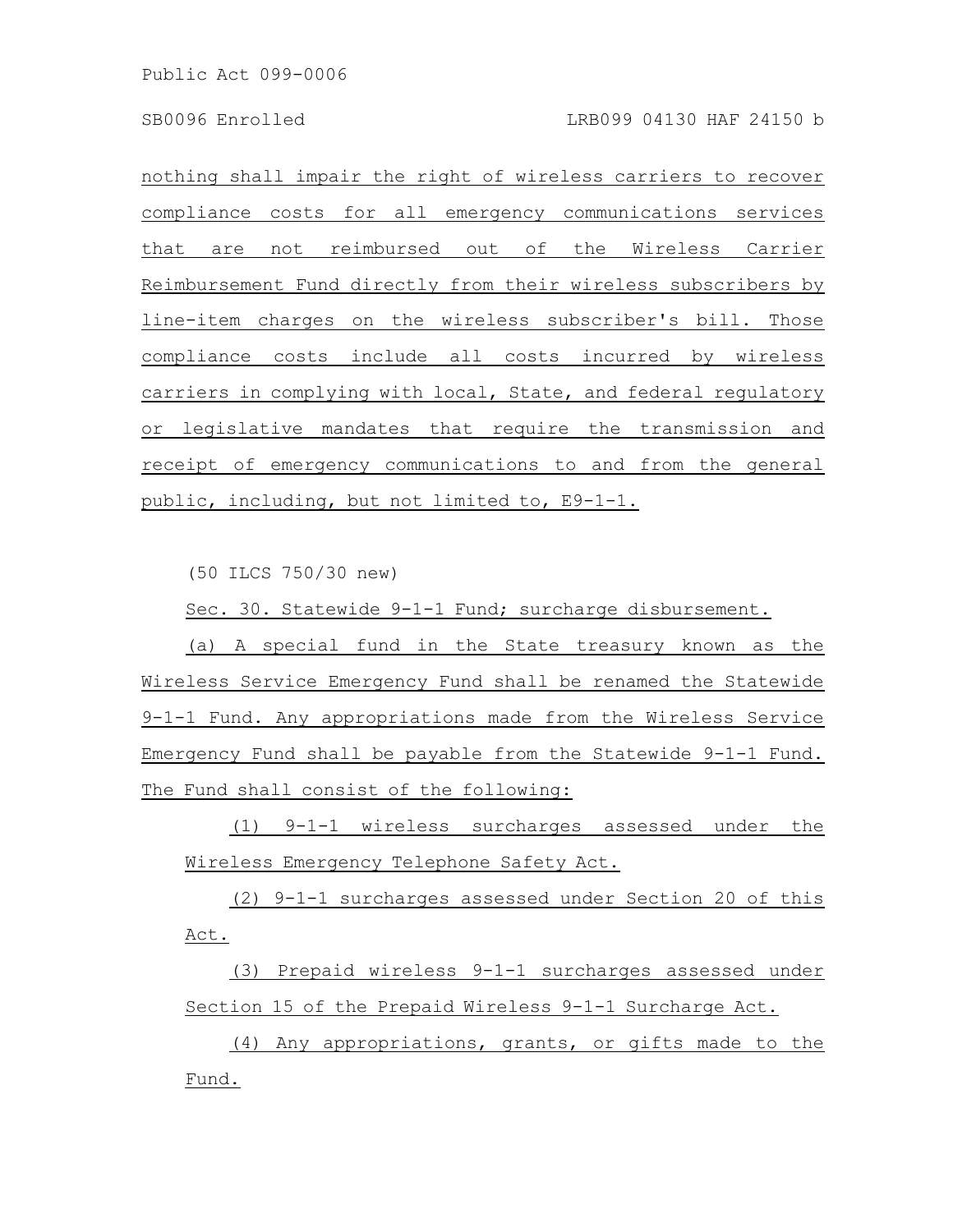(5) Any income from interest, premiums, gains, or other earnings on moneys in the Fund.

(6) Money from any other source that is deposited in or transferred to the Fund.

(b) Subject to appropriation, the Department shall distribute the 9-1-1 surcharges monthly as follows:

(1) From each surcharge collected and remitted under Section 20 of this Act:

(A) \$0.013 shall be distributed monthly in equal amounts to each County Emergency Telephone System Board or qualified governmental entity in counties with a population under 100,000 according to the most recent census data which is authorized to serve as a primary wireless 9-1-1 public safety answering point for the county and to provide wireless 9-1-1 service as prescribed by subsection (b) of Section 15.6a of this Act, and which does provide such service.

(B) \$0.033 shall be transferred by the Comptroller at the direction of the Department to the Wireless Carrier Reimbursement Fund until June 30, 2017; from July 1, 2017 through June 30, 2018, \$0.026 shall be transferred; from July 1, 2018 through June 30, 2019, \$0.020 shall be transferred; from July 1, 2019, through June 30, 2020, \$0.013 shall be transferred; from July 1, 2020 through June 30, 2021, \$0.007 will be transferred; and after June 30, 2021, no transfer shall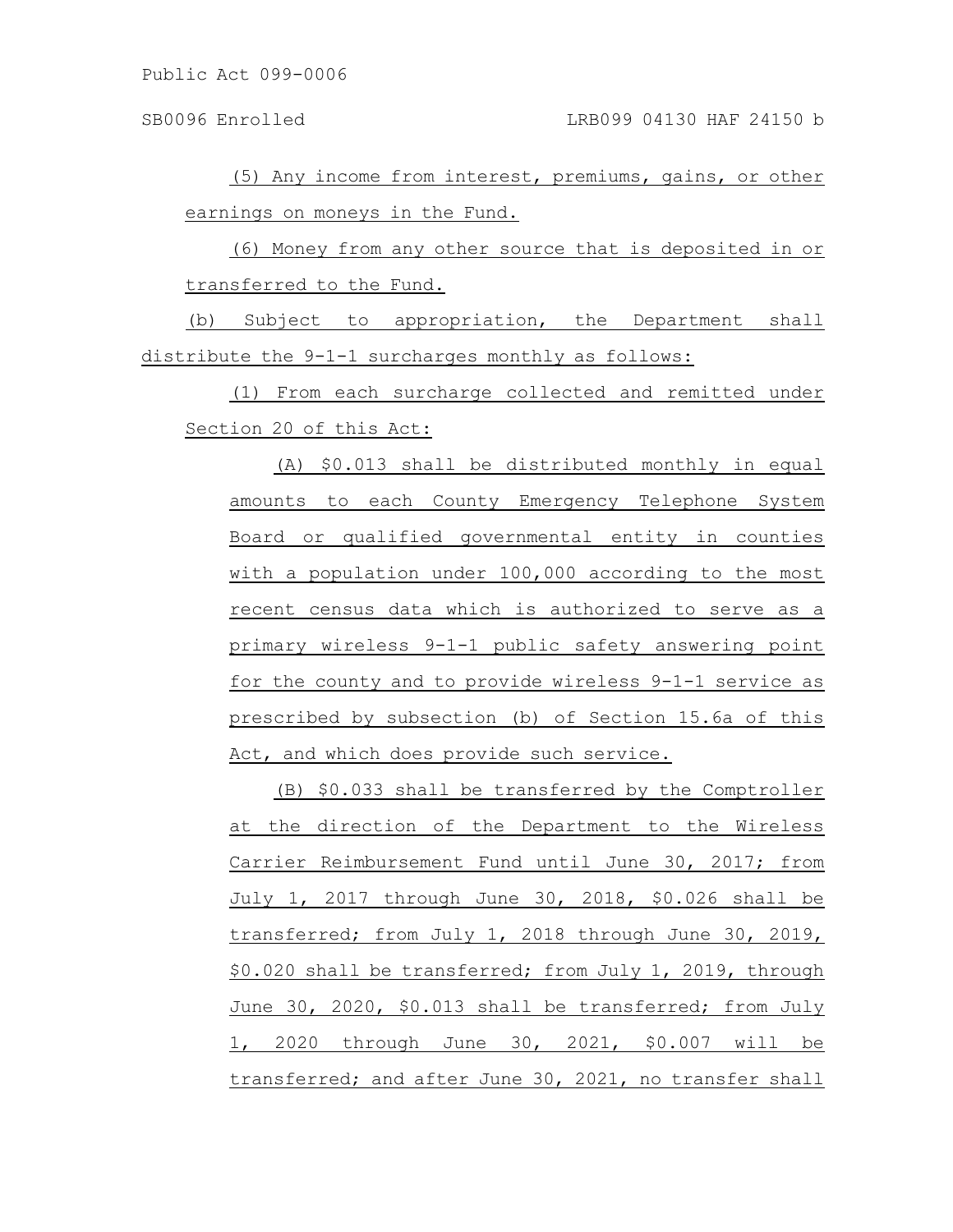be made to the Wireless Carrier Reimbursement Fund.

(C) \$0.007 shall be used to cover the Department's administrative costs.

(2) After disbursements under paragraph (1) of this subsection  $(b)$ , all remaining funds in the Statewide 9-1-1 Fund shall be disbursed in the following priority order:

(A) The Fund will pay monthly to:

(i) the 9-1-1 Authorities that imposed surcharges under Section 15.3 of this Act and were required to report to the Illinois Commerce Commission under Section 27 of the Wireless Emergency Telephone Safety Act on October 1, 2014, except a 9-1-1 Authority in a municipality with a population in excess of 500,000, an amount equal to the average monthly wireline and VoIP surcharge revenue attributable to the most recent 12-month period reported to the Department under that Section for the October 1, 2014 filing, subject to the power of the Department to investigate the amount reported and adjust the number by order under Article X of the Public Utilities Act, so that the monthly amount paid under this item accurately reflects one-twelfth of the aggregate wireline and VoIP surcharge revenue properly attributable to the most recent 12-month period reported to the Commission; or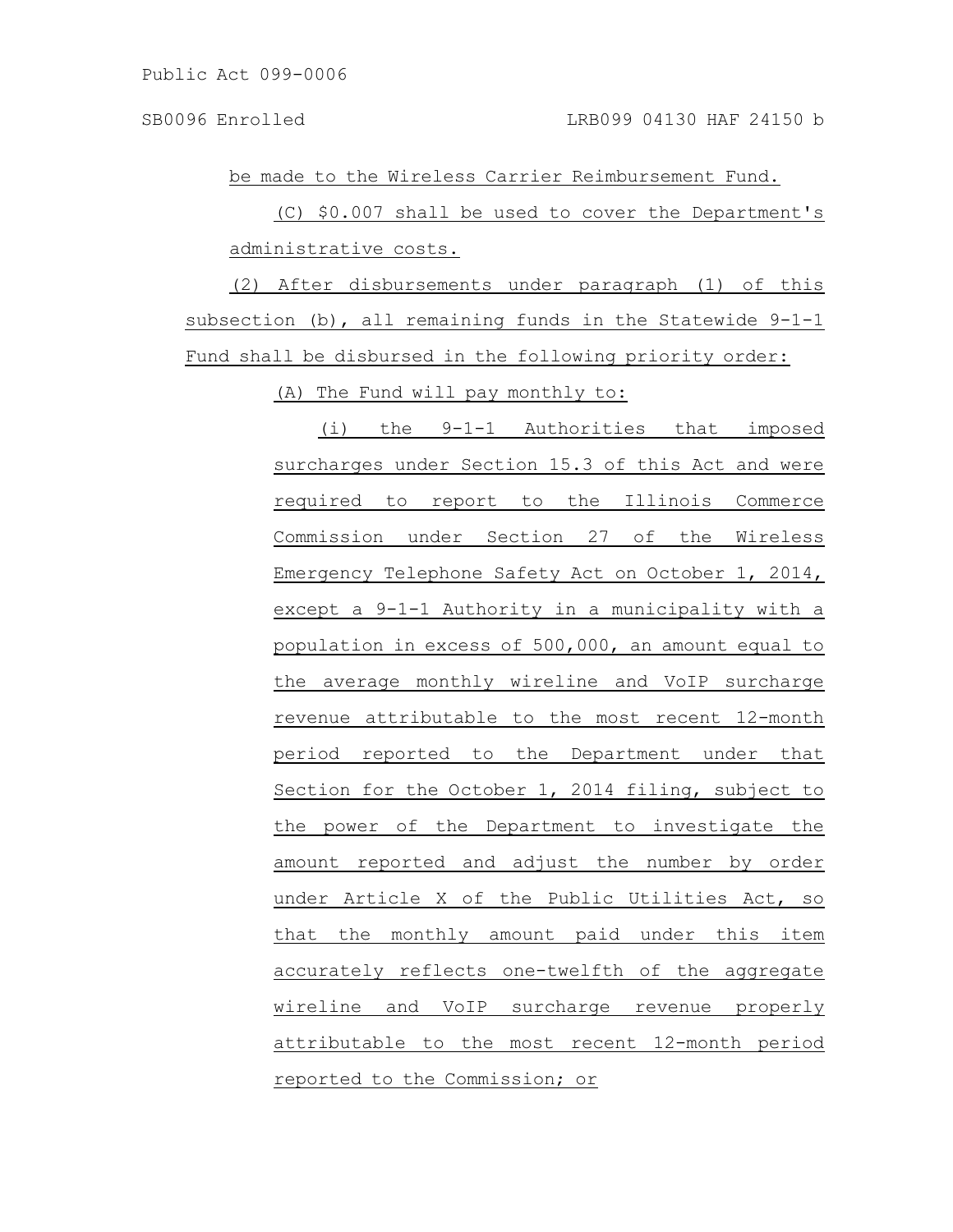SB0096 Enrolled LRB099 04130 HAF 24150 b

(ii) county qualified governmental entities that did not impose a surcharge under Section 15.3 as of December 31, 2015, and counties that did not impose a surcharge as of June 30, 2015, an amount equivalent to their population multiplied by .37 multiplied by the rate of \$0.69; counties that are not county qualified governmental entities and that did not impose a surcharge as of December 31, 2015, shall not begin to receive the payment provided for in this subsection until E9-1-1 and wireless E9-1-1 services are provided within their counties; or

(iii) counties without 9-1-1 service that had a surcharge in place by December 31, 2015, an amount equivalent to their population multiplied by .37 multiplied by their surcharge rate as established by the referendum.

(B) All 9-1-1 network costs for systems outside of municipalities with a population of at least 500,000 shall be paid by the Department directly to the vendors.

(C) All expenses incurred by the Administrator and the Statewide 9-1-1 Advisory Board and costs associated with procurement under Section 15.6b including requests for information and requests for proposals.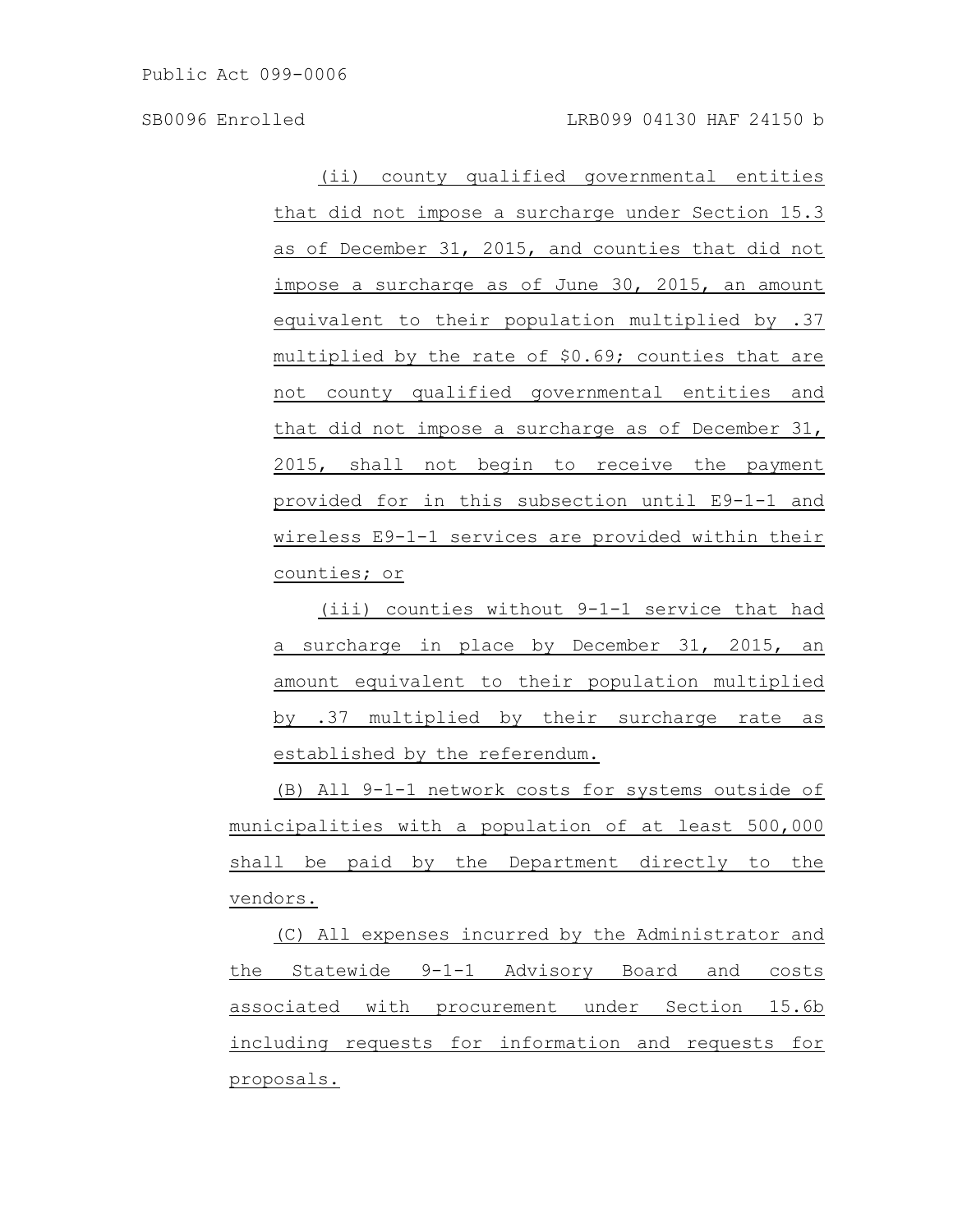Public Act 099-0006

(D) Funds may be held in reserve by the Statewide 9-1-1 Advisory Board and disbursed by the Department for grants under Sections 15.4a, 15.4b, and for NG9-1-1 expenses up to \$12.5 million per year in State fiscal years 2016 and 2017; up to \$13.5 million in State fiscal year 2018; up to \$14.4 million in State fiscal year 2019; up to \$15.3 million in State fiscal year 2020; up to \$16.2 million in State fiscal year 2021; up to \$23.1 million in State fiscal year 2022; and up to \$17.0 million per year for State fiscal year 2023 and each year thereafter.

(E) All remaining funds per remit month shall be used to make monthly proportional grants to the appropriate 9-1-1 Authority currently taking wireless 9-1-1 based upon the United States Postal Zip Code of the billing addresses of subscribers of wireless carriers.

(c) The moneys deposited into the Statewide 9-1-1 Fund under this Section shall not be subject to administrative charges or chargebacks unless otherwise authorized by this Act.

(d) Whenever two or more 9-1-1 Authorities consolidate, the resulting Joint Emergency Telephone System Board shall be entitled to the monthly payments that had theretofore been made to each consolidating 9-1-1 Authority. Any reserves held by any consolidating 9-1-1 Authority shall be transferred to the resulting Joint Emergency Telephone System Board. Whenever a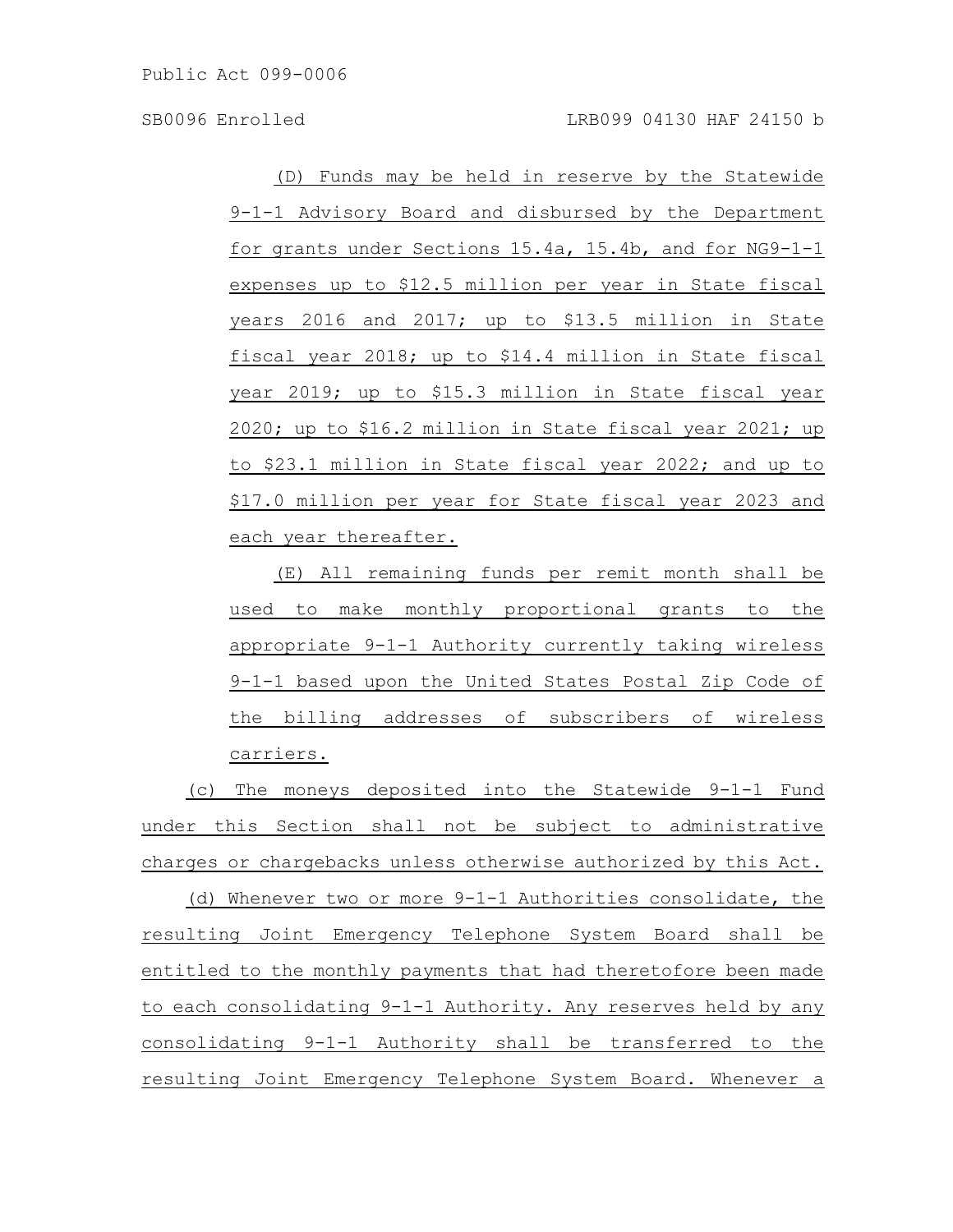Public Act 099-0006

county that has no 9-1-1 service as of January 1, 2016 enters into an agreement to consolidate to create or join a Joint Emergency Telephone System Board, the Joint Emergency Telephone System Board shall be entitled to the monthly payments that would have otherwise been paid to the county if it had provided 9-1-1 service.

(50 ILCS 750/35 new)

Sec. 35. 9-1-1 surcharge; allowable expenditures. Except as otherwise provided in this Act, expenditures from surcharge revenues received under this Act may be made by municipalities, counties, and 9-1-1 Authorities only to pay for the costs associated with the following:

(1) The design of the Emergency Telephone System.

(2) The coding of an initial Master Street Address Guide database, and update and maintenance thereof.

(3) The repayment of any moneys advanced for the implementation of the system.

(4) The charges for Automatic Number Identification and Automatic Location Identification equipment, a computer aided dispatch system that records, maintains, and integrates information, mobile data transmitters equipped with automatic vehicle locators, and maintenance, replacement, and update thereof to increase operational efficiency and improve the provision of emergency services.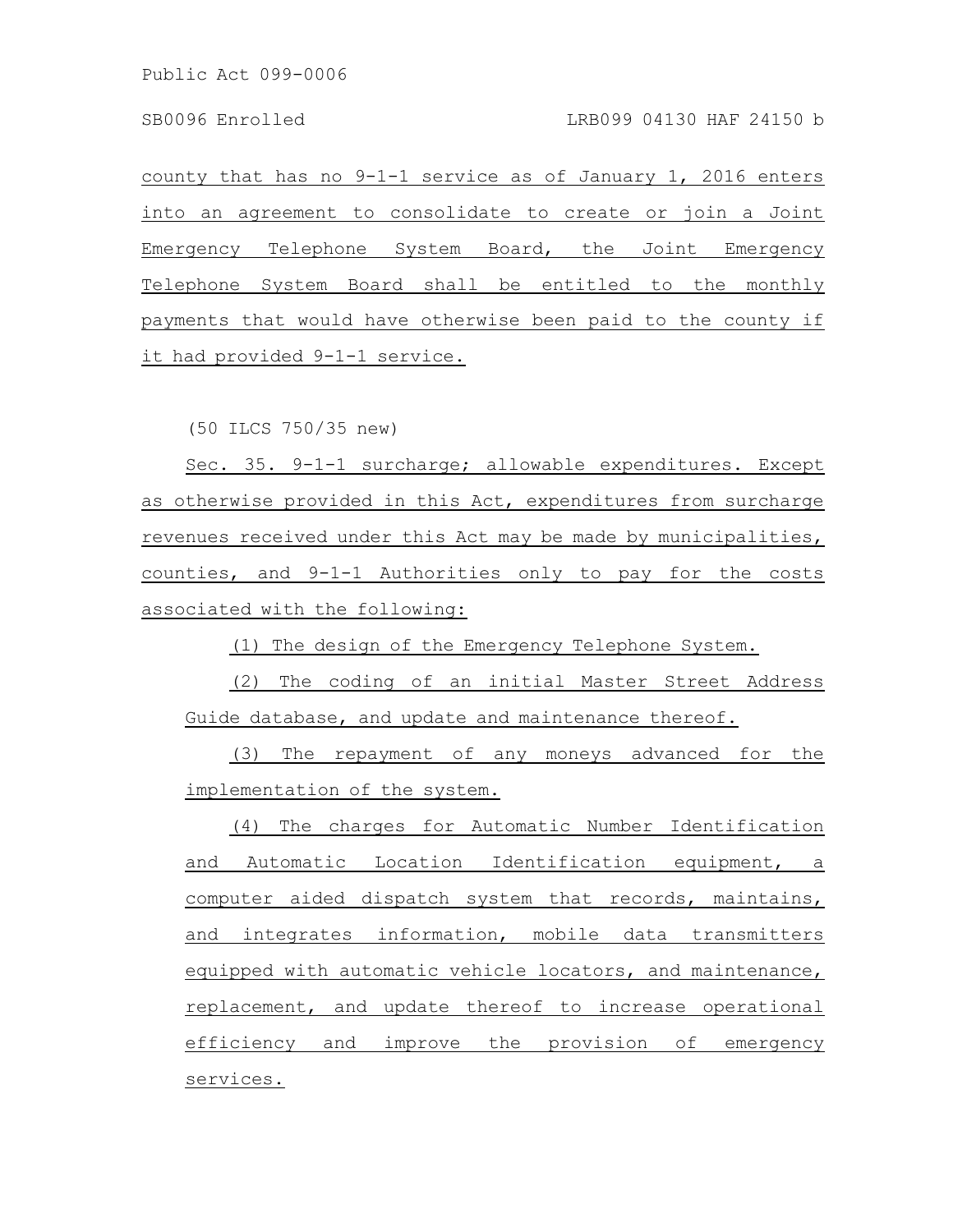(5) The non-recurring charges related to installation of the Emergency Telephone System.

(6) The acquisition and installation, or the reimbursement of costs therefor to other governmental bodies that have incurred those costs, of road or street signs that are essential to the implementation of the Emergency Telephone System and that are not duplicative of signs that are the responsibility of the jurisdiction charged with maintaining road and street signs.

(7) Other products and services necessary for the implementation, upgrade, and maintenance of the system and any other purpose related to the operation of the system, including costs attributable directly to the construction, leasing, or maintenance of any buildings or facilities or costs of personnel attributable directly to the operation of the system. Costs attributable directly to the operation of an emergency telephone system do not include the costs of public safety agency personnel who are and equipment that is dispatched in response to an emergency call.

(8) The defraying of expenses incurred to implement Next Generation 9-1-1, subject to the conditions set forth in this Act.

(9) The implementation of a computer aided dispatch system or hosted supplemental 9-1-1 services.

(10) The design, implementation, operation, maintenance, or upgrade of wireless 9-1-1 or E9-1-1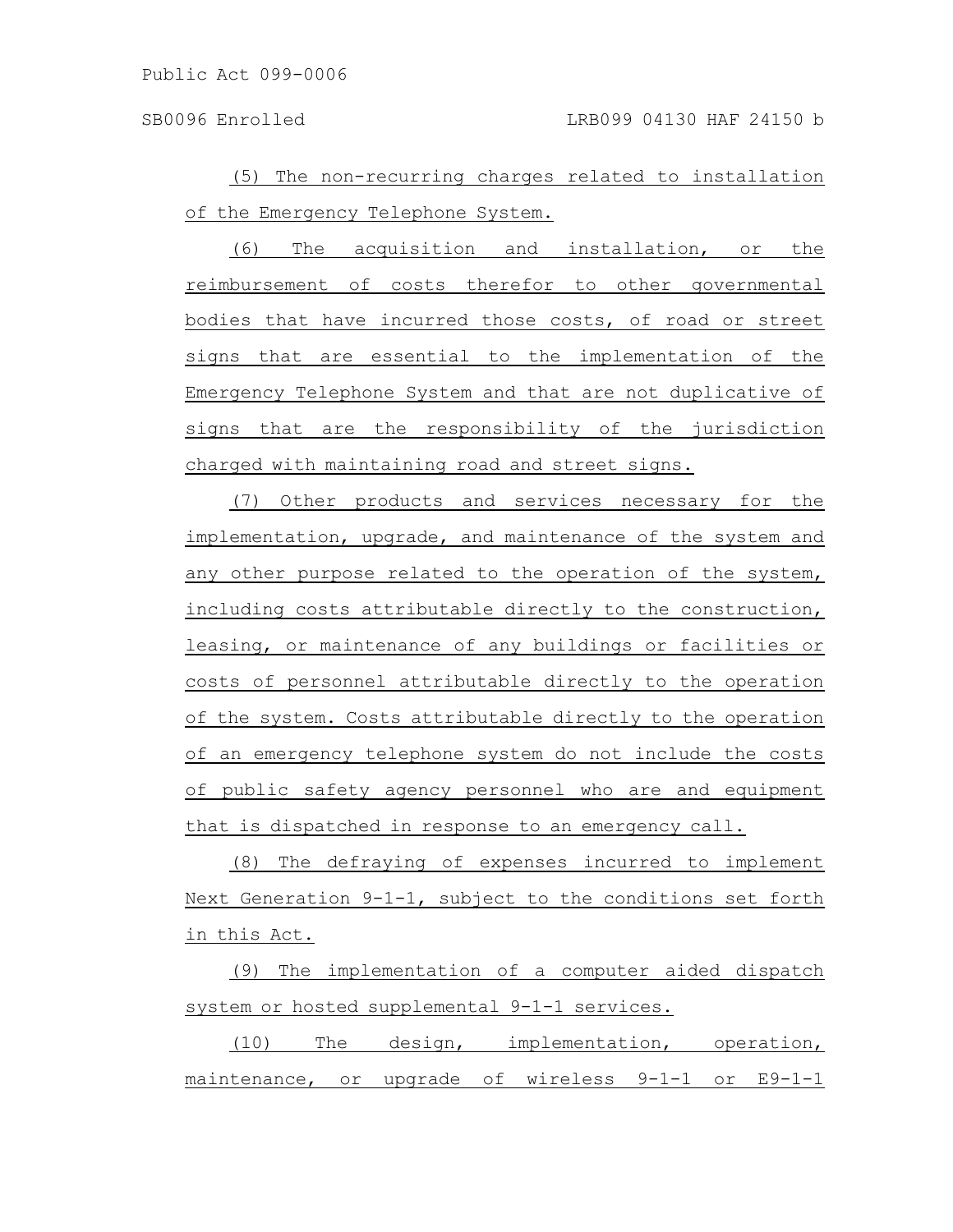emergency services and public safety answering points. Moneys in the Statewide 9-1-1 Fund may also be transferred to a participating fire protection district to reimburse volunteer firefighters who man remote telephone switching facilities when dedicated 9-1-1 lines are down.

In the case of a municipality with a population over 500,000, moneys may also be used for any anti-terrorism or emergency preparedness measures, including, but not limited to, preparedness planning, providing local matching funds for federal or State grants, personnel training, and specialized equipment, including surveillance cameras, as needed to deal with natural and terrorist-inspired emergency situations or events.

(50 ILCS 750/40 new)

Sec. 40. Financial reports.

(a) The Department shall create uniform accounting procedures, with such modification as may be required to give effect to statutory provisions applicable only to municipalities with a population in excess of 500,000, that any emergency telephone system board, qualified governmental entity, or unit of local government receiving surcharge money pursuant to Section 15.3, 15.3a, or 30 of this Act must follow.

(b) By October 1, 2016, and every October 1 thereafter, each emergency telephone system board, qualified governmental entity, or unit of local government receiving surcharge money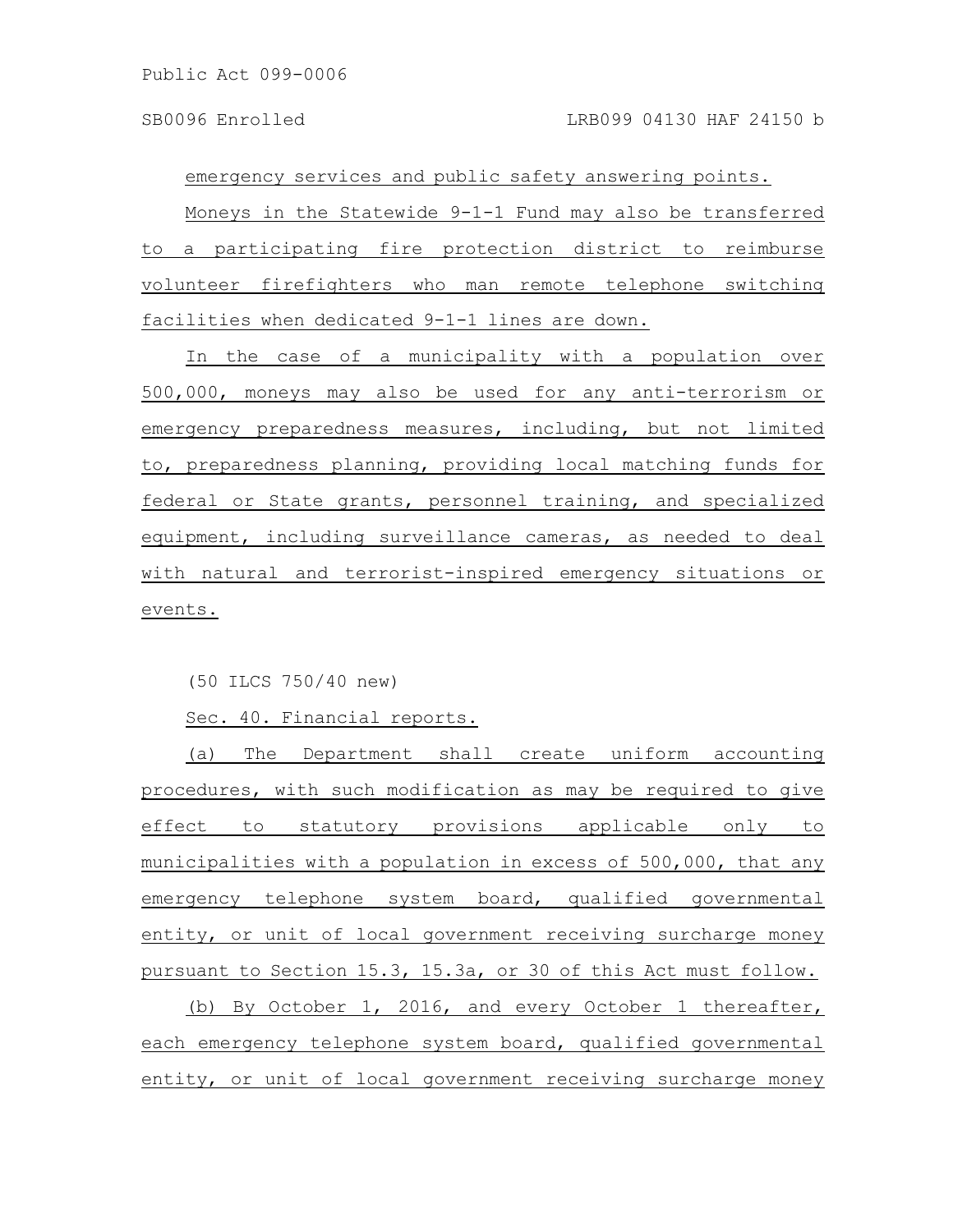pursuant to Section 15.3, 15.3a, or 30 shall report to the Department audited financial statements showing total revenue and expenditures for the previous fiscal year in a form and manner as prescribed by the Department. Such financial information shall include:

(1) a detailed summary of revenue from all sources including, but not limited to, local, State, federal, and private revenues, and any other funds received;

(2) operating expenses, capital expenditures, and cash balances; and

(3) such other financial information that is relevant to the provision of 9-1-1 services as determined by the Department.

The emergency telephone system board, qualified governmental entity, or unit of local government is responsible for any costs associated with auditing such financial statements. The Department shall post the audited financial statements on the Department's website.

(c) Along with its audited financial statement, each emergency telephone system board, qualified governmental entity, or unit of local government receiving a grant under Section 15.4b of this Act shall include a report of the amount of grant moneys received and how the grant moneys were used. In case of a conflict between this requirement and the Grant Accountability and Transparency Act, or with the rules of the Governor's Office of Management and Budget adopted thereunder,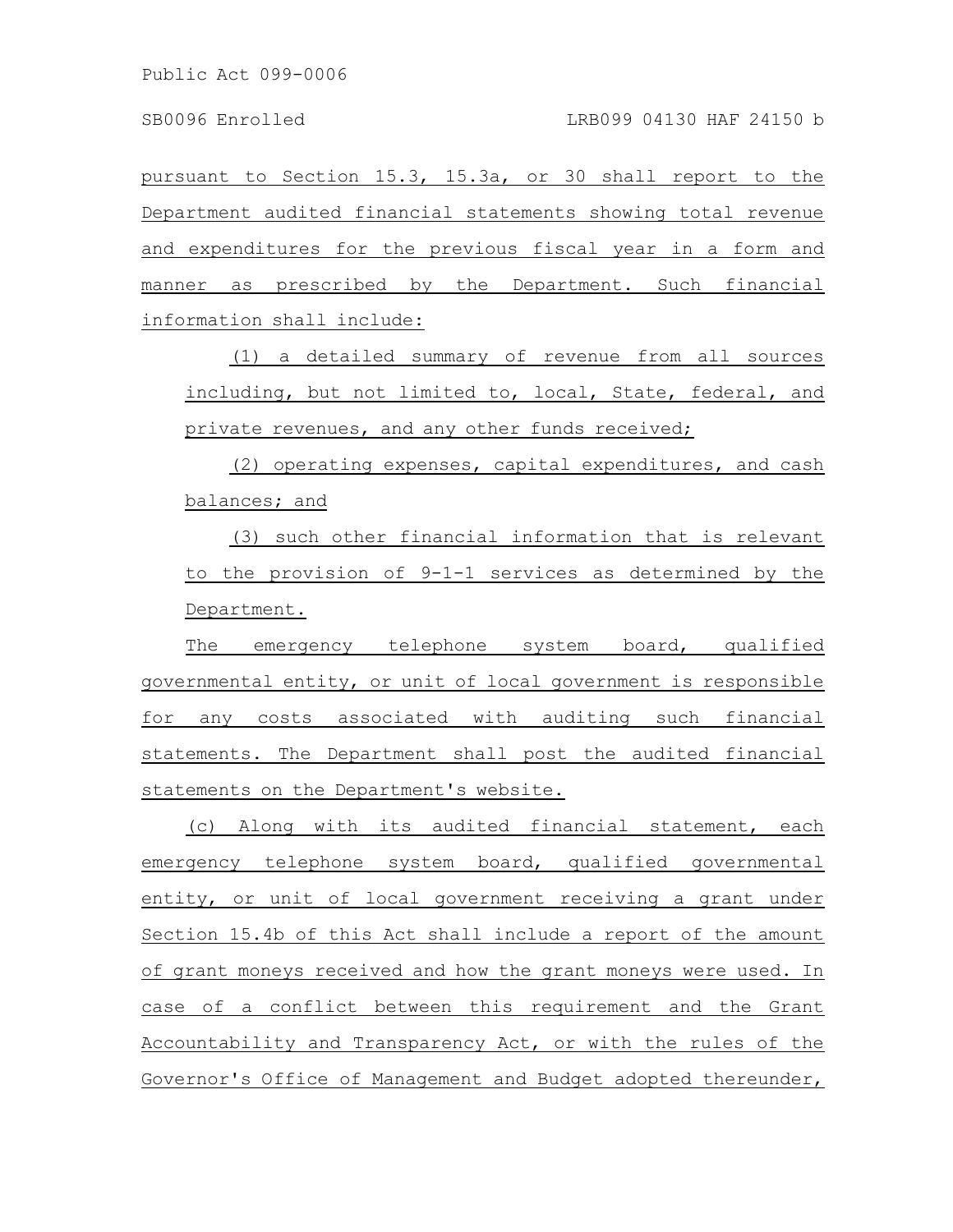that Act and those rules shall control.

(d) If an emergency telephone system board or qualified governmental entity that receives funds from the Statewide 9-1-1 Fund fails to file the 9-1-1 system financial reports as required under this Section, the Department shall suspend and withhold monthly disbursements otherwise due to the emergency telephone system board or qualified governmental entity under Section 30 of this Act until the report is filed.

Any monthly disbursements that have been withheld for 12 months or more shall be forfeited by the emergency telephone system board or qualified governmental entity and shall be distributed proportionally by the Department to compliant emergency telephone system boards and qualified governmental entities that receive funds from the Statewide 9-1-1 Fund.

Any emergency telephone system board or qualified governmental entity not in compliance with this Section shall be ineligible to receive any consolidation grant or infrastructure grant issued under this Act.

(e) The Department may adopt emergency rules necessary to implement the provisions of this Section.

(50 ILCS 750/45 new)

Sec. 45. Wireless Carrier Reimbursement Fund.

(a) A special fund in the State treasury known as the Wireless Carrier Reimbursement Fund, which was created previously under Section 30 of the Wireless Emergency Telephone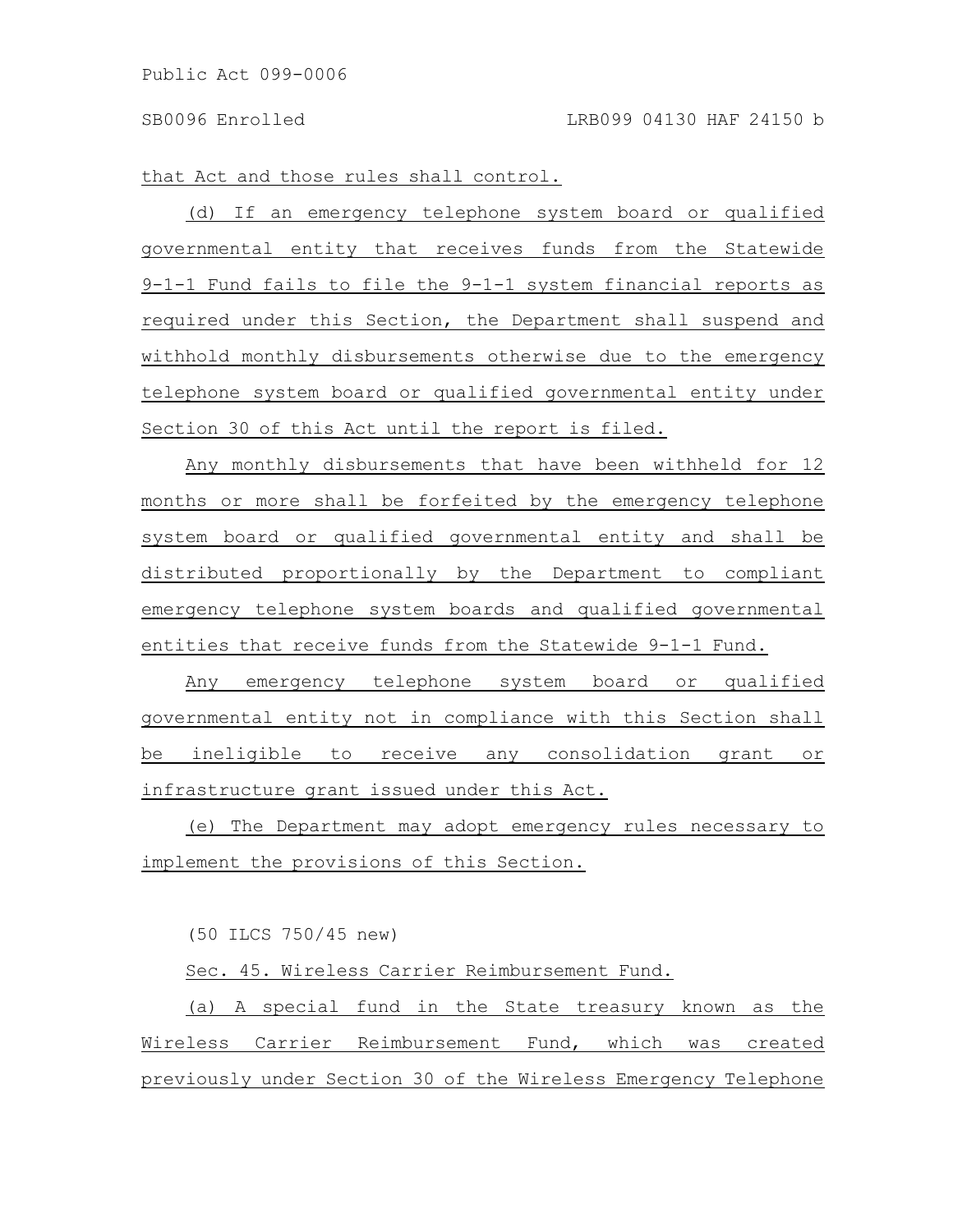Safety Act, shall continue in existence without interruption notwithstanding the repeal of that Act. Moneys in the Wireless Carrier Reimbursement Fund may be used, subject to appropriation, only (i) to reimburse wireless carriers for all of their costs incurred in complying with the applicable provisions of Federal Communications Commission wireless enhanced 9-1-1 service mandates, and (ii) to pay the reasonable and necessary costs of the Illinois Commerce Commission in exercising its rights, duties, powers, and functions under this Act. This reimbursement to wireless carriers may include, but need not be limited to, the cost of designing, upgrading, purchasing, leasing, programming, installing, testing, and maintaining necessary data, hardware, and software and associated operating and administrative costs and overhead.

(b) To recover costs from the Wireless Carrier Reimbursement Fund, the wireless carrier shall submit sworn invoices to the Illinois Commerce Commission. In no event may any invoice for payment be approved for (i) costs that are not related to compliance with the requirements established by the wireless enhanced 9-1-1 mandates of the Federal Communications Commission, or (ii) costs with respect to any wireless enhanced 9-1-1 service that is not operable at the time the invoice is submitted.

(c) If in any month the total amount of invoices submitted to the Illinois Commerce Commission and approved for payment exceeds the amount available in the Wireless Carrier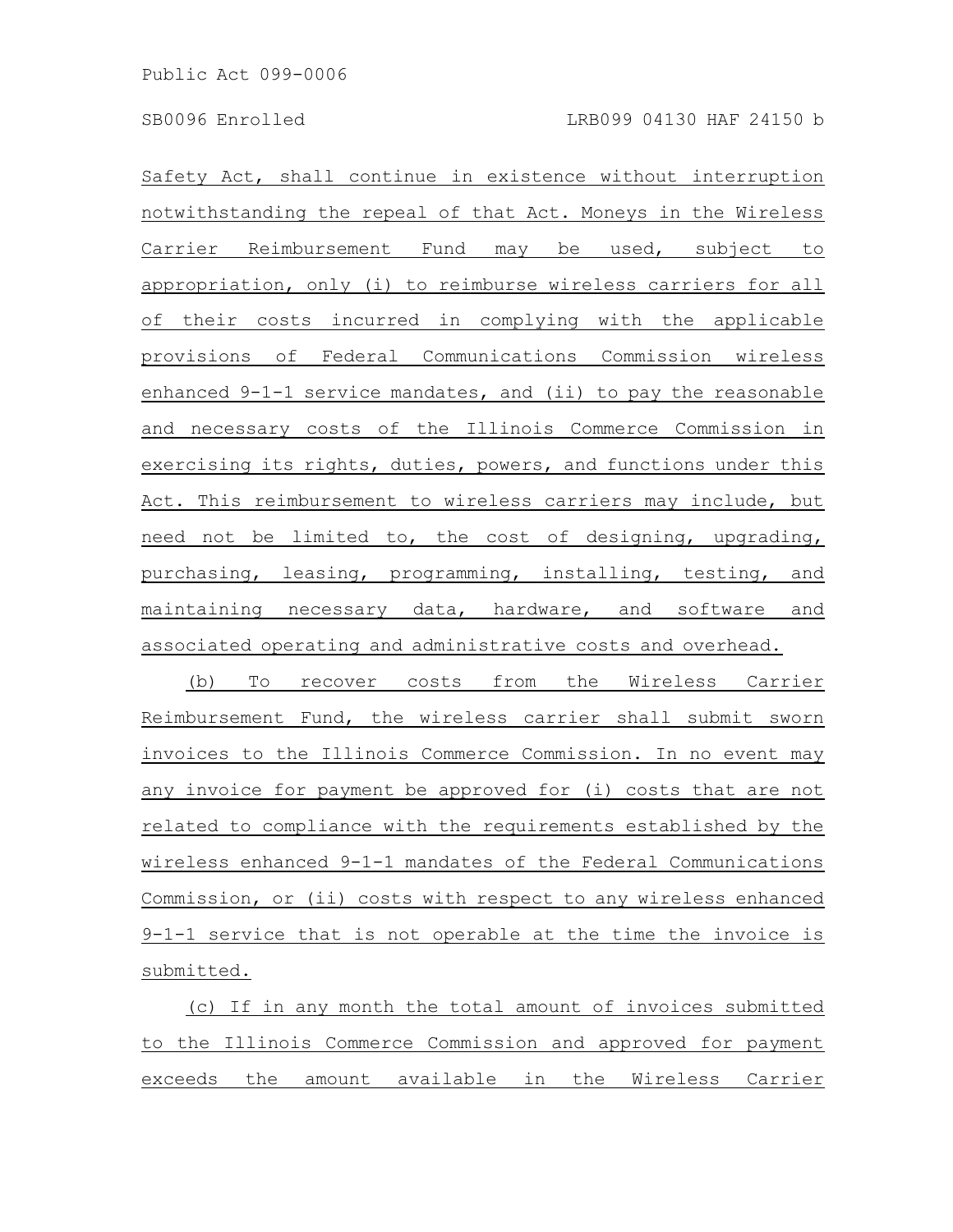Reimbursement Fund, wireless carriers that have invoices approved for payment shall receive a pro-rata share of the amount available in the Wireless Carrier Reimbursement Fund based on the relative amount of their approved invoices available that month, and the balance of the payments shall be carried into the following months until all of the approved payments are made.

(d) A wireless carrier may not receive payment from the Wireless Carrier Reimbursement Fund for its costs of providing wireless enhanced 9-1-1 services in an area when a unit of local government or emergency telephone system board provides wireless 9-1-1 services in that area and was imposing and collecting a wireless carrier surcharge prior to July 1, 1998.

(e) The Illinois Commerce Commission shall maintain detailed records of all receipts and disbursements and shall provide an annual accounting of all receipts and disbursements to the Auditor General.

(f) The Illinois Commerce Commission must annually review the balance in the Wireless Carrier Reimbursement Fund as of June 30 of each year and shall direct the Comptroller to transfer into the Statewide 9-1-1 Fund for distribution in accordance with subsection (b) of Section 30 of this Act any amount in excess of outstanding invoices as of June 30 of each year.

(g) The Illinois Commerce Commission shall adopt rules to govern the reimbursement process.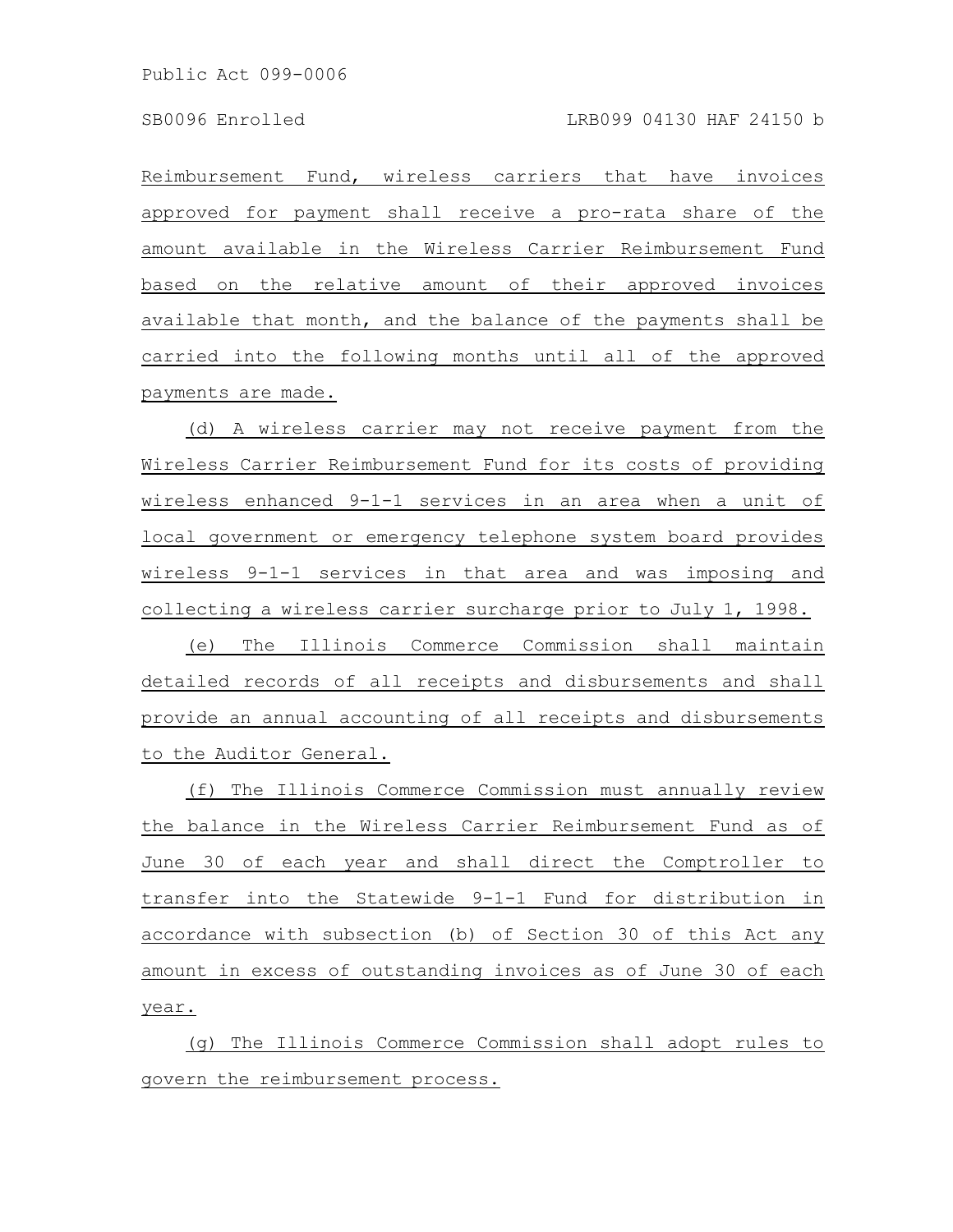(50 ILCS 750/50 new)

Sec. 50. Fund audits. The Auditor General shall conduct as a part of its bi-annual audit, an audit of the Statewide 9-1-1 Fund and the Wireless Carrier Reimbursement Fund for compliance with the requirements of this Act. The audit shall include, but not be limited to, the following determinations:

(1) Whether detailed records of all receipts and disbursements from the Statewide 9-1-1 Fund and the Wireless Carrier Reimbursement Fund are being maintained.

(2) Whether administrative costs charged to the funds are adequately documented and are reasonable.

(3) Whether the procedures for making disbursements and grants and providing reimbursements in accordance with the Act are adequate.

(4) The status of the implementation of statewide 9-1-1 service and Next Generation 9-1-1 service in Illinois.

The Illinois Commerce Commission, the Department of State Police, and any other entity or person that may have information relevant to the audit shall cooperate fully and promptly with the Office of the Auditor General in conducting the audit. The Auditor General shall commence the audit as soon as possible and distribute the report upon completion in accordance with Section 3-14 of the Illinois State Auditing Act.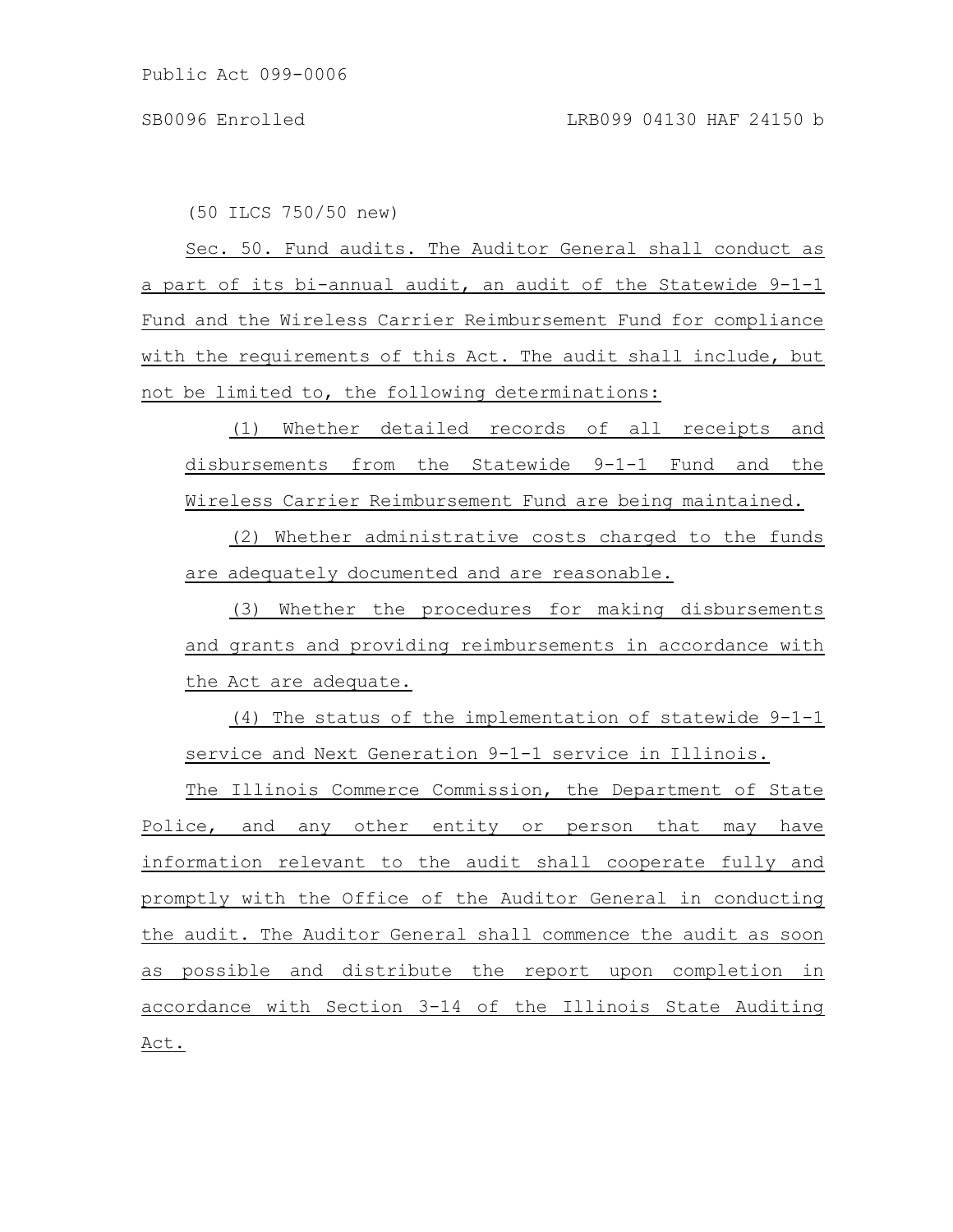(50 ILCS 750/55 new)

Sec. 55. Public disclosure. Because of the highly competitive nature of the wireless telephone industry, public disclosure of information about surcharge moneys paid by wireless carriers could have the effect of stifling competition to the detriment of the public and the delivery of wireless 9-1-1 services. Therefore, the Illinois Commerce Commission, the Department of State Police, governmental agencies, and individuals with access to that information shall take appropriate steps to prevent public disclosure of this information. Information and data supporting the amount and distribution of surcharge moneys collected and remitted by an individual wireless carrier shall be deemed exempt information for purposes of the Freedom of Information Act and shall not be publicly disclosed. The gross amount paid by all carriers shall not be deemed exempt and may be publicly disclosed.

(50 ILCS 750/60 new)

Sec. 60. Interconnected VoIP providers. Interconnected VoIP providers in Illinois shall be subject in a competitively neutral manner to the same provisions of this Act as are provided for telecommunications carriers. Interconnected VoIP services shall not be considered an intrastate telecommunications service for the purposes of this Act in a manner inconsistent with federal law or Federal Communications Commission regulation.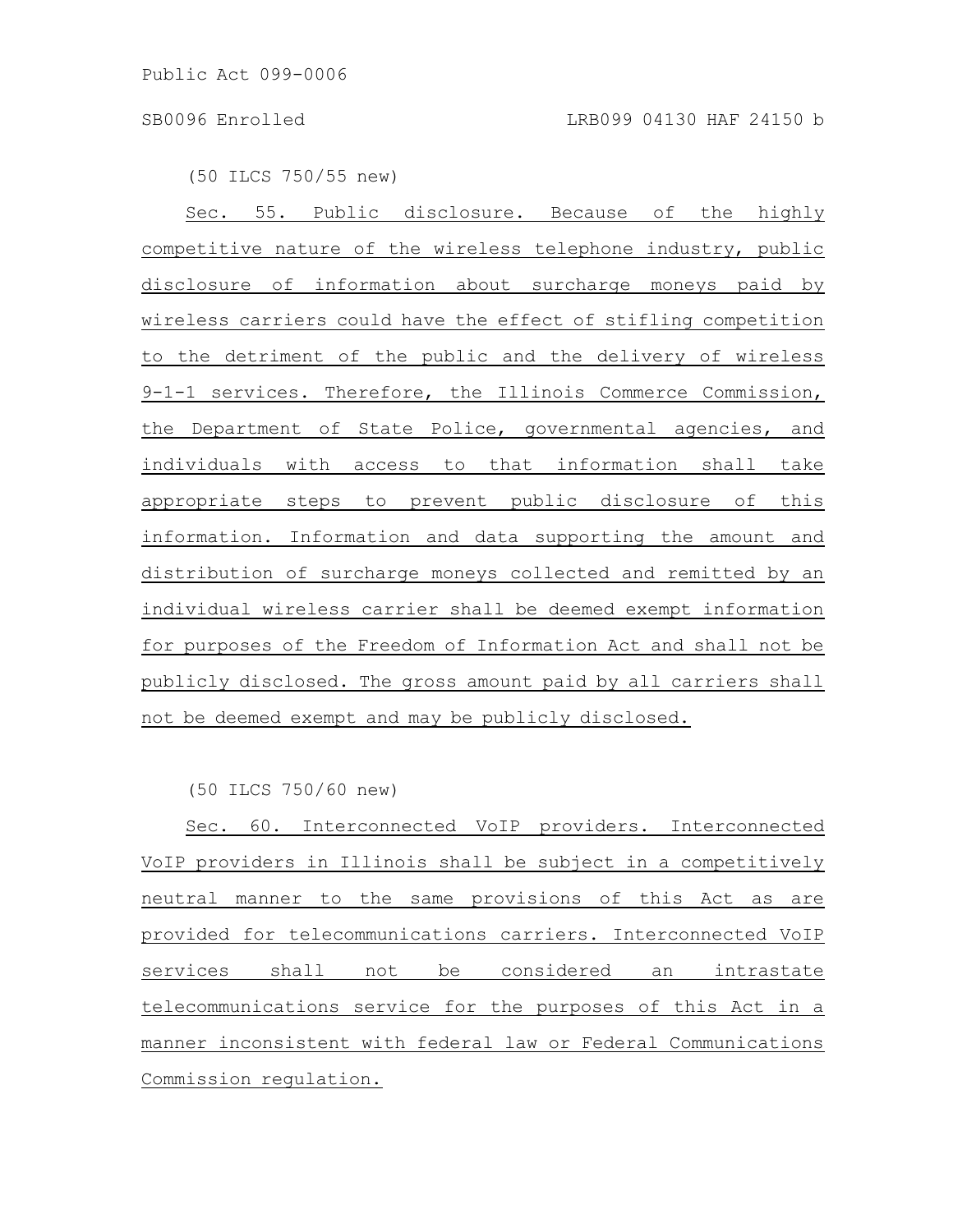- (50 ILCS 750/2.01 rep.)
- (50 ILCS 750/2.02 rep.)
- (50 ILCS 750/2.03 rep.)
- (50 ILCS 750/2.04 rep.)
- (50 ILCS 750/2.05 rep.)
- (50 ILCS 750/2.06 rep.)
- (50 ILCS 750/2.06a rep.)
- (50 ILCS 750/2.07 rep.)
- (50 ILCS 750/2.08 rep.)
- (50 ILCS 750/2.09 rep.)
- (50 ILCS 750/2.10 rep.)
- (50 ILCS 750/2.11 rep.)
- (50 ILCS 750/2.12 rep.)
- (50 ILCS 750/2.13 rep.)
- (50 ILCS 750/2.14 rep.)
- (50 ILCS 750/2.15 rep.)
- (50 ILCS 750/2.16 rep.)
- (50 ILCS 750/2.17 rep.)
- (50 ILCS 750/2.18 rep.)
- (50 ILCS 750/2.19 rep.)
- (50 ILCS 750/2.20 rep.)
- (50 ILCS 750/2.21 rep.)
- (50 ILCS 750/2.22 rep.)
- (50 ILCS 750/2.23 rep.)
- (50 ILCS 750/2.24 rep.)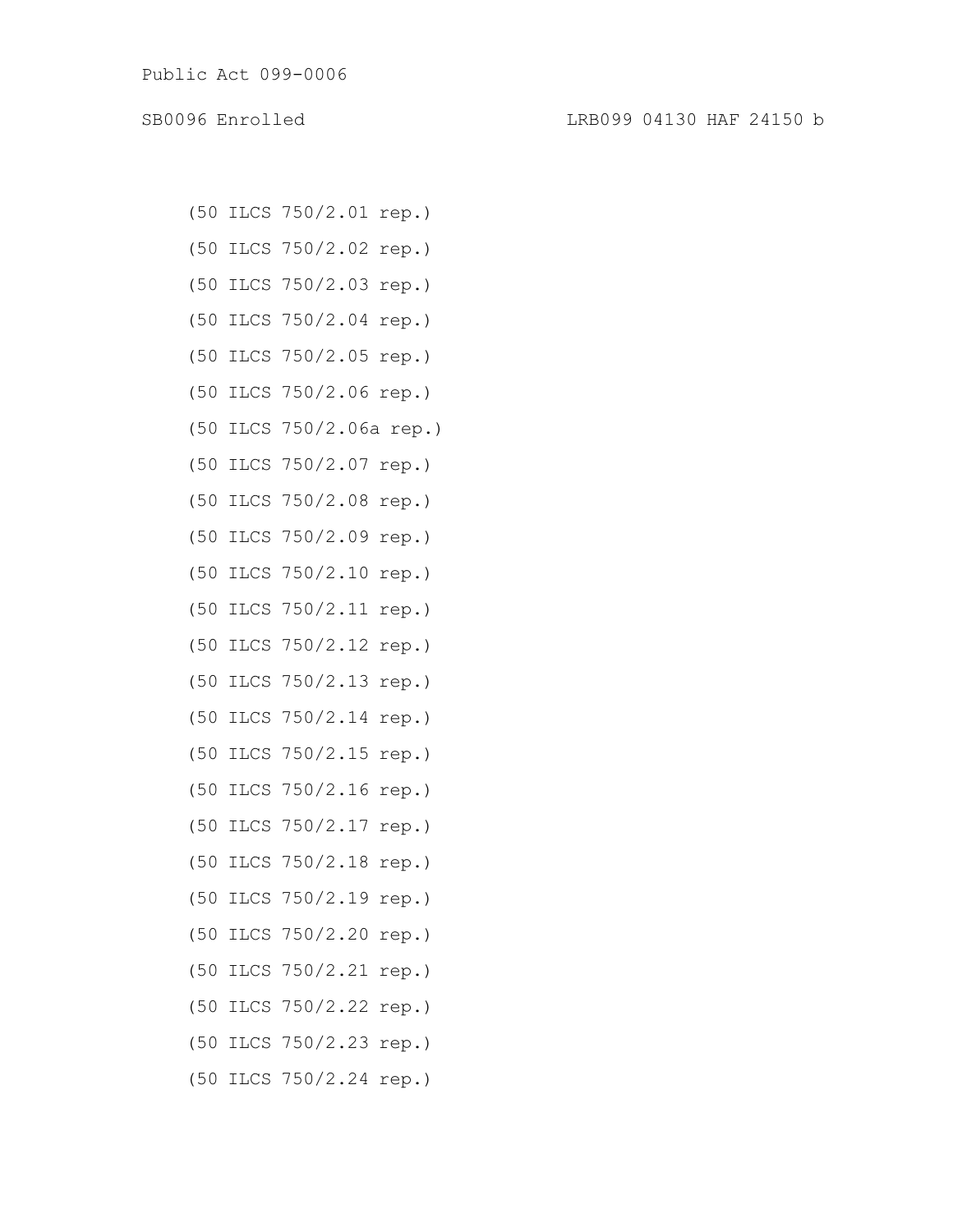(50 ILCS 750/2.25 rep.) (50 ILCS 750/2.26 rep.) (50 ILCS 750/2.27 rep.)

(50 ILCS 750/2.28 rep.)

(50 ILCS 750/9 rep.)

Section 2-15. The Emergency Telephone System Act is amended by repealing Sections 2.01, 2.02, 2.03, 2.04, 2.05, 2.06, 2.06a, 2.07, 2.08, 2.09, 2.10, 2.11, 2.12, 2.13, 2.14, 2.15, 2.16, 2.17, 2.18, 2.19, 2.20, 2.21, 2.22, 2.23, 2.24, 2.25, 2.26, 2.27, 2.28, and 9.

Section 2-25. The Prepaid Wireless 9-1-1 Surcharge Act is amended by changing Section 20 as follows:

(50 ILCS 753/20)

Sec. 20. Administration of prepaid wireless 9-1-1 surcharge.

(a) In the administration and enforcement of this Act, the provisions of Sections 2a, 2b, 2c, 3, 4, 5, 5a, 5b, 5c, 5d, 5e, 5f, 5g, 5i, 5j, 6, 6a, 6b, 6c, 7, 8, 9, 10, 11, and 12 of the Retailers' Occupation Tax Act that are not inconsistent with this Act, and Section 3-7 of the Uniform Penalty and Interest Act shall apply, as far as practicable, to the subject matter of this Act to the same extent as if those provisions were included in this Act. References to "taxes" in these incorporated Sections shall be construed to apply to the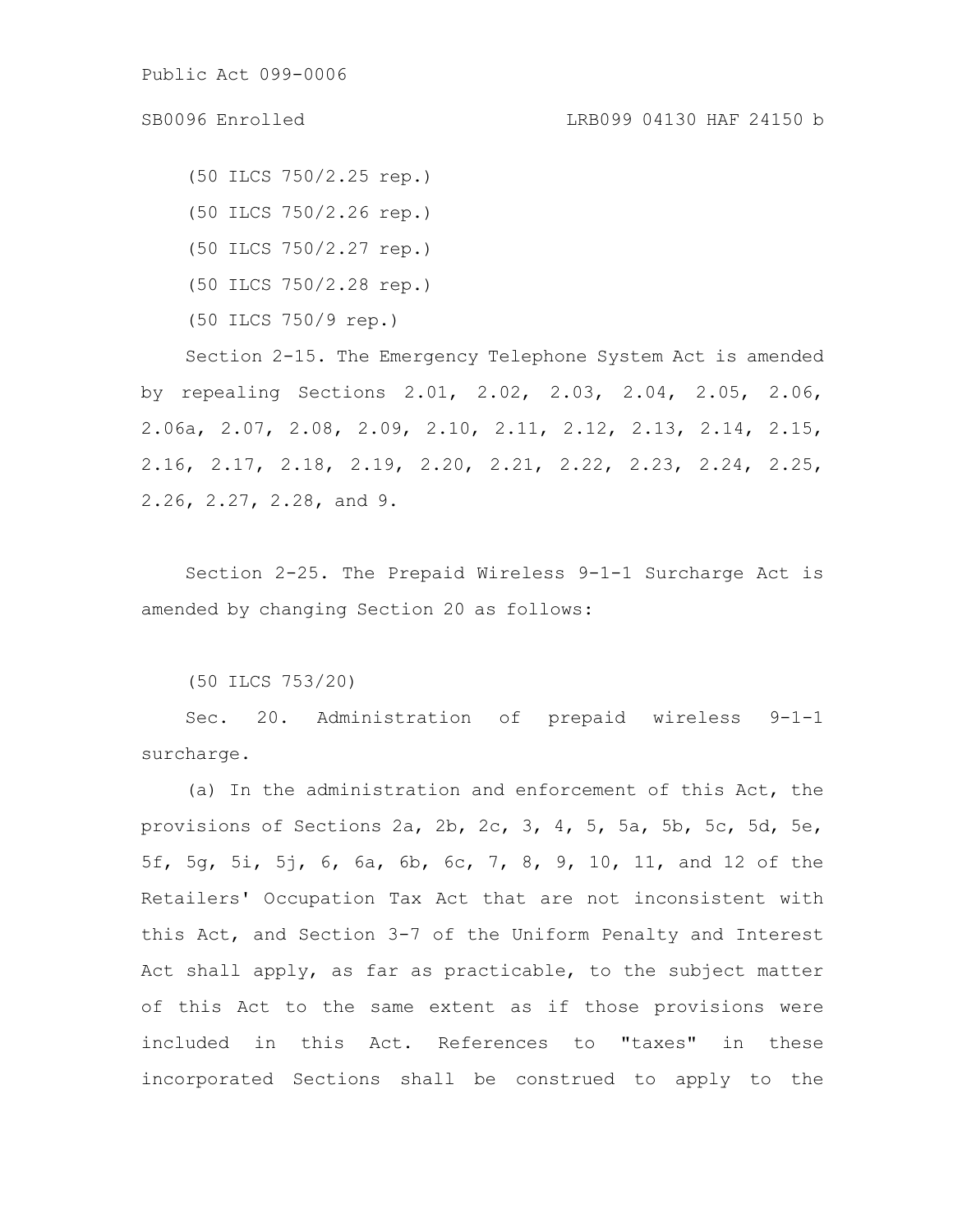administration, payment, and remittance of all surcharges under this Act. The Department shall establish registration and payment procedures that substantially coincide with the registration and payment procedures that apply to the Retailers' Occupation Tax Act.

(b) A For the first 12 months after the effective date of this Act, a seller shall be permitted to deduct and retain 5% of prepaid wireless 9-1-1 surcharges that are collected by the seller from consumers and that are remitted and timely filed with the Department. After the first 12 months, a seller shall be permitted to deduct and retain 3% of prepaid wireless 9-1-1 surcharges that are collected by the seller from consumers and that are remitted and timely filed with the Department.

(c) Other than the amounts for deposit into the Municipal Wireless Service Emergency Fund, the Department shall pay to the State Treasurer all prepaid wireless E911 charges, and penalties, and interest collected under this Act for deposit into the Statewide 9-1-1 Fund Wireless Service Emergency Fund. On or before the 25th day of each calendar month, the Department shall prepare and certify to the Comptroller the amount available to the Department of State Police Hilinois Commerce Commission for distribution out of the Statewide 9-1-1 Fund Wireless Service Emergency Fund. The amount certified shall be the amount (not including credit memoranda) collected during the second preceding calendar month by the Department plus an amount the Department determines is necessary to offset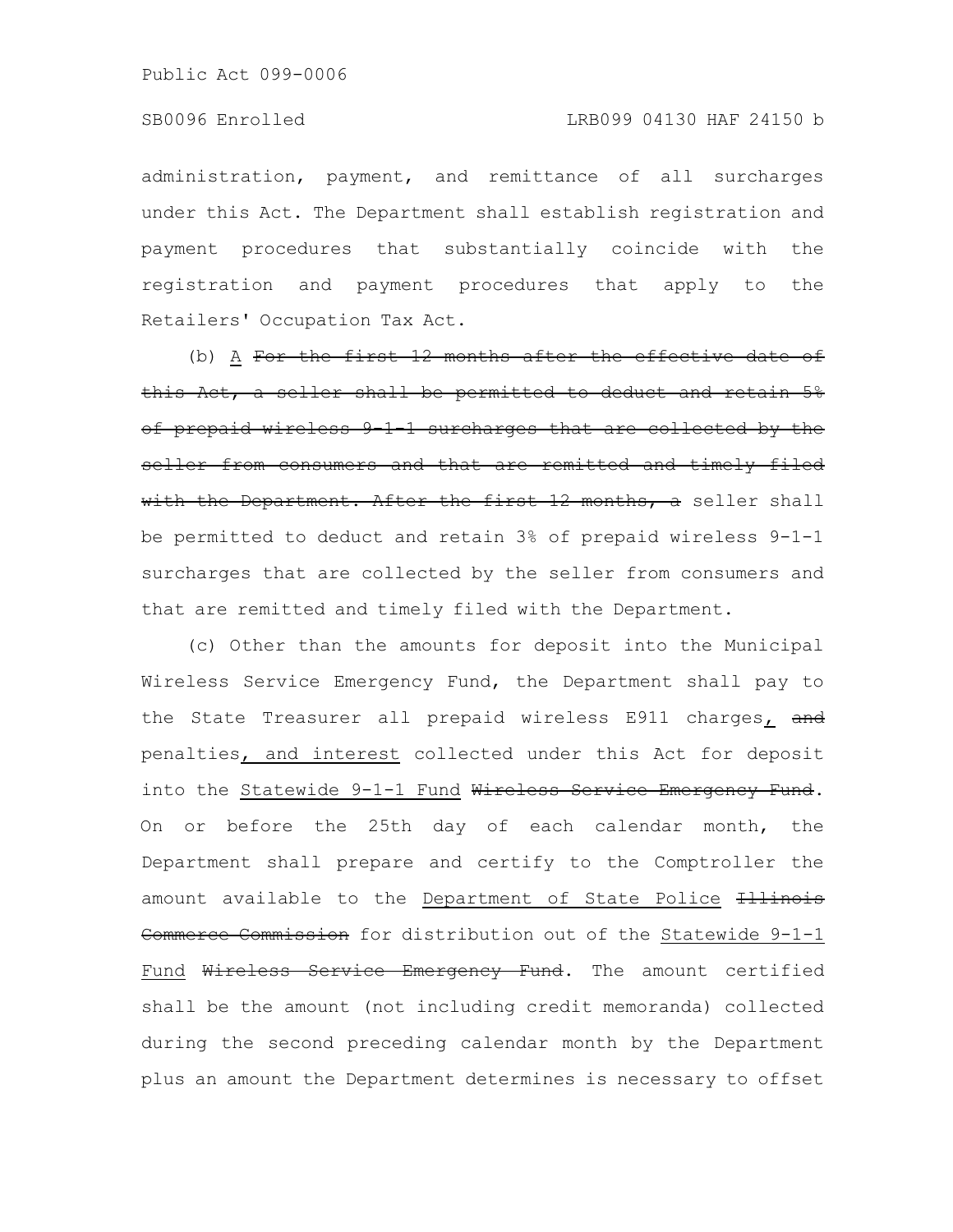any amounts which were erroneously paid to a different taxing body. The amount paid to the Statewide 9-1-1 Fund Wireless Service Emergency Fund shall not include any amount equal to the amount of refunds made during the second preceding calendar month by the Department of Revenue to retailers under this Act or any amount that the Department determines is necessary to offset any amounts which were payable to a different taxing body but were erroneously paid to the Statewide 9-1-1 Fund Wireless Service Emergency Fund. The Department of State Police Illinois Commerce Commission shall distribute the funds in the same proportion as they are distributed under the Wireless Emergency Telephone Safety Act and the funds may only be used in accordance with Section 30 the provisions of the Wireless Emergency Telephone Safety Act. The Department may deduct an amount, not to exceed 3% during the first year following the effective date of this Act and not to exceed 2% during every year thereafter of remitted charges, to be transferred into the Tax Compliance and Administration Fund to reimburse the Department for its direct costs of administering the collection and remittance of prepaid wireless 9-1-1 surcharges.

(d) The Department shall administer the collection of all 9-1-1 surcharges and may adopt and enforce reasonable rules relating to the administration and enforcement of the provisions of this Act as may be deemed expedient. The Department shall require all surcharges collected under this Act to be reported on existing forms or combined forms,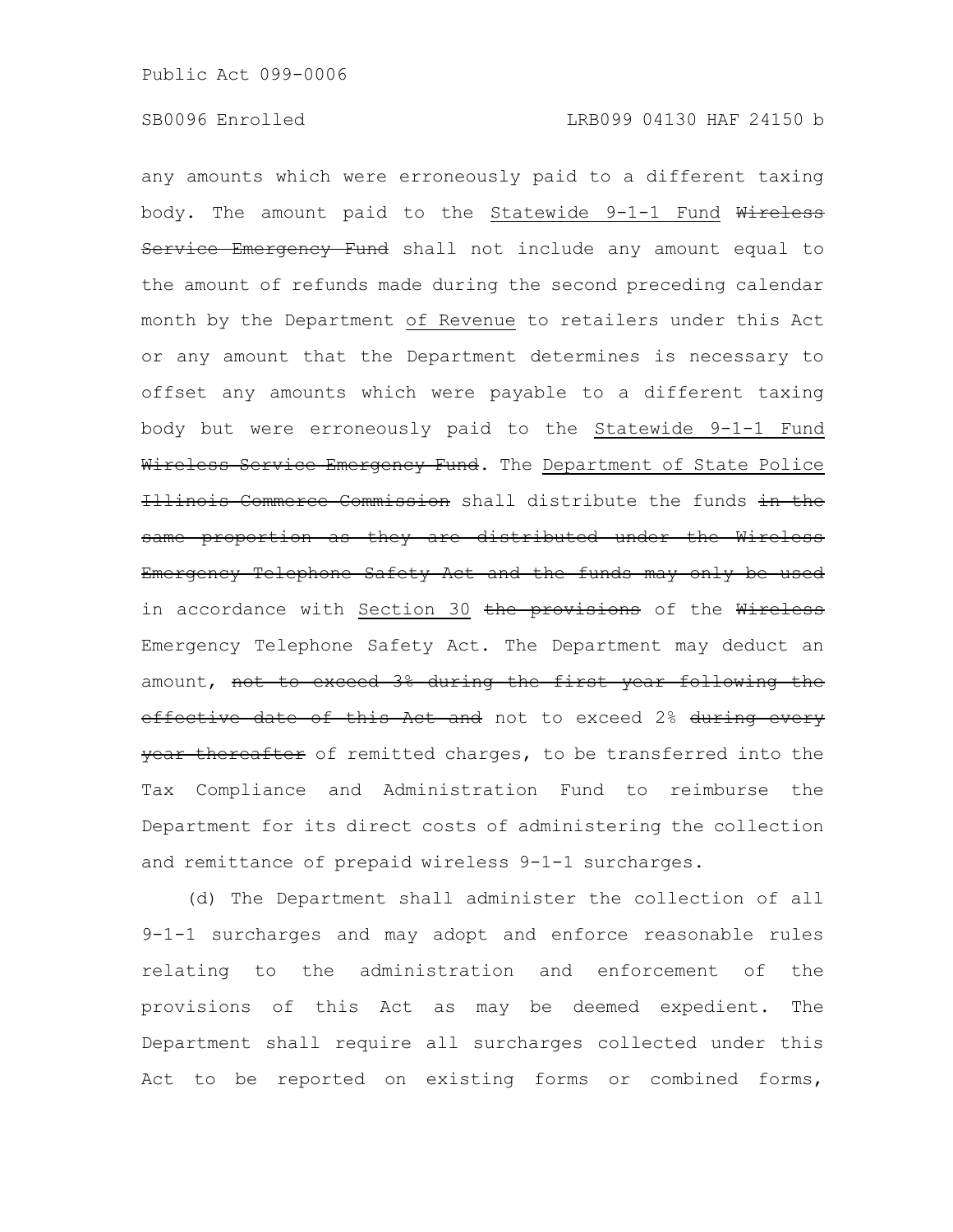including, but not limited to, Form ST-1. Any overpayments received by the Department for liabilities reported on existing or combined returns shall be applied as an overpayment of retailers' occupation tax, use tax, service occupation tax, or service use tax liability.

(e) If a home rule municipality having a population in excess of 500,000 as of the effective date of this amendatory Act of the 97th General Assembly imposes an E911 surcharge under subsection (a-5) of Section 15 of this Act, then the Department shall pay to the State Treasurer all prepaid wireless E911 charges, penalties, and interest collected for deposit into the Municipal Wireless Service Emergency Fund. All deposits into the Municipal Wireless Service Emergency Fund shall be held by the State Treasurer as ex officio custodian apart from all public moneys or funds of this State. Any interest attributable to moneys in the Fund must be deposited into the Fund. Moneys in the Municipal Wireless Service Emergency Fund are not subject to appropriation. On or before the 25th day of each calendar month, the Department shall prepare and certify to the Comptroller the amount available for disbursement to the home rule municipality out of the Municipal Wireless Service Emergency Fund. The amount to be paid to the Municipal Wireless Service Emergency Fund shall be the amount (not including credit memoranda) collected during the second preceding calendar month by the Department plus an amount the Department determines is necessary to offset any amounts which